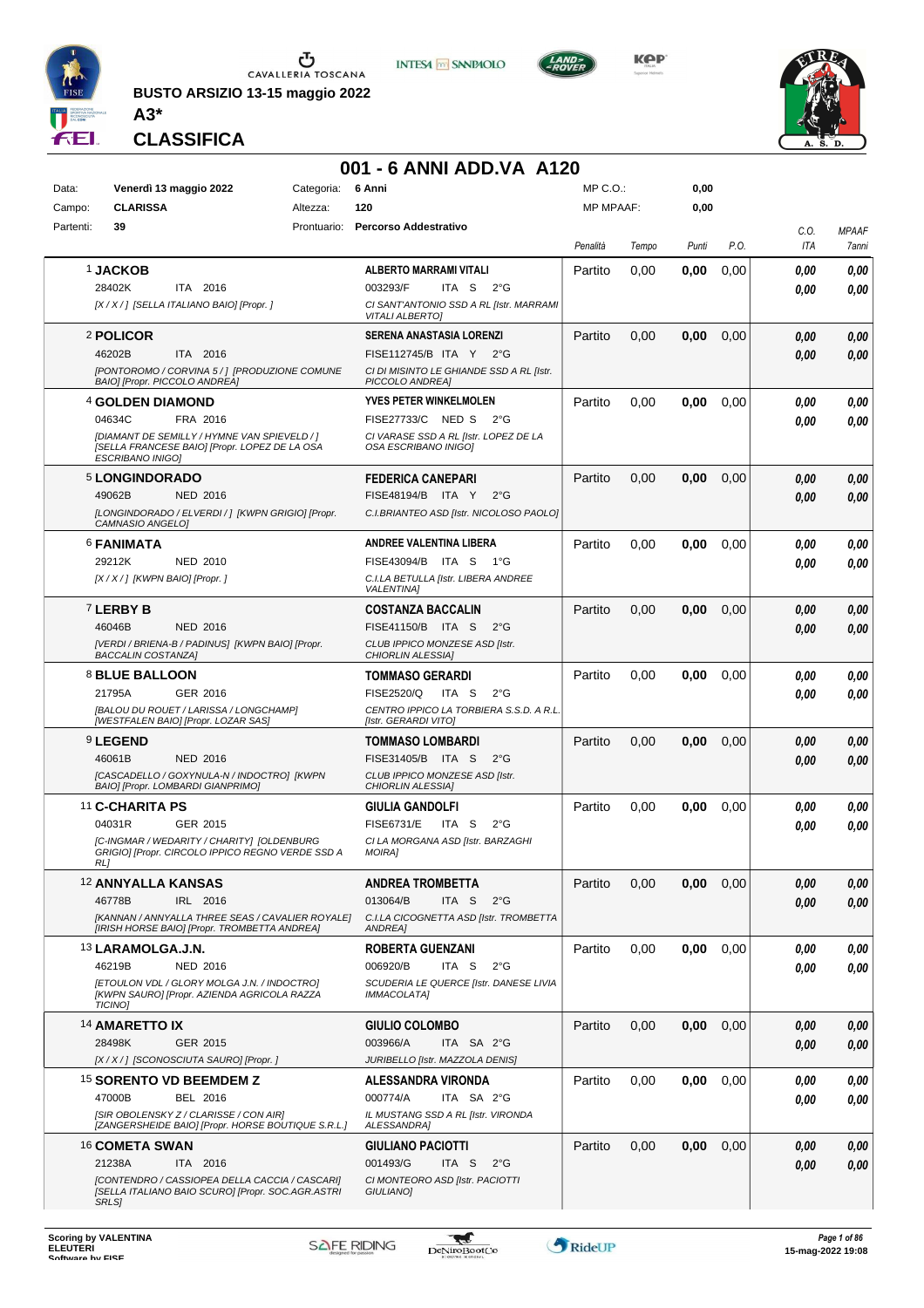

**BUSTO ARSIZIO 13-15 maggio 2022 A3\***



**KPP** 



**CLASSIFICA**

#### **001 - 6 ANNI ADD.VA A120**

**INTESA M** SANPAOLO

| Data:     | Venerdì 13 maggio 2022                                                                                           | Categoria: | 6 Anni                                                           | MP C.O.:         |       | 0,00  |      |            |              |
|-----------|------------------------------------------------------------------------------------------------------------------|------------|------------------------------------------------------------------|------------------|-------|-------|------|------------|--------------|
| Campo:    | <b>CLARISSA</b>                                                                                                  | Altezza:   | 120                                                              | <b>MP MPAAF:</b> |       | 0,00  |      |            |              |
| Partenti: | 39                                                                                                               |            | Prontuario: Percorso Addestrativo                                |                  |       |       |      | C.O.       | <b>MPAAF</b> |
|           |                                                                                                                  |            |                                                                  | Penalità         | Tempo | Punti | P.O. | <b>ITA</b> | 7anni        |
|           | 17 LET'S FLY FORTUNA                                                                                             |            | <b>GINO BETTELLA</b>                                             | Partito          | 0,00  | 0.00  | 0,00 | 0,00       | 0,00         |
|           | 48576B<br>NED 2016                                                                                               |            | 002562/D<br>ITA S<br>$2^{\circ}$ G                               |                  |       |       |      | 0.00       | 0,00         |
|           | [AREZZO VDL / VILAVSCA FORTUNA / INDOCTRO] [KWPN<br>SAURO] [Propr. GOULU JASMINE]                                |            | NRCP [Istr. BETTELLA GINO]                                       |                  |       |       |      |            |              |
|           | 28 JAY-DEE VD                                                                                                    |            | <b>GIULIO CARPIGIANI</b>                                         | Partito          | 0,00  | 0.00  | 0,00 | 0,00       | 0,00         |
|           | 29714G<br><b>NED 2014</b>                                                                                        |            | <b>FISE7607/E</b><br>ITA <sub>S</sub><br>$2^{\circ}G$            |                  |       |       |      | 0.00       | 0,00         |
|           | [DALLAS VDL / FLEUR DINA / ] [KWPN GRIGIO] [Propr.                                                               |            | C.I.LE GINESTRE SSD A RL [Istr. BUSSU<br><b>ELEONORA1</b>        |                  |       |       |      |            |              |
|           | <b>IANNUCCI GIANLUCA]</b><br>48 <b>BAMBU Z</b>                                                                   |            | GUIDO TARANTINI                                                  | Partito          | 0,00  | 0,00  | 0,00 | 0.00       | 0.00         |
|           | 33608BXX<br>BEL 2012                                                                                             |            | 008884/G<br>ITA S<br>$2^{\circ}G$                                |                  |       |       |      | 0.00       | 0.00         |
|           | [BERLIN / ORSINAA / NIMMERDOR] [SELLA BELGA                                                                      |            | C.I.LE GINESTRE SSD A RL [Istr. SCOTTI                           |                  |       |       |      |            |              |
|           | GRIGIO] [Propr. SCOTTI SARA]                                                                                     |            | SARA]                                                            |                  |       |       |      |            |              |
|           | 63 GOO GHEN                                                                                                      |            | <b>MARCO BRUNO ZOTTINO</b>                                       | Partito          | 0,00  | 0.00  | 0,00 | 0.00       | 0,00         |
|           | 46986B<br>ITA 2016<br><b>IEUROCOMMERCE WASHINGTON / KOOCAIE DU</b>                                               |            | 001894/B<br>ITA SA 2°G<br>A.I.LE GROANE ASD [Istr. ROVALDI CARLO |                  |       |       |      | 0.00       | 0.00         |
|           | VERLIN / ] [SELLA ITALIANO BAIO] [Propr. TENCAIOLI<br><b>GIORGIAI</b>                                            |            | SANTO <sub>I</sub>                                               |                  |       |       |      |            |              |
|           | 72 DIE KRONE                                                                                                     |            | HEILLER ANDRES TORRES BARONA                                     | Partito          | 0,00  | 0,00  | 0,00 | 0.00       | 0,00         |
|           | 20221A<br>GER 2011                                                                                               |            | FISE50724/A COL S<br>$2^{\circ}$ G                               |                  |       |       |      | 0.00       | 0.00         |
|           | [CLINTON I / KAISERKRONE / ACORD II] [HOLSTEINER                                                                 |            | HIDALGO ASD [Istr. PASTORE SABRINA]                              |                  |       |       |      |            |              |
|           | GRIGIO] [Propr. TORRES BARONA HEILLER ANDRES]                                                                    |            |                                                                  |                  |       |       |      |            |              |
|           | 73 DISTHEEN<br>16388F                                                                                            |            | GINO BETTELLA<br>002562/D<br>- S<br>$2^{\circ}$ G                | Partito          | 0,00  | 0,00  | 0,00 | 0.00       | 0,00         |
|           | <b>NED 2008</b><br>[UTOPIE / TILEXTA / VOLTAIRE] [KWPN BAIO] [Propr.                                             |            | ITA.<br>NRCP [Istr. BETTELLA GINO]                               |                  |       |       |      | 0.00       | 0,00         |
|           | PANICUCCI SANDRA]                                                                                                |            |                                                                  |                  |       |       |      |            |              |
|           | 100 AIR PICARDIE                                                                                                 |            | NICCOLÒ CONTINO                                                  | Partito          | 0,00  | 0,00  | 0,00 | 0.00       | 0,00         |
|           | FRA 2010<br>20316A                                                                                               |            | FISE42784/A ITA Y<br>1°G                                         |                  |       |       |      | 0.00       | 0,00         |
|           | [ALCAMERA DE MOYON / LA FILLE DE L'AIR / TROPHEE<br>DU ROZEL] [SELLA FRANCESE SAURO] [Propr. RINALDI<br>ROBERTO] |            | RUBBIANETTA SSD A RL [Istr. CORRAO<br><b>SALVATOREI</b>          |                  |       |       |      |            |              |
|           | 124 VRAI ALIA                                                                                                    |            | CHIARA OLIVIERO                                                  | Partito          | 0,00  | 0.00  | 0,00 | 0.00       | 0,00         |
|           | 04495C<br>FRA 2009                                                                                               |            | FISE91486/KB ITA Y<br>$2^{\circ}G$                               |                  |       |       |      | 0.00       | 0.00         |
|           | [QUINT (DE) / NOLWEN D' ESTEA / CONCORDE (NL)]                                                                   |            | CI SESTESE ASD [Istr. PAGAN GRISO                                |                  |       |       |      |            |              |
|           | [SELLA FRANCESE BAIO] [Propr. PASTORINO FEDERICA]                                                                |            | <b>CELESTE</b>                                                   |                  |       |       |      |            |              |
|           | 132 ANEMONE<br>31440BXX<br>ITA 2010                                                                              |            | <b>CLARETTA PORTU</b><br>FISE72482/B ITA J<br>1°G                | Partito          | 0,00  | 0,00  | 0,00 | 0.00       | 0,00<br>0.00 |
|           | [ATHLETICO I / U2 / LESTER] [SELLA ITALIANO BAIO]                                                                |            | LE SCUDERIE DI MUSTONATE E.C.ASD [Istr.                          |                  |       |       |      | 0.00       |              |
|           | [Propr. AZ. AGR. BARONCHELLI LUIGI NATALE]                                                                       |            | <b>SOLDI ESTERI</b>                                              |                  |       |       |      |            |              |
|           | 140 HOOLIGAN CHAVANNAIS                                                                                          |            | <b>GIORGIA BRIVIO</b>                                            | Partito          | 0,00  | 0,00  | 0,00 | 0,00       | 0,00         |
|           | 46800B<br>BEL 2013                                                                                               |            | FISE64753/B ITA Y<br>$2^{\circ}G$                                |                  |       |       |      | 0.00       | 0.00         |
|           | [BOOSTY CHAVANNAIS / TEQUILLA DES BERGERIES / ]<br>[CHEVAL DE SPORT BELG BAIO] [Propr. BRIVIO GIORGIA]           |            | AL.CLE. AED [Istr. ZANI PAOLO]                                   |                  |       |       |      |            |              |
|           | <b>156 LARRY B</b>                                                                                               |            | <b>GABRIELE SERAFIN</b>                                          | Partito          | 0,00  | 0,00  | 0,00 | 0.00       | 0,00         |
|           | GER 2011<br>31586BXX                                                                                             |            | 012601/B<br>ITA S<br>$2^{\circ}G$                                |                  |       |       |      | 0.00       | 0.00         |
|           | [LARIMAR / IMME I / ALCATRAZ] [HOLSTEINER BAIO]<br>[Propr. MIRABELLI ELIANA]                                     |            | CERNUSCO RIDING S.S.D. A R.L. [Istr.<br>COLLECCHIA RICCARDO]     |                  |       |       |      |            |              |
|           | 158 <b>C JAMES WS Z</b>                                                                                          |            | <b>FEDERICA NULLI</b>                                            | Partito          | 0,00  | 0,00  | 0,00 | 0.00       | 0,00         |
|           | 31068K<br><b>NED 2014</b>                                                                                        |            | FISE52123/B ITA Y<br>2°G COMP                                    |                  |       |       |      | 0.00       | 0,00         |
|           | [X / X / ] [ZANGERSHEIDE BAIO] [Propr. ]                                                                         |            | C.I.LA LURA [Istr. COLOMBO GIUSEPPE]                             |                  |       |       |      |            |              |
|           | 170 LIGHT LOVE                                                                                                   |            | <b>ALESSANDRA VIRONDA</b>                                        | Partito          | 0,00  | 0,00  | 0,00 | 0.00       | 0,00         |
|           | 22389A<br>GER 2011                                                                                               |            | 000774/A<br>ITA SA 2°G                                           |                  |       |       |      | 0.00       | 0.00         |
|           | [LIGHT ON / LADY / LANDADEL] [HANNOVER BAIO] [Propr.<br><b>SALA LUIGII</b>                                       |            | IL MUSTANG SSD A RL [Istr. VIRONDA<br>ALESSANDRA]                |                  |       |       |      |            |              |
| 172 E.    |                                                                                                                  |            | ROBERTA GUENZANI                                                 | Partito          | 0,00  | 0,00  | 0,00 | 0.00       | 0,00         |
|           | <b>NED 2009</b><br>30641BXX                                                                                      |            | 006920/B<br>ITA <sub>S</sub><br>$2^{\circ}$ G                    |                  |       |       |      | 0.00       | 0,00         |
|           | [CORLAND / UDASSARA / EMILION] [KWPN BAIO] [Propr.<br>AZ. AGR. DEL RONCHETTO DI GUENZANI ROBERTA]                |            | SCUDERIA LE QUERCE [Istr. DANESE LIVIA<br><b>IMMACOLATA]</b>     |                  |       |       |      |            |              |
|           |                                                                                                                  |            |                                                                  |                  |       |       |      |            |              |

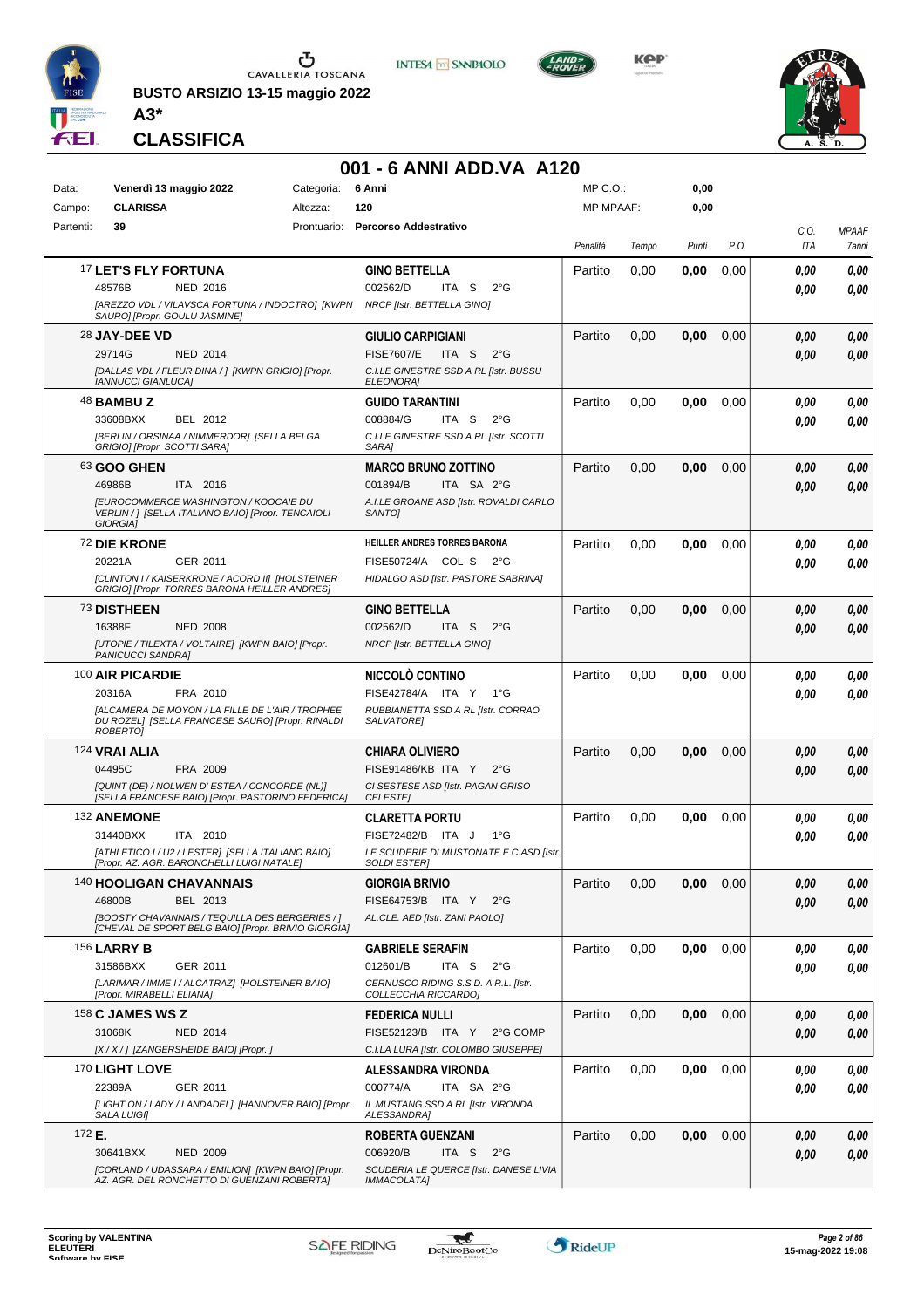

**A3\***

**CLASSIFICA**

CAVALLERIA TOSCANA

**BUSTO ARSIZIO 13-15 maggio 2022**





#### **001 - 6 ANNI ADD.VA A120** Data: Venerdì 13 maggio 2022 Categoria: 6 Anni Prontuario: **Percorso Addestrativo** Campo: **CLARISSA** Partenti: **39** Altezza: **120** MP C.O.: MP MPAAF: **0,00 0,00** *Penalità Tempo Punti P.O. C.O. ITA MPAAF 7anni* 182 **QUEENY DES MARRONNIERS Z** BEL 2014 **ALESSANDRO ORLANDI** *[QLASSIC BOIS MARGOT / URIA ERIA DE LA SALM / ARGENTINIUS] [ZANGERSHEIDE SAURO] [Propr. ETREA SPORT HORSES DI CHIAMONE ROSALIA MESSALINA] A.S.ETREA [Istr. CHECCHI MATTEO]* ITA S 2°G 48566B FISE42675/B *0,00* Partito 0,00 **0,00** 0,00 *0,00 0,00 0,00* 184 **MOMOTTI** ITA 2005 **GIULIO CARPIGIANI** *[KSAR-SITTE / OVAR / CLAVELITO] [SELLA ITALIANO BAIO] [Propr. ASD "QUESSA"] C.I.LE GINESTRE SSD A RL [Istr. BUSSU ELEONORA]* 26121BXX ITA 2005 FISE7607/E ITA S 2°G <mark>0 ,00 0,00</mark> Partito 0,00 **0,00** 0,00 *0,00 0,00 0,00* 213 **ROBIGO** ITA 2010 **ALBERTO MARRAMI VITALI** *[HOROWITZ DI SAN PATRIGNANO / MARSIA / RHEINGOLD DE LUYNE] [SELLA ITALIANO SAURO] [Propr. SOC. AGR. CHIAPPA A.,VITALI A., E ALESSANDRA] CI SANT'ANTONIO SSD A RL [Istr. MARRAMI VITALI ALBERTO]* ITA S 2°G Partito 0,00 **0,00** 0,00 *0,00 0,00 0,00* 04337N ITA 2010 003293/F ITA S 2°G <mark> 0,00 0,00</mark> 234 **DONDER BOY** NED 2008 **OLIVIA PINTO** *[KING KOLIBRI / WILGENROOSJE / POOR BOY] [KWPN BAIO SCURO] [Propr. PINTO OLIVIA] CERNUSCO RIDING S.S.D. A R.L. [Istr. COLLECCHIA RICCARDO]* ITA S 1°G Partito 0,00 **0,00** 0,00 *0,00 0,00 0,00* 32787BXX 003892/E *0,00* 235 **DEAUVILLE P** NED 2008 **FRANCESCA STANZANI** *[CANTURANO / OLISKA W / LIBERO H] [KWPN BAIO] [Propr. GARBIN MARTINA] IL GLICINE ASD [Istr. BETTELLI GABRIEL]* ITA SA 1°G Partito 0,00 **0,00** 0,00 *0,00 0,00 0,00* 09725D 000733/E *0,00* 240 **LUDINA** ITA 2012 **GABRIELE SERAFIN** *[ZILVERSTAR T / VENICE VAN DE HERMITAGE / DARCO] [SELLA ITALIANO GRIGIO] [Propr. POZZA ERICA] CERNUSCO RIDING S.S.D. A R.L. [Istr. COLLECCHIA RICCARDO]* ITA S 2°G Partito 0,00 **0,00** 0,00 *0,00 0,00 0,00* 13015D 012601/B *0,00* 245 **LEXUS** NED 2016 **MARTINA CAIMI** *[CARRERA VDL / RINA / INDORADO] [KWPN SAURO] [Propr. HORSESHOP SRL] NUOVA ASD C.I. CINQ FO' [Istr. FUMAGALLI MARIA CRISTINA]* ITA S 2°G Partito 0,00 **0,00** 0,00 *0,00 0,00 0,00* 21426A 009525/B *0,00* 250 **CHIARISSIMA** ITA 2014 **LUCA LAZZERI** *[LOHENGRIN DI VILLA EMILIA / VASE VAN HET PANGAARDENHOF / CEVIN] [SELLA ITALIANO BAIO] [Propr. AZ. AGR. TENUTA DELLE LUVI DI FRANZONI ANNA MARIA] SANMARTINO [Istr. LAZZERI LUCA]* ITA S 2°G Partito 0,00 **0,00** 0,00 *0,00 0,00 0,00* 34205BXX ITA 2014 004754/B ITA S 2°G <mark> 0,00 0,00</mark> 389 **CHA LA BAMBA PS** GER 2016 **GIULIO CARPIGIANI** *[X / X / ] [OLDENBURG SAURO] [Propr. ] C.I.LE GINESTRE SSD A RL [Istr. BUSSU ELEONORA]* ITA S 2°G Partito 0,00 **0,00** 0,00 *0,00 0,00 0,00* 30980K GER\_2016 FISE7607/E ITA S 2°G **0,00 0,00** 391 **ECLIPSE** NED 2009 **GIULIO CARPIGIANI** *[LUCKY BOY / ALETHA / PHIN PHIN] [KWPN BAIO] [Propr. GUERCIOTTI LAURA] C.I.LE GINESTRE SSD A RL [Istr. BUSSU ELEONORA]* ITA S 2°G Partito 0,00 **0,00** 0,00 *0,00 0,00 0,00* 15112E FISE7607/E *0,00*

Collegio Giudicante *Presidente ANGELO GEIROLA CARLA BUSSU LUIGI VINCENZO GRECO LORENZA LOSAPIO MASSIMO OTTAVIANELLI NICOLETTA TOMASELLI*

#### **002 - 5 ANNI ADD,VA A110**

| Data:     | Venerdì 13 maggio 2022<br>Categoria: |                                                   | 5 Anni                                  | $MP C. O.$ :     |       | 0,00  |      |      |              |
|-----------|--------------------------------------|---------------------------------------------------|-----------------------------------------|------------------|-------|-------|------|------|--------------|
| Campo:    | <b>SOFIA</b>                         | Altezza:                                          | 110                                     | <b>MP MPAAF:</b> |       | 0,00  |      |      |              |
| Partenti: | 43                                   | Prontuario:                                       | Percorso Addestrativo                   |                  |       |       |      | C.O  | <b>MPAAF</b> |
|           |                                      |                                                   |                                         | Penalità         | Tempo | Punti | P.O. | ITA  | 7anni        |
|           | 5 LONGINDORADO                       |                                                   | <b>FEDERICA CANEPARI</b>                | Partito          | 0.00  | 0,00  | 0.00 | 0.00 | 0,00         |
|           | 49062B<br>NED 2016                   |                                                   | FISE48194/B<br>ITA.<br>$2^{\circ}G$     |                  |       |       |      | 0.00 | 0,00         |
|           | CAMNASIO ANGELOI                     | [LONGINDORADO / ELVERDI / ] [KWPN GRIGIO] [Propr. | C.I.BRIANTEO ASD [Istr. NICOLOSO PAOLO] |                  |       |       |      |      |              |

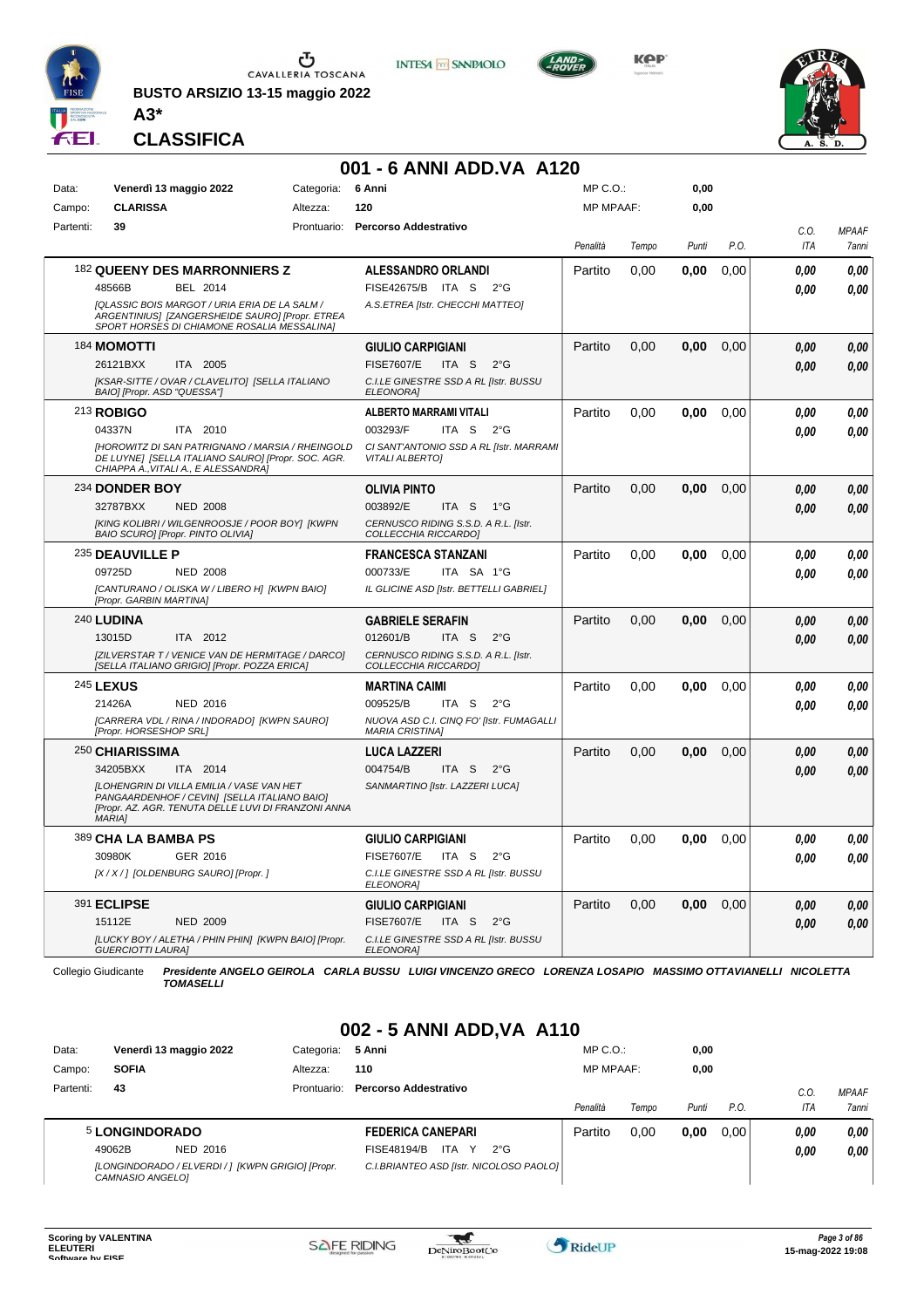

**BUSTO ARSIZIO 13-15 maggio 2022 A3\***







**CLASSIFICA**

### **002 - 5 ANNI ADD,VA A110**

| Data:     | Venerdì 13 maggio 2022                                                                         | Categoria:  | 5 Anni                                                          | MP C.O.:         |       | 0,00  |      |            |              |
|-----------|------------------------------------------------------------------------------------------------|-------------|-----------------------------------------------------------------|------------------|-------|-------|------|------------|--------------|
| Campo:    | <b>SOFIA</b><br>Altezza:                                                                       |             | 110                                                             | <b>MP MPAAF:</b> |       | 0,00  |      |            |              |
| Partenti: | 43                                                                                             | Prontuario: | <b>Percorso Addestrativo</b>                                    |                  |       |       |      | C.O.       | <b>MPAAF</b> |
|           |                                                                                                |             |                                                                 | Penalità         | Tempo | Punti | P.O. | <b>ITA</b> | 7anni        |
|           | <b>10 QUI VIVE VAN HET BLOEMENHOF</b>                                                          |             | <b>ALBERTO MARRAMI VITALI</b>                                   | Partito          | 0,00  | 0,00  | 0,00 | 0.00       | 0,00         |
|           | <b>BEL 2016</b><br>30824K                                                                      |             | 003293/F<br>ITA S<br>$2^{\circ}G$                               |                  |       |       |      |            | 0,00         |
|           | [EMERALD VAN T RUYTERSHOF / UTOPIE 01 03323 / ]                                                |             | CI SANT'ANTONIO SSD A RL [Istr. MARRAMI                         |                  |       |       |      | 0.00       |              |
|           | [BWP BAIO] [Propr. ASSOLARI CRISTINA]                                                          |             | <b>VITALI ALBERTO]</b>                                          |                  |       |       |      |            |              |
|           | 21 BAYON DI VAL LITARA                                                                         |             | <b>FEDERICO REGAZZETTI</b>                                      | Partito          | 0,00  | 0,00  | 0,00 | 0.00       | 0,00         |
|           | ITA 2017<br>06169N                                                                             |             | FISE52064/B ITA S<br>$2^{\circ}G$                               |                  |       |       |      | 0.00       | 0.00         |
|           | [DENVER DELLA CACCIA / PEDRA DI VAL LITARA /                                                   |             | EQUITAZIONE LA COCCARDA SSD A.R.L.                              |                  |       |       |      |            |              |
|           | AVENIR] [SELLA ITALIANO BAIO] [Propr. HORSE 360 SRL]                                           |             | [Istr. BONATI DAVIDE]                                           |                  |       |       |      |            |              |
|           | 22 UPPER TOUCH JT Z                                                                            |             | <b>TOMMASO GERARDI</b>                                          | Partito          | 0,00  | 0,00  | 0,00 | 0,00       | 0,00         |
|           | 22714A<br>BEL 2017                                                                             |             | FISE2520/Q<br>ITA S<br>$2^{\circ}G$                             |                  |       |       |      | 0.00       | 0,00         |
|           | [UNTOUCHED / CARTE BLANCHE / CARTHAGO Z]<br>[ZANGERSHEIDE BAIO] [Propr. LOZAR SAS]             |             | CENTRO IPPICO LA TORBIERA S.S.D. A R.L.<br>[Istr. GERARDI VITO] |                  |       |       |      |            |              |
|           | <b>24 CASALAURINA</b>                                                                          |             | <b>MARTINA CAIMI</b>                                            | Partito          | 0,00  | 0,00  | 0,00 | 0.00       | 0,00         |
|           | 47378B<br>ITA 2017                                                                             |             | 009525/B<br>ITA <sub>S</sub><br>$2^{\circ}$ G                   |                  |       |       |      | 0.00       | 0.00         |
|           | [CASALL / U-FOLIA / CONTENDER] [HOLSTEINER BAIO                                                |             | NUOVA ASD C.I. CINQ FO' [Istr. FUMAGALLI                        |                  |       |       |      |            |              |
|           | SCURO] [Propr. RS TEAM BREEDING]                                                               |             | <b>MARIA CRISTINA]</b>                                          |                  |       |       |      |            |              |
|           | 25 GONZALO                                                                                     |             | NICCOLÒ CONTINO                                                 | Partito          | 0,00  | 0,00  | 0,00 | 0,00       | 0,00         |
|           | 22068A<br>ITA 2017                                                                             |             | FISE42784/A ITA Y 1°G                                           |                  |       |       |      | 0.00       | 0,00         |
|           | [EDMINTON / GIULIA DUVIE / AHORN] [SELLA ITALIANO                                              |             | RUBBIANETTA SSD A RL [Istr. CORRAO                              |                  |       |       |      |            |              |
|           | SAURO] [Propr. CAIRO ELISA]                                                                    |             | SALVATORE]                                                      |                  |       |       |      |            |              |
|           | 26 GRENADE DE TALMA                                                                            |             | YVES PETER WINKELMOLEN                                          | Partito          | 0,00  | 0,00  | 0,00 | 0,00       | 0,00         |
|           | 04636C<br>FRA 2016                                                                             |             | FISE27733/C NED S<br>$2^{\circ}G$                               |                  |       |       |      | 0.00       | 0.00         |
|           | [OGRION DES CHAMPS / THESSALIE DE TALMA / ]<br>[SELLA FRANCESE SAURO] [Propr. LOPEZ DE LA OSA  |             | CI VARASE SSD A RL [Istr. LOPEZ DE LA<br>OSA ESCRIBANO INIGOI   |                  |       |       |      |            |              |
|           | ESCRIBANO INIGO]                                                                               |             |                                                                 |                  |       |       |      |            |              |
|           | 27 CARJO VAN KLEIN STATUM Z                                                                    |             | <b>JOSEPH FREIGE</b>                                            | Partito          | 0,00  | 0,00  | 0,00 | 0,00       | 0,00         |
|           | 48992B<br><b>NED 2017</b>                                                                      |             | FISE74466/B ITA S<br>$1^{\circ}G$                               |                  |       |       |      | 0.00       | 0,00         |
|           | [COR DE LA BRYERE / CHIN CHIN / ] [WARMBLUT BAIO]<br>[Propr. PALUMBO SALVATORE]                |             | C.I.BRIANTEO ASD [Istr. FREIGE JOSEPH]                          |                  |       |       |      |            |              |
|           |                                                                                                |             |                                                                 |                  |       |       |      |            |              |
|           | <b>29 HALLO SPACEBOY CP</b><br>47628B                                                          |             | <b>FEDERICO REGAZZETTI</b>                                      | Partito          | 0,00  | 0,00  | 0,00 | 0,00       | 0,00         |
|           | ITA 2017                                                                                       |             | FISE52064/B ITA S<br>$2^{\circ}G$                               |                  |       |       |      | 0.00       | 0.00         |
|           | [CANTURO / OLETTE D'AMOUR / ] [SELLA FRANCESE<br>BAIO] [Propr. PETRINI PAOLO]                  |             | EQUITAZIONE LA COCCARDA SSD A.R.L.<br>[Istr. BONATI DAVIDE]     |                  |       |       |      |            |              |
|           | 30 DOROTEA                                                                                     |             | <b>CLARISSA ZARINI</b>                                          | Partito          | 0,00  | 0,00  | 0,00 | 0,00       | 0,00         |
|           | 27760BXX<br>ITA 2009                                                                           |             | FISE66096/B ITA Y<br>Brev.                                      |                  |       |       |      | 0.00       | 0.00         |
|           | [CORLAND / POBERLINA / AHORN] [SELLA ITALIANO                                                  |             | SCUOLA DI EQUITAZIONE IL CAVALLINO                              |                  |       |       |      |            |              |
|           | BAIO] [Propr. INTERNATIONAL HORSES]                                                            |             | ASD [Istr. PINO GIOVANBATTISTA]                                 |                  |       |       |      |            |              |
|           | 31 DELANEYTI                                                                                   |             | <b>TOMMASO LOMBARDI</b>                                         | Partito          | 0.00  | 0.00  | 0.00 | 0.00       | 0.00         |
|           | 47673B<br>GER 2017                                                                             |             | FISE31405/B ITA S<br>$2^{\circ}$ G                              |                  |       |       |      | 0,00       | 0.00         |
|           | [DIACONTINUS / CALLAS / CONTENDRO I] [HANNOVER<br>GRIGIO] [Propr. RATTI PATRIZIA]              |             | CLUB IPPICO MONZESE ASD [Istr.<br>CHIORLIN ALESSIA]             |                  |       |       |      |            |              |
|           | 32 LOVE MY LIFE                                                                                |             | <b>ROBERTO NOCERINO</b>                                         | Partito          | 0,00  | 0,00  | 0,00 | 0.00       | 0,00         |
|           | 48917B<br>ITA 2017                                                                             |             | FISE27989/B ITA S<br>$2^{\circ}$ G                              |                  |       |       |      |            | 0,00         |
|           | [EDMINTON / FAUVE / ] [SELLA ITALIANO BAIO] [Propr.                                            |             | C.I.LA LURA [Istr. COLOMBO GIUSEPPE]                            |                  |       |       |      | 0.00       |              |
|           | COLOMBO GIUSEPPEI                                                                              |             |                                                                 |                  |       |       |      |            |              |
|           | <b>33 ROCKABYE VAN HET DISTELHOF</b>                                                           |             | <b>MARCO CALDERARO</b>                                          | Partito          | 0,00  | 0,00  | 0,00 | 0,00       | 0,00         |
|           | 30672K<br><b>BEL 2017</b>                                                                      |             | FISE20763/B ITA S<br>$2^{\circ}$ G                              |                  |       |       |      | 0,00       | 0,00         |
|           | [X / X / ] [SELLA BELGA GRIGIO] [Propr. ]                                                      |             | C.I.LOMBARDO [Istr. FRIGERIO GIOVANNI]                          |                  |       |       |      |            |              |
|           | 34 VISE' DEL BEIRO                                                                             |             | <b>GIORGIA MALINVERNO</b>                                       | Partito          | 0,00  | 0,00  | 0,00 | 0.00       | 0,00         |
|           | 25293BXX<br>ITA 2007                                                                           |             | FISE18707/B ITA S 1°G                                           |                  |       |       |      | 0.00       | 0,00         |
|           | [ACOBAT II / GRANDIOSA JOY / GRANDEUR] [SELLA                                                  |             | CI LARIO ASD PER L'EQUIT. [Istr. PEILA                          |                  |       |       |      |            |              |
|           | ITALIANO BAIO] [Propr. MALINVERNO MARCO]                                                       |             | MARCO]                                                          |                  |       |       |      |            |              |
|           | <b>35 CACHAN VD VERBINDINGSHOEVE Z</b>                                                         |             | <b>TOMMASO GERARDI</b>                                          | Partito          | 0,00  | 0,00  | 0,00 | 0.00       | 0,00         |
|           | BEL 2017<br>22715A                                                                             |             | FISE2520/Q<br>ITA S<br>$2^{\circ}$ G                            |                  |       |       |      | 0.00       | 0,00         |
|           | ICHACOON BLUE / NICE VAN VERBINDINGSHOEVE Z /<br>NUMERO UNO] [ZANGERSHEIDE BAIO] [Propr. LOZAR |             | CENTRO IPPICO LA TORBIERA S.S.D. A R.L.<br>[Istr. GERARDI VITO] |                  |       |       |      |            |              |
|           | SAS]                                                                                           |             |                                                                 |                  |       |       |      |            |              |

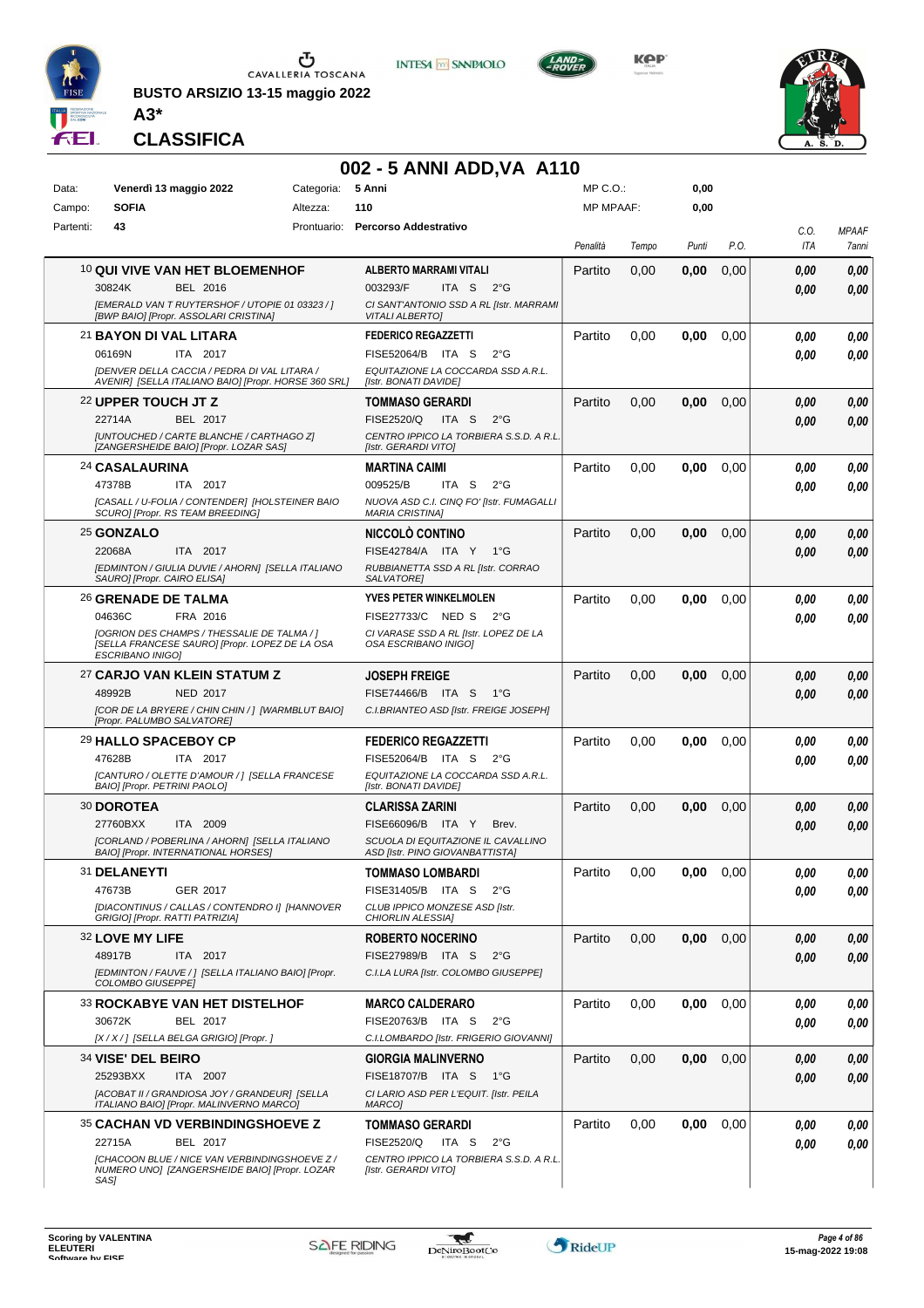

**BUSTO ARSIZIO 13-15 maggio 2022 A3\***



**KPP** 



**CLASSIFICA**

# **002 - 5 ANNI ADD, VA A110**<br>Categoria: 5 Anni

| Data:     |                                                                     | Venerdì 13 maggio 2022                                                                                                                               | Categoria: | 5 Anni                                                                                                                           | MP C.O.:         |       | 0,00  |      |              |                       |
|-----------|---------------------------------------------------------------------|------------------------------------------------------------------------------------------------------------------------------------------------------|------------|----------------------------------------------------------------------------------------------------------------------------------|------------------|-------|-------|------|--------------|-----------------------|
| Campo:    | <b>SOFIA</b>                                                        |                                                                                                                                                      | Altezza:   | 110                                                                                                                              | <b>MP MPAAF:</b> |       | 0,00  |      |              |                       |
| Partenti: | 43                                                                  |                                                                                                                                                      |            | Prontuario: Percorso Addestrativo                                                                                                | Penalità         | Tempo | Punti | P.O. | C.O.<br>ITA  | <b>MPAAF</b><br>7anni |
|           | 36 CALOUBET<br>49281B                                               | GER 2017<br>[CORNET OBOLENSKY / BALISSIMA / ] [OLDENBURG<br>BAIO] [Propr. GAUDIANO SPORT HORSES SRL]                                                 |            | <b>GIULIA GANDOLFI</b><br><b>FISE6731/E</b><br>$2^{\circ}$ G<br>ITA S<br>CI LA MORGANA ASD [Istr. BARZAGHI<br><b>MOIRAI</b>      | Partito          | 0,00  | 0,00  | 0,00 | 0.00<br>0.00 | 0,00<br>0.00          |
|           | 37 HIPPYCHIC DE PEHOU<br>22828A<br><b>BORGARO SRLI</b>              | FRA 2017<br>[ANDIAMO SEMILLY / UPPY BIRTHDAY / HUPPYDAM DES<br>HORTS] [SELLA FRANCESE BAIO] [Propr. SSD IPPICO                                       |            | <b>FEDERICO REGAZZETTI</b><br>FISE52064/B ITA S<br>$2^{\circ}$ G<br>EQUITAZIONE LA COCCARDA SSD A.R.L.<br>[Istr. BONATI DAVIDE]  | Partito          | 0,00  | 0,00  | 0,00 | 0.00<br>0.00 | 0,00<br>0.00          |
|           | <b>38 MR OBOLENSKY VG</b><br>22707A                                 | <b>NED 2017</b><br>[CORNET OBOLENSKY / DUZELLA / INDOCTRO] [KWPN<br>BAIO BRUNO] [Propr. HORSESHOP SRL]                                               |            | <b>MARTINA CAIMI</b><br>009525/B<br>ITA S<br>$2^{\circ}$ G<br>NUOVA ASD C.I. CINQ FO' [Istr. FUMAGALLI<br><b>MARIA CRISTINA]</b> | Partito          | 0,00  | 0,00  | 0,00 | 0,00<br>0.00 | 0,00<br>0,00          |
|           | <b>39 LUSINA ZW</b><br>30513K<br>[X / X / ] [KWPN GRIGIO] [Propr. ] | <b>NED 2016</b>                                                                                                                                      |            | <b>MARTA GARLASCHELLI</b><br>FISE33766/B ITA S<br>1°G<br>CE VAL GARDENA ASD [Istr. MARKART<br><b>JOSEF1</b>                      | Partito          | 0,00  | 0,00  | 0,00 | 0.00<br>0.00 | 0,00<br>0.00          |
|           | 40 LITTLE BUZZ<br>47320B<br><b>BELVEDERE</b>                        | ITA 2017<br>[BOGOTA' BZ / CERBIATTA DI VAL LITARA / AVENIR]<br>[SELLA ITALIANO BAIO] [Propr. TRASPORTI DEL                                           |            | <b>ROBERTA GUENZANI</b><br>006920/B<br>ITA S<br>$2^{\circ}$ G<br>SCUDERIA LE QUERCE [Istr. DANESE LIVIA<br><b>IMMACOLATA]</b>    | Partito          | 0,00  | 0,00  | 0,00 | 0,00<br>0.00 | 0,00<br>0,00          |
|           | 41 BOMBREAKER<br>22718A                                             | ITA 2016<br>[ELDORADO VAN DE ZESHOEK / BELLE ESPOIR / ]<br>[SELLA ITALIANO BAIO] [Propr. VIOLA CARLOTTA]                                             |            | <b>FABRIZIO CAPUTO</b><br>001619/A<br>ITA S<br>$2^{\circ}$ G<br>PONTENUOVOHORSES ASD [Istr. ALBANES]<br><b>BIANCA</b>            | Partito          | 0.00  | 0,00  | 0,00 | 0.00<br>0.00 | 0,00<br>0.00          |
|           | 42 MYFAIRLADYM<br>47227B                                            | ITA 2017<br><b>[MY LORD CARTHENDER DEI FOLLETTI / LADY</b><br>GREENFIELD / TRIOMPHE DE MUZE] [SELLA ITALIANO<br>BAIO SCURO] [Propr. IUVARA MARCELLO] |            | <b>MARCELLO IUVARA</b><br>152096/M<br>ITA S<br>$1^{\circ}G$<br>C.I.LE GINESTRE SSD A RL [Istr. BUSSU<br>ELEONORA]                | Partito          | 0,00  | 0,00  | 0,00 | 0,00<br>0.00 | 0,00<br>0,00          |
|           | <b>44 RAZZARO</b><br>48320B<br>SIMONETTA MARTAI                     | BEL 2017<br>IAZZARRO VDB Z / ALISTE VAN DEN OVERWEG /<br>INDOCTRO III [BEL. WARMBLOEDPAARD BAIO] [Propr.                                             |            | <b>MARTA SIMONETTA</b><br>007748/B<br>ITA SA 1°G<br>ASIM CLUB LA VISCONTEA AID [Istr.<br><b>LUPINETTI GIANLUCAI</b>              | Partito          | 0,00  | 0,00  | 0,00 | 0,00<br>0.00 | 0,00<br>0,00          |
|           | <b>45 VALENTINE BLUE</b><br>35418BXX<br>[Propr. CHINI EMANUELA]     | GER 2014<br><b>IMY BLUE PLEASURE D'IVE Z / VENERIQUE /</b><br>HEARTBREAKER] [DEUTSCHES REITPFERD GRIGIO]                                             |            | <b>EMANUELA CHINI</b><br>000568/V<br>ITA SA 1°G<br>CI LARIO ASD PER L'EQUIT. [Istr. PEILA<br>MARCO]                              | Partito          | 0,00  | 0,00  | 0,00 | 0.00<br>0.00 | 0,00<br>0.00          |
|           | 51 CHICA B<br>28931BXX<br>BAIO] [Propr. BAI MARIADELAIDE]           | <b>GER 2005</b><br>[CHICO'S BOY / GLORIA / GLORIEUX] [OLDENBURG                                                                                      |            | <b>AURORA BRIZIO</b><br>FISE53410/B ITA S<br>1°G<br>C.I.BRIANTEO ASD [Istr. NICOLOSO PAOLO]                                      | Partito          | 0,00  | 0,00  | 0,00 | 0.00<br>0.00 | 0,00<br>0,00          |
|           | 53 BREZZA<br>04574C<br>[Propr. CANOPOLI GAVINO]                     | ITA 2015<br>[CANTO / VICTORY / PACIFIC] [SELLA ITALIANO BAIO]                                                                                        |            | <b>ANNA ROCCHI</b><br>025168/B<br>ITA S<br>1°G<br>C.I.DE LA MONDA [Istr. BORRA ELEONORA<br><b>VITTORIAI</b>                      | Partito          | 0,00  | 0,00  | 0,00 | 0.00<br>0,00 | 0,00<br>0,00          |
|           | 54 BAHIRA ONE<br>49326B                                             | ITA 2017<br>[CURRY / SCONOSCIUTA / ] [SELLA ITALIANO BAIO<br>SCURO] [Propr. NOCERINO ROBERTO]                                                        |            | <b>FRANCESCA ANTONINI</b><br>018082/B<br>ITA S<br>$2^{\circ}G$<br>C.I.LA LURA [Istr. CRAMAROSSA<br>ALESSANDRA]                   | Partito          | 0,00  | 0,00  | 0,00 | 0.00<br>0.00 | 0,00<br>0,00          |
|           | 61 QUIRINA<br>30380K                                                | GER 2010<br>[X / X / ] [HOLSTEINER BAIO] [Propr. ]                                                                                                   |            | <b>GUIDO TARANTINI</b><br>008884/G<br>ITA S<br>$2^{\circ}$ G<br>C.I.LE GINESTRE SSD A RL [Istr. SCOTTI<br>SARA]                  | Partito          | 0,00  | 0,00  | 0,00 | 0.00<br>0,00 | 0,00<br>0,00          |

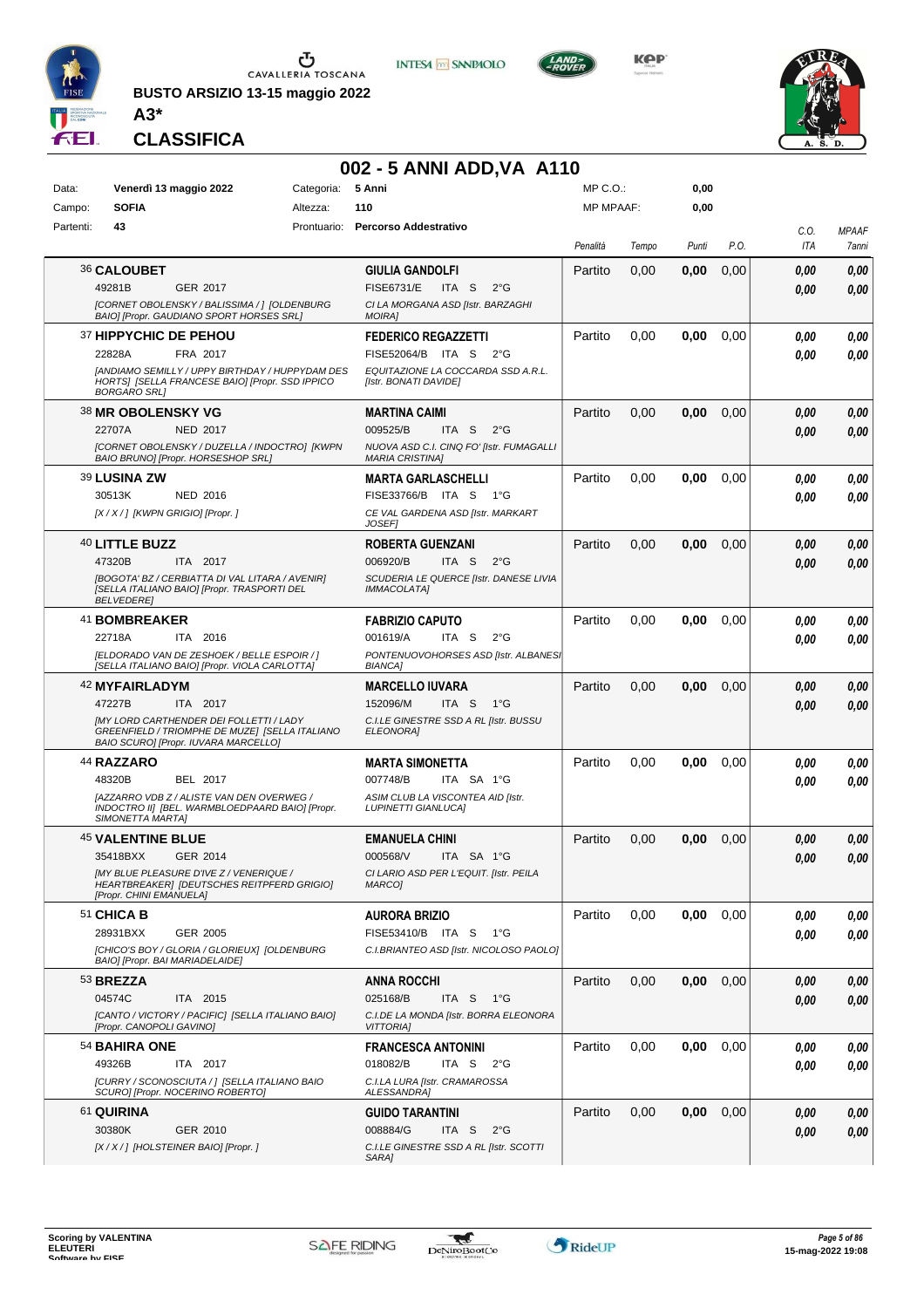

**BUSTO ARSIZIO 13-15 maggio 2022 A3\***



**KPP** 



**CLASSIFICA**

### **002 - 5 ANNI ADD,VA A110**

**INTESA M** SANPAOLO

| Data:     | Venerdì 13 maggio 2022                                                                                         |                 | Categoria:  | 5 Anni                                                       | MP C. O.         |       | 0,00  |      |      |              |
|-----------|----------------------------------------------------------------------------------------------------------------|-----------------|-------------|--------------------------------------------------------------|------------------|-------|-------|------|------|--------------|
| Campo:    | <b>SOFIA</b>                                                                                                   |                 | Altezza:    | 110                                                          | <b>MP MPAAF:</b> |       | 0,00  |      |      |              |
| Partenti: | 43                                                                                                             |                 | Prontuario: | <b>Percorso Addestrativo</b>                                 |                  |       |       |      | C.O. | <b>MPAAF</b> |
|           |                                                                                                                |                 |             |                                                              | Penalità         | Tempo | Punti | P.O. | ITA  | 7anni        |
|           | 113 CANDITA                                                                                                    |                 |             | <b>CARLOTTA CAIRO</b>                                        | Partito          | 0,00  | 0,00  | 0,00 | 0.00 | 0,00         |
|           | 14791D                                                                                                         | ITA 2015        |             | FISE85639/B ITA J<br>$1^{\circ}G$                            |                  |       |       |      | 0.00 | 0.00         |
|           | [CANDITO / CURLEY SUE / CALYPSO II] [SELLA ITALIANO<br>BAIO] [Propr. CENTRO EQUESTRE NATURALE PAGLIARO<br>ASD1 |                 |             | C.I.DE LA MONDA [Istr. ROCCHI ANNA]                          |                  |       |       |      |      |              |
|           |                                                                                                                |                 |             | <b>FRANCO CAVEGN</b>                                         | Partito          |       |       |      |      |              |
|           | <b>115 JOHNSON</b>                                                                                             |                 |             |                                                              |                  | 0,00  | 0,00  | 0,00 | 0.00 | 0,00         |
|           | 31038K                                                                                                         | NED 2014        |             | FISE94820/K SUI SA 1°G                                       |                  |       |       |      | 0.00 | 0,00         |
|           | [X / X / ] [KWPN SAURO] [Propr. ]                                                                              |                 |             | FISE [Istr.]                                                 |                  |       |       |      |      |              |
|           | 134 JUSTICE                                                                                                    |                 |             | <b>SOFIA BARBIERI</b>                                        | Partito          | 0,00  | 0,00  | 0,00 | 0.00 | 0,00         |
|           | 46538B                                                                                                         | <b>HUN 2013</b> |             | FISE69048/B ITA Y<br>1°G                                     |                  |       |       |      | 0.00 | 0.00         |
|           | [ODERMUS R / SAROLTA / STAUFFENBERG]<br>[UNGHERESE GRIGIO SCURO] [Propr. PICCOLO ANDREA]                       |                 |             | CERNUSCO RIDING S.S.D. A R.L. [Istr.<br>COLLECCHIA RICCARDO] |                  |       |       |      |      |              |
|           | 139 TEMPORANEA 21278                                                                                           |                 |             | MATHILDA VIRGINIA ADELE COLOMBO                              | Partito          | 0,00  | 0.00  | 0,00 | 0.00 | 0,00         |
|           | PRO21278                                                                                                       | <b>NED 2011</b> |             | FISE44439/B ITA Y 2°G                                        |                  |       |       |      | 0.00 | 0,00         |
|           | [//] [] [Propr. ]                                                                                              |                 |             | C.I.LA LURA [Istr. COLOMBO GIUSEPPE]                         |                  |       |       |      |      |              |
|           | 171 NICHITTA                                                                                                   |                 |             | <b>ROBERTA ASSUNTO</b>                                       | Partito          | 0,00  | 0,00  | 0,00 | 0.00 | 0,00         |
|           | 02877N                                                                                                         | ITA 2006        |             | FISE44813/B ITA S<br>$2^{\circ}$ G                           |                  |       |       |      | 0.00 | 0.00         |
|           | [AVENIR / AURORA BUONA / DELFO DE OSSI] [SELLA                                                                 |                 |             | C.I.EDEN [Istr. CUDIA ROBERTO]                               |                  |       |       |      |      |              |
|           | ITALIANO BAIO] [Propr. ASSUNTO ROBERTA]                                                                        |                 |             |                                                              |                  |       |       |      |      |              |
|           | <b>178 TEMPORANEA 21012</b>                                                                                    |                 |             | TURI CANNATA                                                 | Partito          | 0,00  | 0,00  | 0,00 | 0.00 | 0,00         |
|           | PRO21012                                                                                                       | BEL 2010        |             | 0047239<br>ITA S<br>$2^{\circ}$ G                            |                  |       |       |      | 0.00 | 0,00         |
|           | [//] [] [Propr. TURI CANNATA]                                                                                  |                 |             | H.C. NERVIA ASD [Istr. GARANCINI GRETA]                      |                  |       |       |      |      |              |
|           | 193 VIGALIN                                                                                                    |                 |             | <b>GIULIA GRILLONE</b>                                       | Partito          | 0,00  | 0,00  | 0,00 | 0.00 | 0,00         |
|           | 29649BXX                                                                                                       | ITA 2011        |             | <b>FISE5199/Y</b><br>ITA S<br>1°G                            |                  |       |       |      | 0.00 | 0.00         |
|           | <b>IEUROCOMMERCE BERLIN / GALINE PLATIERE /</b><br>LAUDANUM] [SELLA ITALIANO ROANO] [Propr. SALA               |                 |             | CERNUSCO RIDING S.S.D. A R.L. [Istr.<br>COLLECCHIA RICCARDO] |                  |       |       |      |      |              |
|           | DANILO1                                                                                                        |                 |             |                                                              |                  |       |       |      |      |              |
|           | 200 CHULIA                                                                                                     |                 |             | <b>ROBERTO NOCERINO</b>                                      | Partito          | 0,00  | 0,00  | 0,00 | 0.00 | 0,00         |
|           | 48433B                                                                                                         | GER 2014        |             | FISE27989/B ITA S<br>$2^{\circ}$ G                           |                  |       |       |      | 0.00 | 0,00         |
|           | [CHAP II / WINSPIEL / DROSSAN] [OLDENBURG BAIO                                                                 |                 |             | C.I.LA LURA [Istr. COLOMBO GIUSEPPE]                         |                  |       |       |      |      |              |
|           | BRUNO] [Propr. CENTRO IPPICO LA LURA ASD]                                                                      |                 |             |                                                              |                  |       |       |      |      |              |
|           | 207 TRISTAN BAY                                                                                                |                 |             | <b>GABRIELE SERAFIN</b>                                      | Partito          | 0,00  | 0.00  | 0,00 | 0.00 | 0,00         |
|           | 33232BXX                                                                                                       | ITA 2011        |             | 012601/B<br>ITA S<br>$2^{\circ}$ G                           |                  |       |       |      | 0.00 | 0.00         |
|           | [COLMAN / MAGGHIE / COME ON] [SELLA ITALIANO<br>BAIO] [Propr. MEDICINA FEDERICA]                               |                 |             | CERNUSCO RIDING S.S.D. A R.L. [Istr.<br>COLLECCHIA RICCARDO] |                  |       |       |      |      |              |
|           | 229 LARA DELL'OREA                                                                                             |                 |             | <b>ANDREA TROMBETTA</b>                                      | Partito          | 0,00  | 0,00  | 0,00 | 0.00 | 0,00         |
|           | 02324R                                                                                                         | ITA 2006        |             | 013064/B<br>ITA <sub>S</sub><br>2°G                          |                  |       |       |      | 0.00 | 0.00         |
|           | [LANDOR S / S.M. FABIOLA / JOYAU D'OR A] [SELLA                                                                |                 |             | C.I.LA CICOGNETTA ASD [Istr. TROMBETTA                       |                  |       |       |      |      |              |
|           | ITALIANO SAURO] [Propr. LANCIONE IRENE]                                                                        |                 |             | ANDREA]                                                      |                  |       |       |      |      |              |
|           | 233 HAMILTON H                                                                                                 |                 |             | <b>JULIA SENONER</b>                                         | Partito          | 0,00  | 0,00  | 0,00 | 0,00 | 0,00         |
|           | 01427V                                                                                                         | NED 2012        |             | 000428/V<br>ITA S<br>$1^{\circ}G$                            |                  |       |       |      | 0.00 | 0,00         |
|           | [WHITAKER / ABALIA / PADINUS] [KWPN BAIO] [Propr.<br><b>SENONER JULIA]</b>                                     |                 |             | CE VAL GARDENA ASD [Istr. MARKART<br><b>JOSEF1</b>           |                  |       |       |      |      |              |
|           | 249 TRIPOLI TAME                                                                                               |                 |             | <b>ANDREA PICCOLO</b>                                        | Partito          | 0,00  | 0,00  | 0,00 | 0,00 | 0,00         |
|           | 15547E                                                                                                         | FRA 2007        |             | 001599/Y<br>ITA S<br>$2^{\circ}$ G                           |                  |       |       |      | 0.00 | 0,00         |
|           | [PORTOFINO 46 / LINSOLITE / QUIDAM DE REVEL]                                                                   |                 |             | CI DI MISINTO LE GHIANDE SSD A RL [Istr.                     |                  |       |       |      |      |              |
|           | [SELLA FRANCESE SAURO] [Propr. MORUCCI STEFANO]                                                                |                 |             | PICCOLO ANDREA]                                              |                  |       |       |      |      |              |
|           | 256 JASMINE                                                                                                    |                 |             | <b>GIOVANNI FRIGERIO</b>                                     | Partito          | 0,00  | 0,00  | 0,00 | 0,00 | 0,00         |
|           | 28325BXX                                                                                                       | ITA 2009        |             | 000625/B<br>ITA SA 1°G                                       |                  |       |       |      | 0.00 | 0.00         |
|           | [-/-/] [SCONOSCIUTA GRIGIO] [Propr. PASINI GIULIA]                                                             |                 |             | C.I.LOMBARDO [Istr. SIMONETTA MARTA]                         |                  |       |       |      |      |              |
|           | 310 EDOUARD DU RERE                                                                                            |                 |             | <b>FILIPPO FRIGERIO</b>                                      | Partito          | 0,00  | 0,00  | 0,00 | 0,00 | 0,00         |
|           | 48692B                                                                                                         | FRA 2014        |             | FISE37069/B ITA S<br>$2^{\circ}$ G                           |                  |       |       |      | 0,00 | 0,00         |
|           | [CON AIR / ILEA DE LA FOLIE / ] [SELLA FRANCESE BAIO]<br>[Propr. MG EQUISPORT]                                 |                 |             | C.I.LOMBARDO [Istr. FRIGERIO FILIPPO]                        |                  |       |       |      |      |              |
|           |                                                                                                                |                 |             |                                                              |                  |       |       |      |      |              |

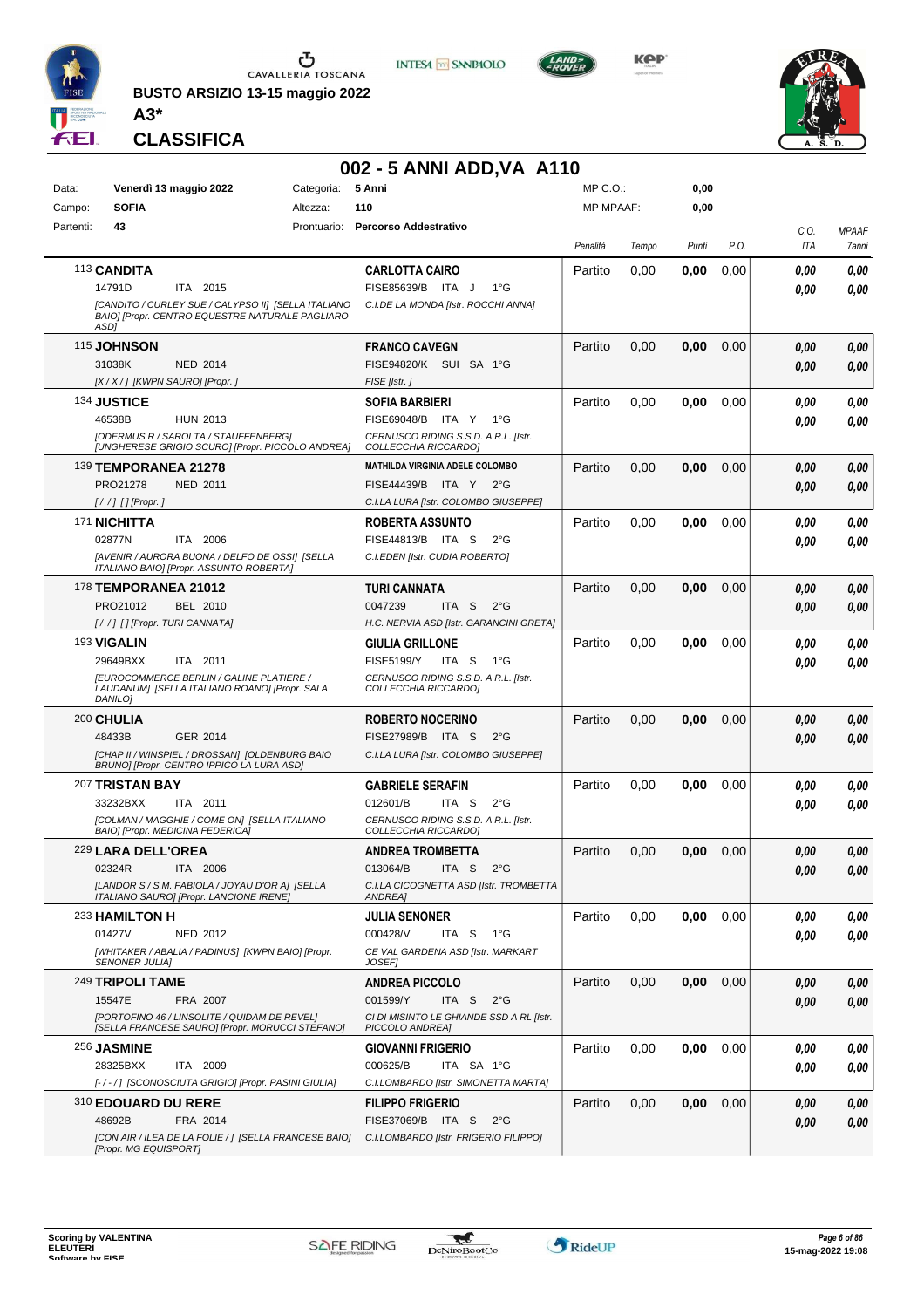

Ⴠ CAVALLERIA TOSCANA

**BUSTO ARSIZIO 13-15 maggio 2022 A3\***



**KPP** 



**CLASSIFICA**

### **002 - 5 ANNI ADD,VA A110**

**INTESA** M SANPAOLO

| Data:     | Venerdì 13 maggio 2022<br>Categoria:                                                                                          |             | 5 Anni                                                     | $MP C. O.$ :     |       | 0,00  |      |      |              |
|-----------|-------------------------------------------------------------------------------------------------------------------------------|-------------|------------------------------------------------------------|------------------|-------|-------|------|------|--------------|
| Campo:    | <b>SOFIA</b>                                                                                                                  | Altezza:    | 110                                                        | <b>MP MPAAF:</b> |       | 0,00  |      |      |              |
| Partenti: | 43                                                                                                                            | Prontuario: | Percorso Addestrativo                                      |                  |       |       |      | C.O. | <b>MPAAF</b> |
|           |                                                                                                                               |             |                                                            | Penalità         | Tempo | Punti | P.O. | ITA  | 7anni        |
|           | 320 BILL WILL                                                                                                                 |             | <b>ISABELLA FICHTNER</b>                                   | Partito          | 0.00  | 0.00  | 0.00 | 0.00 | 0,00         |
|           | 2009<br>28042BXX<br>ITA.                                                                                                      |             | ITA S<br>FISE70388/B<br>Brev.                              |                  |       |       |      | 0,00 | 0,00         |
|           | <b>[GOODWILL / RIANTE VAN DE MIDDELSTEDE / AZUR</b><br>DEPAULSTRA] [SELLA ITALIANO BAIO SCURO] [Propr.<br>SAVOLDI PIERANGELOJ |             | C.I.LA CICOGNETTA ASD [Istr. TROMBETTA  <br><b>ANDREA1</b> |                  |       |       |      |      |              |

Collegio Giudicante *Presidente ANGELO GEIROLA CARLA BUSSU LUIGI VINCENZO GRECO LORENZA LOSAPIO MASSIMO OTTAVIANELLI NICOLETTA TOMASELLI*

#### **003 - 4 ANNI ADD.VA A100**

| Data:                                          | Venerdì 13 maggio 2022                                                                                      | Categoria: | 4 Anni                                                       | $MP C. O.$ :     |       | 0,00  |      |                         |              |
|------------------------------------------------|-------------------------------------------------------------------------------------------------------------|------------|--------------------------------------------------------------|------------------|-------|-------|------|-------------------------|--------------|
| Campo:                                         | <b>SOFIA</b>                                                                                                | Altezza:   | 100                                                          | <b>MP MPAAF:</b> |       | 0,00  |      |                         |              |
| Partenti:                                      | 23                                                                                                          |            | Prontuario: Percorso Addestrativo                            |                  |       |       |      | C.O.                    | <b>MPAAF</b> |
|                                                |                                                                                                             |            |                                                              | Penalità         | Tempo | Punti | P.O. | ITA                     | 7anni        |
|                                                | 43 CASIMIRA SAM                                                                                             |            | <b>MATTEO ANDREA MARCO GRIMALDI</b>                          | Partito          | 0,00  | 0,00  | 0,00 | 0,00                    | 0,00         |
|                                                | 04654C<br>ITA 2017                                                                                          |            | 004632/B<br>ITA S $2^{\circ}G$                               |                  |       |       |      | 0.00                    | 0,00         |
|                                                | [CASILIUS / UNLIMITED C. / KELETTO] [SELLA ITALIANO<br>GRIGIO] [Propr. VINACCIA SILVIO]                     |            | CI LA MORGANA ASD [Istr. BOVETTI PIERO]                      |                  |       |       |      |                         |              |
|                                                | 49 COUP DE CHANCE                                                                                           |            | <b>DAVID ANDY PARTOUCHE</b>                                  | Partito          | 0,00  | 0,00  | 0,00 | 0,00                    | 0,00         |
|                                                | 48908B<br>ITA 2018                                                                                          |            | FISE153465/B FRA S<br>− 1°G                                  |                  |       |       |      | 0,00                    | 0,00         |
|                                                | [COUP DE COEUR / NIKE 8EX ONARA Z) / OSLO DE<br>REVEI [SELLA ITALIANO SAURO] [Propr. EQUIPASSIONE<br>S.R.L. |            | POLIZZI JUMPING TEAM ASD [Istr. POLIZZI<br>CHIARA LYDIA1     |                  |       |       |      |                         |              |
|                                                | 50 MAYBE CRICKETS                                                                                           |            | <b>FEDERICA PORTESANI</b>                                    | Partito          | 0,00  | 0,00  | 0,00 | 0,00                    | 0,00         |
|                                                | 31387BXX<br>ITA 2012                                                                                        |            | FISE75048/B ITA Y<br>Brev.                                   |                  |       |       |      | 0,00                    | 0,00         |
|                                                | [ROTTERDAM J / ORANA / HAMILCAR] [SELLA ITALIANO<br>BAIO] [Propr. CASCARANO MIRKO]                          |            | C.I. MOTTO DEI GRILLI ASD [Istr. NASSI<br>SERENA]            |                  |       |       |      |                         |              |
|                                                | 52 TEMPORANEA 21267                                                                                         |            | <b>GIULIA GANDOLFI</b>                                       | Partito          | 0,00  | 0,00  | 0,00 | 0,00                    | 0,00         |
|                                                | PRO21267<br>BEL 2017                                                                                        |            | <b>FISE6731/E</b><br>ITA S<br>$2^{\circ}$ G                  |                  |       |       |      | 0.00                    | 0,00         |
|                                                | $[!//]$ [] [Propr. AB LOGISTIC]                                                                             |            | CI LA MORGANA ASD [Istr. BARZAGHI<br><b>MOIRA1</b>           |                  |       |       |      |                         |              |
|                                                | 55 KANTASIA Z                                                                                               |            | <b>DAVID ANDY PARTOUCHE</b>                                  | Partito          | 0,00  | 0,00  | 0,00 | 0,00                    | 0,00         |
|                                                | 30649K<br>FRA 2018                                                                                          |            | FISE153465/B FRA S<br>− 1°G                                  |                  |       |       |      | 0,00                    | 0,00         |
|                                                | [X / X / ] [ZANGERSHEIDE BAIO SCURO] [Propr. ]                                                              |            | POLIZZI JUMPING TEAM ASD [Istr. POLIZZI<br>CHIARA LYDIA]     |                  |       |       |      |                         |              |
|                                                | 57 GRAND AMI                                                                                                |            | <b>MARTA BELLIATO</b>                                        | Partito          | 0,00  | 0,00  | 0,00 | 0,00                    | 0,00         |
|                                                | 26309K<br>NED 2011                                                                                          |            | 002324/A<br>ITA S<br>$1^{\circ}G$                            |                  |       |       |      | 0.00                    | 0,00         |
|                                                | [ZIROCCO BLUE VDL / BON AMI / MONTREALE] [SELLA<br>OLANDESE BAIO] [Propr. LC SPORT HORSES S.R.L.]           |            | HORSE DREAM CLUB ASD [Istr.<br>SPAGNOLINI CRISTIANO]         |                  |       |       |      |                         |              |
|                                                | <b>58 UTAH DE ROY</b>                                                                                       |            | <b>CRISTIANO SPAGNOLINI</b>                                  | Partito          | 0,00  | 0,00  | 0,00 | 0,00                    | 0,00         |
|                                                | 19672A<br>FRA 2008                                                                                          |            | 001749/A<br>ITA S<br>$2^{\circ}$ G                           |                  |       |       |      | 0,00                    | 0,00         |
|                                                | [COME ON / CLG DE BOQUIN / ] [SELLA FRANCESE<br>GRIGIO] [Propr. SPAGNOLINI LUIGI]                           |            | <b>HORSE DREAM CLUB ASD [Istr.</b><br>SPAGNOLINI CRISTIANO]  |                  |       |       |      |                         |              |
|                                                | 60 SCARLETTS BILLIE HOLIDAY                                                                                 |            | <b>MARTINA BURLOTTI</b>                                      | Partito          | 0,00  | 0,00  | 0.00 | 0.00                    | 0,00         |
|                                                | 29469BXX<br>IRL 2007 Pony                                                                                   |            | FISE117306/B ITA C<br>Brev.                                  |                  |       |       |      | 0.00                    | 0.00         |
|                                                | [BRADLIERE DELIGHT / SHALAMAR KANSAS / VDL<br>ARKANSAS] [PONY BAIO] [Propr. PISCINI GRAZIELLA]              |            | C.I. MOTTO DEI GRILLI ASD [Istr. NASSI<br><b>SERENAI</b>     |                  |       |       |      |                         |              |
|                                                | 64 SARMANO                                                                                                  |            | <b>GIORGIA TENCAIOLI</b>                                     | Partito          | 0,00  | 0,00  | 0,00 | 0,00                    | 0,00         |
|                                                | 05464N<br>ITA 2014                                                                                          |            | 011576/A<br>ITA S<br>1°G                                     |                  |       |       |      | 0,00                    | 0,00         |
|                                                | [HATTRICK / BETTY BAIA / OSSI] [SELLA ITALIANO BAIO]<br>[Propr. TENCAIOLI GIORGIA]                          |            | A.I.LE GROANE ASD [Istr. ROVALDI CARLO<br>SANTO <sub>I</sub> |                  |       |       |      |                         |              |
|                                                | 82 ADELCHI                                                                                                  |            | <b>ALICE GORLA</b>                                           | Partito          | 0.00  | 0.00  | 0.00 | 0.00                    | 0.00         |
|                                                | 11117F<br>ITA 2006                                                                                          |            | FISE28852/B ITA S<br>Brev.                                   |                  |       |       |      | 0,00                    | 0,00         |
|                                                | [LUPICOR / ORCHIS D.B. / FEINSCHNITT I]<br>[SCONOSCIUTA BAIO] [Propr. GORLA ALICE]                          |            | CI LA STELLA ASD [Istr. MAZZA DIEGO]                         |                  |       |       |      |                         |              |
|                                                | 97 FA COLANDER                                                                                              |            | <b>GIORGIA LABRICCIOSA</b>                                   | Partito          | 0,00  | 0,00  | 0,00 | 0,00                    | 0,00         |
|                                                | 29750BXX<br><b>DEN 2007</b>                                                                                 |            | FISE75372/B ITA J<br>Brev.                                   |                  |       |       |      | 0,00                    | 0,00         |
|                                                | [COLMAN / RUANDA I / QUINAR] [DANISH WARMBLOOD<br>S. BAIO] [Propr. LABRICCIOSA GIORGIA]                     |            | CI LA STELLA ASD [Istr. MAZZA DIEGO]                         |                  |       |       |      |                         |              |
| <b>Scoring by VALENTINA</b><br><b>ELEUTERI</b> |                                                                                                             |            | ₩<br><b>SAFE RIDING</b><br>DeNiroBootCo                      | RideUP           |       |       |      | $15 - ma - 202219 - 08$ | Page 7 of 86 |

ELEUTERI SOFTWARE SOFTWARE ORIGINAL DENTOROOTCO **Software in the second of the Software Control of the Software or the Software or the Software or the Software or the Software or the Software or the Software or the Softwar** 

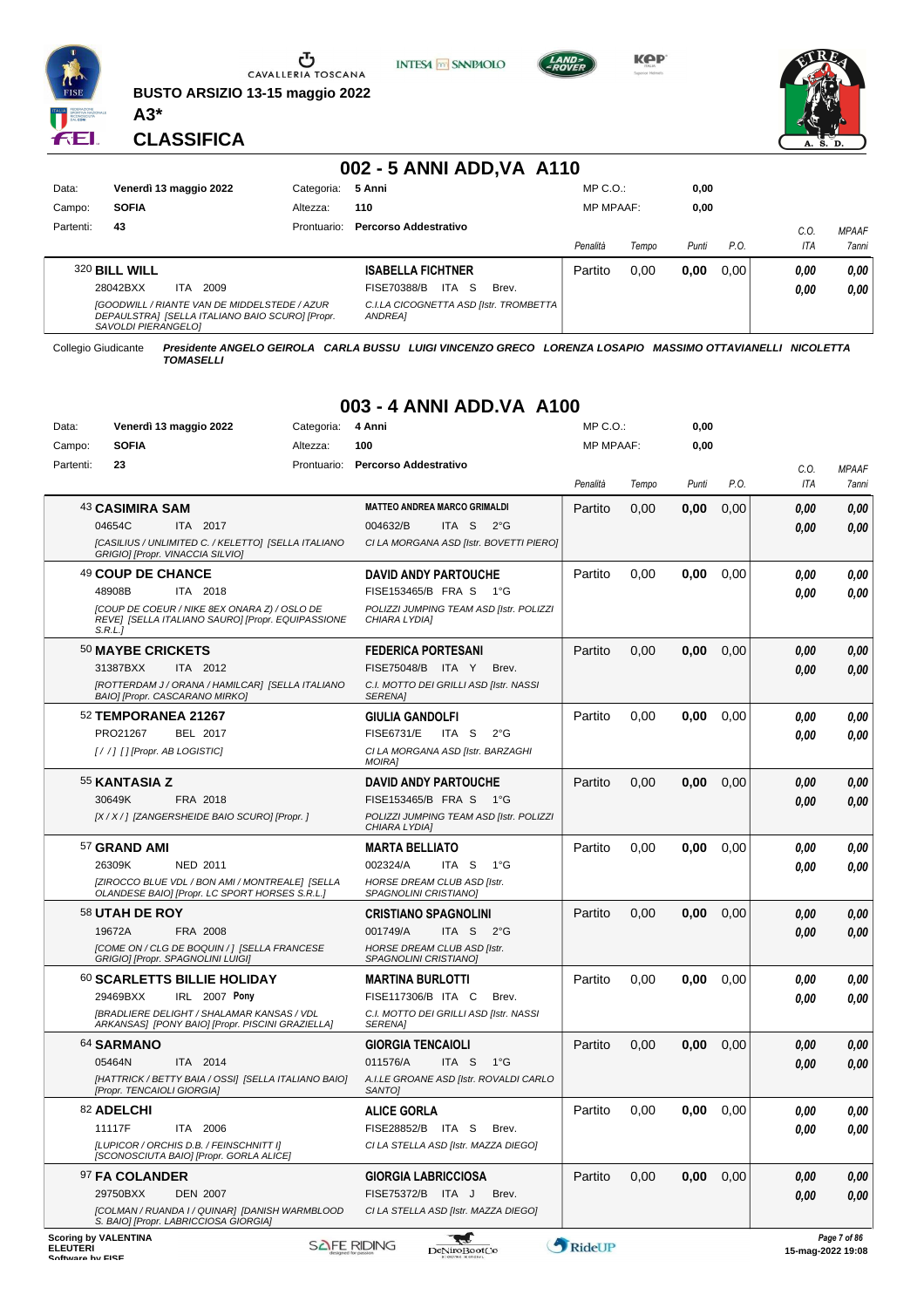

**BUSTO ARSIZIO 13-15 maggio 2022 A3\***







#### **CLASSIFICA**

|                 |                                                                      |                                                                                                                                                       |                        | 003 - 4 ANNI ADD.VA A100                                                                                                          |                                  |       |              |      |              |                       |
|-----------------|----------------------------------------------------------------------|-------------------------------------------------------------------------------------------------------------------------------------------------------|------------------------|-----------------------------------------------------------------------------------------------------------------------------------|----------------------------------|-------|--------------|------|--------------|-----------------------|
| Data:<br>Campo: | Venerdì 13 maggio 2022<br><b>SOFIA</b>                               |                                                                                                                                                       | Categoria:<br>Altezza: | 4 Anni<br>100                                                                                                                     | $MP C. O.$ :<br><b>MP MPAAF:</b> |       | 0,00<br>0,00 |      |              |                       |
| Partenti:       | 23                                                                   |                                                                                                                                                       | Prontuario:            | <b>Percorso Addestrativo</b>                                                                                                      | Penalità                         | Tempo | Punti        | P.O. | C.O.<br>ITA  | <b>MPAAF</b><br>7anni |
|                 | <b>108 TEMPORANEA 21288</b><br>PRO21288<br>$[!//]$ [] [Propr.]       | <b>NED 2011 Pony</b>                                                                                                                                  |                        | <b>LUDOVICA CAMERLENGO</b><br>FISE37825/A ITA J<br>− 1°G<br>JUMPING VILLA SCHEIBLER ASD [Istr.<br><b>OLGIATI ROSSELLAI</b>        | Partito                          | 0,00  | 0,00         | 0,00 | 0,00<br>0,00 | 0,00<br>0,00          |
|                 | 13861E                                                               | 136 KORES VAN TER NOTELAERE<br>BEL 2010<br><b>INONSTOP / OLYMPIA VAN TER NOTELAERE / VOLTAIRE</b><br>356] [BWP BAIO] [Propr. CIRCOLO IPPICO RIMINESE] |                        | NADIA LAURA GIANNINOTO<br>FISE68438/B ITA S<br>− 1°G<br>C.I.EDEN [Istr. CUDIA ROBERTO]                                            | Partito                          | 0,00  | 0,00         | 0,00 | 0.00<br>0.00 | 0,00<br>0,00          |
|                 | 155 MERCI BEAUCOUP<br>18678E                                         | NED 2017<br>[CARDENTO / VOTE FOR ME / CARETINO] [KWPN<br>GRIGIO] [Propr. PERTICONE CONCETTA]                                                          |                        | RAMZI BENCHIHAOUI<br>FISE58392/B TUN S<br>$1^{\circ}G$<br>C.I.DI CASTELLAZZO ASD [Istr.<br><b>BENCHIHAOUI RAMZI]</b>              | Partito                          | 0,00  | 0,00         | 0,00 | 0.00<br>0.00 | 0,00<br>0,00          |
|                 | 29871K                                                               | 162 GRANDIOOS VAN HET LINDEHOF<br>BEL 2006<br>[X / X / ] [BWP MORELLO CORVINO] [Propr. ]                                                              |                        | <b>GINO BETTELLA</b><br>002562/D<br>$2^{\circ}G$<br>ITA S<br><b>NRCP [Istr. BETTELLA GINO]</b>                                    | Partito                          | 0,00  | 0,00         | 0,00 | 0.00<br>0.00 | 0,00<br>0,00          |
|                 | 187 JAZEMIEKA VDL<br>48437B<br>CALZOLARI FABIO]                      | NED 2014<br>[DETROIT VDL / BAZE MIEKA VDL / ] [AES SAURO] [Propr.                                                                                     |                        | <b>GABRIELE SERAFIN</b><br>012601/B<br>ITA S<br>$2^{\circ}G$<br>CERNUSCO RIDING S.S.D. A R.L. [Istr.<br>COLLECCHIA RICCARDO]      | Partito                          | 0,00  | 0,00         | 0,00 | 0.00<br>0.00 | 0,00<br>0,00          |
|                 | <sup>192</sup> CAIMAN DU SEY<br>34585BXX<br>SORMANI SAMANTHA ELENA]  | FRA 2012<br>[ROCK'N ROLL SEMILLY / OLYMPE DE CAVERIE /<br>SOCRATE DE CHIVRE] [SELLA FRANCESE BAIO] [Propr.                                            |                        | SAMANTHA ELENA SORMANI<br>FISE20616/A ITA Y 1°G<br>C.I.LOMBARDO [Istr. CASTELLOTTI PAOLA]                                         | Partito                          | 0.00  | 0,00         | 0,00 | 0.00<br>0.00 | 0,00<br>0,00          |
|                 | 263 <b>FABER</b><br>16868E<br>BAIO] [Propr. PIGHI FRANCESCO]         | NED 2010<br>[DE21000018105 / MAUREEN V / COLWAY BOLD] [KWPN                                                                                           |                        | <b>MATTEO CASIRAGHI</b><br>FISE011567<br>ITA S<br>$2^{\circ}G$<br>SCUDERIA BOTTENAGO S.S.D.S.R.L. [Istr.<br>CASIRAGHI MATTEO]     | Partito                          | 0.00  | 0,00         | 0,00 | 0.00<br>0.00 | 0,00<br>0.00          |
|                 | 269 JOLY'S CHINOOK<br>35391BXX                                       | <b>BEL 2005 Pony</b><br>[JOLY'S ROMEO / JUDITH V/D 2 LINDEN HOEVE / NIEK]<br>[NEW FOREST BAIO SCURO] [Propr. NESSIM MIA]                              |                        | <b>GIOVANNI FRIGERIO</b><br>000625/B<br>ITA SA 1°G<br>C.I.LOMBARDO [Istr. SIMONETTA MARTA]                                        | Partito                          | 0,00  | 0,00         | 0,00 | 0.00<br>0.00 | 0,00<br>0,00          |
|                 | 313 <b>PACHIA'</b><br>12101E<br><b>BAIOI [Propr. PUGGIONI PAOLA]</b> | ITA 2008<br>[KSAR-SITTE / TRILOGIA / GREEN] [SELLA ITALIANO                                                                                           |                        | <b>LUDOVICA ANTONINI</b><br>FISE33377/B ITA S<br>$1^{\circ}G$<br>C.I.LA LURA [Istr. CRAMAROSSA<br><b>ALESSANDRAI</b>              | Partito                          | 0,00  | 0,00         | 0,00 | 0.00<br>0,00 | 0,00<br>0,00          |
|                 | 326 FAVONIA<br>32215BXX                                              | ITA 2013<br>[FILIPIN / JALNA D'ALEMY / AZUR DE NOUVOLIEU]<br>[SELLA ITALIANO SAURO] [Propr. BUIZZA OSCAR]                                             |                        | <b>GIULIA TETTAMANTI</b><br>FISE34029/B ITA S<br>Brev.<br>C.I.LA CICOGNETTA ASD [Istr. TROMBETTA<br><b>ANDREA]</b>                | Partito                          | 0,00  | 0,00         | 0,00 | 0,00<br>0,00 | 0,00<br>0,00          |
|                 | 378 <b>NIKITA</b><br>21344A<br>CHIARAVIGLIO PAOLA]                   | ITA 2013<br>[XXXX / XXXX / ] [SCONOSCIUTA BAIO] [Propr.                                                                                               |                        | <b>MATTEO CASIRAGHI</b><br>FISE011567 ITA S<br>$2^{\circ}G$<br>SCUDERIA BOTTENAGO S.S.D.S.R.L. [Istr.<br>CASIRAGHI MATTEO]        | Partito                          | 0,00  | 0,00         | 0,00 | 0,00<br>0,00 | 0,00<br>0,00          |
|                 | 444 DUMBLE D' AUR AA<br>30769K                                       | FRA 2013<br>[X / X / ] [ANGLO ARABO FRANCESE SAURO] [Propr. ]                                                                                         |                        | ALBERTO MARRAMI VITALI<br>003293/F<br>ITA S<br>$2^{\circ}$ G<br>CI SANT'ANTONIO SSD A RL [Istr. MARRAMI<br><b>VITALI ALBERTO]</b> | Partito                          | 0,00  | 0,00         | 0,00 | 0,00<br>0,00 | 0,00<br>0,00          |

Collegio Giudicante *Presidente ANGELO GEIROLA CARLA BUSSU LUIGI VINCENZO GRECO LORENZA LOSAPIO MASSIMO OTTAVIANELLI NICOLETTA TOMASELLI*

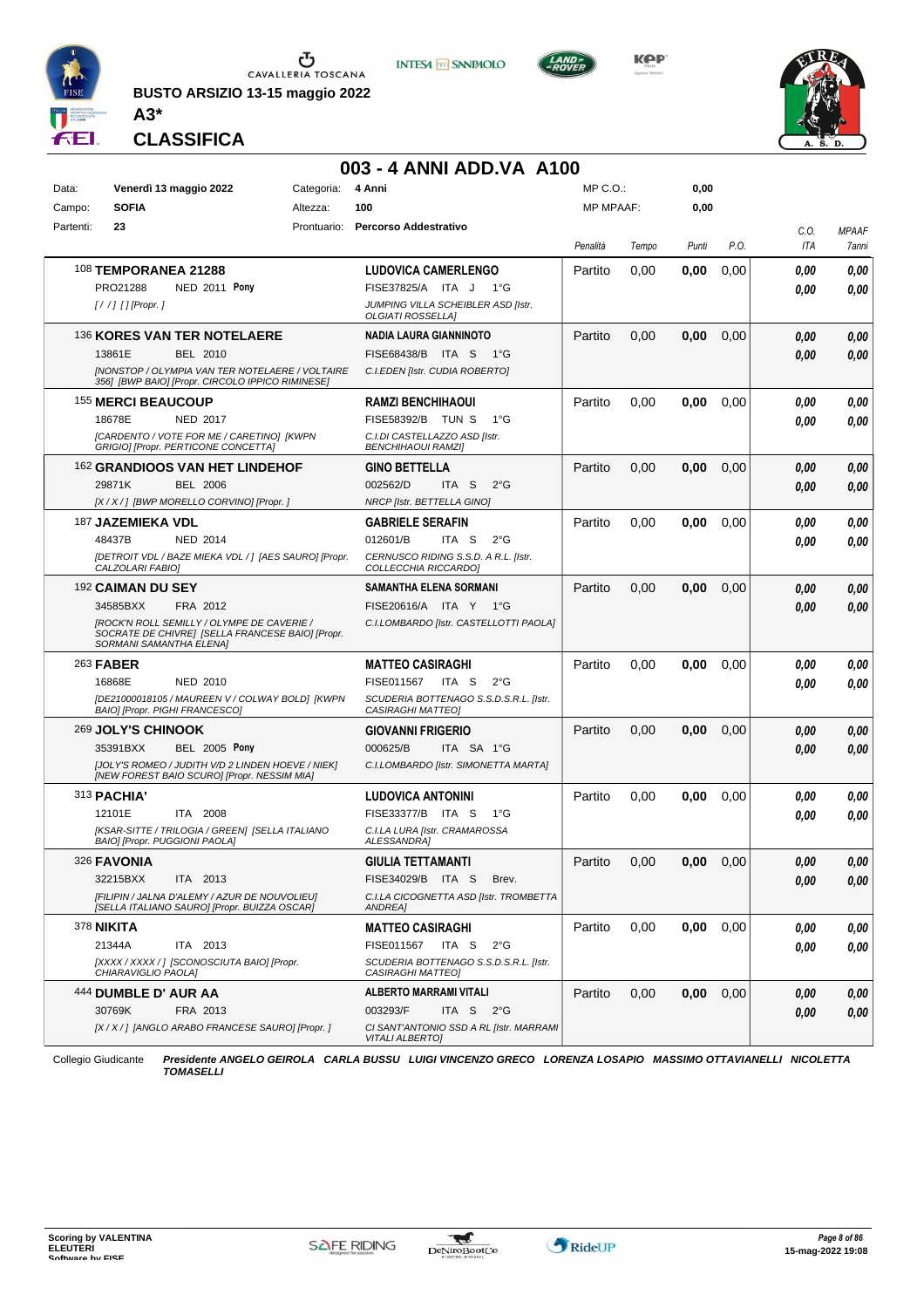

**BUSTO ARSIZIO 13-15 maggio 2022 A3\***



**KPP** 



**CLASSIFICA**

#### **004 - C135 A FASI QUALIFICANTE**

| Data:     | Venerdì 13 maggio 2022                                                                     | Categoria: | C <sub>135</sub>                                          | MP C.O.:         |             | 2.000,00 |      |                    |                       |
|-----------|--------------------------------------------------------------------------------------------|------------|-----------------------------------------------------------|------------------|-------------|----------|------|--------------------|-----------------------|
| Campo:    | <b>CLARISSA</b>                                                                            | Altezza:   | 135                                                       | <b>MP MPAAF:</b> |             | 0,00     |      |                    |                       |
| Partenti: | 32                                                                                         |            | Prontuario: n. 19.2 speciale a fasi consecutive - Tab. A  |                  |             |          |      |                    |                       |
|           |                                                                                            |            |                                                           | Penalità         | Tempo       | Punti    | P.O. | C.O.<br><b>ITA</b> | <b>MPAAF</b><br>7anni |
|           |                                                                                            |            |                                                           |                  |             |          |      |                    |                       |
|           | 1 347 CARPACCE                                                                             |            | <b>MATTEO CHECCHI</b>                                     | 0/0              | 29,61       | 0.00     | 0,00 | 450.00             | 0,00                  |
|           | 34879BXX<br>GER 2011                                                                       |            | 004393/B<br>ITA <sub>S</sub><br>$2^{\circ}G$              |                  |             |          |      | 0.00               | 0,00                  |
|           | [CAPISTRANO / LADYKRACHER / LARENCO]                                                       |            | A.S.ETREA [Istr. CHECCHI MATTEO]                          |                  |             |          |      |                    |                       |
|           | [WESTFALEN GRIGIO] [Propr. MANISHA SRL]                                                    |            |                                                           |                  |             |          |      |                    |                       |
|           | 2 390 IACO BLUE                                                                            |            | <b>GIULIO CARPIGIANI</b>                                  | 0/0              | 30,11       | 0,00     | 0,00 | 324,00             | 0,00                  |
|           | 30369K<br><b>NED 2014</b>                                                                  |            | <b>FISE7607/E</b><br>ITA S<br>$2^{\circ}G$                |                  |             |          |      | 0.00               | 0,00                  |
|           | [X / X / ] [SCONOSCIUTA BAIO] [Propr. ]                                                    |            | C.I.LE GINESTRE SSD A RL [Istr. BUSSU                     |                  |             |          |      |                    |                       |
|           |                                                                                            |            | <b>ELEONORA]</b>                                          |                  |             |          |      |                    |                       |
|           | 3 215 CAMPARI                                                                              |            | <b>GIULIO CARPIGIANI</b>                                  | 0/0              | 30,47       | 0,00     | 0,00 | 270.00             | 0,00                  |
|           | GER 2012<br>30571K                                                                         |            | <b>FISE7607/E</b><br>ITA S<br>$2^{\circ}G$                |                  |             |          |      | 0.00               | 0,00                  |
|           | [X / X / ] [HOLSTEINER BAIO] [Propr. ]                                                     |            | C.I.LE GINESTRE SSD A RL [Istr. BUSSU                     |                  |             |          |      |                    |                       |
|           |                                                                                            |            | ELEONORA]                                                 |                  |             |          |      |                    |                       |
|           | 4 149 TALETTO                                                                              |            | GIULIA MAGGIULLI                                          |                  | $0/0$ 31,24 | 0,00     | 0,00 | 216,00             | 0,00                  |
|           | 29056BXX<br>GER 2009                                                                       |            | FISE52880/B ITA S<br>$2^{\circ}G$                         |                  |             |          |      | 0.00               | 0,00                  |
|           | [TOULON / FINE / CALETTO I] [HOLSTEINER BAIO] [Propr.                                      |            | HORSE CLUB VILLA AIRAGHI ASD [Istr.                       |                  |             |          |      |                    |                       |
|           | <b>TENUTA C &amp; CI</b>                                                                   |            | <b>BUSSO GIULIA]</b>                                      |                  |             |          |      |                    |                       |
|           | 5 198 DIBLUECA VH BEECKHOF Z                                                               |            | <b>TOMMASO GERARDI</b>                                    |                  | $0/0$ 31,82 | 0,00     | 0,00 | 180,00             | 0.00                  |
|           | BEL 2013<br>30416K                                                                         |            | FISE2520/Q<br>ITA S<br>$2^{\circ}G$                       |                  |             |          |      |                    |                       |
|           | [DI CASI O.H. / IT'S A BLUE / ] [ZANGERSHEIDE GRIGIO]                                      |            | CENTRO IPPICO LA TORBIERA S.S.D. A R.L                    |                  |             |          |      | 0.00               | 0.00                  |
|           | [Propr. PLAN H HOLDING S.R.L.]                                                             |            | [Istr. GERARDI VITO]                                      |                  |             |          |      |                    |                       |
| 6         | 80 C'EST LA VIE                                                                            |            | <b>MATTEO ORLANDI</b>                                     |                  | $0/0$ 33.19 | 0,00     | 0,00 | 72,00              | 0,00                  |
|           | 33389BXX<br><b>NED 2007</b>                                                                |            | FISE25059/A ITA Y<br>$2^{\circ}G$                         |                  |             |          |      |                    |                       |
|           |                                                                                            |            | C.S. ESERCITO SEZIONE EQUITAZIONE                         |                  |             |          |      | 0.00               | 0,00                  |
|           | [NAMELUS R / JOLARIS / NIMMERDOR] [KWPN BAIO]<br>[Propr. GIARDINI SAN ROCCO SRL]           |            | [Istr. BERTOLI ALICE]                                     |                  |             |          |      |                    |                       |
|           | 7 186 INSPIRATION                                                                          |            | <b>CARLO SPAGGIARI</b>                                    | 0/0              | 35,12       | 0,00     | 0,00 | 72,00              | 0,00                  |
|           |                                                                                            |            |                                                           |                  |             |          |      |                    |                       |
|           | 30621K<br>NED 2013                                                                         |            | FISE66811/B ITA Y<br>$2^{\circ}G$                         |                  |             |          |      | 0.00               | 0.00                  |
|           | [X / X / ] [KWPN BAIO] [Propr. ]                                                           |            | C.I.LE GINESTRE SSD A RL [Istr. BUSSU<br><b>ELEONORAI</b> |                  |             |          |      |                    |                       |
|           | 8 165 QUASIMODO VII                                                                        |            | <b>DENISE CAVEGN</b>                                      | 0/0              | 36,98       | 0.00     | 0,00 |                    | 0,00                  |
|           |                                                                                            |            |                                                           |                  |             |          |      | 72,00              |                       |
|           | 28802K<br><b>GER 2004</b>                                                                  |            | FISE94819/K SUI SA 1°G                                    |                  |             |          |      | 0.00               | 0,00                  |
|           | [X / X / ] [WESTFALEN BAIO] [Propr. ]                                                      |            | FISE [Istr.]                                              |                  |             |          |      |                    |                       |
|           | 9 160 J B VAN DE DOORNHAAG                                                                 |            | <b>MILLA LOU JANY POLIZZI</b>                             | 0/4              | 29,93       | 0,00     | 0,00 | 72,00              | 0.00                  |
|           | 25227K<br><b>BEL 2009</b>                                                                  |            | FISE47702/B ITA Y 2°G                                     |                  |             |          |      | 0.00               | 0.00                  |
|           | <b>IKASHMIR VAN SCHUTTERSHOF / NIKKY / LYS DE</b>                                          |            | POLIZZI JUMPING TEAM ASD [Istr. POLIZZI                   |                  |             |          |      |                    |                       |
|           | DARMEN] [SELLA BELGA SAURO] [Propr. BALCONI<br><b>MAURIZIOI</b>                            |            | <b>GERARDI</b>                                            |                  |             |          |      |                    |                       |
|           |                                                                                            |            |                                                           |                  |             |          |      |                    |                       |
|           | 10 237 MARACANA'                                                                           |            | <b>ALDO CROCE</b>                                         |                  | $0/4$ 31,46 | 0,00     | 0,00 | 0.00               | 0,00                  |
|           | 33606BXX<br>ITA 2014                                                                       |            | 006639/B<br>ITA S<br>$2^{\circ}$ G                        |                  |             |          |      | 200,00             | 0,00                  |
|           | [LUCKY DU REVERDY / DISCOVERY / PRONTO] [SELLA<br>ITALIANO BAIO] [Propr. OLGIATI ROSSELLA] |            | JUMPING VILLA SCHEIBLER ASD [Istr.<br>CROCE ALDO]         |                  |             |          |      |                    |                       |
|           |                                                                                            |            |                                                           |                  |             |          |      |                    |                       |
|           | 11 211 MESSI 'E'                                                                           |            | <b>GIULIA GANDOLFI</b>                                    |                  | $0/4$ 32,47 | 0.00     | 0.00 | 0,00               | 0,00                  |
|           | 49067B<br>BEL 2012                                                                         |            | <b>FISE6731/E</b><br>ITA S<br>$2^{\circ}G$                |                  |             |          |      | 0.00               | 0,00                  |
|           | [FIDJY OF COLORS / USCHANA VAN DE<br>KEMPENHOEVE /   [BWP BAIO SCURO] [Propr. AB           |            | CI LA MORGANA ASD [Istr. BARZAGHI<br><b>MOIRAI</b>        |                  |             |          |      |                    |                       |
|           | LOGISTIC S.R.L.1                                                                           |            |                                                           |                  |             |          |      |                    |                       |
|           | 12 220 CHEESECAKE                                                                          |            | <b>ROBERTA GUENZANI</b>                                   |                  | 0/4 33.02   | 0.00     | 0,00 | 0,00               | 0,00                  |
|           | ITA 2013<br>32657BXX                                                                       |            | 006920/B<br>ITA <sub>S</sub><br>$2^{\circ}G$              |                  |             |          |      |                    |                       |
|           | [KANNAN / CERBIATTA DI VAL LITARA / AVENIR] [SELLA                                         |            | SCUDERIA LE QUERCE [Istr. DANESE LIVIA                    |                  |             |          |      | 0.00               | 0.00                  |
|           | ITALIANO SAURO BRUCIATO] [Propr. AZ. AGR. DEL                                              |            | IMMACOLATA]                                               |                  |             |          |      |                    |                       |
|           | RONCHETTO DI GUENZANI ROBERTA]                                                             |            |                                                           |                  |             |          |      |                    |                       |
|           | 13 191 CORNELIA DU RUISSEAU                                                                |            | <b>FILIPPO FRIGERIO</b>                                   |                  | $0/4$ 34,28 | 0,00     | 0,00 | 0.00               | 0,00                  |
|           | 30629K<br>FRA 2012                                                                         |            | FISE37069/B ITA S<br>$2^{\circ}G$                         |                  |             |          |      | 0.00               | 0,00                  |
|           | [X / X / ] [SELLA FRANCESE BAIO] [Propr. ]                                                 |            | C.I.LOMBARDO [Istr. FRIGERIO FILIPPO]                     |                  |             |          |      |                    |                       |
|           | <b>14 141 THIJS</b>                                                                        |            | <b>CAMILLA SPAGGIARI</b>                                  |                  | 0/4 36,08   | 0.00     | 0,00 | 0,00               | 0,00                  |
|           | 30692K                                                                                     |            | FISE63920/B ITA J<br>2°G                                  |                  |             |          |      |                    |                       |
|           | <b>NED 2008</b>                                                                            |            |                                                           |                  |             |          |      | 0.00               | 0,00                  |
|           | [X / X / ] [AES SAURO] [Propr. ]                                                           |            | C.I.LE GINESTRE SSD A RL [Istr. BUSSU<br>ELEONORA]        |                  |             |          |      |                    |                       |

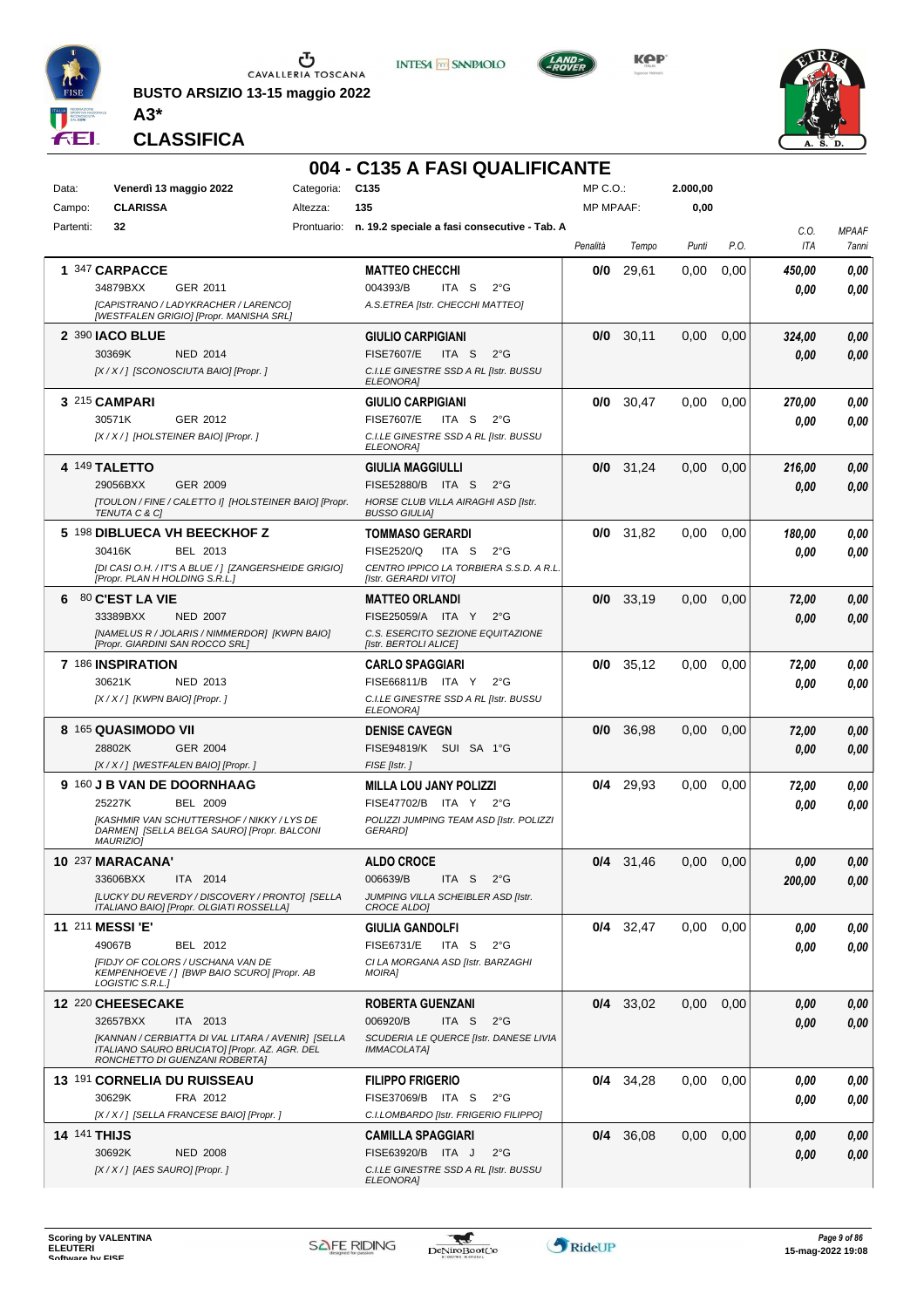

**BUSTO ARSIZIO 13-15 maggio 2022 A3\***

**CLASSIFICA**



**INTESA M** SANPAOLO

**KPP** 



|           |                                                                                                                                                 |            | 004 - C135 A FASI QUALIFICANTE                                  |                  |             |          |      |      |              |
|-----------|-------------------------------------------------------------------------------------------------------------------------------------------------|------------|-----------------------------------------------------------------|------------------|-------------|----------|------|------|--------------|
| Data:     | Venerdì 13 maggio 2022                                                                                                                          | Categoria: | C <sub>135</sub>                                                | $MP C. O.$ :     |             | 2.000,00 |      |      |              |
| Campo:    | <b>CLARISSA</b>                                                                                                                                 | Altezza:   | 135                                                             | <b>MP MPAAF:</b> |             | 0,00     |      |      |              |
| Partenti: | 32                                                                                                                                              |            | Prontuario: n. 19.2 speciale a fasi consecutive - Tab. A        |                  |             |          |      | C.O. | <b>MPAAF</b> |
|           |                                                                                                                                                 |            |                                                                 | Penalità         | Tempo       | Punti    | P.O. | ITA  | 7anni        |
|           | 15 182 QUEENY DES MARRONNIERS Z                                                                                                                 |            | <b>ALESSANDRO ORLANDI</b>                                       | 0/4              | 38,48       | 0.00     | 0,00 | 0,00 | 0,00         |
|           | BEL 2014<br>48566B                                                                                                                              |            | FISE42675/B ITA S<br>$2^{\circ}G$                               |                  |             |          |      | 0,00 | 0,00         |
|           | [QLASSIC BOIS MARGOT / URIA ERIA DE LA SALM /<br>ARGENTINIUS] [ZANGERSHEIDE SAURO] [Propr. ETREA<br>SPORT HORSES DI CHIAMONE ROSALIA MESSALINA] |            | A.S.ETREA [Istr. CHECCHI MATTEO]                                |                  |             |          |      |      |              |
|           | 16 129 UPPER JUNIOR DU TUMULUS Z                                                                                                                |            | <b>MATTEO CHECCHI</b>                                           |                  | $0/8$ 27.66 | 0,00     | 0,00 | 0,00 | 0,00         |
|           | 48565B<br>BEL 2014                                                                                                                              |            | 004393/B<br>ITA <sub>S</sub><br>$2^{\circ}$ G                   |                  |             |          |      | 0,00 | 0,00         |
|           | [UDANCER HERO / PINGLY / LORENZO] [ZANGERSHEIDE<br>BAIO] [Propr. ETREA SPORT HORSES DI CHIAMONE<br>ROSALIA MESSALINA]                           |            | A.S.ETREA [Istr. CHECCHI MATTEO]                                |                  |             |          |      |      |              |
|           | <b>17 199 EIGER</b>                                                                                                                             |            | <b>ANDRES PENALOSA</b>                                          | 0/21             | 55,44       | 0,00     | 0,00 | 0.00 | 0,00         |
|           | 30886K<br>FRA 2014                                                                                                                              |            | 004170/G<br>COL S<br>$2^{\circ}G$                               |                  |             |          |      | 0,00 | 0.00         |
|           | [X / X / ] [SELLA FRANCESE BAIO] [Propr. ]                                                                                                      |            | A.S.D. DEL SANTO [Istr. KOHLSCHITTER<br>GIACOMO]                |                  |             |          |      |      |              |
|           | <b>18 194 IGOR VAN HET LINDEBOS</b>                                                                                                             |            | <b>TOMMASO LOMBARDI</b>                                         | 4                | 45,83       | 0,00     | 0,00 | 0,00 | 0,00         |
|           | <b>BEL 2008</b><br>30911BXX                                                                                                                     |            | FISE31405/B ITA S<br>$2^{\circ}$ G                              |                  |             |          |      | 0,00 | 0,00         |
|           | [DON QUICHOT / RATINA VAN HET LINDEBOS /                                                                                                        |            | CLUB IPPICO MONZESE ASD [Istr.                                  |                  |             |          |      |      |              |
|           | PAVAROTTI V/DE HELLE] [BWP BAIO] [Propr. LOMBARDI<br>TOMMASO]                                                                                   |            | <b>CHIORLIN ALESSIA]</b>                                        |                  |             |          |      |      |              |
| 19.       | 65 BARIEKA                                                                                                                                      |            | <b>TOMMASO GERARDI</b>                                          | 4                | 45,92       | 0,00     | 0,00 | 0,00 | 0,00         |
|           | 13079D<br>GER 2011                                                                                                                              |            | <b>FISE2520/Q</b><br>ITA S<br>$2^{\circ}G$                      |                  |             |          |      | 0,00 | 0.00         |
|           | [BALOUS BELLINI / POLY GAME / POLYDOR]<br>[WESTFALEN BAIO] [Propr. A-TEAM HORSES SR.L.]                                                         |            | CENTRO IPPICO LA TORBIERA S.S.D. A R.L.<br>[Istr. GERARDI VITO] |                  |             |          |      |      |              |
|           | <b>20 87 AGATA</b>                                                                                                                              |            | <b>GIULIA NEIROTTI</b>                                          | 4                | 46,32       | 0,00     | 0,00 | 0,00 | 0,00         |
|           | 19363A<br>ITA 2011                                                                                                                              |            | 013817/A<br>ITA S<br>$2^{\circ}$ G                              |                  |             |          |      | 0,00 | 0,00         |
|           | [CASCARI / KISS ME DE SEMILLY / VOLTAIRE] [SELLA<br>ITALIANO BAIO] [Propr. EQUIN'OZIO SOCIETÀ SEMPLICE<br>AGRICOLA]                             |            | PONTENUOVOHORSES ASD [Istr. ALBANES]<br><b>BIANCA]</b>          |                  |             |          |      |      |              |
|           | 21 133 VOICI DU ROUET                                                                                                                           |            | <b>SOFIA SCOLARIS</b>                                           | 4                | 47,37       | 0,00     | 0,00 | 0,00 | 0,00         |
|           | 17431A<br>FRA 2009                                                                                                                              |            | FISE34244/A ITA Y 1°G                                           |                  |             |          |      | 0.00 | 0,00         |
|           | IL'ARC DE TRIOMPHE / RATINA DU ROUET / QUINCY]<br>[SELLA FRANCESE BAIO] [Propr. GHIDELLA DOMENICO]                                              |            | PONTENUOVOHORSES ASD [Istr. ALBANES]<br><b>BIANCA]</b>          |                  |             |          |      |      |              |
| 22        | 62 SIMEON DE L'HERBAGE                                                                                                                          |            | <b>SYRIA MARA STELLA CARNIO</b>                                 | 4                | 47,53       | 0,00     | 0,00 | 0,00 | 0,00         |
|           | 23550K<br>FRA 2006                                                                                                                              |            | FISE96439/B ITA J<br>$2^{\circ}$ G                              |                  |             |          |      | 0,00 | 0,00         |
|           | [PAPILLON ROUGE / CALVARO / ] [SELLA FRANCESE<br>BAIO] [Propr.]                                                                                 |            | ASD SCUDERIA MUNEL [Istr. PINO<br>GIOVANBATTISTA]               |                  |             |          |      |      |              |
|           | 23 239 JESTINOV                                                                                                                                 |            | <b>GUIDO TARANTINI</b>                                          | 4                | 49,01       | 0,00     | 0,00 | 0.00 | 0,00         |
|           | 46782B<br>NED 2014                                                                                                                              |            | 008884/G<br>$2^{\circ}$ G<br>ITA S                              |                  |             |          |      | 0,00 | 0,00         |
|           | [CARRERA VDL / FESTINOV / ] [KWPN BAIO] [Propr.<br>SCOTTI SARA]                                                                                 |            | C.I.LE GINESTRE SSD A RL [Istr. SCOTTI<br>SARA]                 |                  |             |          |      |      |              |
|           | 24 348 CALGARY                                                                                                                                  |            | <b>NICOLO' BORELLI</b>                                          | 4                | 49,31       | 0,00     | 0,00 | 0,00 | 0,00         |
|           | 30370K<br><b>NED 2007</b>                                                                                                                       |            | 006962/E<br>ITA S<br>$2^{\circ}G$                               |                  |             |          |      | 0.00 | 0,00         |
|           | [X / X / ] [KWPN SAURO] [Propr. ]                                                                                                               |            | C.I.LE GINESTRE SSD A RL [Istr. TARANTINI<br>GUIDO]             |                  |             |          |      |      |              |
| 25.       | 66 LANEFFA VT HAZELARENHOEKJE                                                                                                                   |            | <b>ANDRES PENALOSA</b>                                          | 4                | 49,60       | 0,00     | 0,00 | 0.00 | 0,00         |
|           | 29668BXX<br>BEL 2011                                                                                                                            |            | 004170/G<br>COL S<br>$2^{\circ}G$                               |                  |             |          |      | 0.00 | 0,00         |
|           | <b>IELDORADO VAN DE ZESHOEK / CARRERA VD</b><br>HEFFINCK / CHELLANO Z] [BEL. WARMBLOEDPAARD<br>BAIO] [Propr. CAPOUET ROBERT]                    |            | A.S.D. DEL SANTO [Istr. KOHLSCHITTER<br>GIACOMO]                |                  |             |          |      |      |              |
|           | 26 79 TOSCA DI MONTEFIRIDOLFI                                                                                                                   |            | <b>FEDERICO REGAZZETTI</b>                                      |                  | 4 49,96     | 0,00     | 0,00 | 0,00 | 0,00         |
|           | 12612F<br>ITA 2009                                                                                                                              |            | FISE52064/B ITA S<br>$2^{\circ}G$                               |                  |             |          |      | 0,00 | 0,00         |
|           | [EMILION / VANITA / DARCO] [SELLA ITALIANO BAIO]<br>[Propr. REGAZZETTI FEDERICO]                                                                |            | EQUITAZIONE LA COCCARDA SSD A.R.L.<br>[Istr. BONATI DAVIDE]     |                  |             |          |      |      |              |
|           | 27 232 SCAR                                                                                                                                     |            | <b>DARIO MINUTOLI</b>                                           |                  | 4 51,34     | 0.00     | 0.00 | 0.00 | 0,00         |
|           | 26399BXX<br>ITA 2008                                                                                                                            |            | 000639/M<br>ITA SA 2°G                                          |                  |             |          |      | 0.00 | 0,00         |
|           | [SILVIO I / SIRIA DI VILLAGANA / ACORADO] [SELLA<br>ITALIANO BAIO] [Propr. PLACIDI MARIO]                                                       |            | CIRCOLO IPPICO CAPANNELLE S.S.D.R.L.<br>[Istr. MINUTOLI DARIO]  |                  |             |          |      |      |              |

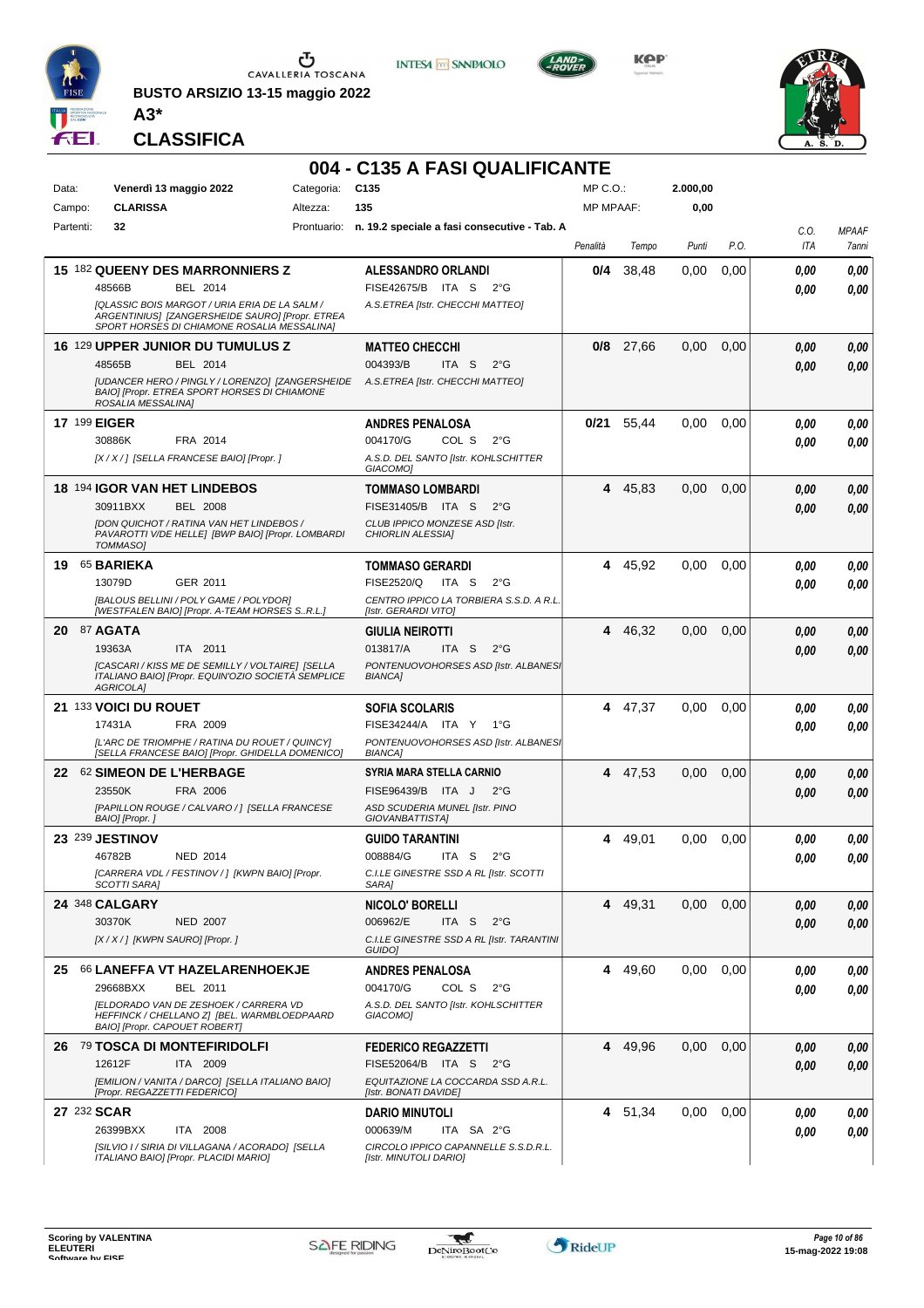

Ⴠ CAVALLERIA TOSCANA

**BUSTO ARSIZIO 13-15 maggio 2022**



**KPP** 



**CLASSIFICA**

**A3\***

#### **004 - C135 A FASI QUALIFICANTE**

**INTESA** M SANPAOLO

| Data:     |    |                     | Venerdì 13 maggio 2022                                                                                      | Categoria:  | C <sub>135</sub>                                                   |       |              | MP C.O.:         |       | 2.000,00 |      |            |              |
|-----------|----|---------------------|-------------------------------------------------------------------------------------------------------------|-------------|--------------------------------------------------------------------|-------|--------------|------------------|-------|----------|------|------------|--------------|
| Campo:    |    | <b>CLARISSA</b>     |                                                                                                             | Altezza:    | 135                                                                |       |              | <b>MP MPAAF:</b> |       | 0.00     |      |            |              |
| Partenti: |    | 32                  |                                                                                                             | Prontuario: | n. 19.2 speciale a fasi consecutive - Tab. A                       |       |              |                  |       |          |      | C.0.       | <b>MPAAF</b> |
|           |    |                     |                                                                                                             |             |                                                                    |       |              | Penalità         | Tempo | Punti    | P.O. | <b>ITA</b> | 7anni        |
|           |    | 28 100 AIR PICARDIE |                                                                                                             |             | NICCOLÒ CONTINO                                                    |       |              | 8                | 48,57 | 0,00     | 0,00 | 0.00       | 0,00         |
|           |    | 20316A              | FRA 2010                                                                                                    |             | FISE42784/A ITA Y                                                  |       | $1^{\circ}G$ |                  |       |          |      | 0,00       | 0,00         |
|           |    | ROBERTOI            | <b>IALCAMERA DE MOYON / LA FILLE DE L'AIR / TROPHEE</b><br>DU ROZELI [SELLA FRANCESE SAURO] [Propr. RINALDI |             | RUBBIANETTA SSD A RL [Istr. CORRAO<br>SALVATORE]                   |       |              |                  |       |          |      |            |              |
|           |    | 91 CSF NICE GUY     |                                                                                                             |             | <b>MATTIA CRISTIANI</b>                                            |       |              | Elim.            | 0,00  | 0,00     | 0,00 | 0.00       | 0.00         |
|           |    | 20658A              | IRL 2009                                                                                                    |             | FISE47366/A ITA Y                                                  |       | $1^{\circ}G$ |                  |       |          |      | 0.00       | 0.00         |
|           |    |                     | [ARS VIVENDI / CUMMER CLOVER / CLOVER BILL] [IRISH<br>HORSE BAIO] [Propr. SIGOLO ERIKA]                     |             | PONTENUOVOHORSES ASD [Istr. CAPUTO<br><b>FABRIZIOI</b>             |       |              |                  |       |          |      |            |              |
|           |    |                     | <b>153 PICASSO VAN PRINSEVELD</b>                                                                           |             | <b>TOMMASO GERARDI</b>                                             |       |              | Elim.            | 0,00  | 0,00     | 0,00 | 0.00       | 0,00         |
|           |    | 21422A              | BEL 2015                                                                                                    |             | FISE2520/Q                                                         | ITA S | $2^{\circ}G$ |                  |       |          |      | 0.00       | 0.00         |
|           |    | SAS1                | [CONNOR / DIDA / CODEX] [BWP BAIO] [Propr. LOZAR                                                            |             | CENTRO IPPICO LA TORBIERA S.S.D. A R.L.<br>[Istr. GERARDI VITO]    |       |              |                  |       |          |      |            |              |
|           |    |                     | 216 ILLYNOIS DELLA CORTE                                                                                    |             | <b>MARTINA CAIMI</b>                                               |       |              | Rit.             | 0,00  | 0,00     | 0,00 | 0.00       | 0.00         |
|           |    | 35064BXX            | ITA 2015                                                                                                    |             | 009525/B                                                           | ITA S | $2^{\circ}G$ |                  |       |          |      | 0.00       | 0.00         |
|           |    |                     | [SPARTACUS / ALBA JULIA / NUMERO UNO] [SELLA<br>ITALIANO BAIO] [Propr. RIO 2016 SRL]                        |             | NUOVA ASD C.I. CINQ FO' [Istr. FUMAGALLI<br><b>MARIA CRISTINAI</b> |       |              |                  |       |          |      |            |              |
| <b>FC</b> | 72 |                     |                                                                                                             |             | <b>HEILLER ANDRES TORRES BARONA</b>                                |       |              | Partito          |       |          |      | 0,00       | 0,00         |
|           |    |                     |                                                                                                             |             | FISE50724/A COL S                                                  |       | $2^{\circ}G$ |                  |       |          |      | 0.00       | 0,00         |
|           |    |                     |                                                                                                             |             | HIDALGO ASD [Istr. PASTORE SABRINA]                                |       |              |                  |       |          |      |            |              |

Collegio Giudicante *Presidente ANGELO GEIROLA CARLA BUSSU LUIGI VINCENZO GRECO LORENZA LOSAPIO MASSIMO OTTAVIANELLI NICOLETTA TOMASELLI*

#### **005 - C130 A TEMPO RISERVATA II° GR. OLIO CASA MANCA**

| Data:     | Venerdì 13 maggio 2022                                                                                                     | Categoria: | C <sub>130</sub>                                                   | MP C. O.         |       | 1.200,00 |      |            |                     |
|-----------|----------------------------------------------------------------------------------------------------------------------------|------------|--------------------------------------------------------------------|------------------|-------|----------|------|------------|---------------------|
| Campo:    | <b>CLARISSA</b>                                                                                                            | Altezza:   | 130                                                                | <b>MP MPAAF:</b> |       | 0.00     |      |            |                     |
| Partenti: | 31                                                                                                                         |            | Prontuario: n. 3 a tempo - Tab. A                                  |                  |       |          |      | C.O.       | <b>MPAAF</b>        |
|           |                                                                                                                            |            |                                                                    | Penalità         | Tempo | Punti    | P.O. | <b>ITA</b> | <i><b>7anni</b></i> |
|           | 69 KATHLEEN R.S.                                                                                                           |            | <b>GABRIELE SERAFIN</b>                                            | 0                | 61,50 | 0,00     | 0,00 | 302,50     | 0.00                |
|           | 16673P<br>ITA 2012                                                                                                         |            | 012601/B<br>ITA S<br>$2^{\circ}$ G                                 |                  |       |          |      | 120.00     | 0.00                |
|           | IKALASKA DE SEMILLY / W-CASSIA R.S. / CASSINII<br>[SELLA ITALIANO GRIGIO] [Propr. ROSSINI ELISA]                           |            | CERNUSCO RIDING S.S.D. A R.L. Ilstr.<br>COLLECCHIA RICCARDO]       |                  |       |          |      |            |                     |
|           | 2 212 FLEUR                                                                                                                |            | <b>CHIARA LYDIA POLIZZI</b>                                        | 0                | 63,03 | 0,00     | 0,00 | 217,80     | 0,00                |
|           | NED 2010<br>46815B                                                                                                         |            | 023383/B<br>ITA <sub>S</sub><br>$2^{\circ}G$                       |                  |       |          |      | 0.00       | 0.00                |
|           | [STARTREK / VALENCIA / NOBILITY] [KWPN BAIO] [Propr.<br><b>EQUIPASSIONE S.R.L.1</b>                                        |            | POLIZZI JUMPING TEAM ASD [Istr. POLIZZI<br>CHIARA LYDIA]           |                  |       |          |      |            |                     |
|           | 3 120 INTERESSANT                                                                                                          |            | <b>MATTEO CHECCHI</b>                                              | $\mathbf{0}$     | 63,41 | 0,00     | 0,00 | 181.50     | 0.00                |
|           | 30985K<br><b>NED 2013</b>                                                                                                  |            | 004393/B<br>ITA S<br>$2^{\circ}$ G                                 |                  |       |          |      | 0.00       | 0.00                |
|           | [X / X / ] [KWPN BAIO] [Propr. ]                                                                                           |            | A.S.ETREA [Istr. CHECCHI MATTEO]                                   |                  |       |          |      |            |                     |
|           | 4 231 IZZY VAN'T LOZERHOF                                                                                                  |            | <b>FABRIZIO CAPUTO</b>                                             | $\mathbf{0}$     | 65.49 | 0.00     | 0.00 | 145,20     | 0,00                |
|           | 19026A<br><b>BEL 2008</b>                                                                                                  |            | 001619/A<br>ITA S<br>$2^{\circ}$ G                                 |                  |       |          |      | 0,00       | 0.00                |
|           | <b>[CONTACT VD HEFFINCK / ELECTRA VAN'T LOZERHOF /</b><br>ACALETTO] [BWP BAIO] [Propr. PONTENUOVOHORSES<br><b>ASD APSI</b> |            | PONTENUOVOHORSES ASD [Istr. ALBANES]<br><b>BIANCA1</b>             |                  |       |          |      |            |                     |
|           | 5 216 ILLYNOIS DELLA CORTE                                                                                                 |            | <b>MARTINA CAIMI</b>                                               | 0                | 70.94 | 0.00     | 0.00 | 121,00     | 0.00                |
|           | 35064BXX<br>ITA 2015                                                                                                       |            | 009525/B<br>ITA S<br>$2^{\circ}$ G                                 |                  |       |          |      | 72,00      | 250,00              |
|           | [SPARTACUS / ALBA JULIA / NUMERO UNO] [SELLA<br>ITALIANO BAIO] [Propr. RIO 2016 SRL]                                       |            | NUOVA ASD C.I. CINQ FO' [Istr. FUMAGALLI<br><b>MARIA CRISTINA]</b> |                  |       |          |      |            |                     |
|           | 6 169 GUUS                                                                                                                 |            | <b>MATTEO ORLANDI</b>                                              | $\bf{0}$         | 72,77 | 0.00     | 0.00 | 48,40      | 0,00                |
|           | 29534K<br><b>NED 2011</b>                                                                                                  |            | FISE25059/A ITA Y<br>$2^{\circ}$ G                                 |                  |       |          |      | 0.00       | 0.00                |
|           | [X / X / ] [KWPN MORELLO CORVINO] [Propr. ]                                                                                |            | C.S. ESERCITO SEZIONE EQUITAZIONE<br>[Istr. BERTOLI ALICE]         |                  |       |          |      |            |                     |
|           | 7 218 ALL IRISH                                                                                                            |            | <b>ANDREA TROMBETTA</b>                                            | $\bf{0}$         | 75,62 | 0,00     | 0,00 | 48,40      | 0.00                |
|           | IRL 2011<br>30091BXX                                                                                                       |            | 013064/B<br>ITA S<br>$2^{\circ}$ G                                 |                  |       |          |      | 0.00       | 0.00                |
|           | [KROONGRAAF / AIR CRUISE / CRUISING] [IRISH HORSE<br>BAIO] [Propr. TROMBETTA ANDREA]                                       |            | C.I.LA CICOGNETTA ASD [Istr. TROMBETTA<br>ANDREA]                  |                  |       |          |      |            |                     |

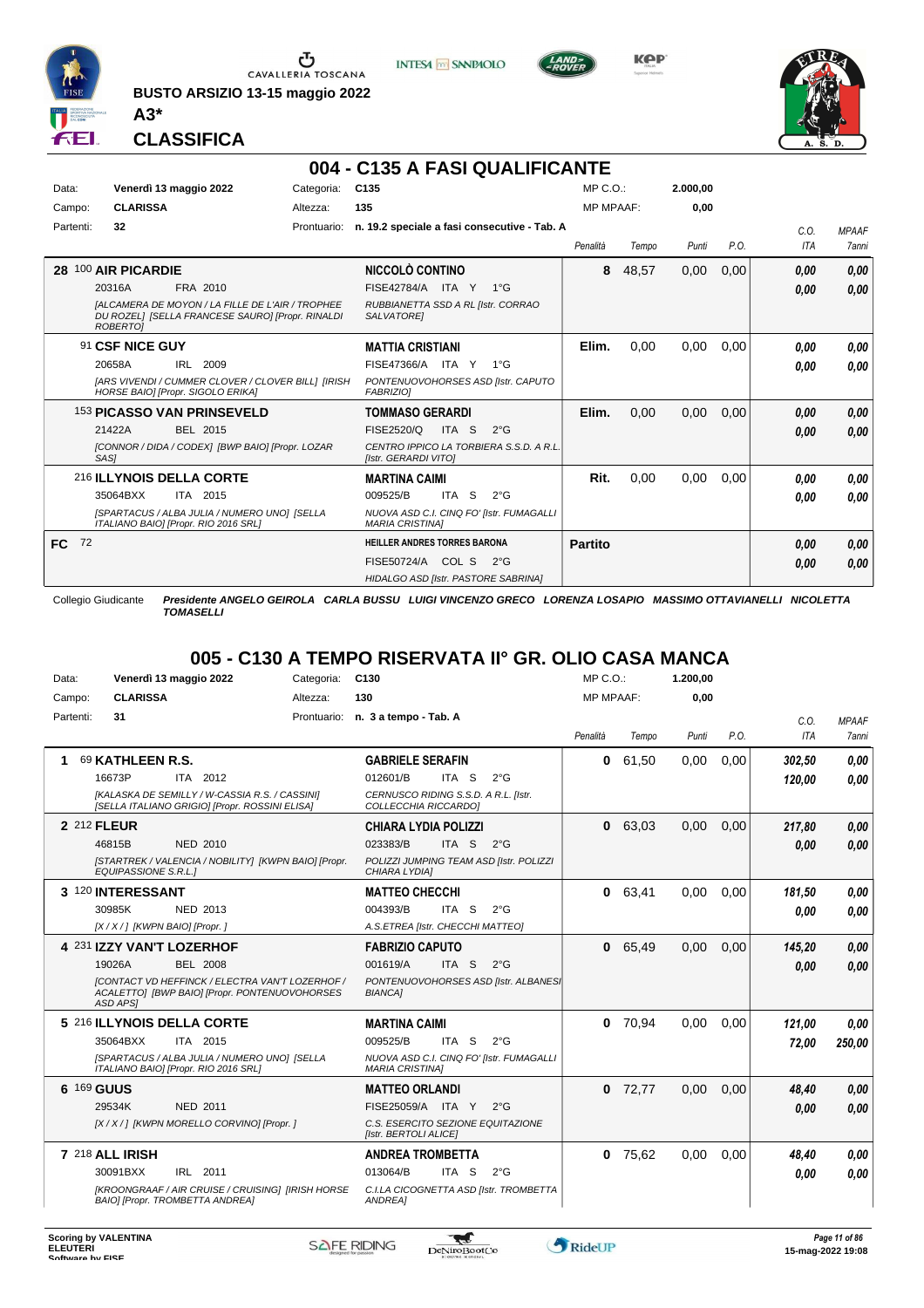

**BUSTO ARSIZIO 13-15 maggio 2022 A3\***



**Kep** 



**CLASSIFICA**

|           |                                                                                                                                |                 | 005 - C130 A TEMPO RISERVATA II° GR. OLIO CASA MANCA             |                  |         |          |      |             |                       |
|-----------|--------------------------------------------------------------------------------------------------------------------------------|-----------------|------------------------------------------------------------------|------------------|---------|----------|------|-------------|-----------------------|
| Data:     | Venerdì 13 maggio 2022                                                                                                         | Categoria: C130 |                                                                  | MP C.O.:         |         | 1.200,00 |      |             |                       |
| Campo:    | <b>CLARISSA</b>                                                                                                                | Altezza:        | 130                                                              | <b>MP MPAAF:</b> |         | 0,00     |      |             |                       |
| Partenti: | 31                                                                                                                             |                 | Prontuario: n. 3 a tempo - Tab. A                                | Penalità         | Tempo   | Punti    | P.O. | C.O.<br>ITA | <b>MPAAF</b><br>7anni |
|           | 8 393 B.HICKSTAR M Z                                                                                                           |                 | <b>MATTEO CHECCHI</b>                                            | 4                | 59,25   | 0,00     | 0,00 | 48,40       | 0,00                  |
|           | BEL 2012<br>15648E                                                                                                             |                 | 004393/B<br>ITA S<br>$2^{\circ}G$                                |                  |         |          |      | 0,00        | 0,00                  |
|           | [BIG STAR JR K Z / DONNA VERONA / EMILION]<br>[ZANGERSHEIDE SAURO] [Propr. AZ. AGR. SUPERNAIT -<br>SOC. AGR. A R.L.]           |                 | A.S.ETREA [Istr. CHECCHI MATTEO]                                 |                  |         |          |      |             |                       |
|           | 9 196 PRESTIGIOSO                                                                                                              |                 | NICOLO' BORELLI                                                  | 4                | 59,57   | 0,00     | 0,00 | 48,40       | 0,00                  |
|           | 08476D<br>ITA 2008                                                                                                             |                 | 006962/E<br>ITA S<br>$2^{\circ}$ G                               |                  |         |          |      | 48,00       | 0.00                  |
|           | [KSAR-SITTE / GIOVANE IMPERATRICE / ALLORO]<br>[SELLA ITALIANO SAURO] [Propr. DESSOLIS SALVATORE]                              |                 | C.I.LE GINESTRE SSD A RL [Istr. TARANTINI<br>GUIDO]              |                  |         |          |      |             |                       |
|           | 10 127 MOONLIGHT DU COZAR                                                                                                      |                 | <b>CARLO SPAGGIARI</b>                                           | 4                | 60,03   | 0,00     | 0,00 | 0,00        | 0,00                  |
|           | 17643E<br>BEL 2012                                                                                                             |                 | FISE66811/B ITA Y<br>$2^{\circ}$ G                               |                  |         |          |      | 0,00        | 0,00                  |
|           | <b>JBUTTON SITTE / SAMONA VAN HET TATERKUILENHOF /</b><br>REMONDO] [BEL. WARMBLOEDPAARD SAURO] [Propr.<br><b>DOUBLE C SRLI</b> |                 | C.I.LE GINESTRE SSD A RL [Istr. BUSSU<br>ELEONORA]               |                  |         |          |      |             |                       |
|           | <b>11 341 GALANT</b>                                                                                                           |                 | <b>GINO BETTELLA</b>                                             |                  | 4 64,72 | 0,00     | 0,00 | 0.00        | 0,00                  |
|           | 23832BXX<br>ITA 2006                                                                                                           |                 | 002562/D<br>ITA S<br>$2^{\circ}$ G                               |                  |         |          |      | 0.00        | 0.00                  |
|           | [CARETINO / LIRICA DI VILLAGANA / GRANDEUR (II)]<br>[SELLA ITALIANO BAIO] [Propr. HORSESHOP SRL]                               |                 | NRCP [Istr. BETTELLA GINO]                                       |                  |         |          |      |             |                       |
|           | 12 189 CLASSICA                                                                                                                |                 | <b>DIEGO CHIATANTE</b>                                           |                  | 4 65,75 | 0,00     | 0,00 | 0,00        | 0,00                  |
|           | 04545C<br>GER 2012                                                                                                             |                 | 001626/A<br>ITA S<br>$2^{\circ}G$                                |                  |         |          |      | 0,00        | 0.00                  |
|           | [CLEARWAY / RIMINI IV / CONTENDER] [HOLSTEINER<br>GRIGIO] [Propr. ELDERT OVERZEE]                                              |                 | C.I.LA BETULLA [Istr. BRUSCHETTA YLENIA]                         |                  |         |          |      |             |                       |
| 13        | <b>90 ETOILE DU SALBEY</b>                                                                                                     |                 | <b>FILIPPO FRIGERIO</b>                                          |                  | 4 70,47 | 0.00     | 0.00 | 0.00        | 0,00                  |
|           | 48664B<br>FRA 2014                                                                                                             |                 | FISE37069/B ITA S<br>$2^{\circ}G$                                |                  |         |          |      | 0.00        | 0.00                  |
|           | IL'ARC DE TRIOMPHE / BOHEME DE SEMILLY / ] [SELLA<br>FRANCESE BAIO] [Propr. FALASCHI BENEDETTA SOFIA]                          |                 | C.I.LOMBARDO [Istr. FRIGERIO FILIPPO]                            |                  |         |          |      |             |                       |
|           | 14 180 HOLIDAY                                                                                                                 |                 | <b>MATHILDA VIRGINIA ADELE COLOMBO</b>                           | 4                | 70,91   | 0,00     | 0,00 | 0.00        | 0,00                  |
|           | 45986B<br><b>NED 2012</b>                                                                                                      |                 | FISE44439/B ITA Y 2°G                                            |                  |         |          |      | 0,00        | 0,00                  |
|           | <b>[ELDORADO VAN DE ZESHOEK / BRESCIA / P</b><br>VANCOUVER] [KWPN BAIO MARRONE] [Propr. CENTRO<br><b>IPPICO LA LURA ASDI</b>   |                 | C.I.LA LURA [Istr. COLOMBO GIUSEPPE]                             |                  |         |          |      |             |                       |
|           | 15 168 GREGORIUS C                                                                                                             |                 | <b>FEDERICO REGAZZETTI</b>                                       |                  | 4 72,56 | 0,00     | 0,00 | 0.00        | 0,00                  |
|           | 30717BXX<br><b>NED 2011</b>                                                                                                    |                 | FISE52064/B ITA S<br>$2^{\circ}$ G                               |                  |         |          |      | 0.00        | 0.00                  |
|           | [DOUGLAS / UROVETTE H / MANHATTAN] [KWPN BAIO]<br>[Propr. VIRTUANI MARIA ENRICA]                                               |                 | EQUITAZIONE LA COCCARDA SSD A.R.L.<br>[Istr. BONATI DAVIDE]      |                  |         |          |      |             |                       |
|           | 16 392 DAMOISEAU D'OR                                                                                                          |                 | <b>GIULIO CARPIGIANI</b>                                         | 4                | 73,91   | 0,00     | 0,00 | 0.00        | 0,00                  |
|           | 30754G<br>FRA 2013                                                                                                             |                 | <b>FISE7607/E</b><br>$2^{\circ}$ G<br>ITA S                      |                  |         |          |      | 0,00        | 0,00                  |
|           | [L'ARC DE TRIOMPHE / NAVAJOS D'OR / ] [SELLA<br>FRANCESE BAIO] [Propr. GLA STABLES TEAM ASD]                                   |                 | C.I.LE GINESTRE SSD A RL [Istr. BUSSU<br>ELEONORA]               |                  |         |          |      |             |                       |
|           | <b>17 391 ECLIPSE</b>                                                                                                          |                 | <b>GIULIO CARPIGIANI</b>                                         |                  | 4 74,11 | 0,00     | 0,00 | 0.00        | 0,00                  |
|           | 15112E<br><b>NED 2009</b>                                                                                                      |                 | <b>FISE7607/E</b><br>ITA S<br>$2^{\circ}$ G                      |                  |         |          |      | 0.00        | 0,00                  |
|           | [LUCKY BOY / ALETHA / PHIN PHIN] [KWPN BAIO] [Propr.<br><b>GUERCIOTTI LAURA]</b>                                               |                 | C.I.LE GINESTRE SSD A RL [Istr. BUSSU<br>ELEONORA]               |                  |         |          |      |             |                       |
|           | <b>18 154 FEVRIER BO REGARD</b>                                                                                                |                 | <b>ANDRES PENALOSA</b>                                           |                  | 4 76.94 | 0,00     | 0,00 | 0,00        | 0,00                  |
|           | 14760D<br>FRA 2015                                                                                                             |                 | 004170/G<br>COL S 2°G                                            |                  |         |          |      | 0,00        | 0,00                  |
|           | [CANTURO / PRIMEE DE SISSE / JARNAC] [SELLA<br>FRANCESE BAIO] [Propr. VIDA SPORT HORSES SRLS]                                  |                 | A.S.D. DEL SANTO [Istr. KOHLSCHITTER<br>GIACOMO <sub>1</sub>     |                  |         |          |      |             |                       |
|           | 19 205 CAPTAIN JACK SPARROW VS                                                                                                 |                 | <b>MARCO CALDERARO</b>                                           |                  | 4 80,87 | 0,00     | 0,00 | 0,00        | 0,00                  |
|           | <b>GER 2007</b><br>30006BXX                                                                                                    |                 | FISE20763/B ITA S<br>$2^{\circ}G$                                |                  |         |          |      | 0.00        | 0,00                  |
|           | [CONTENDRO I / LAURA / LAGOHEIDOR G] [BADW BAIO]<br>[Propr. CALDERARO PAOLO]                                                   |                 | C.I.LOMBARDO [Istr. FRIGERIO GIOVANNI]                           |                  |         |          |      |             |                       |
|           | 20 161 GOLDEN GIRL 174                                                                                                         |                 | HEILLER ANDRES TORRES BARONA                                     |                  | 4 82,46 | 0,00     | 0,00 | 0,00        | 0,00                  |
|           | 21873A<br>GER 2014                                                                                                             |                 | FISE50724/A COL S 2°G                                            |                  |         |          |      | 0,00        | 0,00                  |
|           | [LEOVISTO / UP TO DATE X / COME ON] [HOLSTEINER<br>GRIGIO] [Propr. ORREGO DUGUE JUAN JOSE]                                     |                 | HIDALGO ASD [Istr. PASTORE SABRINA]                              |                  |         |          |      |             |                       |
|           | 21 144 CARAT STE-HERMELLE                                                                                                      |                 | <b>BEATRICE PREDA</b>                                            | 8                | 69,61   | 0,00     | 0,00 | 0,00        | 0,00                  |
|           | 45944B<br><b>BEL 2008</b>                                                                                                      |                 | FISE59770/B ITA Y<br>$2^{\circ}G$                                |                  |         |          |      | 0.00        | 0,00                  |
|           | (CARDENTO / LARA DE SAINTE-HERMELLE (R.O.) /<br>ATILAS D'AUTAN] [SELLA BELGA BAIO] [Propr. PREDA<br><b>MATTEOI</b>             |                 | C.I.IL QUADRIFOGLIO [Istr. BATTAGLINO<br><b>TERESA LOREDANA]</b> |                  |         |          |      |             |                       |
|           |                                                                                                                                |                 |                                                                  |                  |         |          |      |             |                       |

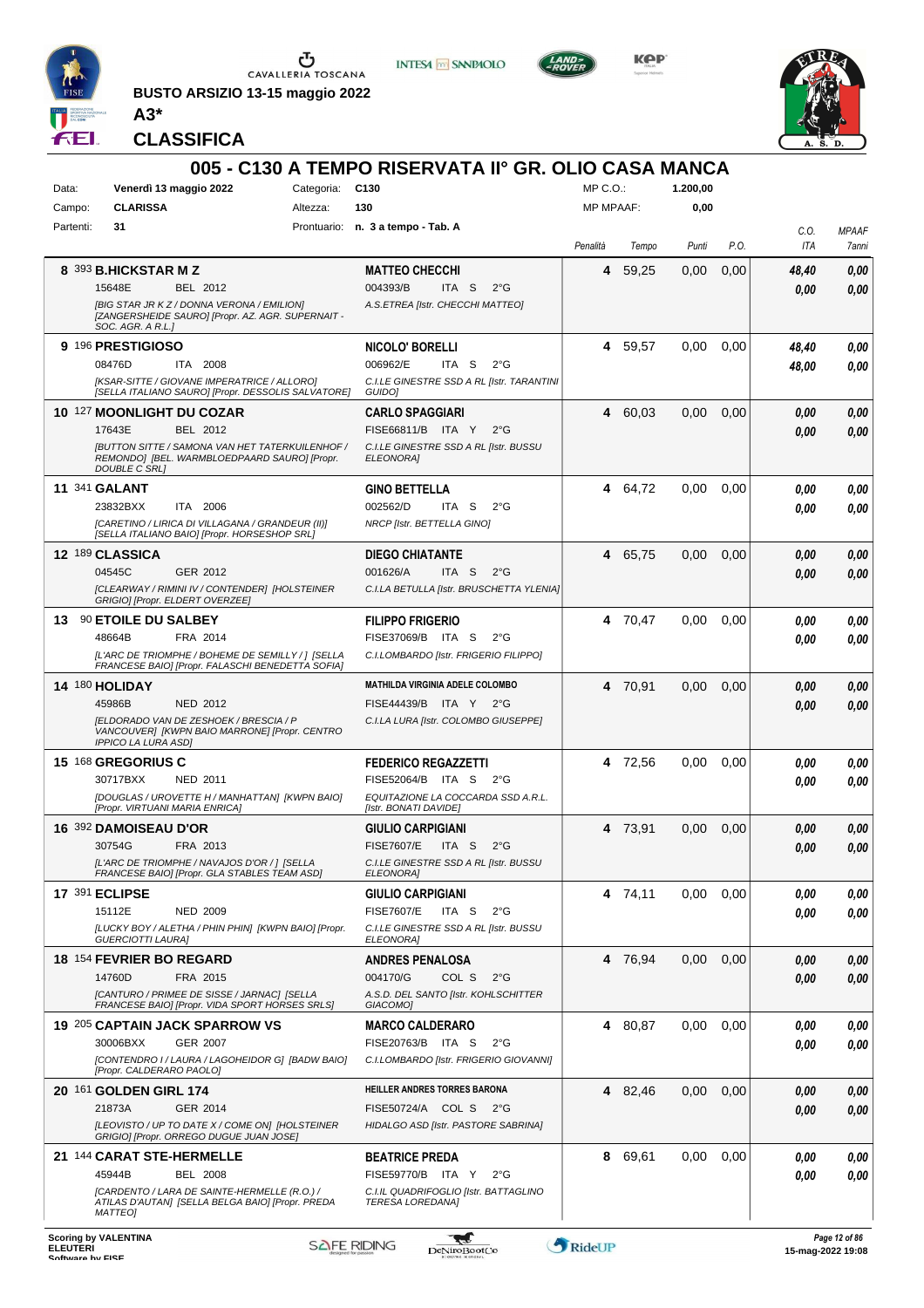

 $\sum_{\text{CAVALLERIA TOSCANA}}$ 

**BUSTO ARSIZIO 13-15 maggio 2022**



**INTESA** M SANPAOLO

**KPP** 



**CLASSIFICA**

**A3\***

|           |                                                                                                                                                       |            | 005 - C130 A TEMPO RISERVATA II° GR. OLIO CASA MANCA              |              |           |          |      |      |              |
|-----------|-------------------------------------------------------------------------------------------------------------------------------------------------------|------------|-------------------------------------------------------------------|--------------|-----------|----------|------|------|--------------|
| Data:     | Venerdì 13 maggio 2022                                                                                                                                | Categoria: | C <sub>130</sub>                                                  | $MP C. O.$ : |           | 1.200.00 |      |      |              |
| Campo:    | <b>CLARISSA</b>                                                                                                                                       | Altezza:   | 130                                                               | MP MPAAF:    |           | 0,00     |      |      |              |
| Partenti: | 31                                                                                                                                                    |            | Prontuario: n. 3 a tempo - Tab. A                                 |              |           |          |      | C.O. | <b>MPAAF</b> |
|           |                                                                                                                                                       |            |                                                                   | Penalità     | Tempo     | Punti    | P.O. | ITA  | 7anni        |
|           | 22 176 DILETTA MIA                                                                                                                                    |            | <b>GIULIA NEIROTTI</b>                                            | 8            | 70,91     | 0,00     | 0,00 | 0.00 | 0.00         |
|           | 33656BXX<br>ITA 2014                                                                                                                                  |            | 013817/A<br>ITA <sub>S</sub><br>$2^{\circ}$ G                     |              |           |          |      | 0.00 | 0.00         |
|           | [TANGELO VAN DE ZUUTHOEVE / COMTESSE 113 /<br>CENTURYOJ [SELLA ITALIANO BAIO] [Propr. SOCIETA'<br>AGR. DONJA S.S.1                                    |            | PONTENUOVOHORSES ASD [Istr. ALBANES]<br><b>BIANCA1</b>            |              |           |          |      |      |              |
|           | 23 225 VERBIANA                                                                                                                                       |            | <b>BARBARA SCARPA</b>                                             |              | 12 61,36  | 0.00     | 0.00 | 0.00 | 0.00         |
|           | 05469N<br>ITA 2014                                                                                                                                    |            | 001690/B<br>ITA SA 2°G                                            |              |           |          |      | 0.00 | 0.00         |
|           | [HATTRICK / FAYR PLAY / AVENIR] [SELLA ITALIANO<br>BAIO] [Propr. CIRCOLO IPPICO SARDINIA & HORSES ASD]                                                |            | C.I.MILANESE [Istr. SCARPA BARBARA]                               |              |           |          |      |      |              |
|           | 24 226 BALOUSSINA II                                                                                                                                  |            | <b>GIULIO COLOMBO</b>                                             |              | 12 65,01  | 0,00     | 0,00 | 0.00 | 0.00         |
|           | 28499K<br><b>SCN 2010</b>                                                                                                                             |            | 003966/A<br>ITA SA 2°G                                            |              |           |          |      | 0.00 | 0.00         |
|           | [X / X / ] [OLDENBURG GRIGIO] [Propr. ]                                                                                                               |            | JURIBELLO [Istr. MAZZOLA DENIS]                                   |              |           |          |      |      |              |
| 25.       | <b>88 PAULIEN VAN DE WITTEMOERE</b>                                                                                                                   |            | TURI CANNATA                                                      |              | 12 90,64  | 0,00     | 0,00 | 0.00 | 0,00         |
|           | 04873C<br>BEL 2015                                                                                                                                    |            | 0047239<br>ITA S<br>$2^{\circ}$ G                                 |              |           |          |      | 0.00 | 0.00         |
|           | <b>ILAVALLINO TER KLOMP / DWANTA VAN HET</b><br>SEVENVINDEL / CONCRETO] [BEL. WARMBLOEDPAARD<br>BAIO] [Propr. CANNATA TURI]                           |            | H.C. NERVIA ASD [Istr. GARANCINI GRETA]                           |              |           |          |      |      |              |
|           | 26 153 PICASSO VAN PRINSEVELD                                                                                                                         |            | <b>TOMMASO GERARDI</b>                                            |              | 16 94.42  | 0.00     | 0.00 | 0.00 | 0,00         |
|           | 21422A<br>BEL 2015                                                                                                                                    |            | <b>FISE2520/Q</b><br>ITA S<br>$2^{\circ}$ G                       |              |           |          |      | 0.00 | 0,00         |
|           | [CONNOR / DIDA / CODEX] [BWP BAIO] [Propr. LOZAR<br>SAS]                                                                                              |            | CENTRO IPPICO LA TORBIERA S.S.D. A R.L.<br>[Istr. GERARDI VITO]   |              |           |          |      |      |              |
|           | 27 <sup>151</sup> SPLENDID                                                                                                                            |            | <b>FEDERICA NULLI</b>                                             |              | 27 101.76 | 0.00     | 0.00 | 0.00 | 0.00         |
|           | 45988B<br><b>SWE 2007</b>                                                                                                                             |            | FISE52123/B ITA Y<br>2°G COMP                                     |              |           |          |      | 0.00 | 0.00         |
|           | [SPENDER S / GBUBERTHA / JOOST] [SVE GRIGIO]<br>[Propr. NULLI FRANCESCO MARIA]                                                                        |            | C.I.LA LURA [Istr. COLOMBO GIUSEPPE]                              |              |           |          |      |      |              |
|           | <sup>152</sup> ESTONIA DE NEEL                                                                                                                        |            | SERENA ANASTASIA LORENZI                                          | Elim.        | 0,00      | 0,00     | 0,00 | 0.00 | 0.00         |
|           | 34130BXX<br>FRA 2014                                                                                                                                  |            | FISE112745/B ITA Y 2°G                                            |              |           |          |      | 0.00 | 0.00         |
|           | <b>JURLEVENT DU BARY / ORCADE DE NEEL / ROX DE LA</b><br>TOUCHE] [SELLA FRANCESE BAIO] [Propr. GUERRA<br><b>VIVIANA]</b>                              |            | CI DI MISINTO LE GHIANDE SSD A RL [Istr.<br>PICCOLO ANDREA]       |              |           |          |      |      |              |
|           | <b>128 QUEEN R</b>                                                                                                                                    |            | <b>GABRIELE SERAFIN</b>                                           | Rit.         | 0.00      | 0.00     | 0.00 | 0.00 | 0.00         |
|           | 35384BXX<br>GER 2012                                                                                                                                  |            | 012601/B<br>ITA S<br>$2^{\circ}$ G                                |              |           |          |      | 0.00 | 0.00         |
|           | [QUAID / GINGER R / GRAF GRANNUS] [HANNOVER<br>BAIO] [Propr. MARZARI MARZIA]                                                                          |            | CERNUSCO RIDING S.S.D. A R.L. [Istr.<br>COLLECCHIA RICCARDO]      |              |           |          |      |      |              |
|           | 197 DIVINE DE NAELLE                                                                                                                                  |            | <b>SERENA ANASTASIA LORENZI</b>                                   | Rit.         | 0,00      | 0.00     | 0,00 | 0.00 | 0.00         |
|           | 01078Y<br>FRA 2013                                                                                                                                    |            | FISE112745/B ITA Y 2°G                                            |              |           |          |      | 0.00 | 0.00         |
|           | [IDEAL DE LA LOGE / QALINA DES ETIESS / QUICK STAR]<br>[SELLA FRANCESE BAIO] [Propr. PICCOLO ANDREA]                                                  |            | CI DI MISINTO LE GHIANDE SSD A RL [Istr.<br>PICCOLO ANDREA]       |              |           |          |      |      |              |
|           | 213 ROBIGO                                                                                                                                            |            | <b>ALBERTO MARRAMI VITALI</b>                                     | Rit.         | 0,00      | 0,00     | 0,00 | 0.00 | 0.00         |
|           | 04337N<br>ITA 2010                                                                                                                                    |            | 003293/F<br>ITA S<br>$2^{\circ}G$                                 |              |           |          |      | 0.00 | 0.00         |
|           | <b>IHOROWITZ DI SAN PATRIGNANO / MARSIA / RHEINGOLD</b><br>DE LUYNE] [SELLA ITALIANO SAURO] [Propr. SOC. AGR.<br>CHIAPPA A., VITALI A., E ALESSANDRA] |            | CI SANT'ANTONIO SSD A RL [Istr. MARRAMI<br><b>VITALI ALBERTOI</b> |              |           |          |      |      |              |

Collegio Giudicante *Presidente ANGELO GEIROLA CARLA BUSSU LUIGI VINCENZO GRECO LORENZA LOSAPIO MASSIMO OTTAVIANELLI NICOLETTA TOMASELLI*

### **006 - C130 A TEMPO RISERVATA I° GR.**

| Data:                               |                             | Venerdì 13 maggio 2022                                                              | Categoria:  | C <sub>130</sub>                                     |                                        |              | $MP C. O.$ :     |       | 1.000.00 |      |                   |               |
|-------------------------------------|-----------------------------|-------------------------------------------------------------------------------------|-------------|------------------------------------------------------|----------------------------------------|--------------|------------------|-------|----------|------|-------------------|---------------|
| Campo:                              | <b>CLARISSA</b>             |                                                                                     | Altezza:    | 130                                                  |                                        |              | <b>MP MPAAF:</b> |       | 0,00     |      |                   |               |
| Partenti:                           | 13                          |                                                                                     | Prontuario: | n. 3 a tempo - Tab. A                                |                                        |              |                  |       |          |      | C.O.              | <b>MPAAF</b>  |
|                                     |                             |                                                                                     |             |                                                      |                                        |              | Penalità         | Tempo | Punti    | P.O. | <b>ITA</b>        | 7anni         |
|                                     | <b>76 QUINTANA VII</b>      |                                                                                     |             | <b>DENISE CAVEGN</b>                                 |                                        |              | 0                | 62,90 | 0,00     | 0,00 | 225.00            | 0,00          |
|                                     | 28801K                      | GER 2009                                                                            |             | <b>FISE94819/K</b>                                   | SUI SA 1°G                             |              |                  |       |          |      | 0.00              | 0,00          |
|                                     |                             | [X / X / ] [OLDENBURG BAIO] [Propr. ]                                               |             | FISE [Istr.]                                         |                                        |              |                  |       |          |      |                   |               |
| $\boldsymbol{\mathcal{P}}$          | 179 JONAS KM                |                                                                                     |             | <b>FRANCESCA GRISI</b>                               |                                        |              | 4                | 65,72 | 0,00     | 0.00 | 162.00            | 0,00          |
|                                     | 30832BXX                    | SUI 2010                                                                            |             | 007769/B                                             | -S<br>ITA                              | $1^{\circ}G$ |                  |       |          |      | 0.00              | 0.00          |
|                                     |                             | [JOLY ST.HUBERT / HELEAKALA / CARTHAGO]<br>[WARMBLUT GRIGIO] [Propr. RIDERS S.R.L.] |             | CI SANT'ANNA ASD [Istr. MONETA LUCA<br><b>MARIAI</b> |                                        |              |                  |       |          |      |                   |               |
| <b>ELEUTERI</b><br>Coffware by EICE | <b>Scoring by VALENTINA</b> |                                                                                     |             | <b>SAFE RIDING</b>                                   | DeNiroBootCo<br><b>LONSTW. HEREBYL</b> |              | RideUP           |       |          |      | 15-mag-2022 19:08 | Page 13 of 86 |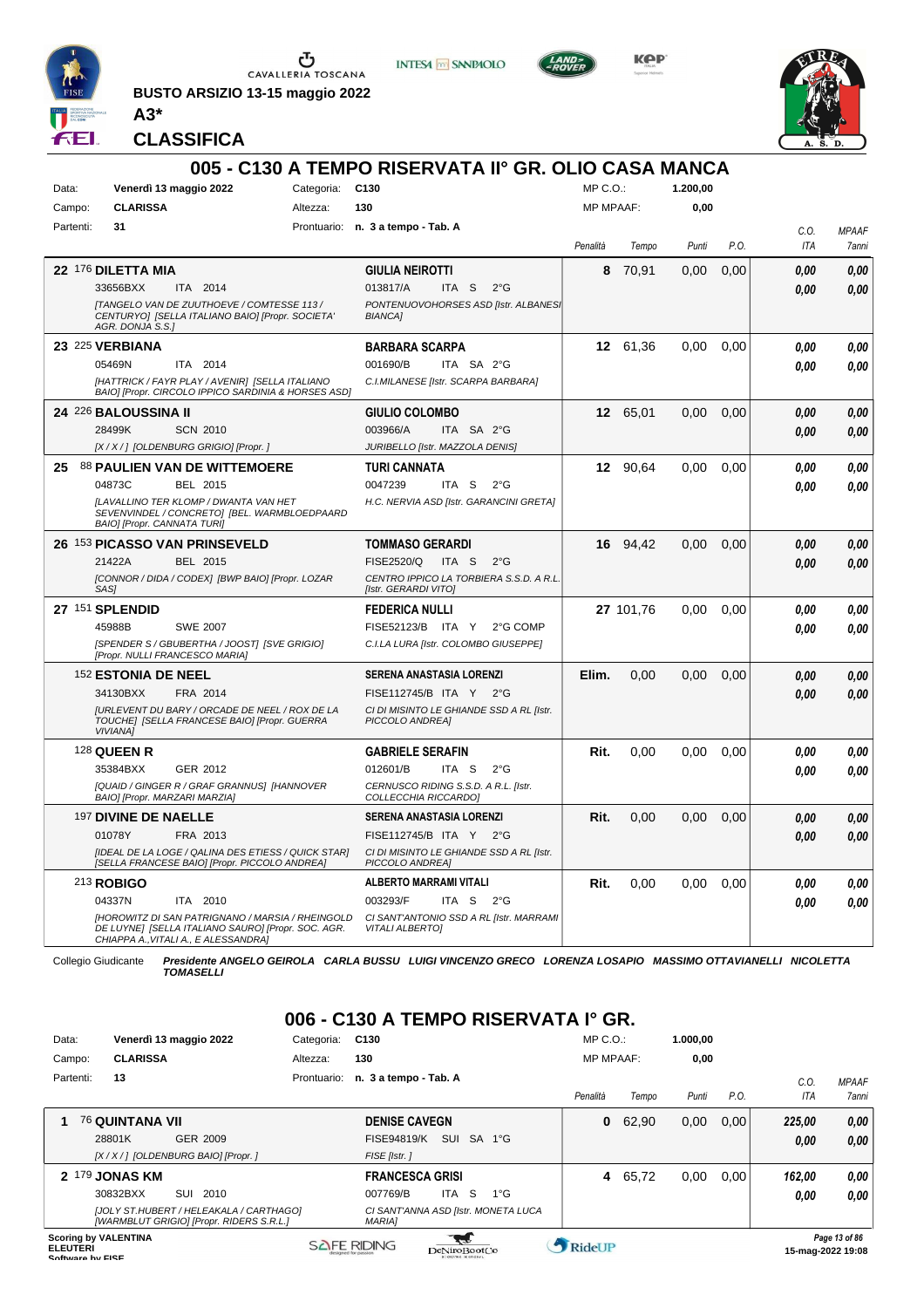

**BUSTO ARSIZIO 13-15 maggio 2022 A3\***

**CLASSIFICA**







|       |           |                           |                                                                                                     |            | 006 - C130 A TEMPO RISERVATA I° GR.                                                         |                  |           |          |      |            |              |
|-------|-----------|---------------------------|-----------------------------------------------------------------------------------------------------|------------|---------------------------------------------------------------------------------------------|------------------|-----------|----------|------|------------|--------------|
| Data: |           |                           | Venerdì 13 maggio 2022                                                                              | Categoria: | C130                                                                                        | $MP C. O.$ :     |           | 1.000.00 |      |            |              |
|       | Campo:    | <b>CLARISSA</b>           |                                                                                                     | Altezza:   | 130                                                                                         | <b>MP MPAAF:</b> |           | 0,00     |      |            |              |
|       | Partenti: | 13                        |                                                                                                     |            | Prontuario: n. 3 a tempo - Tab. A                                                           |                  |           |          |      | C.O.       | <b>MPAAF</b> |
|       |           |                           |                                                                                                     |            |                                                                                             | Penalità         | Tempo     | Punti    | P.O. | <b>ITA</b> | 7anni        |
| 3     |           | <b>84 VALESCA</b>         |                                                                                                     |            | <b>GRETA LAURORA</b>                                                                        | 4                | 66,58     | 0,00     | 0,00 | 135,00     | 0,00         |
|       |           | 29787BXX                  | GER 2008                                                                                            |            | FISE27286/B ITA S<br>1°G                                                                    |                  |           |          |      | 0.00       | 0,00         |
|       |           |                           | [VALENTINO / STAPIRA / STAKKATO] [HANNOVER<br>SAURO] [Propr. IL BOSCHETTO SOCIETA' AGRICOLA SRL]    |            | A.S.ETREA [Istr. CHECCHI MATTEO]                                                            |                  |           |          |      |            |              |
|       |           | 4 175 LUIS DEL VERGANTE   |                                                                                                     |            | <b>ROBERTO SAIBENE</b>                                                                      |                  | 4 67,27   | 0,00     | 0,00 | 108,00     | 0,00         |
|       |           | 20684A                    | ITA 2014                                                                                            |            | 002946/B<br>ITA SA 1°G                                                                      |                  |           |          |      | 100,00     | 0.00         |
|       |           | <b>VERGANTE]</b>          | [XXX / FRANCIS DEL VERGANTE / CONQUISTADOR]<br>[SELLA ITALIANO BAIO SCURO] [Propr. AZ. AGR. DEL     |            | CI LA STELLA ASD [Istr. MAZZA DIEGO]                                                        |                  |           |          |      |            |              |
|       |           | 5 248 CIALTON             |                                                                                                     |            | <b>MARTINA RODRIGUEZ</b>                                                                    |                  | 4 67,74   | 0,00     | 0,00 | 0.00       | 0,00         |
|       |           | 32177BXX                  | ITA 2013                                                                                            |            | FISE60664/B ITA Y 1°G                                                                       |                  |           |          |      | 0.00       | 0.00         |
|       |           |                           | [CARDENTO / ILARY BZ / INDOCTRO] [SELLA ITALIANO<br>BAIO] [Propr. RODRIGUEZ SERGIO MARIA]           |            | CI DI MISINTO LE GHIANDE SSD A RL [Istr.<br>PICCOLO ANDREA]                                 |                  |           |          |      |            |              |
| 6     |           | 83 QUEENSBERRY 23         |                                                                                                     |            | <b>VERA SENONER</b>                                                                         |                  | 8 61,27   | 0,00     | 0,00 | 0.00       | 0,00         |
|       |           | 13049D                    | GER 2010                                                                                            |            | <b>FISE4023/V</b><br>ITA S<br>$1^{\circ}G$                                                  |                  |           |          |      | 0.00       | 0.00         |
|       |           | [Propr. DIADEMA SRL]      | [QUINTENDER / CINZIA / CONTINUE] [HANNOVER BAIO]                                                    |            | CE VAL GARDENA ASD [Istr. MARKART<br>JOSEF1                                                 |                  |           |          |      |            |              |
|       |           | 7 234 DONDER BOY          |                                                                                                     |            | OLIVIA PINTO                                                                                | 8                | 67.74     | 0,00     | 0,00 | 0,00       | 0,00         |
|       |           | 32787BXX                  | <b>NED 2008</b>                                                                                     |            | 003892/E<br>ITA S<br>1°G                                                                    |                  |           |          |      | 0.00       | 0.00         |
|       |           |                           | [KING KOLIBRI / WILGENROOSJE / POOR BOY] [KWPN<br>BAIO SCURO] [Propr. PINTO OLIVIA]                 |            | CERNUSCO RIDING S.S.D. A R.L. [Istr.<br>COLLECCHIA RICCARDO]                                |                  |           |          |      |            |              |
|       |           |                           | 8 203 IMPRESSIVE FLASH C                                                                            |            | <b>MARIA PEDRONI</b>                                                                        |                  | 8 81,48   | 0,00     | 0,00 | 0.00       | 0,00         |
|       |           | 33648BXX                  | NED 2013                                                                                            |            | FISE10791/KB ITA S<br>1°G                                                                   |                  |           |          |      | 0.00       | 0.00         |
|       |           | PERUCCHETTI SABRINA]      | [COSUN / NINOSA II / GUIDAM] [KWPN GRIGIO] [Propr.                                                  |            | LA PRATERIA SOCIETA' COOP. SOC. [Istr.<br>JANSSON REISSMULLER HANNA JANINA<br><b>MARIAI</b> |                  |           |          |      |            |              |
|       |           | <b>9 181 LUPAS</b>        |                                                                                                     |            | <b>VERONICA LANZONI</b>                                                                     |                  | 12 71,78  | 0,00     | 0,00 | 0.00       | 0,00         |
|       |           | 33708BXX                  | ITA 2013                                                                                            |            | FISE44107/B ITA S<br>1°G                                                                    |                  |           |          |      | 0.00       | 0.00         |
|       |           |                           | [LOHENGRIN DI VILLA EMILIA / LENNEKE / NIMMERDOR]<br>[SELLA ITALIANO GRIGIO] [Propr. PASOTTI LUCIA] |            | C.I.LA LURA [Istr. CRAMAROSSA<br>ALESSANDRA]                                                |                  |           |          |      |            |              |
|       |           |                           | 10 214 ULYSSE DES CHENES                                                                            |            | <b>ELENA REBORA</b>                                                                         | 20               | 90,51     | 0,00     | 0.00 | 0.00       | 0,00         |
|       |           | 48092B                    | FRA 2008                                                                                            |            | 010658/B<br>ITA <sub>S</sub><br>$1^{\circ}G$                                                |                  |           |          |      | 0.00       | 0.00         |
|       |           |                           | [NORTON D'EOLE / ADELINE VAN'T PARADIJS / ] [SELLA<br>FRANCESE BAIO] [Propr. REBORA ELENA]          |            | C.I.IL QUADRIFOGLIO [Istr. BATTAGLINO<br><b>TERESA LOREDANA1</b>                            |                  |           |          |      |            |              |
|       |           | <b>11 142 NIKLAS</b>      |                                                                                                     |            | <b>CAROLA CONTINO</b>                                                                       |                  | 34 104,54 | 0,00     | 0,00 | 0,00       | 0,00         |
|       |           | 20586A                    | GER 2012                                                                                            |            | FISE30868/A ITA S<br>$1^{\circ}G$                                                           |                  |           |          |      | 0.00       | 0.00         |
|       |           | HORSES S.S]               | [TOULOUSE / ALOE / LANDWIND II B] [BAYERISCHES<br>WARMBLUT BAIO SCURO] [Propr. SOC.AGR.AGRI         |            | RUBBIANETTA SSD A RL [Istr. CORRAO<br>SALVATORE]                                            |                  |           |          |      |            |              |
|       |           |                           | 117 LUCKY VAN DE START                                                                              |            | <b>FEDERICO CARNICELLA</b>                                                                  | Elim.            | 0,00      | 0.00     | 0,00 | 0,00       | 0,00         |
|       |           | 33772BXX                  | BEL 2011                                                                                            |            | FISE78536/B ITA J 1°G                                                                       |                  |           |          |      | 0.00       | 0,00         |
|       |           | <b>VITTORI GIANLUIGI]</b> | [NABAB DE REVE / HADINA / TOULON] [BWP BAIO] [Propr.                                                |            | C.I.LA LURA [Istr. CRAMAROSSA<br>ALESSANDRA]                                                |                  |           |          |      |            |              |
|       |           |                           | 135 ALEGRO VON ROCHERATH Z                                                                          |            | <b>SOFIA CALVI</b>                                                                          | Elim.            | 0,00      | 0,00     | 0,00 | 0,00       | 0,00         |
|       |           | 47754B                    | BEL 2014                                                                                            |            | FISE68687/B ITA Y 1°G                                                                       |                  |           |          |      | 0.00       | 0,00         |
|       |           | <b>EDEN1</b>              | [ARKO III / EARTHQUAKE-D / ] [ZANGERSHEIDE BAIO]<br>[Propr. ASSOCIAZIONE EQUESTRE DILETTANTISTICA   |            | C.I.EDEN [Istr. CUDIA ROBERTO]                                                              |                  |           |          |      |            |              |

Collegio Giudicante *Presidente ANGELO GEIROLA CARLA BUSSU LUIGI VINCENZO GRECO LORENZA LOSAPIO MASSIMO OTTAVIANELLI NICOLETTA TOMASELLI*

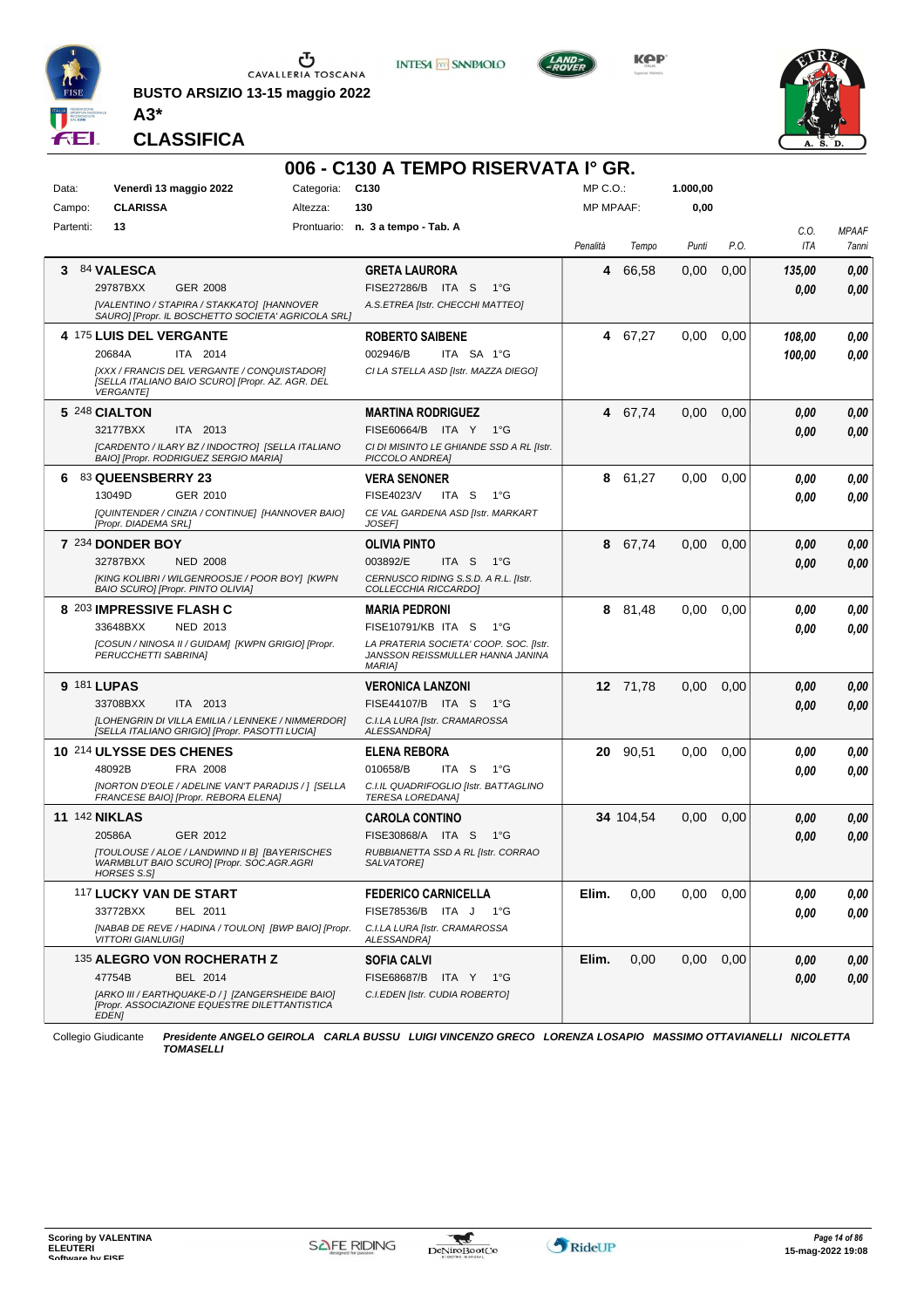

**BUSTO ARSIZIO 13-15 maggio 2022 A3\***



**KPP** 



**CLASSIFICA**

# **007 - C120 A TEMPO**<br>Categoria: C120

| Data:                               | Venerdì 13 maggio 2022                                                                                                    | Categoria: | C <sub>120</sub>                                                           | $MP C. O.$ :     |           | 800,00   |      |        |                   |
|-------------------------------------|---------------------------------------------------------------------------------------------------------------------------|------------|----------------------------------------------------------------------------|------------------|-----------|----------|------|--------|-------------------|
| Campo:                              | <b>CLARISSA</b>                                                                                                           | Altezza:   | 120                                                                        | <b>MP MPAAF:</b> |           | 0,00     |      |        |                   |
| Partenti:                           | 40                                                                                                                        |            | Prontuario: n. 3 a tempo - Tab. A                                          |                  |           |          |      | C.O.   | <b>MPAAF</b>      |
|                                     |                                                                                                                           |            |                                                                            | Penalità         | Tempo     | Punti    | P.O. | ITA    | 7anni             |
|                                     | 1 230 MINUETTO                                                                                                            |            | <b>ALBERTO BARROVECCHIO</b>                                                | 0                | 59.13     | 0,00     | 0.00 | 100,00 | 0.00              |
|                                     | 01020Y<br>ITA 2014                                                                                                        |            | 01617A/Y<br>ITA SA 1°G                                                     |                  |           |          |      | 200,00 | 0.00              |
|                                     | [GOMERI DELLA CACCIA / PREZIOSA DELLA NUOVA /<br>LUCKY BOY] [SELLA ITALIANO BAIO] [Propr.<br><b>BARROVECCHIO ALBERTO]</b> |            | BEAUTY HORSE ASD DI PROMOZIONE<br>SOCIALE [Istr. BARROVECCHIO ALBERTO]     |                  |           |          |      |        |                   |
|                                     | 2 209 PAZZA IDEA                                                                                                          |            | ANITA MERONI                                                               |                  | 0 59,64   | 0,00     | 0,00 | 72,00  | 0,00              |
|                                     | 24270BXX<br>ITA 2006                                                                                                      |            | FISE16518/B ITA S<br>1°G                                                   |                  |           |          |      | 120,00 | 0.00              |
|                                     | [SIR OTTO-S / NIRVANA / AMI GOLD II] [SELLA ITALIANO<br>SAURO] [Propr. MORONE MARIA GUIA]                                 |            | VIRTUS EQUI ASD [Istr. SALA ANTONIO]                                       |                  |           |          |      |        |                   |
|                                     | 3 166 VENISE DES ISLOTS                                                                                                   |            | ARIANNA CAIRO                                                              |                  | 0, 59, 75 | 0,00     | 0.00 | 60,00  | 0.00              |
|                                     | 46820B<br>FRA 2009 Pony                                                                                                   |            | FISE37452/A ITA J<br>1°G                                                   |                  |           |          |      | 0,00   | 0.00              |
|                                     | [BALTHAZAR / ADORA BRUERE / ] [ GRIGIO] [Propr.<br>CAIRO ARIANNA]                                                         |            | POLIZZI JUMPING TEAM ASD [Istr. POLIZZI<br>CHIARA LYDIA]                   |                  |           |          |      |        |                   |
|                                     | 4 104 LENTE P                                                                                                             |            | <b>ALESSANDRA RUSTIONI</b>                                                 | 0                | 60,97     | 0,00     | 0,00 | 48,00  | 0,00              |
|                                     | 47038B<br>BEL 2011                                                                                                        |            | FISE91183/B ITA Y 1°G                                                      |                  |           |          |      | 0,00   | 0.00              |
|                                     | <b>IELVIS TER PUTTE / UMONA / ORAMEI IBEL.</b><br>WARMBLOEDPAARD MORELLO] [Propr. BARBINI BIANCA]                         |            | CI SANT'ANTONIO SSD A RL [Istr. MARRAMI<br><b>VITALI ALBERTO]</b>          |                  |           |          |      |        |                   |
|                                     | 5 185 VOYOU DU LUC                                                                                                        |            | <b>FRANCESCA GRISI</b>                                                     |                  | 0 61,68   | 0.00     | 0.00 | 40,00  | 0.00              |
|                                     | 47051B<br>FRA 2009                                                                                                        |            | 007769/B<br>ITA S<br>1°G                                                   |                  |           |          |      | 0,00   | 0.00              |
|                                     | [QUIDAM DE REVEL / HELVETIE DU LUC / DOUBLE<br>ESPOIR] [SELLA FRANCESE BAIO] [Propr. RIDERS SRL]                          |            | CI SANT'ANNA ASD [Istr. MONETA LUCA<br><b>MARIA1</b>                       |                  |           |          |      |        |                   |
|                                     | 6 150 OLMAIA                                                                                                              |            | <b>FRANCESCA MOGLIA</b>                                                    |                  | 0 61,69   | 0,00     | 0,00 | 16,00  | 0,00              |
|                                     | 27913BXX<br>ITA 2009                                                                                                      |            | FISE52338/B ITA J<br>$1^{\circ}G$                                          |                  |           |          |      | 80,00  | 0.00              |
|                                     | [VERDI / LUCE VITE / DOHITZUN GUERNICA] [SELLA<br>ITALIANO BAIO] [Propr. AZ. AGR. RAZZA TICINO DI                         |            | SCUDERIA LE QUERCE [Istr. PRADA                                            |                  |           |          |      |        |                   |
|                                     | <b>MOGLIA ANDREA]</b>                                                                                                     |            | ELISABETTA]                                                                |                  |           |          |      |        |                   |
| 7                                   | 3 ZADRAGO                                                                                                                 |            | <b>MARCO OLIVERO</b>                                                       |                  | 0 62,14   | 0,00     | 0,00 | 16,00  | 0.00              |
|                                     | 21851A<br>GER 2016                                                                                                        |            | FISE42721/A ITA Y 1°G                                                      |                  |           |          |      | 0.00   | 0.00              |
|                                     | [ZIROCCO BLUE / PYRUS / NEWTON] [HOLSTEINER<br>GRIGIO] [Propr. OLIVERO MARCO]                                             |            | A.S.D. LA VARLETTA [Istr. GROSSATO<br>MASSIMO]                             |                  |           |          |      |        |                   |
|                                     | 8 224 GVS FLEXS COUNT                                                                                                     |            | <b>MARCO PORAZZI</b>                                                       |                  | 0 62,57   | 0,00     | 0,00 | 16,00  | 0,00              |
|                                     | 35101BXX<br>IRL 2014                                                                                                      |            | 001643/B<br>ITA SA 1°G                                                     |                  |           |          |      | 0.00   | 0.00              |
|                                     | [FLEX A BILL / COLGAN COUNTESS / KINGS MASTER]<br>[IRISH HORSE SAURO] [Propr. AGRICOLA LOMBARDA<br>S.R.L.                 |            | ASIM CLUB LA VISCONTEA AID [Istr.<br><b>LUPINETTI GIANLUCA]</b>            |                  |           |          |      |        |                   |
|                                     | 9 183 STAKKEZZA                                                                                                           |            | HANNA JANINA MARIA JANSSON                                                 |                  | 0 62,64   | 0.00     | 0.00 | 16,00  | 0.00              |
|                                     | 48353B<br>GER 2012                                                                                                        |            | FISE39980/B<br>SWE S<br>1°G                                                |                  |           |          |      | 0.00   | 0.00              |
|                                     | [STAKKATOL / WENEZZA / CONTINUE] [OLDENBURG<br>BAIO] [Propr. JANSSON REISSMULLER HANNA JANINA                             |            | LA PRATERIA SOCIETA' COOP. SOC. [Istr.<br>JANSSON REISSMULLER HANNA JANINA |                  |           |          |      |        |                   |
|                                     | <b>MARIA]</b><br><b>10 111 CONBLUE</b>                                                                                    |            | <b>MARIA]</b><br><b>BENEDETTA COSTA</b>                                    |                  | 0 62,82   | 0.00     | 0,00 | 16,00  | 0,00              |
|                                     | 46050B<br>GER 2014                                                                                                        |            | FISE86048/B ITA J<br>$1^{\circ}G$                                          |                  |           |          |      | 0.00   | 0,00              |
|                                     | [CONTHARGOS / CHARENA / CHACCO-BLUE]                                                                                      |            | CLUB IPPICO MONZESE ASD [Istr.                                             |                  |           |          |      |        |                   |
|                                     | [OLDENBURG SAURO] [Propr. COSTA FABIO GIULIO]                                                                             |            | CHIORLIN ALESSIA]                                                          |                  |           |          |      |        |                   |
|                                     | 11 103 GIGI VAN DEN KATTEN EECK<br>34578BXX<br>BEL 2012                                                                   |            | <b>CHIARA SALVADORI</b><br>FISE15809/T ITA Y<br>1°G                        |                  | 0 62,91   | $0.00\,$ | 0.00 | 0,00   | 0.00<br>0.00      |
|                                     | [I'M SPECIAL DE MUZE / SIEGHILD P / HARDI] [SELLA                                                                         |            | CI SANT'ANTONIO SSD A RL [Istr. MARRAMI                                    |                  |           |          |      | 0.00   |                   |
|                                     | BELGA BAIO] [Propr. SALVADORI CHIARA]                                                                                     |            | <b>VITALI ALBERTOI</b>                                                     |                  |           |          |      |        |                   |
|                                     | 12 173 FLUBBER DELLA CORTE                                                                                                |            | <b>GRETA LAURORA</b>                                                       |                  | 0, 63.11  | 0.00     | 0,00 | 0,00   | 0,00              |
|                                     | 15903E<br>ITA 2012<br>[CONTENDRO / ALBA NASCENTE / OLYMPIQUE LONDON]                                                      |            | FISE27286/B ITA S<br>1°G<br>A.S.ETREA [Istr. CHECCHI MATTEO]               |                  |           |          |      | 0.00   | 0.00              |
|                                     | [SELLA ITALIANO BAIO] [Propr. AZ.AGR. RAINERI<br><b>GIOVANNII</b>                                                         |            |                                                                            |                  |           |          |      |        |                   |
|                                     | 13 67 JACKPOT                                                                                                             |            | <b>FRANCESCA GRISI</b>                                                     |                  | 0 67,10   | 0.00     | 0.00 | 0,00   | 0,00              |
|                                     | 28609K<br>GER 2013                                                                                                        |            | 007769/B<br>ITA S<br>1°G                                                   |                  |           |          |      | 0.00   | 0.00              |
|                                     | [X / X / ] [HOLSTEINER BAIO] [Propr. ]                                                                                    |            | CI SANT'ANNA ASD [Istr. MONETA LUCA<br><b>MARIA]</b>                       |                  |           |          |      |        |                   |
|                                     | <b>14 125 DYNASTIE DE L'ETOILE</b>                                                                                        |            | ALESSANDRA DE CARLUCCI                                                     |                  | $0$ 72,23 | 0.00     | 0,00 | 0,00   | 0,00              |
|                                     | 49031B<br>FRA 2013                                                                                                        |            | FISE73336/B ITA Y 1°G                                                      |                  |           |          |      | 0.00   | 0,00              |
|                                     | [NARTAGO / L'ETOILE NORMANDE / ] [SELLA FRANCESE<br>GRIGIOI [Propr. FF HORSES S.R.L.]                                     |            | C.I.LOMBARDO [Istr. CASTELLOTTI PAOLA]                                     |                  |           |          |      |        |                   |
|                                     | <b>Scoring by VALENTINA</b>                                                                                               |            | <b>SAFE RIDING</b>                                                         | RideUP           |           |          |      |        | Page 15 of 86     |
| <b>ELEUTERI</b><br>Coffware by EICE |                                                                                                                           |            | DeNiroBootCo                                                               |                  |           |          |      |        | 15-mag-2022 19:08 |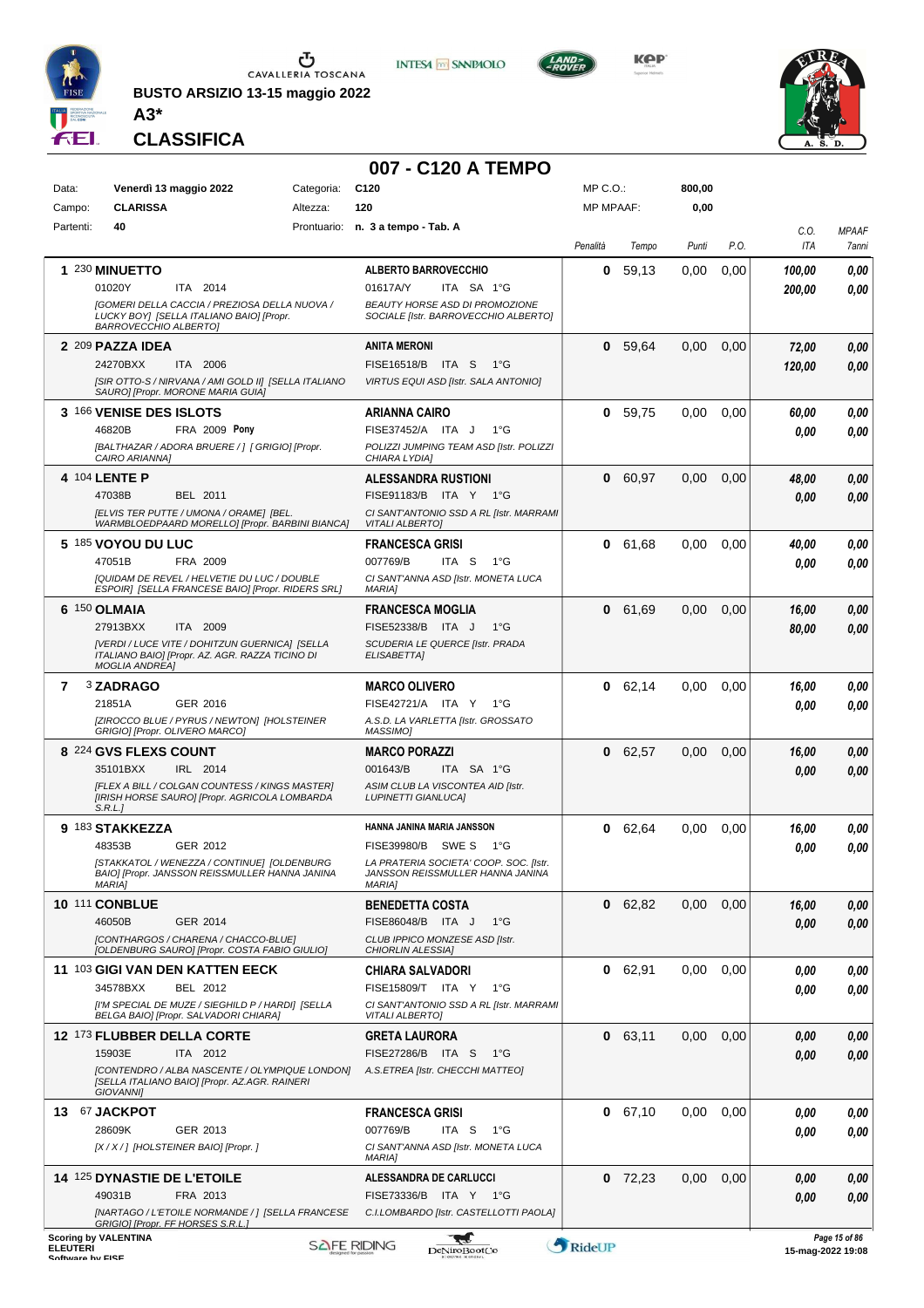

**BUSTO ARSIZIO 13-15 maggio 2022 A3\***









**CLASSIFICA**

#### **007 - C120 A TEMPO**

| Data:     | Venerdì 13 maggio 2022                                                                                               | Categoria: | C <sub>120</sub>                                                               | MP C.O.:         |         | 800,00 |      |              |              |
|-----------|----------------------------------------------------------------------------------------------------------------------|------------|--------------------------------------------------------------------------------|------------------|---------|--------|------|--------------|--------------|
| Campo:    | <b>CLARISSA</b>                                                                                                      | Altezza:   | 120                                                                            | <b>MP MPAAF:</b> |         | 0,00   |      |              |              |
| Partenti: | 40                                                                                                                   |            | Prontuario: n. 3 a tempo - Tab. A                                              |                  |         |        |      | C.O.         | <b>MPAAF</b> |
|           |                                                                                                                      |            |                                                                                | Penalità         | Tempo   | Punti  | P.O. | ITA          | 7anni        |
| 15        | 94 AMARA CROZE                                                                                                       |            | <b>MARGHERITA FENZI</b>                                                        | 0                | 72,78   | 0.00   | 0,00 | 0.00         | 0,00         |
|           | 49021B<br>FRA 2010<br>[DIAMAN DE SEMILLY / MISSY CROZE / ] [SELLA                                                    |            | FISE99751/B ITA J<br>$1^{\circ}G$<br>C.I.IL QUADRIFOGLIO [Istr. PIROVANO       |                  |         |        |      | 0.00         | 0.00         |
|           | FRANCESE SAURO] [Propr. FENZI ALESSANDRO]                                                                            |            | PAOLOMARIA ANTONIO]                                                            |                  |         |        |      |              |              |
|           | <b>16 122 FURIOSO Z</b>                                                                                              |            | <b>FEDERICA ASCIA</b>                                                          |                  | 4 59,83 | 0,00   | 0,00 | 0,00         | 0,00         |
|           | 48652B<br>BEL 2010<br>[FOR PLEASURE / GOLDENBURG / ] [ZANGERSHEIDE                                                   |            | FISE75133/B ITA J<br>$1^{\circ}G$<br>C.I.LE GINESTRE SSD A RL [Istr. TARANTINI |                  |         |        |      | 0,00         | 0,00         |
|           | SAURO] [Propr. ASCIA FEDERICA]                                                                                       |            | <b>GUIDO</b>                                                                   |                  |         |        |      |              |              |
|           | 17 98 HANDSOME                                                                                                       |            | <b>RAMZI BENCHIHAOUI</b>                                                       |                  | 4 61.12 | 0,00   | 0,00 | 0,00         | 0,00         |
|           | 03557R<br>NED 2012                                                                                                   |            | FISE58392/B TUN S<br>1°G                                                       |                  |         |        |      | 0,00         | 0,00         |
|           | [CEDRIC / NIRVANA / WELLINGTON] [KWPN SAURO]<br>[Propr. TOP HORSES S.R.L.]                                           |            | C.I.DI CASTELLAZZO ASD [Istr.<br><b>BENCHIHAOUI RAMZI]</b>                     |                  |         |        |      |              |              |
|           | <b>18 304 DONAN WOW</b>                                                                                              |            | <b>MICHELLE BEZZAN</b>                                                         |                  | 4 62,03 | 0,00   | 0,00 | 0,00         | 0,00         |
|           | FRA 2013<br>35370BXX                                                                                                 |            | FISE45498/B ITA Y<br>$1^{\circ}G$                                              |                  |         |        |      | 0.00         | 0,00         |
|           | [KANNAN / TOP SPEED G / QUICK STAR] [SELLA<br>FRANCESE BAIO] [Propr. CAGNAZZO VALENTINA]                             |            | SANMARTINO [Istr. LAZZERI LUCA]                                                |                  |         |        |      |              |              |
|           | <b>19 77 UPSA D'ELB</b>                                                                                              |            | ARIANNA CAIRO                                                                  |                  | 4 65,40 | 0,00   | 0,00 | 0,00         | 0,00         |
|           | 45624B<br><b>FRA 2008 Pony</b>                                                                                       |            | FISE37452/A ITA J<br>1°G                                                       |                  |         |        |      | 0.00         | 0.00         |
|           | IFRICOTIN / HEDGES DE LOUZES / ALFA VAN DE<br>FLUITHOEK] [PONY GRIGIO] [Propr. EQUIPASSIONE<br>S.R.L.                |            | POLIZZI JUMPING TEAM ASD [Istr. POLIZZI<br>CHIARA LYDIA]                       |                  |         |        |      |              |              |
|           | 20 202 TUATHA                                                                                                        |            | <b>CARLOTTA BERGONZI</b>                                                       | 4                | 66,15   | 0,00   | 0,00 | 0,00         | 0,00         |
|           | 05002N<br>ITA 2012                                                                                                   |            | FISE24922/B ITA S<br>1°G                                                       |                  |         |        |      | 0.00         | 0,00         |
|           | [KSAR-SITTE / DERY / INDOCTRO] [SELLA ITALIANO<br>BAIO] [Propr. TOALDO VALENTINA]                                    |            | GIC JUMPING TEAM SSD [Istr. GALLI<br>MASSIMO]                                  |                  |         |        |      |              |              |
| 21        | 96 FLUME                                                                                                             |            | <b>CAROLINA PAGGI</b>                                                          | 4                | 66,42   | 0,00   | 0,00 | 0.00         | 0,00         |
|           | 30879K<br><b>SCN 2015</b>                                                                                            |            | FISE96945/B ITA C<br>1°G                                                       |                  |         |        |      | 0.00         | 0.00         |
|           | [X / X / ] [SELLA FRANCESE BAIO] [Propr. ]                                                                           |            | SANMARTINO [Istr. LAZZERI LUCA]                                                |                  |         |        |      |              |              |
|           | 22 116 MACHU PICCHU D'AMOUR<br>30372BXX<br>GER 2005                                                                  |            | MARTA COSTA<br>FISE79115/B ITA Y<br>1°G                                        |                  | 4 74,95 | 0,00   | 0,00 | 0,00<br>0.00 | 0,00<br>0.00 |
|           | [BALOU DU ROUET / BINESS VAN OVERIS /                                                                                |            | CLUB IPPICO MONZESE ASD [Istr.                                                 |                  |         |        |      |              |              |
|           | HEARTBREAKER] [OLDENBURG BAIO] [Propr.<br><b>EQUESTRIAN PROJECTS S.R.L.]</b>                                         |            | CHIORLIN ALESSIA]                                                              |                  |         |        |      |              |              |
|           | 23 373 JANNAN                                                                                                        |            | <b>MARCELLO IUVARA</b>                                                         |                  | 4 78,55 | 0.00   | 0,00 | 0,00         | 0,00         |
|           | 28513K<br><b>NED 2014</b>                                                                                            |            | 152096/M<br>ITA S<br>1°G<br>C.I.LE GINESTRE SSD A RL [Istr. BUSSU              |                  |         |        |      | 0,00         | 0.00         |
|           | [X / X / ] [KWPN BAIO SCURO] [Propr. ]                                                                               |            | <b>ELEONORAI</b>                                                               |                  |         |        |      |              |              |
|           | 24 81 I LOVE YOU 111                                                                                                 |            | <b>CAMILLA BORI</b>                                                            |                  | 7 83,96 | 0.00   | 0.00 | 0.00         | 0,00         |
|           | 22042A<br><b>BEL 2008</b>                                                                                            |            | FISE24282/A ITA S<br>− 1°G                                                     |                  |         |        |      | 0,00         | 0,00         |
|           | [DER SENAAT 111 / VARIABLE / HEARTBREAKER] [BWP<br>BAIO] [Propr. HORSE BOUTIQUE S.R.L.]                              |            | IL MUSTANG SSD A RL [Istr. VIRONDA<br><b>ALESSANDRA]</b>                       |                  |         |        |      |              |              |
|           | 25 86 ELLICE                                                                                                         |            | <b>ROBERTO SAIBENE</b>                                                         |                  | 8 56,87 | 0,00   | 0,00 | 0,00         | 0,00         |
|           | 33850BXX<br>ITA 2011                                                                                                 |            | 002946/B<br>ITA SA 1°G                                                         |                  |         |        |      | 0.00         | 0.00         |
|           | [BAEDEKER / DINA DOLLY / ROBINE] [SELLA ITALIANO<br>BAIO] [Propr. AGRICOLA SPLENDOR SS.DI MONTI<br>ANGELA E C. SNC.] |            | CI LA STELLA ASD [Istr. MAZZA DIEGO]                                           |                  |         |        |      |              |              |
|           | <b>26 146 DINKY INKY</b>                                                                                             |            | <b>RAMZI BENCHIHAOUI</b>                                                       |                  | 8 61,70 | 0.00   | 0,00 | 0,00         | 0,00         |
|           | 29720BXX<br><b>NED 2005</b>                                                                                          |            | FISE58392/B TUN S<br>1°G                                                       |                  |         |        |      | 0,00         | 0,00         |
|           | [KARANDASJ / KORMELINE / BURGGRAAF] [AES BAIO<br>SCURO] [Propr. MAZZOCCHI MARIA GIOVANNA]                            |            | C.I.DI CASTELLAZZO ASD [Istr.<br><b>BENCHIHAOUI RAMZI</b>                      |                  |         |        |      |              |              |
|           | 27 208 UTHAT DE LA ROQUE                                                                                             |            | CHIARA ELISABETTA BIELLA                                                       | 8                | 65,37   | 0,00   | 0,00 | 0,00         | 0,00         |
|           | 33927BXX<br>FRA 2008                                                                                                 |            | FISE16980/B ITA S 1°G                                                          |                  |         |        |      | 0.00         | 0,00         |
|           | [CAPITAL / KALISTE DE BACON / QUERCUS DU MAURY]<br>[SELLA FRANCESE GRIGIO] [Propr. TREZZI PAOLO<br>FRANCESCO]        |            | C.I.SAN MARCO [Istr. AGOSTINI LORIS<br>GIOVANNI]                               |                  |         |        |      |              |              |
|           | 28 112 BOOMERANG VAN'T LEEUWERIKHOF Z                                                                                |            | <b>CAMILLA VENTO</b>                                                           |                  | 8 72,28 | 0.00   | 0,00 | 0,00         | 0,00         |
|           | 22390A<br>BEL 2012                                                                                                   |            | FISE40468/A ITA Y<br>1°G                                                       |                  |         |        |      | 0,00         | 0,00         |
|           | [BAMAKO DE MUZE / ARTEMIS Z / AARTOS Z]<br>[ZANGERSHEIDE BAIO] [Propr. SALA LUIGI]                                   |            | IL MUSTANG SSD A RL [Istr. VIRONDA<br><b>ALESSANDRA]</b>                       |                  |         |        |      |              |              |
|           |                                                                                                                      |            |                                                                                |                  |         |        |      |              |              |

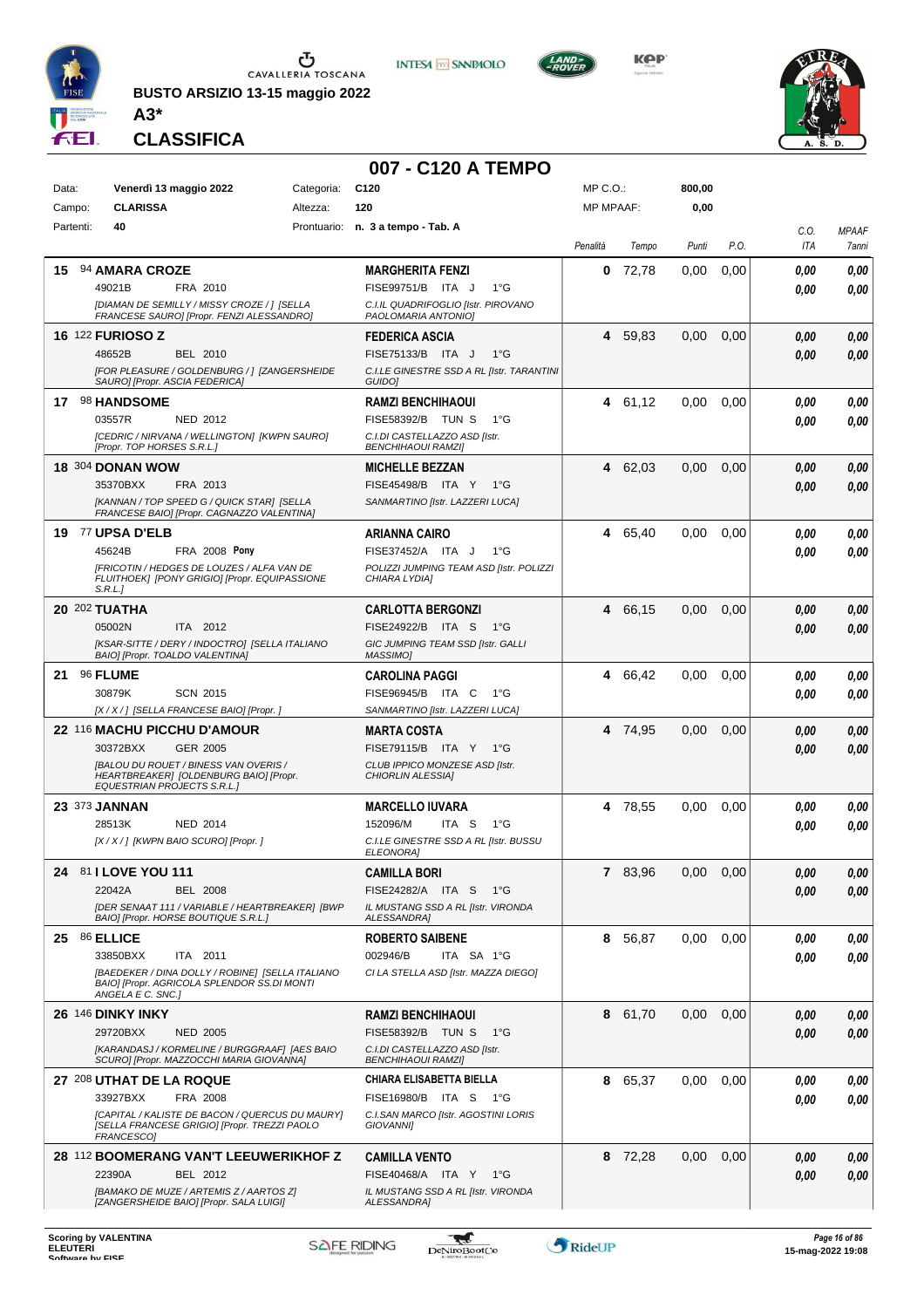

**BUSTO ARSIZIO 13-15 maggio 2022**





**KOP** 



**CLASSIFICA**

**A3\***

### **007 - C120 A TEMPO**

| Data:      | Venerdì 13 maggio 2022                                                                                                 | Categoria: | C <sub>120</sub>                                                  | MP C.O.:         |           | 800,00 |      |             |                       |
|------------|------------------------------------------------------------------------------------------------------------------------|------------|-------------------------------------------------------------------|------------------|-----------|--------|------|-------------|-----------------------|
| Campo:     | <b>CLARISSA</b>                                                                                                        | Altezza:   | 120                                                               | <b>MP MPAAF:</b> |           | 0,00   |      |             |                       |
| Partenti:  | 40                                                                                                                     |            | Prontuario: n. 3 a tempo - Tab. A                                 | Penalità         | Tempo     | Punti  | P.O. | C.O.<br>ITA | <b>MPAAF</b><br>7anni |
|            | 29 227 JASMIN VAN STROKAPPELLEKEN                                                                                      |            | <b>ALEX NOUHI</b>                                                 | 8                | 74,97     | 0.00   | 0,00 | 0.00        | 0,00                  |
|            | 34843BXX<br><b>BEL 2009</b>                                                                                            |            | 003264/A<br>ITA S<br>1°G                                          |                  |           |        |      | 0.00        | 0.00                  |
|            | [CASSIN / QUIBELLE / AZUE DEPAULSTRA] [BWP BAIO<br>SCURO] [Propr. NOUHI ALEX]                                          |            | CI SANT'ANTONIO SSD A RL [Istr. MARRAMI<br><b>VITALI ALBERTO]</b> |                  |           |        |      |             |                       |
|            | <b>30 328 LEE POCCO</b>                                                                                                |            | <b>FRANCESCA FRASCAROLI</b>                                       |                  | 8 79,43   | 0,00   | 0,00 | 0.00        | 0,00                  |
|            | 48622B<br>GER 2006                                                                                                     |            | FISE24289/B ITA S<br>1°G                                          |                  |           |        |      | 0.00        | 0.00                  |
|            | [LAVALL I / FORTUNA VI / ] [HOLSTEINER BAIO] [Propr.<br>FRASCAROLI FRANCESCA]                                          |            | C.I.LA BETULLA [Istr. LIBERA ANDREE<br><b>VALENTINA1</b>          |                  |           |        |      |             |                       |
|            | 31 235 DEAUVILLE P                                                                                                     |            | <b>FRANCESCA STANZANI</b>                                         |                  | 8 84,57   | 0,00   | 0,00 | 0.00        | 0,00                  |
|            | 09725D<br><b>NED 2008</b>                                                                                              |            | 000733/E<br>ITA SA 1°G                                            |                  |           |        |      | 0.00        | 0.00                  |
|            | [CANTURANO / OLISKA W / LIBERO H] [KWPN BAIO]<br>[Propr. GARBIN MARTINA]                                               |            | IL GLICINE ASD [Istr. BETTELLI GABRIEL]                           |                  |           |        |      |             |                       |
|            | 32 204 GLAMOUR BOY TER MEERSEN Z                                                                                       |            | <b>ALESSIA MANZONI</b>                                            |                  | 10 82,95  | 0,00   | 0,00 | 0.00        | 0,00                  |
|            | 16642F<br>BEL 2011                                                                                                     |            | FISE22307/B ITA S<br>1°G                                          |                  |           |        |      | 0.00        | 0,00                  |
|            | <b>IGLASGOW W VH MERELSNEST / HAPPY HERO /</b><br>NONSTOP1 [ZANGERSHEIDE BAIO SCURO] [Propr.<br><b>MANZONI FRANCO]</b> |            | C.I.SAN MARCO [Istr. AGOSTINI LORIS<br><b>GIOVANNII</b>           |                  |           |        |      |             |                       |
|            | 33 242 FANTASIA DE PROFONDRIEUX                                                                                        |            | <b>MARGHERITA FENZI</b>                                           |                  | 40 116,51 | 0.00   | 0,00 | 0.00        | 0,00                  |
|            | BEL 2011<br>35388BXX                                                                                                   |            | FISE99751/B ITA J<br>$1^{\circ}G$                                 |                  |           |        |      | 0.00        | 0.00                  |
|            | [CARRE D'AS Z / CYTISSEB DE STE-HERMELLE / QUICK<br>STAR] [SELLA BELGA GRIGIO] [Propr. FENZI<br>ALESSANDRO]            |            | C.I.IL QUADRIFOGLIO [Istr. PIROVANO<br>PAOLOMARIA ANTONIO]        |                  |           |        |      |             |                       |
|            | 85 LIBECCIO WINDROSE                                                                                                   |            | <b>LUCREZIA ROCCA</b>                                             | Elim.            | 0,00      | 0.00   | 0,00 | 0.00        | 0,00                  |
|            | 04250C<br>ITA 2013                                                                                                     |            | FISE86851/B ITA Y 1°G                                             |                  |           |        |      | 0.00        | 0.00                  |
|            | [BAEDEKER / ACCIPICCHIA / DENON] [SELLA ITALIANO<br>BAIO SCURO] [Propr. CANOPOLI GAVINO]                               |            | SCUDERIE DELLA MALASPINA SSD A RL<br>[Istr. MARASCO GIULIA]       |                  |           |        |      |             |                       |
|            | 99 ABERLIN                                                                                                             |            | <b>LUCREZIA LORENZINI</b>                                         | Elim.            | 0,00      | 0,00   | 0,00 | 0.00        | 0,00                  |
|            | 29616BXX<br><b>NED 2005</b>                                                                                            |            | FISE93285/B ITA J<br>$1^{\circ}G$                                 |                  |           |        |      | 0.00        | 0.00                  |
|            | [BERLIN / NICKY / JORN] [KWPN GRIGIO] [Propr. MARIONI<br><b>BERGOMI MONIQUE IRENE SERGINA]</b>                         |            | C.I.LA BETULLA [Istr. LIBERA ANDREE<br><b>VALENTINA]</b>          |                  |           |        |      |             |                       |
|            | 132 ANEMONE                                                                                                            |            | <b>CLARETTA PORTU</b>                                             | Elim.            | 0,00      | 0,00   | 0,00 | 0,00        | 0,00                  |
|            | 31440BXX<br>ITA 2010                                                                                                   |            | FISE72482/B ITA J<br>$1^{\circ}G$                                 |                  |           |        |      | 0.00        | 0,00                  |
|            | [ATHLETICO I / U2 / LESTER] [SELLA ITALIANO BAIO]<br>[Propr. AZ. AGR. BARONCHELLI LUIGI NATALE]                        |            | LE SCUDERIE DI MUSTONATE E.C.ASD [Istr.<br><b>SOLDI ESTERI</b>    |                  |           |        |      |             |                       |
| -19<br>FC  |                                                                                                                        |            | <b>GIULIA GANDOLFI</b>                                            | <b>Partito</b>   |           |        |      | 0,00        | 0,00                  |
|            |                                                                                                                        |            | <b>FISE6731/E</b><br>ITA S<br>$2^{\circ}$ G                       |                  |           |        |      | 0.00        | 0.00                  |
|            |                                                                                                                        |            | CI LA MORGANA ASD [Istr. BARZAGHI<br><b>MOIRA]</b>                |                  |           |        |      |             |                       |
| FC<br>- 75 |                                                                                                                        |            | <b>YVES PETER WINKELMOLEN</b>                                     | <b>Partito</b>   |           |        |      | 0,00        | 0,00                  |
|            |                                                                                                                        |            | FISE27733/C NED S<br>$2^{\circ}G$                                 |                  |           |        |      | 0.00        | 0,00                  |
|            |                                                                                                                        |            | CI VARASE SSD A RL [Istr. LOPEZ DE LA<br>OSA ESCRIBANO INIGO]     |                  |           |        |      |             |                       |
| FC 109     |                                                                                                                        |            | <b>TOMMASO GERARDI</b>                                            | <b>Partito</b>   |           |        |      | 0,00        | 0,00                  |
|            |                                                                                                                        |            | FISE2520/Q<br>ITA S<br>$2^{\circ}$ G                              |                  |           |        |      | 0.00        | 0,00                  |
|            |                                                                                                                        |            | CENTRO IPPICO LA TORBIERA S.S.D. A R.L.<br>[Istr. GERARDI VITO]   |                  |           |        |      |             |                       |
|            |                                                                                                                        |            |                                                                   |                  |           |        |      |             |                       |

Collegio Giudicante *Presidente ANGELO GEIROLA CARLA BUSSU LUIGI VINCENZO GRECO LORENZA LOSAPIO MASSIMO OTTAVIANELLI NICOLETTA TOMASELLI*

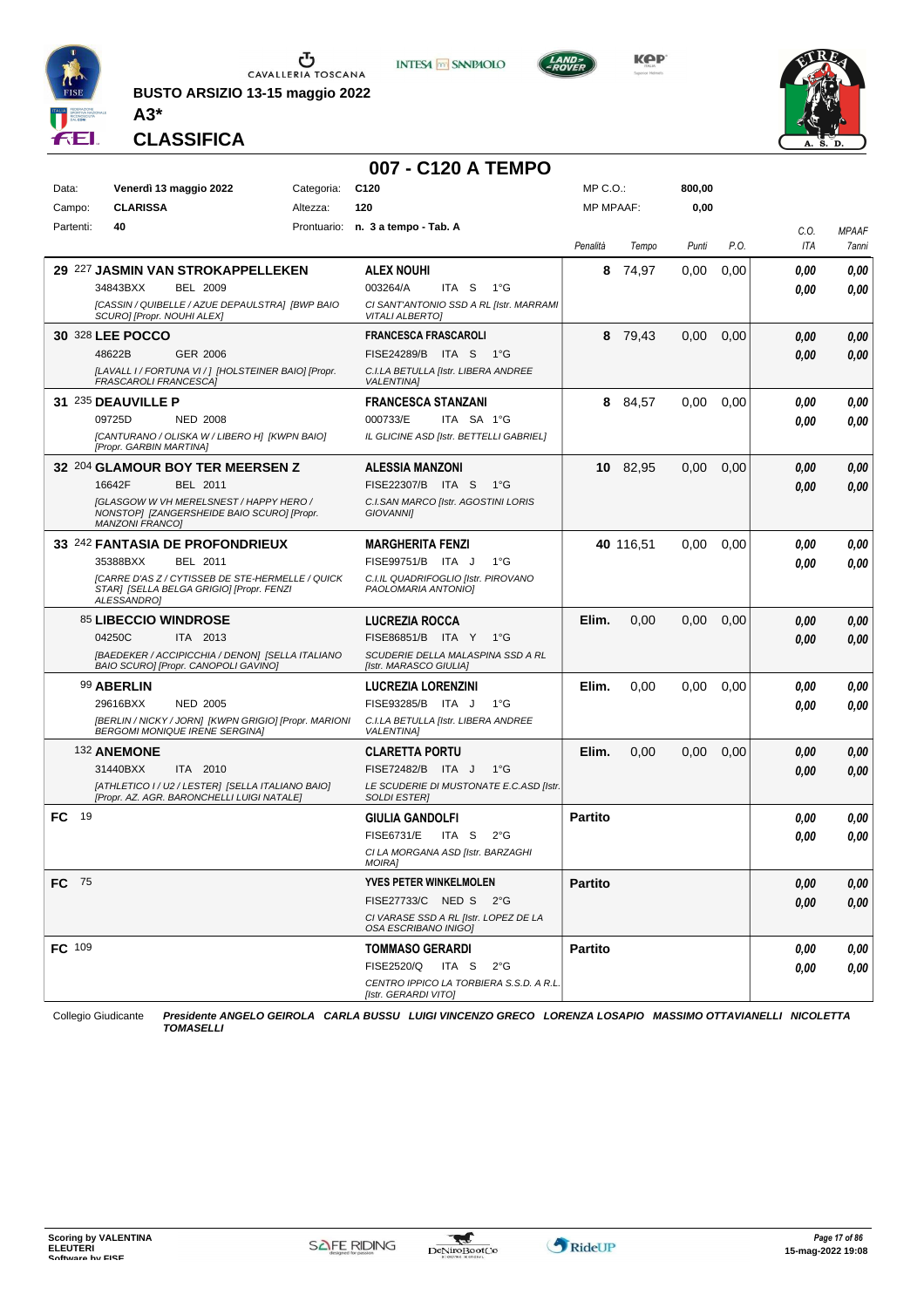

**BUSTO ARSIZIO 13-15 maggio 2022 A3\***









**CLASSIFICA**

#### **008 - C115 MISTA SPECIALE**

| Data:           |                                 | Venerdì 13 maggio 2022                                                                      | Categoria: | C <sub>115</sub>                                                           | MP C.O.:         |             | 700,00            |      |              |                         |
|-----------------|---------------------------------|---------------------------------------------------------------------------------------------|------------|----------------------------------------------------------------------------|------------------|-------------|-------------------|------|--------------|-------------------------|
| Campo:          | <b>CLARISSA</b>                 |                                                                                             | Altezza:   | 115                                                                        | <b>MP MPAAF:</b> |             | 0,00              |      |              |                         |
| Partenti:       | 42                              |                                                                                             |            | Prontuario: n. 7.1 mista speciale - Tab. A                                 |                  |             |                   |      | C.O.         | <b>MPAAF</b>            |
|                 |                                 |                                                                                             |            |                                                                            | Penalità         | Tempo       | Punti             | P.O. | <b>ITA</b>   | 7anni                   |
|                 |                                 | 1 105 HOCKEY BOY DU SEIGNEUR                                                                |            | <b>GIULIA CAFFA</b>                                                        | 0/0              | 30,80       | 0,00              | 0,00 | 87,50        | 0,00                    |
|                 | 32927BXX                        | BEL 2013                                                                                    |            | FISE90166/B ITA Y 1°G                                                      |                  |             |                   |      | 0.00         | 0,00                    |
|                 |                                 | [CURBY DU SEIGNEUR / ROSEE DU SEIGNEUR / RUBENS                                             |            | C.I.EDEN [Istr. CUDIA ROBERTO]                                             |                  |             |                   |      |              |                         |
|                 | <b>FILIPPO1</b>                 | DU RI D'ASSE] [SELLA BELGA SAURO] [Propr. MORELLI                                           |            |                                                                            |                  |             |                   |      |              |                         |
|                 |                                 | 2 222 PENELOPE DI BOSCOCHIARO                                                               |            | <b>ELENA MARTINALLI</b>                                                    |                  | $0/0$ 31,21 | 0.00              | 0,00 | 63,00        | 0,00                    |
|                 | 12673D                          | ITA 2012                                                                                    |            | 006103/B<br>ITA S<br>1°G                                                   |                  |             |                   |      | 175,00       | 0.00                    |
|                 |                                 | [NABAB DE REVE / DENISE DI BOSCOCHIARO / 1 [SELLA                                           |            | C.I.LA CICOGNETTA ASD [Istr. TROMBETTA<br><b>ANDREAI</b>                   |                  |             |                   |      |              |                         |
|                 |                                 | ITALIANO BAIO] [Propr. MARTINALLI ELENA]                                                    |            |                                                                            |                  |             |                   |      |              |                         |
|                 | 3 246 <b>NIETTA</b><br>16832E   | ITA 2016                                                                                    |            | <b>ROBERTO CARNIO</b><br>007068/B<br>ITA SA 1°G                            | 0/0              | 31,88       | 0,00              | 0,00 | 52,50        | 0,00                    |
|                 |                                 | <b>[TEMPTATION VAN HERIKHAVE / LA FAVORITE D'ALADIN</b>                                     |            | ASD SCUDERIA MUNEL [Istr. NEBULONI                                         |                  |             |                   |      | 105,00       | 0,00                    |
|                 | <b>VALISI VALENTINO)</b>        | Z / ALADIN Z] [SELLA ITALIANO BAIO SCURO] [Propr.                                           |            | <b>ALESSIA1</b>                                                            |                  |             |                   |      |              |                         |
|                 |                                 |                                                                                             |            |                                                                            |                  |             |                   |      |              |                         |
|                 | 4 241 NECOLTA<br>15162E         | POL 2010                                                                                    |            | <b>STELLA RESCALI</b><br>FISE37694/E ITA J<br>Brev.                        |                  | $0/0$ 31,93 | 0.00              | 0.00 | 42,00        | 0,00                    |
|                 |                                 | [OTILL / NECORDIA / CORDIAL] [SELLA POLONIA SAURO]                                          |            | S.I.DELLA TREBBIA ASD [Istr. SBARAGLIA                                     |                  |             |                   |      | 0.00         | 0.00                    |
|                 | [Propr. NICELLI NADIA]          |                                                                                             |            | <b>GIOVANNII</b>                                                           |                  |             |                   |      |              |                         |
|                 | 5 106 MANDARA                   |                                                                                             |            | <b>EMILIA FROLA</b>                                                        | 0/0              | 31,97       | 0,00              | 0,00 | 35,00        | 0,00                    |
|                 | 14856A                          | POL 2003                                                                                    |            | FISE41708/A ITA J<br>$1^{\circ}G$                                          |                  |             |                   |      | 0,00         | 0,00                    |
|                 | [Propr. LEONE SILVIA]           | [MYWILL / MILESZA / DAMON] [WIELKOPOLSKJ BAIO]                                              |            | MANNUS CLUB SSD A RL [Istr. CUPOLINO<br><b>BRUNO</b>                       |                  |             |                   |      |              |                         |
|                 | 6 119 ZEUS SIZE                 |                                                                                             |            | <b>GIULIA CARDONA</b>                                                      | 0/4              | 30,40       | 0,00              | 0,00 | 14,00        | 0,00                    |
|                 | 05740N                          | ITA 2015                                                                                    |            | FISE77161/B ITA Y<br>1°G                                                   |                  |             |                   |      | 70,00        | 0.00                    |
|                 |                                 | [KING SIZE / GESSICA GRIGIA / PIRADIN] [ANGLO ARABO                                         |            | C.I.EDEN [Istr. CUDIA ROBERTO]                                             |                  |             |                   |      |              |                         |
|                 |                                 | GRIGIO] [Propr. ASS. EQ. DIL. EDEN]                                                         |            |                                                                            |                  |             |                   |      |              |                         |
|                 | 7 206 KALAHARI                  |                                                                                             |            | HANNA JANINA MARIA JANSSON                                                 |                  | $0/4$ 32,17 | 0,00              | 0,00 | 14,00        | 0,00                    |
|                 | 46122B                          | POL 2008                                                                                    |            | FISE39980/B<br>SWE S<br>1°G                                                |                  |             |                   |      | 0,00         | 0,00                    |
|                 | TIMINI MARTINA]                 | [ESKUDO / KOBRA / ] [SELLA POLONIA BAIO] [Propr. LUPI                                       |            | LA PRATERIA SOCIETA' COOP. SOC. [Istr.<br>JANSSON REISSMULLER HANNA JANINA |                  |             |                   |      |              |                         |
|                 |                                 |                                                                                             |            | <b>MARIA1</b>                                                              |                  |             |                   |      |              |                         |
|                 | 8 317 FARO DE L'ISLE            |                                                                                             |            | <b>MARTA GAION</b>                                                         |                  | $0/4$ 33,20 | 0,00              | 0,00 | 14.00        | 0,00                    |
|                 | 46919B                          | FRA 2015                                                                                    |            | FISE72770/B ITA J<br>Brev.                                                 |                  |             |                   |      | 0.00         | 0.00                    |
|                 |                                 | [QUANTUM / FLORE DE LAUNY / ] [SELLA FRANCESE<br>BAIO CHIARO] [Propr. GAION MARTA]          |            | POLIZZI JUMPING TEAM ASD IIstr. POLIZZI<br>CHIARA LYDIA]                   |                  |             |                   |      |              |                         |
|                 | 9 <sup>192</sup> CAIMAN DU SEY  |                                                                                             |            | <b>SAMANTHA ELENA SORMANI</b>                                              |                  | $0/4$ 44,22 | 0,00              | 0,00 | 14,00        | 0,00                    |
|                 | 34585BXX                        | FRA 2012                                                                                    |            | FISE20616/A ITA Y 1°G                                                      |                  |             |                   |      | 0.00         | 0.00                    |
|                 |                                 | <b>IROCK'N ROLL SEMILLY / OLYMPE DE CAVERIE /</b>                                           |            | C.I.LOMBARDO [Istr. CASTELLOTTI PAOLA]                                     |                  |             |                   |      |              |                         |
|                 | SORMANI SAMANTHA ELENA]         | SOCRATE DE CHIVREJ [SELLA FRANCESE BAIO] [Propr.                                            |            |                                                                            |                  |             |                   |      |              |                         |
|                 | 10 167 QUICK ROO Z (SWB)        |                                                                                             |            | VIRGINIA HANEN DELLA CROCE                                                 |                  | 0/8 32.64   | 0,00              | 0,00 | 14.00        | 0,00                    |
|                 | 48638B                          | <b>SWE 2006</b>                                                                             |            | FISE72455/B ITA J<br>1°G                                                   |                  |             |                   |      | 0.00         | 0.00                    |
|                 |                                 | [QUICK LAURO Z / OGENIE / ] [SWEDISH WARMBLOOD A.<br>BAIO] [Propr. REDINI ALLA MANO A.S.D.] |            | C.I.DI CASTELLAZZO ASD [Istr.<br><b>BENCHIHAOUI RAMZI]</b>                 |                  |             |                   |      |              |                         |
|                 | 11 121 CHINZANO Z               |                                                                                             |            | <b>GIORGIA GNODI</b>                                                       |                  | 0 63,93     | 0,00              | 0,00 |              |                         |
|                 | 26596G                          | <b>BEL 2010</b>                                                                             |            | FISE76420/B ITA J<br>1°G                                                   |                  |             |                   |      | 0,00<br>0.00 | 0,00<br>0,00            |
|                 |                                 | [CALVINO Z / CHARONA Z / ] [ZANGERSHEIDE BAIO                                               |            | GARZONERA H. YARD ASD [Istr. BRANCA                                        |                  |             |                   |      |              |                         |
|                 |                                 | SCURO] [Propr. CONSUMATI ROBERTO]                                                           |            | <b>GARGIULO MARGHERITAI</b>                                                |                  |             |                   |      |              |                         |
|                 | 12 238 KATO VAN 'T ZIJP         |                                                                                             |            | <b>EMANUELA CHINI</b>                                                      |                  | 0 65,86     | 0.00              | 0,00 | 0,00         | 0,00                    |
|                 | 30451K                          | <b>BEL 2010</b>                                                                             |            | 000568/V<br>ITA SA 1°G                                                     |                  |             |                   |      | 0.00         | 0.00                    |
|                 | [X / X / ] [BWP BAIO] [Propr. ] |                                                                                             |            | CI LARIO ASD PER L'EQUIT. [Istr. PEILA<br>MARCO]                           |                  |             |                   |      |              |                         |
|                 | 13 243 IKEY SR Z                |                                                                                             |            | <b>CAMILLA MORO</b>                                                        |                  | $0$ 72,75   | 0.00              | 0,00 | 0,00         | 0,00                    |
|                 | 22767A                          | BEL 2016                                                                                    |            | FISE51870/A ITA J<br>1°G                                                   |                  |             |                   |      | 0.00         | 0,00                    |
|                 |                                 | [ICEMAN DE MUZE / RENAISSANCE VII / CALIDO I]                                               |            | IL MUSTANG SSD A RL [Istr. VIRONDA                                         |                  |             |                   |      |              |                         |
|                 | <b>BOUTIQUE S.R.L.]</b>         | [ZANGERSHEIDE BAIO SCURO] [Propr. HORSE                                                     |            | ALESSANDRA]                                                                |                  |             |                   |      |              |                         |
|                 | 14 335 BEASLEY G.               |                                                                                             |            | <b>CAMILLA BORI</b>                                                        |                  | $0$ 72,79   | 0.00 <sub>1</sub> | 0.00 | 0,00         | 0,00                    |
|                 | 04051R                          | <b>NED 2006</b>                                                                             |            | FISE24282/A ITA S<br>1°G                                                   |                  |             |                   |      | 0.00         | 0.00                    |
|                 | OLGA1                           | [QUASIMODO Z / MERCI / ] [KWPN BAIO] [Propr. REIMAN                                         |            | IL MUSTANG SSD A RL [Istr. VIRONDA<br>ALESSANDRA]                          |                  |             |                   |      |              |                         |
|                 | <b>Scoring by VALENTINA</b>     |                                                                                             |            |                                                                            |                  |             |                   |      |              | Page 18 of 86           |
| <b>ELEUTERI</b> |                                 |                                                                                             |            | <b>SAFE RIDING</b><br>DeNiroBoot('o                                        | RideUP           |             |                   |      |              | $15 - ma - 202219 - 08$ |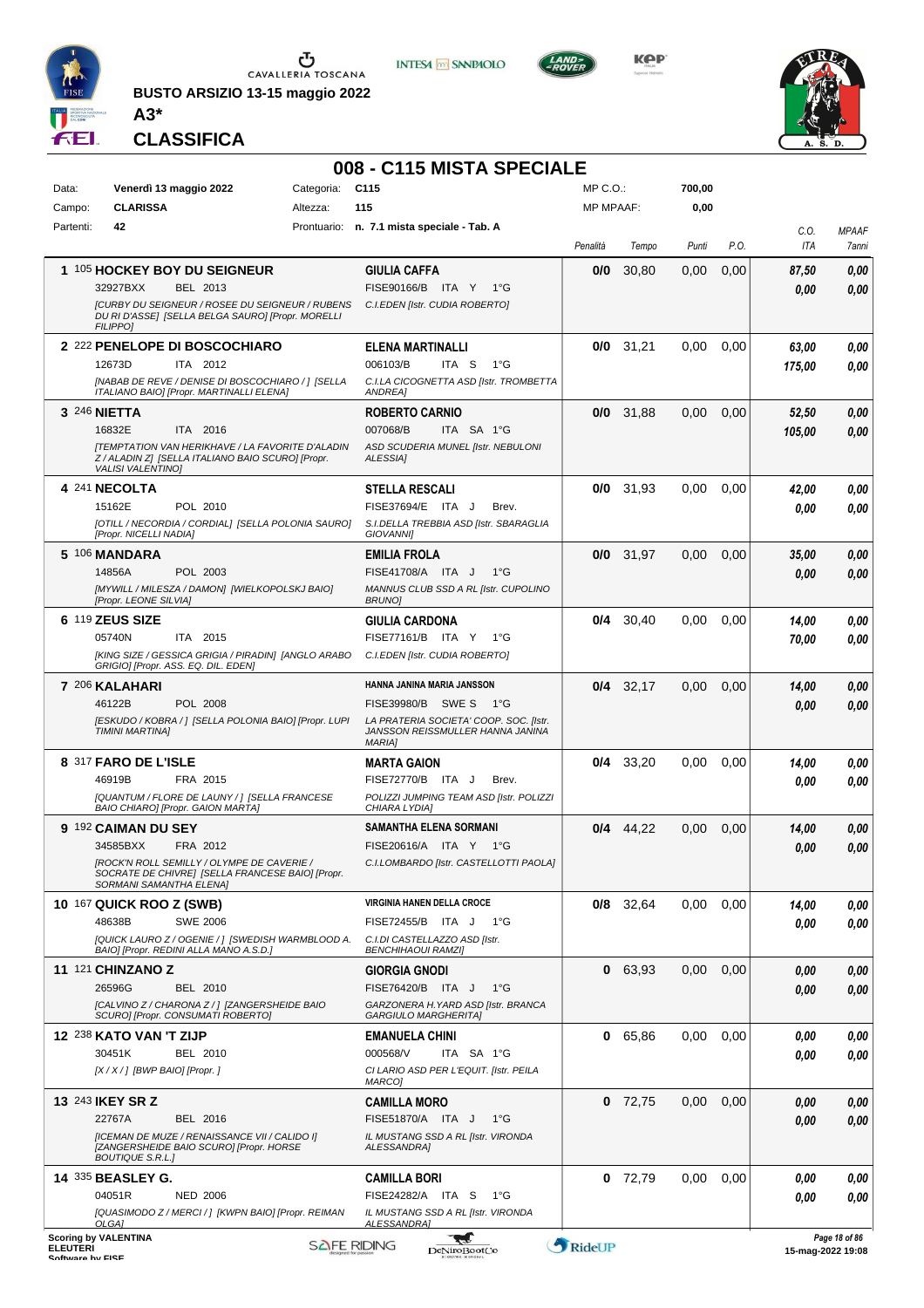

**BUSTO ARSIZIO 13-15 maggio 2022 A3\***

**CLASSIFICA**



**INTESA M** SANPAOLO

**KPP** 



|               |                                                                                            |            | 008 - C115 MISTA SPECIALE                                                 |                  |         |        |      |             |                       |
|---------------|--------------------------------------------------------------------------------------------|------------|---------------------------------------------------------------------------|------------------|---------|--------|------|-------------|-----------------------|
| Data:         | Venerdì 13 maggio 2022                                                                     | Categoria: | C115                                                                      | MP C.O.:         |         | 700,00 |      |             |                       |
| Campo:        | <b>CLARISSA</b>                                                                            | Altezza:   | 115                                                                       | <b>MP MPAAF:</b> |         | 0,00   |      |             |                       |
| Partenti:     | 42                                                                                         |            | Prontuario: n. 7.1 mista speciale - Tab. A                                | Penalità         | Tempo   | Punti  | P.O. | C.O.<br>ITA | <b>MPAAF</b><br>7anni |
| 15            | <b>78 DONATELLO DI ALMA TERRA</b>                                                          |            | <b>VIRGINIA HANEN DELLA CROCE</b>                                         | 4                | 53,83   | 0.00   | 0,00 | 0.00        | 0,00                  |
|               | 33725BXX<br>ITA 2014<br><b>[BALOU DU ROUET / QUAPO DI VILLAGANA / LORD</b>                 |            | FISE72455/B ITA J<br>1°G<br>C.I.DI CASTELLAZZO ASD [Istr.                 |                  |         |        |      | 0.00        | 0.00                  |
|               | CALANDE] [SELLA ITALIANO BAIO] [Propr. SIMONAZZI<br><b>UMBERTO ETTORE]</b>                 |            | <b>BENCHIHAOUI RAMZI]</b>                                                 |                  |         |        |      |             |                       |
|               | 16 285 HANKY PANKY                                                                         |            | SOFIA CATELLA                                                             | 4                | 53,84   | 0.00   | 0.00 | 0.00        | 0,00                  |
|               | NED 2012<br>34684BXX<br>[MR. BLUE / WENCKE / INDOCTRO] [KWPN GRIGIO]                       |            | <b>FISE92487/B</b><br>ITA J<br>Brev.<br>C.I.MILANESE [Istr. SCARPA MARCO] |                  |         |        |      | 0.00        | 0.00                  |
|               | [Propr. CATELLA SOFIA]                                                                     |            |                                                                           |                  |         |        |      |             |                       |
|               | 17 247 NOBILE DEL VERGANTE                                                                 |            | <b>ROBERTO SAIBENE</b>                                                    |                  | 4 55,73 | 0,00   | 0,00 | 0,00        | 0,00                  |
|               | 21915A<br>ITA 2016<br><b>[CONQUISTADOR / PANTERA DEL VERGANTE /</b>                        |            | 002946/B<br>ITA SA 1°G<br>CI LA STELLA ASD [Istr. MAZZA DIEGO]            |                  |         |        |      | 0.00        | 0.00                  |
|               | QUINTINO] [SELLA ITALIANO GRIGIO] [Propr. AZ. AGR.<br><b>DEL VERGANTE]</b>                 |            |                                                                           |                  |         |        |      |             |                       |
|               | <b>18 137 ACTION Q</b>                                                                     |            | <b>FEDERICO PORRO</b>                                                     |                  | 4 60,58 | 0.00   | 0,00 | 0,00        | 0,00                  |
|               | GER 2013<br>49037B<br>[ACTION BREAKER / WALLORA M / QUICK STAR]                            |            | FISE67989/B ITA S<br>1°G<br>ASD TORRE DEI GELSI [Istr. BANFI CECILIA]     |                  |         |        |      | 0.00        | 0.00                  |
|               | [WESTFALEN BAIO] [Propr. PORRO FEDERICO]                                                   |            |                                                                           |                  |         |        |      |             |                       |
|               | 19 282 QUAIFAR DELLA CACCIA                                                                |            | <b>VIRGINIA HANEN DELLA CROCE</b>                                         |                  | 4 61.27 | 0,00   | 0,00 | 0,00        | 0,00                  |
|               | 24103BXX<br>ITA 2006<br>[QUITE CAPITOL / BALADIA / ACADIUS] [SELLA ITALIANO                |            | FISE72455/B ITA J<br>1°G<br>C.I.DI CASTELLAZZO ASD [Istr.                 |                  |         |        |      | 0.00        | 0.00                  |
|               | GRIGIO] [Propr. BUONANOCE VINCENZO]                                                        |            | <b>BENCHIHAOUI RAMZI]</b>                                                 |                  |         |        |      |             |                       |
|               | 20 298 IDEM DELLA MONICA                                                                   |            | <b>GIORGIA SCOLARO</b>                                                    |                  | 4 63,92 | 0.00   | 0,00 | 0.00        | 0,00                  |
|               | 34834BXX<br>ITA 2015<br>[VERDI / CORRADA DELLA MONICA / CORRADO II]                        |            | FISE105653/B ITA J<br>Brev.<br>SANMARTINO [Istr. LAZZERI LUCA]            |                  |         |        |      | 0,00        | 0.00                  |
|               | [SELLA ITALIANO GRIGIO] [Propr. SOCIETA' AGRICOLA<br>DELLA MONICA S.R.L.]                  |            |                                                                           |                  |         |        |      |             |                       |
| 21 114 CABRIA |                                                                                            |            | <b>MATILDE ANNA CURTIS</b>                                                |                  | 4 65,28 | 0,00   | 0,00 | 0,00        | 0,00                  |
|               | 25128BXX<br>ITA 2007                                                                       |            | FISE82478/B ITA Y 1°G<br>C.I.LA BETULLA [Istr. LIBERA ANDREE              |                  |         |        |      | 0.00        | 0.00                  |
|               | [ACOBAT I / DURGOLESA / EQUUS MON AMOUR] [SELLA<br>ITALIANO GRIGIO] [Propr. SUZZI LORENZO] |            | <b>VALENTINA1</b>                                                         |                  |         |        |      |             |                       |
|               | 22 130 EXTRA FZ<br>06027H<br>GER 2012                                                      |            | <b>CARLOTTA LASAGNA</b><br>FISE59969/B ITA Y<br>1°G                       | 4                | 65,34   | 0,00   | 0,00 | 0.00        | 0,00                  |
|               | [CASALL / REGINA III / CORONADO] [HOLSTEINER                                               |            | CI LE RONDINI ASD [Istr. DI FRANCO                                        |                  |         |        |      | 0.00        | 0.00                  |
|               | SAURO] [Propr. DI CANTO VITO]                                                              |            | <b>VERONICA1</b>                                                          |                  |         |        |      |             |                       |
|               | 23 148 HASLEMERE JOEY<br>14201E<br>IRL 2008                                                |            | <b>ELENA SOFIA CARMINUCCI</b><br>FISE53176/B ITA Y<br>1°G                 | 4                | 69,19   | 0,00   | 0,00 | 0.00        | 0,00                  |
|               | [SUNNY BOY / HASLEMERE SABINA / HIGH ROLLER]                                               |            | C.I.EDEN [Istr. CUDIA ROBERTO]                                            |                  |         |        |      | 0,00        | 0.00                  |
|               | [IRISH HORSE GRIGIO] [Propr. BARONI STEFANIA]                                              |            |                                                                           |                  |         |        |      |             |                       |
|               | 24 170 LIGHT LOVE<br>22389A<br>GER 2011                                                    |            | CAMILLA BORI<br>FISE24282/A ITA S<br>1°G                                  |                  | 4 70,86 | 0,00   | 0.00 | 0,00        | 0,00                  |
|               | [LIGHT ON / LADY / LANDADEL] [HANNOVER BAIO] [Propr.                                       |            | IL MUSTANG SSD A RL [Istr. VIRONDA                                        |                  |         |        |      | 0.00        | 0,00                  |
|               | SALA LUIGI]                                                                                |            | ALESSANDRA]                                                               |                  |         |        |      |             |                       |
|               | 25 221 ULSTER BERENGER<br>46859B<br><b>FRA 2008</b>                                        |            | <b>PIETRO GRILLO</b><br>2400<br>ITA SA 1°G                                |                  | 4 73,04 | 0,00   | 0,00 | 0,00        | 0,00                  |
|               | [QUITE / MUSCADE BERENGER / ] [TROTTEUR                                                    |            | CENTRO IPPICO LA TORBIERA S.S.D. A R.L.                                   |                  |         |        |      | 0.00        | 0,00                  |
|               | FRANCAIS BAIO] [Propr. MAZZEO RINALDI PATRIZIA]                                            |            | [Istr. NICOLODI STEFANO]                                                  |                  |         |        |      |             |                       |
|               | 26 295 ORSON DU REVERDY<br>14023E<br>FRA 2002                                              |            | MARTINA RIVA<br>FISE40540/E ITA J<br>Brev.                                |                  | 4 74,21 | 0.00   | 0,00 | 0.00        | 0,00                  |
|               | [ALLEGRETO / ESCALIBUR / QREDO DE PAULSTRA]                                                |            | S.I.DELLA TREBBIA ASD [Istr. SBARAGLIA                                    |                  |         |        |      | 0.00        | 0.00                  |
|               | [SELLA FRANCESE BAIO] [Propr. SALVO ANTONIO]                                               |            | GIOVANNI]                                                                 |                  |         |        |      |             |                       |
|               | 27 184 MOMOTTI<br>26121BXX<br>ITA 2005                                                     |            | GIULIA GIUSTI<br>FISE39476/B ITA S 1°G                                    |                  | 6 80,43 | 0,00   | 0,00 | 0.00        | 0,00                  |
|               | [KSAR-SITTE / OVAR / CLAVELITO] [SELLA ITALIANO                                            |            | CI SANTA TERESA ASD [Istr. OLDANI                                         |                  |         |        |      | 0.00        | 0,00                  |
|               | BAIO] [Propr. ASD "QUESSA"]                                                                |            | STEFANIA]                                                                 |                  |         |        |      |             |                       |
|               | 28 244 THUNDER WHISTLE<br>46407B                                                           |            | <b>BRUNA TROMBETTA</b><br>021564/B<br>ITA <sub>S</sub><br>1°G             | 8                | 63,01   | 0,00   | 0,00 | 0.00        | 0,00                  |
|               | GER 2016<br>[CASANOVA / CHACCA QUICK / CHACCO BLUE]                                        |            | C.I.LA CICOGNETTA ASD [Istr. TROMBETTA                                    |                  |         |        |      | 0.00        | 0,00                  |
|               | [OLDENBURG BAIO] [Propr. TROMBETTA BRUNA]                                                  |            | ANDREA]                                                                   |                  |         |        |      |             |                       |

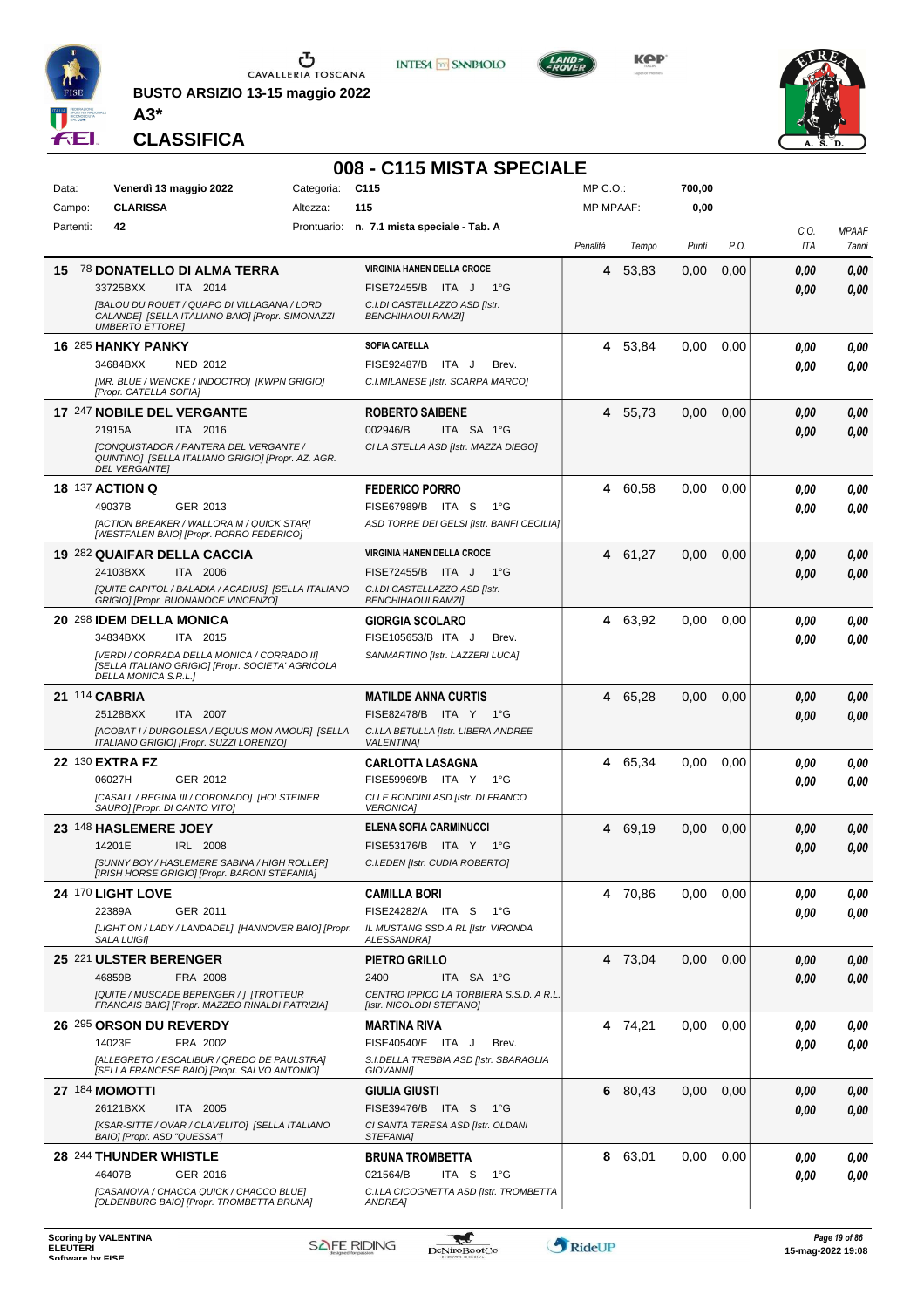

**BUSTO ARSIZIO 13-15 maggio 2022 A3\***



**Kep** 



**CLASSIFICA**

#### **008 - C115 MISTA SPECIALE**

**INTESA M** SANPAOLO

| Data:<br>Campo: | Venerdì 13 maggio 2022<br><b>CLARISSA</b>                                                                                                                                                                    | Categoria:<br>Altezza: | C <sub>115</sub><br>115                                                                                                    | MP C.O.:<br><b>MP MPAAF:</b> |          | 700,00<br>0,00 |      |              |                |
|-----------------|--------------------------------------------------------------------------------------------------------------------------------------------------------------------------------------------------------------|------------------------|----------------------------------------------------------------------------------------------------------------------------|------------------------------|----------|----------------|------|--------------|----------------|
| Partenti:       | 42                                                                                                                                                                                                           |                        | Prontuario: n. 7.1 mista speciale - Tab. A                                                                                 | Penalità                     | Tempo    | Punti          | P.O. | C.O.<br>ITA  | MPAAF<br>7anni |
|                 | 29 280 DERBY DU BOULEAUX<br>48343B<br>FRA 2013<br>[VIGO CECE / MILADY ROYAL / ] [SELLA FRANCESE<br>SAURO] [Propr. GASLINI ROBERTO]                                                                           |                        | <b>STELLA GASLINI</b><br>FISE96901/B ITA J<br>Brev.<br>C.I.LOMBARDO [Istr. FRIGERIO GIOVANNI]                              | 8                            | 64,26    | 0,00           | 0,00 | 0,00<br>0,00 | 0,00<br>0.00   |
|                 | 30 157 GALASSIA DEL BEIRO<br>46734B<br>ITA 2015<br>[DOUGLAS / UNIVERS / HEARTBREAKER] [SELLA<br>ITALIANO SAURO] [Propr. ARIMANE ANNA]                                                                        |                        | <b>GIORGIA MILFA</b><br>FISE10081/C ITA Y 1°G<br>IPPICA VARINA ASD E CULTURALE [Istr.<br><b>PARIENTE SARAI</b>             |                              | 12 66,41 | 0,00           | 0,00 | 0.00<br>0.00 | 0,00<br>0.00   |
|                 | 93 DRAMBUIE WEST<br>33857BXX<br>FRA 2013<br>[CERO / SUZIE / MR BLUE] [SCONOSCIUTA MORELLO]<br>[Propr. MERISIO TEAM SRL]                                                                                      |                        | <b>CAROLINE ABBOU</b><br>FISE46027/A FRA S<br>1°G<br>A.S.D. LA VARLETTA [Istr. GROSSATO<br>MASSIMO]                        | Elim.                        | 0,00     | 0,00           | 0,00 | 0,00<br>0.00 | 0,00<br>0.00   |
|                 | 123 CANDORA DU CITY HORSE<br>31088BXX<br><b>BEL 2008</b><br>[RADCO D'HOUTVELD / JADE / -] [SELLA BELGA SAURO]<br>[Propr. GRUBAS PAOLA MARIA GIOVANNA]                                                        |                        | GIULIA CARLOTTA GRASSO<br><b>FISE92037/K ITA S</b><br>− 1°G<br>C.I.LOMBARDO [Istr. FRIGERIO GIOVANNI]                      | Elim.                        | 0,00     | 0.00           | 0,00 | 0.00<br>0.00 | 0,00<br>0.00   |
|                 | 131 J-ELDORADO-G<br>46298B<br><b>BEL 2004</b><br>[CICERO VAN PAEMEL Z / QUEEN Z / 1 [BWP SAURO]<br>[Propr. LEONE MONICA GREGORIA]                                                                            |                        | <b>CAMILLA CROSETTO</b><br>FISE72976/B ITA Y<br>1°G<br>C.I.LOMBARDO [Istr. CASTELLOTTI PAOLA]                              | Elim.                        | 0,00     | 0,00           | 0,00 | 0,00<br>0.00 | 0.00<br>0.00   |
|                 | 135 ALEGRO VON ROCHERATH Z<br>47754B<br>BEL 2014<br>[ARKO III / EARTHQUAKE-D / ] [ZANGERSHEIDE BAIO]<br>[Propr. ASSOCIAZIONE EQUESTRE DILETTANTISTICA<br><b>EDEN1</b>                                        |                        | <b>SOFIA CALVI</b><br>FISE68687/B ITA Y 1°G<br>C.I.EDEN [Istr. CUDIA ROBERTO]                                              | Elim.                        | 0,00     | 0.00           | 0,00 | 0.00<br>0.00 | 0.00<br>0.00   |
|                 | 143 CRUSTY CLOWN<br>31031BXX<br>ITA 2010<br>[ACOLORD / CATHERINE D / DOLIN] [SELLA ITALIANO<br>BAIO] [Propr. ROSSONI GIOVANNI]                                                                               |                        | <b>CARLOTTA MOCARELLI</b><br>FISE59869/B ITA Y 1°G<br>C.I.LOMBARDO [Istr. FRIGERIO GIOVANNI]                               | Elim.                        | 0,00     | 0,00           | 0,00 | 0,00<br>0,00 | 0,00<br>0.00   |
|                 | 195 KINAH VAN DE NACHTEGAAL<br>32668BXX<br>BEL 2010<br>[CONTE BELLINI / HANOI VAN DE NACHTEGAAL / LORD Z]<br>[BEL. WARMBLOEDPAARD BAIO] [Propr. SELLA<br>CARLOTTA]                                           |                        | <b>CARLOTTA SELLA</b><br>FISE18026/A ITA S<br>1°G<br>CI SESTESE ASD [Istr. PAGAN GRISO<br><b>CELESTEI</b>                  | Elim.                        | 0,00     | 0.00           | 0.00 | 0,00<br>0.00 | 0,00<br>0.00   |
|                 | 250 CHIARISSIMA<br>34205BXX<br>ITA 2014<br><b>[LOHENGRIN DI VILLA EMILIA / VASE VAN HET</b><br>PANGAARDENHOF / CEVIN] [SELLA ITALIANO BAIO]<br>[Propr. AZ. AGR. TENUTA DELLE LUVI DI FRANZONI ANNA<br>MARIA] |                        | <b>GIORGIA SCOLARO</b><br>FISE105653/B ITA J<br>Brev.<br>SANMARTINO [Istr. LAZZERI LUCA]                                   | Elim.                        | 0,00     | 0,00           | 0,00 | 0,00<br>0.00 | 0,00<br>0.00   |
|                 | 322 BEAUTY BROWN DEKER<br>15716F<br>ITA 2013<br>[BAEDEKER / FABBIELLA / PIRADIN] [SELLA ITALIANO<br>BAIO] [Propr. VENANZI LUIGINO]                                                                           |                        | <b>MILENA LAURA FRACCHIONI</b><br>FISE30716/E ITA J<br>Brev.<br>S.I.DELLA TREBBIA ASD [Istr. SBARAGLIA<br><b>GIOVANNII</b> | Elim.                        | 0,00     | 0.00           | 0,00 | 0.00<br>0.00 | 0,00<br>0.00   |
|                 | 343 VIKING DE VANCE<br>30599K<br><b>FRA 2009 Pony</b><br>[X / X / ] [ SAURO] [Propr. ]                                                                                                                       |                        | <b>CAROLINA MARIA BERGAMI</b><br><b>FISE54508/E ITA C</b><br>Brev.<br>S.I.DELLA TREBBIA ASD [Istr. SBARAGLIA<br>RAFFAELLA] | Elim.                        | 0,00     | $0.00\,$       | 0,00 | 0,00<br>0,00 | 0,00<br>0,00   |
| FC 108          |                                                                                                                                                                                                              |                        | <b>LUDOVICA CAMERLENGO</b><br>FISE37825/A ITA J 1°G<br>JUMPING VILLA SCHEIBLER ASD [Istr.<br>OLGIATI ROSSELLA]             | <b>Partito</b>               |          |                |      | 0.00<br>0.00 | 0,00<br>0.00   |
| <b>FC</b> 164   |                                                                                                                                                                                                              |                        | <b>YVES PETER WINKELMOLEN</b><br>FISE27733/C NED S 2°G<br>CI VARASE SSD A RL [Istr. LOPEZ DE LA<br>OSA ESCRIBANO INIGO]    | <b>Partito</b>               |          |                |      | 0.00<br>0,00 | 0,00<br>0,00   |
| <b>FC</b> 321   |                                                                                                                                                                                                              |                        | <b>ALDO CROCE</b><br>006639/B<br>ITA S $2^{\circ}G$<br>JUMPING VILLA SCHEIBLER ASD [Istr.<br>CROCE ALDO]                   | <b>Partito</b>               |          |                |      | 0.00<br>0.00 | 0,00<br>0,00   |

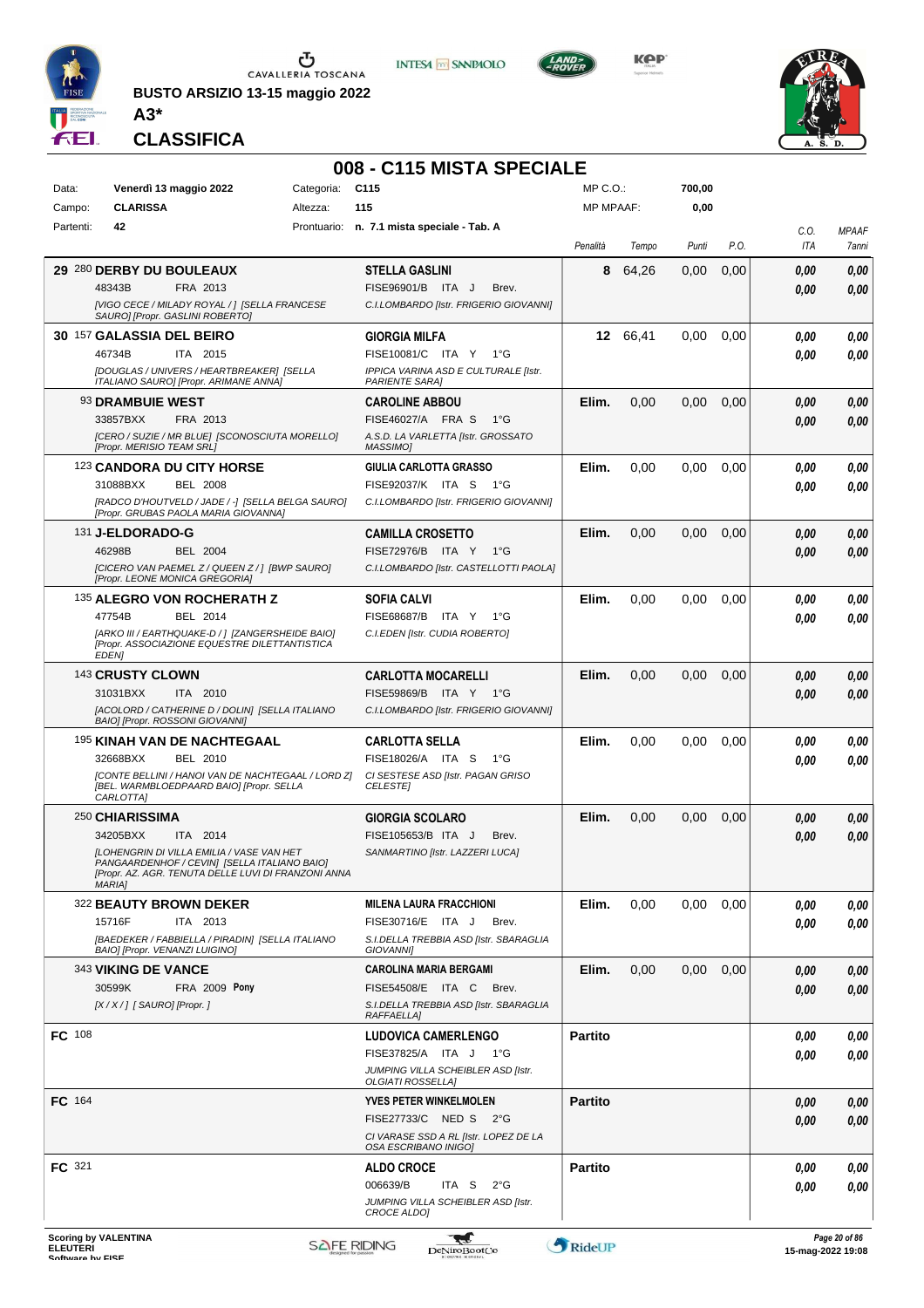

**BUSTO ARSIZIO 13-15 maggio 2022 A3\***





**KOP** 



**CLASSIFICA**

Collegio Giudicante *Presidente ANGELO GEIROLA CARLA BUSSU LUIGI VINCENZO GRECO LORENZA LOSAPIO MASSIMO OTTAVIANELLI NICOLETTA TOMASELLI*

**009 - B110 A TEMPO**

| Data:     | Venerdì 13 maggio 2022                                                                                                                          | Categoria: | B110                                                                          | MP C.O.:         |         | 0,00  |      |                    |                       |
|-----------|-------------------------------------------------------------------------------------------------------------------------------------------------|------------|-------------------------------------------------------------------------------|------------------|---------|-------|------|--------------------|-----------------------|
| Campo:    | <b>CLARISSA</b>                                                                                                                                 | Altezza:   | 110                                                                           | <b>MP MPAAF:</b> |         | 0,00  |      |                    |                       |
| Partenti: | 23                                                                                                                                              |            | Prontuario: n. 3 a tempo - Tab. A                                             | Penalità         | Tempo   | Punti | P.O. | C.O.<br><b>ITA</b> | <b>MPAAF</b><br>7anni |
|           | 1 327 SAFFO BAIA                                                                                                                                |            | <b>INGRID CORDI</b>                                                           | 0                | 59,66   | 0,00  | 0,00 | 0.00               | 0,00                  |
|           | 00965Y<br>ITA 2009                                                                                                                              |            | <b>FISE4901/Y</b><br>ITA S<br>Brev.                                           |                  |         |       |      | 0.00               | 0,00                  |
|           | <b>[CONTE DELLA CACCIA / PREZIOSA DELLA NUOVA /</b><br>LUCY BOY] [SELLA ITALIANO BAIO] [Propr. LODIGIANI<br><b>EMILIO ALFREDO]</b>              |            | <b>BEAUTY HORSE ASD DI PROMOZIONE</b><br>SOCIALE [Istr. BARROVECCHIO ALBERTO] |                  |         |       |      |                    |                       |
|           | 2 344 DORENA O.A.                                                                                                                               |            | <b>DAVIDE ANZALONE</b>                                                        | 0                | 60.96   | 0.00  | 0,00 | 0.00               | 0,00                  |
|           | 20893A<br><b>NED 2008</b>                                                                                                                       |            | FISE53150/A ITA J<br>Brev.                                                    |                  |         |       |      | 0.00               | 0.00                  |
|           | [ATLANTIC / KORENA / AHORN] [KWPN BAIO] [Propr.<br><b>ZERBONIA SERENAI</b>                                                                      |            | MANNUS CLUB SSD A RL [Istr. CUPOLINO<br><b>BRUNO1</b>                         |                  |         |       |      |                    |                       |
|           | 3 258 BLUE                                                                                                                                      |            | AMBRA LEAH NELE STETZELBERG                                                   | 0                | 70,60   | 0,00  | 0,00 | 0.00               | 0,00                  |
|           | 06213H<br>GBR 2006                                                                                                                              |            | FISE114237/B GER C<br>Brev.                                                   |                  |         |       |      | 0.00               | 0.00                  |
|           | <b>[CADENCE VAN'T GELUTT / UGLA MAYBE BLUE D'04 /</b><br>CONCORDE] [AES BAIO] [Propr. MARIGO GIAMMARCO]                                         |            | C.I.LA BETULLA [Istr. LIBERA ANDREE<br><b>VALENTINAI</b>                      |                  |         |       |      |                    |                       |
|           | 4 331 NEGRO D'AYMON Z                                                                                                                           |            | <b>PAOLA POLI</b>                                                             |                  | 4 55,66 | 0,00  | 0,00 | 0.00               | 0,00                  |
|           | 47377B<br><b>BEL 2010</b>                                                                                                                       |            | 41695<br>ITA SA Brev.                                                         |                  |         |       |      | 0.00               | 0.00                  |
|           | [NONSTOP / CATHO / MILLAR] [ZANGERSHEIDE BAIO<br>BRUNO] [Propr. POLI PAOLA]                                                                     |            | GIC JUMPING TEAM SSD [Istr. GALLI<br>MASSIMO]                                 |                  |         |       |      |                    |                       |
|           | 5 266 EMILY DEL VERGANTE                                                                                                                        |            | <b>MARTINA BARBERA</b>                                                        |                  | 4 58,62 | 0,00  | 0,00 | 0.00               | 0,00                  |
|           | 17963A<br>ITA 2010                                                                                                                              |            | FISE48391/A ITA J<br>Brev.                                                    |                  |         |       |      | 0.00               | 0.00                  |
|           | [CONQUISTADOR / LUCIFER / BURGGRAAF] [SELLA<br>ITALIANO GRIGIO] [Propr. AZ. AGR. DEL VERGANTE]                                                  |            | ASD CARGANDINO [Istr. MONARI PAOLO]                                           |                  |         |       |      |                    |                       |
|           | 6 260 DONA DEA                                                                                                                                  |            | <b>MARIA SAVIGLIANO</b>                                                       |                  | 4 61,27 | 0.00  | 0,00 | 0.00               | 0,00                  |
|           | 25629M<br>SLO 2007                                                                                                                              |            | FISE50251/A ITA J<br>Brev.                                                    |                  |         |       |      | 0.00               | 0.00                  |
|           | [BALLAST / DESDEMONA / DIKTANT-5] [SLOVENSKA<br>TOPLOKRVNA BAIO] [Propr. CIR ASD]                                                               |            | MANNUS CLUB SSD A RL [Istr. CUPOLINO<br><b>BRUNOI</b>                         |                  |         |       |      |                    |                       |
|           | 7 272 CELOU-VITA PS                                                                                                                             |            | <b>MARGHERITA GIRARDI</b>                                                     |                  | 4 64,11 | 0,00  | 0,00 | 0.00               | 0,00                  |
|           | 17394F<br>GER 2013                                                                                                                              |            | FISE99452/B<br>ITA Y<br>Brev.                                                 |                  |         |       |      | 0.00               | 0.00                  |
|           | [CENTADEL / DOLCE VITA / BALOUBET DU ROUET]<br>[MECKLENBURG SAURO] [Propr. GIRARDI MARGHERITA]                                                  |            | C.I.LA BETULLA [Istr. LIBERA ANDREE<br><b>VALENTINAI</b>                      |                  |         |       |      |                    |                       |
|           | 8 323 CRISTAL FLY                                                                                                                               |            | <b>GIORGIA CUCCIRELLI</b>                                                     |                  | 4 69,12 | 0.00  | 0,00 | 0.00               | 0,00                  |
|           | 34891BXX<br>ITA 2015                                                                                                                            |            | FISE61796/B ITA Y<br>Brev.                                                    |                  |         |       |      | 0.00               | 0.00                  |
|           | [CRISTALLO II / LUDMILA / AVENIR] [SELLA ITALIANO<br>BAIO] [Propr. SOC. AGRICOLA CORREDDU GIOVANNI<br><b>BATTISTA E PECCHIO ESMERALDA S.S.1</b> |            | GIC JUMPING TEAM SSD [Istr. GALLI<br><b>MASSIMOI</b>                          |                  |         |       |      |                    |                       |
|           | 9 315 KILLAHARA WILLIAM                                                                                                                         |            | <b>LORENZO VILLA</b>                                                          | 8                | 52,61   | 0,00  | 0,00 | 0,00               | 0,00                  |
|           | 33462BXX<br>IRL 2013                                                                                                                            |            | FISE75964/B ITA J<br>Brev.                                                    |                  |         |       |      | 0,00               | 0,00                  |
|           | [CASTLECOMER Q / OULART REBEL SKY / REBEL                                                                                                       |            | C.I.MILANESE [Istr. SCARPA MARCO]                                             |                  |         |       |      |                    |                       |
|           | MOUNTAINJ [IRISH HORSE ROANO] [Propr. VILLA<br>LUCREZIA]                                                                                        |            |                                                                               |                  |         |       |      |                    |                       |
|           | <b>10 259 WIZARD</b>                                                                                                                            |            | <b>MARGHERITA MICHELOTTI</b>                                                  |                  | 8 59,65 | 0.00  | 0,00 | 0,00               | 0,00                  |
|           | 34102BXX<br>IRL 2009                                                                                                                            |            | FISE50831/A ITA J<br>Brev.                                                    |                  |         |       |      | 0,00               | 0.00                  |
|           | [-/-/] [IRISH HORSE BAIO SCURO] [Propr. MYTHORSES<br>SRL]                                                                                       |            | PONTENUOVOHORSES ASD [Istr. CAPUTO<br><b>FABRIZIO]</b>                        |                  |         |       |      |                    |                       |
|           | 11 289 ACORDERO                                                                                                                                 |            | <b>MARIACHIARA TERREVAZZI</b>                                                 |                  | 8 64,27 | 0,00  | 0,00 | 0,00               | 0,00                  |
|           | 07908D<br>GER 2003                                                                                                                              |            | FISE141569/B ITA J<br>Brev.                                                   |                  |         |       |      | 0,00               | 0,00                  |
|           | [ACORD II / MONNTENARA / CARETINO] [HOLSTEINER<br>BAIO] [Propr. MARZARI ALVISE]                                                                 |            | NRCP [Istr. BETTELLA GINO]                                                    |                  |         |       |      |                    |                       |
|           | 12 306 HELMI                                                                                                                                    |            | <b>MANUEL BUZZI</b>                                                           |                  | 8 66.74 | 0,00  | 0,00 | 0,00               | 0,00                  |
|           | 03431N<br>ITA 2009                                                                                                                              |            | FISE40229/A ITA C<br>Brev.                                                    |                  |         |       |      | 0,00               | 0.00                  |
|           | [LEMATO / JULI PET / JUPILOT] [SELLA ITALIANO BAIO<br>SCURO] [Propr. J.P. HORSES S.R.L.]                                                        |            | HORSE DREAM CLUB ASD [Istr.<br>SPAGNOLINI CRISTIANO]                          |                  |         |       |      |                    |                       |
|           | 13 267 VALENCIA 99                                                                                                                              |            | <b>ANNA FORTUNA</b>                                                           |                  | 8 72,14 | 0,00  | 0,00 | 0,00               | 0,00                  |
|           | 48611B<br>GER 2010                                                                                                                              |            | FISE106157/B ITA J<br>Brev.                                                   |                  |         |       |      | 0,00               | 0,00                  |
|           | [VULKANO / COULEUR RUBINIA / ] [WESTFALEN SAURO]<br>[Propr. COLOMBO GIORGIA LUCIA]                                                              |            | C.I.LA BETULLA [Istr. LIBERA ANDREE<br><b>VALENTINA]</b>                      |                  |         |       |      |                    |                       |

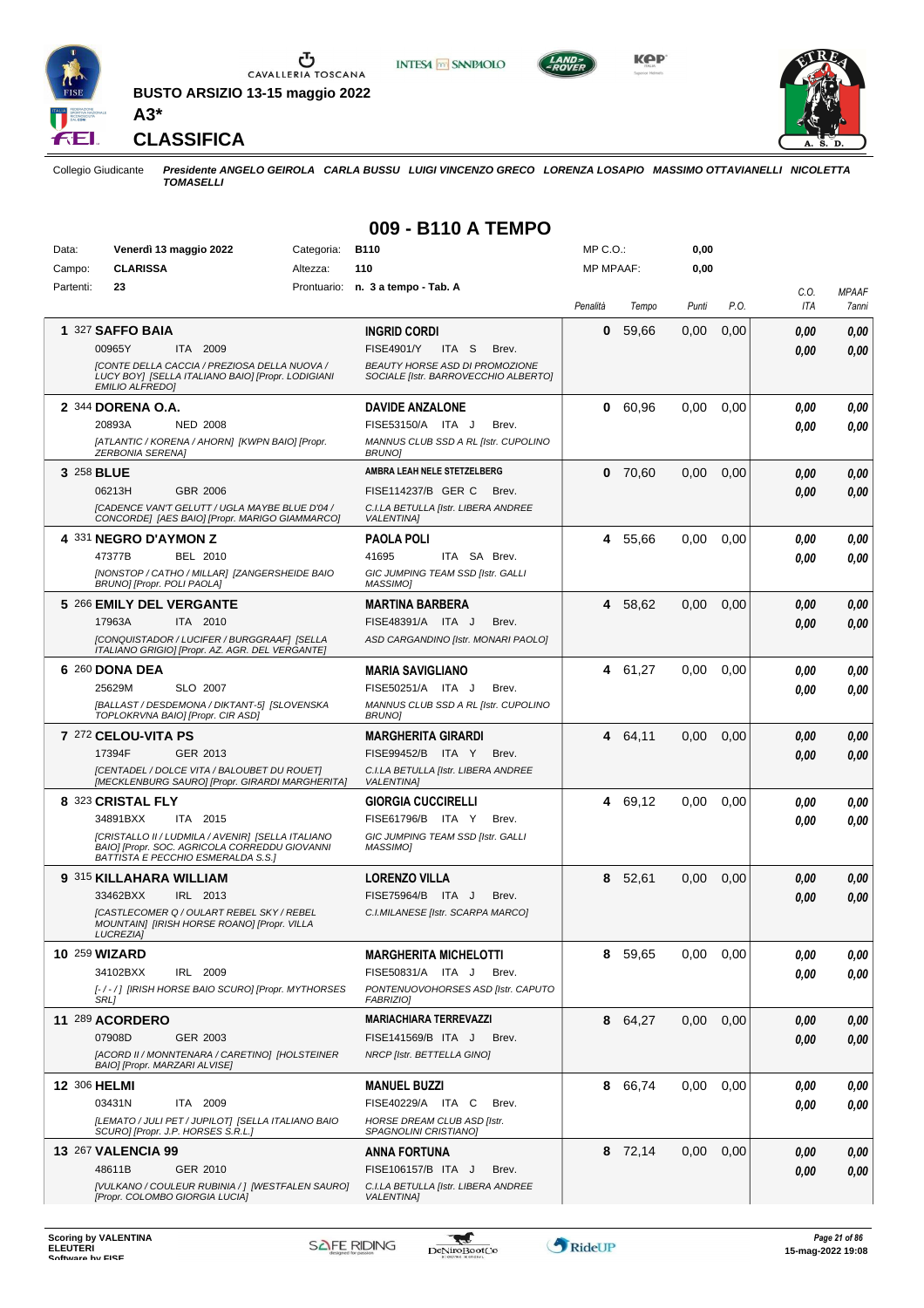

**BUSTO ARSIZIO 13-15 maggio 2022 A3\***









**CLASSIFICA**

#### **009 - B110 A TEMPO**

| <b>CLARISSA</b><br>110<br><b>MP MPAAF:</b><br>0,00<br>Campo:<br>Altezza:<br>Partenti:<br>23<br>Prontuario: n. 3 a tempo - Tab. A         | C.O. |              |
|------------------------------------------------------------------------------------------------------------------------------------------|------|--------------|
|                                                                                                                                          |      |              |
|                                                                                                                                          |      | <b>MPAAF</b> |
| P.O.<br>Penalità<br>Punti<br>Tempo                                                                                                       | ITA  | 7anni        |
| 14 322 BEAUTY BROWN DEKER<br><b>MILENA LAURA FRACCHIONI</b><br>8 76,16<br>0,00<br>0.00                                                   | 0.00 | 0.00         |
| 15716F<br>ITA 2013<br>FISE30716/E ITA J<br>Brev.                                                                                         | 0.00 | 0.00         |
| [BAEDEKER / FABBIELLA / PIRADIN] [SELLA ITALIANO<br>S.I.DELLA TREBBIA ASD [Istr. SBARAGLIA                                               |      |              |
| BAIO] [Propr. VENANZI LUIGINO]<br>GIOVANNI]                                                                                              |      |              |
| 15 324 FI-POLYT<br><b>SONIA CIANCIULLI</b><br>13 87,52<br>0,00<br>0,00                                                                   | 0,00 | 0.00         |
| 32335BXX<br>FISE38620/B ITA S<br><b>BEL 2005</b><br>Brev.                                                                                | 0,00 | 0.00         |
| [NAGANO / ILOCIA / MELCHIOR] [BWP SAURO] [Propr.<br>C.I.MILANESE [Istr. SCARPA BARBARA]<br><b>STELLINI CLAUDIA]</b>                      |      |              |
| 275 SIBERIE DIMAWI<br><b>ALICE RUNDO</b><br>Elim.<br>0,00<br>0,00<br>0,00                                                                | 0.00 | 0,00         |
| FISE98748/B ITA C<br>48579B<br>FRA 2006<br>Brev.                                                                                         | 0.00 | 0.00         |
| [FLUSH / FELINE / ] [SELLA FRANCESE GRIGIO] [Propr.<br>C.I.DI CASTELLAZZO ASD [Istr.<br>PERTICONE CONCETTAI<br><b>BENCHIHAOUI RAMZII</b> |      |              |
| <b>FC</b> 113<br><b>Partito</b><br><b>CARLOTTA CAIRO</b>                                                                                 | 0,00 | 0.00         |
| FISE85639/B ITA J<br>$1^{\circ}$ G                                                                                                       | 0,00 | 0,00         |
| C.I.DE LA MONDA [Istr. ROCCHI ANNA]                                                                                                      |      |              |
| <b>FC</b> 145<br><b>Partito</b><br><b>MARTINA BARBATO</b>                                                                                | 0.00 | 0.00         |
| FISE58612/B ITA Y<br>$1^{\circ}G$                                                                                                        | 0.00 | 0.00         |
| SCUDERIA LE QUERCE [Istr. PRADA                                                                                                          |      |              |
| <b>ELISABETTAI</b>                                                                                                                       |      |              |
| FC 171<br><b>ROBERTA ASSUNTO</b><br><b>Partito</b>                                                                                       | 0,00 | 0,00         |
| FISE44813/B ITA S<br>$2^{\circ}$ G                                                                                                       | 0,00 | 0.00         |
| C.I.EDEN [Istr. CUDIA ROBERTO]                                                                                                           |      |              |
| <b>FC</b> 223<br><b>Partito</b><br>ERIKA SALA                                                                                            | 0.00 | 0.00         |
| 006245/B<br>ITA S<br>$1^{\circ}G$                                                                                                        | 0.00 | 0.00         |
| CLUB IPPICO MONZESE ASD [Istr.<br>CHIORLIN ALESSIA]                                                                                      |      |              |
| FC 229<br><b>Partito</b><br><b>ANNA SCEVOLA</b>                                                                                          | 0.00 | 0.00         |
| 003496/A<br>ITA S<br>1°G                                                                                                                 | 0,00 | 0.00         |
| C.I.LA CICOGNETTA ASD [Istr. TROMBETTA<br>ANDREA]                                                                                        |      |              |
| FC 236<br><b>Partito</b><br><b>PATRIZIA GARBATI</b>                                                                                      | 0.00 | 0.00         |
| 005444/C<br>ITA SA 1°G                                                                                                                   | 0.00 | 0.00         |
| CI SANT'ANTONIO SSD A RL [Istr. MARRAMI<br><b>VITALI ALBERTO]</b>                                                                        |      |              |
| <b>FC</b> 357<br><b>SOFIA INTROZZI</b><br><b>Partito</b>                                                                                 | 0,00 | 0.00         |
| FISE92397/B ITA J<br>$1^{\circ}G$                                                                                                        | 0,00 | 0.00         |
| C.I.LOMBARDO [Istr. SIMONETTA MARTA]                                                                                                     |      |              |

Collegio Giudicante *Presidente ANGELO GEIROLA CARLA BUSSU LUIGI VINCENZO GRECO LORENZA LOSAPIO MASSIMO OTTAVIANELLI NICOLETTA TOMASELLI*

#### **010 - B100 A TEMPO**

| Data:     |              | Venerdì 13 maggio 2022                                                               | Categoria:  | <b>B100</b>                                                     |       | $MP C. O.$ :     |       | 0,00  |      |            |              |
|-----------|--------------|--------------------------------------------------------------------------------------|-------------|-----------------------------------------------------------------|-------|------------------|-------|-------|------|------------|--------------|
| Campo:    | <b>SOFIA</b> |                                                                                      | Altezza:    | 100                                                             |       | <b>MP MPAAF:</b> |       | 0.00  |      |            |              |
| Partenti: | 32           |                                                                                      | Prontuario: | n. 3 a tempo - Tab. A                                           |       |                  |       |       |      | C.O.       | <b>MPAAF</b> |
|           |              |                                                                                      |             |                                                                 |       | Penalità         | Tempo | Punti | P.O. | <b>ITA</b> | <b>7anni</b> |
|           | 270 MY JOEY  |                                                                                      |             | <b>EMMA TRAVAINI</b>                                            |       | 0                | 51,56 | 0,00  | 0.00 | 0.00       | 0.00         |
|           | 33938BXX     | 2011 Pony<br>IRL                                                                     |             | FISE102985/B ITA J                                              | Brev. |                  |       |       |      | 0.00       | 0.00         |
|           | EMMA]        | [-/-/] [SCONOSCIUTA PEZZATO BAIO] [Propr. TRAVAINI                                   |             | ASIM CLUB LA VISCONTEA AID [Istr.<br><b>LUPINETTI GIANLUCAI</b> |       |                  |       |       |      |            |              |
|           | 2 288 CONTEX |                                                                                      |             | <b>LAVINIA SALA</b>                                             |       | 0                | 52.41 | 0,00  | 0.00 | 0,00       | 0.00         |
|           | 11229F       | GER 2005                                                                             |             | FISE143309/B ITA J                                              | Brev. |                  |       |       |      | 0.00       | 0.00         |
|           |              | [CONTENDER / GREEN VELVET / LORD] [HOLSTEINER<br>BAIO] [Propr. BAGUSAT BERND HARALD] |             | CIRCOLO IPPICO CAPANNELLE S.S.D.R.L.<br>[Istr. MINUTOLI DARIO]  |       |                  |       |       |      |            |              |

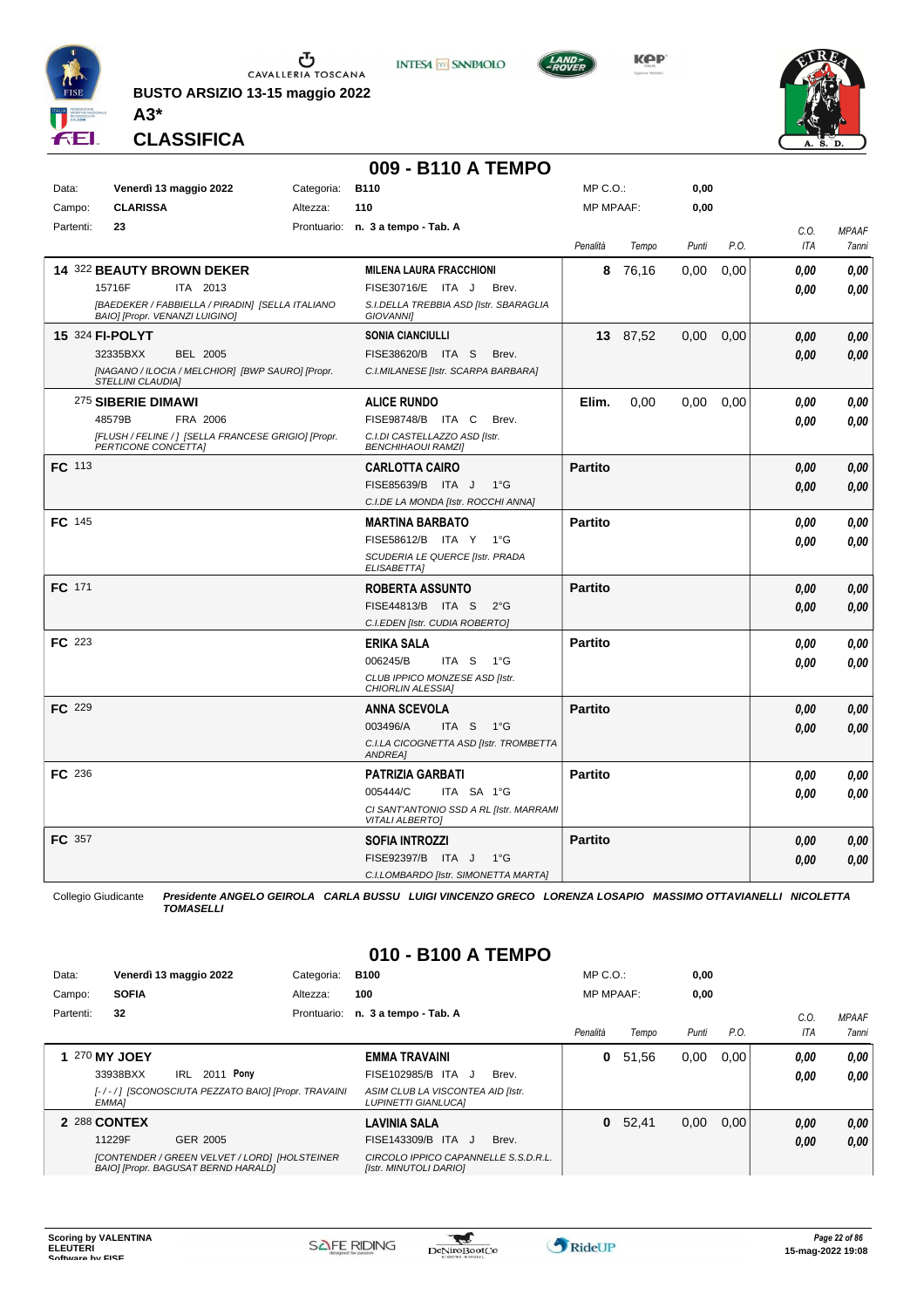

**BUSTO ARSIZIO 13-15 maggio 2022**



**KPP** 

**0,00**

MP C.O.:



**CLASSIFICA**

**A3\***

Data: Categoria: **Venerdì 13 maggio 2022 B100**

#### **010 - B100 A TEMPO**

**INTESA** M SANPAOLO

| Campo:              | <b>SOFIA</b>                                      | Altezza:                                                                                               | 100                                                            | <b>MP MPAAF:</b> |         | 0,00  |      |              |              |
|---------------------|---------------------------------------------------|--------------------------------------------------------------------------------------------------------|----------------------------------------------------------------|------------------|---------|-------|------|--------------|--------------|
| Partenti:           | 32                                                |                                                                                                        | Prontuario: n. 3 a tempo - Tab. A                              |                  |         |       |      | C.O.         | <b>MPAAF</b> |
|                     |                                                   |                                                                                                        |                                                                | Penalità         | Tempo   | Punti | P.O. | ITA          | 7anni        |
|                     | 3 290 FREJA GREY                                  |                                                                                                        | <b>GIORGIA CARVELLI</b>                                        | 0                | 56,44   | 0.00  | 0,00 | 0.00         | 0,00         |
|                     | 09247D                                            | ITA 2010                                                                                               | FISE64237/D ITA C<br>Brev.                                     |                  |         |       |      | 0.00         | 0.00         |
|                     |                                                   | [CRISTO / ENCHE LG / TONNERE DU VALLON] [SELLA<br>ITALIANO GRIGIO] [Propr. BETTELLA MARIO]             | NRCP [Istr. BETTELLA GINO]                                     |                  |         |       |      |              |              |
|                     | 4 314 BABY BOOM BOOM                              |                                                                                                        | <b>THEA BROGGI</b>                                             | 0                | 57,90   | 0,00  | 0,00 | 0.00         | 0,00         |
|                     | 31311BXX                                          | ITA 2010                                                                                               | FISE79108/B ITA Y<br>Brev.                                     |                  |         |       |      | 0.00         | 0.00         |
|                     |                                                   | [STARON / COLONIA DELLE ROANE / MARINIER] [SELLA                                                       | C.I.LA CICOGNETTA ASD [Istr. TROMBETTA                         |                  |         |       |      |              |              |
|                     |                                                   | ITALIANO BAIO] [Propr. TROMBETTA GIUSEPPE & C. SAS]                                                    | ANDREA]                                                        |                  |         |       |      |              |              |
|                     | 5 261 SIBBIA                                      |                                                                                                        | <b>GABRIELE LIBONI</b>                                         |                  | 0 61,31 | 0,00  | 0,00 | 0.00         | 0,00         |
|                     | 09271D                                            | ITA 2010<br>[SILVANER DC / FIBBIA DEL TERRICCIO / RISKETOU]                                            | FISE112027/B ITA C<br>Brev.                                    |                  |         |       |      | 0.00         | 0.00         |
|                     |                                                   | [SELLA ITALIANO BAIO] [Propr. CORONA ALICE]                                                            | C.I.SAN MARCO [Istr. AGOSTINI LORIS<br><b>GIOVANNII</b>        |                  |         |       |      |              |              |
|                     | 6 305 ELKO VAN'T PALMENHOF                        |                                                                                                        | DIANA GRANDI                                                   |                  | 0 63,94 | 0,00  | 0,00 | 0.00         | 0,00         |
|                     | 30053BXX                                          | <b>BEL 2004</b>                                                                                        | FISE85173/B ITA S<br>Brev.                                     |                  |         |       |      | 0.00         | 0.00         |
|                     | <b>GRANDI DIANA1</b>                              | [DARCO / NANS SKY / GOLD SKY] [BWP SAURO] [Propr.                                                      | IL GHIRO SSARLD [Istr. CARBONELLI<br><b>VALENTINAI</b>         |                  |         |       |      |              |              |
|                     | 7 312 SACURA                                      |                                                                                                        | <b>LAVINIA ARTURI</b>                                          | 0                | 65,64   | 0.00  | 0,00 | 0.00         | 0,00         |
|                     | 22897G                                            | ITA 2008                                                                                               | FISE81138/B ITA Y<br>Brev.                                     |                  |         |       |      | 0.00         | 0.00         |
|                     |                                                   | [LUSTLING M / BIBBI / ] [SELLA ITALIANO BAIO] [Propr.                                                  | C.I.IL QUADRIFOGLIO [Istr. BATTAGLINO                          |                  |         |       |      |              |              |
|                     | <b>IMBROGNO GIULIA1</b><br>8 311 A.S. U CHE BELLO |                                                                                                        | <b>TERESA LOREDANA]</b>                                        |                  |         |       |      |              |              |
|                     | 15400E                                            | ITA 2013                                                                                               | <b>ELISA NATALE</b><br>FISE81697/B ITA J<br>Brev.              |                  | 0 69,66 | 0,00  | 0,00 | 0.00<br>0.00 | 0,00<br>0.00 |
|                     |                                                   | [CRISTO / QUINZIA DI VILLAGANA / CASCARI] [SELLA                                                       | C.I.IL QUADRIFOGLIO [Istr. PIROVANO                            |                  |         |       |      |              |              |
|                     |                                                   | ITALIANO BAIO] [Propr. LANDI MASSIMO]                                                                  | PAOLOMARIA ANTONIO]                                            |                  |         |       |      |              |              |
|                     | 9 326 FAVONIA                                     |                                                                                                        | GIULIA TETTAMANTI                                              |                  | 4 51,23 | 0,00  | 0,00 | 0.00         | 0,00         |
|                     | 32215BXX                                          | ITA 2013                                                                                               | FISE34029/B ITA S<br>Brev.                                     |                  |         |       |      | 0.00         | 0.00         |
|                     |                                                   | [FILIPIN / JALNA D'ALEMY / AZUR DE NOUVOLIEU]<br>[SELLA ITALIANO SAURO] [Propr. BUIZZA OSCAR]          | C.I.LA CICOGNETTA ASD [Istr. TROMBETTA<br>ANDREA]              |                  |         |       |      |              |              |
| <b>10 345 URSIN</b> |                                                   |                                                                                                        | <b>MATILDE MOTTANA</b>                                         |                  | 4 54,14 | 0,00  | 0,00 | 0.00         | 0,00         |
|                     | 28411BXX                                          | <b>NED 2001</b>                                                                                        | FISE118524/B ITA J<br>Brev.                                    |                  |         |       |      | 0.00         | 0.00         |
|                     | <b>ANTONINI FRANCESCA]</b>                        | [NIJINSKI / ISABELLA / DARNELS] [KWPN BAIO] [Propr.                                                    | C.I.LA LURA [Istr. CRAMAROSSA<br>ALESSANDRA]                   |                  |         |       |      |              |              |
|                     | 11 346 TANA DE TUSHITA                            |                                                                                                        | <b>VIRGINIA FRAGASSO</b>                                       |                  | 4 56,10 | 0.00  | 0,00 | 0.00         | 0.00         |
|                     | 29372K                                            | <b>SCN 2007 Pony</b>                                                                                   | FISE132552/B ITA G<br>Brev.                                    |                  |         |       |      | 0.00         | 0.00         |
|                     |                                                   | [X / X / ] [SELLA FRANCESE SAURO BRUCIATO] [Propr. ]                                                   | SANMARTINO [Istr. LAZZERI LUCA]                                |                  |         |       |      |              |              |
|                     | 12 319 GLOBAL EQUATION                            |                                                                                                        | <b>ALICE RUNDO</b>                                             | 4                | 56,70   | 0,00  | 0,00 | 0.00         | 0,00         |
|                     | 32687BXX                                          | IRL 2011 Pony                                                                                          | FISE98748/B ITA C<br>Brev.                                     |                  |         |       |      | 0.00         | 0.00         |
|                     |                                                   | [ASHBROOK WREN / KILSHANNY BEAUTY / LEAG]<br>[CONNEMARA ISABELLA] [Propr. FACCHINI GIULIA]             | C.I.DI CASTELLAZZO ASD [Istr.<br><b>BENCHIHAOUI RAMZI]</b>     |                  |         |       |      |              |              |
|                     | 13 265 ASSO D'ACCEGLIO                            |                                                                                                        | <b>GAIA ALBERTARIO</b>                                         |                  | 4 56,73 | 0,00  | 0,00 | 0.00         | 0,00         |
|                     | 15146A                                            | ITA 2007                                                                                               | FISE108422/B ITA J<br>Brev.                                    |                  |         |       |      | 0.00         | 0,00         |
|                     |                                                   | [CASSINI II / JALAPA DE VOLSIN / VOLTAIRE] [SELLA<br>ITALIANO SAURO] [Propr. ALBERTARIO CLAUDIO PAOLO] | ASD TORRE DEI GELSI [Istr. GIORGI LUCIA]                       |                  |         |       |      |              |              |
|                     | 14 301 CARILLON NIEUWMOED                         |                                                                                                        | <b>GIULIA FONTANA</b>                                          |                  | 4 58,33 | 0,00  | 0,00 | 0,00         | 0,00         |
|                     | 25664G                                            | <b>NED 2007</b>                                                                                        | FISE87193/B ITA J<br>Brev.                                     |                  |         |       |      | 0,00         | 0,00         |
|                     |                                                   | [VAINQUEUR / MOSCA / ] [KWPN BAIO] [Propr. MANCINI                                                     | C.I.DI CASTELLAZZO ASD [Istr.                                  |                  |         |       |      |              |              |
|                     | LILIANA]                                          |                                                                                                        | <b>BENCHIHAOUI RAMZI]</b>                                      |                  |         |       |      |              |              |
| 15 287 MIRA         |                                                   |                                                                                                        | <b>AMELIA BANKS CLARK</b>                                      |                  | 4 59,03 | 0,00  | 0,00 | 0,00         | 0,00         |
|                     | 30967K<br>$[X/X/$ ] [BWP BAIO] [Propr.]           | BEL 2012                                                                                               | FISE122748/K MO C<br>Brev.<br>FISE [Istr.]                     |                  |         |       |      | 0,00         | 0,00         |
|                     | <b>16 337 NEVADA Z</b>                            |                                                                                                        | <b>BEATRICE BAVILA</b>                                         |                  | 4 60,52 | 0,00  | 0,00 | 0.00         | 0,00         |
|                     | 32454BXX                                          | <b>BEL 2009</b>                                                                                        | FISE131596/B ITA J<br>Brev.                                    |                  |         |       |      | 0,00         | 0,00         |
|                     |                                                   | [NAMELUS R / JOLIEN / AHORN Z] [ZANGERSHEIDE                                                           | CENTRO IPPICO LA TORBIERA S.S.D. A R.L.                        |                  |         |       |      |              |              |
|                     | BAIO] [Propr. MACCARONE ANTONIO]                  |                                                                                                        | [Istr. GERARDI VITO]                                           |                  |         |       |      |              |              |
|                     | 17 138 VERY GOOD LE TI' WAN                       |                                                                                                        | <b>MARTINA ZONE</b>                                            |                  | 4 61,94 | 0,00  | 0,00 | 0,00         | 0,00         |
|                     | 30014K                                            | <b>FRA 2009 Pony</b><br>[X / X / ] [SELLA FRANCESE SAURO] [Propr. ]                                    | FISE130337/B ITA G<br>Brev.<br>SANMARTINO [Istr. LAZZERI LUCA] |                  |         |       |      | 0,00         | 0,00         |
|                     |                                                   |                                                                                                        |                                                                |                  |         |       |      |              |              |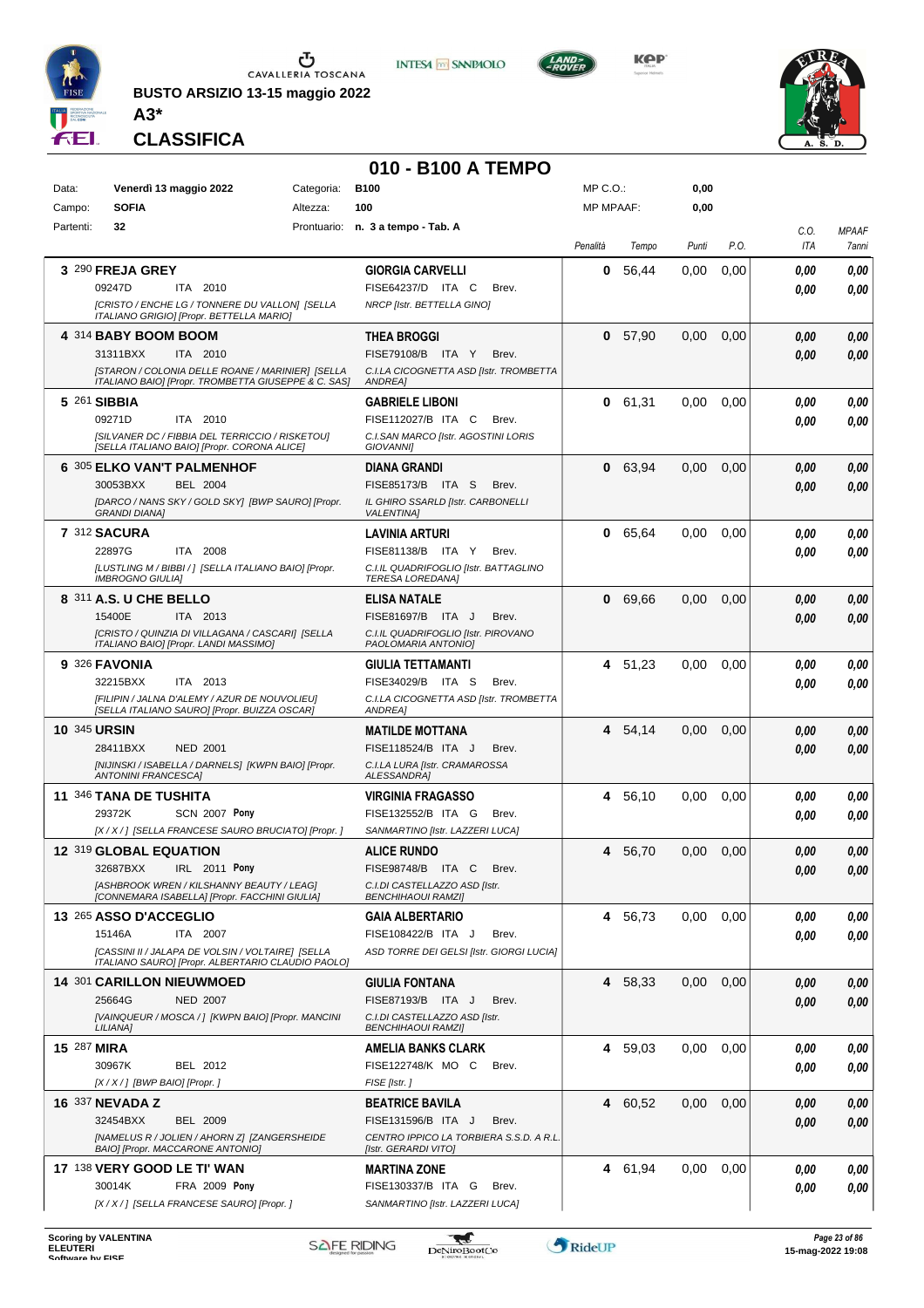

**BUSTO ARSIZIO 13-15 maggio 2022 A3\***



**KOP** 



**CLASSIFICA**

#### **010 - B100 A TEMPO**

| Data:         |                              | Venerdì 13 maggio 2022                                                                      | Categoria: | <b>B100</b>                                                                   | MP C. O.         |         | 0,00  |      |      |              |
|---------------|------------------------------|---------------------------------------------------------------------------------------------|------------|-------------------------------------------------------------------------------|------------------|---------|-------|------|------|--------------|
| Campo:        | <b>SOFIA</b>                 |                                                                                             | Altezza:   | 100                                                                           | <b>MP MPAAF:</b> |         | 0,00  |      |      |              |
| Partenti:     | 32                           |                                                                                             |            | Prontuario: n. 3 a tempo - Tab. A                                             |                  |         |       |      | C.0. | <b>MPAAF</b> |
|               |                              |                                                                                             |            |                                                                               | Penalità         | Tempo   | Punti | P.O. | ITA  | 7anni        |
|               | 18 316 QUINTO Z              |                                                                                             |            | <b>CAMILLA SGUAZZIN</b>                                                       | 4                | 62,81   | 0,00  | 0,00 | 0.00 | 0,00         |
|               | 15092E                       | <b>BEL 2009</b>                                                                             |            | FISE73863/B ITA J<br>Brev.                                                    |                  |         |       |      | 0.00 | 0,00         |
|               |                              | [QUITE CAPITOL / CONTENDRA / CONTENDER]<br>[ZANGERSHEIDE BAIO] [Propr. SGUAZZIN CAMILLA]    |            | CI LA MORGANA ASD [Istr. BOVETTI PIERO]                                       |                  |         |       |      |      |              |
|               | 19 339 DIEUSY D'ORVAUX       |                                                                                             |            | <b>EMILIE MARINI</b>                                                          | 4                | 64,34   | 0.00  | 0,00 | 0.00 | 0,00         |
|               | 19336A                       | FRA 2013                                                                                    |            | FISE55267/A ITA C<br>Brev.                                                    |                  |         |       |      | 0.00 | 0,00         |
|               | [Propr. GIMA SRL]            | [D'AMIGO F / KAOLINE DU PRE / LAEKEN] [AES BAIO]                                            |            | <b>BEAUTY HORSE ASD DI PROMOZIONE</b><br>SOCIALE [Istr. BARROVECCHIO ALBERTO] |                  |         |       |      |      |              |
|               | 20 155 MERCI BEAUCOUP        |                                                                                             |            | <b>ALICE RUNDO</b>                                                            |                  | 4 67,48 | 0,00  | 0,00 | 0,00 | 0,00         |
|               | 18678E                       | NED 2017                                                                                    |            | FISE98748/B ITA C<br>Brev.                                                    |                  |         |       |      | 0.00 | 0,00         |
|               |                              | [CARDENTO / VOTE FOR ME / CARETINO] [KWPN<br>GRIGIO] [Propr. PERTICONE CONCETTA]            |            | C.I.DI CASTELLAZZO ASD [Istr.<br><b>BENCHIHAOUI RAMZI]</b>                    |                  |         |       |      |      |              |
|               | 21 257 CASALLINA             |                                                                                             |            | VITTORIA OLTOLINA                                                             | 4                | 67,75   | 0.00  | 0,00 | 0.00 | 0,00         |
|               | 48386B                       | GER 2012                                                                                    |            | FISE115458/B ITA J<br>Brev.                                                   |                  |         |       |      | 0.00 | 0,00         |
|               |                              | [CANDYMAN / CUBA LIBRE / LIFE IS LIFE] [SELLA<br>TEDESCA BAIO] [Propr. OLTOLINA VITTORIA]   |            | ASD TORRE DEI GELSI [Istr. BANFI CECILIA]                                     |                  |         |       |      |      |              |
|               | 22 283 BALDOR                |                                                                                             |            | CRISTINA JELMINI                                                              | 4                | 68,51   | 0,00  | 0,00 | 0,00 | 0,00         |
|               | 29959BXX                     | ITA 2009                                                                                    |            | FISE92745/B ITA S<br>Brev.                                                    |                  |         |       |      | 0.00 | 0,00         |
|               | [Propr. JELMINI CRISTINA]    | [BALDINI / JAHARI / ACOBAT II] [SELLA ITALIANO BAIO]                                        |            | C.I.LA BETULLA [Istr. LIBERA ANDREE<br><b>VALENTINA1</b>                      |                  |         |       |      |      |              |
|               | 23 342 DINA D                |                                                                                             |            | <b>GIORGIA TONNA</b>                                                          | 4                | 68.63   | 0.00  | 0,00 | 0.00 | 0,00         |
|               | 18672A                       | <b>NED 2008</b>                                                                             |            | FISE53339/A ITA J<br>Brev.                                                    |                  |         |       |      | 0.00 | 0.00         |
|               |                              | [WHITAKER / URIETTE / OKLUND] [KWPN BAIO] [Propr.<br>ASSOCIAZIONE IPPICA SCUDERIA MANOLO]   |            | CI MONTEORO ASD [Istr. PACIOTTI<br>GIULIANO]                                  |                  |         |       |      |      |              |
|               | 24 325 CARPIANO              |                                                                                             |            | LAURA ZAMBONI                                                                 |                  | 4 81,25 | 0,00  | 0,00 | 0,00 | 0,00         |
|               | 33891BXX                     | ITA 2014                                                                                    |            | FISE34530/B ITA Y<br>Brev.                                                    |                  |         |       |      | 0.00 | 0,00         |
|               |                              | [CRISTALLO II / CORNFLAKES 2 / CON CAPITOL] [SELLA<br>ITALIANO BAIO] [Propr. ZAMBONI LAURA] |            | ASD TORRE DEI GELSI [Istr. BANFI CECILIA]                                     |                  |         |       |      |      |              |
|               | 25 297 SECANO                |                                                                                             |            | <b>SARA RUNDO</b>                                                             | 8                | 56,17   | 0.00  | 0,00 | 0.00 | 0,00         |
|               | 31874BXX                     | GER 2008                                                                                    |            | FISE87264/B ITA C<br>Brev.                                                    |                  |         |       |      | 0.00 | 0.00         |
|               |                              | [SECANO / LA LUNA / LAGOHEIDOR G] [OLDENBURG<br>GRIGIO] [Propr. FERRARI CAMILLA]            |            | C.I.DI CASTELLAZZO ASD [Istr.<br>BENCHIHAOUI RAMZI]                           |                  |         |       |      |      |              |
|               | 26 263 FABER                 |                                                                                             |            | <b>GIULIA MELONI</b>                                                          | 8                | 73,54   | 0.00  | 0,00 | 0.00 | 0,00         |
|               | 16868E                       | NED 2010                                                                                    |            | FISE110440/B ITA J<br>Brev.                                                   |                  |         |       |      | 0.00 | 0,00         |
|               |                              | [DE21000018105 / MAUREEN V / COLWAY BOLD] [KWPN<br>BAIO] [Propr. PIGHI FRANCESCO]           |            | GIC JUMPING TEAM SSD [Istr. GALLI<br>MASSIMO]                                 |                  |         |       |      |      |              |
|               |                              | 277 ACTION PLEASURE KATTEVENNE                                                              |            | SARA BUSCA                                                                    | Elim.            | 0,00    | 0.00  | 0,00 | 0.00 | 0.00         |
|               | 16205F                       | BEL 2012                                                                                    |            | FISE97771/B ITA S Brev.                                                       |                  |         |       |      | 0,00 | 0,00         |
|               |                              | [ACTION BREAKER / NO DOUBT / FOR PLEASURE]<br>[ZANGERSHEIDE BAIO] [Propr. BUSCA SARA]       |            | C.I.LOMBARDO [Istr. CASTELLOTTI PAOLA]                                        |                  |         |       |      |      |              |
|               | 281 HEY JOE EBH              |                                                                                             |            | <b>SOFIA DEGAUDENZI</b>                                                       | Elim.            | 0,00    | 0,00  | 0,00 | 0.00 | 0,00         |
|               | 21931A                       | <b>NED 2012</b>                                                                             |            | FISE43798/A ITA J<br>Brev.                                                    |                  |         |       |      | 0.00 | 0,00         |
|               |                              | [VANCOUVER / BURBERRY / HEARTBREAKER]<br>[NEDERLANDS RIJPAAR. BAIO] [Propr. BERTI EMANUELA] |            | HORSE DREAM CLUB ASD [Istr.<br>SPAGNOLINI CRISTIANO]                          |                  |         |       |      |      |              |
|               | 284 <b>CAREZZA</b>           |                                                                                             |            | <b>GINEVRA FATUCCI</b>                                                        | Elim.            | 0,00    | 0,00  | 0,00 | 0.00 | 0,00         |
|               | 08356F                       | GER 2004                                                                                    |            | FISE49377/F ITA S<br>Brev.                                                    |                  |         |       |      | 0.00 | 0,00         |
|               | [Propr. SCHIARITI FRANCESCO] | [COLLIN L / NADJA / NORTON L] [WESTFALEN BAIO]                                              |            | C.I.EDEN [Istr. CUDIA ROBERTO]                                                |                  |         |       |      |      |              |
|               | 330 KICK STAR G.             |                                                                                             |            | GIORGIA ILARI                                                                 | Elim.            | 0,00    | 0,00  | 0,00 | 0.00 | 0,00         |
|               | 46047B                       | NED 2015                                                                                    |            | 015764/B<br>ITA <sub>S</sub><br>Brev.                                         |                  |         |       |      | 0.00 | 0,00         |
|               | CHIORLIN ALESSIA]            | [STARPOWER / BEAZY G / ] [KWPN GRIGIO] [Propr.                                              |            | CLUB IPPICO MONZESE ASD [Istr.<br>CHIORLIN ALESSIA]                           |                  |         |       |      |      |              |
| <b>FC</b> 228 |                              |                                                                                             |            | <b>DIEGO CHIATANTE</b>                                                        | <b>Partito</b>   |         |       |      | 0.00 | 0,00         |
|               |                              |                                                                                             |            | 001626/A<br>ITA S<br>$2^{\circ}$ G                                            |                  |         |       |      | 0,00 | 0,00         |
|               |                              |                                                                                             |            | C.I.LA BETULLA [Istr. BRUSCHETTA YLENIA]                                      |                  |         |       |      |      |              |

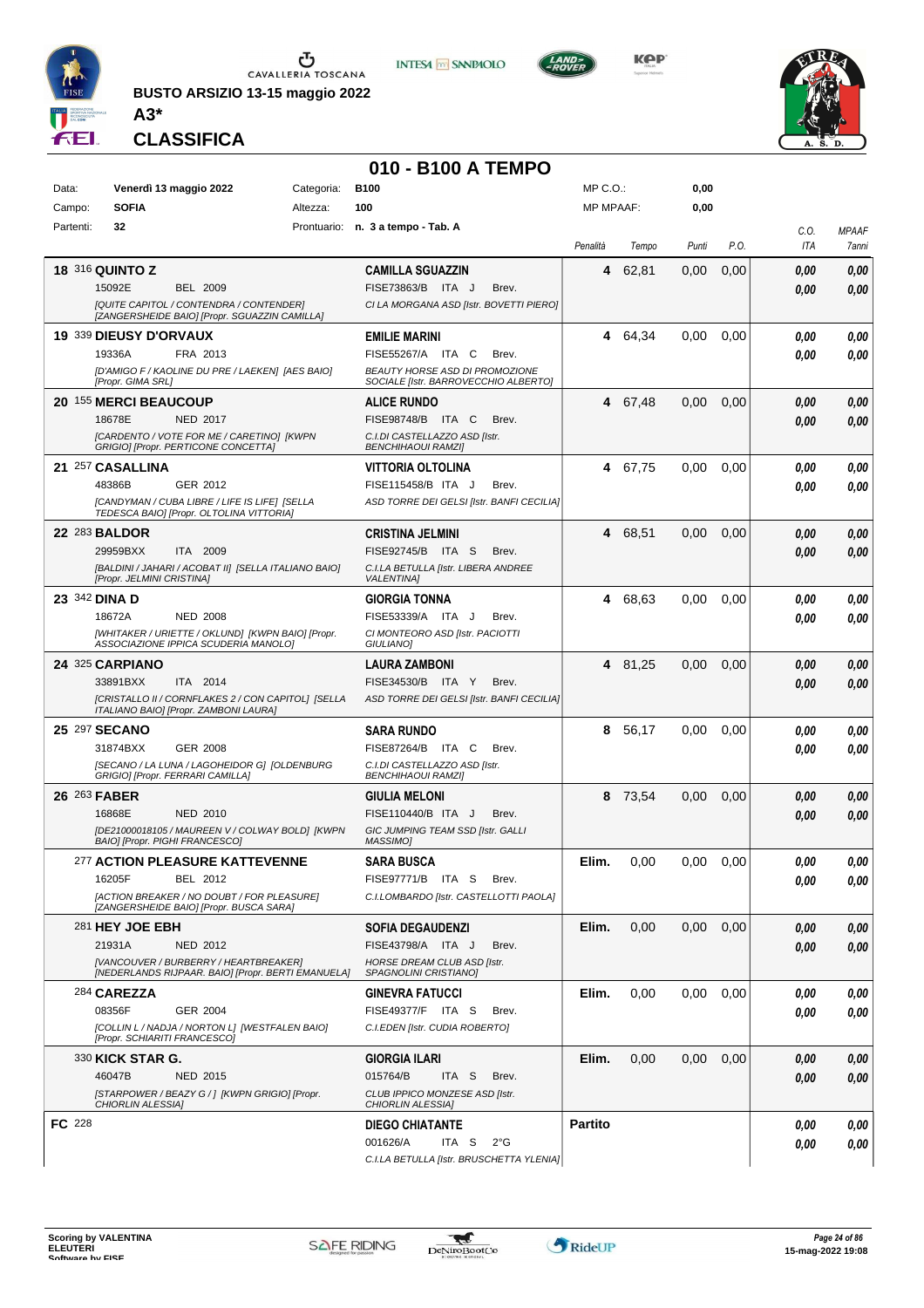

**BUSTO ARSIZIO 13-15 maggio 2022 A3\***



**KOP** 



**CLASSIFICA**

#### **010 - B100 A TEMPO**

**INTESA** M SANPAOLO

| Data:     | Venerdì 13 maggio 2022 | Categoria: | <b>B100</b>                                                | $MP C. O.$ :      | 0,00          |         |              |
|-----------|------------------------|------------|------------------------------------------------------------|-------------------|---------------|---------|--------------|
| Campo:    | <b>SOFIA</b>           | Altezza:   | 100                                                        | <b>MP MPAAF:</b>  | 0,00          |         |              |
| Partenti: | 32                     |            | Prontuario: n. 3 a tempo - Tab. A                          |                   |               | $C_{0}$ | <b>MPAAF</b> |
|           |                        |            |                                                            | Penalità<br>Tempo | Punti<br>P.O. | ITA     | 7anni        |
| FC 291    |                        |            | <b>VIRGINIA HANEN DELLA CROCE</b>                          | <b>Partito</b>    |               | 0,00    | 0,00         |
|           |                        |            | ITA J<br><b>FISE72455/B</b><br>$1^{\circ}G$                |                   |               | 0,00    | 0,00         |
|           |                        |            | C.I.DI CASTELLAZZO ASD [Istr.<br><b>BENCHIHAOUI RAMZII</b> |                   |               |         |              |

Collegio Giudicante *Presidente ANGELO GEIROLA CARLA BUSSU LUIGI VINCENZO GRECO LORENZA LOSAPIO MASSIMO OTTAVIANELLI NICOLETTA TOMASELLI*

#### **011 - B90 A TEMPO**

| Data:     | Venerdì 13 maggio 2022                                                                                                        | Categoria:     | <b>B90</b>                                                 | MP C. O.         |       | 0,00  |      |            |              |
|-----------|-------------------------------------------------------------------------------------------------------------------------------|----------------|------------------------------------------------------------|------------------|-------|-------|------|------------|--------------|
| Campo:    | <b>SOFIA</b>                                                                                                                  | 90<br>Altezza: |                                                            | <b>MP MPAAF:</b> |       | 0,00  |      |            |              |
| Partenti: | 38                                                                                                                            |                | Prontuario: n. 3 a tempo - Tab. A                          |                  |       |       |      | C.O.       | <b>MPAAF</b> |
|           |                                                                                                                               |                |                                                            | Penalità         | Tempo | Punti | P.O. | <b>ITA</b> | 7anni        |
|           | 1 346 TANA DE TUSHITA                                                                                                         |                | <b>VIRGINIA FRAGASSO</b>                                   | 0                | 50.22 | 0.00  | 0.00 | 0.00       | 0.00         |
|           | <b>SCN 2007 Pony</b><br>29372K                                                                                                |                | FISE132552/B ITA G<br>Brev.                                |                  |       |       |      | 0,00       | 0.00         |
|           | [X / X / ] [SELLA FRANCESE SAURO BRUCIATO] [Propr. ]                                                                          |                | SANMARTINO [Istr. LAZZERI LUCA]                            |                  |       |       |      |            |              |
|           | 2 254 ORCHIDELA                                                                                                               |                | <b>ANNA SICLE'</b>                                         | $\mathbf{0}$     | 52,53 | 0.00  | 0.00 | 0.00       | 0,00         |
|           | 27974T<br>ITA 2007                                                                                                            |                | FISE116278/B ITA J<br>Brev.                                |                  |       |       |      | 0.00       | 0.00         |
|           | [WADI KID M / GAGLIARDINA / ALLORO] [SELLA ITALIANO<br>BAIO SCURO] [Propr. RAFFEINER BERND]                                   |                | C.I.DI CASTELLAZZO ASD [Istr.<br>LAGOMARSINO PATRIZIA)     |                  |       |       |      |            |              |
|           | 3 297 SECANO                                                                                                                  |                | <b>SARA RUNDO</b>                                          | 0                | 55,67 | 0.00  | 0,00 | 0.00       | 0.00         |
|           | 31874BXX<br>GER 2008                                                                                                          |                | FISE87264/B ITA C<br>Brev.                                 |                  |       |       |      | 0.00       | 0.00         |
|           | [SECANO / LA LUNA / LAGOHEIDOR G] [OLDENBURG                                                                                  |                | C.I.DI CASTELLAZZO ASD [Istr.                              |                  |       |       |      |            |              |
|           | GRIGIO] [Propr. FERRARI CAMILLA]<br>4 265 ASSO D'ACCEGLIO                                                                     |                | <b>BENCHIHAOUI RAMZI]</b><br><b>GAIA ALBERTARIO</b>        | $\bf{0}$         |       | 0,00  | 0,00 | 0.00       |              |
|           | ITA 2007<br>15146A                                                                                                            |                | FISE108422/B ITA J<br>Brev.                                |                  | 56,28 |       |      |            | 0,00         |
|           | [CASSINI II / JALAPA DE VOLSIN / VOLTAIRE] [SELLA                                                                             |                | ASD TORRE DEI GELSI [Istr. GIORGI LUCIA]                   |                  |       |       |      | 0.00       | 0.00         |
|           | ITALIANO SAURO] [Propr. ALBERTARIO CLAUDIO PAOLO]                                                                             |                |                                                            |                  |       |       |      |            |              |
|           | 5 338 INDIGO VAN HET GROESHOF                                                                                                 |                | ANASTASIA GASPARI                                          | 0                | 57,25 | 0.00  | 0.00 | 0.00       | 0.00         |
|           | 20362A<br><b>BEL 2008</b>                                                                                                     |                | FISE129872/B ITA C<br>Brev.                                |                  |       |       |      | 0.00       | 0.00         |
|           | <b>[POMMEAU DU HEUP / FARHADIBA VAN HET</b><br>GROESHOF / MUSCARIS D'ARIEL] [BWP SAURO] [Propr.<br><b>DOMENEGHINI DAVIDE]</b> |                | C.I.DE LA MONDA [Istr. ROCCHI ANNA]                        |                  |       |       |      |            |              |
|           | 6 275 SIBERIE DIMAWI                                                                                                          |                | <b>ALICE RUNDO</b>                                         | 0                | 58,15 | 0.00  | 0.00 | 0.00       | 0,00         |
|           | 48579B<br>FRA 2006                                                                                                            |                | FISE98748/B ITA C<br>Brev.                                 |                  |       |       |      | 0.00       | 0.00         |
|           | [FLUSH / FELINE / ] [SELLA FRANCESE GRIGIO] [Propr.<br>PERTICONE CONCETTAI                                                    |                | C.I.DI CASTELLAZZO ASD [Istr.<br><b>BENCHIHAOUI RAMZII</b> |                  |       |       |      |            |              |
|           | 7 301 CARILLON NIEUWMOED                                                                                                      |                | <b>GIULIA FONTANA</b>                                      | 0                | 59,50 | 0,00  | 0,00 | 0.00       | 0.00         |
|           | 25664G<br><b>NED 2007</b>                                                                                                     |                | FISE87193/B ITA J<br>Brev.                                 |                  |       |       |      | 0.00       | 0.00         |
|           | [VAINQUEUR / MOSCA / ] [KWPN BAIO] [Propr. MANCINI<br>LILIANA]                                                                |                | C.I.DI CASTELLAZZO ASD [Istr.<br><b>BENCHIHAOUI RAMZII</b> |                  |       |       |      |            |              |
|           | 8 302 GAKARI J                                                                                                                |                | <b>SOFIA MACARIO</b>                                       | 0                | 60,10 | 0,00  | 0,00 | 0.00       | 0.00         |
|           | 04695N<br>POL 2009                                                                                                            |                | FISE86377/B ITA J<br>Brev.                                 |                  |       |       |      | 0.00       | 0.00         |
|           | [KARBON / GORALKA / REVEL] [SCONOSCIUTA SAURO]<br>[Propr. CARBONI GIOVANNI]                                                   |                | C.I.DI CASTELLAZZO ASD [Istr.<br>LAGOMARSINO PATRIZIA]     |                  |       |       |      |            |              |
|           | 9 257 CASALLINA                                                                                                               |                | VITTORIA OLTOLINA                                          | 0                | 60.19 | 0.00  | 0.00 | 0.00       | 0.00         |
|           | 48386B<br>GER 2012                                                                                                            |                | FISE115458/B ITA J<br>Brev.                                |                  |       |       |      | 0,00       | 0.00         |
|           | [CANDYMAN / CUBA LIBRE / LIFE IS LIFE] [SELLA<br>TEDESCA BAIO] [Propr. OLTOLINA VITTORIA]                                     |                | ASD TORRE DEI GELSI [Istr. BANFI CECILIA]                  |                  |       |       |      |            |              |
|           | 10 274 VERSUS DES COUTOTS                                                                                                     |                | <b>SARA RUNDO</b>                                          | 0                | 60,36 | 0,00  | 0,00 | 0.00       | 0,00         |
|           | 18607E<br>FRA 2009                                                                                                            |                | FISE87264/B ITA C<br>Brev.                                 |                  |       |       |      | 0.00       | 0.00         |
|           | [LANDO / JOYDOMAIN / DUC DU HUTREL] [SELLA<br>FRANCESE BAIO] [Propr. PARODI YANA MARIA]                                       |                | C.I.DI CASTELLAZZO ASD [Istr.<br><b>BENCHIHAOUI RAMZII</b> |                  |       |       |      |            |              |
|           | 11 217 ALBICOCCA                                                                                                              |                | <b>NICOLLE CAVALHEIRO</b>                                  | 0                | 60,52 | 0,00  | 0,00 | 0,00       | 0,00         |
|           | 49177B<br><b>ITA 2011</b>                                                                                                     |                | FISE10577/A ITA S<br>Brev.                                 |                  |       |       |      | 0.00       | 0.00         |
|           | [HATTRICK / IDEA BAIA / CONCORDE] [SELLA ITALIANO                                                                             |                | CI SANT'ANTONIO SSD A RL [Istr. MARRAMI                    |                  |       |       |      |            |              |
|           | SAURO BRUCIATO] [Propr. CAVALHEIRO NICOLLE]                                                                                   |                | <b>VITALI ALBERTO]</b>                                     |                  |       |       |      |            |              |

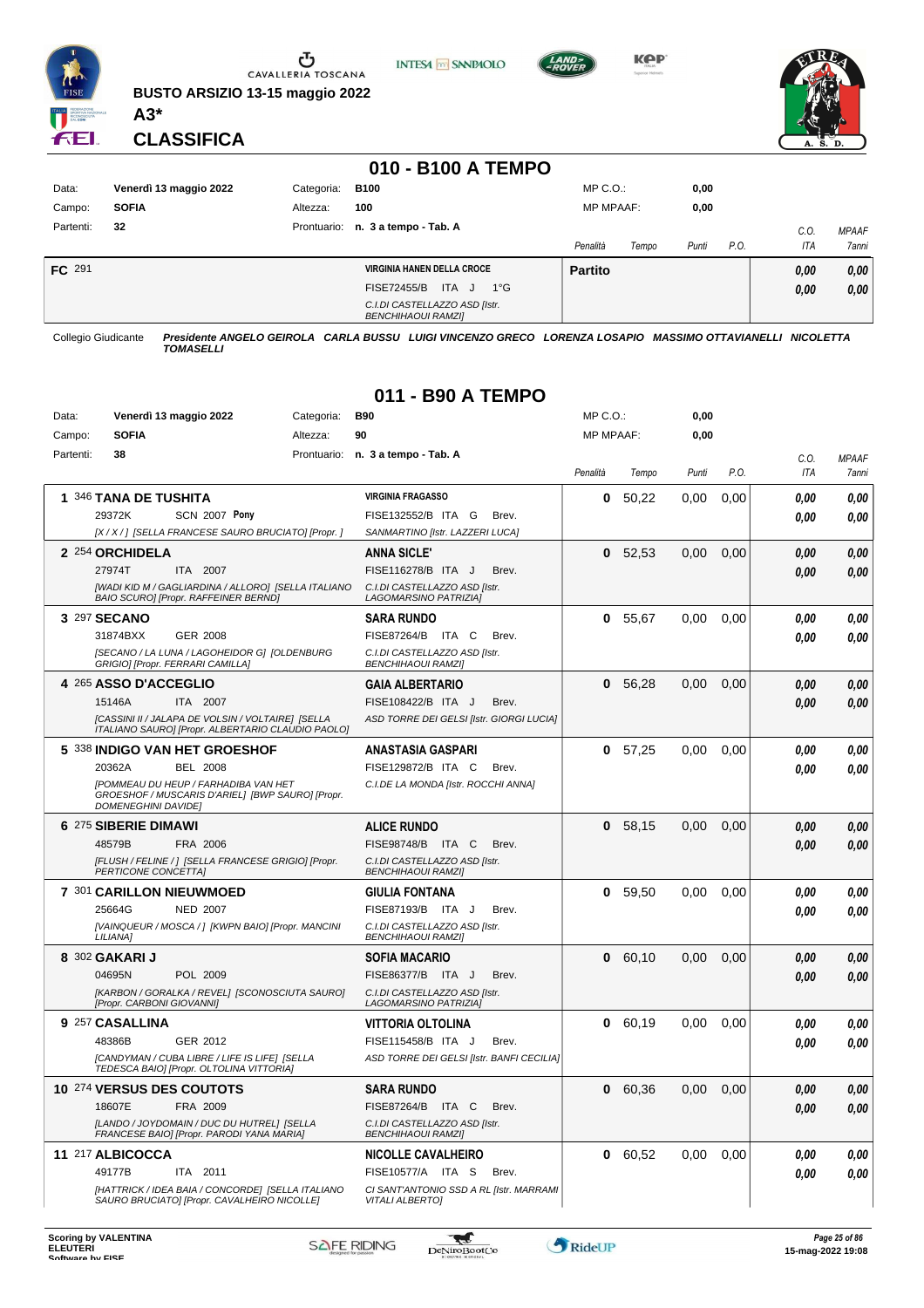

**BUSTO ARSIZIO 13-15 maggio 2022**



**KPP** 



**CLASSIFICA**

**A3\***

# **011 - B90 A TEMPO**

| Data:           | Venerdì 13 maggio 2022                                                                                                               | Categoria: | <b>B90</b>                                                                 | MP C.O.:         |         | 0,00     |      |             |                                    |
|-----------------|--------------------------------------------------------------------------------------------------------------------------------------|------------|----------------------------------------------------------------------------|------------------|---------|----------|------|-------------|------------------------------------|
| Campo:          | <b>SOFIA</b>                                                                                                                         | Altezza:   | 90                                                                         | <b>MP MPAAF:</b> |         | 0,00     |      |             |                                    |
| Partenti:       | 38                                                                                                                                   |            | Prontuario: n. 3 a tempo - Tab. A                                          | Penalità         | Tempo   | Punti    | P.O. | C.O.<br>ITA | <b>MPAAF</b><br>7anni              |
|                 |                                                                                                                                      |            |                                                                            |                  |         |          |      |             |                                    |
|                 | 12 336 MIGHTY<br>35405BXX<br>ITA 2013                                                                                                |            | <b>LARA CERULLO</b><br>FISE131736/B ITA J<br>Brev.                         | 0                | 60.83   | 0,00     | 0,00 | 0,00        | 0.00                               |
|                 | [JACKPOT KERELLEC / S.M. MORGANA / WINDSOR]                                                                                          |            | CI LA MORGANA ASD [Istr. BOVETTI PIERO]                                    |                  |         |          |      | 0.00        | 0.00                               |
|                 | [SELLA ITALIANO SAURO] [Propr. AZ. AGR. ALLEV.<br><b>GRIMALDI MATTEO]</b>                                                            |            |                                                                            |                  |         |          |      |             |                                    |
|                 | 13 47 PICCOLO IMPERATORE                                                                                                             |            | <b>NICOLLE CAVALHEIRO</b>                                                  |                  | 0 60,91 | 0,00     | 0.00 | 0.00        | 0,00                               |
|                 | 17789E<br>ITA 2017                                                                                                                   |            | FISE10577/A ITA S<br>Brev.                                                 |                  |         |          |      | 0.00        | 0.00                               |
|                 | [LOHENGRIN DI VILLA EMILIA / RIPICCA / URBINO]<br>[SELLA ITALIANO BAIO] [Propr. EREMO S. ICONIO<br>SOCIETA' AGRICOLA S.R.L.1         |            | CI SANT'ANTONIO SSD A RL [Istr. MARRAMI<br><b>VITALI ALBERTOI</b>          |                  |         |          |      |             |                                    |
|                 | 14 292 DUMBLE D' AUR AA                                                                                                              |            | <b>CARLA SAHIN</b>                                                         |                  | 0 61,41 | 0,00     | 0,00 | 0,00        | 0,00                               |
|                 | 30769K<br>FRA 2013                                                                                                                   |            | FISE140042/B ITA C<br>Brev.                                                |                  |         |          |      | 0,00        | 0.00                               |
|                 | [X / X / ] [ANGLO ARABO FRANCESE SAURO] [Propr. ]                                                                                    |            | CI SANT'ANTONIO SSD A RL [Istr. MARRAMI<br><b>VITALI ALBERTO]</b>          |                  |         |          |      |             |                                    |
|                 | <b>15 341 GALANT</b>                                                                                                                 |            | <b>CAROLA TERZI</b>                                                        |                  | 0 61,70 | 0,00     | 0,00 | 0.00        | 0.00                               |
|                 | 23832BXX<br>ITA 2006                                                                                                                 |            | FISE122783/B ITA C<br>Brev.                                                |                  |         |          |      | 0.00        | 0.00                               |
|                 | [CARETINO / LIRICA DI VILLAGANA / GRANDEUR (II)]<br>[SELLA ITALIANO BAIO] [Propr. HORSESHOP SRL]                                     |            | NRCP [Istr. BETTELLA GINO]                                                 |                  |         |          |      |             |                                    |
|                 | <b>16 333 KINGSHILLS FORMAL AFFAIR</b>                                                                                               |            | <b>MARA BETTONI</b>                                                        | 0                | 63,35   | 0.00     | 0,00 | 0,00        | 0.00                               |
|                 | 34671BXX<br>IRL 2014                                                                                                                 |            | 006974/B<br>ITA SA Brev.                                                   |                  |         |          |      | 0.00        | 0.00                               |
|                 | [LUIDAM / CURRANTARMUID BLACK TIE / SILVANO]<br>[IRISH HORSE BAIO] [Propr. MARZI CLERICI GIULIANA]                                   |            | ASIM CLUB LA VISCONTEA AID [Istr.<br><b>LUPINETTI GIANLUCA]</b>            |                  |         |          |      |             |                                    |
|                 | 17 294 QUEL CHOIX                                                                                                                    |            | <b>SOFIA CARCANO</b>                                                       | 0                | 65.43   | 0,00     | 0.00 | 0.00        | 0.00                               |
|                 | 49292B<br>BEL 2016                                                                                                                   |            | FISE92046/B ITA C<br>Brev.                                                 |                  |         |          |      | 0.00        | 0.00                               |
|                 | [ELVIS TER PUTTE / CHABLIS-J / FLAMENCO DESEMILLY]                                                                                   |            | C.I.SAN MARCO [Istr. AGOSTINI LORIS                                        |                  |         |          |      |             |                                    |
|                 | [BEL. WARMBLOEDPAARD BAIO] [Propr. TRUST<br>CLARISSA]                                                                                |            | <b>GIOVANNII</b>                                                           |                  |         |          |      |             |                                    |
|                 | <b>18 303 LINETTE</b>                                                                                                                |            | <b>VIOLA CAVAZZA</b>                                                       | 0                | 66,14   | 0,00     | 0,00 | 0,00        | 0,00                               |
|                 | ITA 2014<br>34084BXX                                                                                                                 |            | FISE86158/B ITA J<br>Brev.                                                 |                  |         |          |      | 0,00        | 0.00                               |
|                 | [L'ARC DE TRIOMPHE / FIONA 251 / FLORESTAN I]<br>[SELLA ITALIANO BAIO] [Propr. MAYR ERICA]                                           |            | C.I.LA BETULLA [Istr. LIBERA ANDREE<br><b>VALENTINAI</b>                   |                  |         |          |      |             |                                    |
|                 | 19 299 CONTENDRA VAN POTTELBERG                                                                                                      |            | DOMIZIANA ALLEGRA VILLI                                                    |                  | 0 66,48 | 0,00     | 0.00 | 0.00        | 0,00                               |
|                 | 01402/V<br><b>BEL 2008</b>                                                                                                           |            | FISE143948/B ITA J<br>Brev.                                                |                  |         |          |      | 0.00        | 0.00                               |
|                 | <b>ICATWALK VAN DE HELLE / SAN'TA FE VAN DE</b><br>OLMRANCH / RANDEL-ZI [CHEVAL DE SPORT BELG<br>BAIO] [Propr. MAYER WILDNER LEONIE] |            | C.I.DI CASTELLAZZO ASD [Istr.<br><b>BENCHIHAOUI RAMZII</b>                 |                  |         |          |      |             |                                    |
|                 | 20 255 UZCO DES SIGUIERS                                                                                                             |            | <b>MATTEO RISCASSI</b>                                                     | 4                | 53,65   | 0,00     | 0,00 | 0,00        | 0,00                               |
|                 | 48637B<br>FRA 2008 Pony                                                                                                              |            | FISE116226/B ITA G<br>Brev.                                                |                  |         |          |      | 0.00        | 0.00                               |
|                 | [HACAM / KALINKA DE CABETTE / ] [PONY GRIGIO]<br>[Propr. RISCASSI MATTEO]                                                            |            | C.I.DI CASTELLAZZO ASD [Istr.<br><b>BENCHIHAOUI RAMZI]</b>                 |                  |         |          |      |             |                                    |
|                 | 21 262 EQUIPE VAN DE KOPSHOEVEN                                                                                                      |            | <b>BIANCA MOCELLIN TOMMASEO</b>                                            |                  | 4 55,31 | 0,00     | 0,00 | 0,00        | 0,00                               |
|                 | 19849A<br><b>BEL 2004</b>                                                                                                            |            | FISE110690/B ITA C<br>Brev.                                                |                  |         |          |      | 0.00        | 0.00                               |
|                 | [TAUBER VAN HET KAPELHOF / PAMINA / RANDEL Z]<br>[BWP BAIO] [Propr. NICOLINI CINZIA]                                                 |            | C.I.MILANESE [Istr. SCARPA MARCO]                                          |                  |         |          |      |             |                                    |
|                 | 22 <sup>273</sup> TUNNY'S MANATHIS                                                                                                   |            | ELISA FRASSINELLI                                                          |                  | 4 57,22 | $0.00\,$ | 0,00 | 0,00        | 0,00                               |
|                 | 22095A<br>FRA 2007 Pony                                                                                                              |            | FISE100841/B ITA C<br>Brev.                                                |                  |         |          |      | 0.00        | 0,00                               |
|                 | [RASMUS / FUNNY GIRL II / OULD RIHYA] [ BAIO] [Propr.<br><b>TREVISAN VALENTINO)</b>                                                  |            | C.I.DI CASTELLAZZO ASD [Istr.<br><b>BENCHIHAOUI RAMZI]</b>                 |                  |         |          |      |             |                                    |
|                 | 23 293 CARLO D                                                                                                                       |            | ANNA MIRAGLIA                                                              |                  | 4 60,71 | 0,00     | 0,00 | 0.00        | 0,00                               |
|                 | 35128BXX<br>GER 2011                                                                                                                 |            | FISE139674/B ITA S<br>Brev.                                                |                  |         |          |      | 0.00        | 0.00                               |
|                 | [CASSINI I / LADY LU / LANDGRAF I] [HOLSTEINER<br>GRIGIO] [Propr. BONOMI GIUSEPPE]                                                   |            | GIC JUMPING TEAM SSD [Istr. GALLI<br>MASSIMO]                              |                  |         |          |      |             |                                    |
|                 | 24 271 CARLO VAN DE MERRIEHOEVE                                                                                                      |            | <b>MARCO CORRADINI</b>                                                     |                  | 4 60,86 | 0,00     | 0,00 | 0.00        | 0,00                               |
|                 | 29527BXX<br>BEL 2002                                                                                                                 |            | FISE46360/A ITA J<br>Brev.                                                 |                  |         |          |      | 0.00        | 0,00                               |
|                 | [CANADIAN RIVER / HERMINE VAN DE ZAVEL / FLEURI<br>DU MANOIR] [BWP GRIGIO] [Propr. PEDRONI MARIA]                                    |            | LA PRATERIA SOCIETA' COOP. SOC. [Istr.<br>JANSSON REISSMULLER HANNA JANINA |                  |         |          |      |             |                                    |
|                 |                                                                                                                                      |            | <b>MARIA1</b>                                                              |                  |         |          |      |             |                                    |
|                 | 25 340 ZELINA                                                                                                                        |            | <b>BEATRICE VITA</b>                                                       |                  | 4 61,65 | 0.00     | 0,00 | 0.00        | 0,00                               |
|                 | 14657F<br><b>NED 2004</b><br>[TEMPELIER / THIRZA / HEINEKE] [KWPN SAURO] [Propr.                                                     |            | FISE123771/B ITA J<br>Brev.<br>C.I.EDEN [Istr. CUDIA ROBERTO]              |                  |         |          |      | 0.00        | 0.00                               |
|                 | <b>FATUCCI GINEVRAI</b>                                                                                                              |            |                                                                            |                  |         |          |      |             |                                    |
| <b>ELEUTERI</b> | <b>Scoring by VALENTINA</b>                                                                                                          |            | <b>SAFE RIDING</b><br>DeNiroBootCo                                         | RideUP           |         |          |      |             | Page 26 of 86<br>15-mag-2022 19:08 |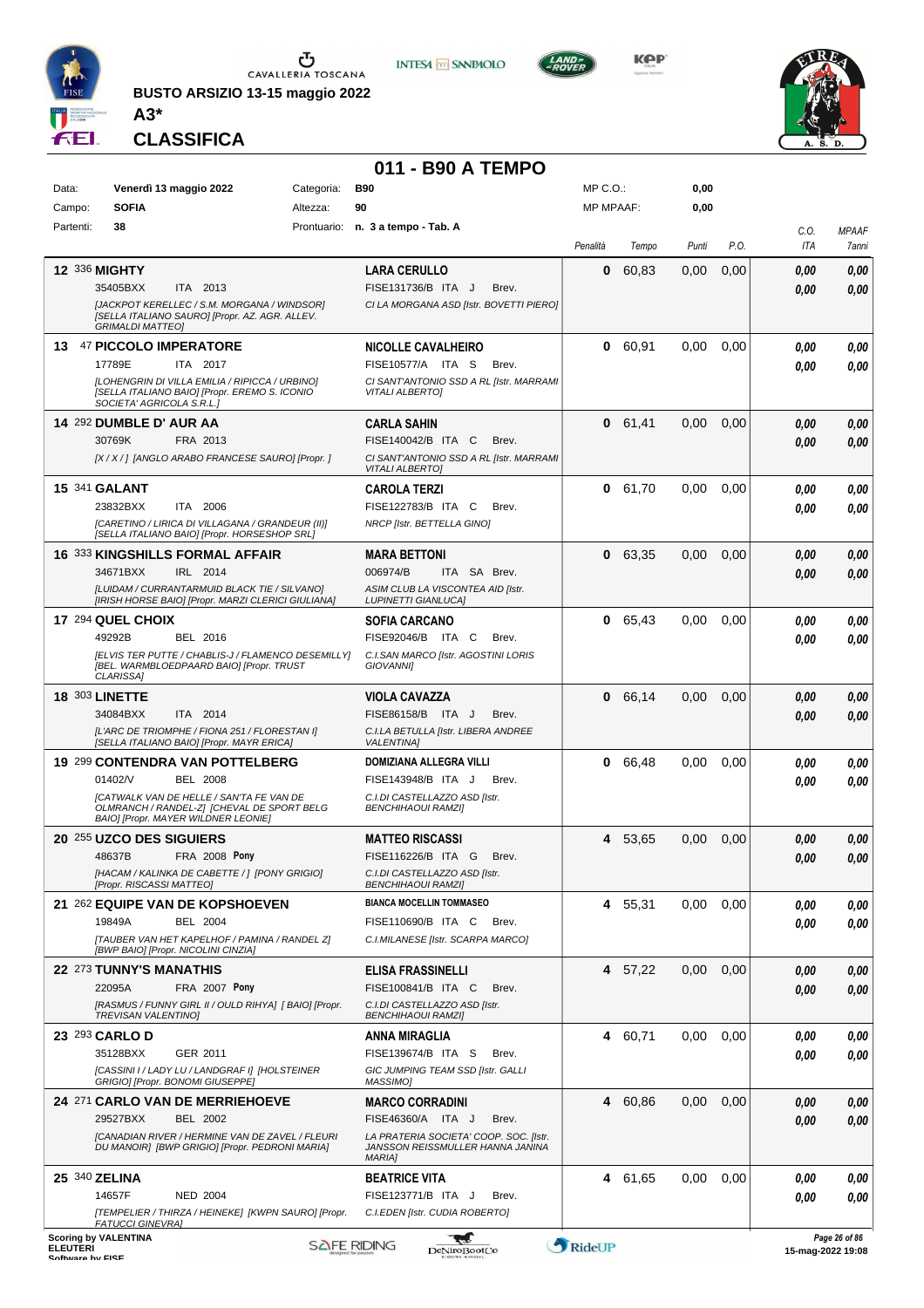

Ⴠ CAVALLERIA TOSCANA

**BUSTO ARSIZIO 13-15 maggio 2022 A3\***



**KOP** 



**CLASSIFICA**

#### **011 - B90 A TEMPO**

**INTESA** M SANPAOLO

| Data:     | Venerdì 13 maggio 2022                                                                                                           | Categoria: | <b>B90</b>                                                                                  | $MP C. O.$ :     |           | 0,00  |      |      |              |
|-----------|----------------------------------------------------------------------------------------------------------------------------------|------------|---------------------------------------------------------------------------------------------|------------------|-----------|-------|------|------|--------------|
| Campo:    | <b>SOFIA</b>                                                                                                                     | Altezza:   | 90                                                                                          | <b>MP MPAAF:</b> |           | 0,00  |      |      |              |
| Partenti: | 38                                                                                                                               |            | Prontuario: n. 3 a tempo - Tab. A                                                           |                  |           |       |      | C.O. | <b>MPAAF</b> |
|           |                                                                                                                                  |            |                                                                                             | Penalità         | Tempo     | Punti | P.O. | ITA  | 7anni        |
|           | 26 360 CON CHILANA                                                                                                               |            | <b>CAMILLA CHIARA SIMONESCHI</b>                                                            | 4                | 62,69     | 0,00  | 0,00 | 0.00 | 0,00         |
|           | ITA 2013<br>20057A                                                                                                               |            | FISE138549/B ITA G<br>Brev.                                                                 |                  |           |       |      | 0.00 | 0,00         |
|           | [CASCARI / CONCHITA Z / CALVARO] [SELLA ITALIANO<br>BAIO] [Propr. GAIARA GIUSEPPE]                                               |            | C.I.DI CASTELLAZZO ASD [Istr.<br><b>BENCHIHAOUI RAMZII</b>                                  |                  |           |       |      |      |              |
|           | 27 269 JOLY'S CHINOOK                                                                                                            |            | <b>MIA NESSIM</b>                                                                           |                  | 4 63,05   | 0,00  | 0,00 | 0.00 | 0,00         |
|           | <b>BEL 2005 Pony</b><br>35391BXX                                                                                                 |            | FISE103927/B ITA J<br>Brev.                                                                 |                  |           |       |      | 0.00 | 0,00         |
|           | [JOLY'S ROMEO / JUDITH V/D 2 LINDEN HOEVE / NIEK]<br>[NEW FOREST BAIO SCURO] [Propr. NESSIM MIA]                                 |            | C.I.LOMBARDO [Istr. FRIGERIO GIOVANNI]                                                      |                  |           |       |      |      |              |
|           | 28 318 CAMERINO                                                                                                                  |            | <b>STEFANO GAETANI</b>                                                                      |                  | 4 76,94   | 0,00  | 0,00 | 0.00 | 0,00         |
|           | 45585B<br>ITA 2014                                                                                                               |            | FISE72730/B ITA SA Brev.                                                                    |                  |           |       |      | 0.00 | 0,00         |
|           | [CASCARI / MAY STAR / GARBO DI VILLAGANA] [SELLA<br>ITALIANO BAIO] [Propr. AZ. AGR. QUINZANINI MAURO E<br><b>GIUSEPPE]</b>       |            | ASD TORRE DEI GELSI [Istr. GIORGI LUCIA]                                                    |                  |           |       |      |      |              |
|           | 29 307 UNANIMA DEL TAVOLLO                                                                                                       |            | <b>ANGELICA FRIGNANI</b>                                                                    |                  | 4 86,17   | 0,00  | 0,00 | 0.00 | 0,00         |
|           | 16456P<br>ITA 2010                                                                                                               |            | FISE40023/A ITA J<br>Brev.                                                                  |                  |           |       |      | 0.00 | 0.00         |
|           | [WITTINGER VDL / ELLEN WIR / NEC PLUS ULTRA DE<br>SEPTON] [SELLA ITALIANO BAIO SCURO] [Propr.<br>PALMETTI SETTIMIO]              |            | IL MUSTANG SSD A RL [Istr. VIRONDA<br>ALESSANDRA]                                           |                  |           |       |      |      |              |
|           | 30 268 CINABELLE DU TREFFAUT                                                                                                     |            | <b>CAMILLA LUDOVICA DEON</b>                                                                |                  | 8 64,72   | 0,00  | 0,00 | 0,00 | 0,00         |
|           | <b>SCN 2012</b><br>30149K                                                                                                        |            | FISE105719/B ITA C<br>Brev.                                                                 |                  |           |       |      | 0.00 | 0,00         |
|           | [X / X / ] [SELLA FRANCESE GRIGIO] [Propr. ]                                                                                     |            | SANMARTINO [Istr. LAZZERI LUCA]                                                             |                  |           |       |      |      |              |
|           | 31 308 KANTJE'S ERROL                                                                                                            |            | <b>SOFIA CENTOFANTI</b>                                                                     |                  | 9 108,73  | 0.00  | 0,00 | 0.00 | 0,00         |
|           | <b>NED 2009 Pony</b><br>46083B                                                                                                   |            | FISE83788/B ITA J<br>Brev.                                                                  |                  |           |       |      | 0.00 | 0.00         |
|           | [ORCHID'S ROMARIO II / KANTE'S VENETTA / ] [NEW<br>FOREST BAIO] [Propr. GIACHERO ANDREA]                                         |            | C.I.DI CASTELLAZZO ASD [Istr.<br><b>BENCHIHAOUI RAMZI]</b>                                  |                  |           |       |      |      |              |
|           | 32 138 VERY GOOD LE TI' WAN                                                                                                      |            | <b>MARTINA ZONE</b>                                                                         |                  | 12 108,20 | 0,00  | 0,00 | 0.00 | 0,00         |
|           | 30014K<br><b>FRA 2009 Pony</b>                                                                                                   |            | FISE130337/B ITA G<br>Brev.                                                                 |                  |           |       |      | 0.00 | 0,00         |
|           | [X / X / ] [SELLA FRANCESE SAURO] [Propr. ]                                                                                      |            | SANMARTINO [Istr. LAZZERI LUCA]                                                             |                  |           |       |      |      |              |
|           | 33 349 MISS MYSTIQUE                                                                                                             |            | <b>CAMILLA CHIARA SIMONESCHI</b>                                                            |                  | 15 99,74  | 0.00  | 0,00 | 0.00 | 0,00         |
|           | 28615BXX<br><b>BEL 2007 Pony</b>                                                                                                 |            | FISE138549/B ITA G<br>Brev.                                                                 |                  |           |       |      | 0.00 | 0.00         |
|           | [-/-/] [SELLA BELGA BAIO] [Propr. DELLA CROCE<br><b>MONICA]</b>                                                                  |            | C.I.DI CASTELLAZZO ASD [Istr.<br><b>BENCHIHAOUI RAMZI]</b>                                  |                  |           |       |      |      |              |
|           | 34 264 DONATELLO DI ALMA TERRA                                                                                                   |            | <b>NOAH TREVES</b>                                                                          |                  | 21 122,75 | 0,00  | 0,00 | 0.00 | 0,00         |
|           | 33725BXX<br>ITA 2014                                                                                                             |            | FISE109584/B ITA C<br>Brev.                                                                 |                  |           |       |      | 0.00 | 0.00         |
|           | <b>IBALOU DU ROUET / QUAPO DI VILLAGANA / LORD</b><br>CALANDE] [SELLA ITALIANO BAIO] [Propr. SIMONAZZI<br><b>UMBERTO ETTORE!</b> |            | C.I.DI CASTELLAZZO ASD [Istr.<br><b>BENCHIHAOUI RAMZI]</b>                                  |                  |           |       |      |      |              |
|           | 329 <b>BAERKE H</b>                                                                                                              |            | <b>MARTINA PICCOLO</b>                                                                      | Elim.            | 0,00      | 0,00  | 0,00 | 0,00 | 0,00         |
|           | 13681A<br><b>NED 2006</b>                                                                                                        |            | 018843/B<br>ITA S<br>Brev.                                                                  |                  |           |       |      | 0.00 | 0,00         |
|           | [NAMELUS R / OLGA / ALL WINS] [KWPN BAIO SCURO]<br>[Propr. LOREGIOLA MATTEO]                                                     |            | LA PRATERIA SOCIETA' COOP. SOC. [Istr.<br>JANSSON REISSMULLER HANNA JANINA<br><b>MARIAI</b> |                  |           |       |      |      |              |
| FC 59     |                                                                                                                                  |            | <b>ALDO CROCE</b>                                                                           | <b>Partito</b>   |           |       |      | 0,00 | 0,00         |
|           |                                                                                                                                  |            | 006639/B<br>ITA S $2^{\circ}G$                                                              |                  |           |       |      | 0.00 | 0,00         |
|           |                                                                                                                                  |            | JUMPING VILLA SCHEIBLER ASD [Istr.<br>CROCE ALDO]                                           |                  |           |       |      |      |              |
| FC 278    |                                                                                                                                  |            | VIRGINIA HANEN DELLA CROCE                                                                  | <b>Partito</b>   |           |       |      | 0.00 | 0,00         |
|           |                                                                                                                                  |            | FISE72455/B ITA J<br>1°G                                                                    |                  |           |       |      | 0.00 | 0,00         |
|           |                                                                                                                                  |            | C.I.DI CASTELLAZZO ASD [Istr.<br><b>BENCHIHAOUI RAMZI]</b>                                  |                  |           |       |      |      |              |
| FC 334    |                                                                                                                                  |            | <b>ALESSANDRA VIRONDA</b>                                                                   | <b>Partito</b>   |           |       |      | 0,00 | 0,00         |
|           |                                                                                                                                  |            | 000774/A<br>ITA SA 2°G                                                                      |                  |           |       |      | 0,00 | 0,00         |
|           |                                                                                                                                  |            | IL MUSTANG SSD A RL [Istr. VIRONDA<br>ALESSANDRA]                                           |                  |           |       |      |      |              |

Collegio Giudicante *Presidente ANGELO GEIROLA CARLA BUSSU LUIGI VINCENZO GRECO LORENZA LOSAPIO MASSIMO OTTAVIANELLI NICOLETTA TOMASELLI*

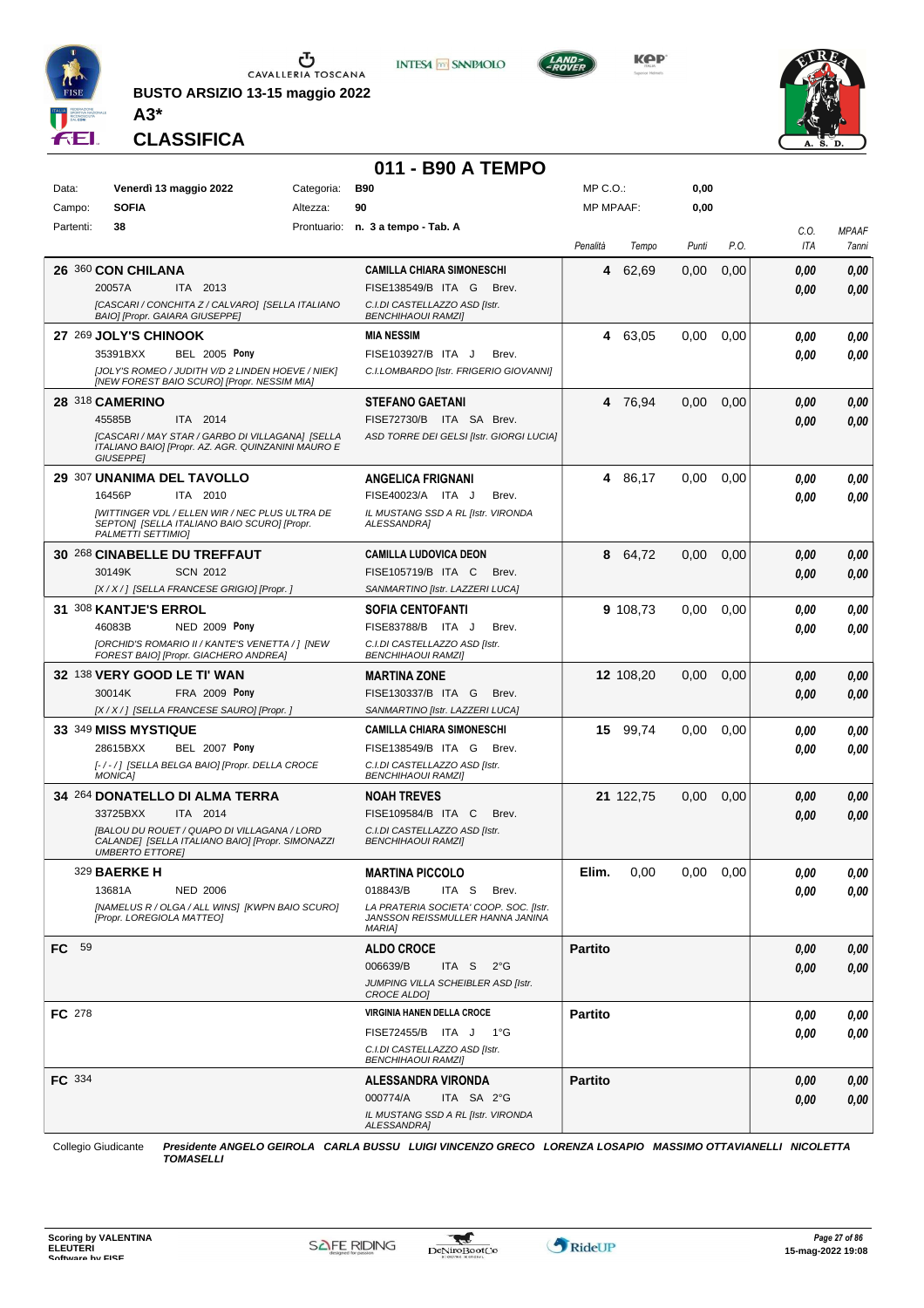

**BUSTO ARSIZIO 13-15 maggio 2022 A3\***





**KPP** 



**CLASSIFICA**

### **012 - LB80 PRECISIONE**

| Data:     | Venerdì 13 maggio 2022                                                                                                                                                     | Categoria: | <b>LB80</b>                                                                                                                   | MP C. O.         |       | 0,00          |      |              |                       |
|-----------|----------------------------------------------------------------------------------------------------------------------------------------------------------------------------|------------|-------------------------------------------------------------------------------------------------------------------------------|------------------|-------|---------------|------|--------------|-----------------------|
| Campo:    | <b>SOFIA</b>                                                                                                                                                               | Altezza:   | 80                                                                                                                            | <b>MP MPAAF:</b> |       | 0,00          |      |              |                       |
| Partenti: | 26                                                                                                                                                                         |            | Prontuario: n. 1 di Precisione - Tab. A                                                                                       | Penalità         | Tempo | Punti         | P.O. | C.O.<br>ITA  | <b>MPAAF</b><br>7anni |
|           | 1 217 ALBICOCCA<br>49177B<br>ITA 2011<br>[HATTRICK / IDEA BAIA / CONCORDE] [SELLA ITALIANO<br>SAURO BRUCIATO] [Propr. CAVALHEIRO NICOLLE]                                  |            | <b>NICOLLE CAVALHEIRO</b><br>FISE10577/A ITA S<br>Brev.<br>CI SANT'ANTONIO SSD A RL [Istr. MARRAMI<br><b>VITALI ALBERTO]</b>  | 0                | 0,00  | 0,00          | 0,00 | 0.00<br>0.00 | 0,00<br>0.00          |
|           | 1 255 UZCO DES SIGUIERS<br>FRA 2008 Pony<br>48637B<br>[HACAM / KALINKA DE CABETTE / ] [PONY GRIGIO]<br>[Propr. RISCASSI MATTEO]                                            |            | <b>MATTEO RISCASSI</b><br>FISE116226/B ITA G<br>Brev.<br>C.I.DI CASTELLAZZO ASD [Istr.<br><b>BENCHIHAOUI RAMZII</b>           | $\bf{0}$         | 0,00  | 0,00          | 0,00 | 0,00<br>0.00 | 0,00<br>0.00          |
|           | 1 276 QUANTREAUX<br>48669B<br>ITA 2012<br>[QUITE CAPITOL / PIKARTA / LANDS RIVER] [SELLA<br>ITALIANO BAIO] [Propr. ROBBE TERESA]                                           |            | <b>TERESA ROBBE</b><br>FISE98471/B ITA J<br>Brev.<br>ASD TORRE DEI GELSI [Istr. GIORGI LUCIA]                                 | 0                | 0,00  | 0,00          | 0,00 | 0,00<br>0,00 | 0,00<br>0.00          |
|           | 1 318 CAMERINO<br>ITA 2014<br>45585B<br>[CASCARI / MAY STAR / GARBO DI VILLAGANA] [SELLA<br>ITALIANO BAIO] [Propr. AZ. AGR. QUINZANINI MAURO E<br><b>GIUSEPPEI</b>         |            | <b>STEFANO GAETANI</b><br>FISE72730/B ITA SA Brev.<br>ASD TORRE DEI GELSI [Istr. GIORGI LUCIA]                                | $\bf{0}$         | 0,00  | 0,00          | 0,00 | 0,00<br>0.00 | 0,00<br>0.00          |
|           | 1 351 CHIVAGO Z<br>19669A<br>BEL 2003<br>[CARIDOR Z / ILA / LINARDS X] [ZANGERSHEIDE BAIO]<br><b>IPropr. BRASE VERAI</b>                                                   |            | GIORGIA ALLEGRA FERRARI<br>FISE114191/B ITA C<br>A LUDI<br>ASIM CLUB LA VISCONTEA AID [Istr.<br><b>LUPINETTI GIANLUCA)</b>    | 0                | 0,00  | 0,00          | 0,00 | 0,00<br>0.00 | 0,00<br>0.00          |
|           | 1 352 LISIS L<br>23541G<br>ITA 2009<br>[LINCOLM L / FA DIESIS / OLYMPIC CONCORDE] [SELLA<br>ITALIANO BAIO] [Propr. AZ.AGR. IPPOCASTANO]                                    |            | <b>SVEVA CALLERI</b><br>FISE50604/A ITA C<br>A LUDI<br>PONTENUOVOHORSES ASD [Istr. CAPUTO<br><b>FABRIZIO]</b>                 | $\bf{0}$         | 0,00  | 0.00          | 0,00 | 0,00<br>0.00 | 0,00<br>0,00          |
|           | 1 353 LISIS L<br>23541G<br>ITA 2009<br>[LINCOLM L / FA DIESIS / OLYMPIC CONCORDE] [SELLA<br>ITALIANO BAIO] [Propr. AZ.AGR. IPPOCASTANO]                                    |            | <b>EMMA CALLERI</b><br>FISE50603/A ITA C<br>A LUDI<br>PONTENUOVOHORSES ASD [Istr. ALBANES]<br><b>BIANCA1</b>                  | $\bf{0}$         | 0,00  | 0,00          | 0,00 | 0.00<br>0.00 | 0,00<br>0.00          |
|           | 1 359 SHI EL MAM<br>48642B<br>ITA 2007 Pony<br>[XXX / XXX / XXX] [ARABO BAIO] [Propr. CAVICCHIOLO<br>GEMMA]                                                                |            | <b>GEMMA CAVICCHIOLO</b><br>FISE149360/B ITA C<br>A LUDI<br>C.I.LA BETULLA [Istr. LIBERA ANDREE<br><b>VALENTINA1</b>          | $\bf{0}$         | 0,00  | 0,00          | 0,00 | 0,00<br>0.00 | 0,00<br>0,00          |
|           | 1 360 CON CHILANA<br>20057A<br>ITA 2013<br>[CASCARI / CONCHITA Z / CALVARO] [SELLA ITALIANO<br>BAIO] [Propr. GAIARA GIUSEPPE]                                              |            | <b>CAMILLA CHIARA SIMONESCHI</b><br>FISE138549/B ITA G<br>Brev.<br>C.I.DI CASTELLAZZO ASD [Istr.<br><b>BENCHIHAOUI RAMZII</b> | 0                | 0,00  | 0,00          | 0,00 | 0,00<br>0.00 | 0,00<br>0.00          |
|           | 1 364 LOREEN<br>29228T<br>ITA 2013<br>[LORDANOS / UMARIA / HINAULT] [SELLA ITALIANO BAIO]<br>[Propr. SOCIETA' AGRICOLA FOSSA MALA S.S.]                                    |            | <b>IRIS SOLIMAN</b><br>FISE67408/B SUI J<br>A LUDI<br>CI LARIO ASD PER L'EQUIT. [Istr. PEILA<br>MARCO]                        | $\mathbf{0}$     | 0,00  | $0,00$ $0,00$ |      | 0,00<br>0,00 | 0,00<br>0.00          |
|           | 1 365 CASCHMIR<br>18277BXX<br>BEL 2002<br>IKASHMIR VAN SCHUTTERSHOF / HOTOT / ANIMO'S<br>HALLO] [BWP BAIO] [Propr. INTERNATIONAL HORSES]                                   |            | <b>ANNA CERRATO</b><br>FISE30715/E ITA J<br>A LUDI<br>S.I.DELLA TREBBIA ASD [Istr. SBARAGLIA<br>RAFFAELLA]                    | $\bf{0}$         | 0,00  | 0,00          | 0,00 | 0,00<br>0.00 | 0,00<br>0.00          |
|           | 1 366 VERDICT DE L'AUMONT<br>17553E<br><b>FRA 2009 Pony</b><br>[QUABAR DES MONCEAUX / OCEANE DE L'AUMONT /<br>KOOIHUSTER TEAKE] [ BAIO] [Propr. BERGAMI<br>CAROLINA MARIA] |            | <b>CAMILLA MARIA BERGAMI</b><br>FISE61253/E ITA G ALUDI<br>S.I.DELLA TREBBIA ASD [Istr. SBARAGLIA<br><b>RAFFAELLA1</b>        | $\bf{0}$         | 0,00  | 0,00          | 0,00 | 0,00<br>0,00 | 0,00<br>0,00          |
|           | 1 368 BUTTER FLYING<br>15439A<br>ITA 2003 Pony<br>[XXX / XXX / ] [PONY GRIGIO] [Propr. REMONTI<br><b>MASSIMILIANO]</b>                                                     |            | CHIARA MARRAMI VITALI<br>FISE129840/B ITA G ALUDI<br>CI SANT'ANTONIO SSD A RL [Istr. MARRAMI<br>VITALI ALBERTOJ               | 0                | 0,00  | 0,00          | 0,00 | 0.00<br>0.00 | 0,00<br>0.00          |
|           | 1 369 GLOBAL EQUATION<br>IRL 2011 Pony<br>32687BXX<br>[ASHBROOK WREN / KILSHANNY BEAUTY / LEAG]<br>[CONNEMARA ISABELLA] [Propr. FACCHINI GIULIA]                           |            | <b>VITTORIA DONATI</b><br>FISE127971/B ITA C<br>A LUDI<br>C.I.DI CASTELLAZZO ASD [Istr.<br>LAGOMARSINO PATRIZIA]              | $\bf{0}$         | 0,00  | 0,00          | 0,00 | 0,00<br>0,00 | 0,00<br>0,00          |

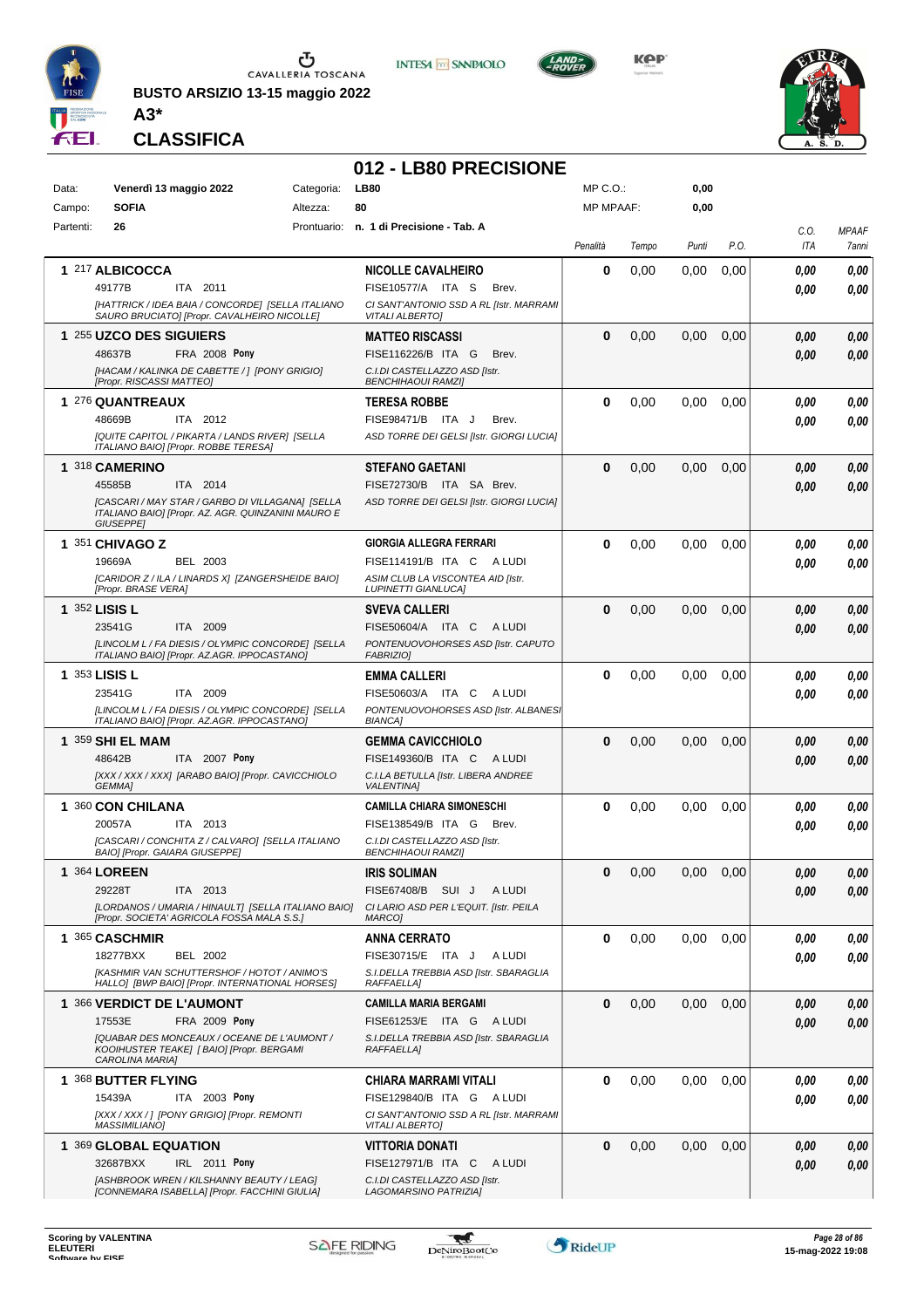

**BUSTO ARSIZIO 13-15 maggio 2022 A3\***





**KOP** 



**CLASSIFICA**

### **012 - LB80 PRECISIONE**

| Data:     | Venerdì 13 maggio 2022                                                                                                                                                                                                               | Categoria: | <b>LB80</b>                                                                                                                  | MP C. O.         |         | 0,00     |      |              |                       |
|-----------|--------------------------------------------------------------------------------------------------------------------------------------------------------------------------------------------------------------------------------------|------------|------------------------------------------------------------------------------------------------------------------------------|------------------|---------|----------|------|--------------|-----------------------|
| Campo:    | <b>SOFIA</b>                                                                                                                                                                                                                         | Altezza:   | 80                                                                                                                           | <b>MP MPAAF:</b> |         | 0,00     |      |              |                       |
| Partenti: | 26                                                                                                                                                                                                                                   |            | Prontuario: n. 1 di Precisione - Tab. A                                                                                      | Penalità         | Tempo   | Punti    | P.O. | C.O.<br>ITA  | <b>MPAAF</b><br>7anni |
|           | <b>1 378 NIKITA</b><br>ITA 2013<br>21344A<br>[XXXX / XXXX / ] [SCONOSCIUTA BAIO] [Propr.<br>CHIARAVIGLIO PAOLA]                                                                                                                      |            | <b>ILARIA MELONI</b><br>FISE110441/B ITA C<br>Brev.<br>GIC JUMPING TEAM SSD [Istr. GALLI<br>MASSIMO]                         | 0                | 0,00    | 0.00     | 0,00 | 0.00<br>0.00 | 0,00<br>0,00          |
|           | 1 379 TOUNIA DU GARON<br>29305K<br>FRA 2007 Pony<br>[X / X / ] [SCONOSCIUTA ROANO] [Propr. ]                                                                                                                                         |            | <b>SARA BERTOCCHI</b><br>FISE49635/E ITA G<br>A LUDI<br>S.I.DELLA TREBBIA ASD [Istr. SBARAGLIA<br>ALBERTO]                   | $\bf{0}$         | 0,00    | 0,00     | 0,00 | 0.00<br>0.00 | 0,00<br>0,00          |
|           | 1 385 FREE STYLE<br>34260BXX<br><b>BEL 2005</b><br>[NONSTOP / LASITA / HABSBURG] [BWP BAIO] [Propr.<br><b>GAETANI STEFANO]</b>                                                                                                       |            | <b>LORENZO GAETANI</b><br>FISE75933/B ITA J<br>A LUDI<br>ASD TORRE DEI GELSI [Istr. GIORGI LUCIA]                            | 0                | 0,00    | 0,00     | 0,00 | 0.00<br>0.00 | 0,00<br>0.00          |
| 18        | 47 PICCOLO IMPERATORE<br>17789E<br>ITA 2017<br>[LOHENGRIN DI VILLA EMILIA / RIPICCA / URBINO]<br>[SELLA ITALIANO BAIO] [Propr. EREMO S. ICONIO<br>SOCIETA' AGRICOLA S.R.L.                                                           |            | <b>NICOLLE CAVALHEIRO</b><br>FISE10577/A ITA S<br>Brev.<br>CI SANT'ANTONIO SSD A RL [Istr. MARRAMI<br><b>VITALI ALBERTO]</b> | 4                | 0,00    | 0,00     | 0,00 | 0.00<br>0.00 | 0,00<br>0,00          |
|           | 18 354 W.P.-B.R. SMALL LAND DOMINGO 6355<br>15248P<br>GBR 1998 Pony<br>[W.P.-B.R. SMALL LAND AMADEUS 4344 / W.P.-B.R. SMALL ASIM CLUB LA VISCONTEA AID [Istr.<br>LAND MAMBRINO 2020 /   [PONY SAURO] [Propr.<br>MALVEZZI ALESSANDRO] |            | <b>CRISTINA RAMPOLDI</b><br>FISE109696/B ITA G<br>A LUDI<br><b>LUPINETTI GIANLUCA]</b>                                       | 4                | 0,00    | 0.00     | 0,00 | 0.00<br>0.00 | 0,00<br>0.00          |
|           | <b>18 355 BRINA</b><br>49370B<br><b>SCN 2013 Pony</b><br>[SCONOSCIUTO / SCONOSCIUTO / ] [SCONOSCIUTA<br>GRIGIO] [Propr. ONNIS GIOVANNI]                                                                                              |            | <b>ELISA FRASSINELLI</b><br>FISE100841/B ITA C<br>Brev.<br>C.I.DI CASTELLAZZO ASD [Istr.<br><b>BENCHIHAOUI RAMZI]</b>        | 4                | 0,00    | 0,00     | 0,00 | 0,00<br>0.00 | 0,00<br>0,00          |
|           | 18 363 BEECHWOOD DIAMOND BEN<br>32203BXX<br>IRL 2004<br>[-/-/] [IRISH HORSE BAIO] [Propr. COSTA MARTINA]                                                                                                                             |            | <b>MARTINA COSTA</b><br>FISE82969/B ITA S<br>Brev.<br>C.I.MILANESE [Istr. SCARPA BARBARA]                                    | 4                | 0,00    | 0,00     | 0,00 | 0.00<br>0.00 | 0.00<br>0.00          |
|           | 22 377 BLESS DAY DU LANDAR<br>47382B<br>FRA 2011 Pony<br>[VENT FOU DUFF / URI / ] [CONNEMARA GRIGIO] [Propr.<br>POLI PAOLA]                                                                                                          |            | <b>CATERINA MELONI</b><br>FISE110502/B ITA G<br>A LUDI<br>GIC JUMPING TEAM SSD [Istr. GALLI<br>MASSIMO]                      |                  | 6 91,00 | 0,00     | 0,00 | 0,00<br>0.00 | 0,00<br>0,00          |
|           | 23 370 QUINTANA ROOMEXICO<br>ITA 2011<br>31518BXX<br>[QUAPRICE / ZUSETTE / EUROCOMMERCE BERLIN]<br>[SELLA ITALIANO BAIO] [Propr. AMMENDOLA FIORENZO]                                                                                 |            | ILARIA SEIDITA<br>FISE56273/A ITA C<br>Brev.<br>BEAUTY HORSE ASD DI PROMOZIONE<br>SOCIALE [Istr. BARROVECCHIO ALBERTO]       | 8                | 0,00    | 0,00     | 0,00 | 0,00<br>0.00 | 0,00<br>0.00          |
|           | 286 DEESSE EL ADJAN<br>28027K<br>FRA 2013<br>[X / X / ] [PONY PALOMINO] [Propr. ]                                                                                                                                                    |            | <b>ALLEGRA BANKS CLARK</b><br>FISE122828/K MO G Brev.<br>FISE [Istr.]                                                        | Elim.            | 0,00    | 0.00     | 0,00 | 0,00<br>0,00 | 0.00<br>0,00          |
|           | 350 LANDER VAN DE LEEUWERKHOEVE<br>25657M<br><b>BEL 2007 Pony</b><br>[PRINCIPAL DREAM V D DELTHOEVE / GINA VAN DE<br>LEEUWERKHOEVE / ] [BWP SAURO] [Propr. GHIANI<br><b>MICHELA]</b>                                                 |            | <b>EMMA VILLA</b><br>FISE116375/B ITA C ALUDI<br>C.I.LA BETULLA [Istr. LIBERA ANDREE<br><b>VALENTINA1</b>                    | Elim.            | 0,00    | $0.00\,$ | 0,00 | 0,00<br>0.00 | 0,00<br>0,00          |
| FC 159    |                                                                                                                                                                                                                                      |            | <b>CECILIA CORFINI</b><br>FISE48894/B ITA Y 1°G<br>SCUDERIA LE QUERCE [Istr. PRADA<br>ELISABETTA]                            | <b>Partito</b>   |         |          |      | 0,00<br>0.00 | 0,00<br>0,00          |

Collegio Giudicante *Presidente ANGELO GEIROLA CARLA BUSSU LUIGI VINCENZO GRECO LORENZA LOSAPIO MASSIMO OTTAVIANELLI NICOLETTA TOMASELLI*

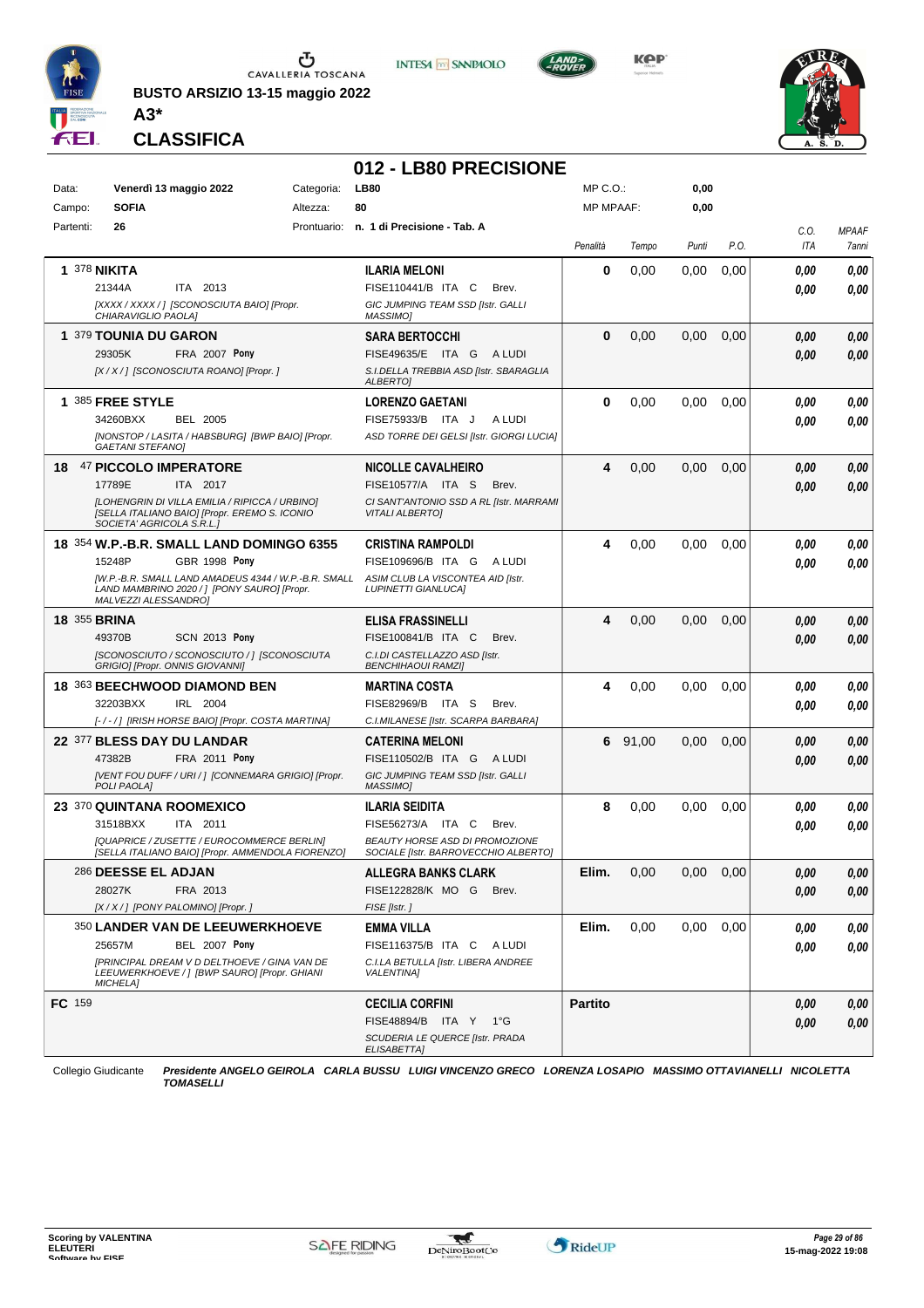

Ⴠ CAVALLERIA TOSCANA

**BUSTO ARSIZIO 13-15 maggio 2022**



**KPP** 



**CLASSIFICA**

**A3\***

### **013 - L70 PRECISIONE**

| Data:         | Venerdì 13 maggio 2022<br><b>SOFIA</b>                                                                                   | Categoria: | <b>L70</b><br>70                                                                            | MP C.O.<br><b>MP MPAAF:</b> |       | 0,00  |      |             |                       |
|---------------|--------------------------------------------------------------------------------------------------------------------------|------------|---------------------------------------------------------------------------------------------|-----------------------------|-------|-------|------|-------------|-----------------------|
| Campo:        | 8                                                                                                                        | Altezza:   |                                                                                             |                             |       | 0,00  |      |             |                       |
| Partenti:     |                                                                                                                          |            | Prontuario: n. 1 di Precisione - Tab. A                                                     | Penalità                    | Tempo | Punti | P.O. | C.O.<br>ITA | <b>MPAAF</b><br>7anni |
|               | 1 367 NERINO                                                                                                             |            | <b>SOFIA PAPARAZZO</b>                                                                      | $\bf{0}$                    | 0.00  | 0.00  | 0.00 | 0.00        | 0.00                  |
|               | <b>SCN 2002 Pony</b><br>07085D                                                                                           |            | FISE132895/B ITA C<br>A LUDI                                                                |                             |       |       |      | 0.00        | 0,00                  |
|               | [//] ISCONOSCIUTA BAIO SCURO] [Propr. RONDINA<br><b>RINA1</b>                                                            |            | NRCP [Istr. BETTELLA GINO]                                                                  |                             |       |       |      |             |                       |
|               | 1 374 DJARA DU RIOU                                                                                                      |            | <b>RICCARDO MUSETTI</b>                                                                     | $\bf{0}$                    | 0.00  | 0.00  | 0.00 | 0.00        | 0,00                  |
|               | 29122K<br><b>FRA 2013 Pony</b>                                                                                           |            | FISE20937/C ITA G<br>A LUDI                                                                 |                             |       |       |      | 0.00        | 0.00                  |
|               | [X / X / ] [SELLA FRANCESE PALOMINO] [Propr. ]                                                                           |            | S.I.DELLA TREBBIA ASD [Istr. SBARAGLIA<br><b>RAFFAELLA1</b>                                 |                             |       |       |      |             |                       |
|               | 1 376 SIETHWENDE Z                                                                                                       |            | <b>GIADA SOPRANI</b>                                                                        | $\bf{0}$                    | 0,00  | 0,00  | 0,00 | 0.00        | 0,00                  |
|               | 32261BXX<br><b>GER 2007</b>                                                                                              |            | FISE51839/E ITA J<br>A LUDI                                                                 |                             |       |       |      | 0.00        | 0.00                  |
|               | <b>ISINGULORD JOTER / COLUMBINA / COME ONI</b><br>[ZANGERSHEIDE BAIO] [Propr. BUIZZA OSCAR]                              |            | S.I.DELLA TREBBIA ASD [Istr. SBARAGLIA<br><b>RAFFAELLA1</b>                                 |                             |       |       |      |             |                       |
|               | 1 379 TOUNIA DU GARON                                                                                                    |            | <b>SARA BERTOCCHI</b>                                                                       | $\bf{0}$                    | 0,00  | 0,00  | 0,00 | 0.00        | 0,00                  |
|               | 29305K<br><b>FRA 2007 Pony</b>                                                                                           |            | FISE49635/E ITA G ALUDI                                                                     |                             |       |       |      | 0.00        | 0.00                  |
|               | [X / X / ] [SCONOSCIUTA ROANO] [Propr. ]                                                                                 |            | S.I.DELLA TREBBIA ASD [Istr. SBARAGLIA<br><b>ALBERTOI</b>                                   |                             |       |       |      |             |                       |
|               | 5 375 DASSO DE JULARDIERE                                                                                                |            | <b>ALICE ANDREA LANZONI</b>                                                                 | 4                           | 0,00  | 0.00  | 0.00 | 0.00        | 0,00                  |
|               | 48751B<br>FRA 2013                                                                                                       |            | FISE115288/B ITA J ALUDI                                                                    |                             |       |       |      | 0.00        | 0.00                  |
|               | [OGRION DES CHAMPS / HUITRE / ] [SCONOSCIUTA<br>BAIO] [Propr. LANZONI ALFREDO]                                           |            | LA PRATERIA SOCIETA' COOP. SOC. [Istr.<br>JANSSON REISSMULLER HANNA JANINA<br><b>MARIA1</b> |                             |       |       |      |             |                       |
|               | 5 387 COBO                                                                                                               |            | <b>BEATRICE GRASSI</b>                                                                      | 4                           | 0,00  | 0,00  | 0,00 | 0.00        | 0,00                  |
|               | 17005A<br><b>NED 2005 Pony</b>                                                                                           |            | FISE127089/B ITA G ALUDI                                                                    |                             |       |       |      | 0.00        | 0.00                  |
|               | [XXX / XXX / ] [PONY BAIO] [Propr. GRASSI PAOLO]                                                                         |            | NRCP [Istr. BETTELLA GINO]                                                                  |                             |       |       |      |             |                       |
|               | 384 SERENDIPITY LOVE                                                                                                     |            | <b>ELENA COLOMBO</b>                                                                        | Elim.                       | 0,00  | 0,00  | 0,00 | 0.00        | 0.00                  |
|               | 35389BXX<br>ITA 2014                                                                                                     |            | FISE81209/B ITA Y ALUDI                                                                     |                             |       |       |      | 0.00        | 0.00                  |
|               | [JACKPOT KERELLEC / S.M. MORGANA / WINDSOR]<br>[SELLA ITALIANO SAURO] [Propr. AZ. AGR. ALLEV.<br><b>GRIMALDI MATTEO1</b> |            | LA PRATERIA SOCIETA' COOP. SOC. [Istr.<br>JANSSON REISSMULLER HANNA JANINA<br><b>MARIAI</b> |                             |       |       |      |             |                       |
| <b>FC</b> 286 |                                                                                                                          |            | <b>AMELIA BANKS CLARK</b>                                                                   | <b>Partito</b>              |       |       |      | 0,00        | 0,00                  |
|               |                                                                                                                          |            | FISE122748/K MO C<br>Brev.                                                                  |                             |       |       |      | 0.00        | 0.00                  |
|               |                                                                                                                          |            | FISE [Istr.]                                                                                |                             |       |       |      |             |                       |

Collegio Giudicante *Presidente ANGELO GEIROLA CARLA BUSSU LUIGI VINCENZO GRECO LORENZA LOSAPIO MASSIMO OTTAVIANELLI NICOLETTA TOMASELLI*

**014 - L60 PRECISIONE**

| Data:     | Venerdì 13 maggio 2022                                                                   | Categoria:  | <b>L60</b>                                                 | $MP C. O.$ :     |       | 0,00  |      |      |                     |
|-----------|------------------------------------------------------------------------------------------|-------------|------------------------------------------------------------|------------------|-------|-------|------|------|---------------------|
| Campo:    | <b>SOFIA</b>                                                                             | Altezza:    | 60                                                         | <b>MP MPAAF:</b> |       | 0,00  |      |      |                     |
| Partenti: | 4                                                                                        | Prontuario: | n. 1 di Precisione - Tab. A                                |                  |       |       |      | C.0. | <b>MPAAF</b>        |
|           |                                                                                          |             |                                                            | Penalità         | Tempo | Punti | P.O. | ITA  | <i><b>7anni</b></i> |
|           | 381 CASMAYA Z                                                                            |             | <b>ELLA HAKKINEN</b>                                       | 0                | 0,00  | 0,00  | 0,00 | 0.00 | 0,00                |
|           | NED 2013<br>30988K                                                                       |             | FISE122969/K MO<br>C.<br>A LUDI                            |                  |       |       |      | 0.00 | 0.00                |
|           | [X / X / ] [ZANGERSHEIDE GRIGIO] [Propr. ]                                               |             | FISE [Istr.]                                               |                  |       |       |      |      |                     |
|           | 1 382 MISS MYSTIQUE                                                                      |             | SOFIA GIULIA SACCARDI                                      | 0                | 0,00  | 0,00  | 0,00 | 0,00 | 0,00                |
|           | <b>BEL 2007 Pony</b><br>28615BXX                                                         |             | FISE150450/B ITA C<br>A LUDI                               |                  |       |       |      | 0,00 | 0,00                |
|           | [-/-/] [SELLA BELGA BAIO] [Propr. DELLA CROCE<br><b>MONICAI</b>                          |             | C.I.DI CASTELLAZZO ASD [Istr.<br>LAGOMARSINO PATRIZIA]     |                  |       |       |      |      |                     |
|           | <b>388 KANTJE'S ERROL</b>                                                                |             | <b>BLU SOFIA CIVINO</b>                                    | 0                | 0,00  | 0,00  | 0,00 | 0.00 | 0,00                |
|           | NED 2009 Pony<br>46083B                                                                  |             | <b>FISE57594/E</b><br>ITA G<br>A LUDI                      |                  |       |       |      | 0.00 | 0.00                |
|           | [ORCHID'S ROMARIO II / KANTE'S VENETTA / ] [NEW<br>FOREST BAIO] [Propr. GIACHERO ANDREA] |             | C.I.DI CASTELLAZZO ASD [Istr.<br><b>BENCHIHAOUI RAMZII</b> |                  |       |       |      |      |                     |
|           | 4 383 CALINE                                                                             |             | <b>DIEGO MALGRATI</b>                                      | 4                | 0,00  | 0,00  | 0,00 | 0,00 | 0,00                |
|           | FRA 2013 Pony<br>48599B                                                                  |             | <b>FISE149886/B ITA</b><br>A LUDI<br>G                     |                  |       |       |      | 0,00 | 0,00                |
|           | [-/-/] [SCONOSCIUTA GRIGIO] [Propr. MALGRATI LUCA]                                       |             | NRCP [Istr. BETTELLA GINO]                                 |                  |       |       |      |      |                     |

Collegio Giudicante *Presidente ANGELO GEIROLA CARLA BUSSU LUIGI VINCENZO GRECO LORENZA LOSAPIO MASSIMO OTTAVIANELLI NICOLETTA TOMASELLI*

 $\mathcal{L}$ 

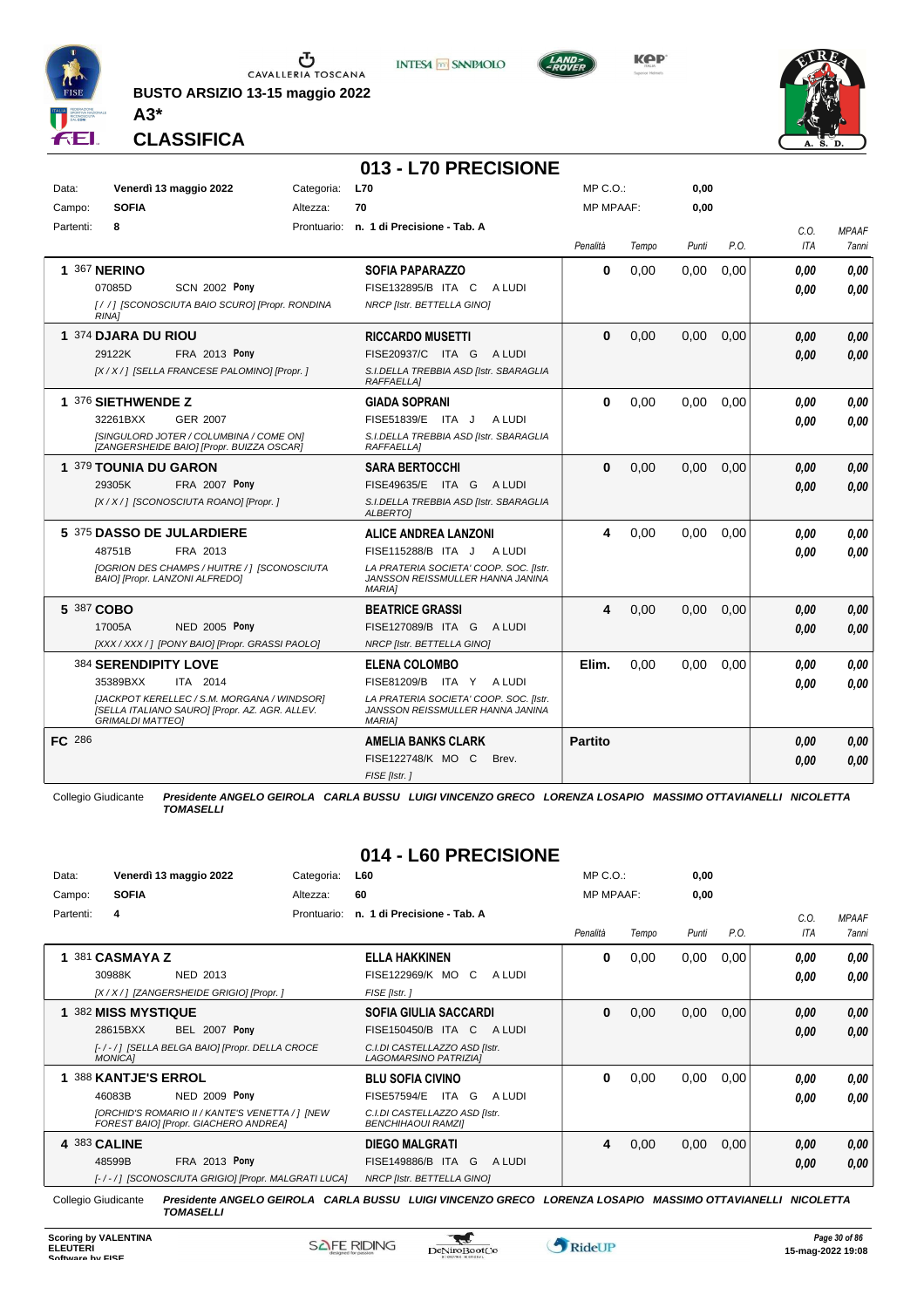

*TOMASELLI* **CLASSIFICA**

**A3\***

**BUSTO ARSIZIO 13-15 maggio 2022**



**KPP** 



|               |                       |                                                                                                   |            | 015 - 4 ANNI PRECISIONE                                     |                     |                                         |                  |       |       |      |      |              |
|---------------|-----------------------|---------------------------------------------------------------------------------------------------|------------|-------------------------------------------------------------|---------------------|-----------------------------------------|------------------|-------|-------|------|------|--------------|
| Data:         | Sabato 14 maggio 2022 |                                                                                                   | Categoria: | 4 Anni                                                      |                     | $MP C. O.$ :                            |                  | 0,00  |       |      |      |              |
| Campo:        | <b>SOFIA</b>          |                                                                                                   | Altezza:   | 100                                                         |                     |                                         | <b>MP MPAAF:</b> |       | 0,00  |      |      |              |
| Partenti:     | 8                     |                                                                                                   |            | Prontuario: n. 1 di Precisione - Tab. A                     |                     |                                         |                  |       |       |      | C.O. | <b>MPAAF</b> |
|               |                       |                                                                                                   |            |                                                             |                     |                                         | Penalità         | Tempo | Punti | P.O. | ITA  | 7anni        |
| 1.            | 55 KANTASIA Z         |                                                                                                   |            | <b>DAVID ANDY PARTOUCHE</b>                                 |                     |                                         | 0                | 0,00  | 0,00  | 0,00 | 0,00 | 0,00         |
|               | 30649K                | FRA 2018                                                                                          |            | FISE153465/B FRA S 1°G                                      |                     |                                         |                  |       |       |      | 0.00 | 0.00         |
|               |                       | [X / X / ] [ZANGERSHEIDE BAIO SCURO] [Propr. ]                                                    |            | CHIARA LYDIA]                                               |                     | POLIZZI JUMPING TEAM ASD [Istr. POLIZZI |                  |       |       |      |      |              |
|               | 2 49 COUP DE CHANCE   |                                                                                                   |            | <b>DAVID ANDY PARTOUCHE</b>                                 |                     |                                         | 4                | 0,00  | 0,00  | 0,00 | 0,00 | 0,00         |
|               | 48908B                | ITA 2018                                                                                          |            | FISE153465/B FRA S 1°G                                      |                     |                                         |                  |       |       |      | 0,00 | 0,00         |
|               | S.R.L.1               | [COUP DE COEUR / NIKE 8EX ONARA Z) / OSLO DE<br>REVE] [SELLA ITALIANO SAURO] [Propr. EQUIPASSIONE |            | CHIARA LYDIA]                                               |                     | POLIZZI JUMPING TEAM ASD [Istr. POLIZZI |                  |       |       |      |      |              |
| FC            | 35                    |                                                                                                   |            | <b>TOMMASO GERARDI</b>                                      |                     |                                         | <b>Partito</b>   |       |       |      | 0,00 | 0.00         |
|               |                       |                                                                                                   |            | FISE2520/Q                                                  | ITA S $2^{\circ}$ G |                                         |                  |       |       |      | 0,00 | 0.00         |
|               |                       |                                                                                                   |            | [Istr. GERARDI VITO]                                        |                     | CENTRO IPPICO LA TORBIERA S.S.D. A R.L. |                  |       |       |      |      |              |
| $FC$ 43       |                       |                                                                                                   |            | <b>MATTEO ANDREA MARCO GRIMALDI</b>                         |                     |                                         | <b>Partito</b>   |       |       |      | 0,00 | 0,00         |
|               |                       |                                                                                                   |            | 004632/B                                                    | ITA S $2^{\circ}G$  |                                         |                  |       |       |      | 0.00 | 0,00         |
|               |                       |                                                                                                   |            |                                                             |                     | CI LA MORGANA ASD [Istr. BOVETTI PIERO] |                  |       |       |      |      |              |
| FC .          | 52                    |                                                                                                   |            | <b>GIULIA GANDOLFI</b>                                      |                     |                                         | <b>Partito</b>   |       |       |      | 0.00 | 0,00         |
|               |                       |                                                                                                   |            | <b>FISE6731/E</b>                                           | ITA S 2°G           |                                         |                  |       |       |      | 0.00 | 0.00         |
|               |                       |                                                                                                   |            | CI LA MORGANA ASD [Istr. BARZAGHI<br><b>MOIRAI</b>          |                     |                                         |                  |       |       |      |      |              |
| FC            | 54                    |                                                                                                   |            | <b>FRANCESCA ANTONINI</b>                                   |                     |                                         | <b>Partito</b>   |       |       |      | 0.00 | 0,00         |
|               |                       |                                                                                                   |            | 018082/B                                                    | ITA S $2^{\circ}$ G |                                         |                  |       |       |      | 0.00 | 0,00         |
|               |                       |                                                                                                   |            | C.I.LA LURA [Istr. CRAMAROSSA<br>ALESSANDRA]                |                     |                                         |                  |       |       |      |      |              |
| FC 57         |                       |                                                                                                   |            | <b>MARTA BELLIATO</b>                                       |                     |                                         | <b>Partito</b>   |       |       |      | 0,00 | 0,00         |
|               |                       |                                                                                                   |            | 002324/A                                                    | ITA S               | 1°G                                     |                  |       |       |      | 0,00 | 0.00         |
|               |                       |                                                                                                   |            | <b>HORSE DREAM CLUB ASD [Istr.</b><br>SPAGNOLINI CRISTIANO] |                     |                                         |                  |       |       |      |      |              |
| <b>FC</b> 136 |                       |                                                                                                   |            | NADIA LAURA GIANNINOTO                                      |                     |                                         | <b>Partito</b>   |       |       |      | 0,00 | 0,00         |
|               |                       |                                                                                                   |            | FISE68438/B                                                 | ITA S               | − 1°G                                   |                  |       |       |      | 0.00 | 0,00         |
|               |                       |                                                                                                   |            | C.I.EDEN [Istr. CUDIA ROBERTO]                              |                     |                                         |                  |       |       |      |      |              |

Collegio Giudicante *Presidente ANGELO GEIROLA CARLA BUSSU LUIGI VINCENZO GRECO LORENZA LOSAPIO MASSIMO OTTAVIANELLI NICOLETTA TOMASELLI*

#### **016 - 5 ANNI PRECISIONE**

| Data:     |                     | Sabato 14 maggio 2022                                                                                | Categoria:  | 5 Anni                                                      |           |                                          | $MP C. O.$ :     |       | 0,00  |      |            |              |
|-----------|---------------------|------------------------------------------------------------------------------------------------------|-------------|-------------------------------------------------------------|-----------|------------------------------------------|------------------|-------|-------|------|------------|--------------|
| Campo:    | <b>SOFIA</b>        |                                                                                                      | Altezza:    | 115                                                         |           |                                          | <b>MP MPAAF:</b> |       | 0,00  |      |            |              |
| Partenti: | 35                  |                                                                                                      | Prontuario: | n. 1 di Precisione - Tab. A                                 |           |                                          |                  |       |       |      | C.O.       | <b>MPAAF</b> |
|           |                     |                                                                                                      |             |                                                             |           |                                          | Penalità         | Tempo | Punti | P.O. | <b>ITA</b> | 7anni        |
|           |                     | 21 BAYON DI VAL LITARA                                                                               |             | <b>FEDERICO REGAZZETTI</b>                                  |           |                                          | 0                | 0,00  | 0,00  | 0,00 | 0.00       | 0.00         |
|           | 06169N              | ITA 2017                                                                                             |             | FISE52064/B                                                 | ITA<br>-S | $2^{\circ}$ G                            |                  |       |       |      | 0.00       | 0.00         |
|           |                     | IDENVER DELLA CACCIA / PEDRA DI VAL LITARA /<br>AVENIRI [SELLA ITALIANO BAIO] [Propr. HORSE 360 SRL] |             | EQUITAZIONE LA COCCARDA SSD A.R.L.<br>[Istr. BONATI DAVIDE] |           |                                          |                  |       |       |      |            |              |
|           | 22 UPPER TOUCH JT Z |                                                                                                      |             | <b>TOMMASO GERARDI</b>                                      |           |                                          | $\bf{0}$         | 0,00  | 0,00  | 0,00 | 0,00       | 0,00         |
|           | 22714A              | BEL 2017                                                                                             |             | FISE2520/Q                                                  | ITA S     | $2^{\circ}$ G                            |                  |       |       |      | 0,00       | 0,00         |
|           |                     | [UNTOUCHED / CARTE BLANCHE / CARTHAGO Z]<br>[ZANGERSHEIDE BAIO] [Propr. LOZAR SAS]                   |             | [Istr. GERARDI VITO]                                        |           | CENTRO IPPICO LA TORBIERA S.S.D. A R.L.  |                  |       |       |      |            |              |
|           | 23 ACES OF COINS    |                                                                                                      |             | <b>GIULIA GANDOLFI</b>                                      |           |                                          | 0                | 0,00  | 0,00  | 0,00 | 0,00       | 0.00         |
|           | 47457B              | GER 2017                                                                                             |             | <b>FISE6731/E</b>                                           | ITA S     | $2^{\circ}G$                             |                  |       |       |      | 0.00       | 0.00         |
|           |                     | [CORNET OBOLENSKY / FINI-TO / ] [HOLSTEINER BAIO]<br><b>IPropr. POKER HORSE SRLS1</b>                |             | CI LA MORGANA ASD [Istr. BARZAGHI<br><b>MOIRAI</b>          |           |                                          |                  |       |       |      |            |              |
|           | 24 CASALAURINA      |                                                                                                      |             | <b>MARTINA CAIMI</b>                                        |           |                                          | 0                | 0,00  | 0,00  | 0,00 | 0,00       | 0,00         |
|           | 47378B              | ITA 2017                                                                                             |             | 009525/B                                                    | ITA S     | $2^{\circ}$ G                            |                  |       |       |      | 0.00       | 0,00         |
|           |                     | [CASALL / U-FOLIA / CONTENDER] [HOLSTEINER BAIO<br>SCURO] [Propr. RS TEAM BREEDING]                  |             | <b>MARIA CRISTINAI</b>                                      |           | NUOVA ASD C.I. CINQ FO' [Istr. FUMAGALLI |                  |       |       |      |            |              |
|           |                     |                                                                                                      |             |                                                             |           |                                          |                  |       |       |      |            |              |



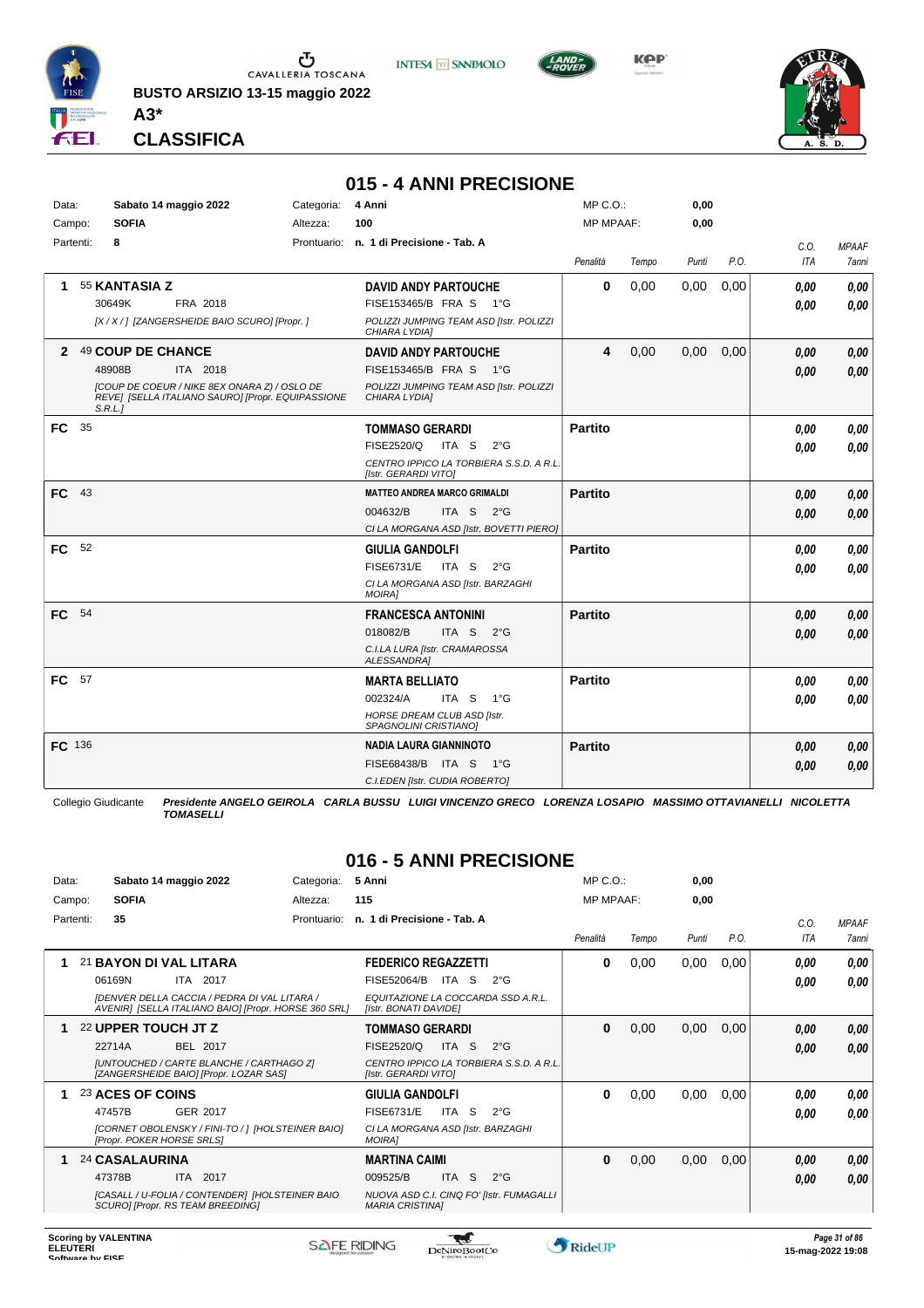

**BUSTO ARSIZIO 13-15 maggio 2022 A3\***



**KPP** 



**CLASSIFICA**

# **016 - 5 ANNI PRECISIONE**

| Data:     |   | Sabato 14 maggio 2022                                                                                                                                                              | Categoria: | 5 Anni                                                                                                                          | $MP C. O.$ :     |       | 0,00  |      |              |                       |
|-----------|---|------------------------------------------------------------------------------------------------------------------------------------------------------------------------------------|------------|---------------------------------------------------------------------------------------------------------------------------------|------------------|-------|-------|------|--------------|-----------------------|
| Campo:    |   | <b>SOFIA</b>                                                                                                                                                                       | Altezza:   | 115                                                                                                                             | <b>MP MPAAF:</b> |       | 0,00  |      |              |                       |
| Partenti: |   | 35                                                                                                                                                                                 |            | Prontuario: n. 1 di Precisione - Tab. A                                                                                         | Penalità         | Tempo | Punti | P.O. | C.O.<br>ITA  | <b>MPAAF</b><br>7anni |
| 1.        |   | 27 CARJO VAN KLEIN STATUM Z<br><b>NED 2017</b><br>48992B<br>[COR DE LA BRYERE / CHIN CHIN / ] [WARMBLUT BAIO]                                                                      |            | <b>JOSEPH FREIGE</b><br>FISE74466/B ITA S<br>1°G<br>C.I.BRIANTEO ASD [Istr. FREIGE JOSEPH]                                      | 0                | 0,00  | 0.00  | 0,00 | 0.00<br>0,00 | 0,00<br>0.00          |
| 1         |   | [Propr. PALUMBO SALVATORE]<br><b>33 ROCKABYE VAN HET DISTELHOF</b><br>30672K<br><b>BEL 2017</b><br>[X / X / ] [SELLA BELGA GRIGIO] [Propr. ]                                       |            | <b>MARCO CALDERARO</b><br>FISE20763/B ITA S<br>$2^{\circ}$ G<br>C.I.LOMBARDO [Istr. FRIGERIO GIOVANNI]                          | $\bf{0}$         | 0,00  | 0,00  | 0,00 | 0.00<br>0.00 | 0,00<br>0.00          |
| 1.        |   | 36 CALOUBET<br>49281B<br>GER 2017<br>[CORNET OBOLENSKY / BALISSIMA / ] [OLDENBURG<br>BAIO] [Propr. GAUDIANO SPORT HORSES SRL]                                                      |            | <b>GIULIA GANDOLFI</b><br><b>FISE6731/E</b><br>ITA S<br>$2^{\circ}$ G<br>CI LA MORGANA ASD [Istr. BARZAGHI<br>MOIRA]            | 0                | 0,00  | 0.00  | 0,00 | 0.00<br>0.00 | 0,00<br>0.00          |
| 1.        |   | <b>38 MR OBOLENSKY VG</b><br>22707A<br><b>NED 2017</b><br>[CORNET OBOLENSKY / DUZELLA / INDOCTRO] [KWPN<br>BAIO BRUNO] [Propr. HORSESHOP SRL]                                      |            | <b>MARTINA CAIMI</b><br>009525/B<br>ITA S<br>$2^{\circ}G$<br>NUOVA ASD C.I. CINQ FO' [Istr. FUMAGALLI<br><b>MARIA CRISTINA1</b> | $\bf{0}$         | 0,00  | 0,00  | 0,00 | 0.00<br>0,00 | 0,00<br>0,00          |
| 1         |   | 40 LITTLE BUZZ<br>ITA 2017<br>47320B<br>[BOGOTA' BZ / CERBIATTA DI VAL LITARA / AVENIR]<br>[SELLA ITALIANO BAIO] [Propr. TRASPORTI DEL<br><b>BELVEDERE</b>                         |            | <b>ROBERTA GUENZANI</b><br>006920/B<br>ITA S<br>$2^{\circ}$ G<br>SCUDERIA LE QUERCE [Istr. DANESE LIVIA<br><b>IMMACOLATA1</b>   | 0                | 0,00  | 0,00  | 0,00 | 0.00<br>0.00 | 0,00<br>0.00          |
|           |   | 1 42 MYFAIRLADYM<br>47227B<br>ITA 2017<br><b>IMY LORD CARTHENDER DEI FOLLETTI / LADY</b><br>GREENFIELD / TRIOMPHE DE MUZE] [SELLA ITALIANO<br>BAIO SCURO] [Propr. IUVARA MARCELLO] |            | <b>MARCELLO IUVARA</b><br>152096/M<br>ITA S<br>1°G<br>C.I.LE GINESTRE SSD A RL [Istr. BUSSU<br>ELEONORA]                        | 0                | 0,00  | 0,00  | 0,00 | 0,00<br>0.00 | 0,00<br>0.00          |
| 1.        |   | 44 RAZZARO<br>48320B<br>BEL 2017<br>[AZZARRO VDB Z / ALISTE VAN DEN OVERWEG /<br>INDOCTRO II] [BEL. WARMBLOEDPAARD BAIO] [Propr.<br>SIMONETTA MARTA]                               |            | <b>MARTA SIMONETTA</b><br>007748/B<br>ITA SA 1°G<br>ASIM CLUB LA VISCONTEA AID [Istr.<br><b>LUPINETTI GIANLUCA]</b>             | 0                | 0,00  | 0,00  | 0,00 | 0.00<br>0.00 | 0,00<br>0.00          |
|           |   | 12 29 HALLO SPACEBOY CP<br>47628B<br>ITA 2017<br>[CANTURO / OLETTE D'AMOUR / 1 [SELLA FRANCESE<br>BAIO] [Propr. PETRINI PAOLO]                                                     |            | <b>FEDERICO REGAZZETTI</b><br>FISE52064/B ITA S<br>$2^{\circ}G$<br>EQUITAZIONE LA COCCARDA SSD A.R.L.<br>[Istr. BONATI DAVIDE]  | 4                | 0,00  | 0,00  | 0,00 | 0,00<br>0.00 | 0,00<br>0,00          |
|           |   | 12 31 DELANEYTI<br><b>GER 2017</b><br>47673B<br>[DIACONTINUS / CALLAS / CONTENDRO I] [HANNOVER<br>GRIGIO] [Propr. RATTI PATRIZIA]                                                  |            | <b>TOMMASO LOMBARDI</b><br>FISE31405/B ITA S<br>$2^{\circ}G$<br>CLUB IPPICO MONZESE ASD [Istr.<br><b>CHIORLIN ALESSIA1</b>      | 4                | 0,00  | 0,00  | 0,00 | 0,00<br>0.00 | 0,00<br>0.00          |
|           |   | 12 37 HIPPYCHIC DE PEHOU<br>22828A<br>FRA 2017<br>[ANDIAMO SEMILLY / UPPY BIRTHDAY / HUPPYDAM DES<br>HORTS] [SELLA FRANCESE BAIO] [Propr. SSD IPPICO<br><b>BORGARO SRLI</b>        |            | <b>FEDERICO REGAZZETTI</b><br>FISE52064/B ITA S 2°G<br>EQUITAZIONE LA COCCARDA SSD A.R.L.<br>[Istr. BONATI DAVIDE]              | 4                | 0,00  | 0,00  | 0,00 | 0,00<br>0.00 | 0,00<br>0.00          |
|           |   | 12 46 DOLLY NOIRE DELLA BASSANELLA<br>48731B<br>ITA 2017<br>[DIARADO / CONGRAF / ] [SELLA ITALIANO BAIO BRUNO]<br>[Propr. MELE ALESSANDRA]                                         |            | <b>GUIDO TARANTINI</b><br>008884/G<br>ITA S<br>$2^{\circ}$ G<br>C.I.LE GINESTRE SSD A RL [Istr. SCOTTI<br>SARA]                 | 4                | 0,00  | 0,00  | 0,00 | 0,00<br>0.00 | 0,00<br>0.00          |
|           |   | 16 25 GONZALO<br>22068A<br>ITA 2017<br>[EDMINTON / GIULIA DUVIE / AHORN] [SELLA ITALIANO<br>SAURO] [Propr. CAIRO ELISA]                                                            |            | NICCOLÒ CONTINO<br>FISE42784/A ITA Y 1°G<br>RUBBIANETTA SSD A RL [Istr. CORRAO<br>SALVATORE]                                    | 8                | 0,00  | 0,00  | 0,00 | 0.00<br>0.00 | 0,00<br>0.00          |
|           |   | 16 32 LOVE MY LIFE<br>48917B<br>ITA 2017<br>[EDMINTON / FAUVE / ] [SELLA ITALIANO BAIO] [Propr.<br>COLOMBO GIUSEPPE]                                                               |            | <b>ROBERTO NOCERINO</b><br>FISE27989/B ITA S<br>$2^{\circ}G$<br>C.I.LA LURA [Istr. COLOMBO GIUSEPPE]                            | 8                | 0,00  | 0,00  | 0,00 | 0.00<br>0.00 | 0,00<br>0.00          |
| FC        | 5 |                                                                                                                                                                                    |            | <b>FEDERICA CANEPARI</b><br>FISE48194/B ITA Y<br>$2^{\circ}G$<br>C.I.BRIANTEO ASD [Istr. NICOLOSO PAOLO]                        | <b>Partito</b>   |       |       |      | 0,00<br>0.00 | 0,00<br>0,00          |

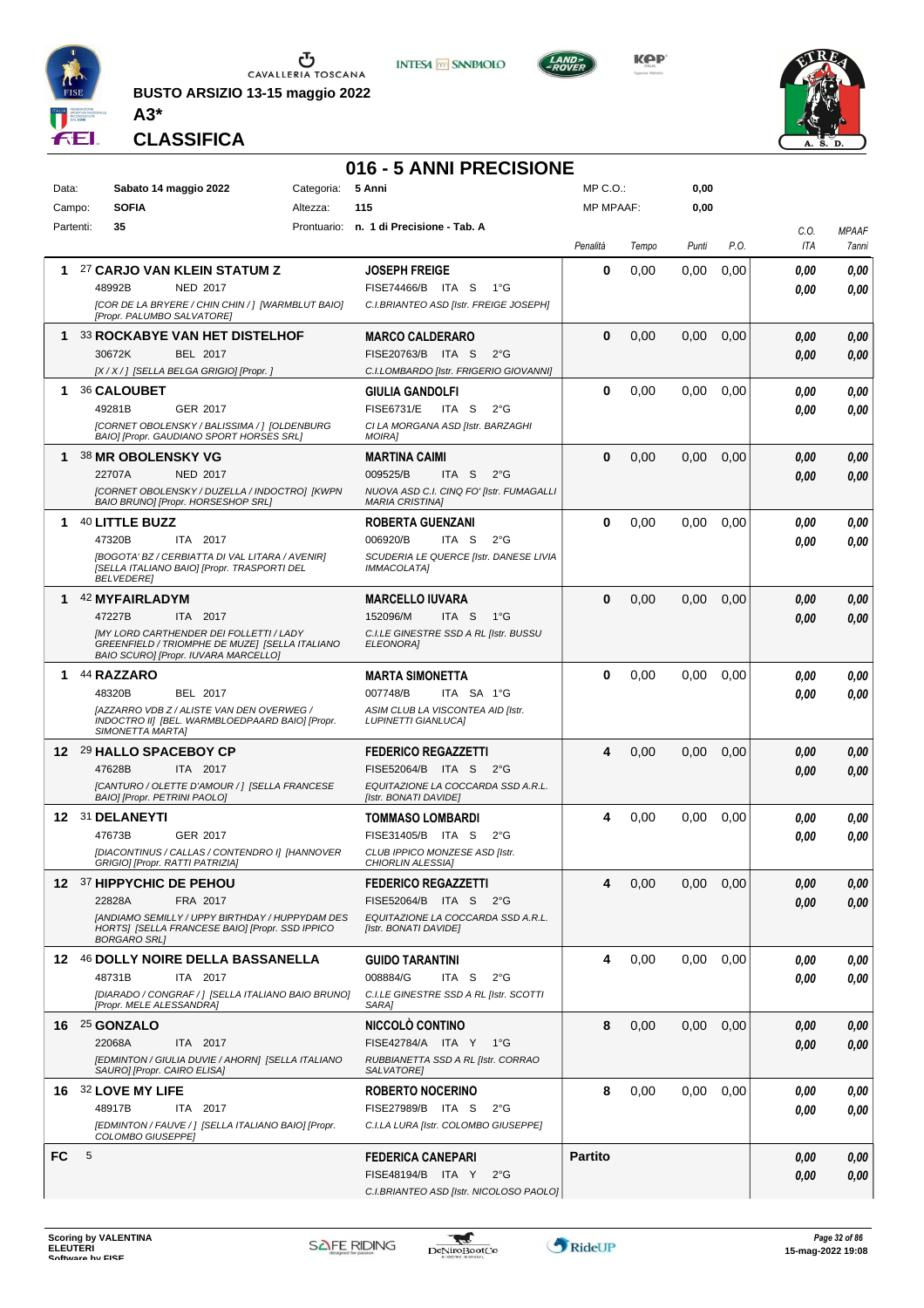

**BUSTO ARSIZIO 13-15 maggio 2022 A3\***



**KPP** 



**CLASSIFICA**

# **016 - 5 ANNI PRECISIONE**

**INTESA M** SANPAOLO

| Data:         | Sabato 14 maggio 2022 | Categoria: | 5 Anni                                                                     | MP C.O.:       |       | 0,00  |      |             |                |
|---------------|-----------------------|------------|----------------------------------------------------------------------------|----------------|-------|-------|------|-------------|----------------|
| Campo:        | <b>SOFIA</b>          | Altezza:   | 115                                                                        | MP MPAAF:      |       | 0,00  |      |             |                |
| Partenti:     | 35                    |            | Prontuario: n. 1 di Precisione - Tab. A                                    | Penalità       | Tempo | Punti | P.O. | C.O.<br>ITA | MPAAF<br>7anni |
| FC 10         |                       |            | ALBERTO MARRAMI VITALI                                                     | <b>Partito</b> |       |       |      |             |                |
|               |                       |            | 003293/F<br>ITA S $2^{\circ}G$                                             |                |       |       |      | 0,00        | 0,00           |
|               |                       |            | CI SANT'ANTONIO SSD A RL [Istr. MARRAMI                                    |                |       |       |      | 0.00        | 0,00           |
|               |                       |            | <b>VITALI ALBERTO]</b>                                                     |                |       |       |      |             |                |
| - 26<br>FC    |                       |            | <b>YVES PETER WINKELMOLEN</b>                                              | <b>Partito</b> |       |       |      | 0.00        | 0,00           |
|               |                       |            | FISE27733/C NED S 2°G                                                      |                |       |       |      | 0.00        | 0,00           |
|               |                       |            | CI VARASE SSD A RL [Istr. LOPEZ DE LA<br>OSA ESCRIBANO INIGO]              |                |       |       |      |             |                |
| 30<br>FC      |                       |            | <b>CLARISSA ZARINI</b>                                                     | <b>Partito</b> |       |       |      | 0.00        | 0,00           |
|               |                       |            | FISE66096/B ITA Y<br>Brev.                                                 |                |       |       |      | 0.00        | 0,00           |
|               |                       |            | SCUOLA DI EQUITAZIONE IL CAVALLINO<br>ASD [Istr. PINO GIOVANBATTISTA]      |                |       |       |      |             |                |
| - 34<br>FC    |                       |            | <b>GIORGIA MALINVERNO</b>                                                  | <b>Partito</b> |       |       |      | 0,00        | 0,00           |
|               |                       |            | FISE18707/B ITA S 1°G                                                      |                |       |       |      | 0,00        | 0,00           |
|               |                       |            | CI LARIO ASD PER L'EQUIT. [Istr. PEILA                                     |                |       |       |      |             |                |
|               |                       |            | MARCO]                                                                     |                |       |       |      |             |                |
| 39<br>FC      |                       |            | <b>MARTA GARLASCHELLI</b>                                                  | <b>Partito</b> |       |       |      | 0,00        | 0,00           |
|               |                       |            | FISE33766/B ITA S 1°G                                                      |                |       |       |      | 0,00        | 0,00           |
|               |                       |            | CE VAL GARDENA ASD [Istr. MARKART<br><b>JOSEF1</b>                         |                |       |       |      |             |                |
| FC 41         |                       |            | <b>FABRIZIO CAPUTO</b>                                                     | <b>Partito</b> |       |       |      | 0,00        | 0,00           |
|               |                       |            | 001619/A<br>ITA S $2^{\circ}G$                                             |                |       |       |      | 0,00        | 0,00           |
|               |                       |            | PONTENUOVOHORSES ASD [Istr. ALBANES]<br><b>BIANCA]</b>                     |                |       |       |      |             |                |
| 45<br>FC      |                       |            | <b>EMANUELA CHINI</b>                                                      | <b>Partito</b> |       |       |      | 0,00        | 0,00           |
|               |                       |            | 000568/V<br>ITA SA 1°G                                                     |                |       |       |      | 0.00        | 0,00           |
|               |                       |            | CI LARIO ASD PER L'EQUIT. [Istr. PEILA                                     |                |       |       |      |             |                |
|               |                       |            | <b>MARCO]</b>                                                              |                |       |       |      |             |                |
| FC 51         |                       |            | <b>AURORA BRIZIO</b>                                                       | <b>Partito</b> |       |       |      | 0,00        | 0,00           |
|               |                       |            | FISE53410/B ITA S 1°G                                                      |                |       |       |      | 0.00        | 0,00           |
|               |                       |            | C.I.BRIANTEO ASD [Istr. NICOLOSO PAOLO]                                    |                |       |       |      |             |                |
| <b>FC</b> 115 |                       |            | <b>FRANCO CAVEGN</b>                                                       | <b>Partito</b> |       |       |      | 0,00        | 0,00           |
|               |                       |            | FISE94820/K SUI SA 1°G                                                     |                |       |       |      | 0.00        | 0,00           |
| FC 134        |                       |            | FISE [Istr.]<br><b>SOFIA BARBIERI</b>                                      | <b>Partito</b> |       |       |      | 0.00        | 0,00           |
|               |                       |            | FISE69048/B ITA Y 1°G                                                      |                |       |       |      | 0,00        | 0,00           |
|               |                       |            | CERNUSCO RIDING S.S.D. A R.L. [Istr.                                       |                |       |       |      |             |                |
|               |                       |            | COLLECCHIA RICCARDO]                                                       |                |       |       |      |             |                |
| FC 136        |                       |            | NADIA LAURA GIANNINOTO                                                     | <b>Partito</b> |       |       |      | 0,00        | 0,00           |
|               |                       |            | FISE68438/B ITA S 1°G                                                      |                |       |       |      | 0,00        | 0,00           |
|               |                       |            | C.I.EDEN [Istr. CUDIA ROBERTO]                                             |                |       |       |      |             |                |
| FC 139        |                       |            | <b>MATHILDA VIRGINIA ADELE COLOMBO</b>                                     | <b>Partito</b> |       |       |      | 0,00        | 0,00           |
|               |                       |            | FISE44439/B ITA Y 2°G                                                      |                |       |       |      | 0,00        | 0,00           |
|               |                       |            | C.I.LA LURA [Istr. COLOMBO GIUSEPPE]                                       |                |       |       |      |             |                |
| FC 171        |                       |            | <b>ROBERTA ASSUNTO</b>                                                     | <b>Partito</b> |       |       |      | 0,00        | 0,00           |
|               |                       |            | FISE44813/B ITA S 2°G                                                      |                |       |       |      | 0,00        | 0,00           |
|               |                       |            | C.I.EDEN [Istr. CUDIA ROBERTO]                                             |                |       |       |      |             |                |
| <b>FC</b> 187 |                       |            | <b>GABRIELE SERAFIN</b>                                                    | <b>Partito</b> |       |       |      | 0,00        | 0,00           |
|               |                       |            | 012601/B<br>ITA S<br>$2^{\circ}$ G<br>CERNUSCO RIDING S.S.D. A R.L. [Istr. |                |       |       |      | 0,00        | 0,00           |
|               |                       |            | COLLECCHIA RICCARDO]                                                       |                |       |       |      |             |                |
| FC 200        |                       |            | <b>ROBERTO NOCERINO</b>                                                    | <b>Partito</b> |       |       |      | 0,00        | 0,00           |
|               |                       |            | FISE27989/B ITA S 2°G                                                      |                |       |       |      | 0,00        | 0,00           |
|               |                       |            | C.I.LA LURA [Istr. COLOMBO GIUSEPPE]                                       |                |       |       |      |             |                |

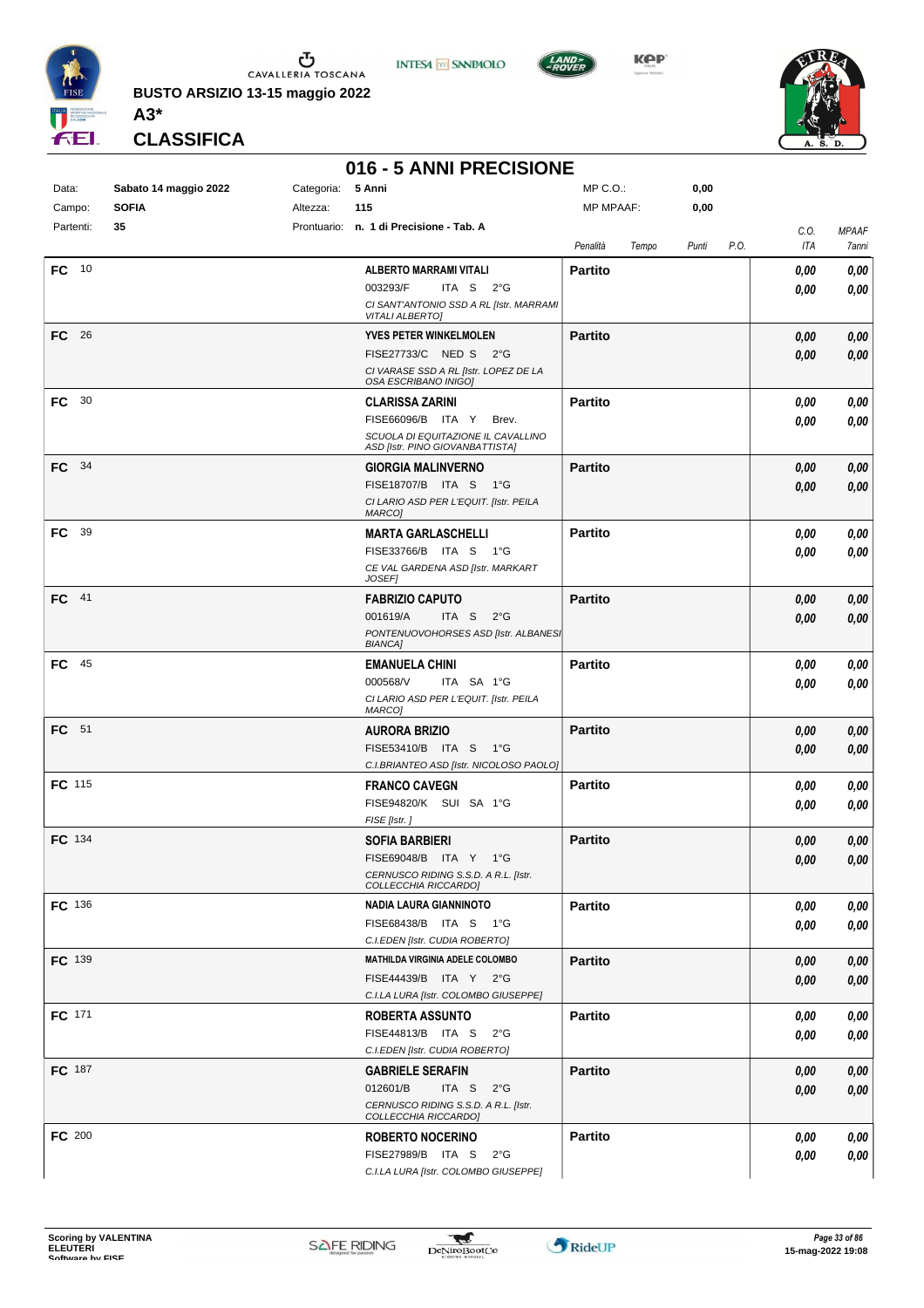

**BUSTO ARSIZIO 13-15 maggio 2022 A3\***



**KPP** 



**CLASSIFICA**

#### **016 - 5 ANNI PRECISIONE**

| Data:         | Sabato 14 maggio 2022 | Categoria:  | 5 Anni                                                      | $MP C. O.$ :     |       | 0,00  |      |      |              |
|---------------|-----------------------|-------------|-------------------------------------------------------------|------------------|-------|-------|------|------|--------------|
| Campo:        | <b>SOFIA</b>          | Altezza:    | 115                                                         | <b>MP MPAAF:</b> |       | 0,00  |      |      |              |
| Partenti:     | 35                    | Prontuario: | n. 1 di Precisione - Tab. A                                 |                  |       |       |      | C.0  | <b>MPAAF</b> |
|               |                       |             |                                                             | Penalità         | Tempo | Punti | P.O. | ITA  | 7anni        |
| <b>FC</b> 233 |                       |             | <b>JULIA SENONER</b>                                        | <b>Partito</b>   |       |       |      | 0,00 | 0,00         |
|               |                       |             | ITA S<br>000428/V<br>$1^{\circ}$ G                          |                  |       |       |      | 0,00 | 0,00         |
|               |                       |             | CE VAL GARDENA ASD [Istr. MARKART<br><b>JOSEFI</b>          |                  |       |       |      |      |              |
| <b>FC</b> 249 |                       |             | <b>ANDREA PICCOLO</b>                                       | <b>Partito</b>   |       |       |      | 0.00 | 0,00         |
|               |                       |             | ITA S<br>$2^{\circ}$ G<br>001599/Y                          |                  |       |       |      | 0.00 | 0.00         |
|               |                       |             | CI DI MISINTO LE GHIANDE SSD A RL [Istr.<br>PICCOLO ANDREA] |                  |       |       |      |      |              |

Collegio Giudicante *Presidente ANGELO GEIROLA CARLA BUSSU LUIGI VINCENZO GRECO LORENZA LOSAPIO MASSIMO OTTAVIANELLI NICOLETTA TOMASELLI*

#### **017 - 6 ANNI A FASI OLIO CASA MANCA**

| Data:     |                           | Sabato 14 maggio 2022<br>Categoria:                                                              |             | 6 Anni                                                             |                  |                                         | MP C.O.:         |             | 600,00 |      |        |                  |
|-----------|---------------------------|--------------------------------------------------------------------------------------------------|-------------|--------------------------------------------------------------------|------------------|-----------------------------------------|------------------|-------------|--------|------|--------|------------------|
| Campo:    | <b>CLARISSA</b>           |                                                                                                  | Altezza:    | 125                                                                |                  |                                         | <b>MP MPAAF:</b> |             | 0,00   |      |        |                  |
| Partenti: | 25                        |                                                                                                  | Prontuario: | n. 19 speciale a fasi consecutive (tempo della II fase) - Tab. A   |                  |                                         |                  |             |        |      | C.O.   | <b>MPAAF</b>     |
|           |                           |                                                                                                  |             |                                                                    |                  |                                         | Penalità         | Tempo       | Punti  | P.O. | ITA    | 7anni            |
|           | 1 245 LEXUS               |                                                                                                  |             | <b>MARTINA CAIMI</b>                                               |                  |                                         | 0/0              | 32,79       | 0,00   | 0,00 | 150,00 | 0,00             |
|           | 21426A                    | <b>NED 2016</b>                                                                                  |             | 009525/B                                                           | ITA <sub>S</sub> | $2^{\circ}G$                            |                  |             |        |      | 0.00   | 0,00             |
|           | [Propr. HORSESHOP SRL]    | [CARRERA VDL / RINA / INDORADO] [KWPN SAURO]                                                     |             | NUOVA ASD C.I. CINQ FO' [Istr. FUMAGALLI<br><b>MARIA CRISTINAI</b> |                  |                                         |                  |             |        |      |        |                  |
|           | 2 389 CHA LA BAMBA PS     |                                                                                                  |             | <b>GIULIO CARPIGIANI</b>                                           |                  |                                         | 0/0              | 33,05       | 0,00   | 0.00 | 108,00 | 0.00             |
|           | 30980K                    | GER 2016                                                                                         |             | <b>FISE7607/E</b>                                                  | ITA S            | $2^{\circ}$ G                           |                  |             |        |      | 0.00   | 0.00             |
|           |                           | [X / X / ] [OLDENBURG SAURO] [Propr. ]                                                           |             | C.I.LE GINESTRE SSD A RL [Istr. BUSSU<br><b>ELEONORAI</b>          |                  |                                         |                  |             |        |      |        |                  |
| 3         | 4 GOLDEN DIAMOND          |                                                                                                  |             | <b>YVES PETER WINKELMOLEN</b>                                      |                  |                                         | 0/0              | 35,13       | 0,00   | 0,00 | 90,00  | 0,00             |
|           | 04634C                    | FRA 2016                                                                                         |             | FISE27733/C NED S                                                  |                  | $2^{\circ}$ G                           |                  |             |        |      | 0.00   | 0.00             |
|           | <b>ESCRIBANO INIGO)</b>   | [DIAMANT DE SEMILLY / HYMNE VAN SPIEVELD / ]<br>[SELLA FRANCESE BAIO] [Propr. LOPEZ DE LA OSA    |             | CI VARASE SSD A RL [Istr. LOPEZ DE LA<br>OSA ESCRIBANO INIGOI      |                  |                                         |                  |             |        |      |        |                  |
| 4         | 2 POLICOR                 |                                                                                                  |             | SERENA ANASTASIA LORENZI                                           |                  |                                         | 0/1              | 43,15       | 0,00   | 0,00 | 72,00  | 0,00             |
|           | 46202B                    | ITA 2016                                                                                         |             | FISE112745/B ITA Y 2°G                                             |                  |                                         |                  |             |        |      | 0.00   | 0,00             |
|           |                           | [PONTOROMO / CORVINA 5 / ] [PRODUZIONE COMUNE<br>BAIO] [Propr. PICCOLO ANDREA]                   |             | CI DI MISINTO LE GHIANDE SSD A RL [Istr.<br>PICCOLO ANDREA]        |                  |                                         |                  |             |        |      |        |                  |
| 5         | <b>12 ANNYALLA KANSAS</b> |                                                                                                  |             | <b>ANDREA TROMBETTA</b>                                            |                  |                                         | 0/4              | 30,76       | 0.00   | 0,00 | 60,00  | 0,00             |
|           | 46778B                    | IRL 2016                                                                                         |             | 013064/B                                                           | ITA <sub>S</sub> | $2^{\circ}$ G                           |                  |             |        |      | 0.00   | 0.00             |
|           |                           | [KANNAN / ANNYALLA THREE SEAS / CAVALIER ROYALE]<br>[IRISH HORSE BAIO] [Propr. TROMBETTA ANDREA] |             | C.I.LA CICOGNETTA ASD [Istr. TROMBETTA<br><b>ANDREA</b>            |                  |                                         |                  |             |        |      |        |                  |
| 6         | <sup>9</sup> LEGEND       |                                                                                                  |             | <b>TOMMASO LOMBARDI</b>                                            |                  |                                         | 0/4              | 38,12       | 0,00   | 0,00 | 0.00   | 0,00             |
|           | 46061B                    | NED 2016                                                                                         |             | FISE31405/B ITA S                                                  |                  | $2^{\circ}$ G                           |                  |             |        |      | 0.00   | 0.00             |
|           |                           | [CASCADELLO / GOXYNULA-N / INDOCTRO] [KWPN<br>BAIO] [Propr. LOMBARDI GIANPRIMO]                  |             | CLUB IPPICO MONZESE ASD [Istr.<br><b>CHIORLIN ALESSIA1</b>         |                  |                                         |                  |             |        |      |        |                  |
|           | 7 17 LET'S FLY FORTUNA    |                                                                                                  |             | GINO BETTELLA                                                      |                  |                                         |                  | $0/4$ 41,32 | 0.00   | 0,00 | 0.00   | 0,00             |
|           | 48576B                    | <b>NED 2016</b>                                                                                  |             | 002562/D                                                           | ITA S            | $2^{\circ}$ G                           |                  |             |        |      | 0.00   | 0,00             |
|           |                           | [AREZZO VDL / VILAVSCA FORTUNA / INDOCTRO] [KWPN<br>SAURO] [Propr. GOULU JASMINE]                |             | NRCP [Istr. BETTELLA GINO]                                         |                  |                                         |                  |             |        |      |        |                  |
| 8         | 13 LARAMOLGA.J.N.         |                                                                                                  |             | <b>ROBERTA GUENZANI</b>                                            |                  |                                         | 4                | 0,00        | 0,00   | 0,00 | 0.00   | 0,00             |
|           | 46219B                    | <b>NED 2016</b>                                                                                  |             | 006920/B                                                           | ITA S            | $2^{\circ}G$                            |                  |             |        |      | 0.00   | 0.00             |
|           | <b>TICINOI</b>            | [ETOULON VDL / GLORY MOLGA J.N. / INDOCTRO]<br>[KWPN SAURO] [Propr. AZIENDA AGRICOLA RAZZA       |             | SCUDERIA LE QUERCE [Istr. DANESE LIVIA<br><b>IMMACOLATA1</b>       |                  |                                         |                  |             |        |      |        |                  |
| 8         |                           | <sup>15</sup> SORENTO VD BEEMDEM Z                                                               |             | <b>ALESSANDRA VIRONDA</b>                                          |                  |                                         | 4                | 0,00        | 0,00   | 0,00 | 0.00   | 0,00             |
|           | 47000B                    | BEL 2016                                                                                         |             | 000774/A                                                           | ITA SA 2°G       |                                         |                  |             |        |      | 0.00   | 0.00             |
|           |                           | [SIR OBOLENSKY Z / CLARISSE / CON AIR]<br>[ZANGERSHEIDE BAIO] [Propr. HORSE BOUTIQUE S.R.L.]     |             | IL MUSTANG SSD A RL [Istr. VIRONDA<br><b>ALESSANDRAI</b>           |                  |                                         |                  |             |        |      |        |                  |
| 10        | <b>1 JACKOB</b>           |                                                                                                  |             | <b>ALBERTO MARRAMI VITALI</b>                                      |                  |                                         | 8                | 0,00        | 0,00   | 0,00 | 0.00   | 0,00             |
|           | 28402K                    | ITA 2016                                                                                         |             | 003293/F                                                           | ITA S            | $2^{\circ}$ G                           |                  |             |        |      | 0.00   | 0.00             |
|           |                           | [X / X / ] [SELLA ITALIANO BAIO] [Propr. ]                                                       |             | <b>VITALI ALBERTO]</b>                                             |                  | CI SANT'ANTONIO SSD A RL [Istr. MARRAMI |                  |             |        |      |        |                  |
|           | Scoring by VALENTINA      |                                                                                                  |             |                                                                    |                  |                                         |                  |             |        |      |        | $Dao 2A$ of $96$ |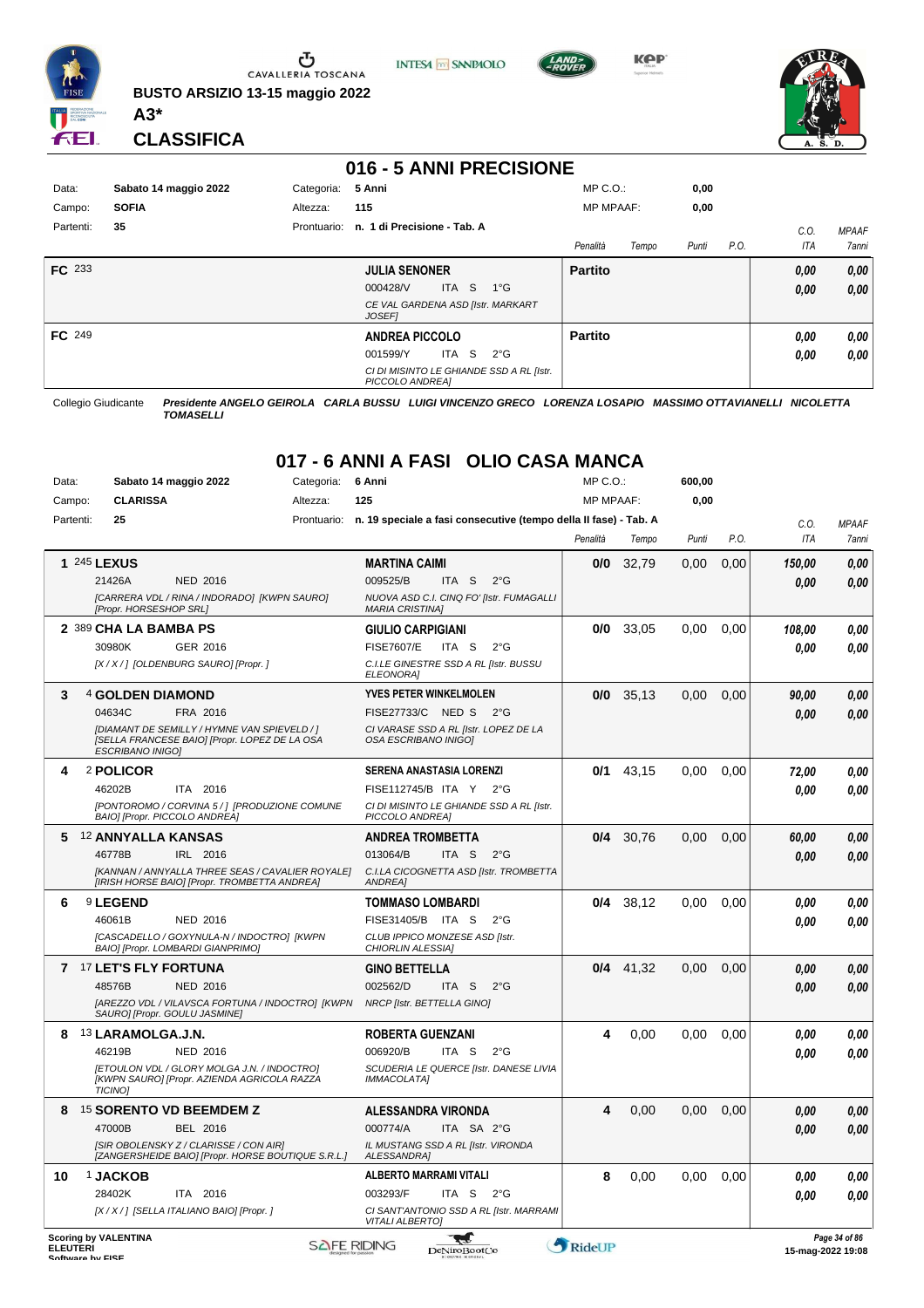

**BUSTO ARSIZIO 13-15 maggio 2022 A3\***



**KPP** 



**CLASSIFICA**

#### **017 - 6 ANNI A FASI OLIO CASA MANCA**

**INTESA** M SANPAOLO

| Data:         | Sabato 14 maggio 2022                                                                               | Categoria: | 6 Anni                                                                       | MP C.O.:         |       | 600,00 |      |      |              |
|---------------|-----------------------------------------------------------------------------------------------------|------------|------------------------------------------------------------------------------|------------------|-------|--------|------|------|--------------|
| Campo:        | <b>CLARISSA</b>                                                                                     | Altezza:   | 125                                                                          | <b>MP MPAAF:</b> |       | 0,00   |      |      |              |
| Partenti:     | 25                                                                                                  |            | Prontuario: n. 19 speciale a fasi consecutive (tempo della II fase) - Tab. A |                  |       |        |      | C.O. | <b>MPAAF</b> |
|               |                                                                                                     |            |                                                                              | Penalità         | Tempo | Punti  | P.O. | ITA  | 7anni        |
| 10            | 7 LERBY B                                                                                           |            | <b>COSTANZA BACCALIN</b>                                                     | 8                | 0,00  | 0,00   | 0,00 | 0,00 | 0,00         |
|               | 46046B<br><b>NED 2016</b>                                                                           |            | FISE41150/B ITA S<br>$2^{\circ}G$                                            |                  |       |        |      | 0,00 | 0.00         |
|               | [VERDI / BRIENA-B / PADINUS] [KWPN BAIO] [Propr.<br><b>BACCALIN COSTANZA]</b>                       |            | CLUB IPPICO MONZESE ASD [Istr.<br><b>CHIORLIN ALESSIA]</b>                   |                  |       |        |      |      |              |
| 12            | <b>16 COMETA SWAN</b>                                                                               |            | <b>GIULIANO PACIOTTI</b>                                                     | 14               | 0,00  | 0,00   | 0,00 | 0.00 | 0,00         |
|               | 21238A<br>ITA 2016                                                                                  |            | 001493/G<br>ITA <sub>S</sub><br>$2^{\circ}$ G                                |                  |       |        |      | 0.00 | 0.00         |
|               | [CONTENDRO / CASSIOPEA DELLA CACCIA / CASCARI]<br>[SELLA ITALIANO BAIO SCURO] [Propr. SOC.AGR.ASTRI |            | CI MONTEORO ASD [Istr. PACIOTTI<br><b>GIULIANOI</b>                          |                  |       |        |      |      |              |
|               | <b>SRLS1</b>                                                                                        |            |                                                                              |                  |       |        |      |      |              |
| 13            | 3 ZADRAGO                                                                                           |            | <b>MARCO OLIVERO</b>                                                         | 20               | 0,00  | 0,00   | 0,00 | 0,00 | 0,00         |
|               | 21851A<br>GER 2016                                                                                  |            | FISE42721/A ITA Y 1°G                                                        |                  |       |        |      | 0,00 | 0,00         |
|               | [ZIROCCO BLUE / PYRUS / NEWTON] [HOLSTEINER<br>GRIGIO] [Propr. OLIVERO MARCO]                       |            | A.S.D. LA VARLETTA [Istr. GROSSATO<br>MASSIMO]                               |                  |       |        |      |      |              |
|               | 14 244 THUNDER WHISTLE                                                                              |            | <b>BRUNA TROMBETTA</b>                                                       | 30               | 0,00  | 0,00   | 0,00 | 0.00 | 0,00         |
|               | 46407B<br>GER 2016                                                                                  |            | 021564/B<br>ITA S<br>1°G                                                     |                  |       |        |      | 0.00 | 0.00         |
|               | [CASANOVA / CHACCA QUICK / CHACCO BLUE]                                                             |            | C.I.LA CICOGNETTA ASD [Istr. TROMBETTA                                       |                  |       |        |      |      |              |
|               | [OLDENBURG BAIO] [Propr. TROMBETTA BRUNA]                                                           |            | <b>ANDREA1</b>                                                               |                  |       |        |      |      |              |
|               | 8 BLUE BALLOON                                                                                      |            | <b>TOMMASO GERARDI</b>                                                       | Elim.            | 0,00  | 0,00   | 0,00 | 0,00 | 0,00         |
|               | 21795A<br>GER 2016                                                                                  |            | FISE2520/Q<br>ITA <sub>S</sub><br>$2^{\circ}$ G                              |                  |       |        |      | 0.00 | 0,00         |
|               | [BALOU DU ROUET / LARISSA / LONGCHAMP]<br>[WESTFALEN BAIO] [Propr. LOZAR SAS]                       |            | CENTRO IPPICO LA TORBIERA S.S.D. A R.L.<br>[Istr. GERARDI VITO]              |                  |       |        |      |      |              |
| 11<br>FC      |                                                                                                     |            | <b>GIULIA GANDOLFI</b>                                                       | <b>Partito</b>   |       |        |      | 0.00 | 0,00         |
|               |                                                                                                     |            | <b>FISE6731/E</b><br>ITA S<br>$2^{\circ}G$                                   |                  |       |        |      | 0.00 | 0.00         |
|               |                                                                                                     |            | CI LA MORGANA ASD [Istr. BARZAGHI                                            |                  |       |        |      |      |              |
|               |                                                                                                     |            | <b>MOIRA]</b>                                                                |                  |       |        |      |      |              |
| FC 18         |                                                                                                     |            | <b>GUIDO TARANTINI</b><br>008884/G<br>ITA S<br>$2^{\circ}G$                  | <b>Partito</b>   |       |        |      | 0,00 | 0,00         |
|               |                                                                                                     |            | C.I.LE GINESTRE SSD A RL [Istr. SCOTTI                                       |                  |       |        |      | 0.00 | 0,00         |
|               |                                                                                                     |            | SARA]                                                                        |                  |       |        |      |      |              |
| <b>FC</b> 158 |                                                                                                     |            | <b>FEDERICA NULLI</b>                                                        | <b>Partito</b>   |       |        |      | 0,00 | 0,00         |
|               |                                                                                                     |            | FISE52123/B ITA Y<br>2°G COMP                                                |                  |       |        |      | 0.00 | 0.00         |
|               |                                                                                                     |            | C.I.LA LURA [Istr. COLOMBO GIUSEPPE]                                         |                  |       |        |      |      |              |
| FC 240        |                                                                                                     |            | <b>GABRIELE SERAFIN</b>                                                      | <b>Partito</b>   |       |        |      | 0,00 | 0,00         |
|               |                                                                                                     |            | 012601/B<br>ITA S<br>$2^{\circ}$ G                                           |                  |       |        |      | 0.00 | 0,00         |
|               |                                                                                                     |            | CERNUSCO RIDING S.S.D. A R.L. [Istr.<br>COLLECCHIA RICCARDO]                 |                  |       |        |      |      |              |
| FC 72         |                                                                                                     |            | HEILLER ANDRES TORRES BARONA                                                 | <b>Partito</b>   |       |        |      | 0,00 | 0.00         |
|               |                                                                                                     |            | FISE50724/A COL S 2°G                                                        |                  |       |        |      | 0,00 | 0,00         |
|               |                                                                                                     |            | HIDALGO ASD [Istr. PASTORE SABRINA]                                          |                  |       |        |      |      |              |
| 6<br>FC       |                                                                                                     |            | <b>ANDREE VALENTINA LIBERA</b>                                               | <b>Partito</b>   |       |        |      | 0,00 | 0,00         |
|               |                                                                                                     |            | FISE43094/B ITA S 1°G                                                        |                  |       |        |      | 0.00 | 0,00         |
|               |                                                                                                     |            | C.I.LA BETULLA [Istr. LIBERA ANDREE<br><b>VALENTINA1</b>                     |                  |       |        |      |      |              |
| FC 213        |                                                                                                     |            | <b>ALBERTO MARRAMI VITALI</b>                                                | <b>Partito</b>   |       |        |      | 0,00 | 0,00         |
|               |                                                                                                     |            | 003293/F<br>ITA S $2^{\circ}G$                                               |                  |       |        |      | 0.00 | 0,00         |
|               |                                                                                                     |            | CI SANT'ANTONIO SSD A RL [Istr. MARRAMI                                      |                  |       |        |      |      |              |
|               |                                                                                                     |            | <b>VITALI ALBERTO]</b>                                                       |                  |       |        |      |      |              |
| FC 85         |                                                                                                     |            | ELEONORA VITTORIA BORRA                                                      | <b>Partito</b>   |       |        |      | 0,00 | 0,00         |
|               |                                                                                                     |            | 007736/B<br>ITA S $2^{\circ}G$<br>C.I.DE LA MONDA [Istr. ]                   |                  |       |        |      | 0,00 | 0,00         |
| FC 95         |                                                                                                     |            | <b>ALESSIA MONTELEONE</b>                                                    | <b>Partito</b>   |       |        |      | 0.00 |              |
|               |                                                                                                     |            | <b>FISE5558/V</b><br>ITA J<br>$2^{\circ}$ G                                  |                  |       |        |      | 0.00 | 0,00<br>0,00 |
|               |                                                                                                     |            | CE VAL GARDENA ASD [Istr. SENONER                                            |                  |       |        |      |      |              |
|               |                                                                                                     |            | ALEXIA]                                                                      |                  |       |        |      |      |              |
| FC 73         |                                                                                                     |            | <b>GINO BETTELLA</b>                                                         | <b>Partito</b>   |       |        |      | 0,00 | 0,00         |
|               |                                                                                                     |            | 002562/D<br>ITA S $2^{\circ}G$                                               |                  |       |        |      | 0.00 | 0,00         |
|               |                                                                                                     |            | NRCP [Istr. BETTELLA GINO]                                                   |                  |       |        |      |      |              |

Collegio Giudicante *Presidente ANGELO GEIROLA CARLA BUSSU LUIGI VINCENZO GRECO LORENZA LOSAPIO MASSIMO OTTAVIANELLI NICOLETTA* **TOMAS AND CONSULTANT CONSULTANT CONSULTANT CONSULTANT CONSULTANT CONSULTANT CONSULTANT CONSULTANT CONSULTANT CONSULTANT PAGE 35 of 86**<br> **SAFEL RIDING** DeNinoBootCo RideUP 15-mag-2022 19:08 **Scoring by VALENTINA**<br>
ELEUTERI Page 35 of 86<br>
Software hy Elecute And The Scoring-2022 19:08<br>
Software hy Elecute And The Scoring-2022 19:08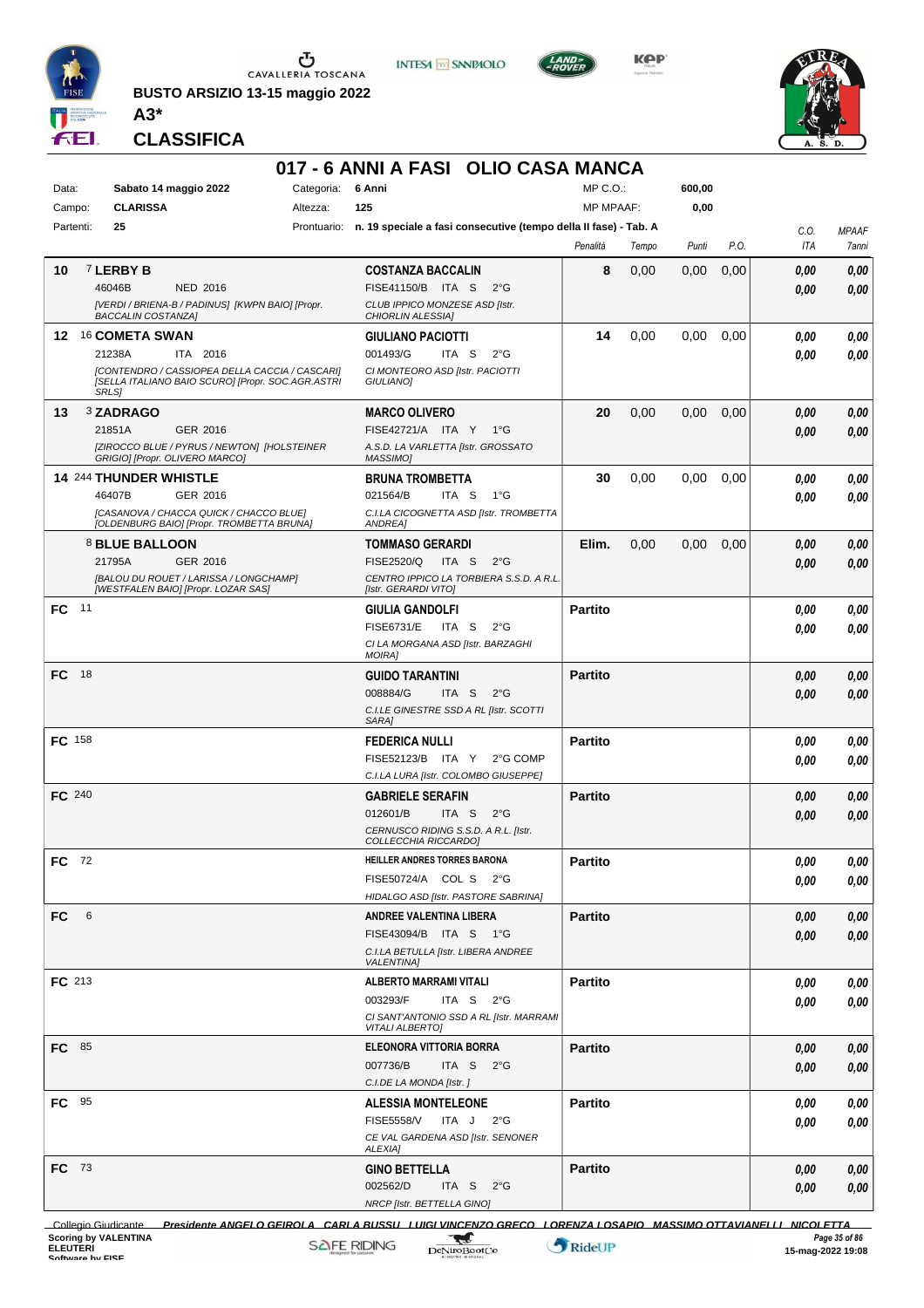

**BUSTO ARSIZIO 13-15 maggio 2022 A3\***





**KPP** 



**CLASSIFICA**

*TOMASELLI*

# **018 - C135 MISTA QUALIFICANTE OLIO CASA MANCA**<br>Categoria: C135

| Data:       | Sabato 14 maggio 2022<br>Categoria:                                                                                                                                      |          | C <sub>135</sub>                                                                                                               | $MP C. O.$ :     |             | 2.200,00 |      |                  |                       |
|-------------|--------------------------------------------------------------------------------------------------------------------------------------------------------------------------|----------|--------------------------------------------------------------------------------------------------------------------------------|------------------|-------------|----------|------|------------------|-----------------------|
| Campo:      | <b>CLARISSA</b>                                                                                                                                                          | Altezza: | 135                                                                                                                            | <b>MP MPAAF:</b> |             | 0,00     |      |                  |                       |
| Partenti:   | 34                                                                                                                                                                       |          | Prontuario: n. 7 mista - Tab. A                                                                                                | Penalità         | Tempo       | Punti    | P.O. | C.O.<br>ITA      | <b>MPAAF</b><br>7anni |
|             | 1 199 EIGER<br>30886K<br>FRA 2014<br>[X / X / ] [SELLA FRANCESE BAIO] [Propr. ]                                                                                          |          | <b>ANDRES PENALOSA</b><br>004170/G<br>COL S<br>$2^{\circ}$ G<br>A.S.D. DEL SANTO [Istr. KOHLSCHITTER<br>GIACOMO1               | 0/0              | 36,91       | 0,00     | 0,00 | 440,00<br>0.00   | 0,00<br>0.00          |
|             | 2 160 J B VAN DE DOORNHAAG<br>25227K<br>BEL 2009<br><b>IKASHMIR VAN SCHUTTERSHOF / NIKKY / LYS DE</b><br>DARMEN] [SELLA BELGA SAURO] [Propr. BALCONI<br><b>MAURIZIOI</b> |          | <b>MILLA LOU JANY POLIZZI</b><br>FISE47702/B ITA Y<br>$2^{\circ}G$<br>POLIZZI JUMPING TEAM ASD [Istr. POLIZZI<br><b>GERARD</b> |                  | $0/0$ 37,21 | 0,00     | 0,00 | 316,80<br>0.00   | 0,00<br>0.00          |
|             | <b>3 372 SO OSILESU</b><br>14086F<br>ITA 2011<br>[KSAR SITTE / CURIEUSE ORTOS / PIRADIN] [SELLA<br>ITALIANO GRIGIO] [Propr. SAVIO DANIELA]                               |          | NICOLO' BORELLI<br>006962/E<br>ITA S<br>$2^{\circ}$ G<br>C.I.LE GINESTRE SSD A RL [Istr. TARANTINI<br>GUIDO]                   | 0/0              | 37,53       | 0,00     | 0,00 | 264,00<br>220,00 | 0,00<br>0.00          |
|             | 4 149 TALETTO<br>29056BXX<br>GER 2009<br>[TOULON / FINE / CALETTO I] [HOLSTEINER BAIO] [Propr.<br>TENUTA C & C]                                                          |          | <b>GIULIA MAGGIULLI</b><br>FISE52880/B ITA S<br>$2^{\circ}G$<br>HORSE CLUB VILLA AIRAGHI ASD [Istr.<br><b>BUSSO GIULIAI</b>    |                  | $0/4$ 37,69 | 0,00     | 0,00 | 211,20<br>0.00   | 0,00<br>0.00          |
|             | 5 101 ATHINIA<br>03992C<br>ITA 2011<br>[TOULON / GRATINA / GRANTIUS] [SELLA ITALIANO BAIO<br>SCURO] [Propr. CHIAUDANI NATALE]                                            |          | GIULIO CARPIGIANI<br>FISE7607/E<br>ITA S<br>$2^{\circ}G$<br>C.I.LE GINESTRE SSD A RL [Istr. BUSSU<br><b>ELEONORA</b>           | 0/8              | 36,62       | 0,00     | 0,00 | 176,00<br>132,00 | 0,00<br>0.00          |
| 6           | <b>70 QUILLER</b><br>48563B<br><b>GER 2008</b><br>[QUIDAMDEREVEL / PAMEA B / LORDANOS]<br>[HOLSTEINER BAIO] [Propr. ETREA SPORT HORSES DI<br>CHIAMONE ROSALIA MESSALINA] |          | <b>MATTEO CHECCHI</b><br>004393/B<br>ITA <sub>S</sub><br>$2^{\circ}$ G<br>A.S.ETREA [Istr. CHECCHI MATTEO]                     |                  | $0/8$ 37,21 | 0,00     | 0,00 | 70,40<br>0.00    | 0,00<br>0,00          |
|             | 7 194 IGOR VAN HET LINDEBOS<br>30911BXX<br><b>BEL 2008</b><br>[DON QUICHOT / RATINA VAN HET LINDEBOS /<br>PAVAROTTI V/DE HELLE] [BWP BAIO] [Propr. LOMBARDI<br>TOMMASO]  |          | <b>TOMMASO LOMBARDI</b><br>FISE31405/B ITA S<br>$2^{\circ}$ G<br>CLUB IPPICO MONZESE ASD [Istr.<br>CHIORLIN ALESSIA]           | 0/Elim.          | 0.00        | 0,00     | 0,00 | 70,40<br>0.00    | 0,00<br>0.00          |
|             | 8 110 CHACCO GRANDE PS<br>14518D<br>GER 2013<br>[CHACCO-BLUE / SARINA / BALOUBET DU ROUET]<br>[OLDENBURG BAIO] [Propr. VIDA SPORT HORSES SRLS]                           |          | <b>ANDRES PENALOSA</b><br>004170/G<br>COL S<br>$2^{\circ}$ G<br>A.S.D. DEL SANTO [Istr. KOHLSCHITTER<br>GIACOMO]               |                  | 1 78,33     | 0,00     | 0,00 | 70,40<br>0.00    | 0,00<br>0.00          |
|             | 9 161 GOLDEN GIRL 174<br>21873A<br>GER 2014<br>[LEOVISTO / UP TO DATE X / COME ON] [HOLSTEINER<br>GRIGIO] [Propr. ORREGO DUGUE JUAN JOSE]                                |          | HEILLER ANDRES TORRES BARONA<br>$2^{\circ}G$<br>FISE50724/A<br>COL S<br>HIDALGO ASD [Istr. PASTORE SABRINA]                    |                  | 2 79,99     | 0,00     | 0,00 | 70,40<br>0.00    | 0,00<br>0.00          |
|             | 10 165 QUASIMODO VII<br>28802K<br>GER 2004<br>[X / X / ] [WESTFALEN BAIO] [Propr.]                                                                                       |          | <b>DENISE CAVEGN</b><br>FISE94819/K SUI SA 1°G<br>FISE [Istr.]                                                                 |                  | 3 80,03     | 0,00     | 0,00 | 70,40<br>0,00    | 0,00<br>0,00          |
| 11 232 SCAR | 26399BXX<br>ITA 2008<br>[SILVIO I / SIRIA DI VILLAGANA / ACORADO] [SELLA<br>ITALIANO BAIO] [Propr. PLACIDI MARIO]                                                        |          | <b>DARIO MINUTOLI</b><br>000639/M<br>ITA SA 2°G<br>CIRCOLO IPPICO CAPANNELLE S.S.D.R.L.<br>[Istr. MINUTOLI DARIO]              |                  | 3 80,38     | 0,00     | 0,00 | 0,00<br>88,00    | 0,00<br>0.00          |
|             | 12 239 JESTINOV<br>46782B<br><b>NED 2014</b><br>[CARRERA VDL / FESTINOV / ] [KWPN BAIO] [Propr.<br><b>SCOTTI SARA]</b>                                                   |          | <b>GUIDO TARANTINI</b><br>008884/G<br>ITA S<br>$2^{\circ}$ G<br>C.I.LE GINESTRE SSD A RL [Istr. SCOTTI<br>SARA]                |                  | 4 71,98     | 0,00     | 0,00 | 0,00<br>0,00     | 0,00<br>0,00          |
|             | <b>13 215 CAMPARI</b><br>30571K<br>GER 2012<br>[X / X / ] [HOLSTEINER BAIO] [Propr.]                                                                                     |          | <b>GIULIO CARPIGIANI</b><br><b>FISE7607/E</b><br>ITA S<br>$2^{\circ}$ G<br>C.I.LE GINESTRE SSD A RL [Istr. BUSSU<br>ELEONORA]  |                  | 4 73,02     | 0,00     | 0,00 | 0,00<br>0,00     | 0,00<br>0,00          |

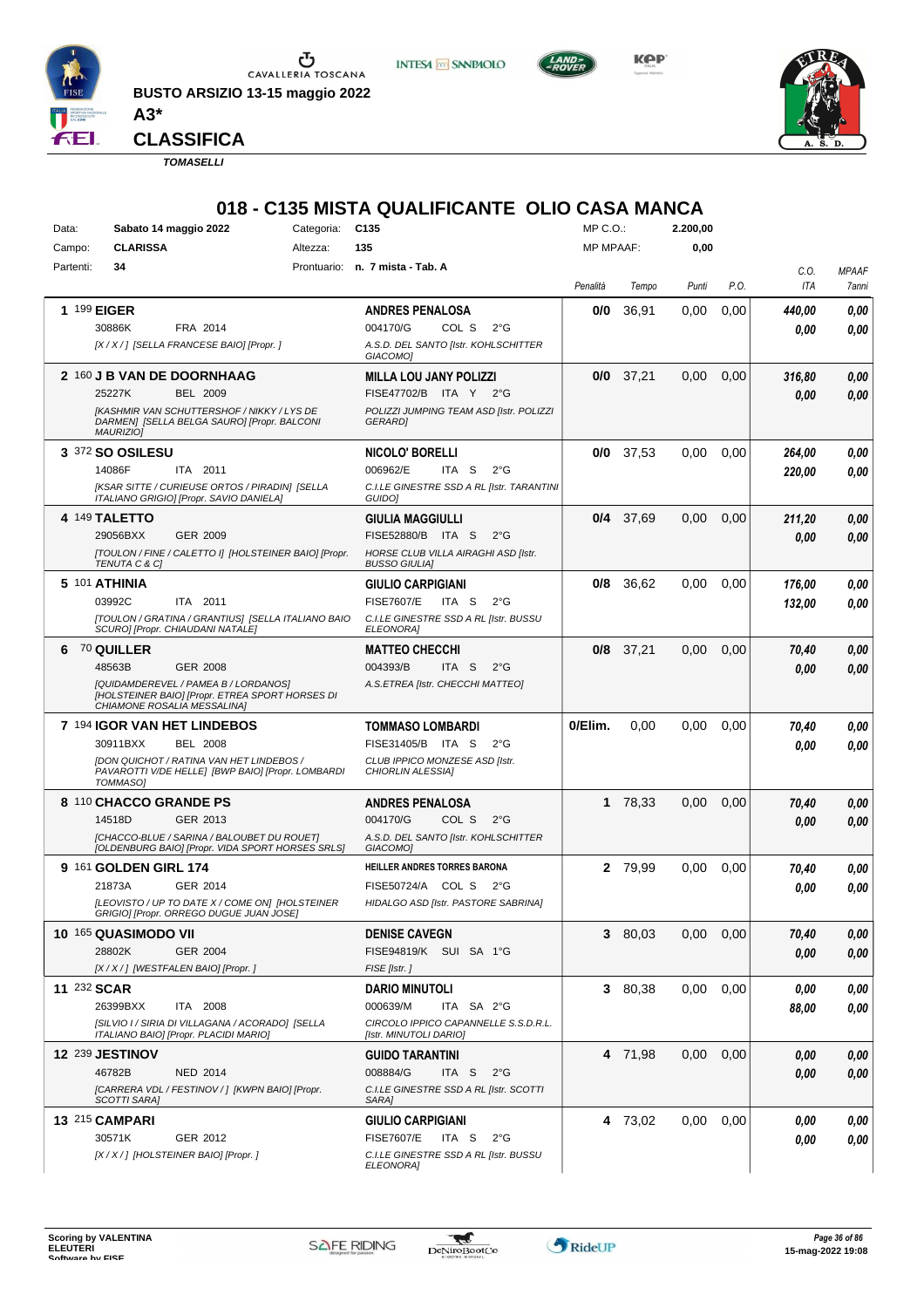

**BUSTO ARSIZIO 13-15 maggio 2022 A3\***







**CLASSIFICA**

|           |                                                                                                                                       |                 | 018 - C135 MISTA QUALIFICANTE OLIO CASA MANCA                   |                  |          |          |      |              |              |
|-----------|---------------------------------------------------------------------------------------------------------------------------------------|-----------------|-----------------------------------------------------------------|------------------|----------|----------|------|--------------|--------------|
| Data:     | Sabato 14 maggio 2022                                                                                                                 | Categoria: C135 |                                                                 | $MP C. O.$ :     |          | 2.200,00 |      |              |              |
| Campo:    | <b>CLARISSA</b>                                                                                                                       | Altezza:        | 135                                                             | <b>MP MPAAF:</b> |          | 0,00     |      |              |              |
| Partenti: | 34                                                                                                                                    |                 | Prontuario: n. 7 mista - Tab. A                                 |                  |          |          |      | C.O.         | <b>MPAAF</b> |
|           |                                                                                                                                       |                 |                                                                 | Penalità         | Tempo    | Punti    | P.O. | ITA          | 7anni        |
|           | <b>14 212 FLEUR</b>                                                                                                                   |                 | <b>CHIARA LYDIA POLIZZI</b>                                     | 4                | 73,79    | 0,00     | 0,00 | 0.00         | 0,00         |
|           | 46815B<br>NED 2010                                                                                                                    |                 | 023383/B<br>ITA S $2^{\circ}G$                                  |                  |          |          |      | 0,00         | 0,00         |
|           | [STARTREK / VALENCIA / NOBILITY] [KWPN BAIO] [Propr.<br>EQUIPASSIONE S.R.L.]                                                          |                 | POLIZZI JUMPING TEAM ASD [Istr. POLIZZI<br>CHIARA LYDIA]        |                  |          |          |      |              |              |
|           | 15 347 CARPACCE                                                                                                                       |                 | <b>MATTEO CHECCHI</b>                                           |                  | 4 73,82  | 0,00     | 0,00 | 0.00         | 0,00         |
|           | 34879BXX<br>GER 2011                                                                                                                  |                 | 004393/B<br>ITA S<br>$2^{\circ}G$                               |                  |          |          |      | 0.00         | 0,00         |
|           | [CAPISTRANO / LADYKRACHER / LARENCO]<br>[WESTFALEN GRIGIO] [Propr. MANISHA SRL]                                                       |                 | A.S.ETREA [Istr. CHECCHI MATTEO]                                |                  |          |          |      |              |              |
|           | <b>16 211 MESSI 'E'</b>                                                                                                               |                 | <b>GIULIA GANDOLFI</b>                                          |                  | 4 74,46  | 0.00     | 0,00 | 0.00         | 0,00         |
|           | 49067B<br>BEL 2012                                                                                                                    |                 | <b>FISE6731/E</b><br>ITA S<br>$2^{\circ}G$                      |                  |          |          |      | 0.00         | 0,00         |
|           | [FIDJY OF COLORS / USCHANA VAN DE                                                                                                     |                 | CI LA MORGANA ASD [Istr. BARZAGHI                               |                  |          |          |      |              |              |
|           | KEMPENHOEVE / ] [BWP BAIO SCURO] [Propr. AB<br>LOGISTIC S.R.L.]                                                                       |                 | <b>MOIRAI</b>                                                   |                  |          |          |      |              |              |
|           | 17 237 MARACANA'                                                                                                                      |                 | <b>ALDO CROCE</b>                                               |                  | 4 75,71  | 0.00     | 0,00 | 0.00         | 0,00         |
|           | ITA 2014<br>33606BXX                                                                                                                  |                 | ITA <sub>S</sub><br>006639/B<br>$2^{\circ}G$                    |                  |          |          |      | 0.00         | 0,00         |
|           | [LUCKY DU REVERDY / DISCOVERY / PRONTO] [SELLA<br>ITALIANO BAIO] [Propr. OLGIATI ROSSELLA]                                            |                 | JUMPING VILLA SCHEIBLER ASD [Istr.<br><b>CROCE ALDOI</b>        |                  |          |          |      |              |              |
|           | <b>18 348 CALGARY</b>                                                                                                                 |                 | <b>NICOLO' BORELLI</b>                                          |                  | 4 76,28  | 0.00     | 0,00 | 0,00         | 0,00         |
|           | 30370K<br><b>NED 2007</b>                                                                                                             |                 | ITA S<br>006962/E<br>$2^{\circ}G$                               |                  |          |          |      | 0.00         | 0,00         |
|           | [X / X / ] [KWPN SAURO] [Propr. ]                                                                                                     |                 | C.I.LE GINESTRE SSD A RL [Istr. TARANTINI<br>GUIDO <sub>1</sub> |                  |          |          |      |              |              |
|           | <b>19 390 IACO BLUE</b>                                                                                                               |                 | <b>GIULIO CARPIGIANI</b>                                        |                  | 4 77,99  | 0.00     | 0,00 | 0.00         | 0,00         |
|           | 30369K<br><b>NED 2014</b>                                                                                                             |                 | <b>FISE7607/E</b><br>ITA S<br>$2^{\circ}G$                      |                  |          |          |      | 0.00         | 0,00         |
|           | [X / X / ] [SCONOSCIUTA BAIO] [Propr. ]                                                                                               |                 | C.I.LE GINESTRE SSD A RL [Istr. BUSSU<br>ELEONORA]              |                  |          |          |      |              |              |
|           | 20 220 CHEESECAKE                                                                                                                     |                 | <b>ROBERTA GUENZANI</b>                                         |                  | 5 78,59  | 0,00     | 0,00 | 0,00         | 0,00         |
|           | 32657BXX<br>ITA 2013                                                                                                                  |                 | 006920/B<br>ITA S<br>$2^{\circ}G$                               |                  |          |          |      | 0.00         | 0,00         |
|           | [KANNAN / CERBIATTA DI VAL LITARA / AVENIR] [SELLA<br>ITALIANO SAURO BRUCIATO] [Propr. AZ. AGR. DEL<br>RONCHETTO DI GUENZANI ROBERTA] |                 | SCUDERIA LE QUERCE [Istr. DANESE LIVIA<br>IMMACOLATA]           |                  |          |          |      |              |              |
|           | 21 100 AIR PICARDIE                                                                                                                   |                 | <b>NICCOLO CONTINO</b>                                          | 5                | 82,71    | 0.00     | 0,00 | 0.00         | 0,00         |
|           | 20316A<br>FRA 2010                                                                                                                    |                 | FISE42784/A ITA Y<br>1°G                                        |                  |          |          |      | 0.00         | 0.00         |
|           | <b>JALCAMERA DE MOYON / LA FILLE DE L'AIR / TROPHEE</b><br>DU ROZEL] [SELLA FRANCESE SAURO] [Propr. RINALDI<br><b>ROBERTOI</b>        |                 | RUBBIANETTA SSD A RL [Istr. CORRAO<br>SALVATORE]                |                  |          |          |      |              |              |
|           | 22 168 GREGORIUS C                                                                                                                    |                 | <b>FEDERICO REGAZZETTI</b>                                      | 6                | 79,05    | 0,00     | 0,00 | 0.00         | 0,00         |
|           | 30717BXX<br>NED 2011                                                                                                                  |                 | FISE52064/B ITA S<br>$2^{\circ}G$                               |                  |          |          |      | 0.00         | 0.00         |
|           | [DOUGLAS / UROVETTE H / MANHATTAN] [KWPN BAIO]<br>[Propr. VIRTUANI MARIA ENRICA]                                                      |                 | EQUITAZIONE LA COCCARDA SSD A.R.L.<br>[Istr. BONATI DAVIDE]     |                  |          |          |      |              |              |
|           | 23 191 CORNELIA DU RUISSEAU                                                                                                           |                 | <b>FILIPPO FRIGERIO</b>                                         |                  | 6 79,46  | 0,00     | 0,00 | 0.00         | 0,00         |
|           | 30629K<br>FRA 2012                                                                                                                    |                 | FISE37069/B ITA S<br>$2^{\circ}G$                               |                  |          |          |      | 0.00         | 0,00         |
|           | [X / X / ] [SELLA FRANCESE BAIO] [Propr. ]                                                                                            |                 | C.I.LOMBARDO [Istr. FRIGERIO FILIPPO]                           |                  |          |          |      |              |              |
|           | 24 65 BARIEKA                                                                                                                         |                 | <b>TOMMASO GERARDI</b>                                          |                  | 8 70,07  | 0,00     | 0,00 | 0,00         | 0,00         |
|           | 13079D<br>GER 2011                                                                                                                    |                 | FISE2520/Q<br>ITA S<br>$2^{\circ}G$                             |                  |          |          |      | 0,00         | 0,00         |
|           | [BALOUS BELLINI / POLY GAME / POLYDOR]<br>[WESTFALEN BAIO] [Propr. A-TEAM HORSES SR.L.]                                               |                 | CENTRO IPPICO LA TORBIERA S.S.D. A R.L.<br>[Istr. GERARDI VITO] |                  |          |          |      |              |              |
|           | 25 198 DIBLUECA VH BEECKHOF Z                                                                                                         |                 | <b>TOMMASO GERARDI</b>                                          |                  | 10 79,90 | 0,00     | 0,00 | 0.00         | 0,00         |
|           | 30416K<br>BEL 2013                                                                                                                    |                 | FISE2520/Q<br>ITA S<br>$2^{\circ}G$                             |                  |          |          |      | 0,00         | 0,00         |
|           | [DI CASI O.H. / IT'S A BLUE / ] [ZANGERSHEIDE GRIGIO]<br>[Propr. PLAN H HOLDING S.R.L.]                                               |                 | CENTRO IPPICO LA TORBIERA S.S.D. A R.L.<br>[Istr. GERARDI VITO] |                  |          |          |      |              |              |
|           | 26 153 PICASSO VAN PRINSEVELD                                                                                                         |                 | <b>TOMMASO GERARDI</b>                                          |                  | 13 78,97 | 0,00     | 0,00 | 0,00         | 0,00         |
|           | 21422A<br>BEL 2015                                                                                                                    |                 | <b>FISE2520/Q</b><br>ITA S<br>$2^{\circ}G$                      |                  |          |          |      | 0,00         | 0,00         |
|           | [CONNOR / DIDA / CODEX] [BWP BAIO] [Propr. LOZAR                                                                                      |                 | CENTRO IPPICO LA TORBIERA S.S.D. A R.L.                         |                  |          |          |      |              |              |
|           | SAS]                                                                                                                                  |                 | [Istr. GERARDI VITO]                                            |                  |          |          |      |              |              |
|           | 27 163 CALMERE<br>29508K<br><b>SWE 2009</b>                                                                                           |                 | KATARINA REPETTO<br>FISE122747/K MO J<br>$2^{\circ}G$           |                  | 14 87,99 | 0,00     | 0,00 | 0.00<br>0.00 | 0,00<br>0,00 |
|           | [X / X / ] [SWEDISH WARMBLOOD A. BAIO] [Propr. ]                                                                                      |                 | FISE [Istr.]                                                    |                  |          |          |      |              |              |

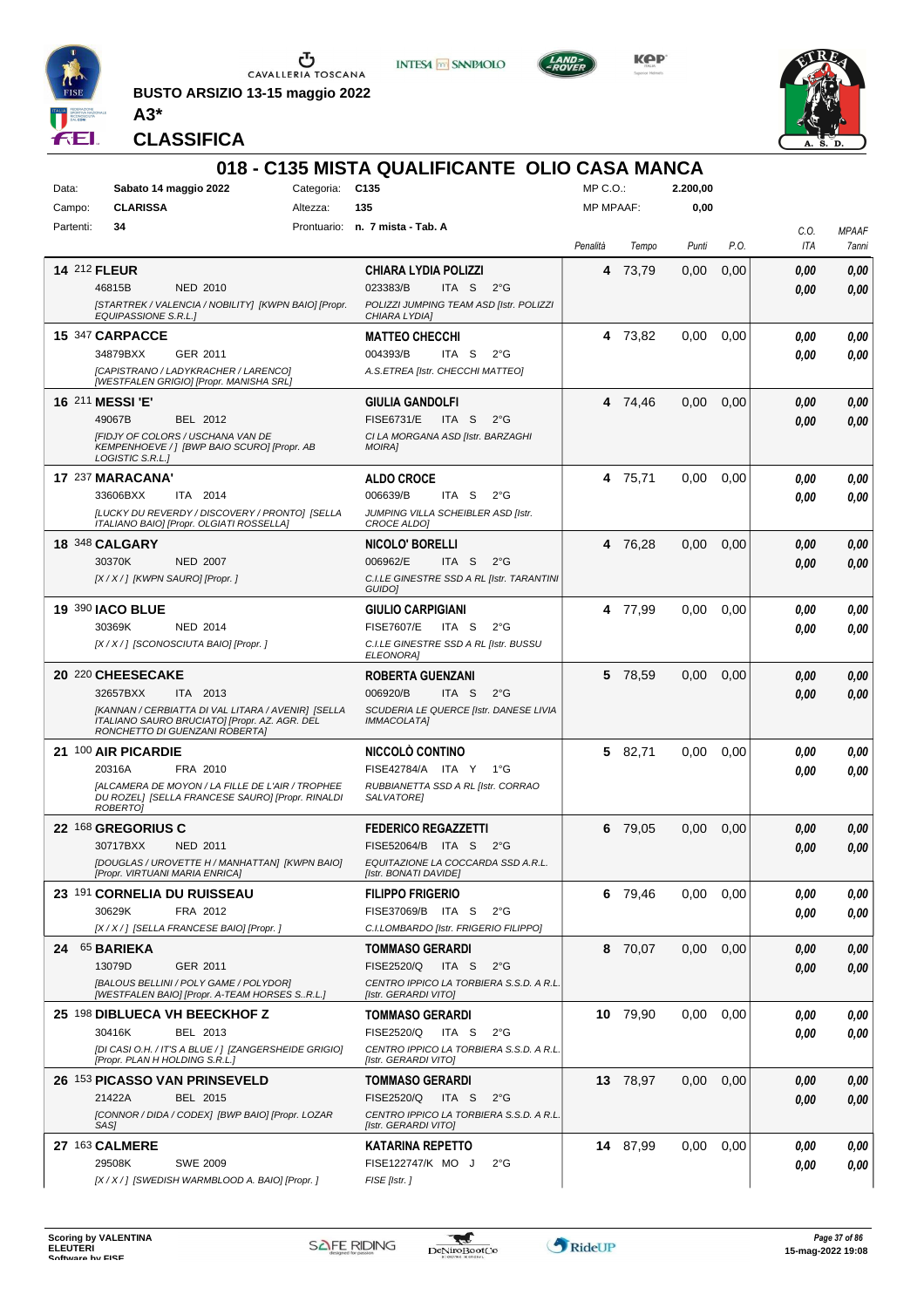

**BUSTO ARSIZIO 13-15 maggio 2022**



KOP



**CLASSIFICA**

**A3\***

#### **018 - C135 MISTA QUALIFICANTE OLIO CASA MANCA** Data: Sabato 14 maggio 2022 Categoria: C135 Prontuario: **n. 7 mista - Tab. A** Campo: **CLARISSA** Partenti: **34** Altezza: **135** MP C.O.: MP MPAAF: **2.200,00 0,00** *Penalità Tempo Punti P.O. C.O. ITA MPAAF 7anni* **28** 182 **QUEENY DES MARRONNIERS Z** BEL 2014 **ALESSANDRO ORLANDI** *[QLASSIC BOIS MARGOT / URIA ERIA DE LA SALM / ARGENTINIUS] [ZANGERSHEIDE SAURO] [Propr. ETREA SPORT HORSES DI CHIAMONE ROSALIA MESSALINA] A.S.ETREA [Istr. CHECCHI MATTEO]* ITA S 2°G 48566B FISE42675/B *0,00* **15** 80,71 0,00 0,00 *0,00 0,00 0,00* **29** 127 **MOONLIGHT DU COZAR** BEL 2012 **CARLO SPAGGIARI** *[BUTTON SITTE / SAMONA VAN HET TATERKUILENHOF / REMONDO] [BEL. WARMBLOEDPAARD SAURO] [Propr. DOUBLE C SRL] C.I.LE GINESTRE SSD A RL [Istr. BUSSU ELEONORA]* ITA Y 2°G 17643E FISE66811/B *0,00* **16** 70,75 0,00 0,00 *0,00 0,00 0,00* **30** 133 **VOICI DU ROUET** FRA 2009 **SOFIA SCOLARIS** *[L'ARC DE TRIOMPHE / RATINA DU ROUET / QUINCY] [SELLA FRANCESE BAIO] [Propr. GHIDELLA DOMENICO] PONTENUOVOHORSES ASD [Istr. ALBANESI BIANCA]* ITA Y 1°G 17431A FISE34244/A *0,00* **24** 97,74 0,00 0,00 *0,00 0,00 0,00* **31** 71 **KASTAAR DE LAUBRY** BEL 2010 **DIEGO CHIATANTE** *[NABAB DE REVE / EVITA DE LAUBRY / CHIN CHIN] [BWP BAIO BRUNO] [Propr. INGUSCIO STEFANO] C.I.LA BETULLA [Istr. BRUSCHETTA YLENIA]* ITA S 2°G **25** 90,85 0,00 0,00 *0,00 0,00 0,00* 19025A BEL 2010 001626/A ITA S 2°G <mark>0 ,00 0,00</mark> 393 **B.HICKSTAR M Z** BEL 2012 **MATTEO CHECCHI** *[BIG STAR JR K Z / DONNA VERONA / EMILION] [ZANGERSHEIDE SAURO] [Propr. AZ. AGR. SUPERNAIT - SOC. AGR. A R.L.] A.S.ETREA [Istr. CHECCHI MATTEO]* ITA S 2°G **Elim.** 0,00 0,00 0,00 *0,00 0,00 0,00* 15648E BEL 2012 004393/B ITA S 2°G <mark> 0,00 0,00</mark> 68 **CENTACCO** SCN 2014 **CARLO SPAGGIARI** 29248K SCN\_2014 FISE66811/B ITA Y 2°G **0,00 0,00 Rit.** 0,00 0,00 0,00 *0,00 0,00 0,00*

*[CENTADEL / CHACONIA / ] [OLDENBURG BAIO] [Propr. SPAGGIARI GIANMARCO] C.I.LE GINESTRE SSD A RL [Istr. BUSSU ELEONORA]* 80 **C'EST LA VIE** NED 2007 **MATTEO ORLANDI** *[NAMELUS R / JOLARIS / NIMMERDOR] [KWPN BAIO] [Propr. GIARDINI SAN ROCCO SRL] C.S. ESERCITO SEZIONE EQUITAZIONE [Istr. BERTOLI ALICE]* FISE25059/A ITA Y 2°G **Rit.** 0,00 0,00 0,00 *0,00 0,00 0,00* 33389BXX FISE25059/A *0,00*

Collegio Giudicante *Presidente ANGELO GEIROLA CARLA BUSSU LUIGI VINCENZO GRECO LORENZA LOSAPIO MASSIMO OTTAVIANELLI NICOLETTA TOMASELLI*

#### **019 - C130 A FASI RISERVATO I° GR. QUALIF. OLIO CASA MANC**

| Data:     | Sabato 14 maggio 2022                                                                                                      | Categoria:  | C <sub>130</sub>                                             | MP C. O.         |       | 1.300,00 |      |        |              |
|-----------|----------------------------------------------------------------------------------------------------------------------------|-------------|--------------------------------------------------------------|------------------|-------|----------|------|--------|--------------|
| Campo:    | <b>CLARISSA</b>                                                                                                            | Altezza:    | 130                                                          | <b>MP MPAAF:</b> |       | 0,00     |      |        |              |
| Partenti: | 16                                                                                                                         | Prontuario: | n. 19.2 speciale a fasi consecutive - Tab. A                 |                  |       |          |      | C.O.   | <b>MPAAF</b> |
|           |                                                                                                                            |             |                                                              | Penalità         | Tempo | Punti    | P.O. | ITA    | 7anni        |
|           | 84 VALESCA                                                                                                                 |             | <b>GRETA LAURORA</b>                                         | 0/0              | 31,75 | 0,00     | 0,00 | 292,50 | 0,00         |
|           | 29787BXX<br>GER 2008                                                                                                       |             | <b>FISE27286/B</b><br>ITA<br>`S<br>$1^{\circ}G$              |                  |       |          |      | 0.00   | 0.00         |
|           | [VALENTINO / STAPIRA / STAKKATO] [HANNOVER<br>SAURO] [Propr. IL BOSCHETTO SOCIETA' AGRICOLA SRL]                           |             | A.S.ETREA [Istr. CHECCHI MATTEO]                             |                  |       |          |      |        |              |
|           | 2 179 JONAS KM                                                                                                             |             | <b>FRANCESCA GRISI</b>                                       | 0/0              | 34,10 | 0,00     | 0,00 | 210,60 | 0,00         |
|           | 30832BXX<br>SUI<br>2010                                                                                                    |             | <b>ITA</b><br>S.<br>$1^{\circ}$ G<br>007769/B                |                  |       |          |      | 0.00   | 0.00         |
|           | [JOLY ST.HUBERT / HELEAKALA / CARTHAGO]<br>[WARMBLUT GRIGIO] [Propr. RIDERS S.R.L.]                                        |             | CI SANT'ANNA ASD [Istr. MONETA LUCA<br><b>MARIAI</b>         |                  |       |          |      |        |              |
|           | 3 150 OLMAIA                                                                                                               |             | <b>FRANCESCA MOGLIA</b>                                      | 0/0              | 34,36 | 0,00     | 0,00 | 175,50 | 0,00         |
|           | 27913BXX<br>ITA 2009                                                                                                       |             | FISE52338/B<br>ITA J<br>$1^{\circ}$ G                        |                  |       |          |      | 130,00 | 0.00         |
|           | [VERDI / LUCE VITE / DOHITZUN GUERNICA] [SELLA<br>ITALIANO BAIO] [Propr. AZ. AGR. RAZZA TICINO DI<br><b>MOGLIA ANDREAI</b> |             | SCUDERIA LE QUERCE [Istr. PRADA<br>ELISABETTA]               |                  |       |          |      |        |              |
|           | 4 234 DONDER BOY                                                                                                           |             | <b>OLIVIA PINTO</b>                                          | 0/4              | 32,82 | 0,00     | 0,00 | 140,40 | 0,00         |
|           | 32787BXX<br><b>NED 2008</b>                                                                                                |             | <b>ITA</b><br>S.<br>$1^{\circ}$ G<br>003892/E                |                  |       |          |      | 0.00   | 0.00         |
|           | [KING KOLIBRI / WILGENROOSJE / POOR BOY] [KWPN<br><b>BAIO SCUROI [Propr. PINTO OLIVIA]</b>                                 |             | CERNUSCO RIDING S.S.D. A R.L. [Istr.<br>COLLECCHIA RICCARDO] |                  |       |          |      |        |              |

w

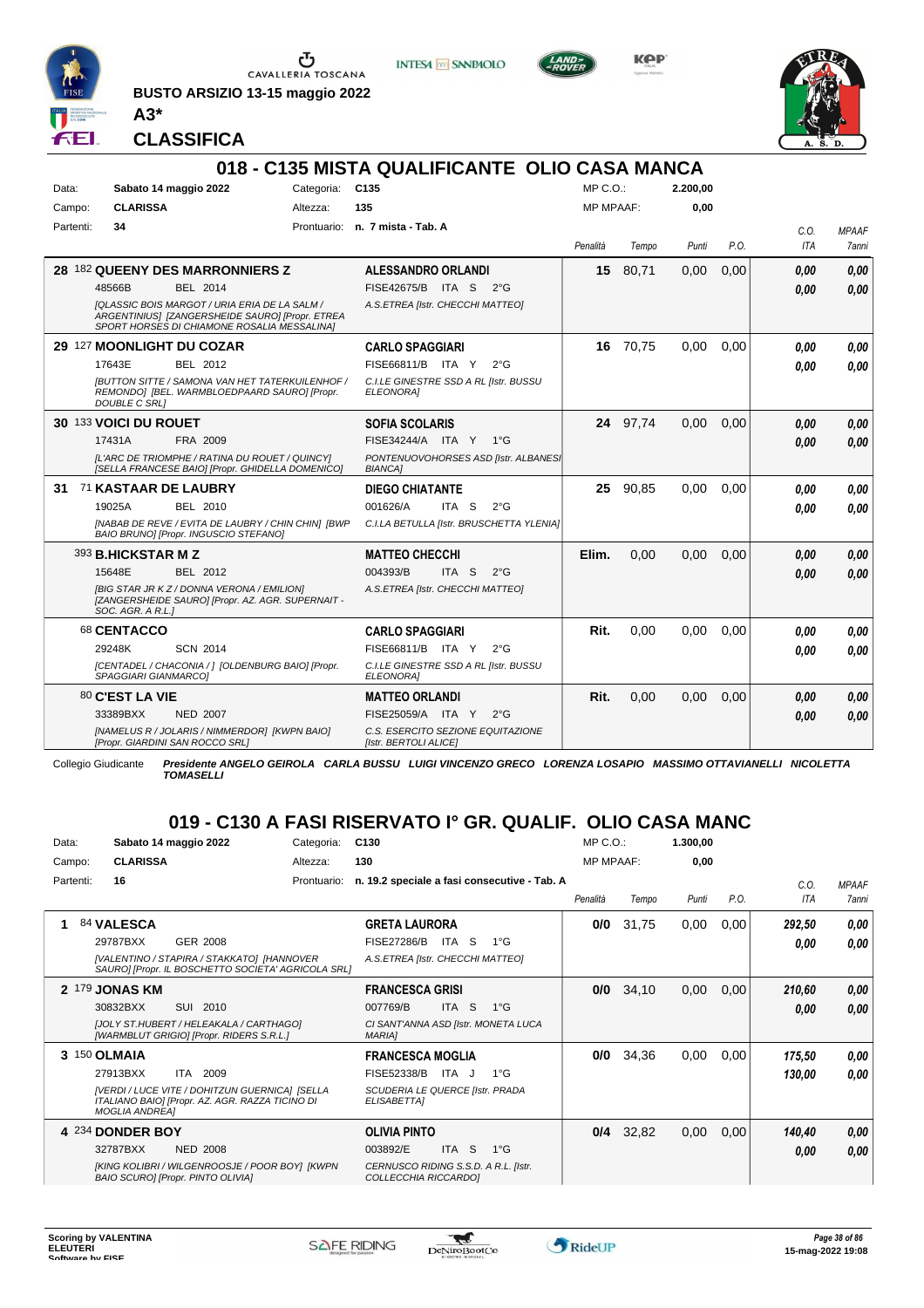

**BUSTO ARSIZIO 13-15 maggio 2022**



KOP



**CLASSIFICA**

**A3\***

#### **019 - C130 A FASI RISERVATO I° GR. QUALIF. OLIO CASA MANC** Data: Sabato 14 maggio 2022 Categoria: C130 Prontuario: **n. 19.2 speciale a fasi consecutive - Tab. A** Campo: **CLARISSA** Partenti: **16** Altezza: **130**  $MP \cap O$ MP MPAAF: **1.300,00 0,00** *Penalità Tempo Punti P.O. C.O. ITA MPAAF 7anni* **5** 83 **QUEENSBERRY 23** GER 2010 **VERA SENONER** *[QUINTENDER / CINZIA / CONTINUE] [HANNOVER BAIO] [Propr. DIADEMA SRL] CE VAL GARDENA ASD [Istr. MARKART JOSEF]* ITA S 1°G **0/4** 33,38 0,00 0,00 *117,00 0,00 0,00* 13049D GER\_2010 FISE4023/V ITA S 1°G **0,00 0,00 6** 173 **FLUBBER DELLA CORTE** ITA 2012 **GRETA LAURORA** *[CONTENDRO / ALBA NASCENTE / OLYMPIQUE LONDON] [SELLA ITALIANO BAIO] [Propr. AZ.AGR. RAINERI GIOVANNI] A.S.ETREA [Istr. CHECCHI MATTEO]* 15903E ITA 2012 FISE27286/B ITA S 1°G **0,00 0,00 0/4** 40,87 0,00 0,00 *0,00 0,00 0,00* **7** 175 **LUIS DEL VERGANTE** ITA 2014 **ROBERTO SAIBENE** *[XXX / FRANCIS DEL VERGANTE / CONQUISTADOR] [SELLA ITALIANO BAIO SCURO] [Propr. AZ. AGR. DEL VERGANTE] CI LA STELLA ASD [Istr. MAZZA DIEGO]* ITA SA 1°G **0/4** 41,40 0,00 0,00 *0,00 0,00 0,00* 20684A 002946/B *0,00* **8** 142 **NIKLAS** GER 2012 **CAROLA CONTINO** *[TOULOUSE / ALOE / LANDWIND II B] [BAYERISCHES WARMBLUT BAIO SCURO] [Propr. SOC.AGR.AGRI HORSES S.S] RUBBIANETTA SSD A RL [Istr. CORRAO SALVATORE]* ITA S 1°G 20586A FISE30868/A *0,00* **0/8** 36,96 0,00 0,00 *0,00 0,00 0,00* **9** 76 **QUINTANA VII** GER 2009 **DENISE CAVEGN** *[X / X / ] [OLDENBURG BAIO] [Propr. ] FISE [Istr. ]* SUI SA 1°G 28801K FISE94819/K *0,00* **4** 47,13 0,00 0,00 *0,00 0,00 0,00* **10** 183 **STAKKEZZA** GER 2012 **HANNA JANINA MARIA JANSSON** *[STAKKATOL / WENEZZA / CONTINUE] [OLDENBURG BAIO] [Propr. JANSSON REISSMULLER HANNA JANINA MARIA] LA PRATERIA SOCIETA' COOP. SOC. [Istr. JANSSON REISSMULLER HANNA JANINA MARIA]* 48353B GER\_2012 FISE39980/B SWE S 1°G **0,00 0,00 4** 47,78 0,00 0,00 *0,00 0,00 0,00* **11** 203 **IMPRESSIVE FLASH C** NED 2013 **MARIA PEDRONI** *[COSUN / NINOSA II / GUIDAM] [KWPN GRIGIO] [Propr. PERUCCHETTI SABRINA] LA PRATERIA SOCIETA' COOP. SOC. [Istr. JANSSON REISSMULLER HANNA JANINA MARIA]* ITA S 1°G 33648BXX FISE10791/KB *0,00* **4** 49,68 0,00 0,00 *0,00 0,00 0,00* **12** 181 **LUPAS** ITA 2013 **VERONICA LANZONI** *[LOHENGRIN DI VILLA EMILIA / LENNEKE / NIMMERDOR] [SELLA ITALIANO GRIGIO] [Propr. PASOTTI LUCIA] C.I.LA LURA [Istr. CRAMAROSSA ALESSANDRA]* 33708BXX ITA 2013 FISE44107/B ITA S 1°G <mark>0,00 0,00</mark> **4** 50,02 0,00 0,00 *0,00 0,00 0,00* **13** 67 **JACKPOT** GER 2013 **VIKTOR KURGUZOV** *[X / X / ] [HOLSTEINER BAIO] [Propr. ] CI SANT'ANNA ASD [Istr. GRISI FRANCESCA]* ITA C 1°G 28609K FISE104354/B *0,00* **4** 51,35 0,00 0,00 *0,00 0,00 0,00* **14** 117 **LUCKY VAN DE START** BEL 2011 **FEDERICO CARNICELLA** *[NABAB DE REVE / HADINA / TOULON] [BWP BAIO] [Propr. VITTORI GIANLUIGI] C.I.LA LURA [Istr. CRAMAROSSA ALESSANDRA]* FISE78536/B ITA J 1°G **8** 49,81 0,00 0,00 *0,00 0,00 0,00* 33772BXX BEL 2011 FISE78536/B ITA J 1°G <mark>0,00 0,00</mark> **15** 91 **CSF NICE GUY** IRL 2009 **MATTIA CRISTIANI** *[ARS VIVENDI / CUMMER CLOVER / CLOVER BILL] [IRISH HORSE BAIO] [Propr. SIGOLO ERIKA] PONTENUOVOHORSES ASD [Istr. CAPUTO FABRIZIO]* ITA Y 1°G 20658A FISE47366/A *0,00* **17** 69,67 0,00 0,00 *0,00 0,00 0,00* 202 **TUATHA** ITA 2012 **CARLOTTA BERGONZI** *[KSAR-SITTE / DERY / INDOCTRO] [SELLA ITALIANO BAIO] [Propr. TOALDO VALENTINA] GIC JUMPING TEAM SSD [Istr. GALLI MASSIMO]* 05002N ITA 2012 FISE24922/B ITA S 1°G <mark>0,00 0,00</mark> **Elim.** 0,00 0,00 0,00 *0,00 0,00 0,00*

Collegio Giudicante *Presidente ANGELO GEIROLA CARLA BUSSU LUIGI VINCENZO GRECO LORENZA LOSAPIO MASSIMO OTTAVIANELLI NICOLETTA TOMASELLI*

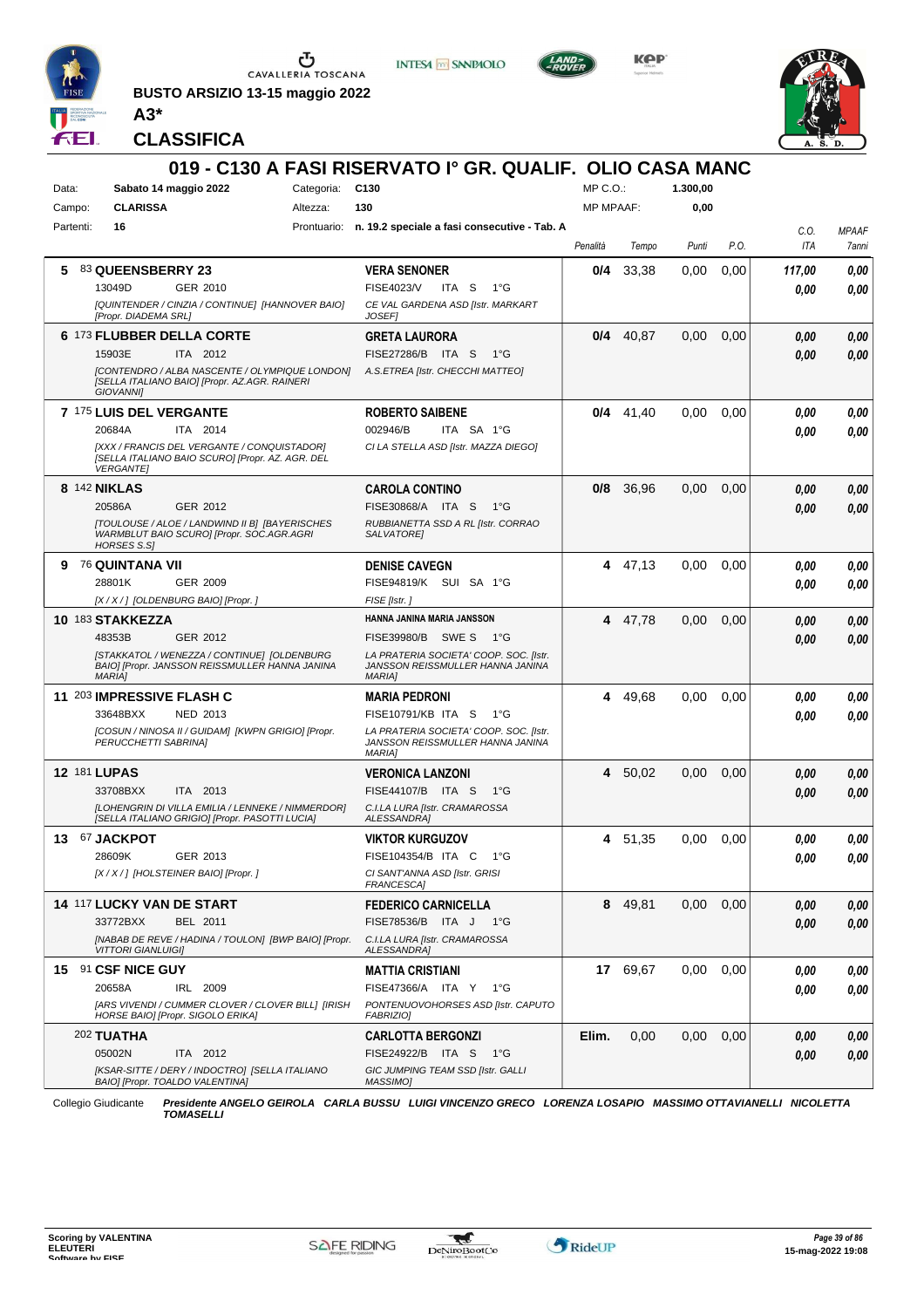

**BUSTO ARSIZIO 13-15 maggio 2022**



**INTESA M SANPAOLO** 

KOP



*MPAAF 7anni*

*0,00*

*0,00*

*0,00*

*0,00*

*0,00*

*0,00*

*0,00*

*0,00*

*0,00*

*0,00*

*0,00*

*0,00*

*0,00*

*0,00*

**CLASSIFICA**

**A3\***

#### **020 - C130 A FASI RISERVATO II° GR, OLIO CASA MANCA**  $MP \cap O$ **1.200,00** Data: Sabato 14 maggio 2022 Categoria: C130 Campo: **CLARISSA** Altezza: **130** MP MPAAF: **0,00** Partenti: **32** Prontuario: **n. 19.2 speciale a fasi consecutive - Tab. A** *C.O. Penalità Tempo Punti P.O. ITA* **1** 66 **LANEFFA VT HAZELARENHOEKJE ANDRES PENALOSA 0/0** 30,22 0,00 0,00 *265,00* BEL 2011 COL S 2°G 29668BXX BEL 2011 004170/G COL S 2°G **0,00 0,00** *0,00 [ELDORADO VAN DE ZESHOEK / CARRERA VD A.S.D. DEL SANTO [Istr. KOHLSCHITTER HEFFINCK / CHELLANO Z] [BEL. WARMBLOEDPAARD GIACOMO] BAIO] [Propr. CAPOUET ROBERT]* **2** 120 **INTERESSANT MATTEO CHECCHI 0/0** 30,75 0,00 0,00 *190,80* NED 2013 ITA S 2°G 30985K 004393/B *0,00 0,00 [X / X / ] [KWPN BAIO] [Propr. ] A.S.ETREA [Istr. CHECCHI MATTEO]* **3** 225 **VERBIANA BARBARA SCARPA 0/0** 30,97 0,00 0,00 *159,00* ITA 2014 ITA SA 2°G 05469N 001690/B *0,00 120,00 [HATTRICK / FAYR PLAY / AVENIR] [SELLA ITALIANO C.I.MILANESE [Istr. SCARPA BARBARA] BAIO] [Propr. CIRCOLO IPPICO SARDINIA & HORSES ASD]* **4** 216 **ILLYNOIS DELLA CORTE 0/0** 32,83 0,00 0,00 *127,20* **MARTINA CAIMI** ITA 2015 ITA S 2°G 35064BXX ITA 2015 009525/B ITA S 2°G <mark> 72,00 250,00</mark> *72,00 [SPARTACUS / ALBA JULIA / NUMERO UNO] [SELLA NUOVA ASD C.I. CINQ FO' [Istr. FUMAGALLI ITALIANO BAIO] [Propr. RIO 2016 SRL] MARIA CRISTINA]* **5** 124 **VRAI ALIA CHIARA OLIVIERO 0/0** 32,96 0,00 0,00 *106,00* FRA 2009 ITA Y 2°G 04495C FISE91486/KB *0,00 0,00 [QUINT (DE) / NOLWEN D' ESTEA / CONCORDE (NL)] CI SESTESE ASD [Istr. PAGAN GRISO [SELLA FRANCESE BAIO] [Propr. PASTORINO FEDERICA] CELESTE]* **6** 213 **ROBIGO ALBERTO MARRAMI VITALI 0/0** 33,40 0,00 0,00 *42,40* ITA 2010 ITA S 2°G 04337N ITA 2010 003293/F ITA S 2°G <mark> 48,00 0,00</mark> *48,00 [HOROWITZ DI SAN PATRIGNANO / MARSIA / RHEINGOLD CI SANT'ANTONIO SSD A RL [Istr. MARRAMI VITALI ALBERTO] DE LUYNE] [SELLA ITALIANO SAURO] [Propr. SOC. AGR. CHIAPPA A.,VITALI A., E ALESSANDRA]* **7** 180 **HOLIDAY MATHILDA VIRGINIA ADELE COLOMBO 0/0** 33,91 0,00 0,00 *42,40* NED 2012 ITA Y 2°G 45986B FISE44439/B *0,00 0,00 [ELDORADO VAN DE ZESHOEK / BRESCIA / P C.I.LA LURA [Istr. COLOMBO GIUSEPPE] VANCOUVER] [KWPN BAIO MARRONE] [Propr. CENTRO IPPICO LA LURA ASD]* **8** 226 **BALOUSSINA II GIULIO COLOMBO 0/0** 35,05 0,00 0,00 *42,40* SCN 2010 ITA SA 2°G *0,00* 28499K 003966/A *0,00 [X / X / ] [OLDENBURG GRIGIO] [Propr. ] JURIBELLO [Istr. MAZZOLA DENIS]* **9** 144 **CARAT STE-HERMELLE BEATRICE PREDA 0/0** 36,07 0,00 0,00 *42,40* BEL 2008 45944B BEL 2008 FISE59770/B ITA Y 2°G **0,00 0,00** *0,00 [CARDENTO / LARA DE SAINTE-HERMELLE (R.O.) / C.I.IL QUADRIFOGLIO [Istr. BATTAGLINO ATILAS D'AUTAN] [SELLA BELGA BAIO] [Propr. PREDA TERESA LOREDANA] MATTEO]* **10** 151 **SPLENDID FEDERICA NULLI 0/0** 41,17 0,00 0,00 *0,00* 45988B SWE 2007 FISE52123/B ITA Y 2°G COMP **0,00 0,00** SWE 2007 *0,00 C.I.LA LURA [Istr. COLOMBO GIUSEPPE] [SPENDER S / GBUBERTHA / JOOST] [SVE GRIGIO] [Propr. NULLI FRANCESCO MARIA]* **11** 189 **CLASSICA DIEGO CHIATANTE 0/4** 32,74 0,00 0,00 *0,00* GER 2012 ITA S 2°G 04545C 001626/A *0,00 0,00 [CLEARWAY / RIMINI IV / CONTENDER] [HOLSTEINER C.I.LA BETULLA [Istr. BRUSCHETTA YLENIA] GRIGIO] [Propr. ELDERT OVERZEE]* **12** 87 **AGATA GIULIA NEIROTTI 0/4** 33,68 0,00 0,00 *0,00* ITA 2011 ITA S 2°G 19363A 013817/A *0,00 0,00 PONTENUOVOHORSES ASD [Istr. ALBANESI [CASCARI / KISS ME DE SEMILLY / VOLTAIRE] [SELLA ITALIANO BAIO] [Propr. EQUIN'OZIO SOCIETÀ SEMPLICE BIANCA] AGRICOLA]* **0/4** 35,54 0,00 0,00 *0,00* **13** 154 **FEVRIER BO REGARD ANDRES PENALOSA** FRA 2015 COL S 2°G 14760D FRA 2015 004170/G COL S 2°G <mark> 0,00 150,00</mark> *0,00 [CANTURO / PRIMEE DE SISSE / JARNAC] [SELLA A.S.D. DEL SANTO [Istr. KOHLSCHITTER FRANCESE BAIO] [Propr. VIDA SPORT HORSES SRLS] GIACOMO]* **14** 176 **DILETTA MIA GIULIA NEIROTTI 0/4** 35,64 0,00 0,00 *0,00* ITA 2014 ITA S 2°G 33656BXX ITA 2014 013817/A ITA S 2°G <mark> 0,00 0,00</mark> *0,00 [TANGELO VAN DE ZUUTHOEVE / COMTESSE 113 /* **PONTENUOVOHORSES ASD [Istr. ALBANES** *BIANCA] CENTURYO] [SELLA ITALIANO BAIO] [Propr. SOCIETA' AGR. DONJA S.S.]* **Scoring by VALENTINA** \* *Page 40 of 86* **ELEUTERI**<br>Software by FISE ELEUTERI SOFTWARE SOFTWARE ORIGINAL DENTOROOTCO **Software in the second of the Software Control of the Software or the Software or the Software or the Software or the Software or the Software or the Software or the Softwar**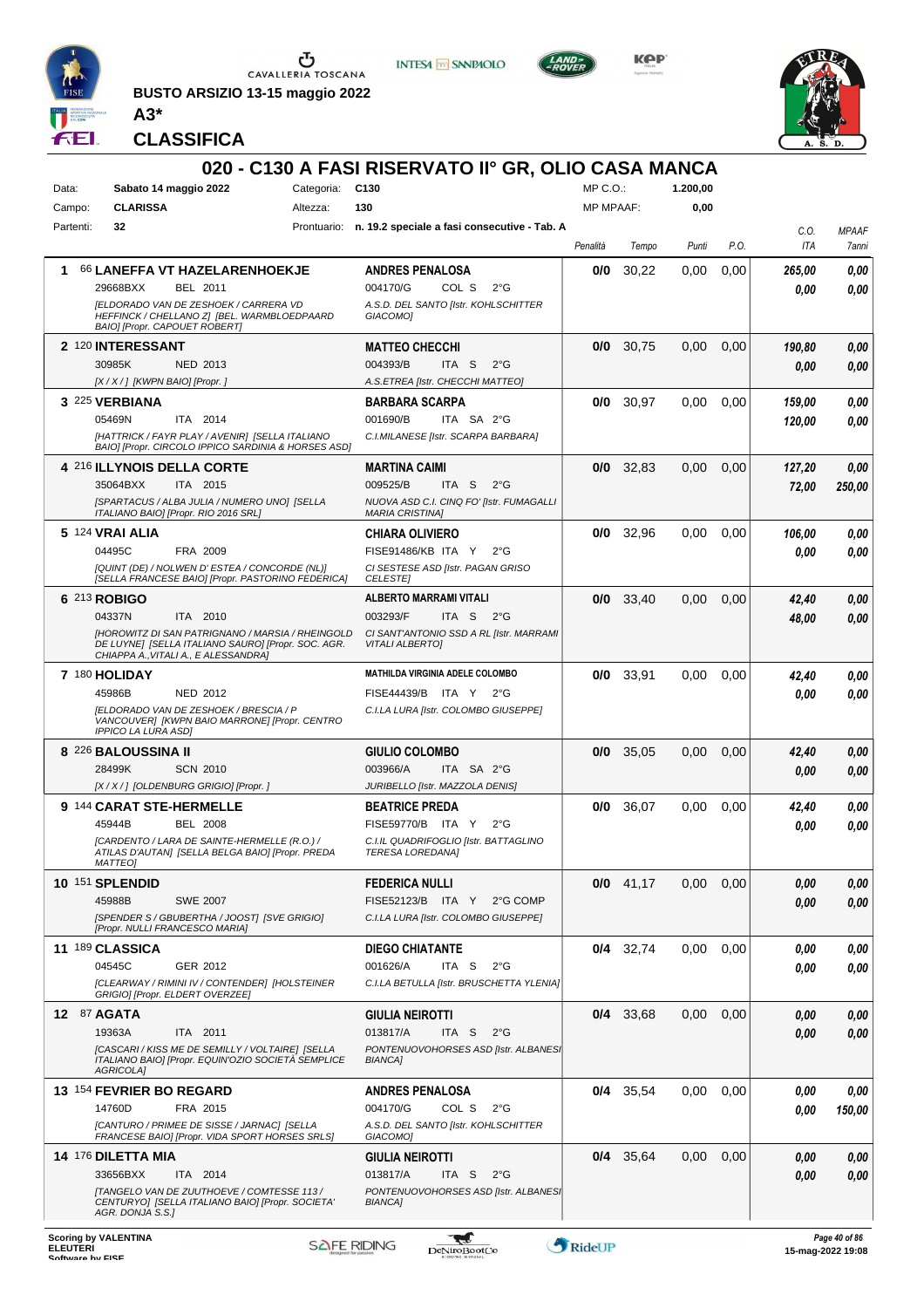

**BUSTO ARSIZIO 13-15 maggio 2022**



**INTESA M SANPAOLO** 

KOP



*MPAAF 7anni*

*0,00*

*0,00*

*0,00*

*0,00*

*0,00*

*0,00*

*0,00*

*0,00*

*0,00*

*0,00*

*0,00*

*0,00*

*0,00*

*0,00*

**CLASSIFICA**

**A3\***

#### **020 - C130 A FASI RISERVATO II° GR, OLIO CASA MANCA**  $MP \cap O$ **1.200,00** Data: Sabato 14 maggio 2022 Categoria: C130 Campo: **CLARISSA** Altezza: **130** MP MPAAF: **0,00** Partenti: **32** Prontuario: **n. 19.2 speciale a fasi consecutive - Tab. A** *C.O. Penalità Tempo Punti P.O. ITA* **15** 95 **DIVA VAN DE MOLENBURG ALESSIA MONTELEONE 0/4** 37,69 0,00 0,00 *0,00* SCN 2009 ITA J 2°G 30449K SCN\_2009 FISE5558/V ITA J 2°G **0,00 0,00** *0,00 [AZZARO VDB Z / CLEOPATRA / CHARISMA] [AES BAIO CE VAL GARDENA ASD [Istr. SENONER SCURO] [Propr. ZINI ILARIA] ALEXIA]* **16** 197 **DIVINE DE NAELLE SERENA ANASTASIA LORENZI 0/4** 38,51 0,00 0,00 *0,00* FRA 2013 ITA Y 2°G 01078Y FISE112745/B *0,00 0,00 [IDEAL DE LA LOGE / QALINA DES ETIESS / QUICK STAR] CI DI MISINTO LE GHIANDE SSD A RL [Istr. [SELLA FRANCESE BAIO] [Propr. PICCOLO ANDREA] PICCOLO ANDREA]* **17** 109 **ALADIN DU GAST TOMMASO GERARDI 0/4** 40,16 0,00 0,00 *0,00* FRA 2010 ITA S 2°G 34412BXX FRA 2010 FISE2520/Q ITA S 2°G **0,00 0,00** *0,00 [OGANO SITTE / LAAM DU GAST / QUIDAM DE REVEL] CENTRO IPPICO LA TORBIERA S.S.D. A R.L. [SELLA FRANCESE SAURO] [Propr. CLARIT HOLDING [Istr. GERARDI VITO] SRL]* **18** 88 **PAULIEN VAN DE WITTEMOERE TURI CANNATA 0/8** 41,19 0,00 0,00 *0,00* BEL 2015 ITA S 2°G 04873C 0047239 *0,00 0,00 [LAVALLINO TER KLOMP / DWANTA VAN HET H.C. NERVIA ASD [Istr. GARANCINI GRETA] SEVENVINDEL / CONCRETO] [BEL. WARMBLOEDPAARD BAIO] [Propr. CANNATA TURI]* **19** 205 **CAPTAIN JACK SPARROW VS MARCO CALDERARO 4** 47,18 0,00 0,00 *0,00* GER 2007 30006BXX GER 2007 FISE20763/B ITA S 2°G **0,00 0,00** *0,00 [CONTENDRO I / LAURA / LAGOHEIDOR G] [BADW BAIO] C.I.LOMBARDO [Istr. FRIGERIO GIOVANNI] [Propr. CALDERARO PAOLO]* **20** 172 **E. ROBERTA GUENZANI 4** 48,23 0,00 0,00 *0,00* ITA S 2°G NED 2009 30641BXX 006920/B *0,00 0,00 [CORLAND / UDASSARA / EMILION] [KWPN BAIO] [Propr. SCUDERIA LE QUERCE [Istr. DANESE LIVIA AZ. AGR. DEL RONCHETTO DI GUENZANI ROBERTA] IMMACOLATA]* **21** 231 **IZZY VAN'T LOZERHOF FABRIZIO CAPUTO 4** 48,76 0,00 0,00 *0,00* BEL 2008 ITA S 2°G 19026A 001619/A *0,00 0,00 [CONTACT VD HEFFINCK / ELECTRA VAN'T LOZERHOF / PONTENUOVOHORSES ASD [Istr. ALBANESI ACALETTO] [BWP BAIO] [Propr. PONTENUOVOHORSES BIANCA] ASD APS]* **22** 218 **ALL IRISH ANDREA TROMBETTA 4** 50,15 0,00 0,00 *0,00* IRL 2011 ITA S 2°G 30091BXX IRL 2011 013064/B ITA S 2°G <mark> 0,00 0,00</mark> *0,00 [KROONGRAAF / AIR CRUISE / CRUISING] [IRISH HORSE C.I.LA CICOGNETTA ASD [Istr. TROMBETTA BAIO] [Propr. TROMBETTA ANDREA] ANDREA]* **23** 128 **QUEEN R GABRIELE SERAFIN 4** 50,75 0,00 0,00 *0,00* GER 2012 ITA S 2°G 35384BXX GER 2012 012601/B ITA S 2°G <mark> 0,00 0,00</mark> *0,00 [QUAID / GINGER R / GRAF GRANNUS] [HANNOVER CERNUSCO RIDING S.S.D. A R.L. [Istr. BAIO] [Propr. MARZARI MARZIA] COLLECCHIA RICCARDO]* **24** 79 **TOSCA DI MONTEFIRIDOLFI FEDERICO REGAZZETTI 4** 51,34 0,00 0,00 *0,00* ITA 2009 12612F ITA 2009 FISE52064/B ITA S 2°G <mark>0,00 0,00</mark> *0,00 EQUITAZIONE LA COCCARDA SSD A.R.L. [EMILION / VANITA / DARCO] [SELLA ITALIANO BAIO] [Propr. REGAZZETTI FEDERICO] [Istr. BONATI DAVIDE]* **25** 391 **ECLIPSE GIULIO CARPIGIANI 4** 51,57 0,00 0,00 *0,00* NED 2009 ITA S 2°G *0,00* 15112E NED 2009 FISE7607/E ITA S 2°G **0,00 0,00** *[LUCKY BOY / ALETHA / PHIN PHIN] [KWPN BAIO] [Propr. C.I.LE GINESTRE SSD A RL [Istr. BUSSU ELEONORA] GUERCIOTTI LAURA]* **26** 152 **ESTONIA DE NEEL SERENA ANASTASIA LORENZI 4** 51,69 0,00 0,00 *0,00* FRA 2014 *0,00* ITA Y 2°G 34130BXX FISE112745/B *0,00 [URLEVENT DU BARY / ORCADE DE NEEL / ROX DE LA CI DI MISINTO LE GHIANDE SSD A RL [Istr. TOUCHE] [SELLA FRANCESE BAIO] [Propr. GUERRA PICCOLO ANDREA] VIVIANA]* **27** 210 **FUNNY BOY VAN DE ROSHOEVE ELISA CASATI 4** 51,77 0,00 0,00 *0,00* BEL 2005 *0,00* 24896BXX BEL 2005 FISE11023/A ITA S 2°G **0,00 0,00** *[NAGANO / SUNNY DOC / DONBITO VAN DE HELLE] [BEL. JUMPING VILLA SCHEIBLER ASD [Istr. WARMBLOEDPAARD BAIO] [Propr. LANFRANCONI MARTA] CROCE ALDO]* **28** 392 **DAMOISEAU D'OR 4** 53,12 0,00 0,00 *0,00* **GIULIO CARPIGIANI** FRA 2013 ITA S 2°G 30754G FRA 2013 FISE7607/E ITA S 2°G **0,00 0,00** *0,00 C.I.LE GINESTRE SSD A RL [Istr. BUSSU [L'ARC DE TRIOMPHE / NAVAJOS D'OR / ] [SELLA FRANCESE BAIO] [Propr. GLA STABLES TEAM ASD] ELEONORA]* **Scoring by VALENTINA** -gaf **ELEUTERI**<br>Software by FISE ELEUTERI SOFTWARE SOFTWARE ORIGINAL DENTOROOTCO **Software in the second of the Software Control of the Software or the Software or the Software or the Software or the Software or the Software or the Software or the Softwar**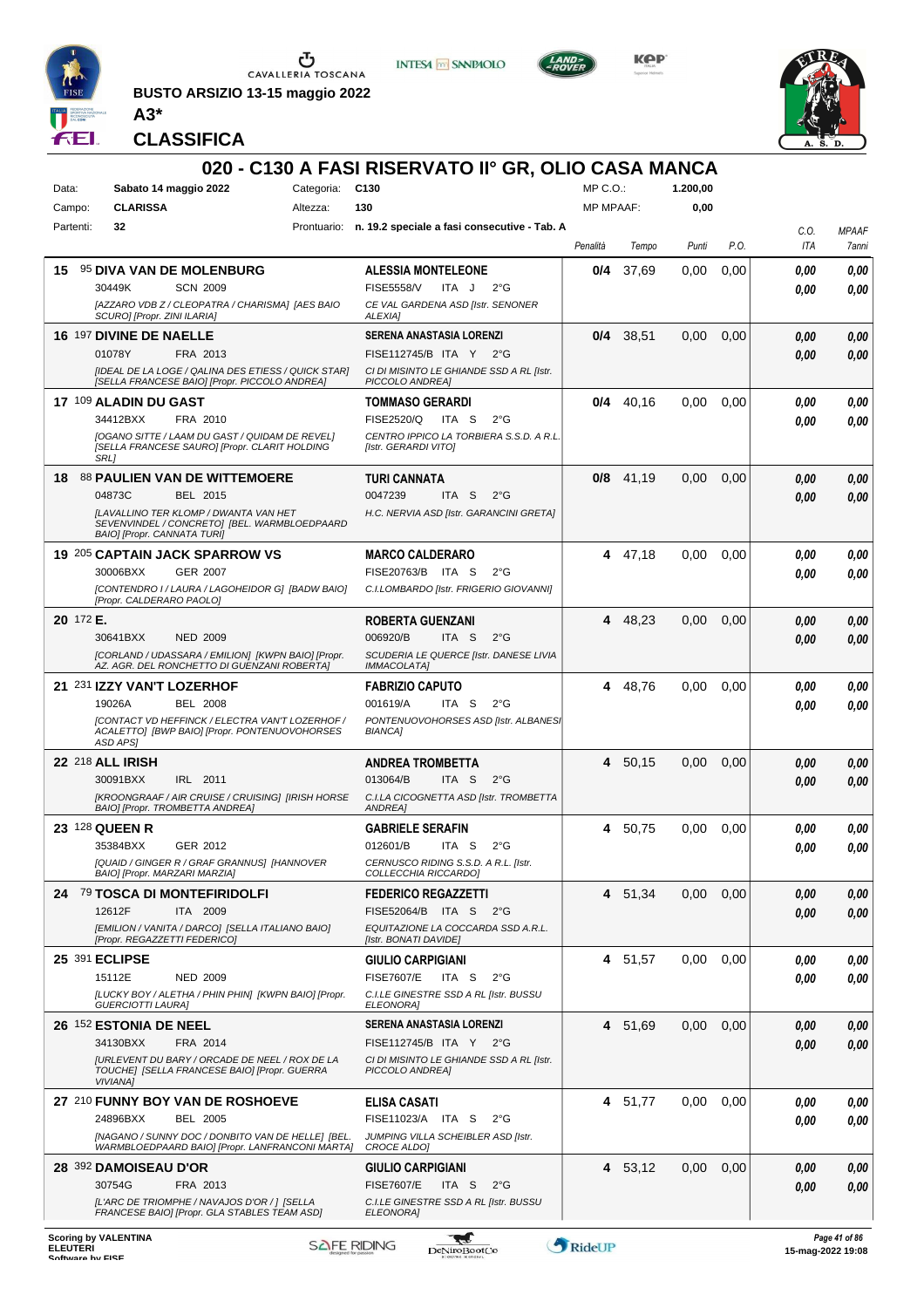

**BUSTO ARSIZIO 13-15 maggio 2022 A3\***







**CLASSIFICA**

#### **020 - C130 A FASI RISERVATO II° GR, OLIO CASA MANCA**

| Data:  |           | Sabato 14 maggio 2022      |          |                                                                                                          | Categoria:  | C <sub>130</sub>        |                                                              |                                              | MP C.O.:         |       | 1.200,00 |      |      |              |
|--------|-----------|----------------------------|----------|----------------------------------------------------------------------------------------------------------|-------------|-------------------------|--------------------------------------------------------------|----------------------------------------------|------------------|-------|----------|------|------|--------------|
| Campo: |           | <b>CLARISSA</b>            |          |                                                                                                          | Altezza:    | 130                     |                                                              |                                              | <b>MP MPAAF:</b> |       | 0,00     |      |      |              |
|        | Partenti: | 32                         |          |                                                                                                          | Prontuario: |                         |                                                              | n. 19.2 speciale a fasi consecutive - Tab. A |                  |       |          |      | C.0. | <b>MPAAF</b> |
|        |           |                            |          |                                                                                                          |             |                         |                                                              |                                              | Penalità         | Tempo | Punti    | P.O. | ITA  | 7anni        |
| 29     |           | 69 KATHLEEN R.S.           |          |                                                                                                          |             | <b>GABRIELE SERAFIN</b> |                                                              |                                              | 5                | 61,90 | 0,00     | 0,00 | 0,00 | 0,00         |
|        |           | 16673P                     | ITA.     | 2012                                                                                                     |             | 012601/B                | <b>ITA</b><br>S                                              | $2^{\circ}$ G                                |                  |       |          |      | 0,00 | 0,00         |
|        |           |                            |          | [KALASKA DE SEMILLY / W-CASSIA R.S. / CASSINI]<br>[SELLA ITALIANO GRIGIO] [Propr. ROSSINI ELISA]         |             |                         | CERNUSCO RIDING S.S.D. A R.L. [Istr.<br>COLLECCHIA RICCARDO] |                                              |                  |       |          |      |      |              |
|        |           | 30 196 PRESTIGIOSO         |          |                                                                                                          |             | <b>NICOLO' BORELLI</b>  |                                                              |                                              | 8                | 44,94 | 0,00     | 0,00 | 0,00 | 0,00         |
|        |           | 08476D                     | ITA.     | 2008                                                                                                     |             | 006962/E                | ITA <sub>S</sub>                                             | $2^{\circ}$ G                                |                  |       |          |      | 0.00 | 0,00         |
|        |           |                            |          | [KSAR-SITTE / GIOVANE IMPERATRICE / ALLORO]<br><b>ISELLA ITALIANO SAUROI IPropr. DESSOLIS SALVATOREI</b> |             | GUIDO]                  |                                                              | C.I.LE GINESTRE SSD A RL [Istr. TARANTINI    |                  |       |          |      |      |              |
| 31     |           | 14 AMARETTO IX             |          |                                                                                                          |             | <b>GIULIO COLOMBO</b>   |                                                              |                                              | 12               | 48,29 | 0,00     | 0,00 | 0,00 | 0,00         |
|        |           | 28498K                     | GER 2015 |                                                                                                          |             | 003966/A                | ITA SA 2°G                                                   |                                              |                  |       |          |      | 0.00 | 0.00         |
|        |           |                            |          | [X / X / ] [SCONOSCIUTA SAURO] [Propr. ]                                                                 |             |                         | JURIBELLO [Istr. MAZZOLA DENIS]                              |                                              |                  |       |          |      |      |              |
| 32     |           | 74 BACCARAT                |          |                                                                                                          |             | KATARINA REPETTO        |                                                              |                                              | 12 <sup>12</sup> | 52,39 | 0,00     | 0,00 | 0,00 | 0,00         |
|        |           | 04436C                     | POR 2006 |                                                                                                          |             |                         | FISE122747/K MO J                                            | $2^{\circ}$ G                                |                  |       |          |      | 0,00 | 0,00         |
|        |           | LOPEZ DE LA OSA ESCRIBANOI |          | [COLTAIRE Z / HARPA / PRECIOSO] [MEZZOSANGUE<br>PORTOGHESE GRIGIO] [Propr. LO & F HORSES DI INIGO        |             | FISE [Istr.]            |                                                              |                                              |                  |       |          |      |      |              |

Collegio Giudicante *Presidente ANGELO GEIROLA CARLA BUSSU LUIGI VINCENZO GRECO LORENZA LOSAPIO MASSIMO OTTAVIANELLI NICOLETTA TOMASELLI*

### **021 - C120 A FASI**

| Data:     | Sabato 14 maggio 2022                                                                                                     | Categoria:  | C <sub>120</sub>                                                              | $MP C. O.$ :     |       | 800,00 |      |        |              |
|-----------|---------------------------------------------------------------------------------------------------------------------------|-------------|-------------------------------------------------------------------------------|------------------|-------|--------|------|--------|--------------|
| Campo:    | <b>SOFIA</b>                                                                                                              | Altezza:    | 120                                                                           | <b>MP MPAAF:</b> |       | 0,00   |      |        |              |
| Partenti: | 45                                                                                                                        | Prontuario: | n. 19.2 speciale a fasi consecutive - Tab. A                                  |                  |       |        |      | C.O.   | <b>MPAAF</b> |
|           |                                                                                                                           |             |                                                                               | Penalità         | Tempo | Punti  | P.O. | ITA    | 7anni        |
|           | 1 119 ZEUS SIZE                                                                                                           |             | <b>GIULIA CARDONA</b>                                                         | 0/0              | 32,43 | 0,00   | 0.00 | 102,30 | 0.00         |
|           | ITA 2015<br>05740N                                                                                                        |             | FISE77161/B ITA Y 1°G                                                         |                  |       |        |      | 200,00 | 0.00         |
|           | [KING SIZE / GESSICA GRIGIA / PIRADIN] [ANGLO ARABO<br>GRIGIO] [Propr. ASS. EQ. DIL. EDEN]                                |             | C.I.EDEN [Istr. CUDIA ROBERTO]                                                |                  |       |        |      |        |              |
|           | 2 111 CONBLUE                                                                                                             |             | <b>BENEDETTA COSTA</b>                                                        | 0/0              | 32.45 | 0.00   | 0.00 | 74,30  | 0.00         |
|           | 46050B<br>GER 2014                                                                                                        |             | FISE86048/B ITA J<br>$1^{\circ}G$                                             |                  |       |        |      | 0.00   | 0.00         |
|           | [CONTHARGOS / CHARENA / CHACCO-BLUE]<br>[OLDENBURG SAURO] [Propr. COSTA FABIO GIULIO]                                     |             | CLUB IPPICO MONZESE ASD [Istr.<br>CHIORLIN ALESSIA]                           |                  |       |        |      |        |              |
|           | 3 121 CHINZANO Z                                                                                                          |             | <b>GIORGIA GNODI</b>                                                          | 0/0              | 33,14 | 0.00   | 0.00 | 62,30  | 0.00         |
|           | 26596G<br><b>BEL 2010</b>                                                                                                 |             | FISE76420/B ITA J<br>$1^{\circ}G$                                             |                  |       |        |      | 0.00   | 0.00         |
|           | [CALVINO Z / CHARONA Z / 1 [ZANGERSHEIDE BAIO<br>SCURO] [Propr. CONSUMATI ROBERTO]                                        |             | GARZONERA H. YARD ASD [Istr. BRANCA<br><b>GARGIULO MARGHERITAI</b>            |                  |       |        |      |        |              |
|           | 94 AMARA CROZE                                                                                                            |             | <b>MARGHERITA FENZI</b>                                                       | 0/0              | 33,67 | 0,00   | 0,00 | 50,30  | 0.00         |
|           | 49021B<br>FRA 2010                                                                                                        |             | FISE99751/B ITA J<br>$1^{\circ}G$                                             |                  |       |        |      | 0,00   | 0.00         |
|           | [DIAMAN DE SEMILLY / MISSY CROZE / ] [SELLA<br>FRANCESE SAURO] [Propr. FENZI ALESSANDRO]                                  |             | C.I.IL QUADRIFOGLIO [Istr. PIROVANO<br>PAOLOMARIA ANTONIOI                    |                  |       |        |      |        |              |
|           | 5 106 MANDARA                                                                                                             |             | <b>EMILIA FROLA</b>                                                           | 0/0              | 33,92 | 0.00   | 0.00 | 42,30  | 0.00         |
|           | 14856A<br>POL 2003                                                                                                        |             | FISE41708/A ITA J<br>$1^{\circ}G$                                             |                  |       |        |      | 0.00   | 0.00         |
|           | [MYWILL / MILESZA / DAMON] [WIELKOPOLSKJ BAIO]<br>[Propr. LEONE SILVIA]                                                   |             | MANNUS CLUB SSD A RL [Istr. CUPOLINO<br><b>BRUNO1</b>                         |                  |       |        |      |        |              |
| 6         | <b>81 I LOVE YOU 111</b>                                                                                                  |             | <b>CAMILLA BORI</b>                                                           | 0/0              | 34.13 | 0.00   | 0.00 | 18,30  | 0.00         |
|           | 22042A<br><b>BEL 2008</b>                                                                                                 |             | FISE24282/A ITA S<br>1°G                                                      |                  |       |        |      | 0,00   | 0.00         |
|           | [DER SENAAT 111 / VARIABLE / HEARTBREAKER] [BWP<br>BAIO] [Propr. HORSE BOUTIQUE S.R.L.]                                   |             | IL MUSTANG SSD A RL [Istr. VIRONDA<br>ALESSANDRA1                             |                  |       |        |      |        |              |
|           | 7 230 MINUETTO                                                                                                            |             | <b>ALBERTO BARROVECCHIO</b>                                                   | 0/0              | 34,14 | 0,00   | 0.00 | 18,30  | 0.00         |
|           | 01020Y<br>ITA 2014                                                                                                        |             | ITA SA 1°G<br>01617A/Y                                                        |                  |       |        |      | 120,00 | 0.00         |
|           | [GOMERI DELLA CACCIA / PREZIOSA DELLA NUOVA /<br>LUCKY BOY] [SELLA ITALIANO BAIO] [Propr.<br><b>BARROVECCHIO ALBERTOI</b> |             | <b>BEAUTY HORSE ASD DI PROMOZIONE</b><br>SOCIALE [Istr. BARROVECCHIO ALBERTO] |                  |       |        |      |        |              |
|           | 8 125 DYNASTIE DE L'ETOILE                                                                                                |             | <b>ALESSANDRA DE CARLUCCI</b>                                                 | 0/0              | 34,67 | 0,00   | 0.00 | 18,30  | 0.00         |
|           | 49031B<br>FRA 2013                                                                                                        |             | FISE73336/B ITA Y 1°G                                                         |                  |       |        |      | 0.00   | 0.00         |
|           | [NARTAGO / L'ETOILE NORMANDE / ] [SELLA FRANCESE<br>GRIGIO] [Propr. FF HORSES S.R.L.]                                     |             | C.I.LOMBARDO [Istr. CASTELLOTTI PAOLA]                                        |                  |       |        |      |        |              |
|           |                                                                                                                           |             |                                                                               |                  |       |        |      |        |              |

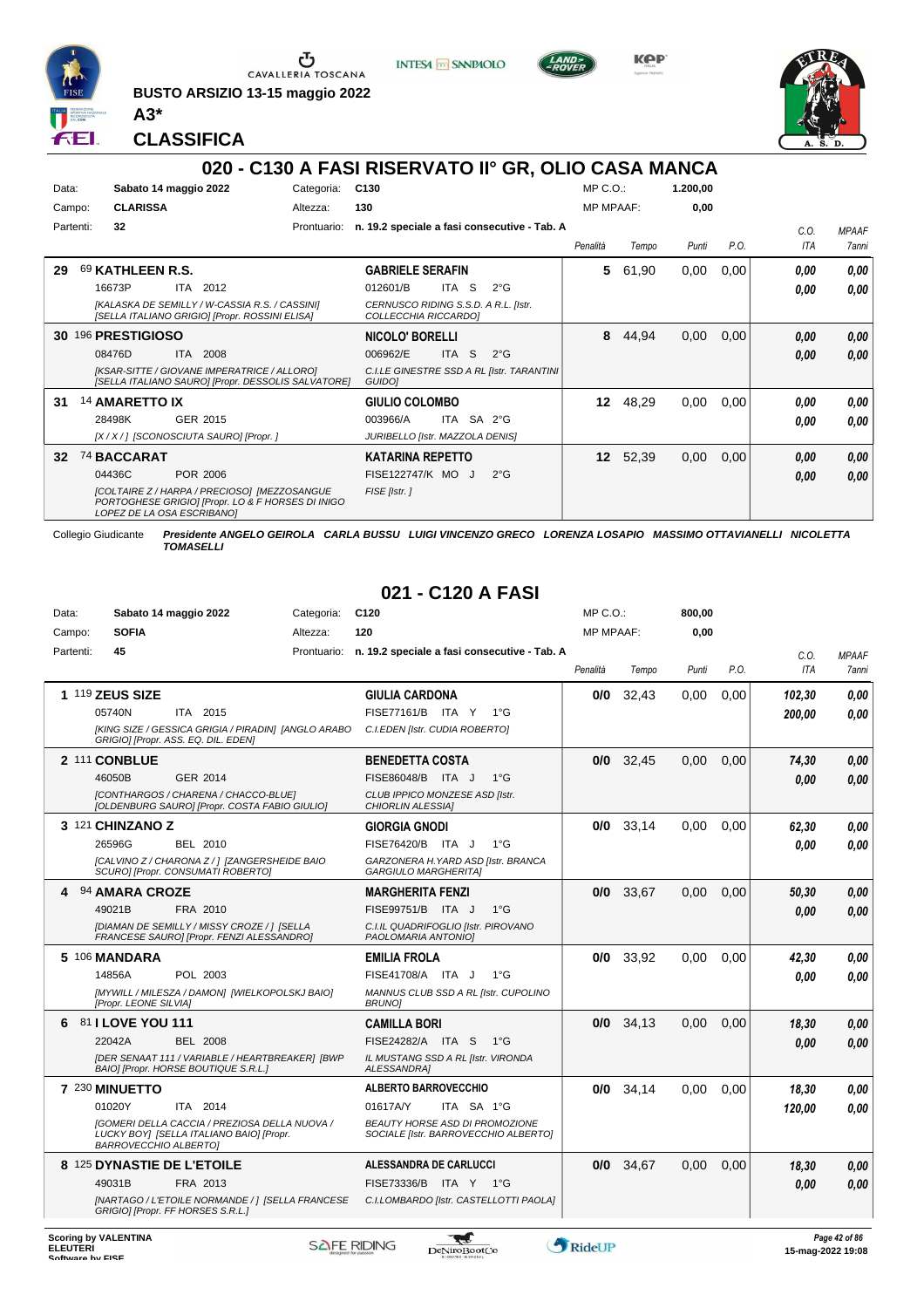

**BUSTO ARSIZIO 13-15 maggio 2022**



**KOP** 



**CLASSIFICA**

**A3\***

### **021 - C120 A FASI**

**INTESA M** SANPAOLO

| Data: |                 | Sabato 14 maggio 2022           |                                                                                              | Categoria:  | C <sub>120</sub>                                           | MP C.O.:         |              | 800,00 |      |       |                                          |
|-------|-----------------|---------------------------------|----------------------------------------------------------------------------------------------|-------------|------------------------------------------------------------|------------------|--------------|--------|------|-------|------------------------------------------|
|       | Campo:          | <b>SOFIA</b>                    |                                                                                              | Altezza:    | 120                                                        | <b>MP MPAAF:</b> |              | 0,00   |      |       |                                          |
|       | Partenti:       | 45                              |                                                                                              | Prontuario: | n. 19.2 speciale a fasi consecutive - Tab. A               |                  |              |        |      |       |                                          |
|       |                 |                                 |                                                                                              |             |                                                            |                  |              |        |      | C.O.  | <b>MPAAF</b>                             |
|       |                 |                                 |                                                                                              |             |                                                            | Penalità         | Tempo        | Punti  | P.O. | ITA   | 7anni                                    |
|       |                 | 9 246 NIETTA                    |                                                                                              |             | <b>ROBERTO CARNIO</b>                                      | 0/0              | 37,15        | 0,00   | 0,00 | 18,30 | 0,00                                     |
|       |                 | 16832E                          | ITA 2016                                                                                     |             | 007068/B<br>ITA SA 1°G                                     |                  |              |        |      | 80,00 | 0.00                                     |
|       |                 |                                 | <b>[TEMPTATION VAN HERIKHAVE / LA FAVORITE D'ALADIN</b>                                      |             | ASD SCUDERIA MUNEL [Istr. NEBULONI                         |                  |              |        |      |       |                                          |
|       |                 |                                 | Z / ALADIN Z] [SELLA ITALIANO BAIO SCURO] [Propr.                                            |             | <b>ALESSIA1</b>                                            |                  |              |        |      |       |                                          |
|       |                 | <b>VALISI VALENTINO]</b>        |                                                                                              |             |                                                            |                  |              |        |      |       |                                          |
|       |                 | 10 243 IKEY SR Z                |                                                                                              |             | <b>CAMILLA MORO</b>                                        | 0/0              | 38,48        | 0,00   | 0,00 | 18,30 | 0,00                                     |
|       |                 | 22767A                          | BEL 2016                                                                                     |             | FISE51870/A ITA J<br>$1^{\circ}G$                          |                  |              |        |      | 0,00  | 0.00                                     |
|       |                 |                                 | [ICEMAN DE MUZE / RENAISSANCE VII / CALIDO I]                                                |             | IL MUSTANG SSD A RL [Istr. VIRONDA                         |                  |              |        |      |       |                                          |
|       |                 | <b>BOUTIQUE S.R.L.]</b>         | [ZANGERSHEIDE BAIO SCURO] [Propr. HORSE                                                      |             | ALESSANDRA]                                                |                  |              |        |      |       |                                          |
|       |                 |                                 |                                                                                              |             |                                                            |                  |              |        |      |       |                                          |
|       |                 | <b>11 146 DINKY INKY</b>        |                                                                                              |             | <b>RAMZI BENCHIHAOUI</b>                                   | 0/4              | 30,64        | 0.00   | 0,00 | 16,00 | 0,00                                     |
|       |                 | 29720BXX                        | <b>NED 2005</b>                                                                              |             | FISE58392/B TUN S<br>$1^{\circ}G$                          |                  |              |        |      | 0.00  | 0.00                                     |
|       |                 |                                 | [KARANDASJ / KORMELINE / BURGGRAAF] [AES BAIO<br>SCURO] [Propr. MAZZOCCHI MARIA GIOVANNA]    |             | C.I.DI CASTELLAZZO ASD [Istr.<br><b>BENCHIHAOUI RAMZI]</b> |                  |              |        |      |       |                                          |
|       |                 |                                 |                                                                                              |             |                                                            |                  |              |        |      |       |                                          |
|       |                 | 12 92 CANASKA DU PARK           |                                                                                              |             | <b>EKATERINA KURGUZOVA</b>                                 |                  | $0/4$ 32,51  | 0.00   | 0,00 | 0.00  | 0,00                                     |
|       |                 | 46914B                          | FRA 2012                                                                                     |             | FISE104356/B ITA J<br>$1^{\circ}G$                         |                  |              |        |      | 0,00  | 0.00                                     |
|       |                 |                                 | [KALASKA DE SEMILLY / GRIOTTE DU PARC / PALESTRO                                             |             | CI SANT'ANNA ASD [Istr. GRISI                              |                  |              |        |      |       |                                          |
|       |                 | <b>VALERIII</b>                 | II] [SELLA FRANCESE SAURO] [Propr. KURGUZOV                                                  |             | <b>FRANCESCA1</b>                                          |                  |              |        |      |       |                                          |
|       |                 | 13 77 UPSA D'ELB                |                                                                                              |             | <b>ARIANNA CAIRO</b>                                       | 0/4              | 32,59        | 0.00   | 0,00 | 0,00  | 0,00                                     |
|       |                 |                                 | FRA 2008 Pony                                                                                |             |                                                            |                  |              |        |      |       |                                          |
|       |                 | 45624B                          |                                                                                              |             | FISE37452/A ITA J<br>$1^{\circ}G$                          |                  |              |        |      | 0.00  | 0.00                                     |
|       |                 |                                 | [FRICOTIN / HEDGES DE LOUZES / ALFA VAN DE<br>FLUITHOEK] [PONY GRIGIO] [Propr. EQUIPASSIONE  |             | POLIZZI JUMPING TEAM ASD [Istr. POLIZZI<br>CHIARA LYDIA]   |                  |              |        |      |       |                                          |
|       |                 | S.R.L.]                         |                                                                                              |             |                                                            |                  |              |        |      |       |                                          |
|       |                 | <b>14 373 JANNAN</b>            |                                                                                              |             | <b>MARCELLO IUVARA</b>                                     |                  | $0/4$ 33,52  | 0,00   | 0,00 | 0,00  | 0,00                                     |
|       |                 | 28513K                          | <b>NED 2014</b>                                                                              |             | 152096/M<br>ITA S<br>1°G                                   |                  |              |        |      | 0,00  | 0.00                                     |
|       |                 |                                 | [X / X / ] [KWPN BAIO SCURO] [Propr. ]                                                       |             | C.I.LE GINESTRE SSD A RL [Istr. BUSSU                      |                  |              |        |      |       |                                          |
|       |                 |                                 |                                                                                              |             | <b>ELEONORA]</b>                                           |                  |              |        |      |       |                                          |
| 15    |                 | 98 HANDSOME                     |                                                                                              |             | <b>RAMZI BENCHIHAOUI</b>                                   | 0/8              | 37,16        | 0.00   | 0,00 | 0.00  | 0.00                                     |
|       |                 | 03557R                          | NED 2012                                                                                     |             | FISE58392/B TUN S<br>1°G                                   |                  |              |        |      | 0.00  | 0.00                                     |
|       |                 |                                 | [CEDRIC / NIRVANA / WELLINGTON] [KWPN SAURO]                                                 |             | C.I.DI CASTELLAZZO ASD [Istr.                              |                  |              |        |      |       |                                          |
|       |                 | [Propr. TOP HORSES S.R.L.]      |                                                                                              |             | <b>BENCHIHAOUI RAMZI]</b>                                  |                  |              |        |      |       |                                          |
|       |                 |                                 | 16 112 BOOMERANG VAN'T LEEUWERIKHOF Z                                                        |             | <b>CAMILLA VENTO</b>                                       | 0/8              | 40,08        | 0,00   | 0,00 | 0,00  | 0,00                                     |
|       |                 | 22390A                          | BEL 2012                                                                                     |             | FISE40468/A ITA Y<br>1°G                                   |                  |              |        |      | 0,00  | 0.00                                     |
|       |                 |                                 | [BAMAKO DE MUZE / ARTEMIS Z / AARTOS Z]                                                      |             | IL MUSTANG SSD A RL [Istr. VIRONDA                         |                  |              |        |      |       |                                          |
|       |                 |                                 | [ZANGERSHEIDE BAIO] [Propr. SALA LUIGI]                                                      |             | ALESSANDRA]                                                |                  |              |        |      |       |                                          |
|       |                 | <b>17 328 LEE POCCO</b>         |                                                                                              |             | <b>FRANCESCA FRASCAROLI</b>                                |                  | $0/12$ 38,24 | 0,00   | 0,00 | 0.00  | 0,00                                     |
|       |                 | 48622B                          | <b>GER 2006</b>                                                                              |             | FISE24289/B ITA S<br>1°G                                   |                  |              |        |      |       |                                          |
|       |                 |                                 | [LAVALL I / FORTUNA VI / ] [HOLSTEINER BAIO] [Propr.                                         |             | C.I.LA BETULLA [Istr. LIBERA ANDREE                        |                  |              |        |      | 0.00  | 0.00                                     |
|       |                 | FRASCAROLI FRANCESCAJ           |                                                                                              |             | <i>VALENTINA]</i>                                          |                  |              |        |      |       |                                          |
|       |                 | <b>18 238 KATO VAN 'T ZIJP</b>  |                                                                                              |             | <b>EMANUELA CHINI</b>                                      |                  | 4 45,81      | 0,00   | 0,00 | 0,00  | 0,00                                     |
|       |                 | 30451K                          | BEL 2010                                                                                     |             | 000568/V<br>ITA SA 1°G                                     |                  |              |        |      |       |                                          |
|       |                 | [X / X / ] [BWP BAIO] [Propr. ] |                                                                                              |             | CI LARIO ASD PER L'EQUIT. [Istr. PEILA                     |                  |              |        |      | 0,00  | 0,00                                     |
|       |                 |                                 |                                                                                              |             | MARCO]                                                     |                  |              |        |      |       |                                          |
|       |                 | 19 247 NOBILE DEL VERGANTE      |                                                                                              |             | <b>ROBERTO SAIBENE</b>                                     |                  | 4 47,11      | 0,00   | 0,00 | 0,00  | 0,00                                     |
|       |                 |                                 |                                                                                              |             | ITA SA 1°G                                                 |                  |              |        |      |       |                                          |
|       |                 | 21915A                          | ITA 2016                                                                                     |             | 002946/B                                                   |                  |              |        |      | 0,00  | 0,00                                     |
|       |                 |                                 | [CONQUISTADOR / PANTERA DEL VERGANTE /<br>QUINTINO] [SELLA ITALIANO GRIGIO] [Propr. AZ. AGR. |             | CI LA STELLA ASD [Istr. MAZZA DIEGO]                       |                  |              |        |      |       |                                          |
|       |                 | <b>DEL VERGANTEI</b>            |                                                                                              |             |                                                            |                  |              |        |      |       |                                          |
|       |                 |                                 | 20 222 PENELOPE DI BOSCOCHIARO                                                               |             | ELENA MARTINALLI                                           |                  | 4 47,83      | 0.00   | 0,00 | 0,00  | 0,00                                     |
|       |                 | 12673D                          | ITA 2012                                                                                     |             | 006103/B<br>ITA S 1°G                                      |                  |              |        |      | 0.00  | 0.00                                     |
|       |                 |                                 | [NABAB DE REVE / DENISE DI BOSCOCHIARO / 1 [SELLA                                            |             | C.I.LA CICOGNETTA ASD [Istr. TROMBETTA                     |                  |              |        |      |       |                                          |
|       |                 |                                 | ITALIANO BAIO] [Propr. MARTINALLI ELENA]                                                     |             | ANDREA]                                                    |                  |              |        |      |       |                                          |
|       |                 | 21 185 VOYOU DU LUC             |                                                                                              |             | <b>VIKTOR KURGUZOV</b>                                     |                  | 4 47,94      | 0,00   | 0,00 | 0,00  | 0,00                                     |
|       |                 | 47051B                          | FRA 2009                                                                                     |             | FISE104354/B ITA C 1°G                                     |                  |              |        |      | 0.00  | 0,00                                     |
|       |                 |                                 | [QUIDAM DE REVEL / HELVETIE DU LUC / DOUBLE                                                  |             | CI SANT'ANNA ASD [Istr. GRISI                              |                  |              |        |      |       |                                          |
|       |                 |                                 | ESPOIR] [SELLA FRANCESE BAIO] [Propr. RIDERS SRL]                                            |             | FRANCESCA]                                                 |                  |              |        |      |       |                                          |
|       |                 | 22 304 DONAN WOW                |                                                                                              |             | <b>MICHELLE BEZZAN</b>                                     |                  | 4 48,10      | 0,00   | 0,00 | 0,00  | 0,00                                     |
|       |                 | 35370BXX                        | FRA 2013                                                                                     |             | FISE45498/B ITA Y 1°G                                      |                  |              |        |      | 0,00  | 0,00                                     |
|       |                 |                                 | [KANNAN / TOP SPEED G / QUICK STAR] [SELLA                                                   |             | SANMARTINO [Istr. LAZZERI LUCA]                            |                  |              |        |      |       |                                          |
|       |                 |                                 | FRANCESE BAIO] [Propr. CAGNAZZO VALENTINA]                                                   |             |                                                            |                  |              |        |      |       |                                          |
|       | <b>ELEUTERI</b> | <b>Scoring by VALENTINA</b>     |                                                                                              |             | <b>SAFE RIDING</b><br>DeNiroBoot('o                        | RideUP           |              |        |      |       | Page 43 of 86<br>$15 - ma - 202219 - 08$ |
|       |                 |                                 |                                                                                              |             |                                                            |                  |              |        |      |       |                                          |

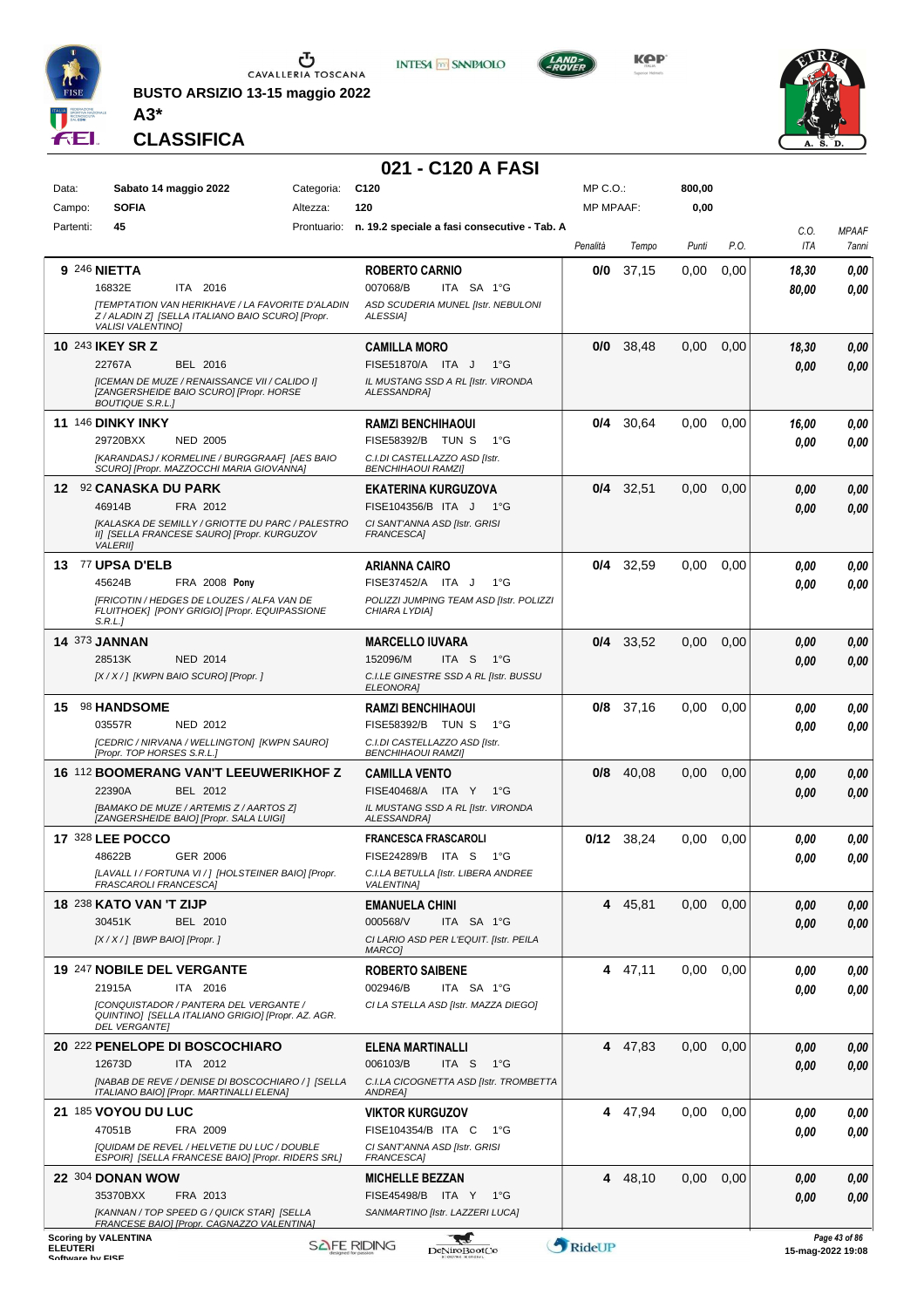

**BUSTO ARSIZIO 13-15 maggio 2022**



**KPP** 



**CLASSIFICA**

**A3\***

#### **021 - C120 A FASI**

**INTESA M** SANPAOLO

| Data:          | Sabato 14 maggio 2022                                                                                                                                | Categoria: C120 |                                                                                                   | MP C.O.:         |          | 800,00 |      |              |                       |
|----------------|------------------------------------------------------------------------------------------------------------------------------------------------------|-----------------|---------------------------------------------------------------------------------------------------|------------------|----------|--------|------|--------------|-----------------------|
| Campo:         | <b>SOFIA</b>                                                                                                                                         | Altezza:        | 120                                                                                               | <b>MP MPAAF:</b> |          | 0,00   |      |              |                       |
| Partenti:      | 45                                                                                                                                                   | Prontuario:     | n. 19.2 speciale a fasi consecutive - Tab. A                                                      | Penalità         | Tempo    | Punti  | P.O. | C.O.<br>ITA  | <b>MPAAF</b><br>7anni |
| 23             | 86 ELLICE<br>33850BXX<br>ITA 2011<br>[BAEDEKER / DINA DOLLY / ROBINE] [SELLA ITALIANO                                                                |                 | <b>ROBERTO SAIBENE</b><br>002946/B<br>ITA SA 1°G<br>CI LA STELLA ASD [Istr. MAZZA DIEGO]          | 4                | 48,76    | 0,00   | 0,00 | 0.00<br>0.00 | 0,00<br>0.00          |
|                | BAIO] [Propr. AGRICOLA SPLENDOR SS.DI MONTI<br>ANGELA E C. SNC.]                                                                                     |                 |                                                                                                   |                  |          |        |      |              |                       |
|                | 24 116 MACHU PICCHU D'AMOUR                                                                                                                          |                 | MARTA COSTA                                                                                       | 4                | 48,98    | 0,00   | 0,00 | 0.00         | 0,00                  |
|                | 30372BXX<br>GER 2005<br><b>IBALOU DU ROUET / BINESS VAN OVERIS /</b><br>HEARTBREAKER] [OLDENBURG BAIO] [Propr.<br><b>EQUESTRIAN PROJECTS S.R.L.]</b> |                 | FISE79115/B ITA Y 1°G<br>CLUB IPPICO MONZESE ASD [Istr.<br>CHIORLIN ALESSIA]                      |                  |          |        |      | 0.00         | 0.00                  |
|                | 25 102 CANCASCO Z                                                                                                                                    |                 | <b>FREYA BANKS CLARK</b>                                                                          | 4                | 50,65    | 0,00   | 0,00 | 0.00         | 0,00                  |
|                | 29971K<br><b>SCN 2011</b><br>[X / X / ] [HOLSTEINER GRIGIO] [Propr. ]                                                                                |                 | FISE122749/K MO C<br>1°G<br>FISE [Istr.]                                                          |                  |          |        |      | 0.00         | 0.00                  |
|                | 26 170 LIGHT LOVE                                                                                                                                    |                 | <b>CAMILLA BORI</b>                                                                               |                  | 4 51,05  | 0,00   | 0,00 | 0.00         | 0,00                  |
|                | 22389A<br>GER 2011                                                                                                                                   |                 | FISE24282/A ITA S<br>1°G                                                                          |                  |          |        |      | 0.00         | 0.00                  |
|                | [LIGHT ON / LADY / LANDADEL] [HANNOVER BAIO] [Propr.<br><b>SALA LUIGII</b>                                                                           |                 | IL MUSTANG SSD A RL [Istr. VIRONDA<br>ALESSANDRA]                                                 |                  |          |        |      |              |                       |
|                | 27 103 GIGI VAN DEN KATTEN EECK                                                                                                                      |                 | CHIARA SALVADORI                                                                                  |                  | 4 51,28  | 0,00   | 0,00 | 0.00         | 0,00                  |
|                | 34578BXX<br>BEL 2012                                                                                                                                 |                 | FISE15809/T ITA Y<br>1°G                                                                          |                  |          |        |      | 0.00         | 0.00                  |
|                | [I'M SPECIAL DE MUZE / SIEGHILD P / HARDI] [SELLA<br>BELGA BAIO] [Propr. SALVADORI CHIARA]                                                           |                 | CI SANT'ANTONIO SSD A RL [Istr. MARRAMI<br><b>VITALI ALBERTO]</b>                                 |                  |          |        |      |              |                       |
| 28             | <b>96 FLUME</b>                                                                                                                                      |                 | <b>CAROLINA PAGGI</b>                                                                             |                  | 4 51,36  | 0,00   | 0,00 | 0.00         | 0,00                  |
|                | 30879K<br><b>SCN 2015</b>                                                                                                                            |                 | FISE96945/B ITA C<br>1°G                                                                          |                  |          |        |      | 0.00         | 0.00                  |
|                | [X / X / ] [SELLA FRANCESE BAIO] [Propr. ]                                                                                                           |                 | SANMARTINO [Istr. LAZZERI LUCA]                                                                   |                  |          |        |      |              |                       |
| 29             | 90 ETOILE DU SALBEY<br>48664B<br>FRA 2014                                                                                                            |                 | <b>BENEDETTA SOFIA FALASCHI</b><br>FISE110399/B ITA C<br>− 1°G                                    |                  | 4 52,26  | 0,00   | 0,00 | 0.00<br>0.00 | 0,00<br>0.00          |
|                | [L'ARC DE TRIOMPHE / BOHEME DE SEMILLY / ] [SELLA                                                                                                    |                 | C.I.LOMBARDO [Istr. FRIGERIO GIOVANNI]                                                            |                  |          |        |      |              |                       |
|                | FRANCESE BAIO] [Propr. FALASCHI BENEDETTA SOFIA]                                                                                                     |                 |                                                                                                   |                  |          |        |      |              |                       |
|                | 30 207 TRISTAN BAY<br>33232BXX<br>ITA 2011                                                                                                           |                 | <b>FEDERICA MEDICINA</b><br>FISE17558/B ITA S<br>1°G                                              |                  | 4 53,76  | 0,00   | 0,00 | 0,00<br>0.00 | 0,00<br>0.00          |
|                | [COLMAN / MAGGHIE / COME ON] [SELLA ITALIANO<br>BAIO] [Propr. MEDICINA FEDERICA]                                                                     |                 | CERNUSCO RIDING S.S.D. A R.L. [Istr.<br>COLLECCHIA RICCARDO]                                      |                  |          |        |      |              |                       |
| 31             | 99 ABERLIN                                                                                                                                           |                 | <b>LUCREZIA LORENZINI</b>                                                                         | 5.               | 57,27    | 0,00   | 0,00 | 0.00         | 0,00                  |
|                | 29616BXX<br><b>NED 2005</b>                                                                                                                          |                 | FISE93285/B ITA J<br>$1^{\circ}G$                                                                 |                  |          |        |      | 0.00         | 0.00                  |
|                | [BERLIN / NICKY / JORN] [KWPN GRIGIO] [Propr. MARIONI<br><b>BERGOMI MONIQUE IRENE SERGINA]</b>                                                       |                 | C.I.LA BETULLA [Istr. LIBERA ANDREE<br><b>VALENTINAI</b>                                          |                  |          |        |      |              |                       |
|                | 32 224 GVS FLEXS COUNT                                                                                                                               |                 | <b>MARCO PORAZZI</b>                                                                              |                  | 5 57,34  | 0,00   | 0,00 | 0.00         | 0.00                  |
|                | 35101BXX<br>IRL 2014                                                                                                                                 |                 | 001643/B<br>ITA SA 1°G                                                                            |                  |          |        |      | 0,00         | 0,00                  |
|                | [FLEX A BILL / COLGAN COUNTESS / KINGS MASTER]<br>[IRISH HORSE SAURO] [Propr. AGRICOLA LOMBARDA<br>S.R.L.                                            |                 | ASIM CLUB LA VISCONTEA AID [Istr.<br><b>LUPINETTI GIANLUCAI</b>                                   |                  |          |        |      |              |                       |
| 33 193 VIGALIN |                                                                                                                                                      |                 | <b>GIULIA GRILLONE</b>                                                                            |                  | 8 47,37  | 0,00   | 0,00 | 0,00         | 0,00                  |
|                | 29649BXX<br>ITA 2011<br><b>IEUROCOMMERCE BERLIN / GALINE PLATIERE /</b><br>LAUDANUM] [SELLA ITALIANO ROANO] [Propr. SALA<br>DANILO1                  |                 | <b>FISE5199/Y</b><br>ITA S<br>1°G<br>CERNUSCO RIDING S.S.D. A R.L. [Istr.<br>COLLECCHIA RICCARDO] |                  |          |        |      | 0.00         | 0.00                  |
|                | 34 122 FURIOSO Z                                                                                                                                     |                 | <b>FEDERICA ASCIA</b>                                                                             |                  | 10 62,84 | 0,00   | 0,00 | 0,00         | 0,00                  |
|                | 48652B<br>BEL 2010                                                                                                                                   |                 | FISE75133/B ITA J<br>1°G                                                                          |                  |          |        |      | 0.00         | 0,00                  |
|                | [FOR PLEASURE / GOLDENBURG / ] [ZANGERSHEIDE<br>SAURO] [Propr. ASCIA FEDERICA]                                                                       |                 | C.I.LE GINESTRE SSD A RL [Istr. TARANTINI<br>GUIDO]                                               |                  |          |        |      |              |                       |
| 35 156 LARRY B |                                                                                                                                                      |                 | ELIANA MIRABELLI                                                                                  |                  | 16 68,11 | 0,00   | 0,00 | 0.00         | 0,00                  |
|                | 31586BXX<br>GER 2011<br>[LARIMAR / IMME I / ALCATRAZ] [HOLSTEINER BAIO]                                                                              |                 | FISE50063/B ITA S<br>1°G<br>CERNUSCO RIDING S.S.D. A R.L. [Istr.                                  |                  |          |        |      | 0.00         | 0.00                  |
|                | [Propr. MIRABELLI ELIANA]                                                                                                                            |                 | COLLECCHIA RICCARDO]                                                                              |                  |          |        |      |              |                       |
|                | 36 130 EXTRA FZ                                                                                                                                      |                 | <b>CARLOTTA LASAGNA</b>                                                                           |                  | 17 61,69 | 0,00   | 0,00 | 0.00         | 0,00                  |
|                | 06027H<br>GER 2012<br>[CASALL / REGINA III / CORONADO] [HOLSTEINER                                                                                   |                 | FISE59969/B ITA Y<br>1°G<br>CI LE RONDINI ASD [Istr. DI FRANCO                                    |                  |          |        |      | 0.00         | 0,00                  |
|                | SAURO] [Propr. DI CANTO VITO]                                                                                                                        |                 | <b>VERONICA]</b>                                                                                  |                  |          |        |      |              |                       |

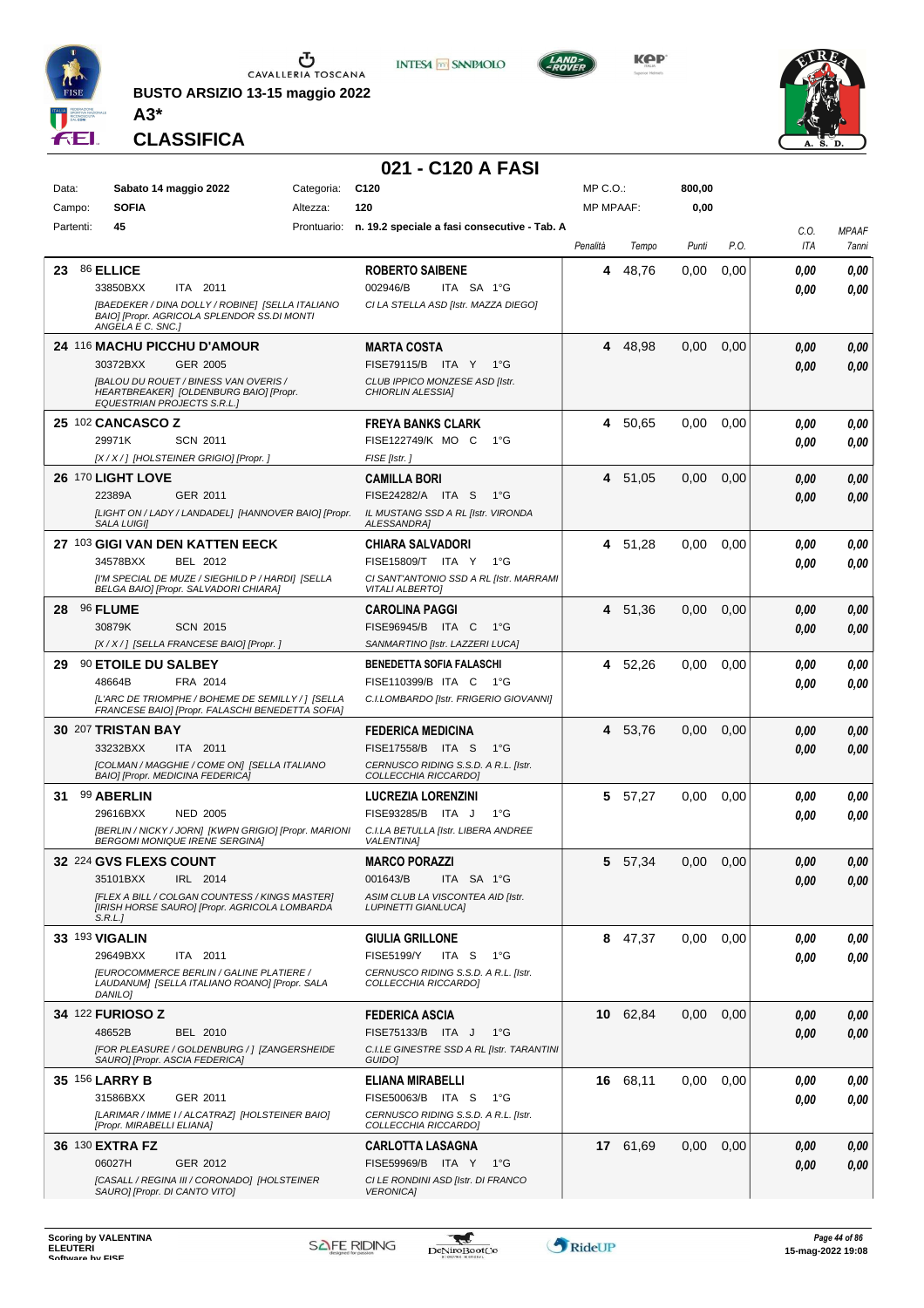

**BUSTO ARSIZIO 13-15 maggio 2022**





**KPP** 



**CLASSIFICA**

**A3\***

#### **021 - C120 A FASI**

| Data:       |                            | Sabato 14 maggio 2022                                                                          | Categoria: | C <sub>120</sub>                                                  | MP C.O.:         |          | 800,00 |      |            |              |
|-------------|----------------------------|------------------------------------------------------------------------------------------------|------------|-------------------------------------------------------------------|------------------|----------|--------|------|------------|--------------|
| Campo:      | <b>SOFIA</b>               |                                                                                                | Altezza:   | 120                                                               | <b>MP MPAAF:</b> |          | 0,00   |      |            |              |
| Partenti:   | 45                         |                                                                                                |            | Prontuario: n. 19.2 speciale a fasi consecutive - Tab. A          |                  |          |        |      | C.O.       | <b>MPAAF</b> |
|             |                            |                                                                                                |            |                                                                   | Penalità         | Tempo    | Punti  | P.O. | <b>ITA</b> | <b>7anni</b> |
|             | 37 235 DEAUVILLE P         |                                                                                                |            | <b>FRANCESCA STANZANI</b>                                         | 17               | 65,86    | 0.00   | 0,00 | 0.00       | 0.00         |
|             | 09725D                     | <b>NED 2008</b>                                                                                |            | 000733/E<br>ITA SA 1°G                                            |                  |          |        |      | 0.00       | 0.00         |
|             | [Propr. GARBIN MARTINA]    | [CANTURANO / OLISKA W / LIBERO H] [KWPN BAIO]                                                  |            | IL GLICINE ASD [Istr. BETTELLI GABRIEL]                           |                  |          |        |      |            |              |
|             |                            | 38 227 JASMIN VAN STROKAPPELLEKEN                                                              |            | <b>ALEX NOUHI</b>                                                 |                  | 17 69,53 | 0.00   | 0.00 | 0.00       | 0,00         |
|             | 34843BXX                   | <b>BEL 2009</b>                                                                                |            | 003264/A<br>ITA <sub>S</sub><br>1°G                               |                  |          |        |      | 0.00       | 0.00         |
|             | SCURO] [Propr. NOUHI ALEX] | [CASSIN / QUIBELLE / AZUE DEPAULSTRA] [BWP BAIO                                                |            | CI SANT'ANTONIO SSD A RL [Istr. MARRAMI<br><b>VITALI ALBERTO]</b> |                  |          |        |      |            |              |
|             | 39 104 LENTE P             |                                                                                                |            | <b>ALESSANDRA RUSTIONI</b>                                        |                  | 27 75,14 | 0.00   | 0.00 | 0.00       | 0.00         |
|             | 47038B                     | <b>BEL 2011</b>                                                                                |            | FISE91183/B ITA Y 1°G                                             |                  |          |        |      | 0.00       | 0.00         |
|             |                            | [ELVIS TER PUTTE / UMONA / ORAME] [BEL.<br>WARMBLOEDPAARD MORELLO] [Propr. BARBINI BIANCA]     |            | CI SANT'ANTONIO SSD A RL [Istr. MARRAMI<br><b>VITALI ALBERTO]</b> |                  |          |        |      |            |              |
|             | 93 DRAMBUIE WEST           |                                                                                                |            | <b>CAROLINE ABBOU</b>                                             | Elim.            | 0,00     | 0.00   | 0.00 | 0.00       | 0,00         |
|             | 33857BXX                   | FRA 2013                                                                                       |            | FISE46027/A FRA S<br>$1^{\circ}G$                                 |                  |          |        |      | 0.00       | 0.00         |
|             | [Propr. MERISIO TEAM SRL]  | [CERO / SUZIE / MR BLUE] [SCONOSCIUTA MORELLO]                                                 |            | A.S.D. LA VARLETTA [Istr. GROSSATO<br><b>MASSIMO1</b>             |                  |          |        |      |            |              |
|             |                            | 195 KINAH VAN DE NACHTEGAAL                                                                    |            | <b>CARLOTTA SELLA</b>                                             | Elim.            | 0.00     | 0.00   | 0.00 | 0.00       | 0.00         |
|             | 32668BXX                   | <b>BEL 2010</b>                                                                                |            | FISE18026/A ITA S<br>$1^{\circ}G$                                 |                  |          |        |      | 0.00       | 0.00         |
|             | CARLOTTA]                  | [CONTE BELLINI / HANOI VAN DE NACHTEGAAL / LORD Z]<br>[BEL. WARMBLOEDPAARD BAIO] [Propr. SELLA |            | CI SESTESE ASD [Istr. PAGAN GRISO<br><b>CELESTEI</b>              |                  |          |        |      |            |              |
|             |                            | 204 GLAMOUR BOY TER MEERSEN Z                                                                  |            | <b>ALESSIA MANZONI</b>                                            | Elim.            | 0.00     | 0.00   | 0.00 | 0.00       | 0,00         |
|             | 16642F                     | BEL 2011                                                                                       |            | FISE22307/B ITA S<br>$1^{\circ}G$                                 |                  |          |        |      | 0.00       | 0,00         |
|             | <b>MANZONI FRANCO]</b>     | <b>IGLASGOW W VH MERELSNEST / HAPPY HERO /</b><br>NONSTOPI [ZANGERSHEIDE BAIO SCURO] [Propr.   |            | C.I.SAN MARCO [Istr. AGOSTINI LORIS<br><b>GIOVANNII</b>           |                  |          |        |      |            |              |
|             |                            | 242 FANTASIA DE PROFONDRIEUX                                                                   |            | <b>MARGHERITA FENZI</b>                                           | Elim.            | 0,00     | 0.00   | 0,00 | 0.00       | 0.00         |
|             | 35388BXX                   | BEL 2011                                                                                       |            | FISE99751/B ITA J<br>$1^{\circ}G$                                 |                  |          |        |      | 0.00       | 0.00         |
|             | ALESSANDRO]                | [CARRE D'AS Z / CYTISSEB DE STE-HERMELLE / QUICK<br>STAR] [SELLA BELGA GRIGIO] [Propr. FENZI   |            | C.I.IL QUADRIFOGLIO [Istr. PIROVANO<br>PAOLOMARIA ANTONIO]        |                  |          |        |      |            |              |
| FC<br>- 19  |                            |                                                                                                |            | <b>GIULIA GANDOLFI</b>                                            | <b>Partito</b>   |          |        |      | 0.00       | 0,00         |
|             |                            |                                                                                                |            | <b>FISE6731/E</b><br>ITA S<br>$2^{\circ}G$                        |                  |          |        |      | 0.00       | 0.00         |
|             |                            |                                                                                                |            | CI LA MORGANA ASD [Istr. BARZAGHI<br><b>MOIRAI</b>                |                  |          |        |      |            |              |
| - 75<br>FC. |                            |                                                                                                |            | YVES PETER WINKELMOLEN                                            | <b>Partito</b>   |          |        |      | 0.00       | 0,00         |
|             |                            |                                                                                                |            | FISE27733/C NED S<br>$2^{\circ}$ G                                |                  |          |        |      | 0.00       | 0.00         |
|             |                            |                                                                                                |            | CI VARASE SSD A RL [Istr. LOPEZ DE LA<br>OSA ESCRIBANO INIGOI     |                  |          |        |      |            |              |

Collegio Giudicante *Presidente ANGELO GEIROLA CARLA BUSSU LUIGI VINCENZO GRECO LORENZA LOSAPIO MASSIMO OTTAVIANELLI NICOLETTA TOMASELLI*

### **022 - C115 A TEMPO**

| Data:     | Sabato 14 maggio 2022                                                                           | Categoria:  | C <sub>115</sub>                                               | $MP C. O.$ :     |       | 500.00 |      |        |                     |
|-----------|-------------------------------------------------------------------------------------------------|-------------|----------------------------------------------------------------|------------------|-------|--------|------|--------|---------------------|
| Campo:    | <b>CLARISSA</b>                                                                                 | Altezza:    | 115                                                            | <b>MP MPAAF:</b> |       | 0,00   |      |        |                     |
| Partenti: | 41                                                                                              | Prontuario: | n. 3 a tempo - Tab. A                                          |                  |       |        |      | C.O.   | <b>MPAAF</b>        |
|           |                                                                                                 |             |                                                                | Penalità         | Tempo | Punti  | P.O. | ITA    | <i><b>7anni</b></i> |
|           | <b>285 HANKY PANKY</b>                                                                          |             | <b>SOFIA CATELLA</b>                                           | 0                | 55,67 | 0,00   | 0.00 | 75,00  | 0,00                |
|           | 34684BXX<br>NED 2012                                                                            |             | <b>ITA</b><br><b>FISE92487/B</b><br>Brev.<br>- J               |                  |       |        |      | 0.00   | 0.00                |
|           | [MR. BLUE / WENCKE / INDOCTRO] [KWPN GRIGIO]<br>[Propr. CATELLA SOFIA]                          |             | C.I.MILANESE [Istr. SCARPA MARCO]                              |                  |       |        |      |        |                     |
|           | 2 132 ANEMONE                                                                                   |             | <b>CLARETTA PORTU</b>                                          | 0                | 55.71 | 0,00   | 0.00 | 54,00  | 0.00                |
|           | 31440BXX<br>ITA 2010                                                                            |             | ITA J<br>FISE72482/B<br>$1^{\circ}G$                           |                  |       |        |      | 125.00 | 0.00                |
|           | [ATHLETICO I / U2 / LESTER] [SELLA ITALIANO BAIO]<br>[Propr. AZ. AGR. BARONCHELLI LUIGI NATALE] |             | LE SCUDERIE DI MUSTONATE E.C.ASD [Istr.<br><b>SOLDI ESTERI</b> |                  |       |        |      |        |                     |

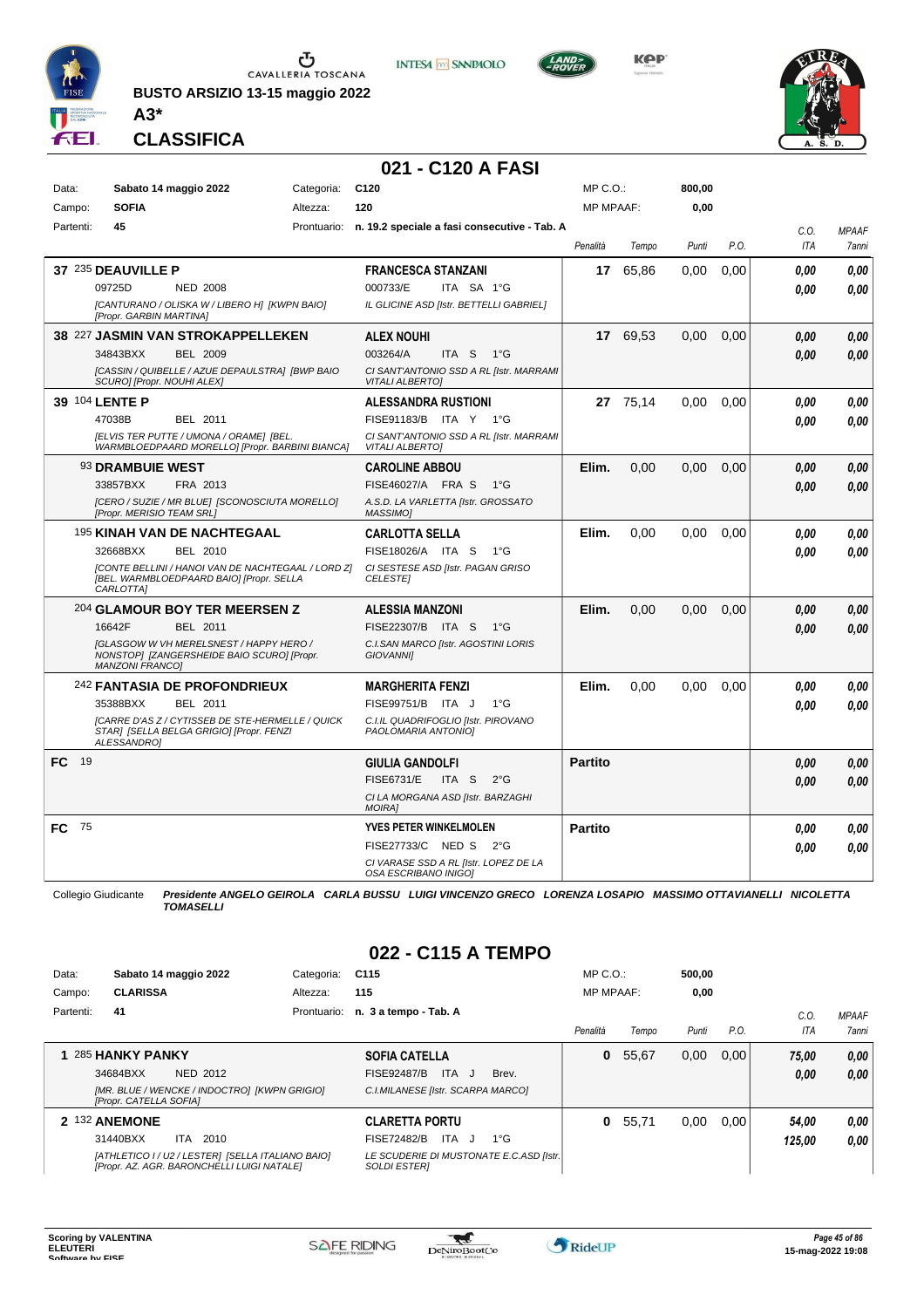

**BUSTO ARSIZIO 13-15 maggio 2022**



**KPP** 



**CLASSIFICA**

**A3\***

#### **022 - C115 A TEMPO**

**INTESA M** SANPAOLO

| Data:     | Sabato 14 maggio 2022                                                                                                                    | Categoria: | C115                                                                   | $MP C. O.$ :     |           | 500,00 |      |             |                       |
|-----------|------------------------------------------------------------------------------------------------------------------------------------------|------------|------------------------------------------------------------------------|------------------|-----------|--------|------|-------------|-----------------------|
| Campo:    | <b>CLARISSA</b>                                                                                                                          | Altezza:   | 115                                                                    | <b>MP MPAAF:</b> |           | 0,00   |      |             |                       |
| Partenti: | 41                                                                                                                                       |            | Prontuario: n. 3 a tempo - Tab. A                                      | Penalità         | Tempo     | Punti  | P.O. | C.O.<br>ITA | <b>MPAAF</b><br>7anni |
|           | 3 192 CAIMAN DU SEY                                                                                                                      |            | <b>SAMANTHA ELENA SORMANI</b>                                          | 0                | 55,99     | 0,00   | 0,00 | 45,00       | 0,00                  |
|           | 34585BXX<br>FRA 2012                                                                                                                     |            | FISE20616/A ITA Y<br>− 1°G                                             |                  |           |        |      | 0,00        | 0.00                  |
|           | [ROCK'N ROLL SEMILLY / OLYMPE DE CAVERIE /<br>SOCRATE DE CHIVRE] [SELLA FRANCESE BAIO] [Propr.<br>SORMANI SAMANTHA ELENA]                |            | C.I.LOMBARDO [Istr. CASTELLOTTI PAOLA]                                 |                  |           |        |      |             |                       |
|           | 4 241 NECOLTA                                                                                                                            |            | <b>STELLA RESCALI</b>                                                  | 0                | 57,92     | 0,00   | 0,00 | 36,00       | 0,00                  |
|           | 15162E<br>POL 2010                                                                                                                       |            | FISE37694/E ITA J<br>Brev.                                             |                  |           |        |      | 0,00        | 0,00                  |
|           | [OTILL / NECORDIA / CORDIAL] [SELLA POLONIA SAURO]<br>[Propr. NICELLI NADIA]                                                             |            | S.I.DELLA TREBBIA ASD [Istr. SBARAGLIA<br><b>GIOVANNII</b>             |                  |           |        |      |             |                       |
|           | 5 295 ORSON DU REVERDY                                                                                                                   |            | <b>MARTINA RIVA</b>                                                    | 0                | 59,57     | 0,00   | 0,00 | 30,00       | 0,00                  |
|           | 14023E<br>FRA 2002                                                                                                                       |            | FISE40540/E ITA J<br>Brev.                                             |                  |           |        |      | 0,00        | 0,00                  |
|           | [ALLEGRETO / ESCALIBUR / QREDO DE PAULSTRA]<br>[SELLA FRANCESE BAIO] [Propr. SALVO ANTONIO]                                              |            | S.I.DELLA TREBBIA ASD [Istr. SBARAGLIA<br><b>GIOVANNII</b>             |                  |           |        |      |             |                       |
|           | 6 118 AMARESA                                                                                                                            |            | <b>MORGANE POZZI</b>                                                   | 0                | 59.63     | 0,00   | 0,00 | 12,00       | 0,00                  |
|           | 25373K<br><b>NED 2005</b>                                                                                                                |            | GL000471<br>SUI S<br>1°G                                               |                  |           |        |      | 0,00        | 0,00                  |
|           | [X / X / ] [SCONOSCIUTA SAURO] [Propr. ]                                                                                                 |            | FISE [Istr.]                                                           |                  |           |        |      |             |                       |
|           | 7 317 FARO DE L'ISLE                                                                                                                     |            | <b>MARTA GAION</b>                                                     | 0                | 62,67     | 0,00   | 0,00 | 12,00       | 0,00                  |
|           | 46919B<br>FRA 2015                                                                                                                       |            | FISE72770/B ITA J<br>Brev.                                             |                  |           |        |      | 0,00        | 0,00                  |
|           | [QUANTUM / FLORE DE LAUNY /] [SELLA FRANCESE<br>BAIO CHIARO] [Propr. GAION MARTA]                                                        |            | POLIZZI JUMPING TEAM ASD [Istr. POLIZZI<br>CHIARA LYDIA]               |                  |           |        |      |             |                       |
|           | 8 335 BEASLEY G.                                                                                                                         |            | <b>CAMILLA BORI</b>                                                    | 0                | 64,06     | 0.00   | 0,00 | 12,00       | 0,00                  |
|           | 04051R<br><b>NED 2006</b>                                                                                                                |            | FISE24282/A ITA S<br>1°G                                               |                  |           |        |      | 0,00        | 0,00                  |
|           | [QUASIMODO Z / MERCI / ] [KWPN BAIO] [Propr. REIMAN<br>OLGA1                                                                             |            | IL MUSTANG SSD A RL [Istr. VIRONDA<br>ALESSANDRA]                      |                  |           |        |      |             |                       |
|           | 9 208 UTHAT DE LA ROQUE                                                                                                                  |            | <b>CHIARA ELISABETTA BIELLA</b>                                        | 0                | 64,98     | 0,00   | 0,00 | 12,00       | 0,00                  |
|           | 33927BXX<br>FRA 2008                                                                                                                     |            | FISE16980/B ITA S<br>− 1°G                                             |                  |           |        |      | 0.00        | 0,00                  |
|           | [CAPITAL / KALISTE DE BACON / QUERCUS DU MAURY]<br>[SELLA FRANCESE GRIGIO] [Propr. TREZZI PAOLO<br>FRANCESCO]                            |            | C.I.SAN MARCO [Istr. AGOSTINI LORIS<br><b>GIOVANNII</b>                |                  |           |        |      |             |                       |
|           | <b>10 115 JOHNSON</b>                                                                                                                    |            | <b>FRANCO CAVEGN</b>                                                   | 0                | 65,27     | 0.00   | 0,00 | 12,00       | 0,00                  |
|           | 31038K<br><b>NED 2014</b>                                                                                                                |            | FISE94820/K SUI SA 1°G                                                 |                  |           |        |      | 0.00        | 0,00                  |
|           | [X / X / ] [KWPN SAURO] [Propr. ]                                                                                                        |            | FISE [Istr.]                                                           |                  |           |        |      |             |                       |
|           | 11 221 ULSTER BERENGER                                                                                                                   |            | <b>PIETRO GRILLO</b>                                                   | 0                | 67,29     | 0.00   | 0,00 | 0.00        | 0,00                  |
|           | 46859B<br>FRA 2008                                                                                                                       |            | 2400<br>ITA SA 1°G                                                     |                  |           |        |      | 0,00        | 0,00                  |
|           | [QUITE / MUSCADE BERENGER / ] [TROTTEUR<br>FRANCAIS BAIO] [Propr. MAZZEO RINALDI PATRIZIA]                                               |            | CENTRO IPPICO LA TORBIERA S.S.D. A R.L.<br>[Istr. NICOLODI STEFANO]    |                  |           |        |      |             |                       |
|           | 12 327 SAFFO BAIA                                                                                                                        |            | <b>INGRID CORDI</b>                                                    | 0                | 68,67     | 0.00   | 0,00 | 0.00        | 0,00                  |
|           | 00965Y<br>ITA 2009                                                                                                                       |            | <b>FISE4901/Y</b><br>ITA S<br>Brev.                                    |                  |           |        |      | 75,00       | 0,00                  |
|           | ICONTE DELLA CACCIA / PREZIOSA DELLA NUOVA /<br>LUCY BOY] [SELLA ITALIANO BAIO] [Propr. LODIGIANI<br><b>EMILIO ALFREDO]</b>              |            | BEAUTY HORSE ASD DI PROMOZIONE<br>SOCIALE [Istr. BARROVECCHIO ALBERTO] |                  |           |        |      |             |                       |
|           | 13 135 ALEGRO VON ROCHERATH Z                                                                                                            |            | <b>SOFIA CALVI</b>                                                     |                  | $0$ 82,93 | 0,00   | 0,00 | 0,00        | 0,00                  |
|           | BEL 2014<br>47754B                                                                                                                       |            | FISE68687/B ITA Y<br>1°G                                               |                  |           |        |      | 0,00        | 0,00                  |
|           | [ARKO III / EARTHQUAKE-D / ] [ZANGERSHEIDE BAIO]<br>[Propr. ASSOCIAZIONE EQUESTRE DILETTANTISTICA<br><b>EDEN1</b>                        |            | C.I.EDEN [Istr. CUDIA ROBERTO]                                         |                  |           |        |      |             |                       |
|           | 14 67 JACKPOT                                                                                                                            |            | <b>VIKTOR KURGUZOV</b>                                                 |                  | 4 63,35   | 0,00   | 0,00 | 0.00        | 0,00                  |
|           | 28609K<br>GER 2013                                                                                                                       |            | FISE104354/B ITA C<br>$1^{\circ}G$                                     |                  |           |        |      | 0.00        | 0.00                  |
|           | [X / X / ] [HOLSTEINER BAIO] [Propr. ]                                                                                                   |            | CI SANT'ANNA ASD [Istr. GRISI<br><b>FRANCESCA]</b>                     |                  |           |        |      |             |                       |
|           | 15 323 CRISTAL FLY                                                                                                                       |            | <b>GIORGIA CUCCIRELLI</b>                                              | 4                | 64,40     | 0,00   | 0,00 | 0.00        | 0,00                  |
|           | 34891BXX<br>ITA 2015                                                                                                                     |            | FISE61796/B ITA Y<br>Brev.                                             |                  |           |        |      | 0.00        | 0.00                  |
|           | [CRISTALLO II / LUDMILA / AVENIR] [SELLA ITALIANO<br>BAIO] [Propr. SOC. AGRICOLA CORREDDU GIOVANNI<br>BATTISTA E PECCHIO ESMERALDA S.S.1 |            | GIC JUMPING TEAM SSD [Istr. GALLI<br>MASSIMO]                          |                  |           |        |      |             |                       |
|           | <b>16 184 MOMOTTI</b>                                                                                                                    |            | <b>GIULIA GIUSTI</b>                                                   | 4                | 64,69     | 0,00   | 0,00 | 0.00        | 0,00                  |
|           | 26121BXX<br>ITA 2005                                                                                                                     |            | FISE39476/B ITA S<br>1°G                                               |                  |           |        |      | 0.00        | 0,00                  |
|           | [KSAR-SITTE / OVAR / CLAVELITO] [SELLA ITALIANO                                                                                          |            | CI SANTA TERESA ASD [Istr. OLDANI                                      |                  |           |        |      |             |                       |
|           | BAIO] [Propr. ASD "QUESSA"]                                                                                                              |            | STEFANIA]                                                              |                  |           |        |      |             |                       |

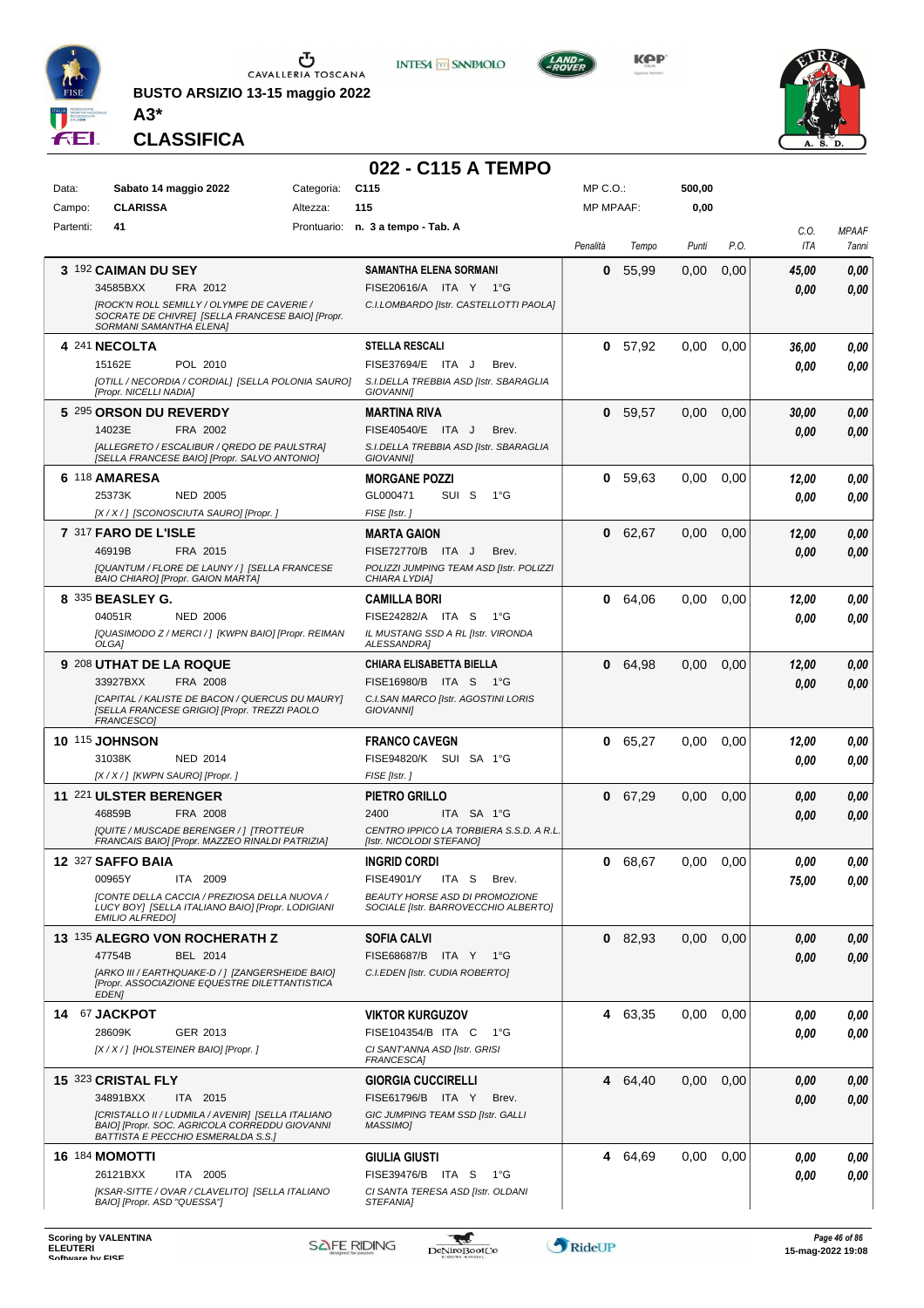

**BUSTO ARSIZIO 13-15 maggio 2022 A3\***



**KPP** 



**CLASSIFICA**

#### **022 - C115 A TEMPO**

| Data:     | Sabato 14 maggio 2022                                                   | Categoria:                                                                                       | C <sub>115</sub>                                                | $MP C. O.$ :     |          | 500,00 |      |              |              |
|-----------|-------------------------------------------------------------------------|--------------------------------------------------------------------------------------------------|-----------------------------------------------------------------|------------------|----------|--------|------|--------------|--------------|
| Campo:    | <b>CLARISSA</b>                                                         | Altezza:                                                                                         | 115                                                             | <b>MP MPAAF:</b> |          | 0,00   |      |              |              |
| Partenti: | 41                                                                      |                                                                                                  | Prontuario: n. 3 a tempo - Tab. A                               |                  |          |        |      | C.O.         | <b>MPAAF</b> |
|           |                                                                         |                                                                                                  |                                                                 | Penalità         | Tempo    | Punti  | P.O. | ITA          | 7anni        |
|           | 17 157 GALASSIA DEL BEIRO                                               |                                                                                                  | <b>GIORGIA MILFA</b>                                            | 4                | 65,91    | 0,00   | 0,00 | 0.00         | 0,00         |
|           | 46734B<br>ITA 2015                                                      |                                                                                                  | FISE10081/C ITA Y 1°G                                           |                  |          |        |      | 0.00         | 0.00         |
|           | ITALIANO SAURO] [Propr. ARIMANE ANNA]                                   | [DOUGLAS / UNIVERS / HEARTBREAKER] [SELLA                                                        | IPPICA VARINA ASD E CULTURALE [Istr.<br><b>PARIENTE SARA]</b>   |                  |          |        |      |              |              |
|           | <b>18 131 J-ELDORADO-G</b>                                              |                                                                                                  | <b>CAMILLA CROSETTO</b>                                         | 4                | 66,11    | 0,00   | 0,00 | 0.00         | 0,00         |
|           | 46298B<br><b>BEL 2004</b>                                               |                                                                                                  | FISE72976/B ITA Y<br>$1^{\circ}G$                               |                  |          |        |      | 0.00         | 0,00         |
|           |                                                                         | [CICERO VAN PAEMEL Z / QUEEN Z / ] [BWP SAURO]                                                   | C.I.LOMBARDO [Istr. CASTELLOTTI PAOLA]                          |                  |          |        |      |              |              |
|           | [Propr. LEONE MONICA GREGORIA]                                          |                                                                                                  | <b>STELLA GASLINI</b>                                           |                  |          |        |      |              |              |
|           | 19 280 DERBY DU BOULEAUX<br>48343B<br>FRA 2013                          |                                                                                                  | FISE96901/B ITA J<br>Brev.                                      | 4                | 66,64    | 0,00   | 0,00 | 0,00<br>0.00 | 0,00<br>0,00 |
|           |                                                                         | [VIGO CECE / MILADY ROYAL / ] [SELLA FRANCESE                                                    | C.I.LOMBARDO [Istr. FRIGERIO GIOVANNI]                          |                  |          |        |      |              |              |
|           | SAURO] [Propr. GASLINI ROBERTO]                                         |                                                                                                  |                                                                 |                  |          |        |      |              |              |
|           | 20 162 GRANDIOOS VAN HET LINDEHOF                                       |                                                                                                  | <b>ELISABETTA SALICE</b>                                        | 4                | 68,40    | 0,00   | 0,00 | 0,00         | 0,00         |
|           | 29871K<br><b>BEL 2006</b><br>[X / X / ] [BWP MORELLO CORVINO] [Propr. ] |                                                                                                  | FISE40419/D ITA C<br>$1^{\circ}G$<br>NRCP [Istr. BETTELLA GINO] |                  |          |        |      | 0.00         | 0.00         |
|           | 21 195 KINAH VAN DE NACHTEGAAL                                          |                                                                                                  | <b>CARLOTTA SELLA</b>                                           | 4                | 68,99    | 0,00   | 0,00 |              | 0,00         |
|           | 32668BXX<br>BEL 2010                                                    |                                                                                                  | FISE18026/A ITA S<br>$1^{\circ}G$                               |                  |          |        |      | 0.00<br>0.00 | 0,00         |
|           |                                                                         | [CONTE BELLINI / HANOI VAN DE NACHTEGAAL / LORD Z]                                               | CI SESTESE ASD [Istr. PAGAN GRISO                               |                  |          |        |      |              |              |
|           | [BEL. WARMBLOEDPAARD BAIO] [Propr. SELLA<br>CARLOTTA]                   |                                                                                                  | <b>CELESTEI</b>                                                 |                  |          |        |      |              |              |
|           | 22 321 SHANBEL                                                          |                                                                                                  | <b>FRANCESCA CAVENAGHI</b>                                      |                  | 4 71,52  | 0,00   | 0,00 | 0.00         | 0,00         |
|           | 27955BXX<br>ITA 2006                                                    |                                                                                                  | FISE32198/A ITA S<br>Brev.                                      |                  |          |        |      | 0.00         | 0.00         |
|           | BAIO] [Propr. CAVENAGHI FRANCESCA]                                      | [LANDCAPITOL / FAYETTE / FREIHERR] [SELLA ITALIANO                                               | JUMPING VILLA SCHEIBLER ASD [Istr.<br>CROCE ALDO]               |                  |          |        |      |              |              |
|           | 23 322 BEAUTY BROWN DEKER                                               |                                                                                                  | <b>MILENA LAURA FRACCHIONI</b>                                  | 8                | 56,81    | 0,00   | 0,00 | 0.00         | 0,00         |
|           | 15716F<br>ITA 2013                                                      |                                                                                                  | FISE30716/E ITA J<br>Brev.                                      |                  |          |        |      | 0.00         | 0,00         |
|           |                                                                         | [BAEDEKER / FABBIELLA / PIRADIN] [SELLA ITALIANO                                                 | S.I.DELLA TREBBIA ASD [Istr. SBARAGLIA                          |                  |          |        |      |              |              |
|           | <b>BAIO] [Propr. VENANZI LUIGINO]</b>                                   |                                                                                                  | <b>GIOVANNII</b>                                                |                  |          |        |      |              |              |
|           | 24 137 ACTION Q<br>49037B<br>GER 2013                                   |                                                                                                  | <b>FEDERICO PORRO</b><br>FISE67989/B ITA S<br>1°G               | 8                | 61,69    | 0.00   | 0,00 | 0.00         | 0,00         |
|           |                                                                         | [ACTION BREAKER / WALLORA M / QUICK STAR]                                                        | ASD TORRE DEI GELSI [Istr. BANFI CECILIA]                       |                  |          |        |      | 0.00         | 0.00         |
|           | [WESTFALEN BAIO] [Propr. PORRO FEDERICO]                                |                                                                                                  |                                                                 |                  |          |        |      |              |              |
|           | 25 315 KILLAHARA WILLIAM                                                |                                                                                                  | LORENZO VILLA                                                   | 8                | 67,02    | 0,00   | 0,00 | 0.00         | 0,00         |
|           | 33462BXX<br>IRL 2013                                                    | [CASTLECOMER Q / OULART REBEL SKY / REBEL                                                        | FISE75964/B ITA J<br>Brev.<br>C.I.MILANESE [Istr. SCARPA MARCO] |                  |          |        |      | 0.00         | 0.00         |
|           | <b>LUCREZIAI</b>                                                        | MOUNTAINJ [IRISH HORSE ROANO] [Propr. VILLA                                                      |                                                                 |                  |          |        |      |              |              |
|           | 26 206 KALAHARI                                                         |                                                                                                  | <b>MARTINA LUPI TIMINI</b>                                      | 8                | 72,77    | 0.00   | 0.00 | 0.00         | 0,00         |
|           | 46122B<br>POL 2008                                                      |                                                                                                  | FISE17997/B ITA S<br>1°G                                        |                  |          |        |      | 0,00         | 0,00         |
|           |                                                                         | [ESKUDO / KOBRA / ] [SELLA POLONIA BAIO] [Propr. LUPI                                            | LA PRATERIA SOCIETA' COOP. SOC. [Istr.                          |                  |          |        |      |              |              |
|           | TIMINI MARTINA]                                                         |                                                                                                  | JANSSON REISSMULLER HANNA JANINA<br><b>MARIA1</b>               |                  |          |        |      |              |              |
|           | 27 298 IDEM DELLA MONICA                                                |                                                                                                  | <b>GIORGIA SCOLARO</b>                                          |                  | 8 75,33  | 0.00   | 0,00 | 0.00         | 0,00         |
|           | 34834BXX<br>ITA 2015                                                    |                                                                                                  | FISE105653/B ITA J<br>Brev.                                     |                  |          |        |      | 0.00         | 0,00         |
|           | DELLA MONICA S.R.L.]                                                    | [VERDI / CORRADA DELLA MONICA / CORRADO II]<br>[SELLA ITALIANO GRIGIO] [Propr. SOCIETA' AGRICOLA | SANMARTINO [Istr. LAZZERI LUCA]                                 |                  |          |        |      |              |              |
|           | <b>28 167 QUICK ROO Z (SWB)</b>                                         |                                                                                                  | VIRGINIA HANEN DELLA CROCE                                      |                  | 8 79,19  | 0,00   | 0,00 | 0.00         | 0,00         |
|           | 48638B<br><b>SWE 2006</b>                                               |                                                                                                  | FISE72455/B ITA J<br>1°G                                        |                  |          |        |      | 0.00         | 0,00         |
|           | BAIO] [Propr. REDINI ALLA MANO A.S.D.]                                  | [QUICK LAURO Z / OGENIE / ] [SWEDISH WARMBLOOD A.                                                | C.I.DI CASTELLAZZO ASD [Istr.<br><b>BENCHIHAOUI RAMZI]</b>      |                  |          |        |      |              |              |
|           | 29 53 BREZZA                                                            |                                                                                                  | ANNA ROCCHI                                                     |                  | 9 83,09  | 0,00   | 0,00 | 0,00         | 0,00         |
|           | 04574C<br>ITA 2015                                                      |                                                                                                  | 025168/B<br>ITA S<br>1°G                                        |                  |          |        |      | 0,00         | 0,00         |
|           | [Propr. CANOPOLI GAVINO]                                                | [CANTO / VICTORY / PACIFIC] [SELLA ITALIANO BAIO]                                                | C.I.DE LA MONDA [Istr. BORRA ELEONORA<br><b>VITTORIAI</b>       |                  |          |        |      |              |              |
|           | 30 114 CABRIA                                                           |                                                                                                  | <b>MATILDE ANNA CURTIS</b>                                      |                  | 12 77,69 | 0.00   | 0,00 | 0,00         | 0,00         |
|           | 25128BXX<br>ITA 2007                                                    |                                                                                                  | FISE82478/B ITA Y 1°G                                           |                  |          |        |      | 0,00         | 0,00         |
|           | ITALIANO GRIGIO] [Propr. SUZZI LORENZO]                                 | [ACOBAT I / DURGOLESA / EQUUS MON AMOUR] [SELLA                                                  | C.I.LA BETULLA [Istr. LIBERA ANDREE<br><b>VALENTINA1</b>        |                  |          |        |      |              |              |
|           |                                                                         |                                                                                                  |                                                                 |                  |          |        |      |              |              |

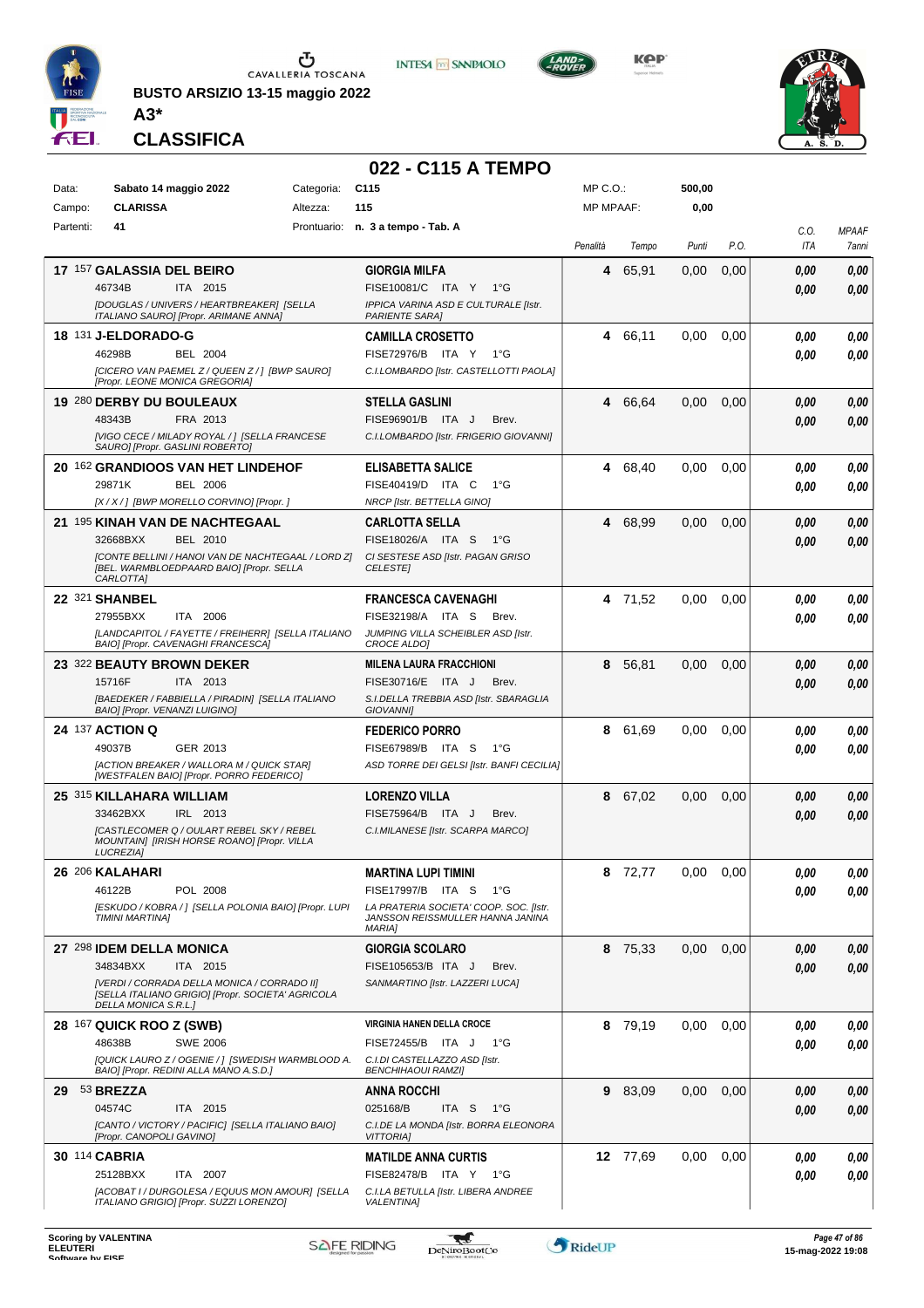

**BUSTO ARSIZIO 13-15 maggio 2022**



**KPP** 

**500,00**

MP C.O.:



**CLASSIFICA**

**A3\***

Data: Sabato 14 maggio 2022 Categoria: C115

#### **022 - C115 A TEMPO**

**INTESA** M SANPAOLO

| Campo:    | <b>CLARISSA</b>               | Altezza:                                                                                         | 115                                                            | <b>MP MPAAF:</b> |          | 0,00  |      |      |              |
|-----------|-------------------------------|--------------------------------------------------------------------------------------------------|----------------------------------------------------------------|------------------|----------|-------|------|------|--------------|
| Partenti: | 41                            |                                                                                                  | Prontuario: n. 3 a tempo - Tab. A                              |                  |          |       |      | C.0. | <b>MPAAF</b> |
|           |                               |                                                                                                  |                                                                | Penalità         | Tempo    | Punti | P.O. | ITA  | 7anni        |
|           | 31 331 NEGRO D'AYMON Z        |                                                                                                  | <b>PAOLA POLI</b>                                              | 16               | 86,29    | 0,00  | 0,00 | 0.00 | 0.00         |
|           | 47377B                        | BEL 2010                                                                                         | 41695<br>ITA SA Brev.                                          |                  |          |       |      | 0.00 | 0.00         |
|           | BRUNO] [Propr. POLI PAOLA]    | [NONSTOP / CATHO / MILLAR] [ZANGERSHEIDE BAIO                                                    | GIC JUMPING TEAM SSD [Istr. GALLI<br>MASSIMO]                  |                  |          |       |      |      |              |
|           | 32 148 HASLEMERE JOEY         |                                                                                                  | <b>ELENA SOFIA CARMINUCCI</b>                                  |                  | 17 95,80 | 0.00  | 0,00 | 0.00 | 0.00         |
|           | 14201E                        | IRL 2008                                                                                         | FISE53176/B ITA Y 1°G                                          |                  |          |       |      | 0.00 | 0.00         |
|           |                               | [SUNNY BOY / HASLEMERE SABINA / HIGH ROLLER]<br>[IRISH HORSE GRIGIO] [Propr. BARONI STEFANIA]    | C.I.EDEN [Istr. CUDIA ROBERTO]                                 |                  |          |       |      |      |              |
|           |                               | 123 CANDORA DU CITY HORSE                                                                        | GIULIA CARLOTTA GRASSO                                         | Elim.            | 0,00     | 0,00  | 0,00 | 0.00 | 0,00         |
|           | 31088BXX                      | <b>BEL 2008</b>                                                                                  | FISE92037/K ITA S<br>1°G                                       |                  |          |       |      | 0.00 | 0,00         |
|           |                               | [RADCO D'HOUTVELD / JADE / -] [SELLA BELGA SAURO]<br>[Propr. GRUBAS PAOLA MARIA GIOVANNA]        | C.I.LOMBARDO [Istr. FRIGERIO GIOVANNI]                         |                  |          |       |      |      |              |
|           | 143 CRUSTY CLOWN              |                                                                                                  | <b>CARLOTTA MOCARELLI</b>                                      | Elim.            | 0,00     | 0.00  | 0,00 | 0.00 | 0.00         |
|           | 31031BXX                      | ITA 2010                                                                                         | FISE59869/B ITA Y<br>1°G                                       |                  |          |       |      | 0.00 | 0.00         |
|           |                               | [ACOLORD / CATHERINE D / DOLIN] [SELLA ITALIANO<br>BAIO] [Propr. ROSSONI GIOVANNI]               | C.I.LOMBARDO [Istr. FRIGERIO GIOVANNI]                         |                  |          |       |      |      |              |
|           | 250 CHIARISSIMA               |                                                                                                  | <b>GIORGIA SCOLARO</b>                                         | Elim.            | 0.00     | 0.00  | 0,00 | 0.00 | 0.00         |
|           | 34205BXX                      | ITA 2014                                                                                         | FISE105653/B ITA J<br>Brev.                                    |                  |          |       |      | 0.00 | 0,00         |
|           |                               | <b>ILOHENGRIN DI VILLA EMILIA / VASE VAN HET</b><br>PANGAARDENHOF / CEVIN] [SELLA ITALIANO BAIO] | SANMARTINO [Istr. LAZZERI LUCA]                                |                  |          |       |      |      |              |
|           | <b>MARIA1</b>                 | [Propr. AZ. AGR. TENUTA DELLE LUVI DI FRANZONI ANNA                                              |                                                                |                  |          |       |      |      |              |
|           | 343 VIKING DE VANCE           |                                                                                                  | <b>CAROLINA MARIA BERGAMI</b>                                  | Elim.            | 0,00     | 0,00  | 0,00 | 0.00 | 0.00         |
|           | 30599K                        | <b>FRA 2009 Pony</b>                                                                             | FISE54508/E ITA C<br>Brev.                                     |                  |          |       |      | 0.00 | 0.00         |
|           | [X / X / ] [ SAURO] [Propr. ] |                                                                                                  | S.I.DELLA TREBBIA ASD [Istr. SBARAGLIA<br><b>RAFFAELLA1</b>    |                  |          |       |      |      |              |
|           | 228 AVANTGARDE DREAM          |                                                                                                  | <b>SIMONE OLIVERI</b>                                          | Rit.             | 0,00     | 0,00  | 0,00 | 0.00 | 0.00         |
|           | 27375M                        | ITA 2015                                                                                         | 002192/A<br>ITA SA 1°G                                         |                  |          |       |      | 0.00 | 0.00         |
|           |                               | [ACOBAT I / ROM 1 / ROMANTIC STAR] [SELLA ITALIANO<br>BAIO] [Propr. LUMACHI CARLOTTA]            | C.I.LA BETULLA [Istr. BRUSCHETTA YLENIA]                       |                  |          |       |      |      |              |
| FC 72     |                               |                                                                                                  | <b>HEILLER ANDRES TORRES BARONA</b>                            | <b>Partito</b>   |          |       |      | 0.00 | 0.00         |
|           |                               |                                                                                                  | FISE50724/A COL S<br>$2^{\circ}G$                              |                  |          |       |      | 0.00 | 0.00         |
|           |                               |                                                                                                  | HIDALGO ASD [Istr. PASTORE SABRINA]                            |                  |          |       |      |      |              |
| FC 108    |                               |                                                                                                  | <b>LUDOVICA CAMERLENGO</b>                                     | <b>Partito</b>   |          |       |      | 0.00 | 0,00         |
|           |                               |                                                                                                  | FISE37825/A ITA J 1°G                                          |                  |          |       |      | 0.00 | 0,00         |
|           |                               |                                                                                                  | JUMPING VILLA SCHEIBLER ASD [Istr.<br><b>OLGIATI ROSSELLAI</b> |                  |          |       |      |      |              |
| FC 164    |                               |                                                                                                  | YVES PETER WINKELMOLEN                                         | Partito          |          |       |      | 0.00 | 0,00         |
|           |                               |                                                                                                  | FISE27733/C NED S<br>$2^{\circ}$ G                             |                  |          |       |      | 0.00 | 0,00         |
|           |                               |                                                                                                  | CI VARASE SSD A RL [Istr. LOPEZ DE LA<br>OSA ESCRIBANO INIGOJ  |                  |          |       |      |      |              |
| FC 178    |                               |                                                                                                  | <b>TURI CANNATA</b>                                            | <b>Partito</b>   |          |       |      | 0.00 | 0,00         |
|           |                               |                                                                                                  | 0047239<br>ITA S<br>$2^{\circ}G$                               |                  |          |       |      | 0.00 | 0.00         |
|           |                               |                                                                                                  | H.C. NERVIA ASD [Istr. GARANCINI GRETA]                        |                  |          |       |      |      |              |

Collegio Giudicante *Presidente ANGELO GEIROLA CARLA BUSSU LUIGI VINCENZO GRECO LORENZA LOSAPIO MASSIMO OTTAVIANELLI NICOLETTA TOMASELLI*

#### **023 - B110 A TEMPO**

| Data:      | Sabato 14 maggio 2022         |          | Categoria: | <b>B110</b>                       |       | $MP C. O.$ :     |       | 0,00  |      |      |              |
|------------|-------------------------------|----------|------------|-----------------------------------|-------|------------------|-------|-------|------|------|--------------|
| Campo:     | <b>SOFIA</b>                  |          | Altezza:   | 110                               |       | <b>MP MPAAF:</b> |       | 0,00  |      |      |              |
| Partenti:  | 25                            |          |            | Prontuario: n. 3 a tempo - Tab. A |       |                  |       |       |      | C.0  | <b>MPAAF</b> |
|            |                               |          |            |                                   |       | Penalità         | Tempo | Punti | P.O. | ITA  | 7anni        |
| 1 287 MIRA |                               |          |            | <b>AMELIA BANKS CLARK</b>         |       | 0                | 57.20 | 0.00  | 0.00 | 0,00 | 0,00         |
|            | 30967K                        | BEL 2012 |            | FISE122748/K MO C                 | Brev. |                  |       |       |      | 0.00 | 0,00         |
|            | $[X/X/]$ [BWP BAIO] [Propr. ] |          |            | FISE [Istr.]                      |       |                  |       |       |      |      |              |

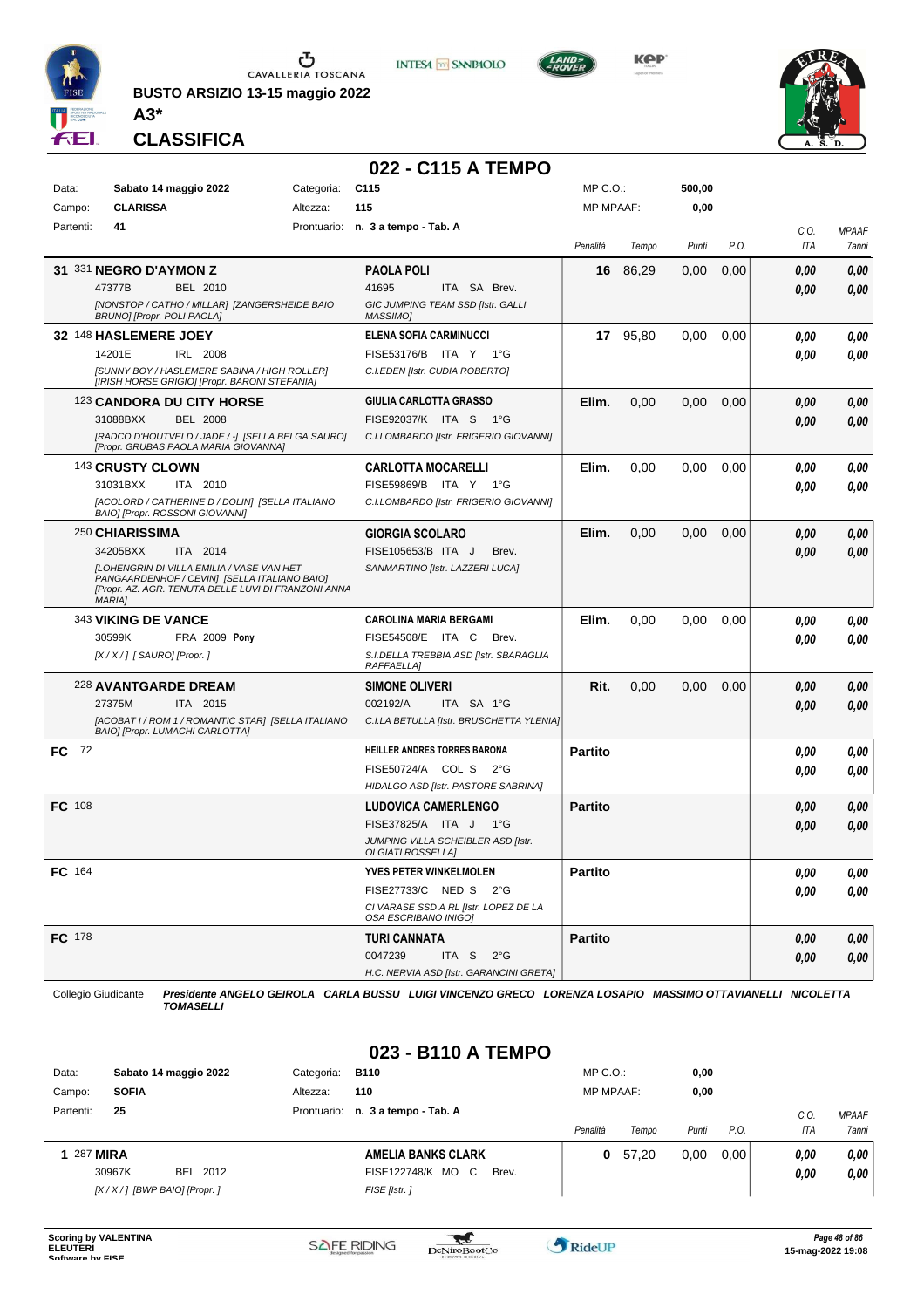

**BUSTO ARSIZIO 13-15 maggio 2022 A3\***



**Kep** 



**CLASSIFICA**

## **023 - B110 A TEMPO**

**INTESA M** SANPAOLO

| Data:               | Sabato 14 maggio 2022<br><b>SOFIA</b>                                                                                         | Categoria:<br>Altezza: | <b>B110</b><br>110                                                 | $MP C. O.$ :<br><b>MP MPAAF:</b> |           | 0,00<br>0,00 |      |             |                       |
|---------------------|-------------------------------------------------------------------------------------------------------------------------------|------------------------|--------------------------------------------------------------------|----------------------------------|-----------|--------------|------|-------------|-----------------------|
| Campo:              | 25                                                                                                                            |                        |                                                                    |                                  |           |              |      |             |                       |
| Partenti:           |                                                                                                                               |                        | Prontuario: n. 3 a tempo - Tab. A                                  | Penalità                         | Tempo     | Punti        | P.O. | C.O.<br>ITA | <b>MPAAF</b><br>7anni |
|                     | 2 344 DORENA O.A.                                                                                                             |                        | <b>DAVIDE ANZALONE</b>                                             | 0                                | 59,74     | 0,00         | 0,00 | 0.00        | 0,00                  |
|                     | 20893A<br><b>NED 2008</b>                                                                                                     |                        | FISE53150/A ITA J<br>Brev.                                         |                                  |           |              |      | 0.00        | 0,00                  |
|                     | [ATLANTIC / KORENA / AHORN] [KWPN BAIO] [Propr.<br><b>ZERBONIA SERENA]</b>                                                    |                        | MANNUS CLUB SSD A RL [Istr. CUPOLINO<br><b>BRUNO</b>               |                                  |           |              |      |             |                       |
|                     | 3 314 BABY BOOM BOOM                                                                                                          |                        | <b>THEA BROGGI</b>                                                 |                                  | 0 60,76   | 0.00         | 0,00 | 0.00        | 0,00                  |
|                     | ITA 2010<br>31311BXX                                                                                                          |                        | FISE79108/B ITA Y<br>Brev.                                         |                                  |           |              |      | 0.00        | 0,00                  |
|                     | [STARON / COLONIA DELLE ROANE / MARINIER] [SELLA<br>ITALIANO BAIO] [Propr. TROMBETTA GIUSEPPE & C. SAS]                       |                        | C.I.LA CICOGNETTA ASD [Istr. TROMBETTA<br>ANDREA]                  |                                  |           |              |      |             |                       |
|                     | 4 266 EMILY DEL VERGANTE                                                                                                      |                        | <b>MARTINA BARBERA</b>                                             |                                  | 0 62,38   | 0,00         | 0,00 | 0,00        | 0,00                  |
|                     | 17963A<br>ITA 2010                                                                                                            |                        | FISE48391/A ITA J<br>Brev.                                         |                                  |           |              |      | 0,00        | 0,00                  |
|                     | [CONQUISTADOR / LUCIFER / BURGGRAAF] [SELLA<br>ITALIANO GRIGIO] [Propr. AZ. AGR. DEL VERGANTE]                                |                        | ASD CARGANDINO [Istr. MONARI PAOLO]                                |                                  |           |              |      |             |                       |
|                     | 5 260 DONA DEA                                                                                                                |                        | <b>MARIA SAVIGLIANO</b>                                            |                                  | 0 62,62   | 0,00         | 0,00 | 0,00        | 0,00                  |
|                     | SLO 2007<br>25629M                                                                                                            |                        | FISE50251/A ITA J<br>Brev.                                         |                                  |           |              |      | 0.00        | 0.00                  |
|                     | [BALLAST / DESDEMONA / DIKTANT-5] [SLOVENSKA<br>TOPLOKRVNA BAIO] [Propr. CIR ASD]                                             |                        | MANNUS CLUB SSD A RL [Istr. CUPOLINO<br><b>BRUNO</b>               |                                  |           |              |      |             |                       |
|                     | 6 272 CELOU-VITA PS                                                                                                           |                        | <b>MARGHERITA GIRARDI</b>                                          | 0                                | 65,20     | 0,00         | 0,00 | 0.00        | 0,00                  |
|                     | 17394F<br>GER 2013                                                                                                            |                        | FISE99452/B ITA Y<br>Brev.                                         |                                  |           |              |      | 0.00        | 0.00                  |
|                     | [CENTADEL / DOLCE VITA / BALOUBET DU ROUET]                                                                                   |                        | C.I.LA BETULLA [Istr. LIBERA ANDREE                                |                                  |           |              |      |             |                       |
|                     | [MECKLENBURG SAURO] [Propr. GIRARDI MARGHERITA]                                                                               |                        | <b>VALENTINA1</b>                                                  |                                  |           |              |      |             |                       |
| 7 258 BLUE          |                                                                                                                               |                        | AMBRA LEAH NELE STETZELBERG                                        |                                  | 0 66,60   | 0,00         | 0,00 | 0.00        | 0,00                  |
|                     | GBR 2006<br>06213H<br><b>[CADENCE VAN'T GELUTT / UGLA MAYBE BLUE D'04 /</b>                                                   |                        | FISE114237/B GER C<br>Brev.<br>C.I.LA BETULLA [Istr. LIBERA ANDREE |                                  |           |              |      | 0.00        | 0.00                  |
|                     | CONCORDE] [AES BAIO] [Propr. MARIGO GIAMMARCO]                                                                                |                        | <b>VALENTINAI</b>                                                  |                                  |           |              |      |             |                       |
|                     | 8 259 WIZARD                                                                                                                  |                        | <b>MARGHERITA MICHELOTTI</b>                                       | 0                                | 69,26     | 0,00         | 0,00 | 0.00        | 0,00                  |
|                     | 34102BXX<br>IRL 2009                                                                                                          |                        | FISE50831/A ITA J<br>Brev.                                         |                                  |           |              |      | 0.00        | 0.00                  |
|                     | [-/-/] [IRISH HORSE BAIO SCURO] [Propr. MYTHORSES<br>SRL]                                                                     |                        | PONTENUOVOHORSES ASD [Istr. CAPUTO<br><b>FABRIZIO]</b>             |                                  |           |              |      |             |                       |
|                     | <b>9 312 SACURA</b>                                                                                                           |                        | <b>LAVINIA ARTURI</b>                                              |                                  | 0, 70, 08 | 0,00         | 0,00 | 0.00        | 0,00                  |
|                     | 22897G<br>ITA 2008                                                                                                            |                        | FISE81138/B ITA Y<br>Brev.                                         |                                  |           |              |      | 0.00        | 0.00                  |
|                     | [LUSTLING M / BIBBI / ] [SELLA ITALIANO BAIO] [Propr.<br><b>IMBROGNO GIULIA]</b>                                              |                        | C.I.IL QUADRIFOGLIO [Istr. BATTAGLINO<br><b>TERESA LOREDANA</b>    |                                  |           |              |      |             |                       |
|                     | 10 282 QUAIFAR DELLA CACCIA                                                                                                   |                        | <b>SOFIA PENNA</b>                                                 | 4                                | 60,49     | 0,00         | 0,00 | 0,00        | 0,00                  |
|                     | 24103BXX<br>ITA 2006                                                                                                          |                        | FISE94727/B ITA J<br>Brev.                                         |                                  |           |              |      | 0.00        | 0.00                  |
|                     | [QUITE CAPITOL / BALADIA / ACADIUS] [SELLA ITALIANO<br>GRIGIO] [Propr. BUONANOCE VINCENZO]                                    |                        | C.I.DI CASTELLAZZO ASD [Istr.<br><b>BENCHIHAOUI RAMZI</b>          |                                  |           |              |      |             |                       |
|                     | 11 289 ACORDERO                                                                                                               |                        | <b>MARIACHIARA TERREVAZZI</b>                                      |                                  | 4 64,66   | 0,00         | 0,00 | 0.00        | 0.00                  |
|                     | 07908D<br>GER 2003                                                                                                            |                        | FISE141569/B ITA J<br>Brev.                                        |                                  |           |              |      | 0,00        | 0,00                  |
|                     | [ACORD II / MONNTENARA / CARETINO] [HOLSTEINER<br>BAIO] [Propr. MARZARI ALVISE]                                               |                        | NRCP [Istr. BETTELLA GINO]                                         |                                  |           |              |      |             |                       |
|                     | <b>12 316 QUINTO Z</b>                                                                                                        |                        | <b>CAMILLA SGUAZZIN</b>                                            |                                  | 4 65,14   | 0,00         | 0,00 | 0,00        | 0,00                  |
|                     | 15092E<br><b>BEL 2009</b>                                                                                                     |                        | FISE73863/B ITA J<br>Brev.                                         |                                  |           |              |      | 0.00        | 0,00                  |
|                     | [QUITE CAPITOL / CONTENDRA / CONTENDER]<br>[ZANGERSHEIDE BAIO] [Propr. SGUAZZIN CAMILLA]                                      |                        | CI LA MORGANA ASD [Istr. BOVETTI PIERO]                            |                                  |           |              |      |             |                       |
|                     | <b>13 320 BILL WILL</b>                                                                                                       |                        | <b>ISABELLA FICHTNER</b>                                           |                                  | 4 66.80   | 0,00         | 0,00 | 0,00        | 0,00                  |
|                     | 28042BXX<br>ITA 2009                                                                                                          |                        | FISE70388/B ITA S<br>Brev.                                         |                                  |           |              |      | 0.00        | 0,00                  |
|                     | <b>[GOODWILL / RIANTE VAN DE MIDDELSTEDE / AZUR</b><br>DEPAULSTRAJ [SELLA ITALIANO BAIO SCURO] [Propr.<br>SAVOLDI PIERANGELO] |                        | C.I.LA CICOGNETTA ASD [Istr. TROMBETTA<br>ANDREA1                  |                                  |           |              |      |             |                       |
| <b>14 263 FABER</b> |                                                                                                                               |                        | <b>GIULIA MELONI</b>                                               |                                  | 4 71,01   | 0,00         | 0,00 | 0,00        | 0,00                  |
|                     | 16868E<br><b>NED 2010</b>                                                                                                     |                        | FISE110440/B ITA J<br>Brev.                                        |                                  |           |              |      | 0,00        | 0.00                  |
|                     | [DE21000018105 / MAUREEN V / COLWAY BOLD] [KWPN<br>BAIO] [Propr. PIGHI FRANCESCO]                                             |                        | GIC JUMPING TEAM SSD [Istr. GALLI<br>MASSIMO]                      |                                  |           |              |      |             |                       |
|                     | 15 155 MERCI BEAUCOUP                                                                                                         |                        | <b>ALICE RUNDO</b>                                                 |                                  | 4 74,32   | 0.00         | 0.00 | 0,00        | 0,00                  |
|                     | 18678E<br><b>NED 2017</b>                                                                                                     |                        | FISE98748/B ITA C<br>Brev.                                         |                                  |           |              |      | 0.00        | 0.00                  |
|                     | [CARDENTO / VOTE FOR ME / CARETINO] [KWPN<br>GRIGIO] [Propr. PERTICONE CONCETTA]                                              |                        | C.I.DI CASTELLAZZO ASD [Istr.<br><b>BENCHIHAOUI RAMZI]</b>         |                                  |           |              |      |             |                       |
|                     |                                                                                                                               |                        |                                                                    |                                  |           |              |      |             |                       |

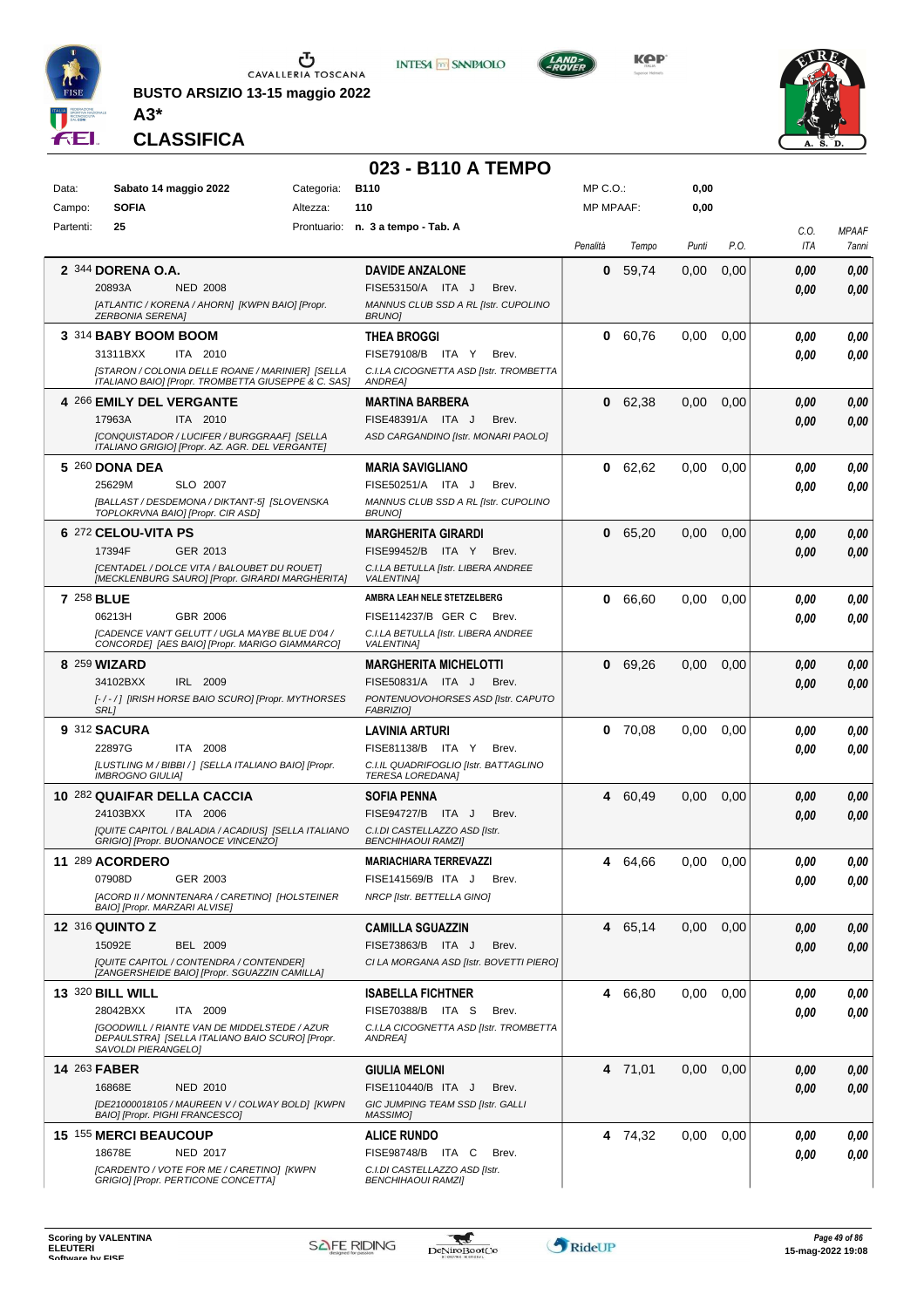

**BUSTO ARSIZIO 13-15 maggio 2022**



**KPP** 



**CLASSIFICA**

**A3\***

## **023 - B110 A TEMPO**

| Data:         |                           | Sabato 14 maggio 2022                                                                       | Categoria: | <b>B110</b>                                                    | MP C.O.:         |       | 0,00  |      |            |              |
|---------------|---------------------------|---------------------------------------------------------------------------------------------|------------|----------------------------------------------------------------|------------------|-------|-------|------|------------|--------------|
| Campo:        | <b>SOFIA</b>              |                                                                                             | Altezza:   | 110                                                            | <b>MP MPAAF:</b> |       | 0,00  |      |            |              |
| Partenti:     | 25                        |                                                                                             |            | Prontuario: n. 3 a tempo - Tab. A                              |                  |       |       |      | C.O.       | <b>MPAAF</b> |
|               |                           |                                                                                             |            |                                                                | Penalità         | Tempo | Punti | P.O. | <b>ITA</b> | 7anni        |
|               | <b>16 267 VALENCIA 99</b> |                                                                                             |            | <b>ANNA FORTUNA</b>                                            | 4                | 80,90 | 0,00  | 0,00 | 0.00       | 0.00         |
|               | 48611B                    | GER 2010                                                                                    |            | FISE106157/B ITA J<br>Brev.                                    |                  |       |       |      | 0.00       | 0,00         |
|               |                           | [VULKANO / COULEUR RUBINIA / ] [WESTFALEN SAURO]<br>[Propr. COLOMBO GIORGIA LUCIA]          |            | C.I.LA BETULLA [Istr. LIBERA ANDREE<br><b>VALENTINA1</b>       |                  |       |       |      |            |              |
|               | <b>17 288 CONTEX</b>      |                                                                                             |            | <b>LAVINIA SALA</b>                                            | 8                | 60,11 | 0,00  | 0,00 | 0.00       | 0,00         |
|               | 11229F                    | GER 2005                                                                                    |            | FISE143309/B ITA J<br>Brev.                                    |                  |       |       |      | 0.00       | 0.00         |
|               |                           | [CONTENDER / GREEN VELVET / LORD] [HOLSTEINER<br>BAIO] [Propr. BAGUSAT BERND HARALD]        |            | CIRCOLO IPPICO CAPANNELLE S.S.D.R.L.<br>[Istr. MINUTOLI DARIO] |                  |       |       |      |            |              |
|               | 18 275 SIBERIE DIMAWI     |                                                                                             |            | <b>ALICE RUNDO</b>                                             | 8                | 60,84 | 0,00  | 0.00 | 0.00       | 0.00         |
|               | 48579B                    | FRA 2006                                                                                    |            | FISE98748/B ITA C<br>Brev.                                     |                  |       |       |      | 0.00       | 0.00         |
|               | PERTICONE CONCETTA]       | [FLUSH / FELINE / ] [SELLA FRANCESE GRIGIO] [Propr.                                         |            | C.I.DI CASTELLAZZO ASD [Istr.<br><b>BENCHIHAOUI RAMZII</b>     |                  |       |       |      |            |              |
|               | 19 281 HEY JOE EBH        |                                                                                             |            | <b>SOFIA DEGAUDENZI</b>                                        | 8                | 61.68 | 0.00  | 0.00 | 0.00       | 0.00         |
|               | 21931A                    | NED 2012                                                                                    |            | FISE43798/A ITA J<br>Brev.                                     |                  |       |       |      | 0.00       | 0.00         |
|               |                           | [VANCOUVER / BURBERRY / HEARTBREAKER]<br>[NEDERLANDS RIJPAAR. BAIO] [Propr. BERTI EMANUELA] |            | HORSE DREAM CLUB ASD [Istr.<br>SPAGNOLINI CRISTIANO]           |                  |       |       |      |            |              |
|               | 324 FI-POLYT              |                                                                                             |            | <b>SONIA CIANCIULLI</b>                                        | Elim.            | 0,00  | 0,00  | 0,00 | 0.00       | 0,00         |
|               | 32335BXX                  | <b>BEL 2005</b>                                                                             |            | FISE38620/B ITA S<br>Brev.                                     |                  |       |       |      | 0.00       | 0.00         |
|               | <b>STELLINI CLAUDIAI</b>  | [NAGANO / ILOCIA / MELCHIOR] [BWP SAURO] [Propr.                                            |            | C.I.MILANESE [Istr. SCARPA BARBARA]                            |                  |       |       |      |            |              |
| <b>FC</b> 73  |                           |                                                                                             |            | <b>ELISABETTA SALICE</b>                                       | <b>Partito</b>   |       |       |      | 0.00       | 0.00         |
|               |                           |                                                                                             |            | FISE40419/D ITA C<br>$1^{\circ}G$                              |                  |       |       |      | 0.00       | 0.00         |
|               |                           |                                                                                             |            | NRCP [Istr. BETTELLA GINO]                                     |                  |       |       |      |            |              |
| FC 113        |                           |                                                                                             |            | <b>CARLOTTA CAIRO</b>                                          | <b>Partito</b>   |       |       |      | 0.00       | 0,00         |
|               |                           |                                                                                             |            | FISE85639/B ITA J<br>$1^{\circ}$ G                             |                  |       |       |      | 0.00       | 0,00         |
|               |                           |                                                                                             |            | C.I.DE LA MONDA [Istr. ROCCHI ANNA]                            |                  |       |       |      |            |              |
| <b>FC</b> 134 |                           |                                                                                             |            | <b>SOFIA BARBIERI</b>                                          | <b>Partito</b>   |       |       |      | 0.00       | 0.00         |
|               |                           |                                                                                             |            | FISE69048/B ITA Y<br>$1^{\circ}G$                              |                  |       |       |      | 0.00       | 0.00         |
|               |                           |                                                                                             |            | CERNUSCO RIDING S.S.D. A R.L. [Istr.<br>COLLECCHIA RICCARDO]   |                  |       |       |      |            |              |
| <b>FC</b> 171 |                           |                                                                                             |            | <b>ROBERTA ASSUNTO</b>                                         | <b>Partito</b>   |       |       |      | 0.00       | 0.00         |
|               |                           |                                                                                             |            | FISE44813/B ITA S<br>$2^{\circ}$ G                             |                  |       |       |      | 0.00       | 0.00         |
|               |                           |                                                                                             |            | C.I.EDEN [Istr. CUDIA ROBERTO]                                 |                  |       |       |      |            |              |
| FC 223        |                           |                                                                                             |            | <b>ERIKA SALA</b>                                              | <b>Partito</b>   |       |       |      | 0.00       | 0,00         |
|               |                           |                                                                                             |            | 006245/B<br>ITA S<br>1°G                                       |                  |       |       |      | 0.00       | 0.00         |
|               |                           |                                                                                             |            | CLUB IPPICO MONZESE ASD [Istr.<br>CHIORLIN ALESSIA1            |                  |       |       |      |            |              |

Collegio Giudicante *Presidente ANGELO GEIROLA CARLA BUSSU LUIGI VINCENZO GRECO LORENZA LOSAPIO MASSIMO OTTAVIANELLI NICOLETTA TOMASELLI*

#### **024 - B100 A FASI**

| Data:     | Sabato 14 maggio 2022                                                                         | Categoria:  | <b>B100</b>                                                      | $MP C. O.$ :     |       | 0,00  |      |         |              |
|-----------|-----------------------------------------------------------------------------------------------|-------------|------------------------------------------------------------------|------------------|-------|-------|------|---------|--------------|
| Campo:    | <b>SOFIA</b>                                                                                  | Altezza:    | 100                                                              | <b>MP MPAAF:</b> |       | 0,00  |      |         |              |
| Partenti: | 39                                                                                            | Prontuario: | n. 19 speciale a fasi consecutive (tempo della II fase) - Tab. A |                  |       |       |      | $C_{0}$ | <b>MPAAF</b> |
|           |                                                                                               |             |                                                                  | Penalità         | Tempo | Punti | P.O. | ITA     | 7anni        |
|           | <b>297 SECANO</b>                                                                             |             | <b>SARA RUNDO</b>                                                | 0/0              | 21.47 | 0,00  | 0.00 | 0.00    | 0.00         |
|           | 31874BXX<br>GER 2008                                                                          |             | ITA C<br><b>FISE87264/B</b><br>Brev.                             |                  |       |       |      | 0.00    | 0.00         |
|           | [SECANO / LA LUNA / LAGOHEIDOR G] [OLDENBURG]<br>GRIGIO] [Propr. FERRARI CAMILLA]             |             | C.I.DI CASTELLAZZO ASD [Istr.<br><b>BENCHIHAOUI RAMZII</b>       |                  |       |       |      |         |              |
|           | 2 326 FAVONIA                                                                                 |             | <b>GIULIA TETTAMANTI</b>                                         | 0/0              | 22,06 | 0,00  | 0.00 | 0.00    | 0,00         |
|           | 32215BXX<br>2013<br>ITA                                                                       |             | ITA S<br>FISE34029/B<br>Brev.                                    |                  |       |       |      | 0,00    | 0.00         |
|           | [FILIPIN / JALNA D'ALEMY / AZUR DE NOUVOLIEU]<br>[SELLA ITALIANO SAURO] [Propr. BUIZZA OSCAR] |             | C.I.LA CICOGNETTA ASD [Istr. TROMBETTA<br>ANDREA1                |                  |       |       |      |         |              |

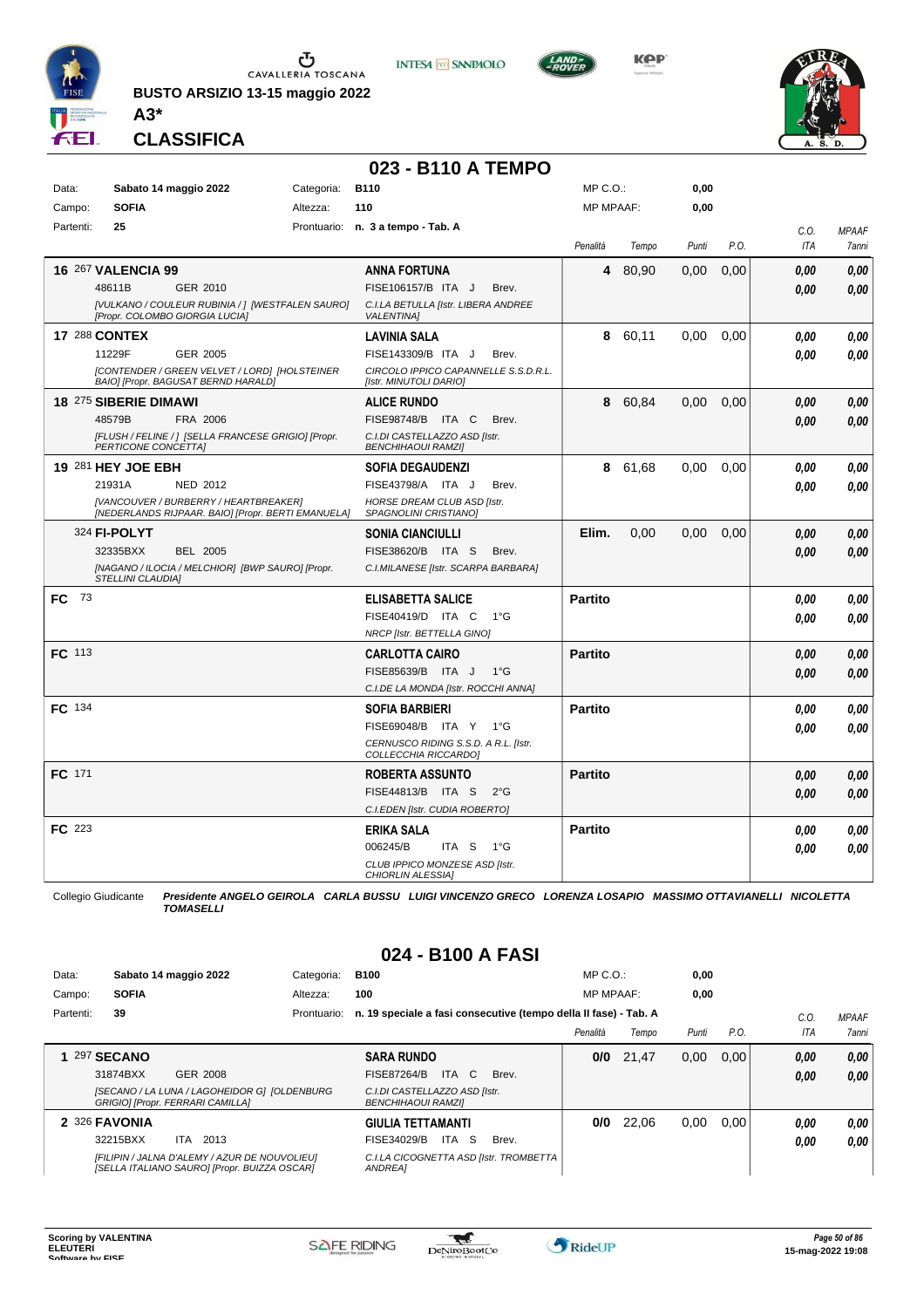

**BUSTO ARSIZIO 13-15 maggio 2022**



**KPP** 



**CLASSIFICA**

**A3\***

### **024 - B100 A FASI**

| Data:     | Sabato 14 maggio 2022<br>Categoria:                                                                                                                                   | <b>B100</b>                                                                                                              | MP C.O.:         |             | 0,00  |      |              |                       |
|-----------|-----------------------------------------------------------------------------------------------------------------------------------------------------------------------|--------------------------------------------------------------------------------------------------------------------------|------------------|-------------|-------|------|--------------|-----------------------|
| Campo:    | <b>SOFIA</b><br>Altezza:                                                                                                                                              | 100                                                                                                                      | <b>MP MPAAF:</b> |             | 0,00  |      |              |                       |
| Partenti: | 39                                                                                                                                                                    | Prontuario: n. 19 speciale a fasi consecutive (tempo della II fase) - Tab. A                                             | Penalità         | Tempo       | Punti | P.O. | C.O.<br>ITA  | <b>MPAAF</b><br>7anni |
|           | 3 283 BALDOR<br>29959BXX<br>ITA 2009<br>[BALDINI / JAHARI / ACOBAT II] [SELLA ITALIANO BAIO]<br>[Propr. JELMINI CRISTINA]                                             | <b>CRISTINA JELMINI</b><br>FISE92745/B ITA S<br>Brev.<br>C.I.LA BETULLA [Istr. LIBERA ANDREE<br><b>VALENTINA1</b>        | 0/0              | 22,16       | 0,00  | 0,00 | 0.00<br>0.00 | 0,00<br>0.00          |
|           | 4 270 MY JOEY<br>33938BXX<br>IRL 2011 Pony<br>[-/-/] [SCONOSCIUTA PEZZATO BAIO] [Propr. TRAVAINI<br><b>EMMA1</b>                                                      | <b>EMMA TRAVAINI</b><br>FISE102985/B ITA J<br>Brev.<br>ASIM CLUB LA VISCONTEA AID [Istr.<br><b>LUPINETTI GIANLUCA]</b>   |                  | $0/0$ 22,18 | 0,00  | 0,00 | 0.00<br>0.00 | 0,00<br>0,00          |
|           | 5 256 JASMINE<br>28325BXX<br>ITA 2009<br>[-/-/] [SCONOSCIUTA GRIGIO] [Propr. PASINI GIULIA]                                                                           | <b>GIULIA PASINI</b><br>FISE115534/B ITA C<br>Brev.<br>C.I.LOMBARDO [Istr. CASTELLOTTI PAOLA]                            |                  | $0/0$ 22,44 | 0,00  | 0,00 | 0.00<br>0.00 | 0,00<br>0,00          |
|           | 6 253 LADYKILLER VD BREEMEERSEN<br>48155B<br>BEL 2011<br>[BREEMEERSEN ADORADO / HOT & SPICY / ] [BEL.<br>WARMBLOEDPAARD GRIGIO] [Propr. INGEGNOLI<br><b>VITTORIAI</b> | <b>VITTORIA INGEGNOLI</b><br>FISE116515/B ITA C<br>Brev.<br>CI SANT'ANNA ASD [Istr. GRISI<br>FRANCESCA]                  |                  | $0/0$ 22,47 | 0.00  | 0,00 | 0.00<br>0.00 | 0,00<br>0.00          |
|           | 7 346 TANA DE TUSHITA<br>29372K<br><b>SCN 2007 Pony</b><br>[X / X / ] [SELLA FRANCESE SAURO BRUCIATO] [Propr. ]                                                       | <b>VIRGINIA FRAGASSO</b><br>FISE132552/B ITA G<br>Brev.<br>SANMARTINO [Istr. LAZZERI LUCA]                               |                  | $0/0$ 22,56 | 0,00  | 0,00 | 0.00<br>0.00 | 0,00<br>0.00          |
|           | 8 341 GALANT<br>23832BXX<br>ITA<br>2006<br>[CARETINO / LIRICA DI VILLAGANA / GRANDEUR (II)]<br>[SELLA ITALIANO BAIO] [Propr. HORSESHOP SRL]                           | <b>CAROLA TERZI</b><br>FISE122783/B ITA C<br>Brev.<br>NRCP [Istr. BETTELLA GINO]                                         |                  | $0/0$ 22,68 | 0.00  | 0,00 | 0.00<br>0.00 | 0,00<br>0.00          |
|           | 9 138 VERY GOOD LE TI' WAN<br><b>FRA 2009 Pony</b><br>30014K<br>[X / X / ] [SELLA FRANCESE SAURO] [Propr. ]                                                           | <b>MARTINA ZONE</b><br>FISE130337/B ITA G<br>Brev.<br>SANMARTINO [Istr. LAZZERI LUCA]                                    |                  | $0/0$ 23,85 | 0,00  | 0,00 | 0.00<br>0.00 | 0,00<br>0.00          |
|           | 10 265 ASSO D'ACCEGLIO<br>15146A<br>ITA 2007<br>[CASSINI II / JALAPA DE VOLSIN / VOLTAIRE] [SELLA<br>ITALIANO SAURO] [Propr. ALBERTARIO CLAUDIO PAOLO]                | <b>GAIA ALBERTARIO</b><br>FISE108422/B ITA J<br>Brev.<br>ASD TORRE DEI GELSI [Istr. GIORGI LUCIA]                        |                  | $0/0$ 24,00 | 0,00  | 0,00 | 0.00<br>0.00 | 0,00<br>0.00          |
|           | <b>11 261 SIBBIA</b><br>09271D<br>ITA 2010<br>[SILVANER DC / FIBBIA DEL TERRICCIO / RISKETOU]<br>[SELLA ITALIANO BAIO] [Propr. CORONA ALICE]                          | <b>GABRIELE LIBONI</b><br>FISE112027/B ITA C<br>Brev.<br>C.I.SAN MARCO [Istr. AGOSTINI LORIS<br><b>GIOVANNII</b>         |                  | $0/0$ 24,18 | 0,00  | 0,00 | 0.00<br>0.00 | 0,00<br>0.00          |
|           | 12 290 FREJA GREY<br>09247D<br>ITA 2010<br>[CRISTO / ENCHE LG / TONNERE DU VALLON] [SELLA<br>ITALIANO GRIGIO] [Propr. BETTELLA MARIO]                                 | <b>GIORGIA CARVELLI</b><br>FISE64237/D ITA C<br>Brev.<br>NRCP [Istr. BETTELLA GINO]                                      | 0/0              | 24,35       | 0.00  | 0,00 | 0.00<br>0.00 | 0,00<br>0.00          |
|           | <b>13 277 ACTION PLEASURE KATTEVENNE</b><br>16205F<br>BEL 2012<br>[ACTION BREAKER / NO DOUBT / FOR PLEASURE]<br>[ZANGERSHEIDE BAIO] [Propr. BUSCA SARA]               | <b>SARA BUSCA</b><br>FISE97771/B ITA S<br>Brev.<br>C.I.LOMBARDO [Istr. CASTELLOTTI PAOLA]                                |                  | $0/0$ 26,78 | 0,00  | 0,00 | 0,00<br>0.00 | 0,00<br>0.00          |
|           | 14 291 MEZIO<br>35417BXX<br>ITA 2012<br>[GOODWILL / ALSA / ] [SELLA ITALIANO BAIO] [Propr.<br><b>FRULLA CLAUDIO]</b>                                                  | <b>LORENZO PENNA</b><br>FISE140128/B ITA C<br>Brev.<br>C.I.DI CASTELLAZZO ASD [Istr.<br><b>BENCHIHAOUI RAMZI]</b>        |                  | $0/0$ 28,09 | 0,00  | 0,00 | 0.00<br>0.00 | 0,00<br>0.00          |
|           | 15 336 MIGHTY<br>ITA 2013<br>35405BXX<br>[JACKPOT KERELLEC / S.M. MORGANA / WINDSOR]<br>[SELLA ITALIANO SAURO] [Propr. AZ. AGR. ALLEV.<br><b>GRIMALDI MATTEO]</b>     | <b>LARA CERULLO</b><br>FISE131736/B ITA J<br>Brev.<br>CI LA MORGANA ASD [Istr. BOVETTI PIERO]                            |                  | $0/0$ 28,18 | 0,00  | 0,00 | 0,00<br>0.00 | 0,00<br>0,00          |
|           | 16 337 NEVADA Z<br>32454BXX<br><b>BEL 2009</b><br>[NAMELUS R / JOLIEN / AHORN Z] [ZANGERSHEIDE<br>BAIO] [Propr. MACCARONE ANTONIO]                                    | <b>BEATRICE BAVILA</b><br>FISE131596/B ITA J<br>Brev.<br>CENTRO IPPICO LA TORBIERA S.S.D. A R.L.<br>[Istr. GERARDI VITO] |                  | $0/0$ 28,37 | 0,00  | 0,00 | 0.00<br>0,00 | 0,00<br>0,00          |

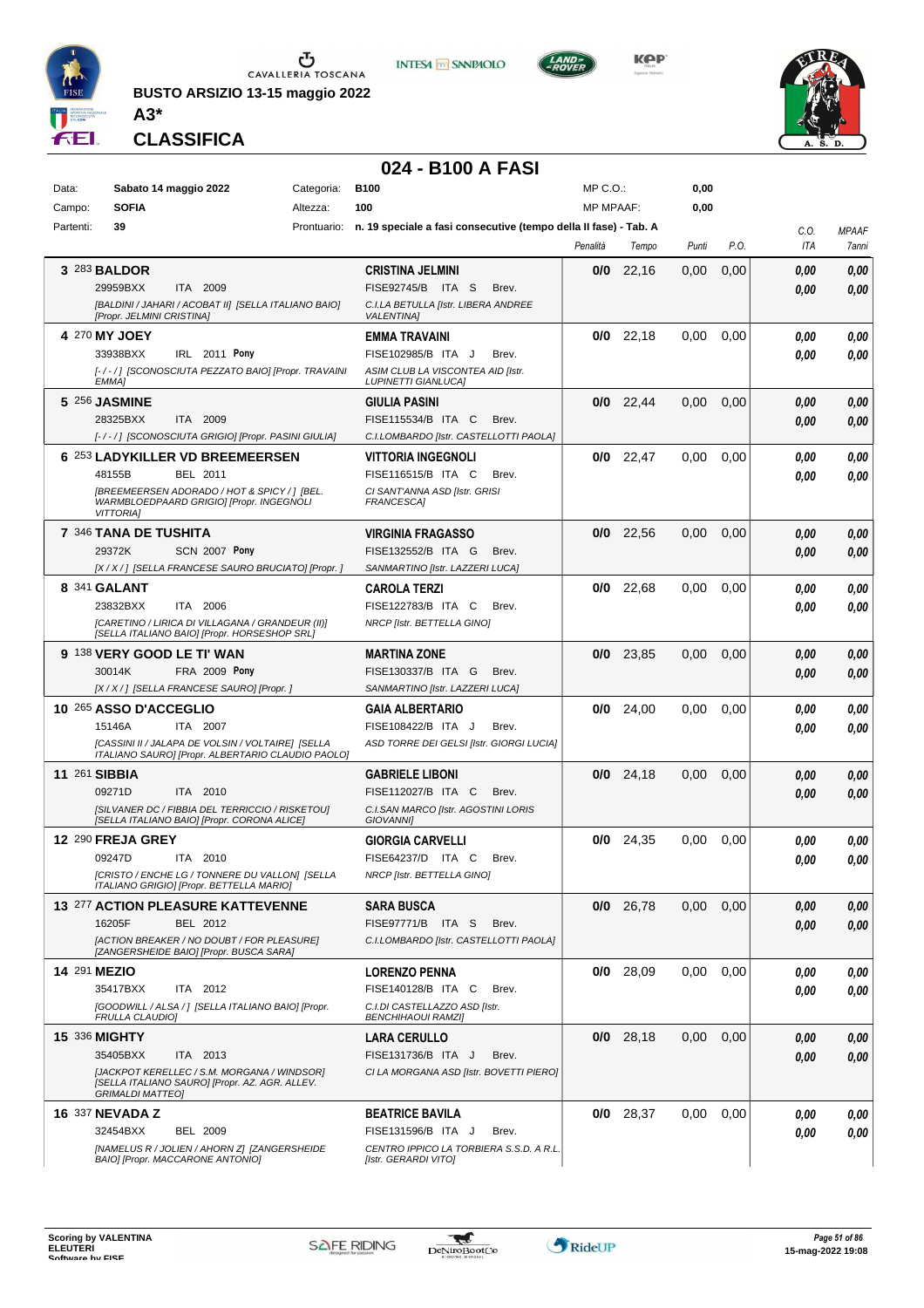

**BUSTO ARSIZIO 13-15 maggio 2022**



**KPP** 



**CLASSIFICA**

**A3\***

#### **024 - B100 A FASI**

**INTESA M** SANPAOLO

| Data:     | Sabato 14 maggio 2022                                                                            | Categoria: | <b>B100</b>                                                                  | MP C.O.:         |             | 0,00  |      |      |              |
|-----------|--------------------------------------------------------------------------------------------------|------------|------------------------------------------------------------------------------|------------------|-------------|-------|------|------|--------------|
| Campo:    | <b>SOFIA</b>                                                                                     | Altezza:   | 100                                                                          | <b>MP MPAAF:</b> |             | 0,00  |      |      |              |
| Partenti: | 39                                                                                               |            | Prontuario: n. 19 speciale a fasi consecutive (tempo della II fase) - Tab. A |                  |             |       |      | C.O. | <b>MPAAF</b> |
|           |                                                                                                  |            |                                                                              | Penalità         | Tempo       | Punti | P.O. | ITA  | 7anni        |
|           |                                                                                                  |            |                                                                              |                  |             |       |      |      |              |
|           | 17 310 EDOUARD DU RERE                                                                           |            | <b>INES MARIA GRAZIA MAGGIPINTO</b>                                          | 0/0              | 28,44       | 0,00  | 0,00 | 0,00 | 0,00         |
|           | 48692B<br>FRA 2014                                                                               |            | <b>FISE82799/B</b><br>ITA J<br>Brev.                                         |                  |             |       |      | 0,00 | 0,00         |
|           | [CON AIR / ILEA DE LA FOLIE / ] [SELLA FRANCESE BAIO]<br>[Propr. MG EQUISPORT]                   |            | C.I.LOMBARDO [Istr. FRIGERIO GIOVANNI]                                       |                  |             |       |      |      |              |
|           |                                                                                                  |            | <b>GINEVRA FATUCCI</b>                                                       |                  |             |       |      |      |              |
|           | 18 284 CAREZZA                                                                                   |            |                                                                              |                  | $0/0$ 29,87 | 0.00  | 0,00 | 0.00 | 0,00         |
|           | 08356F<br>GER 2004                                                                               |            | ITA S<br><b>FISE49377/F</b><br>Brev.                                         |                  |             |       |      | 0.00 | 0,00         |
|           | [COLLIN L / NADJA / NORTON L] [WESTFALEN BAIO]<br>[Propr. SCHIARITI FRANCESCO]                   |            | C.I.EDEN [Istr. CUDIA ROBERTO]                                               |                  |             |       |      |      |              |
|           | 19 282 QUAIFAR DELLA CACCIA                                                                      |            | <b>SOFIA PENNA</b>                                                           | 0/4              | 26,97       | 0,00  | 0,00 | 0,00 | 0,00         |
|           | 24103BXX<br>ITA 2006                                                                             |            | FISE94727/B ITA J<br>Brev.                                                   |                  |             |       |      |      |              |
|           | [QUITE CAPITOL / BALADIA / ACADIUS] [SELLA ITALIANO                                              |            | C.I.DI CASTELLAZZO ASD [Istr.                                                |                  |             |       |      | 0.00 | 0,00         |
|           | GRIGIO] [Propr. BUONANOCE VINCENZO]                                                              |            | <b>BENCHIHAOUI RAMZI]</b>                                                    |                  |             |       |      |      |              |
|           | 20 293 CARLO D                                                                                   |            | ANNA MIRAGLIA                                                                |                  | $0/4$ 27,59 | 0.00  | 0,00 | 0.00 | 0,00         |
|           | 35128BXX<br>GER 2011                                                                             |            | FISE139674/B ITA S<br>Brev.                                                  |                  |             |       |      | 0,00 | 0,00         |
|           | [CASSINI I / LADY LU / LANDGRAF I] [HOLSTEINER                                                   |            | GIC JUMPING TEAM SSD [Istr. GALLI                                            |                  |             |       |      |      |              |
|           | GRIGIO] [Propr. BONOMI GIUSEPPE]                                                                 |            | MASSIMO]                                                                     |                  |             |       |      |      |              |
|           | 21 311 A.S. U CHE BELLO                                                                          |            | ELISA NATALE                                                                 |                  | $0/4$ 27,94 | 0,00  | 0,00 | 0.00 | 0,00         |
|           | 15400E<br>ITA 2013                                                                               |            | FISE81697/B ITA J<br>Brev.                                                   |                  |             |       |      | 0,00 | 0.00         |
|           | [CRISTO / QUINZIA DI VILLAGANA / CASCARI] [SELLA                                                 |            | C.I.IL QUADRIFOGLIO [Istr. PIROVANO                                          |                  |             |       |      |      |              |
|           | ITALIANO BAIO] [Propr. LANDI MASSIMO]                                                            |            | PAOLOMARIA ANTONIOI                                                          |                  |             |       |      |      |              |
|           | 22 47 PICCOLO IMPERATORE                                                                         |            | <b>NICOLLE CAVALHEIRO</b>                                                    | 4                | 0,00        | 0.00  | 0,00 | 0.00 | 0,00         |
|           | 17789E<br>ITA 2017                                                                               |            | FISE10577/A ITA S<br>Brev.                                                   |                  |             |       |      | 0.00 | 0.00         |
|           | [LOHENGRIN DI VILLA EMILIA / RIPICCA / URBINO]                                                   |            | CI SANT'ANTONIO SSD A RL [Istr. MARRAMI                                      |                  |             |       |      |      |              |
|           | [SELLA ITALIANO BAIO] [Propr. EREMO S. ICONIO<br>SOCIETA' AGRICOLA S.R.L.]                       |            | <b>VITALI ALBERTO]</b>                                                       |                  |             |       |      |      |              |
|           |                                                                                                  |            |                                                                              |                  |             |       |      |      |              |
|           | 22 155 MERCI BEAUCOUP                                                                            |            | <b>ALICE RUNDO</b>                                                           | 4                | 0,00        | 0,00  | 0,00 | 0.00 | 0,00         |
|           | 18678E<br><b>NED 2017</b>                                                                        |            | FISE98748/B ITA C<br>Brev.                                                   |                  |             |       |      | 0.00 | 0.00         |
|           | [CARDENTO / VOTE FOR ME / CARETINO] [KWPN<br>GRIGIO] [Propr. PERTICONE CONCETTA]                 |            | C.I.DI CASTELLAZZO ASD [Istr.<br><b>BENCHIHAOUI RAMZI]</b>                   |                  |             |       |      |      |              |
|           | 22 217 ALBICOCCA                                                                                 |            | <b>NICOLLE CAVALHEIRO</b>                                                    | 4                | 0,00        | 0.00  | 0,00 | 0.00 |              |
|           | 49177B<br>ITA 2011                                                                               |            | FISE10577/A ITA S<br>Brev.                                                   |                  |             |       |      |      | 0,00         |
|           |                                                                                                  |            |                                                                              |                  |             |       |      | 0.00 | 0,00         |
|           | [HATTRICK / IDEA BAIA / CONCORDE] [SELLA ITALIANO<br>SAURO BRUCIATO] [Propr. CAVALHEIRO NICOLLE] |            | CI SANT'ANTONIO SSD A RL [Istr. MARRAMI<br><b>VITALI ALBERTO]</b>            |                  |             |       |      |      |              |
|           | 22 257 CASALLINA                                                                                 |            | VITTORIA OLTOLINA                                                            | 4                | 0,00        | 0,00  | 0,00 | 0,00 | 0,00         |
|           | 48386B<br>GER 2012                                                                               |            | FISE115458/B ITA J<br>Brev.                                                  |                  |             |       |      | 0.00 | 0.00         |
|           | [CANDYMAN / CUBA LIBRE / LIFE IS LIFE] [SELLA                                                    |            | ASD TORRE DEI GELSI [Istr. BANFI CECILIA]                                    |                  |             |       |      |      |              |
|           | TEDESCA BAIO] [Propr. OLTOLINA VITTORIA]                                                         |            |                                                                              |                  |             |       |      |      |              |
|           | 22 274 VERSUS DES COUTOTS                                                                        |            | YANA MARIA PARODI                                                            | 4                | 0,00        | 0,00  | 0,00 | 0.00 | 0.00         |
|           | 18607E<br>FRA 2009                                                                               |            | FISE98809/B ITA J<br>Brev.                                                   |                  |             |       |      | 0,00 | 0,00         |
|           | [LANDO / JOYDOMAIN / DUC DU HUTREL] [SELLA                                                       |            | C.I.DI CASTELLAZZO ASD [Istr.                                                |                  |             |       |      |      |              |
|           | FRANCESE BAIO] [Propr. PARODI YANA MARIA]                                                        |            | <b>BENCHIHAOUI RAMZI]</b>                                                    |                  |             |       |      |      |              |
|           | 22 <sup>275</sup> SIBERIE DIMAWI                                                                 |            | <b>ALICE RUNDO</b>                                                           | 4                | 0,00        | 0,00  | 0,00 | 0,00 | 0,00         |
|           | 48579B<br>FRA 2006                                                                               |            | FISE98748/B ITA C<br>Brev.                                                   |                  |             |       |      | 0.00 | 0,00         |
|           | [FLUSH / FELINE / ] [SELLA FRANCESE GRIGIO] [Propr.                                              |            | C.I.DI CASTELLAZZO ASD [Istr.                                                |                  |             |       |      |      |              |
|           | PERTICONE CONCETTA]                                                                              |            | <b>BENCHIHAOUI RAMZII</b>                                                    |                  |             |       |      |      |              |
|           | 22 301 CARILLON NIEUWMOED                                                                        |            | <b>GIULIA FONTANA</b>                                                        | 4                | 0,00        | 0,00  | 0.00 | 0,00 | 0,00         |
|           | 25664G<br><b>NED 2007</b>                                                                        |            | FISE87193/B ITA J<br>Brev.                                                   |                  |             |       |      | 0.00 | 0.00         |
|           | [VAINQUEUR / MOSCA / ] [KWPN BAIO] [Propr. MANCINI                                               |            | C.I.DI CASTELLAZZO ASD [Istr.                                                |                  |             |       |      |      |              |
|           | LILIANA]                                                                                         |            | <b>BENCHIHAOUI RAMZI]</b>                                                    |                  |             |       |      |      |              |
|           | 22 306 HELMI                                                                                     |            | <b>MANUEL BUZZI</b>                                                          | 4                | 0,00        | 0,00  | 0,00 | 0,00 | 0,00         |
|           | 03431N<br>ITA 2009                                                                               |            | FISE40229/A ITA C<br>Brev.                                                   |                  |             |       |      | 0.00 | 0,00         |
|           | [LEMATO / JULI PET / JUPILOT] [SELLA ITALIANO BAIO<br>SCURO] [Propr. J.P. HORSES S.R.L.]         |            | HORSE DREAM CLUB ASD [Istr.<br>SPAGNOLINI CRISTIANO]                         |                  |             |       |      |      |              |
|           |                                                                                                  |            |                                                                              |                  |             |       |      |      |              |
|           | 22 325 CARPIANO                                                                                  |            | <b>LAURA ZAMBONI</b>                                                         | 4                | 0,00        | 0.00  | 0.00 | 0.00 | 0,00         |
|           | 33891BXX<br>ITA 2014                                                                             |            | FISE34530/B ITA Y<br>Brev.                                                   |                  |             |       |      | 0.00 | 0.00         |
|           | [CRISTALLO II / CORNFLAKES 2 / CON CAPITOL] [SELLA<br>ITALIANO BAIO] [Propr. ZAMBONI LAURA]      |            | ASD TORRE DEI GELSI [Istr. BANFI CECILIA]                                    |                  |             |       |      |      |              |

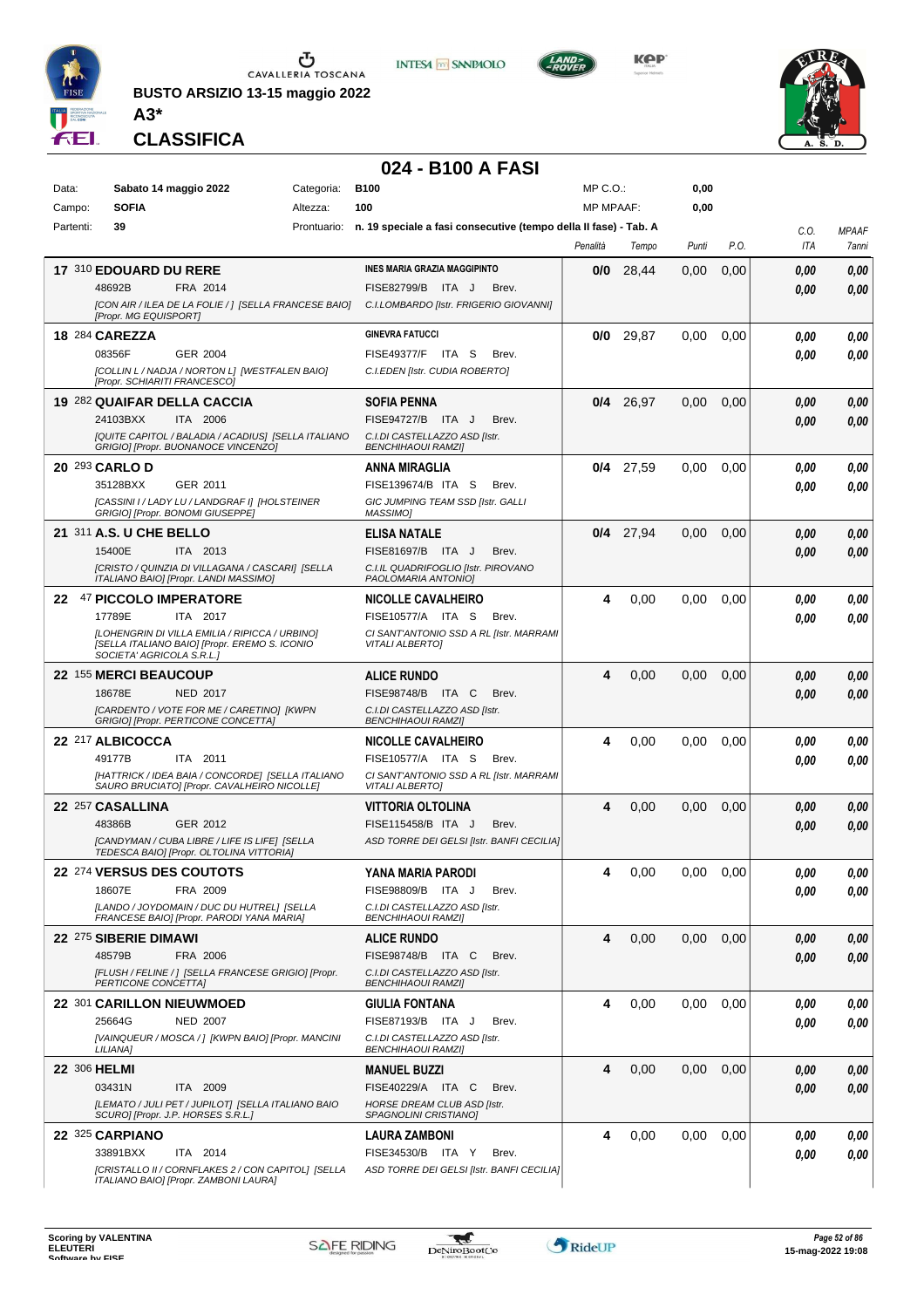

**BUSTO ARSIZIO 13-15 maggio 2022 A3\***



**KOP** 



**CLASSIFICA**

#### **024 - B100 A FASI**

| Data:         |                            | Sabato 14 maggio 2022                                                                              | Categoria:  | <b>B100</b>                                                                   | MP C. O.         |         | 0,00  |      |      |              |
|---------------|----------------------------|----------------------------------------------------------------------------------------------------|-------------|-------------------------------------------------------------------------------|------------------|---------|-------|------|------|--------------|
| Campo:        | <b>SOFIA</b>               |                                                                                                    | Altezza:    | 100                                                                           | <b>MP MPAAF:</b> |         | 0,00  |      |      |              |
| Partenti:     | 39                         |                                                                                                    | Prontuario: | n. 19 speciale a fasi consecutive (tempo della II fase) - Tab. A              |                  |         |       |      | C.0. | <b>MPAAF</b> |
|               |                            |                                                                                                    |             |                                                                               | Penalità         | Tempo   | Punti | P.O. | ITA  | 7anni        |
|               | 22 342 DINA D              |                                                                                                    |             | <b>GIORGIA TONNA</b>                                                          | 4                | 0,00    | 0,00  | 0,00 | 0.00 | 0.00         |
|               | 18672A                     | <b>NED 2008</b>                                                                                    |             | FISE53339/A ITA J<br>Brev.                                                    |                  |         |       |      | 0.00 | 0.00         |
|               |                            | [WHITAKER / URIETTE / OKLUND] [KWPN BAIO] [Propr.<br>ASSOCIAZIONE IPPICA SCUDERIA MANOLO]          |             | CI MONTEORO ASD [Istr. PACIOTTI<br><b>GIULIANOI</b>                           |                  |         |       |      |      |              |
|               | 22 345 URSIN               |                                                                                                    |             | <b>MATILDE MOTTANA</b>                                                        | 4                | 0,00    | 0.00  | 0.00 | 0.00 | 0,00         |
|               | 28411BXX                   | <b>NED 2001</b>                                                                                    |             | FISE118524/B ITA J<br>Brev.                                                   |                  |         |       |      | 0.00 | 0.00         |
|               | <b>ANTONINI FRANCESCAI</b> | [NIJINSKI / ISABELLA / DARNELS] [KWPN BAIO] [Propr.                                                |             | C.I.LA LURA [Istr. CRAMAROSSA<br><b>ALESSANDRA1</b>                           |                  |         |       |      |      |              |
|               |                            | 33 307 UNANIMA DEL TAVOLLO                                                                         |             | <b>ANGELICA FRIGNANI</b>                                                      |                  | 5 71,16 | 0.00  | 0,00 | 0.00 | 0,00         |
|               | 16456P                     | ITA 2010                                                                                           |             | FISE40023/A ITA J<br>Brev.                                                    |                  |         |       |      | 0.00 | 0.00         |
|               | <b>PALMETTI SETTIMIO)</b>  | [WITTINGER VDL / ELLEN WIR / NEC PLUS ULTRA DE<br>SEPTONI [SELLA ITALIANO BAIO SCURO] [Propr.      |             | IL MUSTANG SSD A RL [Istr. VIRONDA<br>ALESSANDRA]                             |                  |         |       |      |      |              |
|               | 34 303 LINETTE             |                                                                                                    |             | <b>VIOLA CAVAZZA</b>                                                          |                  | 5 74,74 | 0.00  | 0.00 | 0.00 | 0,00         |
|               | 34084BXX                   | ITA 2014                                                                                           |             | FISE86158/B ITA J<br>Brev.                                                    |                  |         |       |      | 0.00 | 0.00         |
|               |                            | [L'ARC DE TRIOMPHE / FIONA 251 / FLORESTAN I]<br>[SELLA ITALIANO BAIO] [Propr. MAYR ERICA]         |             | C.I.LA BETULLA [Istr. LIBERA ANDREE<br><b>VALENTINA1</b>                      |                  |         |       |      |      |              |
|               | 35 292 DUMBLE D' AUR AA    |                                                                                                    |             | <b>CARLA SAHIN</b>                                                            | 8                | 0,00    | 0.00  | 0.00 | 0.00 | 0,00         |
|               | 30769K                     | FRA 2013                                                                                           |             | FISE140042/B ITA C<br>Brev.                                                   |                  |         |       |      | 0.00 | 0.00         |
|               |                            | [X / X / ] [ANGLO ARABO FRANCESE SAURO] [Propr. ]                                                  |             | CI SANT'ANTONIO SSD A RL [Istr. MARRAMI<br><b>VITALI ALBERTOI</b>             |                  |         |       |      |      |              |
|               | 35 339 DIEUSY D'ORVAUX     |                                                                                                    |             | <b>EMILIE MARINI</b>                                                          | 8                | 0,00    | 0.00  | 0.00 | 0.00 | 0.00         |
|               | 19336A                     | FRA 2013                                                                                           |             | FISE55267/A ITA C<br>Brev.                                                    |                  |         |       |      | 0.00 | 0.00         |
|               | [Propr. GIMA SRL]          | [D'AMIGO F / KAOLINE DU PRE / LAEKEN] [AES BAIO]                                                   |             | <b>BEAUTY HORSE ASD DI PROMOZIONE</b><br>SOCIALE [Istr. BARROVECCHIO ALBERTO] |                  |         |       |      |      |              |
|               |                            | 37 305 ELKO VAN'T PALMENHOF                                                                        |             | <b>DIANA GRANDI</b>                                                           | 8                | 84,80   | 0.00  | 0.00 | 0.00 | 0.00         |
|               | 30053BXX                   | <b>BEL 2004</b>                                                                                    |             | FISE85173/B ITA S<br>Brev.                                                    |                  |         |       |      | 0.00 | 0.00         |
|               | <b>GRANDI DIANA1</b>       | [DARCO / NANS SKY / GOLD SKY] [BWP SAURO] [Propr.                                                  |             | IL GHIRO SSARLD [Istr. CARBONELLI<br><b>VALENTINA]</b>                        |                  |         |       |      |      |              |
|               | 254 ORCHIDELA              |                                                                                                    |             | <b>ANNA SICLE'</b>                                                            | Elim.            | 0,00    | 0,00  | 0,00 | 0.00 | 0.00         |
|               | 27974T                     | ITA 2007                                                                                           |             | FISE116278/B ITA J<br>Brev.                                                   |                  |         |       |      | 0.00 | 0.00         |
|               |                            | [WADI KID M / GAGLIARDINA / ALLORO] [SELLA ITALIANO<br><b>BAIO SCURO] [Propr. RAFFEINER BERND]</b> |             | C.I.DI CASTELLAZZO ASD [Istr.<br>LAGOMARSINO PATRIZIA)                        |                  |         |       |      |      |              |
| <b>FC</b> 145 |                            |                                                                                                    |             | <b>MARTINA BARBATO</b>                                                        | <b>Partito</b>   |         |       |      | 0.00 | 0,00         |
|               |                            |                                                                                                    |             | FISE58612/B ITA Y<br>$1^{\circ}G$                                             |                  |         |       |      | 0.00 | 0.00         |
|               |                            |                                                                                                    |             | SCUDERIA LE QUERCE [Istr. PRADA<br>ELISABETTA]                                |                  |         |       |      |      |              |

Collegio Giudicante *Presidente ANGELO GEIROLA CARLA BUSSU LUIGI VINCENZO GRECO LORENZA LOSAPIO MASSIMO OTTAVIANELLI NICOLETTA TOMASELLI*

#### **025 - B90 A FASI**

| Data:     | Sabato 14 maggio 2022                                                                              | Categoria:  | <b>B90</b>                                                       | $MP C. O.$ :     |       | 0,00  |      |      |                     |
|-----------|----------------------------------------------------------------------------------------------------|-------------|------------------------------------------------------------------|------------------|-------|-------|------|------|---------------------|
| Campo:    | <b>SOFIA</b>                                                                                       | Altezza:    | 90                                                               | <b>MP MPAAF:</b> |       | 0,00  |      |      |                     |
| Partenti: | 31                                                                                                 | Prontuario: | n. 19 speciale a fasi consecutive (tempo della II fase) - Tab. A |                  |       |       |      | C.0. | <b>MPAAF</b>        |
|           |                                                                                                    |             |                                                                  | Penalità         | Tempo | Punti | P.O. | ITA  | <i><b>7anni</b></i> |
|           | 255 UZCO DES SIGUIERS                                                                              |             | <b>MATTEO RISCASSI</b>                                           | 0/0              | 23,12 | 0,00  | 0,00 | 0,00 | 0,00                |
|           | FRA 2008 Pony<br>48637B                                                                            |             | FISE116226/B ITA G<br>Brev.                                      |                  |       |       |      | 0,00 | 0.00                |
|           | [HACAM / KALINKA DE CABETTE / 1 [PONY GRIGIO]<br>[Propr. RISCASSI MATTEO]                          |             | C.I.DI CASTELLAZZO ASD [Istr.<br>BENCHIHAOUI RAMZI]              |                  |       |       |      |      |                     |
|           | 2 254 ORCHIDELA                                                                                    |             | <b>ANNA SICLE'</b>                                               | 0/0              | 23,58 | 0,00  | 0,00 | 0,00 | 0.00                |
|           | 27974T<br>2007<br>ITA.                                                                             |             | FISE116278/B ITA J<br>Brev.                                      |                  |       |       |      | 0,00 | 0.00                |
|           | [WADI KID M / GAGLIARDINA / ALLORO] [SELLA ITALIANO<br><b>BAIO SCUROI [Propr. RAFFEINER BERND]</b> |             | C.I.DI CASTELLAZZO ASD [Istr.<br>LAGOMARSINO PATRIZIA]           |                  |       |       |      |      |                     |
|           | 3 262 EQUIPE VAN DE KOPSHOEVEN                                                                     |             | <b>BIANCA MOCELLIN TOMMASEO</b>                                  | 0/0              | 23,92 | 0,00  | 0.00 | 0.00 | 0,00                |
|           | 19849A<br><b>BEL 2004</b>                                                                          |             | FISE110690/B ITA C<br>Brev.                                      |                  |       |       |      | 0,00 | 0,00                |
|           | [TAUBER VAN HET KAPELHOF / PAMINA / RANDEL Z]<br>[BWP BAIO] [Propr. NICOLINI CINZIA]               |             | C.I.MILANESE [Istr. SCARPA MARCO]                                |                  |       |       |      |      |                     |

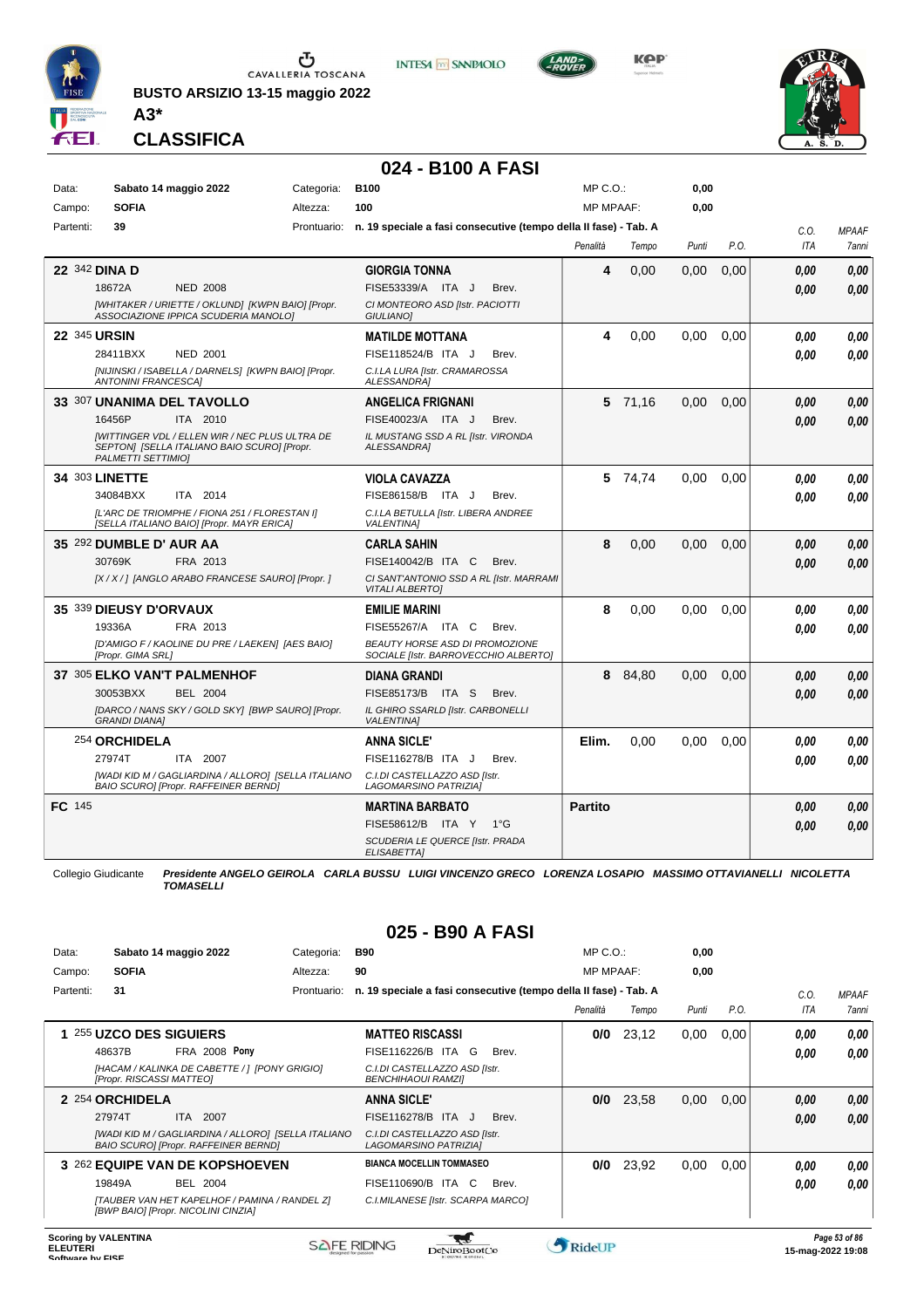

**BUSTO ARSIZIO 13-15 maggio 2022 A3\***



**KPP** 



**CLASSIFICA**

#### **025 - B90 A FASI**

| Data:     | Sabato 14 maggio 2022                                                                                                     | Categoria: | <b>B90</b>                                                                   | $MP C. O.$ :     |             | 0,00  |      |            |              |
|-----------|---------------------------------------------------------------------------------------------------------------------------|------------|------------------------------------------------------------------------------|------------------|-------------|-------|------|------------|--------------|
| Campo:    | <b>SOFIA</b>                                                                                                              | Altezza:   | 90                                                                           | <b>MP MPAAF:</b> |             | 0,00  |      |            |              |
| Partenti: | 31                                                                                                                        |            | Prontuario: n. 19 speciale a fasi consecutive (tempo della II fase) - Tab. A |                  |             |       |      | C.O.       | <b>MPAAF</b> |
|           |                                                                                                                           |            |                                                                              | Penalità         | Tempo       | Punti | P.O. | ITA        | 7anni        |
|           | 4 138 VERY GOOD LE TI' WAN                                                                                                |            | <b>MARTINA ZONE</b>                                                          | 0/0              | 24,48       | 0.00  | 0,00 | 0,00       | 0,00         |
|           | 30014K<br><b>FRA 2009 Pony</b>                                                                                            |            | FISE130337/B ITA G<br>Brev.                                                  |                  |             |       |      | 0,00       | 0.00         |
|           | [X / X / ] [SELLA FRANCESE SAURO] [Propr. ]                                                                               |            | SANMARTINO [Istr. LAZZERI LUCA]                                              |                  |             |       |      |            |              |
| 5         | <sup>78</sup> DONATELLO DI ALMA TERRA                                                                                     |            | <b>SARA RUNDO</b>                                                            | 0/0              | 24,60       | 0,00  | 0.00 | 0,00       | 0,00         |
|           | 33725BXX<br>ITA 2014                                                                                                      |            | FISE87264/B ITA C<br>Brev.                                                   |                  |             |       |      | 0.00       | 0.00         |
|           | [BALOU DU ROUET / QUAPO DI VILLAGANA / LORD<br>CALANDE] [SELLA ITALIANO BAIO] [Propr. SIMONAZZI<br><b>UMBERTO ETTORE!</b> |            | C.I.DI CASTELLAZZO ASD Ilstr.<br><b>BENCHIHAOUI RAMZI]</b>                   |                  |             |       |      |            |              |
|           | 6 264 DONATELLO DI ALMA TERRA                                                                                             |            | <b>NOAH TREVES</b>                                                           | 0/0              | 24,74       | 0,00  | 0,00 | 0,00       | 0,00         |
|           | 33725BXX<br>ITA 2014                                                                                                      |            | FISE109584/B ITA C<br>Brev.                                                  |                  |             |       |      | 0.00       | 0.00         |
|           | [BALOU DU ROUET / QUAPO DI VILLAGANA / LORD<br>CALANDE] [SELLA ITALIANO BAIO] [Propr. SIMONAZZI<br><b>UMBERTO ETTORE]</b> |            | C.I.DI CASTELLAZZO ASD [Istr.<br><b>BENCHIHAOUI RAMZII</b>                   |                  |             |       |      |            |              |
|           | 7 268 CINABELLE DU TREFFAUT                                                                                               |            | <b>CAMILLA LUDOVICA DEON</b>                                                 | 0/0              | 25,26       | 0.00  | 0,00 | 0.00       | 0,00         |
|           | 30149K<br><b>SCN 2012</b>                                                                                                 |            | FISE105719/B ITA C<br>Brev.                                                  |                  |             |       |      | 0.00       | 0.00         |
|           | [X / X / ] [SELLA FRANCESE GRIGIO] [Propr. ]                                                                              |            | SANMARTINO [Istr. LAZZERI LUCA]                                              |                  |             |       |      |            |              |
|           | 8 302 GAKARI J                                                                                                            |            | <b>SOFIA MACARIO</b>                                                         | 0/0              | 25,32       | 0,00  | 0,00 | 0,00       | 0,00         |
|           | 04695N<br>POL 2009                                                                                                        |            | FISE86377/B ITA J<br>Brev.                                                   |                  |             |       |      | 0,00       | 0.00         |
|           | [KARBON / GORALKA / REVEL] [SCONOSCIUTA SAURO]                                                                            |            | C.I.DI CASTELLAZZO ASD [Istr.<br><b>LAGOMARSINO PATRIZIAI</b>                |                  |             |       |      |            |              |
|           | [Propr. CARBONI GIOVANNI]                                                                                                 |            | <b>CAMILLA CHIARA SIMONESCHI</b>                                             |                  |             |       |      |            |              |
|           | 9 360 CON CHILANA<br>20057A<br>ITA 2013                                                                                   |            | FISE138549/B ITA G<br>Brev.                                                  | 0/0              | 25,58       | 0,00  | 0,00 | 0.00       | 0,00         |
|           | [CASCARI / CONCHITA Z / CALVARO] [SELLA ITALIANO                                                                          |            | C.I.DI CASTELLAZZO ASD [Istr.                                                |                  |             |       |      | 0.00       | 0.00         |
|           | BAIO] [Propr. GAIARA GIUSEPPE]                                                                                            |            | <b>BENCHIHAOUI RAMZII</b>                                                    |                  |             |       |      |            |              |
|           | 10 301 CARILLON NIEUWMOED                                                                                                 |            | <b>GIULIA FONTANA</b>                                                        | 0/0              | 25,82       | 0,00  | 0,00 | 0,00       | 0,00         |
|           | 25664G<br><b>NED 2007</b>                                                                                                 |            | FISE87193/B ITA J<br>Brev.                                                   |                  |             |       |      | 0.00       | 0.00         |
|           | [VAINQUEUR / MOSCA / ] [KWPN BAIO] [Propr. MANCINI<br>LILIANA]                                                            |            | C.I.DI CASTELLAZZO ASD [Istr.<br><b>BENCHIHAOUI RAMZI</b>                    |                  |             |       |      |            |              |
|           | 11 297 SECANO                                                                                                             |            | <b>SARA RUNDO</b>                                                            | 0/0              | 26,16       | 0,00  | 0,00 | 0.00       | 0.00         |
|           | <b>GER 2008</b><br>31874BXX                                                                                               |            | FISE87264/B ITA C<br>Brev.                                                   |                  |             |       |      | 0.00       | 0.00         |
|           | [SECANO / LA LUNA / LAGOHEIDOR G] [OLDENBURG                                                                              |            | C.I.DI CASTELLAZZO ASD [Istr.                                                |                  |             |       |      |            |              |
|           | GRIGIO] [Propr. FERRARI CAMILLA]                                                                                          |            | <b>BENCHIHAOUI RAMZI</b>                                                     |                  |             |       |      |            |              |
|           | <b>12 338 INDIGO VAN HET GROESHOF</b>                                                                                     |            | <b>ANASTASIA GASPARI</b>                                                     | 0/0              | 26.26       | 0,00  | 0,00 | 0,00       | 0,00         |
|           | 20362A<br><b>BEL 2008</b>                                                                                                 |            | FISE129872/B ITA C<br>Brev.                                                  |                  |             |       |      | 0,00       | 0.00         |
|           | [POMMEAU DU HEUP / FARHADIBA VAN HET<br>GROESHOF / MUSCARIS D'ARIEL] [BWP SAURO] [Propr.                                  |            | C.I.DE LA MONDA [Istr. ROCCHI ANNA]                                          |                  |             |       |      |            |              |
|           | <b>DOMENEGHINI DAVIDE)</b>                                                                                                |            |                                                                              |                  |             |       |      |            |              |
|           | 13 294 QUEL CHOIX                                                                                                         |            | SOFIA CARCANO                                                                | 0/0              | 26,86       | 0,00  | 0,00 | $\it 0,00$ | 0,00         |
|           | 49292B<br>BEL 2016                                                                                                        |            | FISE92046/B ITA C Brev.                                                      |                  |             |       |      | 0.00       | 0.00         |
|           | [ELVIS TER PUTTE / CHABLIS-J / FLAMENCO DESEMILLY]<br>[BEL. WARMBLOEDPAARD BAIO] [Propr. TRUST                            |            | C.I.SAN MARCO [Istr. AGOSTINI LORIS<br><b>GIOVANNI</b>                       |                  |             |       |      |            |              |
|           | <b>CLARISSAI</b><br><b>14 333 KINGSHILLS FORMAL AFFAIR</b>                                                                |            |                                                                              |                  | $0/0$ 27,22 | 0,00  |      |            |              |
|           | IRL 2014<br>34671BXX                                                                                                      |            | <b>MARA BETTONI</b><br>006974/B<br>ITA SA Brev.                              |                  |             |       | 0,00 | 0,00       | 0.00         |
|           | [LUIDAM / CURRANTARMUID BLACK TIE / SILVANO]                                                                              |            | ASIM CLUB LA VISCONTEA AID [Istr.                                            |                  |             |       |      | 0,00       | 0.00         |
|           | [IRISH HORSE BAIO] [Propr. MARZI CLERICI GIULIANA]                                                                        |            | <b>LUPINETTI GIANLUCAI</b>                                                   |                  |             |       |      |            |              |
|           | <b>15 278 NASHMIDU</b>                                                                                                    |            | <b>ALESSIA SCHIEPPATI</b>                                                    |                  | $0/0$ 27,34 | 0,00  | 0,00 | 0,00       | 0,00         |
|           | 18681E<br>NED 2009 Pony                                                                                                   |            | FISE97707/B ITA C<br>Brev.                                                   |                  |             |       |      | 0.00       | 0.00         |
|           | [SCONOSCIUTO / SCONOSCIUTA / ] [SCONOSCIUTA<br>SAURO BRUCIATO] [Propr. 7 ARCHI SRL]                                       |            | C.I.DI CASTELLAZZO ASD [Istr.<br><b>BENCHIHAOUI RAMZI]</b>                   |                  |             |       |      |            |              |
|           | 16 340 ZELINA                                                                                                             |            | <b>BEATRICE VITA</b>                                                         |                  | $0/0$ 27,72 | 0,00  | 0,00 | 0,00       | 0,00         |
|           | 14657F<br><b>NED 2004</b>                                                                                                 |            | FISE123771/B ITA J<br>Brev.                                                  |                  |             |       |      | 0,00       | 0.00         |
|           | [TEMPELIER / THIRZA / HEINEKE] [KWPN SAURO] [Propr.                                                                       |            | C.I.EDEN [Istr. CUDIA ROBERTO]                                               |                  |             |       |      |            |              |
|           | <b>FATUCCI GINEVRAI</b>                                                                                                   |            |                                                                              |                  |             |       |      |            |              |
|           | 17 271 CARLO VAN DE MERRIEHOEVE                                                                                           |            | <b>MARCO CORRADINI</b>                                                       |                  | $0/0$ 28,16 | 0,00  | 0,00 | 0,00       | 0,00         |
|           | 29527BXX<br>BEL 2002                                                                                                      |            | FISE46360/A ITA J<br>Brev.                                                   |                  |             |       |      | 0.00       | 0.00         |
|           | [CANADIAN RIVER / HERMINE VAN DE ZAVEL / FLEURI<br>DU MANOIR] [BWP GRIGIO] [Propr. PEDRONI MARIA]                         |            | LA PRATERIA SOCIETA' COOP. SOC. [Istr.<br>JANSSON REISSMULLER HANNA JANINA   |                  |             |       |      |            |              |
|           |                                                                                                                           |            | <b>MARIA]</b>                                                                |                  |             |       |      |            |              |

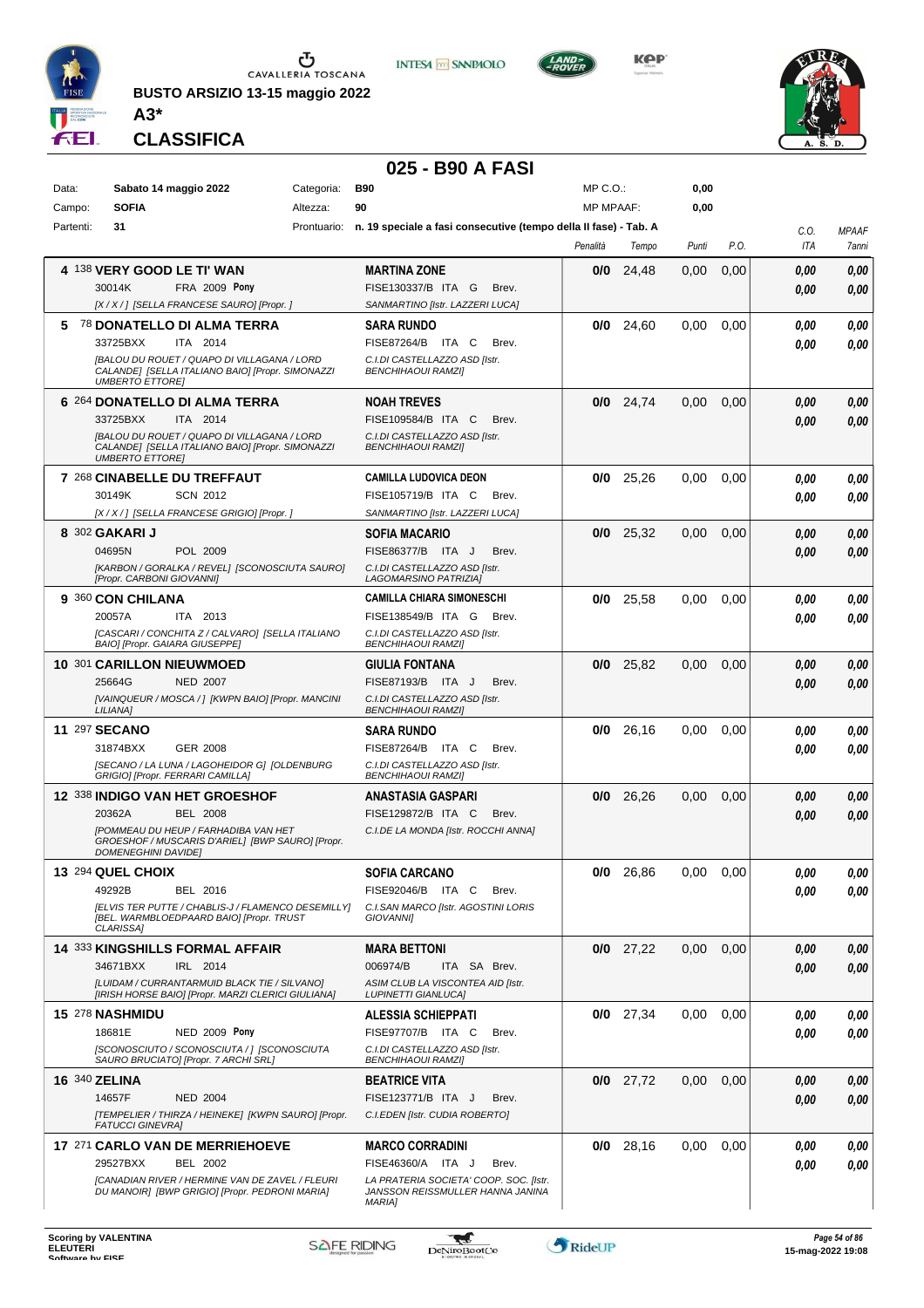

**BUSTO ARSIZIO 13-15 maggio 2022 A3\***



**Kep** 



**CLASSIFICA**

#### **025 - B90 A FASI**

| Data:     | Sabato 14 maggio 2022                                                                            | Categoria: | <b>B90</b>                                                                                  | MP C.O.:         |             | 0,00  |      |      |              |
|-----------|--------------------------------------------------------------------------------------------------|------------|---------------------------------------------------------------------------------------------|------------------|-------------|-------|------|------|--------------|
| Campo:    | <b>SOFIA</b>                                                                                     | Altezza:   | 90                                                                                          | <b>MP MPAAF:</b> |             | 0,00  |      |      |              |
| Partenti: | 31                                                                                               |            | Prontuario: n. 19 speciale a fasi consecutive (tempo della II fase) - Tab. A                |                  |             |       |      | C.O. | <b>MPAAF</b> |
|           |                                                                                                  |            |                                                                                             | Penalità         | Tempo       | Punti | P.O. | ITA  | 7anni        |
|           | <b>18 273 TUNNY'S MANATHIS</b>                                                                   |            | <b>VICTORIA PARODI</b>                                                                      | 0/0              | 31,50       | 0,00  | 0,00 | 0.00 | 0,00         |
|           | 22095A<br>FRA 2007 Pony                                                                          |            | FISE98983/B ITA C<br>Brev.                                                                  |                  |             |       |      | 0.00 | 0.00         |
|           | [RASMUS / FUNNY GIRL II / OULD RIHYA] [ BAIO] [Propr.<br><b>TREVISAN VALENTINO)</b>              |            | C.I.DI CASTELLAZZO ASD [Istr.<br><b>BENCHIHAOUI RAMZI]</b>                                  |                  |             |       |      |      |              |
|           | <b>19 378 NIKITA</b>                                                                             |            | <b>ILARIA MELONI</b>                                                                        | 0/0              | 34,14       | 0,00  | 0,00 | 0.00 | 0,00         |
|           | ITA 2013<br>21344A                                                                               |            | FISE110441/B ITA C<br>Brev.                                                                 |                  |             |       |      | 0.00 | 0.00         |
|           | [XXXX / XXXX /] [SCONOSCIUTA BAIO] [Propr.                                                       |            | GIC JUMPING TEAM SSD [Istr. GALLI<br><b>MASSIMO1</b>                                        |                  |             |       |      |      |              |
|           | CHIARAVIGLIO PAOLA]<br>20 274 VERSUS DES COUTOTS                                                 |            | <b>YANA MARIA PARODI</b>                                                                    |                  | $0/4$ 27,16 | 0,00  | 0,00 | 0,00 | 0,00         |
|           | FRA 2009<br>18607E                                                                               |            | FISE98809/B ITA J<br>Brev.                                                                  |                  |             |       |      | 0.00 | 0.00         |
|           | [LANDO / JOYDOMAIN / DUC DU HUTREL] [SELLA<br>FRANCESE BAIO] [Propr. PARODI YANA MARIA]          |            | C.I.DI CASTELLAZZO ASD [Istr.<br><b>BENCHIHAOUI RAMZII</b>                                  |                  |             |       |      |      |              |
|           | 21 355 BRINA                                                                                     |            | <b>ELISA FRASSINELLI</b>                                                                    |                  | $0/4$ 27,44 | 0.00  | 0,00 | 0.00 | 0,00         |
|           | 49370B<br><b>SCN 2013 Pony</b>                                                                   |            | FISE100841/B ITA C<br>Brev.                                                                 |                  |             |       |      | 0.00 | 0.00         |
|           | [SCONOSCIUTO / SCONOSCIUTO / ] [SCONOSCIUTA<br>GRIGIO] [Propr. ONNIS GIOVANNI]                   |            | C.I.DI CASTELLAZZO ASD [Istr.<br><b>BENCHIHAOUI RAMZI]</b>                                  |                  |             |       |      |      |              |
|           | 22 346 TANA DE TUSHITA                                                                           |            | <b>VIRGINIA FRAGASSO</b>                                                                    |                  | $0/4$ 40,78 | 0.00  | 0,00 | 0.00 | 0,00         |
|           | 29372K<br><b>SCN 2007 Pony</b>                                                                   |            | FISE132552/B ITA G<br>Brev.                                                                 |                  |             |       |      | 0.00 | 0.00         |
|           | [X / X / ] [SELLA FRANCESE SAURO BRUCIATO] [Propr. ]                                             |            | SANMARTINO [Istr. LAZZERI LUCA]                                                             |                  |             |       |      |      |              |
|           | 23 291 MEZIO                                                                                     |            | <b>LORENZO PENNA</b>                                                                        | 0/4              | 53,90       | 0,00  | 0,00 | 0,00 | 0,00         |
|           | 35417BXX<br>ITA 2012                                                                             |            | FISE140128/B ITA C<br>Brev.                                                                 |                  |             |       |      | 0.00 | 0.00         |
|           | [GOODWILL / ALSA / ] [SELLA ITALIANO BAIO] [Propr.<br><b>FRULLA CLAUDIOI</b>                     |            | C.I.DI CASTELLAZZO ASD [Istr.<br><b>BENCHIHAOUI RAMZI]</b>                                  |                  |             |       |      |      |              |
|           | 24 329 BAERKE H                                                                                  |            | <b>MARTINA PICCOLO</b>                                                                      | 0/7              | 49,46       | 0.00  | 0,00 | 0.00 | 0,00         |
|           | 13681A<br><b>NED 2006</b>                                                                        |            | 018843/B<br>ITA S<br>Brev.                                                                  |                  |             |       |      | 0.00 | 0.00         |
|           | [NAMELUS R / OLGA / ALL WINS] [KWPN BAIO SCURO]<br>[Propr. LOREGIOLA MATTEO]                     |            | LA PRATERIA SOCIETA' COOP. SOC. [Istr.<br>JANSSON REISSMULLER HANNA JANINA<br><b>MARIAI</b> |                  |             |       |      |      |              |
|           | 25 217 ALBICOCCA                                                                                 |            | <b>NICOLLE CAVALHEIRO</b>                                                                   | 4                | 0,00        | 0.00  | 0,00 | 0,00 | 0,00         |
|           | 49177B<br>ITA 2011                                                                               |            | FISE10577/A ITA S<br>Brev.                                                                  |                  |             |       |      | 0.00 | 0.00         |
|           | [HATTRICK / IDEA BAIA / CONCORDE] [SELLA ITALIANO<br>SAURO BRUCIATO] [Propr. CAVALHEIRO NICOLLE] |            | CI SANT'ANTONIO SSD A RL [Istr. MARRAMI<br><b>VITALI ALBERTO]</b>                           |                  |             |       |      |      |              |
|           | 25 308 KANTJE'S ERROL                                                                            |            | <b>SOFIA CENTOFANTI</b>                                                                     | 4                | 0,00        | 0.00  | 0,00 | 0,00 | 0,00         |
|           | 46083B<br><b>NED 2009 Pony</b>                                                                   |            | FISE83788/B ITA J<br>Brev.                                                                  |                  |             |       |      | 0.00 | 0.00         |
|           | [ORCHID'S ROMARIO II / KANTE'S VENETTA / ] [NEW<br>FOREST BAIO] [Propr. GIACHERO ANDREA]         |            | C.I.DI CASTELLAZZO ASD [Istr.<br><b>BENCHIHAOUI RAMZI]</b>                                  |                  |             |       |      |      |              |
|           | 27 334 PSS BEYONCE'                                                                              |            | <b>ELENA DEVIETTI GOGGIA</b>                                                                |                  | 5 72,32     | 0.00  | 0,00 | 0.00 | 0.00         |
|           | GER 2009<br>09503D                                                                               |            | 013608/A ITA S Brev.                                                                        |                  |             |       |      | 0,00 | $\it 0,00$   |
|           | [CARINUE / SATINA / STOLZENBERG] [OLDENBURG<br>BAIO] [Propr. ZANET LAURA]                        |            | IL MUSTANG SSD A RL [Istr. VIRONDA<br>ALESSANDRA]                                           |                  |             |       |      |      |              |
|           | <b>28 349 MISS MYSTIQUE</b>                                                                      |            | <b>CAMILLA CHIARA SIMONESCHI</b>                                                            |                  | 6 77,13     | 0,00  | 0,00 | 0,00 | 0,00         |
|           | 28615BXX<br><b>BEL 2007 Pony</b>                                                                 |            | FISE138549/B ITA G Brev.                                                                    |                  |             |       |      | 0,00 | 0.00         |
|           | [-/-/] [SELLA BELGA BAIO] [Propr. DELLA CROCE<br><b>MONICA]</b>                                  |            | C.I.DI CASTELLAZZO ASD [Istr.<br><b>BENCHIHAOUI RAMZI]</b>                                  |                  |             |       |      |      |              |
|           | 29 330 KICK STAR G.                                                                              |            | <b>GIORGIA ILARI</b>                                                                        | 44               | 0,00        | 0.00  | 0,00 | 0,00 | 0,00         |
|           | 46047B<br>NED 2015                                                                               |            | 015764/B<br>ITA S<br>Brev.                                                                  |                  |             |       |      | 0,00 | 0.00         |
|           | [STARPOWER / BEAZY G / ] [KWPN GRIGIO] [Propr.<br>CHIORLIN ALESSIA]                              |            | CLUB IPPICO MONZESE ASD [Istr.<br>CHIORLIN ALESSIA]                                         |                  |             |       |      |      |              |
|           | 269 JOLY'S CHINOOK                                                                               |            | <b>MIA NESSIM</b>                                                                           | Elim.            | 0,00        | 0,00  | 0,00 | 0,00 | 0,00         |
|           | 35391BXX<br><b>BEL 2005 Pony</b>                                                                 |            | FISE103927/B ITA J<br>Brev.                                                                 |                  |             |       |      | 0,00 | 0.00         |
|           | [JOLY'S ROMEO / JUDITH V/D 2 LINDEN HOEVE / NIEK]<br>[NEW FOREST BAIO SCURO] [Propr. NESSIM MIA] |            | C.I.LOMBARDO [Istr. FRIGERIO GIOVANNI]                                                      |                  |             |       |      |      |              |
| FC 59     |                                                                                                  |            | <b>ALDO CROCE</b>                                                                           | <b>Partito</b>   |             |       |      | 0.00 | 0,00         |
|           |                                                                                                  |            | 006639/B<br>ITA S<br>2°G                                                                    |                  |             |       |      | 0,00 | 0,00         |
|           |                                                                                                  |            | JUMPING VILLA SCHEIBLER ASD [Istr.<br>CROCE ALDO]                                           |                  |             |       |      |      |              |

Collegio Giudicante *Presidente ANGELO GEIROLA CARLA BUSSU LUIGI VINCENZO GRECO LORENZA LOSAPIO MASSIMO OTTAVIANELLI NICOLETTA*

*TOMASELLI*



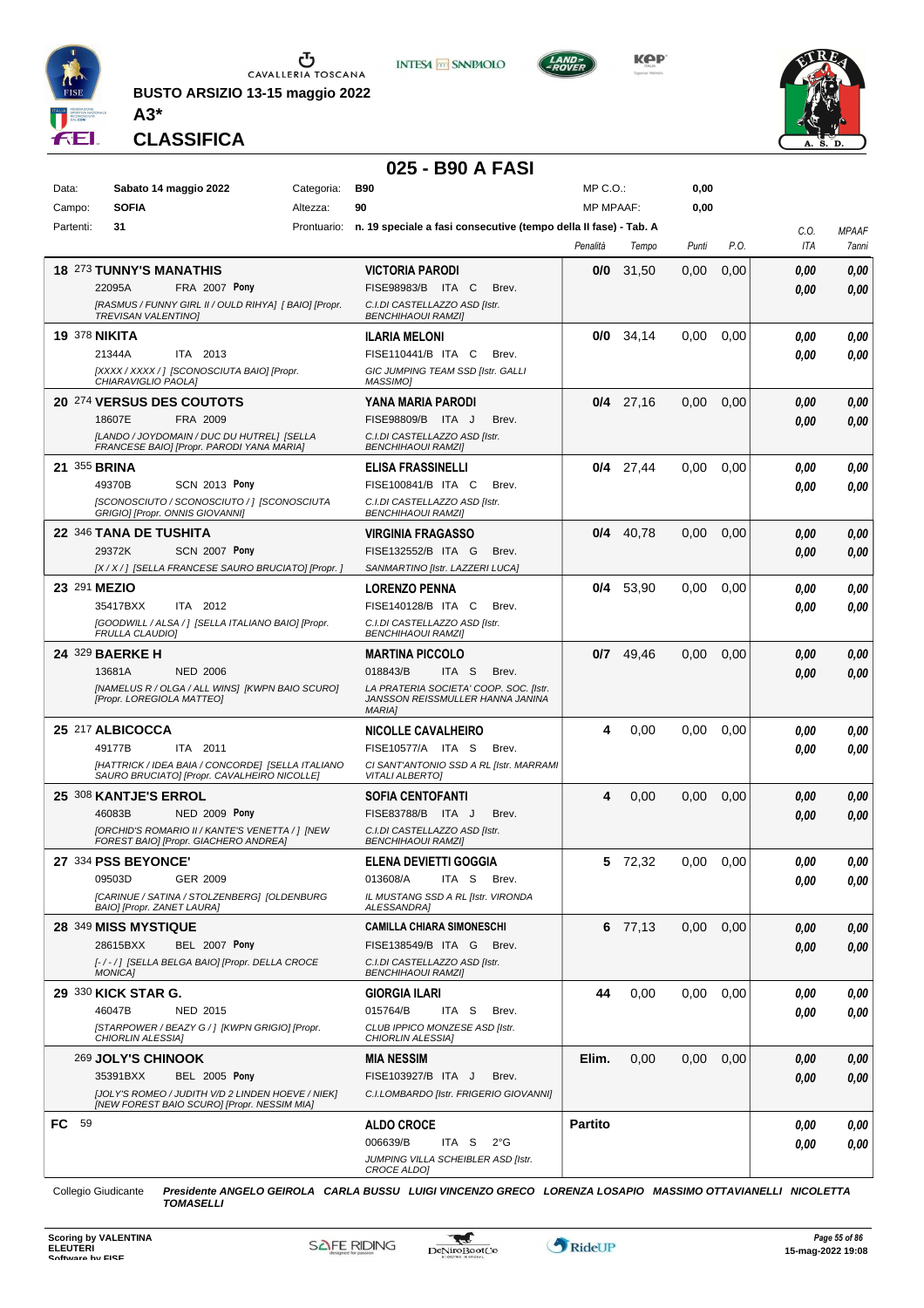

**BUSTO ARSIZIO 13-15 maggio 2022**



**INTESA M SANPAOLO** 

KOP



**CLASSIFICA**

**A3\***

#### **026 - LB80 PRECISIONE** Data: Sabato 14 maggio 2022 Categoria: LB80 Prontuario: **n. 1 di Precisione - Tab. A** Campo: **SOFIA** Partenti: **32** Altezza: **80** MP C.O.: MP MPAAF: **0,00 0,00** *Penalità Tempo Punti P.O. C.O. ITA MPAAF 7anni* **1** 255 **UZCO DES SIGUIERS** FRA 2008 Pony **MATTEO RISCASSI** *[HACAM / KALINKA DE CABETTE / ] [PONY GRIGIO] [Propr. RISCASSI MATTEO] C.I.DI CASTELLAZZO ASD [Istr. BENCHIHAOUI RAMZI]* ITA G Brev. 48637B FISE116226/B *0,00* **Pony 0** 0,00 0,00 0,00 *0,00 0,00 0,00* **1** 273 **TUNNY'S MANATHIS FRA 2007 Pony VICTORIA PARODI** *[RASMUS / FUNNY GIRL II / OULD RIHYA] [ BAIO] [Propr. TREVISAN VALENTINO] C.I.DI CASTELLAZZO ASD [Istr. BENCHIHAOUI RAMZI]* ITA C Brev. 22095A FISE98983/B *0,00* **Pony 0** 0,00 0,00 0,00 *0,00 0,00 0,00* **1** 286 **DEESSE EL ADJAN** FRA 2013 **ALLEGRA BANKS CLARK** *[X / X / ] [PONY PALOMINO] [Propr. ] FISE [Istr. ]* MO G Brev. 28027K FISE122828/K *0,00* **0** 0,00 0,00 0,00 *0,00 0,00 0,00* **1** 352 **LISIS L** ITA 2009 **SVEVA CALLERI** *[LINCOLM L / FA DIESIS / OLYMPIC CONCORDE] [SELLA ITALIANO BAIO] [Propr. AZ.AGR. IPPOCASTANO] PONTENUOVOHORSES ASD [Istr. CAPUTO FABRIZIO]* 23541G ITA 2009 FISE50604/A ITA C A LUDI *0,00 0,00* **0** 0,00 0,00 0,00 *0,00 0,00 0,00* **1** 353 **LISIS L** ITA 2009 **EMMA CALLERI** *[LINCOLM L / FA DIESIS / OLYMPIC CONCORDE] [SELLA ITALIANO BAIO] [Propr. AZ.AGR. IPPOCASTANO]* **PONTENUOVOHORSES ASD [Istr. ALBANES** *BIANCA]* 23541G ITA 2009 FISE50603/A ITA C A LUDI *0,00 0,00* **0** 0,00 0,00 0,00 *0,00 0,00 0,00* **1** 354 **W.P.-B.R. SMALL LAND DOMINGO 6355 GBR 1998 Pony CRISTINA RAMPOLDI** *[W.P.-B.R. SMALL LAND AMADEUS 4344 / W.P.-B.R. SMALL LAND MAMBRINO 2020 / ] [PONY SAURO] [Propr. MALVEZZI ALESSANDRO] ASIM CLUB LA VISCONTEA AID [Istr. LUPINETTI GIANLUCA]* 15248P GBR 1998 Pony FISE109696/B ITA G A LUDI *0,00 0,00* **0** 0,00 0,00 0,00 *0,00 0,00 0,00* **1** 356 **GAKARI J** POL 2009 **LETIZIA SARRIS** *[KARBON / GORALKA / REVEL] [SCONOSCIUTA SAURO] [Propr. CARBONI GIOVANNI] C.I.DI CASTELLAZZO ASD [Istr. BENCHIHAOUI RAMZI]* ITA C Brev. 04695N FISE95977/B *0,00* **0** 0,00 0,00 0,00 *0,00 0,00 0,00* **1** 357 **CLASSIC CONTENDRO** GER 2003 **SANDRA DORILLEAU** *[CONTENDRO / GREY LIFE / ] [BAYERISCHES WARMBLUT BAIO] [Propr. ABBRACCIAVENTO ANNA] C.I.LOMBARDO [Istr. CASTELLOTTI PAOLA]* FRA SA A LUDI 03236I FISE149801/B *0,00* **0** 0,00 0,00 0,00 *0,00 0,00 0,00* **1** 358 **CLASSIC CONTENDRO** GER 2003 **CLEMENTINE BRENAUT** *[CONTENDRO / GREY LIFE / ] [BAYERISCHES WARMBLUT BAIO] [Propr. ABBRACCIAVENTO ANNA] C.I.LOMBARDO [Istr. CASTELLOTTI PAOLA]* FRA J A LUDI 03236I FISE149800/B *0,00* **0** 0,00 0,00 0,00 *0,00 0,00 0,00* **1** 359 **SHI EL MAM ITA 2007 Pony GEMMA CAVICCHIOLO** *[XXX / XXX / XXX] [ARABO BAIO] [Propr. CAVICCHIOLO GEMMA] C.I.LA BETULLA [Istr. LIBERA ANDREE VALENTINA]* ITA C A LUDI 48642B FISE149360/B *0,00* **Pony 0** 0,00 0,00 0,00 *0,00 0,00 0,00* **1** 362 **TOUNIA DU GARON FRA 2007 Pony AURORA CAMPOLONGHI** *[X / X / ] [SCONOSCIUTA ROANO] [Propr. ] S.I.DELLA TREBBIA ASD [Istr. SBARAGLIA RAFFAELLA]* ITA G A LUDI 29305K FISE62655/E *0,00* **Pony 0** 0,00 0,00 0,00 *0,00 0,00 0,00* **1** 363 **BEECHWOOD DIAMOND BEN** IRL 2004 **MARTINA COSTA** *[- / - / ] [IRISH HORSE BAIO] [Propr. COSTA MARTINA] C.I.MILANESE [Istr. SCARPA BARBARA]* 32203BXX IRL 2004 FISE82969/B ITA S Brev. **0,00 0,00 0** 0,00 0,00 0,00 *0,00 0,00 0,00* **1** 364 **LOREEN** ITA 2013 **IRIS SOLIMAN** *[LORDANOS / UMARIA / HINAULT] [SELLA ITALIANO BAIO] [Propr. SOCIETA' AGRICOLA FOSSA MALA S.S.] CI LARIO ASD PER L'EQUIT. [Istr. PEILA MARCO]* 29228T ITA 2013 FISE67408/B SUI J A LUDI **0,00 0,00 0** 0,00 0,00 0,00 *0,00 0,00 0,00* **1** 365 **CASCHMIR** BEL 2002 **ANNA CERRATO** *[KASHMIR VAN SCHUTTERSHOF / HOTOT / ANIMO'S HALLO] [BWP BAIO] [Propr. INTERNATIONAL HORSES] S.I.DELLA TREBBIA ASD [Istr. SBARAGLIA RAFFAELLA]* 18277BXX BEL 2002 FISE30715/E ITA J A LUDI **0,00 0,00 0** 0,00 0,00 0,00 *0,00 0,00 0,00*

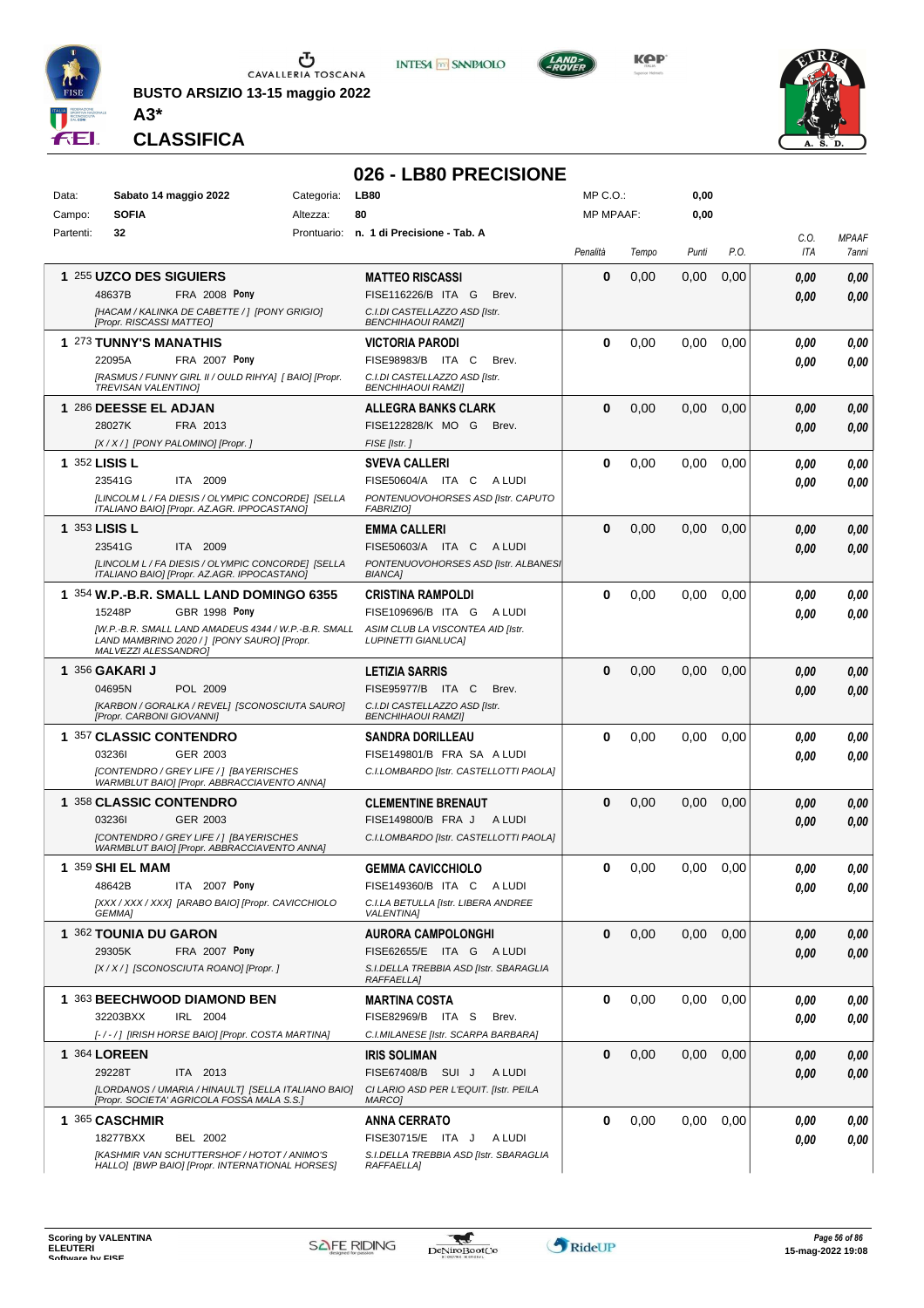

**BUSTO ARSIZIO 13-15 maggio 2022 A3\***





**KPP** 



**CLASSIFICA**

# **026 - LB80 PRECISIONE**

| Data:        | Sabato 14 maggio 2022                                                                                                                                                      | Categoria: | <b>LB80</b>                                                                                                                                    | MP C.O.:         |       | 0,00  |      |              |                                     |
|--------------|----------------------------------------------------------------------------------------------------------------------------------------------------------------------------|------------|------------------------------------------------------------------------------------------------------------------------------------------------|------------------|-------|-------|------|--------------|-------------------------------------|
| Campo:       | <b>SOFIA</b>                                                                                                                                                               | Altezza:   | 80                                                                                                                                             | <b>MP MPAAF:</b> |       | 0,00  |      |              |                                     |
| Partenti:    | 32                                                                                                                                                                         |            | Prontuario: n. 1 di Precisione - Tab. A                                                                                                        | Penalità         | Tempo | Punti | P.O. | C.O.<br>ITA  | <b>MPAAF</b><br><i><b>7anni</b></i> |
|              | <b>1 367 NERINO</b><br>07085D<br><b>SCN 2002 Pony</b><br>[//] [SCONOSCIUTA BAIO SCURO] [Propr. RONDINA<br><b>RINA1</b>                                                     |            | <b>SOFIA PAPARAZZO</b><br>FISE132895/B ITA C ALUDI<br>NRCP [Istr. BETTELLA GINO]                                                               | $\bf{0}$         | 0,00  | 0,00  | 0,00 | 0.00<br>0.00 | 0,00<br>0,00                        |
|              | 1 368 BUTTER FLYING<br>15439A<br>ITA 2003 Pony<br>[XXX / XXX / ] [PONY GRIGIO] [Propr. REMONTI<br><b>MASSIMILIANO]</b>                                                     |            | CHIARA MARRAMI VITALI<br>FISE129840/B ITA G ALUDI<br>CI SANT'ANTONIO SSD A RL [Istr. MARRAMI<br><b>VITALI ALBERTO]</b>                         | 0                | 0,00  | 0,00  | 0.00 | 0.00<br>0.00 | 0,00<br>0.00                        |
|              | 1 369 GLOBAL EQUATION<br>32687BXX<br>IRL 2011 Pony<br>[ASHBROOK WREN / KILSHANNY BEAUTY / LEAG]<br>[CONNEMARA ISABELLA] [Propr. FACCHINI GIULIA]                           |            | <b>VITTORIA DONATI</b><br>FISE127971/B ITA C<br>A LUDI<br>C.I.DI CASTELLAZZO ASD [Istr.<br>LAGOMARSINO PATRIZIA]                               | $\bf{0}$         | 0,00  | 0,00  | 0,00 | 0.00<br>0.00 | 0,00<br>0.00                        |
|              | 1 370 QUINTANA ROOMEXICO<br>31518BXX<br>ITA 2011<br>[QUAPRICE / ZUSETTE / EUROCOMMERCE BERLIN]<br>[SELLA ITALIANO BAIO] [Propr. AMMENDOLA FIORENZO]                        |            | <b>ILARIA SEIDITA</b><br>FISE56273/A ITA C<br>Brev.<br><b>BEAUTY HORSE ASD DI PROMOZIONE</b><br>SOCIALE [Istr. BARROVECCHIO ALBERTO]           | $\bf{0}$         | 0,00  | 0,00  | 0,00 | 0.00<br>0.00 | 0,00<br>0.00                        |
|              | 1 371 QUANTAS<br>03450N<br>ITA 2009<br>[ROBINE / ARTE DE FLORINAS / PIRADIN] [SELLA<br>ITALIANO SAURO] [Propr. FACCHINETTI MASSIMILIANO]                                   |            | <b>VITTORIA CAMILLE GRISI</b><br>FISE54273/A ITA G ALUDI<br>CI SANT'ANNA ASD [Istr. GRISI<br>FRANCESCA]                                        | $\bf{0}$         | 0,00  | 0,00  | 0,00 | 0,00<br>0.00 | 0,00<br>0,00                        |
|              | 1 377 BLESS DAY DU LANDAR<br>47382B<br>FRA 2011 Pony<br>[VENT FOU DUFF / URI / ] [CONNEMARA GRIGIO] [Propr.<br>POLI PAOLA]                                                 |            | <b>CATERINA MELONI</b><br>FISE110502/B ITA G<br>A LUDI<br>GIC JUMPING TEAM SSD [Istr. GALLI<br>MASSIMO]                                        | $\bf{0}$         | 0,00  | 0,00  | 0,00 | 0.00<br>0.00 | 0,00<br>0.00                        |
|              | 1 379 TOUNIA DU GARON<br>29305K<br>FRA 2007 Pony<br>[X / X / ] [SCONOSCIUTA ROANO] [Propr. ]                                                                               |            | <b>SARA BERTOCCHI</b><br>FISE49635/E ITA G ALUDI<br>S.I.DELLA TREBBIA ASD [Istr. SBARAGLIA<br><b>ALBERTOI</b>                                  | $\bf{0}$         | 0,00  | 0,00  | 0,00 | 0.00<br>0.00 | 0,00<br>0.00                        |
|              | <b>1 380 NERINO</b><br>07085D<br><b>SCN 2002 Pony</b><br>[//] [SCONOSCIUTA BAIO SCURO] [Propr. RONDINA<br>RINA1                                                            |            | GAIA DALLA PAOLA<br>FISE105115/B ITA Y<br>A LUDI<br>NRCP [Istr. BETTELLA GINO]                                                                 | $\bf{0}$         | 0,00  | 0,00  | 0,00 | 0.00<br>0.00 | 0,00<br>0.00                        |
|              | 1 384 SERENDIPITY LOVE<br>35389BXX<br>ITA 2014<br>[JACKPOT KERELLEC / S.M. MORGANA / WINDSOR]<br>[SELLA ITALIANO SAURO] [Propr. AZ. AGR. ALLEV.<br><b>GRIMALDI MATTEO1</b> |            | <b>ELENA COLOMBO</b><br>FISE81209/B ITA Y ALUDI<br>LA PRATERIA SOCIETA' COOP. SOC. [Istr.<br>JANSSON REISSMULLER HANNA JANINA<br><b>MARIA1</b> | $\bf{0}$         | 0,00  | 0,00  | 0,00 | 0.00<br>0.00 | 0,00<br>0,00                        |
| 1.           | 385 FREE STYLE<br>34260BXX<br><b>BEL 2005</b><br>[NONSTOP / LASITA / HABSBURG] [BWP BAIO] [Propr.<br><b>GAETANI STEFANO)</b>                                               |            | <b>LORENZO GAETANI</b><br>FISE75933/B ITA J<br>A LUDI<br>ASD TORRE DEI GELSI [Istr. GIORGI LUCIA]                                              | 0                | 0,00  | 0,00  | 0,00 | 0,00<br>0.00 | 0,00<br>0,00                        |
| 25 20 CALINE | 48599B<br>FRA 2013 Pony<br>[-/-/] [SCONOSCIUTA GRIGIO] [Propr. MALGRATI LUCA]                                                                                              |            | <b>GRETA MALGRATI</b><br>FISE131479/B ITA G ALUDI<br>NRCP [Istr. BETTELLA GINO]                                                                | 4                | 0,00  | 0,00  | 0,00 | 0,00<br>0,00 | 0,00<br>0,00                        |
|              | 25 276 QUANTREAUX<br>48669B<br>ITA 2012<br>[QUITE CAPITOL / PIKARTA / LANDS RIVER] [SELLA<br>ITALIANO BAIO] [Propr. ROBBE TERESA]                                          |            | <b>TERESA ROBBE</b><br>FISE98471/B ITA J<br>Brev.<br>ASD TORRE DEI GELSI [Istr. GIORGI LUCIA]                                                  | 4                | 0,00  | 0,00  | 0,00 | 0.00<br>0.00 | 0,00<br>0,00                        |
|              | 25 351 CHIVAGO Z<br>19669A<br>BEL 2003<br>[CARIDOR Z / ILA / LINARDS X] [ZANGERSHEIDE BAIO]<br>[Propr. BRASE VERA]                                                         |            | <b>GIORGIA ALLEGRA FERRARI</b><br>FISE114191/B ITA C ALUDI<br>ASIM CLUB LA VISCONTEA AID [Istr.<br><b>LUPINETTI GIANLUCA]</b>                  | 4                | 0,00  | 0,00  | 0,00 | 0,00<br>0,00 | 0,00<br>0,00                        |
| 25 355 BRINA | 49370B<br><b>SCN 2013 Pony</b><br>[SCONOSCIUTO / SCONOSCIUTO / ] [SCONOSCIUTA<br>GRIGIO] [Propr. ONNIS GIOVANNI]                                                           |            | <b>ELISA FRASSINELLI</b><br>FISE100841/B ITA C<br>Brev.<br>C.I.DI CASTELLAZZO ASD [Istr.<br><b>BENCHIHAOUI RAMZI]</b>                          | 4                | 0,00  | 0,00  | 0,00 | 0.00<br>0.00 | 0,00<br>0,00                        |

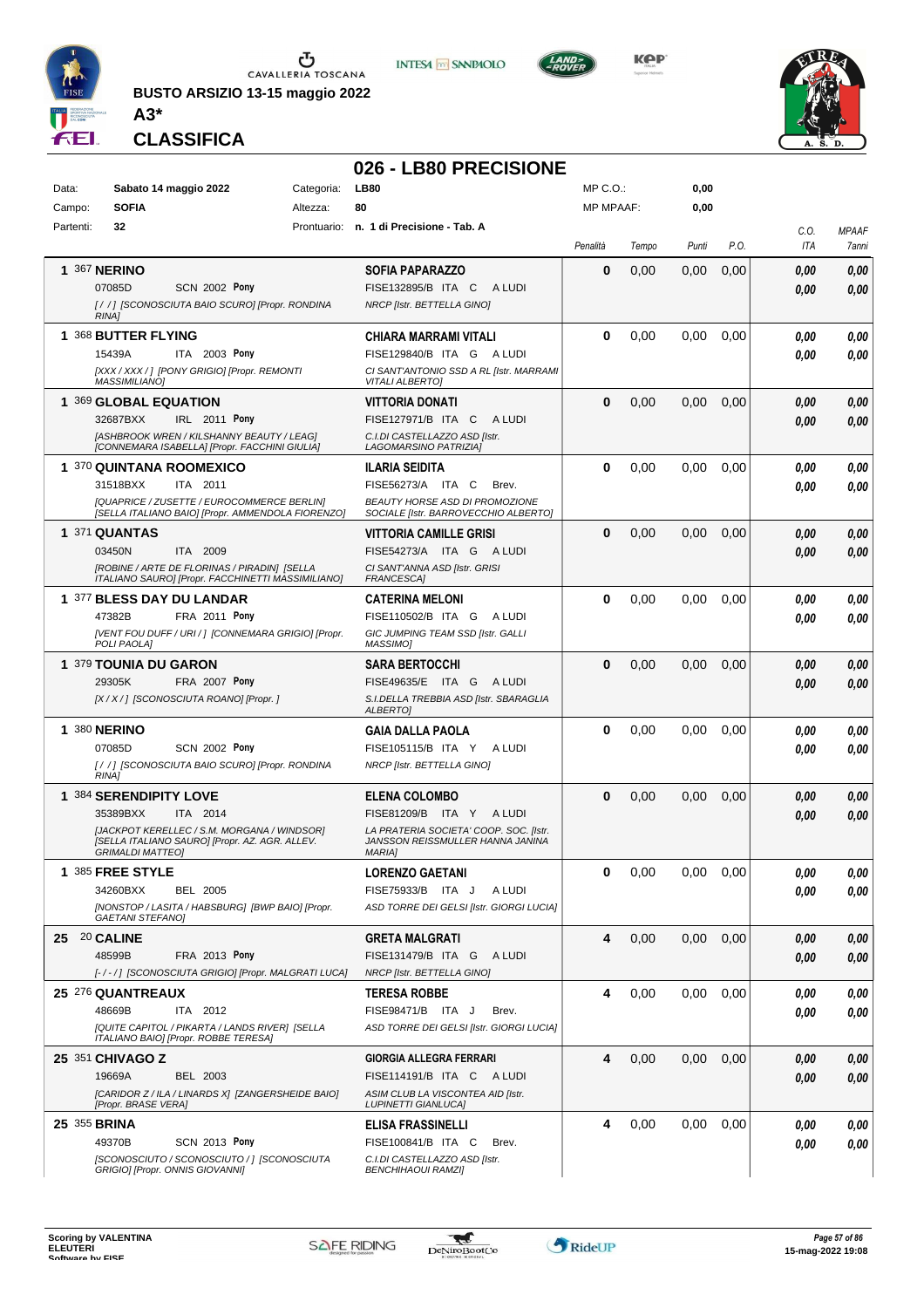

**BUSTO ARSIZIO 13-15 maggio 2022 A3\***



**KPP** 



**CLASSIFICA**

#### **026 - LB80 PRECISIONE**

| Data:<br>Campo: | Sabato 14 maggio 2022<br><b>SOFIA</b>                                                                              | Categoria:<br>Altezza: | <b>LB80</b><br>80                                                                           | $MP C. O.$ :<br><b>MP MPAAF:</b> |       | 0,00<br>0,00 |      |             |                              |
|-----------------|--------------------------------------------------------------------------------------------------------------------|------------------------|---------------------------------------------------------------------------------------------|----------------------------------|-------|--------------|------|-------------|------------------------------|
| Partenti:       | 32                                                                                                                 | Prontuario:            | n. 1 di Precisione - Tab. A                                                                 | Penalità                         | Tempo | Punti        | P.O. | C.0.<br>ITA | <b>MPAAF</b><br><b>7anni</b> |
|                 | 25 360 CON CHILANA                                                                                                 |                        | <b>CAMILLA CHIARA SIMONESCHI</b>                                                            | 4                                | 0,00  | 0,00         | 0,00 | 0,00        | 0,00                         |
|                 | 20057A<br>ITA 2013                                                                                                 |                        | FISE138549/B ITA G<br>Brev.                                                                 |                                  |       |              |      | 0,00        | 0,00                         |
|                 | [CASCARI / CONCHITA Z / CALVARO] [SELLA ITALIANO<br><b>BAIOI [Propr. GAIARA GIUSEPPE]</b>                          |                        | C.I.DI CASTELLAZZO ASD [Istr.<br><b>BENCHIHAOUI RAMZII</b>                                  |                                  |       |              |      |             |                              |
|                 | 25 366 VERDICT DE L'AUMONT                                                                                         |                        | <b>CAMILLA MARIA BERGAMI</b>                                                                | 4                                | 0,00  | 0,00         | 0,00 | 0,00        | 0,00                         |
|                 | <b>FRA 2009 Pony</b><br>17553E                                                                                     |                        | FISE61253/E<br>ITA G<br>A LUDI                                                              |                                  |       |              |      | 0,00        | 0.00                         |
|                 | [QUABAR DES MONCEAUX / OCEANE DE L'AUMONT /<br>KOOIHUSTER TEAKE] [ BAIO] [Propr. BERGAMI<br><b>CAROLINA MARIAI</b> |                        | S.I.DELLA TREBBIA ASD [Istr. SBARAGLIA<br><b>RAFFAELLA1</b>                                 |                                  |       |              |      |             |                              |
|                 | 25 375 DASSO DE JULARDIERE                                                                                         |                        | <b>ALICE ANDREA LANZONI</b>                                                                 | 4                                | 0,00  | 0,00         | 0,00 | 0,00        | 0,00                         |
|                 | 48751B<br>FRA 2013                                                                                                 |                        | FISE115288/B ITA J<br>A LUDI                                                                |                                  |       |              |      | 0,00        | 0,00                         |
|                 | [OGRION DES CHAMPS / HUITRE / ] [SCONOSCIUTA<br>BAIO] [Propr. LANZONI ALFREDO]                                     |                        | LA PRATERIA SOCIETA' COOP. SOC. Ilstr.<br>JANSSON REISSMULLER HANNA JANINA<br><b>MARIAI</b> |                                  |       |              |      |             |                              |
| FC 159          |                                                                                                                    |                        | <b>CECILIA CORFINI</b>                                                                      | <b>Partito</b>                   |       |              |      | 0.00        | 0,00                         |
|                 |                                                                                                                    |                        | <b>FISE48894/B</b><br>ITA Y<br>$1^{\circ}$ G                                                |                                  |       |              |      | 0.00        | 0.00                         |
|                 |                                                                                                                    |                        | SCUDERIA LE QUERCE [Istr. PRADA<br>ELISABETTA]                                              |                                  |       |              |      |             |                              |
|                 | Collegio Giudicante<br>Presidente ANGELO GEIROLA                                                                   |                        | <b>CARLA BUSSU LUIGI VINCENZO GRECO LORENZA LOSAPIO MASSIMO OTTAVIANELLI</b>                |                                  |       |              |      | NICOLETTA   |                              |

*TOMASELLI*

#### **027 - L70 PRECISIONE**

| Data:     | Sabato 14 maggio 2022                                                                                                            | Categoria:  | <b>L70</b>                                                                                  | $MP C. O.$ :     |       | 0.00  |      |      |              |
|-----------|----------------------------------------------------------------------------------------------------------------------------------|-------------|---------------------------------------------------------------------------------------------|------------------|-------|-------|------|------|--------------|
| Campo:    | <b>SOFIA</b>                                                                                                                     | Altezza:    | 70                                                                                          | <b>MP MPAAF:</b> |       | 0.00  |      |      |              |
| Partenti: | 11                                                                                                                               | Prontuario: | n. 1 di Precisione - Tab. A                                                                 |                  |       |       |      | C.O. | <b>MPAAF</b> |
|           |                                                                                                                                  |             |                                                                                             | Penalità         | Tempo | Punti | P.O. | ITA  | <b>7anni</b> |
|           | 1 188 OPIUM DE PRINCE                                                                                                            |             | <b>SARA VALECCE</b>                                                                         | $\bf{0}$         | 0,00  | 0,00  | 0,00 | 0.00 | 0,00         |
|           | FRA 2002<br>11739E                                                                                                               |             | FISE111625/B ITA C<br>A LUDI                                                                |                  |       |       |      | 0.00 | 0.00         |
|           | <b>IIRIS DE CELLAND / DAPHNEE DE NALLIER / PRELUDE</b><br>DE CHEUX] [SELLA FRANCESE SAURO] [Propr. DE PAOLI<br><b>MARINELLA1</b> |             | CI SANT'ANTONIO SSD A RL [Istr. MARRAMI<br><b>VITALI ALBERTOI</b>                           |                  |       |       |      |      |              |
|           | 1 369 GLOBAL EQUATION                                                                                                            |             | <b>VITTORIA DONATI</b>                                                                      | $\bf{0}$         | 0.00  | 0.00  | 0.00 | 0.00 | 0.00         |
|           | 32687BXX<br>IRL 2011 Pony                                                                                                        |             | FISE127971/B ITA C<br>A LUDI                                                                |                  |       |       |      | 0.00 | 0.00         |
|           | <b>IASHBROOK WREN / KILSHANNY BEAUTY / LEAGI</b><br>[CONNEMARA ISABELLA] [Propr. FACCHINI GIULIA]                                |             | C.I.DI CASTELLAZZO ASD [Istr.<br>LAGOMARSINO PATRIZIAI                                      |                  |       |       |      |      |              |
|           | 1 371 QUANTAS                                                                                                                    |             | <b>VITTORIA CAMILLE GRISI</b>                                                               | $\bf{0}$         | 0,00  | 0,00  | 0,00 | 0.00 | 0,00         |
|           | 03450N<br>ITA 2009                                                                                                               |             | FISE54273/A ITA G ALUDI                                                                     |                  |       |       |      | 0.00 | 0.00         |
|           | [ROBINE / ARTE DE FLORINAS / PIRADIN] [SELLA<br>ITALIANO SAUROI [Propr. FACCHINETTI MASSIMILIANO]                                |             | CI SANT'ANNA ASD [Istr. GRISI<br>FRANCESCA1                                                 |                  |       |       |      |      |              |
|           | 1 374 DJARA DU RIOU                                                                                                              |             | <b>RICCARDO MUSETTI</b>                                                                     | $\bf{0}$         | 0,00  | 0,00  | 0,00 | 0.00 | 0.00         |
|           | FRA 2013 Pony<br>29122K                                                                                                          |             | FISE20937/C ITA G<br>A LUDI                                                                 |                  |       |       |      | 0.00 | 0.00         |
|           | [X / X / ] [SELLA FRANCESE PALOMINO] [Propr. ]                                                                                   |             | S.I.DELLA TREBBIA ASD [Istr. SBARAGLIA<br>RAFFAELLA]                                        |                  |       |       |      |      |              |
|           | 1 376 SIETHWENDE Z                                                                                                               |             | <b>GIADA SOPRANI</b>                                                                        | $\bf{0}$         | 0.00  | 0.00  | 0.00 | 0.00 | 0.00         |
|           | 32261BXX<br><b>GER 2007</b>                                                                                                      |             | FISE51839/E ITA J<br>A LUDI                                                                 |                  |       |       |      | 0.00 | 0.00         |
|           | <b>ISINGULORD JOTER / COLUMBINA / COME ONI</b><br>[ZANGERSHEIDE BAIO] [Propr. BUIZZA OSCAR]                                      |             | S.I.DELLA TREBBIA ASD [Istr. SBARAGLIA<br>RAFFAELLA]                                        |                  |       |       |      |      |              |
|           | 1 382 MISS MYSTIQUE                                                                                                              |             | <b>SOFIA GIULIA SACCARDI</b>                                                                | $\bf{0}$         | 0,00  | 0.00  | 0.00 | 0.00 | 0,00         |
|           | 28615BXX<br><b>BEL 2007 Pony</b>                                                                                                 |             | FISE150450/B ITA C<br>A LUDI                                                                |                  |       |       |      | 0.00 | 0.00         |
|           | [-/-/] [SELLA BELGA BAIO] [Propr. DELLA CROCE<br><b>MONICA1</b>                                                                  |             | C.I.DI CASTELLAZZO ASD [Istr.<br>LAGOMARSINO PATRIZIAI                                      |                  |       |       |      |      |              |
|           | 1 384 SERENDIPITY LOVE                                                                                                           |             | <b>ELENA COLOMBO</b>                                                                        | $\bf{0}$         | 0,00  | 0,00  | 0,00 | 0.00 | 0.00         |
|           | 35389BXX<br>ITA 2014                                                                                                             |             | FISE81209/B ITA Y ALUDI                                                                     |                  |       |       |      | 0.00 | 0.00         |
|           | [JACKPOT KERELLEC / S.M. MORGANA / WINDSOR]<br>[SELLA ITALIANO SAURO] [Propr. AZ. AGR. ALLEV.<br><b>GRIMALDI MATTEOI</b>         |             | LA PRATERIA SOCIETA' COOP. SOC. [Istr.<br>JANSSON REISSMULLER HANNA JANINA<br><b>MARIAI</b> |                  |       |       |      |      |              |

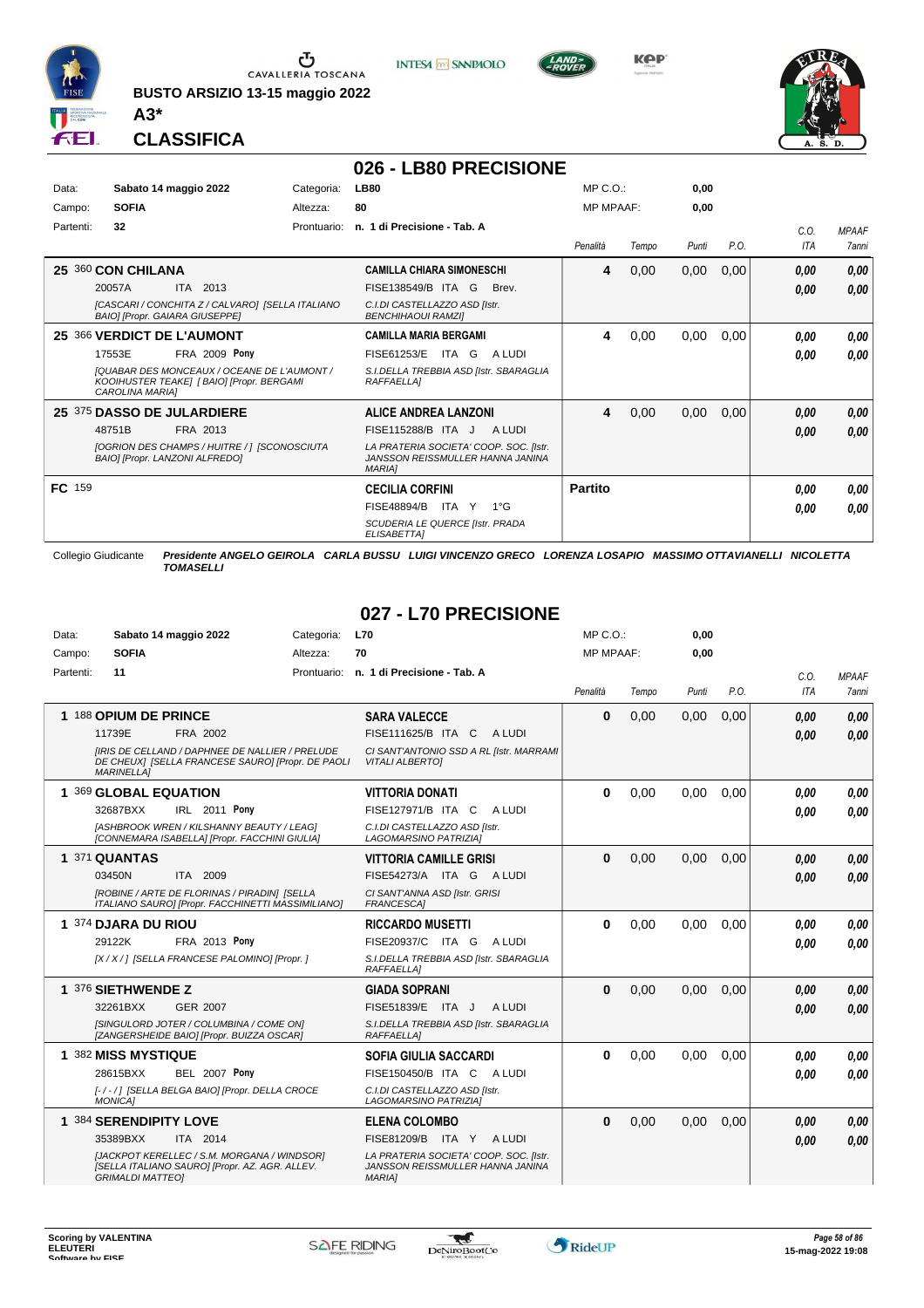

**BUSTO ARSIZIO 13-15 maggio 2022**







**CLASSIFICA**

**A3\***

#### **027 - L70 PRECISIONE**

| Data:         |                    | Sabato 14 maggio 2022                                                                    | Categoria:  | <b>L70</b>                                                 | $MP C. O.$ :     |       | 0,00  |      |      |              |
|---------------|--------------------|------------------------------------------------------------------------------------------|-------------|------------------------------------------------------------|------------------|-------|-------|------|------|--------------|
| Campo:        | <b>SOFIA</b>       |                                                                                          | Altezza:    | 70                                                         | <b>MP MPAAF:</b> |       | 0,00  |      |      |              |
| Partenti:     | 11                 |                                                                                          | Prontuario: | n. 1 di Precisione - Tab. A                                |                  |       |       |      | C.0. | <b>MPAAF</b> |
|               |                    |                                                                                          |             |                                                            | Penalità         | Tempo | Punti | P.O. | ITA  | 7anni        |
|               | 388 KANTJE'S ERROL |                                                                                          |             | <b>BLU SOFIA CIVINO</b>                                    | 0                | 0,00  | 0,00  | 0,00 | 0,00 | 0,00         |
|               | 46083B             | NED 2009 Pony                                                                            |             | <b>FISE57594/E</b><br>G<br>A LUDI<br>ITA                   |                  |       |       |      | 0,00 | 0.00         |
|               |                    | [ORCHID'S ROMARIO II / KANTE'S VENETTA / ] [NEW<br>FOREST BAIO] [Propr. GIACHERO ANDREA] |             | C.I.DI CASTELLAZZO ASD [Istr.<br><b>BENCHIHAOUI RAMZII</b> |                  |       |       |      |      |              |
|               | 9 361 NASHMIDU     |                                                                                          |             | <b>GIULIA ROVITO</b>                                       | 4                | 0,00  | 0,00  | 0,00 | 0,00 | 0,00         |
|               | 18681E             | NED 2009 Pony                                                                            |             | FISE140846/B ITA J<br>A LUDI                               |                  |       |       |      | 0,00 | 0.00         |
|               |                    | [SCONOSCIUTO / SCONOSCIUTA / ] [SCONOSCIUTA<br>SAURO BRUCIATO] [Propr. 7 ARCHI SRL]      |             | C.I.DI CASTELLAZZO ASD [Istr.<br>LAGOMARSINO PATRIZIA]     |                  |       |       |      |      |              |
|               | 387 COBO           |                                                                                          |             | <b>BEATRICE GRASSI</b>                                     | Elim.            | 0,00  | 0,00  | 0,00 | 0,00 | 0.00         |
|               | 17005A             | NED 2005 Pony                                                                            |             | FISE127089/B ITA G<br>A LUDI                               |                  |       |       |      | 0,00 | 0.00         |
|               |                    | [XXX / XXX / ] [PONY BAIO] [Propr. GRASSI PAOLO]                                         |             | NRCP [Istr. BETTELLA GINO]                                 |                  |       |       |      |      |              |
| <b>FC</b> 286 |                    |                                                                                          |             | <b>ALLEGRA BANKS CLARK</b>                                 | <b>Partito</b>   |       |       |      | 0,00 | 0.00         |
|               |                    |                                                                                          |             | FISE122828/K MO G<br>Brev.                                 |                  |       |       |      | 0,00 | 0.00         |
|               |                    |                                                                                          |             | FISE [Istr.]                                               |                  |       |       |      |      |              |

Collegio Giudicante *Presidente ANGELO GEIROLA CARLA BUSSU LUIGI VINCENZO GRECO LORENZA LOSAPIO MASSIMO OTTAVIANELLI NICOLETTA TOMASELLI*

### **028 - L60 PRECISIONE**

| Data:     | Sabato 14 maggio 2022                                                  | Categoria:                                                                                                  | L60                                                               |        | $MP C. O.$ :     |       | 0,00  |      |      |              |
|-----------|------------------------------------------------------------------------|-------------------------------------------------------------------------------------------------------------|-------------------------------------------------------------------|--------|------------------|-------|-------|------|------|--------------|
| Campo:    | <b>SOFIA</b>                                                           | Altezza:                                                                                                    | 60                                                                |        | <b>MP MPAAF:</b> |       | 0,00  |      |      |              |
| Partenti: | 4                                                                      | Prontuario:                                                                                                 | n. 1 di Precisione - Tab. A                                       |        |                  |       |       |      | C.O. | <b>MPAAF</b> |
|           |                                                                        |                                                                                                             |                                                                   |        | Penalità         | Tempo | Punti | P.O. | ITA  | 7anni        |
|           | 381 CASMAYA Z                                                          |                                                                                                             | <b>ELLA HAKKINEN</b>                                              |        | $\bf{0}$         | 0,00  | 0,00  | 0,00 | 0.00 | 0,00         |
|           | NED 2013<br>30988K                                                     |                                                                                                             | FISE122969/K MO C                                                 | A LUDI |                  |       |       |      | 0.00 | 0.00         |
|           | [X / X / ] [ZANGERSHEIDE GRIGIO] [Propr. ]                             |                                                                                                             | FISE [Istr.]                                                      |        |                  |       |       |      |      |              |
|           | <b>1 383 CALINE</b>                                                    |                                                                                                             | <b>DIEGO MALGRATI</b>                                             |        | $\bf{0}$         | 0,00  | 0,00  | 0,00 | 0,00 | 0,00         |
|           | 48599B                                                                 | FRA 2013 Pony                                                                                               | FISE149886/B ITA G                                                | A LUDI |                  |       |       |      | 0.00 | 0,00         |
|           |                                                                        | [-/-/] [SCONOSCIUTA GRIGIO] [Propr. MALGRATI LUCA]                                                          | NRCP [Istr. BETTELLA GINO]                                        |        |                  |       |       |      |      |              |
|           | 1 386 LYRIC DU REVERDY                                                 |                                                                                                             | <b>GRETA MALGRATI</b>                                             |        | 0                | 0,00  | 0,00  | 0,00 | 0,00 | 0,00         |
|           | 12893A<br>FRA 1999                                                     |                                                                                                             | FISE131479/B ITA G                                                | A LUDI |                  |       |       |      | 0.00 | 0.00         |
|           | <b>IDENARD / ANISETTE RICARD / PALADIN DES IFSI</b><br><b>DILETTAI</b> | [SELLA FRANCESE BAIO] [Propr. MARCHI FRANCESCA                                                              | NRCP [Istr. BETTELLA GINO]                                        |        |                  |       |       |      |      |              |
|           | 188 OPIUM DE PRINCE                                                    |                                                                                                             | <b>SARA VALECCE</b>                                               |        | Rit.             | 0,00  | 0,00  | 0,00 | 0,00 | 0,00         |
|           | 11739E<br>FRA 2002                                                     |                                                                                                             | FISE111625/B ITA C                                                | A LUDI |                  |       |       |      | 0.00 | 0,00         |
|           | <b>MARINELLA1</b>                                                      | <b>IIRIS DE CELLAND / DAPHNEE DE NALLIER / PRELUDE</b><br>DE CHEUX] [SELLA FRANCESE SAURO] [Propr. DE PAOLI | CI SANT'ANTONIO SSD A RL [Istr. MARRAMI<br><b>VITALI ALBERTOI</b> |        |                  |       |       |      |      |              |

Collegio Giudicante *Presidente ANGELO GEIROLA CARLA BUSSU LUIGI VINCENZO GRECO LORENZA LOSAPIO MASSIMO OTTAVIANELLI NICOLETTA TOMASELLI*

### **029 - 4 ANNI PRECISIONE**

| Data:     |                                       | Domenica 15 maggio 2022                                                                                              | Categoria:  | 4 Anni                                                                                                                        | $MP C. O.$ :      |       | 0,00  |      |              |                       |
|-----------|---------------------------------------|----------------------------------------------------------------------------------------------------------------------|-------------|-------------------------------------------------------------------------------------------------------------------------------|-------------------|-------|-------|------|--------------|-----------------------|
| Campo:    | <b>SOFIA</b>                          |                                                                                                                      | Altezza:    | 100                                                                                                                           | <b>MP MPAAF:</b>  |       | 0,00  |      |              |                       |
| Partenti: | 10                                    |                                                                                                                      | Prontuario: | n. 1 di Precisione - Tab. A                                                                                                   | Penalità          | Tempo | Punti | P.O. | C.0<br>ITA   | <b>MPAAF</b><br>7anni |
|           | 49 COUP DE CHANCE<br>48908B<br>S.R.L. | <b>ITA 2018</b><br>[COUP DE COEUR / NIKE 8EX ONARA Z) / OSLO DE<br>REVE] [SELLA ITALIANO SAURO] [Propr. EQUIPASSIONE |             | <b>DAVID ANDY PARTOUCHE</b><br>FISE153465/B FRA S<br>1°G<br>POLIZZI JUMPING TEAM ASD [Istr. POLIZZI<br>CHIARA LYDIAI          | 4                 | 0,00  | 0,00  | 0.00 | 0.00<br>0.00 | 0,00<br>0,00          |
|           | 55 KANTASIA Z<br>30649K               | FRA 2018<br>[X / X / ] [ZANGERSHEIDE BAIO SCURO] [Propr. ]                                                           |             | <b>DAVID ANDY PARTOUCHE</b><br>FISE153465/B FRA S<br>$1^{\circ}G$<br>POLIZZI JUMPING TEAM ASD [Istr. POLIZZI<br>CHIARA LYDIA] | 4                 | 0,00  | 0,00  | 0.00 | 0,00<br>0,00 | 0,00<br>0.00          |
| --------  | <b>Scoring by VALENTINA</b>           |                                                                                                                      |             | SAFE RIDING                                                                                                                   | <b>A</b> pidol ID |       |       |      |              | Page 59 of 86         |

**ELEUTERI**<br>Software by FISE ELEUTERI SOFTWARE SOFTWARE ORIGINAL DENTOROOTCO **Software in the second of the Software Control of the Software or the Software or the Software or the Software or the Software or the Software or the Software or the Softwar** 

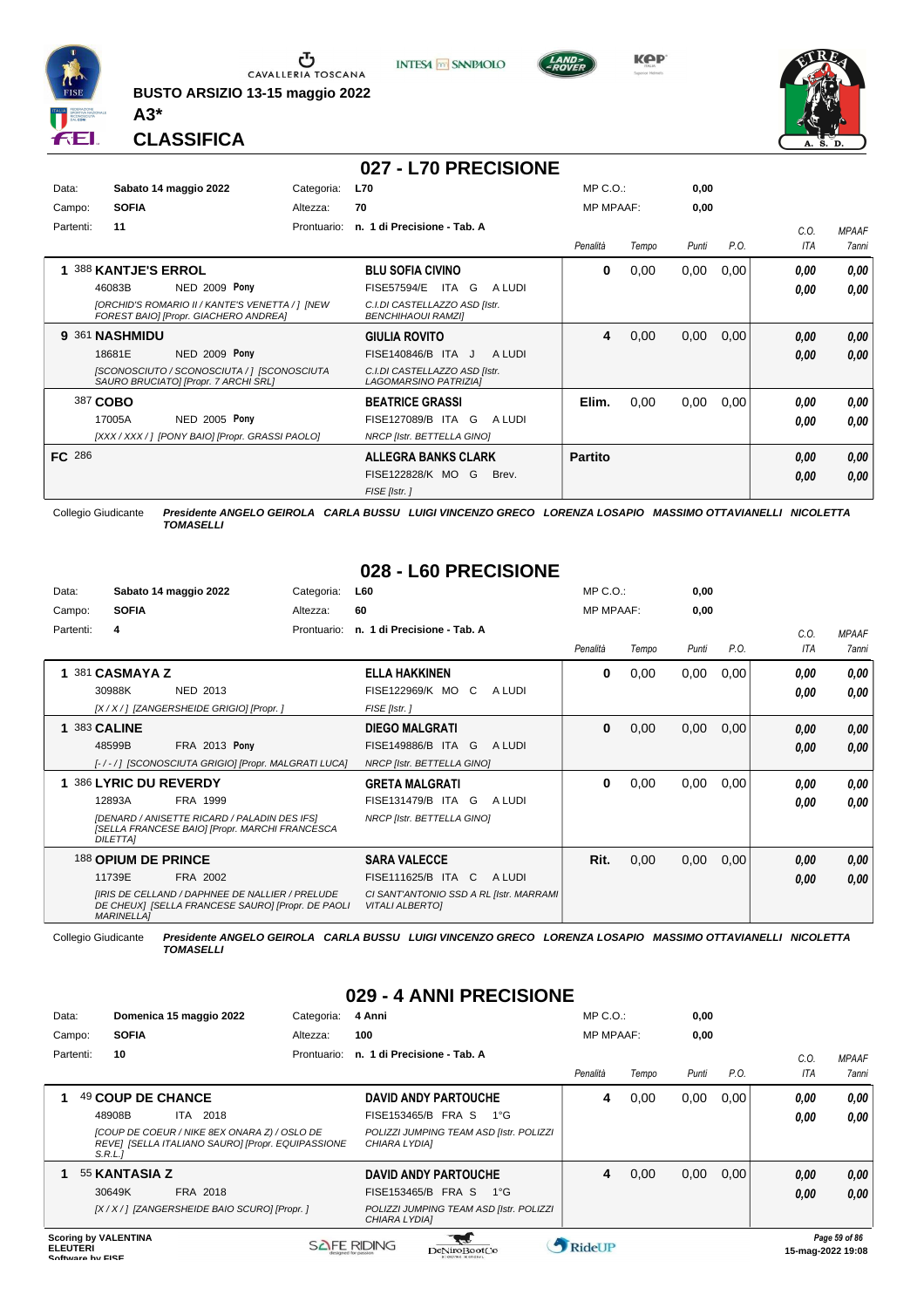

**BUSTO ARSIZIO 13-15 maggio 2022 A3\***



**KOP** 



#### **CLASSIFICA**

#### **029 - 4 ANNI PRECISIONE**

**INTESA** M SANPAOLO

| Data:             | Domenica 15 maggio 2022 | Categoria: | 4 Anni                                                          | MP C.O.:         |       | 0,00  |      |      |              |
|-------------------|-------------------------|------------|-----------------------------------------------------------------|------------------|-------|-------|------|------|--------------|
| Campo:            | <b>SOFIA</b>            | Altezza:   | 100                                                             | <b>MP MPAAF:</b> |       | 0,00  |      |      |              |
| Partenti:         | 10                      |            | Prontuario: n. 1 di Precisione - Tab. A                         |                  |       |       |      | C.O. | <b>MPAAF</b> |
|                   |                         |            |                                                                 | Penalità         | Tempo | Punti | P.O. | ITA  | 7anni        |
| <b>FC</b><br>- 26 |                         |            | <b>YVES PETER WINKELMOLEN</b>                                   | <b>Partito</b>   |       |       |      | 0,00 | 0,00         |
|                   |                         |            | FISE27733/C NED S 2°G                                           |                  |       |       |      | 0.00 | 0,00         |
|                   |                         |            | CI VARASE SSD A RL [Istr. LOPEZ DE LA<br>OSA ESCRIBANO INIGOI   |                  |       |       |      |      |              |
| FC 35             |                         |            | <b>TOMMASO GERARDI</b>                                          | <b>Partito</b>   |       |       |      | 0,00 | 0,00         |
|                   |                         |            | <b>FISE2520/Q</b><br>ITA S<br>2°G                               |                  |       |       |      | 0,00 | 0,00         |
|                   |                         |            | CENTRO IPPICO LA TORBIERA S.S.D. A R.L.<br>[Istr. GERARDI VITO] |                  |       |       |      |      |              |
| 39<br><b>FC</b>   |                         |            | <b>MARTA GARLASCHELLI</b>                                       | <b>Partito</b>   |       |       |      | 0,00 | 0,00         |
|                   |                         |            | FISE33766/B ITA S<br>$1^{\circ}G$                               |                  |       |       |      | 0,00 | 0,00         |
|                   |                         |            | CE VAL GARDENA ASD [Istr. MARKART<br><b>JOSEFI</b>              |                  |       |       |      |      |              |
| - 43<br>FC.       |                         |            | <b>MATTEO ANDREA MARCO GRIMALDI</b>                             | <b>Partito</b>   |       |       |      | 0.00 | 0,00         |
|                   |                         |            | 004632/B<br>ITA S<br>$2^{\circ}G$                               |                  |       |       |      | 0,00 | 0,00         |
|                   |                         |            | CI LA MORGANA ASD [Istr. BOVETTI PIERO]                         |                  |       |       |      |      |              |
| 52<br><b>FC</b>   |                         |            | <b>GIULIA GANDOLFI</b>                                          | <b>Partito</b>   |       |       |      | 0,00 | 0,00         |
|                   |                         |            | <b>FISE6731/E</b><br>ITA S<br>$2^{\circ}G$                      |                  |       |       |      | 0.00 | 0,00         |
|                   |                         |            | CI LA MORGANA ASD [Istr. BARZAGHI<br><b>MOIRAI</b>              |                  |       |       |      |      |              |
| FC 54             |                         |            | <b>FRANCESCA ANTONINI</b>                                       | <b>Partito</b>   |       |       |      | 0,00 | 0,00         |
|                   |                         |            | 018082/B<br>ITA S 2°G                                           |                  |       |       |      | 0.00 | 0,00         |
|                   |                         |            | C.I.LA LURA [Istr. CRAMAROSSA<br>ALESSANDRA]                    |                  |       |       |      |      |              |
| <b>FC</b><br>57   |                         |            | <b>MARTA BELLIATO</b>                                           | <b>Partito</b>   |       |       |      | 0,00 | 0,00         |
|                   |                         |            | 002324/A<br>ITA S<br>1°G                                        |                  |       |       |      | 0.00 | 0,00         |
|                   |                         |            | <b>HORSE DREAM CLUB ASD [Istr.</b><br>SPAGNOLINI CRISTIANO]     |                  |       |       |      |      |              |
| FC 178            |                         |            | <b>TURI CANNATA</b>                                             | <b>Partito</b>   |       |       |      | 0.00 | 0,00         |
|                   |                         |            | 0047239<br>ITA S<br>$2^{\circ}$ G                               |                  |       |       |      | 0.00 | 0,00         |
|                   |                         |            | H.C. NERVIA ASD [Istr. GARANCINI GRETA]                         |                  |       |       |      |      |              |

Collegio Giudicante *Presidente ANGELO GEIROLA CARLA BUSSU LUIGI VINCENZO GRECO LORENZA LOSAPIO MASSIMO OTTAVIANELLI NICOLETTA TOMASELLI*

#### **030 - 5 ANNI PRECISIONE**

| Data:     | Domenica 15 maggio 2022             |          |                                                                                                           | Categoria:  | 5 Anni                                             |           |                                    | $MP C. Q$ .:     |       | 0,00  |      |                    |                              |
|-----------|-------------------------------------|----------|-----------------------------------------------------------------------------------------------------------|-------------|----------------------------------------------------|-----------|------------------------------------|------------------|-------|-------|------|--------------------|------------------------------|
| Campo:    | <b>SOFIA</b>                        |          |                                                                                                           | Altezza:    | 115                                                |           |                                    | <b>MP MPAAF:</b> |       | 0,00  |      |                    |                              |
| Partenti: | 33                                  |          |                                                                                                           | Prontuario: | n. 1 di Precisione - Tab. A                        |           |                                    | Penalità         | Tempo | Punti | P.O. | C.0.<br><b>ITA</b> | <b>MPAAF</b><br><b>7anni</b> |
| 1         | 29 HALLO SPACEBOY CP                |          |                                                                                                           |             | <b>FEDERICO REGAZZETTI</b>                         |           |                                    | 0                | 0,00  | 0,00  | 0,00 | 0,00               | 0,00                         |
|           | 47628B                              | ITA 2017 |                                                                                                           |             | FISE52064/B                                        | ITA<br>-S | $2^{\circ}$ G                      |                  |       |       |      | 0.00               | 0.00                         |
|           | <b>BAIOI IPropr. PETRINI PAOLOI</b> |          | [CANTURO / OLETTE D'AMOUR / ] [SELLA FRANCESE                                                             |             | [Istr. BONATI DAVIDE]                              |           | EQUITAZIONE LA COCCARDA SSD A.R.L. |                  |       |       |      |                    |                              |
| 1         | 32 LOVE MY LIFE                     |          |                                                                                                           |             | <b>ROBERTO NOCERINO</b>                            |           |                                    | $\bf{0}$         | 0,00  | 0,00  | 0,00 | 0,00               | 0,00                         |
|           | 48917B                              | ITA 2017 |                                                                                                           |             | FISE27989/B                                        | ITA S     | $2^{\circ}G$                       |                  |       |       |      | 0.00               | 0,00                         |
|           | <b>COLOMBO GIUSEPPEI</b>            |          | [EDMINTON / FAUVE / ] [SELLA ITALIANO BAIO] [Propr.                                                       |             | C.I.LA LURA [Istr. COLOMBO GIUSEPPE]               |           |                                    |                  |       |       |      |                    |                              |
| 1         | 36 CALOUBET                         |          |                                                                                                           |             | <b>GIULIA GANDOLFI</b>                             |           |                                    | 0                | 0,00  | 0,00  | 0,00 | 0.00               | 0,00                         |
|           | 49281B                              | GER 2017 |                                                                                                           |             | FISE6731/E                                         | ITA S     | $2^{\circ}$ G                      |                  |       |       |      | 0.00               | 0.00                         |
|           |                                     |          | [CORNET OBOLENSKY / BALISSIMA / 1 [OLDENBURG<br>BAIO] [Propr. GAUDIANO SPORT HORSES SRL]                  |             | CI LA MORGANA ASD [Istr. BARZAGHI<br><b>MOIRAI</b> |           |                                    |                  |       |       |      |                    |                              |
| 1         | 37 HIPPYCHIC DE PEHOU               |          |                                                                                                           |             | <b>FEDERICO REGAZZETTI</b>                         |           |                                    | $\bf{0}$         | 0,00  | 0,00  | 0,00 | 0,00               | 0,00                         |
|           | 22828A                              | FRA 2017 |                                                                                                           |             | FISE52064/B                                        | ITA S     | $2^{\circ}$ G                      |                  |       |       |      | 0,00               | 0.00                         |
|           | <b>BORGARO SRLI</b>                 |          | <b>IANDIAMO SEMILLY / UPPY BIRTHDAY / HUPPYDAM DES</b><br>HORTSI [SELLA FRANCESE BAIO] [Propr. SSD IPPICO |             | [Istr. BONATI DAVIDE]                              |           | EQUITAZIONE LA COCCARDA SSD A.R.L. |                  |       |       |      |                    |                              |

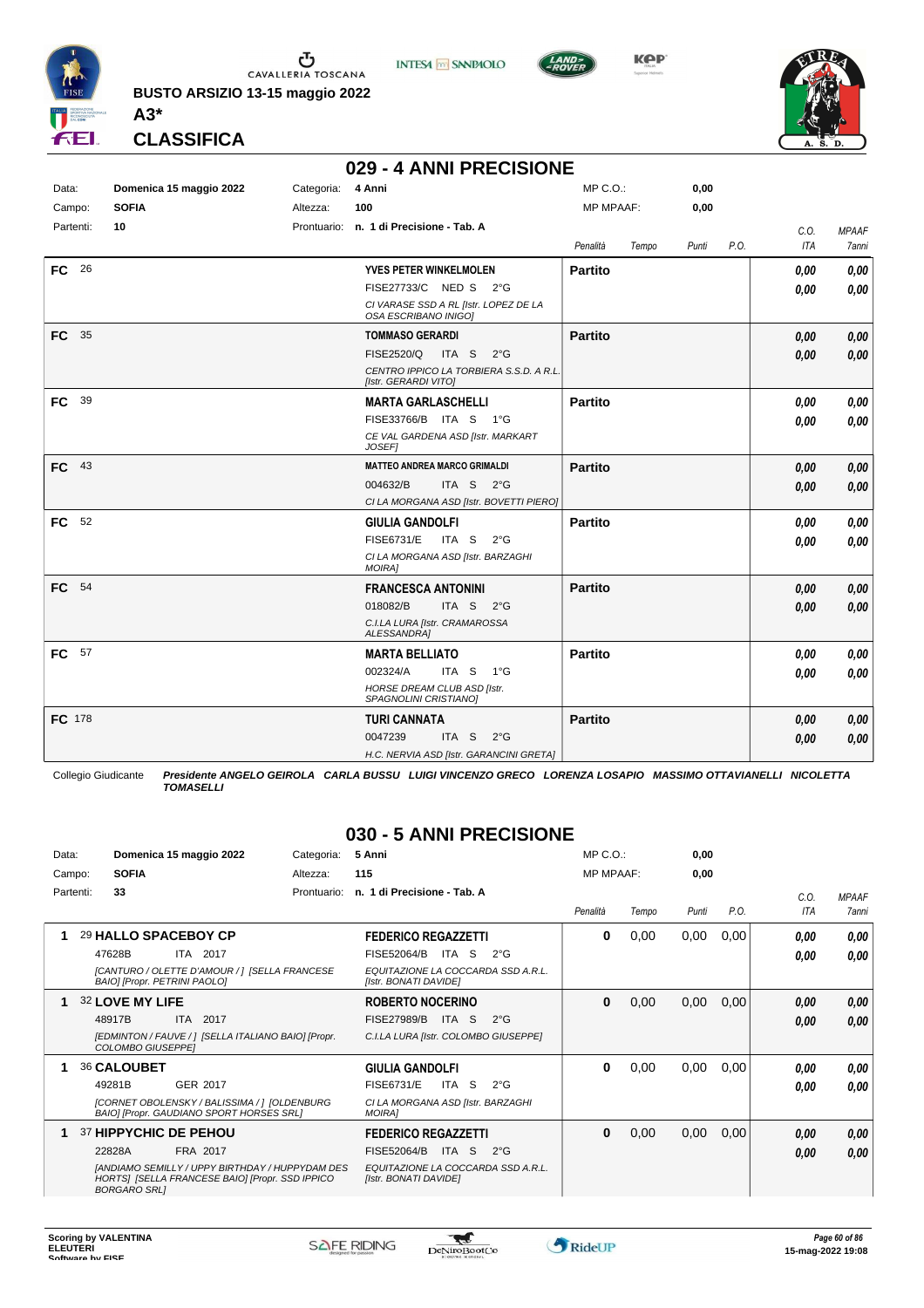

**BUSTO ARSIZIO 13-15 maggio 2022 A3\***



**Kep** 



**CLASSIFICA**

# **030 - 5 ANNI PRECISIONE**

| Data:<br>Campo: |   | Domenica 15 maggio 2022<br><b>SOFIA</b>                                                                                                  | Categoria:<br>Altezza: | 5 Anni<br>115                                                                | MP C.O.:<br><b>MP MPAAF:</b> |           | 0,00<br>0,00 |      |             |                       |
|-----------------|---|------------------------------------------------------------------------------------------------------------------------------------------|------------------------|------------------------------------------------------------------------------|------------------------------|-----------|--------------|------|-------------|-----------------------|
| Partenti:       |   | 33                                                                                                                                       |                        | Prontuario: n. 1 di Precisione - Tab. A                                      |                              |           |              |      |             |                       |
|                 |   |                                                                                                                                          |                        |                                                                              | Penalità                     | Tempo     | Punti        | P.O. | C.O.<br>ITA | <b>MPAAF</b><br>7anni |
| 1               |   | 38 MR OBOLENSKY VG                                                                                                                       |                        | <b>MARTINA CAIMI</b>                                                         | 0                            | 0,00      | 0,00         | 0,00 | 0.00        | 0,00                  |
|                 |   | 22707A<br>NED 2017                                                                                                                       |                        | 009525/B<br>ITA S<br>$2^{\circ}G$                                            |                              |           |              |      | 0.00        | 0.00                  |
|                 |   | [CORNET OBOLENSKY / DUZELLA / INDOCTRO] [KWPN<br>BAIO BRUNO] [Propr. HORSESHOP SRL]                                                      |                        | NUOVA ASD C.I. CINQ FO' [Istr. FUMAGALLI<br><b>MARIA CRISTINA]</b>           |                              |           |              |      |             |                       |
| 1               |   | 42 MYFAIRLADYM                                                                                                                           |                        | <b>MARCELLO IUVARA</b>                                                       | $\bf{0}$                     | 0,00      | 0,00         | 0,00 | 0.00        | 0,00                  |
|                 |   | ITA 2017<br>47227B                                                                                                                       |                        | 152096/M<br>ITA S<br>1°G                                                     |                              |           |              |      | 0.00        | 0.00                  |
|                 |   | <b>IMY LORD CARTHENDER DEI FOLLETTI / LADY</b><br>GREENFIELD / TRIOMPHE DE MUZE] [SELLA ITALIANO<br>BAIO SCURO] [Propr. IUVARA MARCELLO] |                        | C.I.LE GINESTRE SSD A RL [Istr. BUSSU<br><b>ELEONORAI</b>                    |                              |           |              |      |             |                       |
| 1               |   | 44 RAZZARO                                                                                                                               |                        | <b>MARTA SIMONETTA</b>                                                       | 0                            | 0,00      | 0,00         | 0,00 | 0.00        | 0,00                  |
|                 |   | 48320B<br>BEL 2017                                                                                                                       |                        | 007748/B<br>ITA SA 1°G                                                       |                              |           |              |      | 0.00        | 0.00                  |
|                 |   | [AZZARRO VDB Z / ALISTE VAN DEN OVERWEG /<br>INDOCTRO II] [BEL. WARMBLOEDPAARD BAIO] [Propr.<br>SIMONETTA MARTA]                         |                        | ASIM CLUB LA VISCONTEA AID [Istr.<br><b>LUPINETTI GIANLUCAI</b>              |                              |           |              |      |             |                       |
|                 |   | 8 21 BAYON DI VAL LITARA                                                                                                                 |                        | <b>FEDERICO REGAZZETTI</b>                                                   | 4                            | 0,00      | 0,00         | 0,00 | 0.00        | 0,00                  |
|                 |   | ITA 2017<br>06169N                                                                                                                       |                        | FISE52064/B ITA S<br>$2^{\circ}G$                                            |                              |           |              |      | 0.00        | 0.00                  |
|                 |   | IDENVER DELLA CACCIA / PEDRA DI VAL LITARA /<br>AVENIR] [SELLA ITALIANO BAIO] [Propr. HORSE 360 SRL]                                     |                        | EQUITAZIONE LA COCCARDA SSD A.R.L.<br>[Istr. BONATI DAVIDE]                  |                              |           |              |      |             |                       |
|                 |   | 8 22 UPPER TOUCH JT Z                                                                                                                    |                        | <b>TOMMASO GERARDI</b>                                                       | 4                            | 0,00      | 0,00         | 0,00 | 0.00        | 0,00                  |
|                 |   | BEL 2017<br>22714A                                                                                                                       |                        | FISE2520/Q<br>ITA S<br>$2^{\circ}$ G                                         |                              |           |              |      | 0.00        | 0.00                  |
|                 |   | [UNTOUCHED / CARTE BLANCHE / CARTHAGO Z]<br>[ZANGERSHEIDE BAIO] [Propr. LOZAR SAS]                                                       |                        | CENTRO IPPICO LA TORBIERA S.S.D. A R.L.<br>[Istr. GERARDI VITO]              |                              |           |              |      |             |                       |
| 8               |   | 23 ACES OF COINS                                                                                                                         |                        | <b>GIULIA GANDOLFI</b>                                                       | 4                            | 0,00      | 0.00         | 0,00 | 0.00        | 0,00                  |
|                 |   | 47457B<br>GER 2017                                                                                                                       |                        | <b>FISE6731/E</b><br>ITA S<br>$2^{\circ}$ G                                  |                              |           |              |      | 0.00        | 0.00                  |
|                 |   | [CORNET OBOLENSKY / FINI-TO / ] [HOLSTEINER BAIO]<br>[Propr. POKER HORSE SRLS]                                                           |                        | CI LA MORGANA ASD [Istr. BARZAGHI<br><b>MOIRAI</b>                           |                              |           |              |      |             |                       |
|                 |   | 8 31 DELANEYTI                                                                                                                           |                        | <b>TOMMASO LOMBARDI</b>                                                      | 4                            | 0,00      | 0,00         | 0,00 | 0.00        | 0,00                  |
|                 |   | 47673B<br>GER 2017                                                                                                                       |                        | FISE31405/B ITA S<br>$2^{\circ}$ G                                           |                              |           |              |      | 0.00        | 0.00                  |
|                 |   | [DIACONTINUS / CALLAS / CONTENDRO I] [HANNOVER<br>GRIGIO] [Propr. RATTI PATRIZIA]                                                        |                        | CLUB IPPICO MONZESE ASD [Istr.<br>CHIORLIN ALESSIA]                          |                              |           |              |      |             |                       |
| 8               |   | <b>33 ROCKABYE VAN HET DISTELHOF</b>                                                                                                     |                        | <b>MARCO CALDERARO</b>                                                       | 4                            | 0,00      | 0,00         | 0,00 | 0.00        | 0,00                  |
|                 |   | 30672K<br>BEL 2017                                                                                                                       |                        | FISE20763/B ITA S<br>$2^{\circ}G$                                            |                              |           |              |      | 0.00        | 0,00                  |
|                 |   | [X / X / ] [SELLA BELGA GRIGIO] [Propr. ]                                                                                                |                        | C.I.LOMBARDO [Istr. FRIGERIO GIOVANNI]                                       |                              |           |              |      |             |                       |
| 8               |   | 40 LITTLE BUZZ<br>ITA 2017                                                                                                               |                        | <b>ROBERTA GUENZANI</b>                                                      | 4                            | 0,00      | 0.00         | 0,00 | 0.00        | 0,00                  |
|                 |   | 47320B<br>[BOGOTA' BZ / CERBIATTA DI VAL LITARA / AVENIR]                                                                                |                        | 006920/B<br>ITA S<br>$2^{\circ}$ G<br>SCUDERIA LE QUERCE [Istr. DANESE LIVIA |                              |           |              |      | 0.00        | 0.00                  |
|                 |   | [SELLA ITALIANO BAIO] [Propr. TRASPORTI DEL<br><b>BELVEDEREI</b>                                                                         |                        | IMMACOLATA]                                                                  |                              |           |              |      |             |                       |
|                 |   | 14 27 CARJO VAN KLEIN STATUM Z                                                                                                           |                        | <b>JOSEPH FREIGE</b>                                                         |                              | 5 89,54   | 0,00         | 0,00 | 0,00        | 0,00                  |
|                 |   | 48992B<br><b>NED 2017</b>                                                                                                                |                        | FISE74466/B ITA S<br>1°G                                                     |                              |           |              |      | 0.00        | 0.00                  |
|                 |   | [COR DE LA BRYERE / CHIN CHIN / ] [WARMBLUT BAIO]<br>[Propr. PALUMBO SALVATORE]                                                          |                        | C.I.BRIANTEO ASD [Istr. FREIGE JOSEPH]                                       |                              |           |              |      |             |                       |
|                 |   | 15 24 CASALAURINA                                                                                                                        |                        | <b>MARTINA CAIMI</b>                                                         |                              | 6 90,16   | 0.00         | 0,00 | 0,00        | 0,00                  |
|                 |   | 47378B<br>ITA 2017                                                                                                                       |                        | 009525/B<br>ITA S<br>2°G                                                     |                              |           |              |      | 0.00        | 0.00                  |
|                 |   | [CASALL / U-FOLIA / CONTENDER] [HOLSTEINER BAIO<br>SCUROI [Propr. RS TEAM BREEDING]                                                      |                        | NUOVA ASD C.I. CINQ FO' [Istr. FUMAGALLI<br><b>MARIA CRISTINA]</b>           |                              |           |              |      |             |                       |
|                 |   | 16 25 GONZALO                                                                                                                            |                        | <b>NICCOLO CONTINO</b>                                                       |                              | 20 104,79 | 0,00         | 0,00 | 0,00        | 0,00                  |
|                 |   | 22068A<br>ITA 2017                                                                                                                       |                        | FISE42784/A ITA Y 1°G                                                        |                              |           |              |      | 0.00        | 0,00                  |
|                 |   | [EDMINTON / GIULIA DUVIE / AHORN] [SELLA ITALIANO<br>SAURO] [Propr. CAIRO ELISA]                                                         |                        | RUBBIANETTA SSD A RL [Istr. CORRAO<br>SALVATORE]                             |                              |           |              |      |             |                       |
| FC              | 5 |                                                                                                                                          |                        | <b>FEDERICA CANEPARI</b>                                                     | <b>Partito</b>               |           |              |      | 0,00        | 0,00                  |
|                 |   |                                                                                                                                          |                        | FISE48194/B ITA Y<br>2°G                                                     |                              |           |              |      | 0.00        | 0.00                  |
|                 |   |                                                                                                                                          |                        | C.I.BRIANTEO ASD [Istr. NICOLOSO PAOLO]                                      |                              |           |              |      |             |                       |
| FC 10           |   |                                                                                                                                          |                        | <b>ALBERTO MARRAMI VITALI</b>                                                | <b>Partito</b>               |           |              |      | 0,00        | 0,00                  |
|                 |   |                                                                                                                                          |                        | 003293/F<br>ITA S $2^{\circ}G$                                               |                              |           |              |      | 0.00        | 0,00                  |
|                 |   |                                                                                                                                          |                        | CI SANT'ANTONIO SSD A RL [Istr. MARRAMI<br><b>VITALI ALBERTO]</b>            |                              |           |              |      |             |                       |

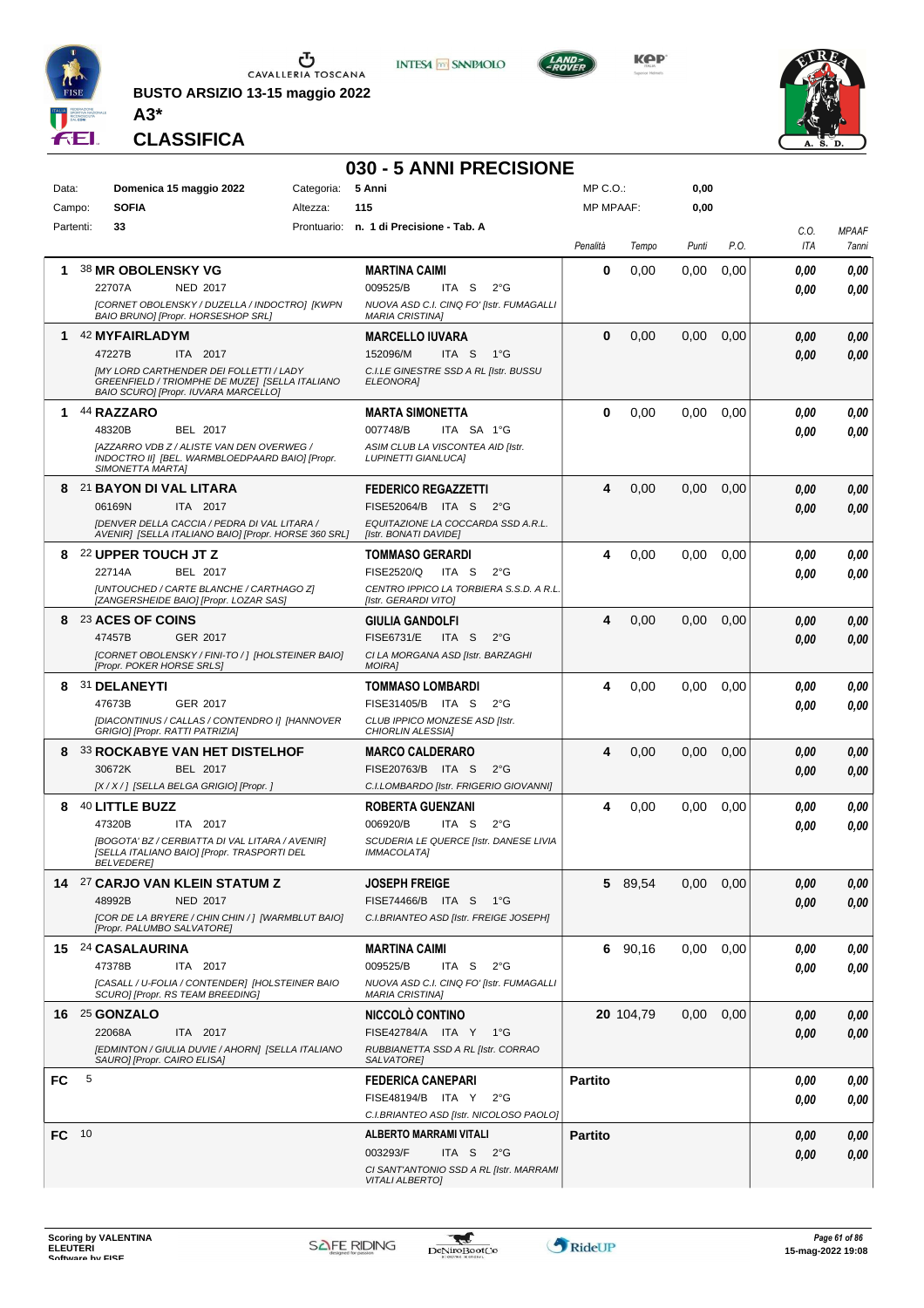

 $\begin{array}{c}\n\bullet \\
\bullet \\
\bullet \\
\bullet\n\end{array}$  CAVALLERIA TOSCANA **BUSTO ARSIZIO 13-15 maggio 2022**

**INTESA M** SANPAOLO



**KPP** 



**CLASSIFICA**

**A3\***

### **030 - 5 ANNI PRECISIONE**

| Data:<br>Campo: | Domenica 15 maggio 2022<br><b>SOFIA</b> | Categoria: 5 Anni<br>Altezza: | 115                                                           | MP C.O.:<br>MP MPAAF: |       | 0,00<br>0,00 |      |             |                       |
|-----------------|-----------------------------------------|-------------------------------|---------------------------------------------------------------|-----------------------|-------|--------------|------|-------------|-----------------------|
|                 |                                         |                               |                                                               |                       |       |              |      |             |                       |
| Partenti:       | 33                                      |                               | Prontuario: n. 1 di Precisione - Tab. A                       | Penalità              | Tempo | Punti        | P.O. | C.O.<br>ITA | <b>MPAAF</b><br>7anni |
| FC 34           |                                         |                               | <b>GIORGIA MALINVERNO</b>                                     | <b>Partito</b>        |       |              |      | 0,00        | 0,00                  |
|                 |                                         |                               | FISE18707/B ITA S 1°G                                         |                       |       |              |      | 0,00        | 0,00                  |
|                 |                                         |                               | CI LARIO ASD PER L'EQUIT. [Istr. PEILA                        |                       |       |              |      |             |                       |
|                 |                                         |                               | MARCO]                                                        |                       |       |              |      |             |                       |
| $FC$ 41         |                                         |                               | <b>FABRIZIO CAPUTO</b>                                        | <b>Partito</b>        |       |              |      | 0,00        | 0,00                  |
|                 |                                         |                               | ITA S 2°G<br>001619/A<br>PONTENUOVOHORSES ASD [Istr. ALBANESI |                       |       |              |      | 0,00        | 0,00                  |
|                 |                                         |                               | <b>BIANCA]</b>                                                |                       |       |              |      |             |                       |
| $FC$ 45         |                                         |                               | <b>EMANUELA CHINI</b>                                         | <b>Partito</b>        |       |              |      | 0,00        | 0,00                  |
|                 |                                         |                               | 000568/V<br>ITA SA 1°G                                        |                       |       |              |      | 0,00        | 0,00                  |
|                 |                                         |                               | CI LARIO ASD PER L'EQUIT. [Istr. PEILA<br>MARCO]              |                       |       |              |      |             |                       |
| FC 51           |                                         |                               | <b>AURORA BRIZIO</b>                                          | <b>Partito</b>        |       |              |      | 0,00        | 0,00                  |
|                 |                                         |                               | FISE53410/B ITA S 1°G                                         |                       |       |              |      | 0,00        | 0,00                  |
|                 |                                         |                               | C.I.BRIANTEO ASD [Istr. NICOLOSO PAOLO]                       |                       |       |              |      |             |                       |
| FC 58           |                                         |                               | <b>CRISTIANO SPAGNOLINI</b>                                   | <b>Partito</b>        |       |              |      | 0,00        | 0,00                  |
|                 |                                         |                               | 001749/A<br>ITA S 2°G                                         |                       |       |              |      | 0,00        | 0,00                  |
|                 |                                         |                               | HORSE DREAM CLUB ASD [Istr.                                   |                       |       |              |      |             |                       |
| FC 72           |                                         |                               | SPAGNOLINI CRISTIANO]<br>HEILLER ANDRES TORRES BARONA         | <b>Partito</b>        |       |              |      |             |                       |
|                 |                                         |                               | FISE50724/A COL S 2°G                                         |                       |       |              |      | 0,00        | 0,00                  |
|                 |                                         |                               | HIDALGO ASD [Istr. PASTORE SABRINA]                           |                       |       |              |      | 0,00        | 0,00                  |
| FC 115          |                                         |                               | <b>FRANCO CAVEGN</b>                                          | <b>Partito</b>        |       |              |      | 0,00        | 0,00                  |
|                 |                                         |                               | FISE94820/K SUI SA 1°G                                        |                       |       |              |      | 0,00        | 0,00                  |
|                 |                                         |                               | FISE [Istr.]                                                  |                       |       |              |      |             |                       |
| FC 134          |                                         |                               | <b>SOFIA BARBIERI</b>                                         | <b>Partito</b>        |       |              |      | 0,00        | 0,00                  |
|                 |                                         |                               | FISE69048/B ITA Y 1°G                                         |                       |       |              |      | 0,00        | 0,00                  |
|                 |                                         |                               | CERNUSCO RIDING S.S.D. A R.L. [Istr.<br>COLLECCHIA RICCARDO]  |                       |       |              |      |             |                       |
| FC 139          |                                         |                               | MATHILDA VIRGINIA ADELE COLOMBO                               | <b>Partito</b>        |       |              |      | 0,00        | 0,00                  |
|                 |                                         |                               | FISE44439/B ITA Y 2°G                                         |                       |       |              |      | 0,00        | 0,00                  |
|                 |                                         |                               | C.I.LA LURA [Istr. COLOMBO GIUSEPPE]                          |                       |       |              |      |             |                       |
| FC 164          |                                         |                               | <b>YVES PETER WINKELMOLEN</b>                                 | <b>Partito</b>        |       |              |      | 0,00        | 0,00                  |
|                 |                                         |                               | FISE27733/C NED S 2°G                                         |                       |       |              |      | 0,00        | 0,00                  |
|                 |                                         |                               | CI VARASE SSD A RL [Istr. LOPEZ DE LA<br>OSA ESCRIBANO INIGOI |                       |       |              |      |             |                       |
| FC 171          |                                         |                               | <b>ROBERTA ASSUNTO</b>                                        | <b>Partito</b>        |       |              |      | 0,00        | 0,00                  |
|                 |                                         |                               | FISE44813/B ITA S<br>$2^{\circ}$ G                            |                       |       |              |      | 0,00        | 0,00                  |
|                 |                                         |                               | C.I.EDEN [Istr. CUDIA ROBERTO]                                |                       |       |              |      |             |                       |
| FC 187          |                                         |                               | <b>GABRIELE SERAFIN</b>                                       | <b>Partito</b>        |       |              |      | 0,00        | 0,00                  |
|                 |                                         |                               | 012601/B<br>ITA S<br>$2^{\circ}$ G                            |                       |       |              |      | 0,00        | 0,00                  |
|                 |                                         |                               | CERNUSCO RIDING S.S.D. A R.L. [Istr.<br>COLLECCHIA RICCARDO]  |                       |       |              |      |             |                       |
| FC 200          |                                         |                               | <b>ROBERTO NOCERINO</b>                                       | <b>Partito</b>        |       |              |      | 0,00        | 0,00                  |
|                 |                                         |                               | FISE27989/B ITA S 2°G                                         |                       |       |              |      | 0,00        | 0,00                  |
|                 |                                         |                               | C.I.LA LURA [Istr. COLOMBO GIUSEPPE]                          |                       |       |              |      |             |                       |
| FC 223          |                                         |                               | <b>ERIKA SALA</b>                                             | <b>Partito</b>        |       |              |      | 0,00        | 0,00                  |
|                 |                                         |                               | 006245/B<br>ITA S 1°G                                         |                       |       |              |      | 0,00        | 0,00                  |
|                 |                                         |                               | CLUB IPPICO MONZESE ASD [Istr.<br>CHIORLIN ALESSIA]           |                       |       |              |      |             |                       |
| FC 233          |                                         |                               | <b>JULIA SENONER</b>                                          | <b>Partito</b>        |       |              |      | 0,00        | 0,00                  |
|                 |                                         |                               | 000428/V<br>ITA S 1°G                                         |                       |       |              |      | 0,00        | 0,00                  |
|                 |                                         |                               | CE VAL GARDENA ASD [Istr. MARKART                             |                       |       |              |      |             |                       |
|                 |                                         |                               | JOSEF]                                                        |                       |       |              |      |             |                       |

Collegio Giudicante *Presidente ANGELO GEIROLA CARLA BUSSU LUIGI VINCENZO GRECO LORENZA LOSAPIO MASSIMO OTTAVIANELLI NICOLETTA TOMASELLI*

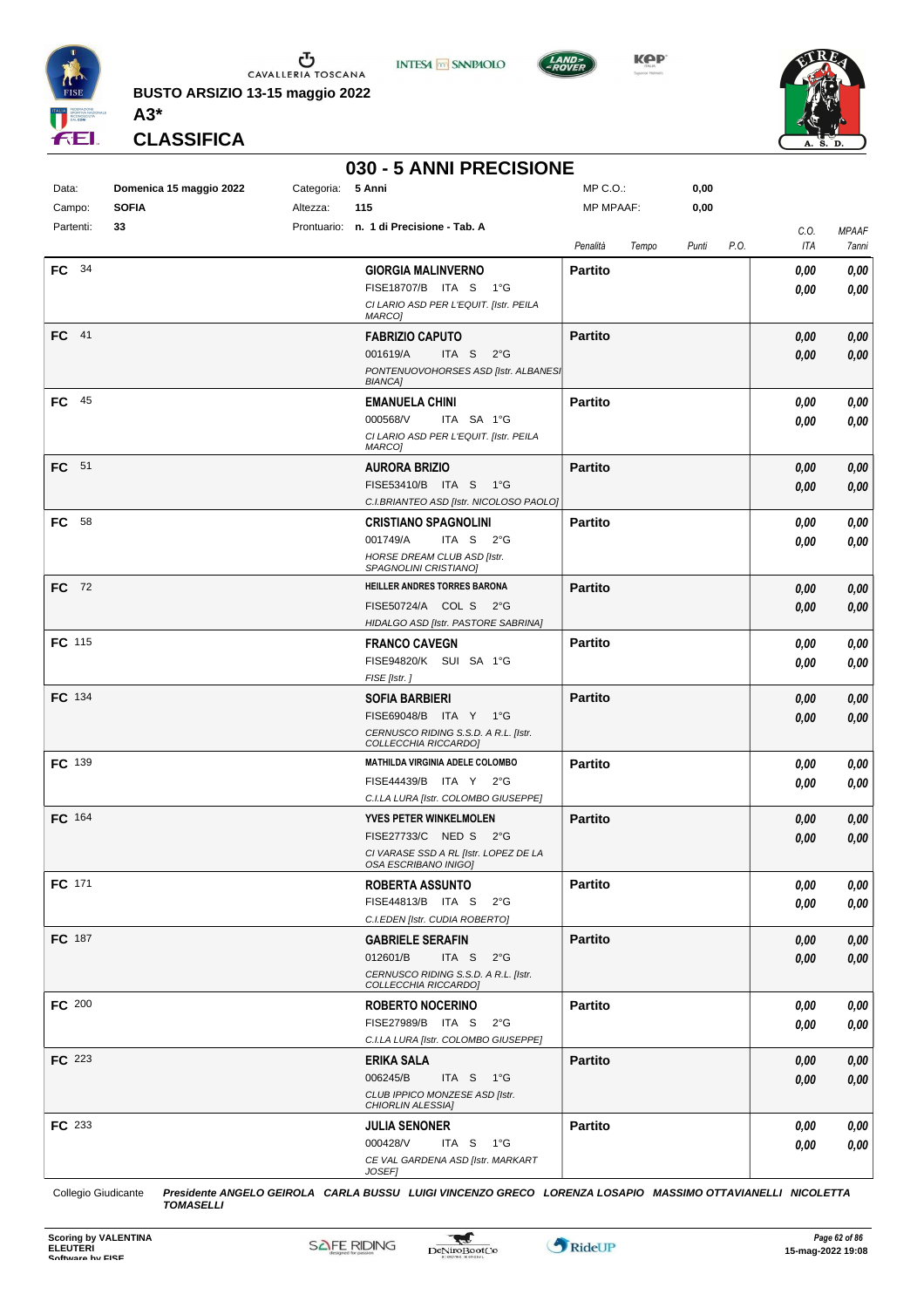

 $\begin{array}{c}\n\bullet \\
\bullet \\
\bullet \\
\bullet\n\end{array}$  CAVALLERIA TOSCANA **BUSTO ARSIZIO 13-15 maggio 2022**

**INTESA M** SANPAOLO



**KOP** 



*TOMASELLI* **CLASSIFICA**

**A3\***

## **031 - 6 ANNI MISTA OLIO CASA MANCA**

| Data:           | Domenica 15 maggio 2022<br>Categoria:                                                                                    | 6 Anni                                                              | MP C.O.:         |             | 800,00 |      |             |                                    |
|-----------------|--------------------------------------------------------------------------------------------------------------------------|---------------------------------------------------------------------|------------------|-------------|--------|------|-------------|------------------------------------|
| Campo:          | <b>CLARISSA</b><br>Altezza:                                                                                              | 125                                                                 | <b>MP MPAAF:</b> |             | 0,00   |      |             |                                    |
| Partenti:       | 17                                                                                                                       | Prontuario: n. 7 mista - Tab. A                                     | Penalità         | Tempo       | Punti  | P.O. | C.0.<br>ITA | <b>MPAAF</b><br>7anni              |
| 1.              | <b>12 ANNYALLA KANSAS</b>                                                                                                | <b>ANDREA TROMBETTA</b>                                             | 0/0              | 43,46       | 0,00   | 0,00 | 200,00      | 0,00                               |
|                 | 46778B<br>IRL 2016                                                                                                       | 013064/B<br>ITA S<br>$2^{\circ}$ G                                  |                  |             |        |      | 0.00        | 0,00                               |
|                 | [KANNAN / ANNYALLA THREE SEAS / CAVALIER ROYALE]<br>[IRISH HORSE BAIO] [Propr. TROMBETTA ANDREA]                         | C.I.LA CICOGNETTA ASD [Istr. TROMBETTA<br><b>ANDREA1</b>            |                  |             |        |      |             |                                    |
|                 | 2 16 COMETA SWAN                                                                                                         | <b>GIULIANO PACIOTTI</b>                                            | 0/4              | 36,54       | 0,00   | 0,00 | 144,00      | 0,00                               |
|                 | 21238A<br>ITA 2016                                                                                                       | 001493/G<br>ITA S<br>$2^{\circ}$ G                                  |                  |             |        |      | 0.00        | 0.00                               |
|                 | [CONTENDRO / CASSIOPEA DELLA CACCIA / CASCARI]<br>[SELLA ITALIANO BAIO SCURO] [Propr. SOC.AGR.ASTRI<br><b>SRLS1</b>      | CI MONTEORO ASD [Istr. PACIOTTI<br><b>GIULIANOI</b>                 |                  |             |        |      |             |                                    |
| 3               | 3 ZADRAGO                                                                                                                | <b>MARCO OLIVERO</b>                                                |                  | $0/4$ 37,37 | 0,00   | 0,00 | 120,00      | 0,00                               |
|                 | GER 2016<br>21851A                                                                                                       | FISE42721/A ITA Y<br>1°G                                            |                  |             |        |      | 0.00        | 0,00                               |
|                 | [ZIROCCO BLUE / PYRUS / NEWTON] [HOLSTEINER<br>GRIGIO] [Propr. OLIVERO MARCO]                                            | A.S.D. LA VARLETTA [Istr. GROSSATO<br>MASSIMO]                      |                  |             |        |      |             |                                    |
|                 | <b>4 245 LEXUS</b>                                                                                                       | <b>MARTINA CAIMI</b>                                                |                  | $0/4$ 41,05 | 0,00   | 0,00 | 96,00       | 0,00                               |
|                 | 21426A<br><b>NED 2016</b>                                                                                                | 009525/B<br>ITA S<br>$2^{\circ}G$                                   |                  |             |        |      | 0.00        | 0,00                               |
|                 | [CARRERA VDL / RINA / INDORADO] [KWPN SAURO]<br>[Propr. HORSESHOP SRL]                                                   | NUOVA ASD C.I. CINQ FO' [Istr. FUMAGALLI<br><b>MARIA CRISTINA]</b>  |                  |             |        |      |             |                                    |
| 5.              | 15 SORENTO VD BEEMDEM Z                                                                                                  | ALESSANDRA VIRONDA                                                  | 1                | 86,09       | 0,00   | 0,00 | 0.00        | 0,00                               |
|                 | 47000B<br>BEL 2016                                                                                                       | 000774/A<br>ITA SA 2°G                                              |                  |             |        |      | 0.00        | 0,00                               |
|                 | [SIR OBOLENSKY Z / CLARISSE / CON AIR]<br>[ZANGERSHEIDE BAIO] [Propr. HORSE BOUTIQUE S.R.L.]                             | IL MUSTANG SSD A RL [Istr. VIRONDA<br>ALESSANDRA]                   |                  |             |        |      |             |                                    |
| 6               | <sup>9</sup> LEGEND                                                                                                      | TOMMASO LOMBARDI                                                    | 4                | 0,00        | 0,00   | 0,00 | 0.00        | 0,00                               |
|                 | 46061B<br><b>NED 2016</b>                                                                                                | FISE31405/B ITA S<br>$2^{\circ}$ G                                  |                  |             |        |      | 0.00        | 0,00                               |
|                 | [CASCADELLO / GOXYNULA-N / INDOCTRO] [KWPN<br>BAIO] [Propr. LOMBARDI GIANPRIMO]                                          | CLUB IPPICO MONZESE ASD [Istr.<br>CHIORLIN ALESSIA]                 |                  |             |        |      |             |                                    |
|                 | 7 13 LARAMOLGA.J.N.                                                                                                      | <b>ROBERTA GUENZANI</b>                                             |                  | 4 79.63     | 0.00   | 0,00 | 0,00        | 0,00                               |
|                 | 46219B<br><b>NED 2016</b>                                                                                                | 006920/B<br>ITA S<br>$2^{\circ}$ G                                  |                  |             |        |      | 0.00        | 0.00                               |
|                 | [ETOULON VDL / GLORY MOLGA J.N. / INDOCTRO]<br>[KWPN SAURO] [Propr. AZIENDA AGRICOLA RAZZA<br><b>TICINO]</b>             | SCUDERIA LE QUERCE [Istr. DANESE LIVIA<br><b>IMMACOLATA1</b>        |                  |             |        |      |             |                                    |
| 8               | <b>4 GOLDEN DIAMOND</b>                                                                                                  | <b>YVES PETER WINKELMOLEN</b>                                       |                  | 4 85,30     | 0.00   | 0,00 | 0.00        | 0,00                               |
|                 | 04634C<br>FRA 2016                                                                                                       | FISE27733/C NED S<br>$2^{\circ}$ G                                  |                  |             |        |      | 0.00        | 0.00                               |
|                 | <b>IDIAMANT DE SEMILLY / HYMNE VAN SPIEVELD / 1</b><br>[SELLA FRANCESE BAIO] [Propr. LOPEZ DE LA OSA<br>ESCRIBANO INIGO] | CI VARASE SSD A RL [Istr. LOPEZ DE LA<br>OSA ESCRIBANO INIGO]       |                  |             |        |      |             |                                    |
| 9               | 8 BLUE BALLOON                                                                                                           | <b>TOMMASO GERARDI</b>                                              |                  | 4 85,99     | 0,00   | 0,00 | 0,00        | 0,00                               |
|                 | GER 2016<br>21795A                                                                                                       | FISE2520/Q<br>ITA S<br>$2^{\circ}$ G                                |                  |             |        |      | 0.00        | 0,00                               |
|                 | [BALOU DU ROUET / LARISSA / LONGCHAMP]<br>[WESTFALEN BAIO] [Propr. LOZAR SAS]                                            | CENTRO IPPICO LA TORBIERA S.S.D. A R.L.<br>[Istr. GERARDI VITO]     |                  |             |        |      |             |                                    |
|                 | 10 389 CHA LA BAMBA PS                                                                                                   | <b>GIULIO CARPIGIANI</b>                                            | 8                | 80,97       | 0,00   | 0,00 | 0,00        | 0,00                               |
|                 | 30980K<br>GER 2016                                                                                                       | <b>FISE7607/E</b><br>ITA S<br>$2^{\circ}G$                          |                  |             |        |      | 0.00        | 0,00                               |
|                 | [X / X / ] [OLDENBURG SAURO] [Propr. ]                                                                                   | C.I.LE GINESTRE SSD A RL [Istr. BUSSU<br>ELEONORA]                  |                  |             |        |      |             |                                    |
| 11              | <b>1 JACKOB</b>                                                                                                          | ALBERTO MARRAMI VITALI                                              |                  | 8 82,94     | 0,00   | 0,00 | 0.00        | 0,00                               |
|                 | 28402K<br>ITA 2016                                                                                                       | 003293/F<br>ITA S 2°G                                               |                  |             |        |      | 0,00        | 0,00                               |
|                 | [X / X / ] [SELLA ITALIANO BAIO] [Propr. ]                                                                               | CI SANT'ANTONIO SSD A RL [Istr. MARRAMI<br><b>VITALI ALBERTOI</b>   |                  |             |        |      |             |                                    |
| 12              | 7 LERBY B                                                                                                                | <b>COSTANZA BACCALIN</b>                                            |                  | 8 89,55     | 0,00   | 0,00 | 0.00        | 0,00                               |
|                 | 46046B<br>NED 2016<br>[VERDI / BRIENA-B / PADINUS] [KWPN BAIO] [Propr.                                                   | FISE41150/B ITA S<br>$2^{\circ}G$<br>CLUB IPPICO MONZESE ASD [Istr. |                  |             |        |      | 0.00        | 0,00                               |
|                 | <b>BACCALIN COSTANZA)</b>                                                                                                | CHIORLIN ALESSIA]                                                   |                  |             |        |      |             |                                    |
|                 | 2 POLICOR                                                                                                                | SERENA ANASTASIA LORENZI                                            | Elim.            | 0,00        | 0,00   | 0,00 | 0,00        | 0,00                               |
|                 | 46202B<br>ITA 2016<br>[PONTOROMO / CORVINA 5 / ] [PRODUZIONE COMUNE                                                      | FISE112745/B ITA Y 2°G                                              |                  |             |        |      | 0,00        | 0,00                               |
|                 | BAIO] [Propr. PICCOLO ANDREA]                                                                                            | CI DI MISINTO LE GHIANDE SSD A RL [Istr.<br>PICCOLO ANDREAJ         |                  |             |        |      |             |                                    |
| FC 11           |                                                                                                                          | <b>GIULIA GANDOLFI</b>                                              | <b>Partito</b>   |             |        |      | 0.00        | 0,00                               |
|                 |                                                                                                                          | <b>FISE6731/E</b><br>ITA S<br>$2^{\circ}$ G                         |                  |             |        |      | 0.00        | 0,00                               |
|                 |                                                                                                                          | CI LA MORGANA ASD [Istr. BARZAGHI<br>MOIRA]                         |                  |             |        |      |             |                                    |
| <b>ELEUTERI</b> | <b>Scoring by VALENTINA</b><br><b>SAFE RIDING</b>                                                                        | DeNiroBoot('o                                                       | RideUP           |             |        |      |             | Page 63 of 86<br>15-man-2022 19:08 |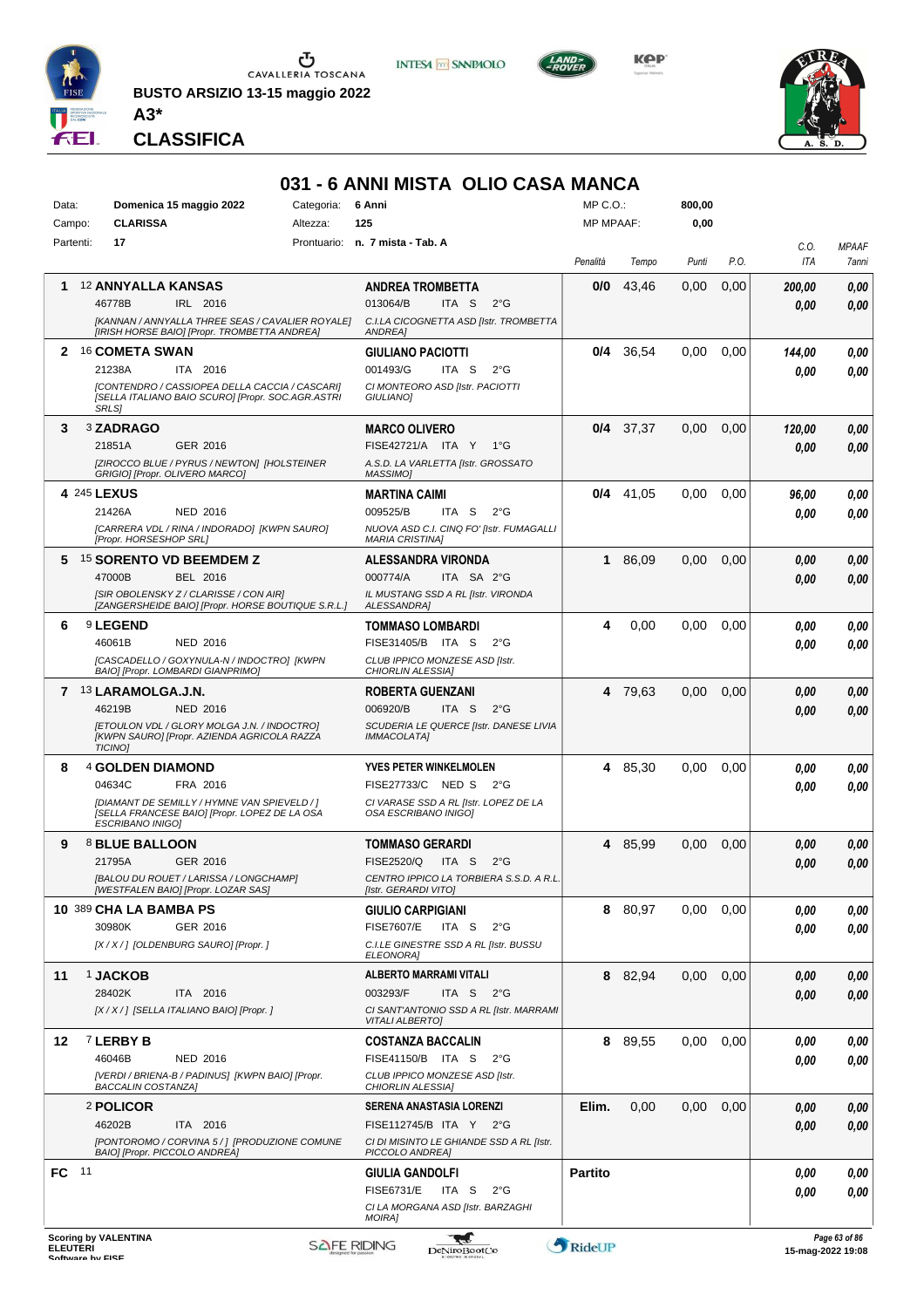

**BUSTO ARSIZIO 13-15 maggio 2022 A3\***

**INTESA** M SANPAOLO



**KPP** 



**CLASSIFICA**

|                 |                         | 031 - 6 ANNI MISTA OLIO CASA MANCA                       |                   |        |                    |              |
|-----------------|-------------------------|----------------------------------------------------------|-------------------|--------|--------------------|--------------|
| Data:           | Domenica 15 maggio 2022 | 6 Anni<br>Categoria:                                     | $MP C. O.$ :      | 800,00 |                    |              |
| Campo:          | <b>CLARISSA</b>         | 125<br>Altezza:                                          | <b>MP MPAAF:</b>  | 0,00   |                    |              |
| Partenti:       | 17                      | n. 7 mista - Tab. A<br>Prontuario:                       |                   |        | C.O.               | <b>MPAAF</b> |
|                 |                         |                                                          | Penalità<br>Tempo | Punti  | P.O.<br><b>ITA</b> | 7anni        |
| FC 140          |                         | <b>GIORGIA BRIVIO</b>                                    | <b>Partito</b>    |        | 0.00               | 0,00         |
|                 |                         | ITA Y<br>$2^{\circ}G$<br>FISE64753/B                     |                   |        | 0.00               | 0.00         |
|                 |                         | AL.CLE. AED [Istr. ZANI PAOLO]                           |                   |        |                    |              |
| 18<br><b>FC</b> |                         | <b>GUIDO TARANTINI</b>                                   | <b>Partito</b>    |        | 0.00               | 0,00         |
|                 |                         | -S<br>008884/G<br>ITA<br>$2^{\circ}$ G                   |                   |        | 0.00               | 0,00         |
|                 |                         | C.I.LE GINESTRE SSD A RL [Istr. SCOTTI<br>SARA1          |                   |        |                    |              |
| <b>FC</b><br>6  |                         | <b>ANDREE VALENTINA LIBERA</b>                           | <b>Partito</b>    |        | 0,00               | 0,00         |
|                 |                         | FISE43094/B<br>ITA S 1°G                                 |                   |        | 0,00               | 0,00         |
|                 |                         | C.I.LA BETULLA [Istr. LIBERA ANDREE<br><b>VALENTINA1</b> |                   |        |                    |              |

Collegio Giudicante *Presidente ANGELO GEIROLA CARLA BUSSU LUIGI VINCENZO GRECO LORENZA LOSAPIO MASSIMO OTTAVIANELLI NICOLETTA TOMASELLI*

#### **032 - C120 A 2 MANCHES G.P 1° GR. QUALIFICA X EREA MASTER RIDER I GR.**

| Data:     | Domenica 15 maggio 2022                                                                                                              | Categoria: | C <sub>120</sub>                                                                            | MP C.O.:         |             | 1.200,00 |      |                    |                       |
|-----------|--------------------------------------------------------------------------------------------------------------------------------------|------------|---------------------------------------------------------------------------------------------|------------------|-------------|----------|------|--------------------|-----------------------|
| Campo:    | <b>CLARISSA</b>                                                                                                                      | Altezza:   | 120                                                                                         | <b>MP MPAAF:</b> |             | 0.00     |      |                    |                       |
| Partenti: | 48                                                                                                                                   |            | Prontuario: n. 8 a due manches - Tab. A                                                     | Penalità         | Tempo       | Punti    | P.O. | C.O.<br><b>ITA</b> | <b>MPAAF</b><br>7anni |
| 1         | 86 ELLICE<br>33850BXX<br>ITA 2011<br>[BAEDEKER / DINA DOLLY / ROBINE] [SELLA ITALIANO<br>BAIO] [Propr. AGRICOLA SPLENDOR SS.DI MONTI |            | <b>ROBERTO SAIBENE</b><br>002946/B<br>ITA SA 1°G<br>CI LA STELLA ASD [Istr. MAZZA DIEGO]    | 0/0              | 36,23       | 0.00     | 0,00 | 152,47<br>300,00   | 0.00<br>0.00          |
|           | ANGELA E C. SNC.]                                                                                                                    |            |                                                                                             |                  |             |          |      |                    |                       |
|           | 2 125 DYNASTIE DE L'ETOILE                                                                                                           |            | ALESSANDRA DE CARLUCCI                                                                      | 0/0              | 40,16       | 0,00     | 0,00 | 110,47             | 0,00                  |
|           | FRA 2013<br>49031B                                                                                                                   |            | FISE73336/B ITA Y 1°G                                                                       |                  |             |          |      | 0,00               | 0.00                  |
|           | [NARTAGO / L'ETOILE NORMANDE / ] [SELLA FRANCESE<br>GRIGIO] [Propr. FF HORSES S.R.L.]                                                |            | C.I.LOMBARDO [Istr. CASTELLOTTI PAOLA]                                                      |                  |             |          |      |                    |                       |
|           | 3 175 LUIS DEL VERGANTE                                                                                                              |            | <b>ROBERTO SAIBENE</b>                                                                      | 0/0              | 40.69       | 0.00     | 0.00 | 92.47              | 0.00                  |
|           | ITA 2014<br>20684A                                                                                                                   |            | 002946/B<br>ITA SA 1°G                                                                      |                  |             |          |      | 180,00             | 0.00                  |
|           | [XXX / FRANCIS DEL VERGANTE / CONQUISTADOR]<br>[SELLA ITALIANO BAIO SCURO] [Propr. AZ. AGR. DEL<br><b>VERGANTEI</b>                  |            | CI LA STELLA ASD [Istr. MAZZA DIEGO]                                                        |                  |             |          |      |                    |                       |
|           | 4 185 VOYOU DU LUC                                                                                                                   |            | <b>VIKTOR KURGUZOV</b>                                                                      |                  | $0/0$ 41,28 | 0.00     | 0,00 | 74,47              | 0.00                  |
|           | 47051B<br>FRA 2009                                                                                                                   |            | FISE104354/B ITA C<br>$1^{\circ}G$                                                          |                  |             |          |      | 0.00               | 0,00                  |
|           | [QUIDAM DE REVEL / HELVETIE DU LUC / DOUBLE<br>ESPOIR1 [SELLA FRANCESE BAIO] [Propr. RIDERS SRL]                                     |            | CI SANT'ANNA ASD [Istr. GRISI<br><b>FRANCESCAI</b>                                          |                  |             |          |      |                    |                       |
| 5.        | 96 FLUME                                                                                                                             |            | <b>CAROLINA PAGGI</b>                                                                       | 0/0              | 41,50       | 0,00     | 0,00 | 62,47              | 0,00                  |
|           | <b>SCN 2015</b><br>30879K                                                                                                            |            | FISE96945/B ITA C<br>$1^{\circ}$ G                                                          |                  |             |          |      | 0.00               | 0.00                  |
|           | [X / X / ] [SELLA FRANCESE BAIO] [Propr. ]                                                                                           |            | SANMARTINO [Istr. LAZZERI LUCA]                                                             |                  |             |          |      |                    |                       |
|           | 6 170 LIGHT LOVE                                                                                                                     |            | <b>CAMILLA BORI</b>                                                                         | 0/0              | 44,27       | 0.00     | 0.00 | 26,47              | 0.00                  |
|           | 22389A<br>GER 2011                                                                                                                   |            | FISE24282/A ITA S<br>$1^{\circ}G$                                                           |                  |             |          |      | 0.00               | 0.00                  |
|           | [LIGHT ON / LADY / LANDADEL] [HANNOVER BAIO] [Propr.<br><b>SALA LUIGII</b>                                                           |            | IL MUSTANG SSD A RL [Istr. VIRONDA<br><b>ALESSANDRAI</b>                                    |                  |             |          |      |                    |                       |
|           | 7 203 IMPRESSIVE FLASH C                                                                                                             |            | <b>MARIA PEDRONI</b>                                                                        | 0/0              | 44.70       | 0.00     | 0.00 | 26,47              | 0.00                  |
|           | 33648BXX<br>NED 2013                                                                                                                 |            | FISE10791/KB ITA S<br>$1^{\circ}G$                                                          |                  |             |          |      | 0.00               | 0.00                  |
|           | [COSUN / NINOSA II / GUIDAM] [KWPN GRIGIO] [Propr.<br>PERUCCHETTI SABRINA]                                                           |            | LA PRATERIA SOCIETA' COOP. SOC. [Istr.<br>JANSSON REISSMULLER HANNA JANINA<br><b>MARIAI</b> |                  |             |          |      |                    |                       |
|           | 8 238 KATO VAN 'T ZIJP                                                                                                               |            | <b>EMANUELA CHINI</b>                                                                       | 0/0              | 46.50       | 0.00     | 0.00 | 26,47              | 0.00                  |
|           | 30451K<br>BEL 2010                                                                                                                   |            | 000568/V<br>ITA SA 1°G                                                                      |                  |             |          |      | 0.00               | 0,00                  |
|           | $[X/X/]$ [BWP BAIO] [Propr.]                                                                                                         |            | CI LARIO ASD PER L'EQUIT. [Istr. PEILA<br><b>MARCO1</b>                                     |                  |             |          |      |                    |                       |
|           | 9 121 CHINZANO Z                                                                                                                     |            | <b>GIORGIA GNODI</b>                                                                        | 0/4              | 39,41       | 0,00     | 0.00 | 26,47              | 0.00                  |
|           | 26596G<br>BEL 2010                                                                                                                   |            | FISE76420/B ITA J<br>$1^{\circ}G$                                                           |                  |             |          |      | 0,00               | 0,00                  |
|           | [CALVINO Z / CHARONA Z / ] [ZANGERSHEIDE BAIO<br>SCUROI [Propr. CONSUMATI ROBERTO]                                                   |            | GARZONERA H. YARD ASD [Istr. BRANCA<br><b>GARGIULO MARGHERITAI</b>                          |                  |             |          |      |                    |                       |

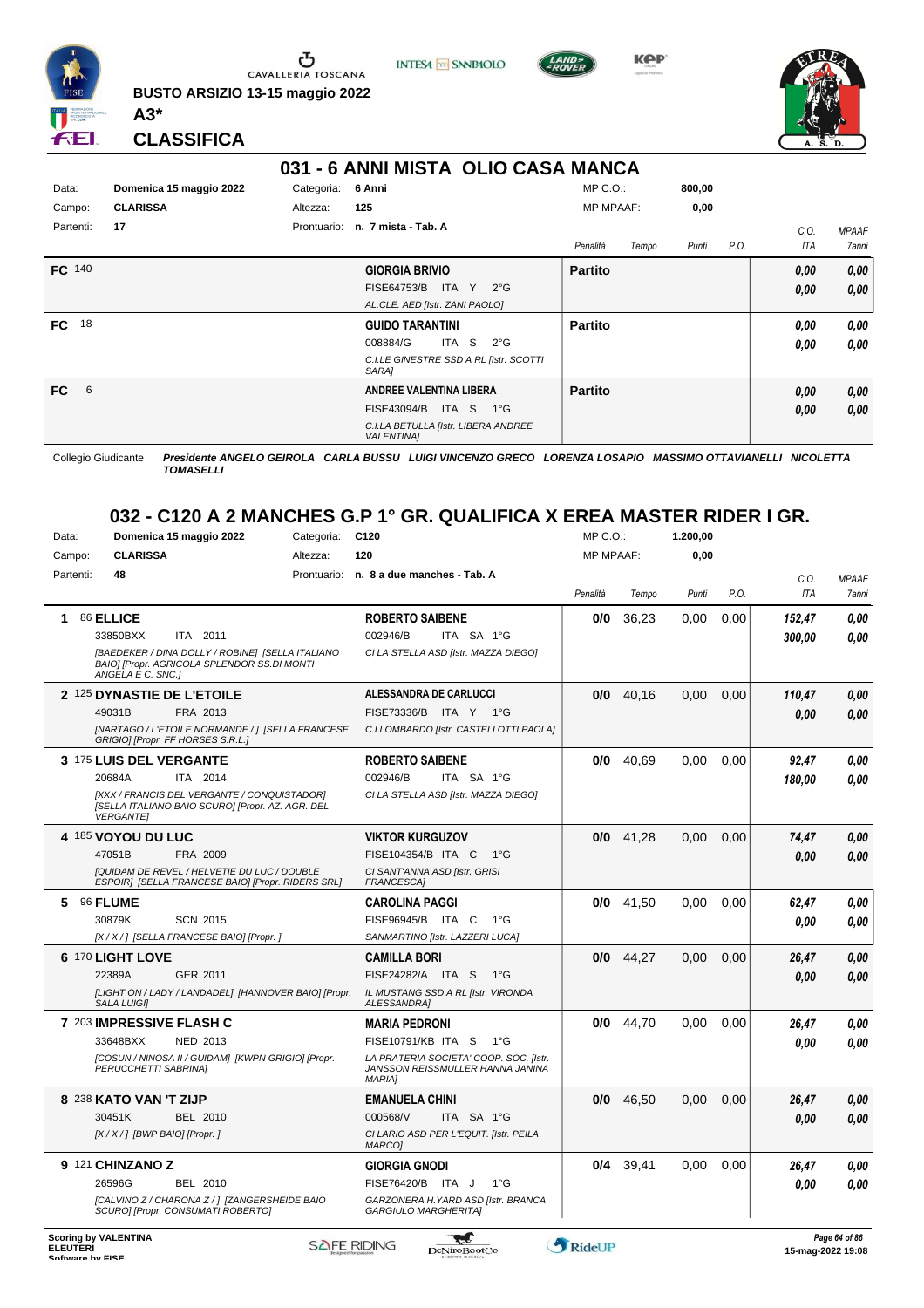

**BUSTO ARSIZIO 13-15 maggio 2022 A3\***



**INTESA M** SANPAOLO

**KPP** 



**CLASSIFICA**

| Data:     | Domenica 15 maggio 2022                                                                                                                                           | Categoria: | 032 - C120 A 2 MANCHES G.P 1° GR. QUALIFICA X EREA MASTER RIDER I GR.<br>C120                                              | MP C.O.:         |             | 1.200,00 |      |               |                       |
|-----------|-------------------------------------------------------------------------------------------------------------------------------------------------------------------|------------|----------------------------------------------------------------------------------------------------------------------------|------------------|-------------|----------|------|---------------|-----------------------|
| Campo:    | <b>CLARISSA</b>                                                                                                                                                   | Altezza:   | 120                                                                                                                        | <b>MP MPAAF:</b> |             | 0,00     |      |               |                       |
| Partenti: | 48                                                                                                                                                                |            | Prontuario: n. 8 a due manches - Tab. A                                                                                    | Penalità         | Tempo       | Punti    | P.O. | C.O.<br>ITA   | <b>MPAAF</b><br>7anni |
|           | 10 166 VENISE DES ISLOTS<br>46820B<br><b>FRA 2009 Pony</b><br>[BALTHAZAR / ADORA BRUERE / ] [ GRIGIO] [Propr.                                                     |            | <b>ARIANNA CAIRO</b><br>FISE37452/A ITA J<br>$1^{\circ}G$<br>POLIZZI JUMPING TEAM ASD [Istr. POLIZZI                       | 0/4              | 40,25       | 0,00     | 0,00 | 26,47<br>0.00 | 0,00<br>0,00          |
|           | CAIRO ARIANNA]<br>11 230 MINUETTO                                                                                                                                 |            | CHIARA LYDIA]<br><b>ALBERTO BARROVECCHIO</b>                                                                               | 0/4              | 43,44       | 0,00     | 0,00 | 24,00         | 0,00                  |
|           | 01020Y<br>ITA 2014<br>[GOMERI DELLA CACCIA / PREZIOSA DELLA NUOVA /<br>LUCKY BOY] [SELLA ITALIANO BAIO] [Propr.<br><b>BARROVECCHIO ALBERTO]</b>                   |            | 01617A/Y<br>ITA SA 1°G<br>BEAUTY HORSE ASD DI PROMOZIONE<br>SOCIALE [Istr. BARROVECCHIO ALBERTO]                           |                  |             |          |      | 120,00        | 0.00                  |
|           | 12 92 CANASKA DU PARK<br>FRA 2012<br>46914B<br>[KALASKA DE SEMILLY / GRIOTTE DU PARC / PALESTRO<br>II] [SELLA FRANCESE SAURO] [Propr. KURGUZOV<br><b>VALERIII</b> |            | <b>EKATERINA KURGUZOVA</b><br>FISE104356/B ITA J<br>1°G<br>CI SANT'ANNA ASD [Istr. GRISI<br><b>FRANCESCAI</b>              | 0/8              | 38,98       | 0,00     | 0,00 | 24,00<br>0.00 | 0,00<br>0.00          |
|           | 13 111 CONBLUE<br>46050B<br>GER 2014<br>[CONTHARGOS / CHARENA / CHACCO-BLUE]<br>[OLDENBURG SAURO] [Propr. COSTA FABIO GIULIO]                                     |            | <b>BENEDETTA COSTA</b><br>FISE86048/B ITA J<br>$1^{\circ}G$<br>CLUB IPPICO MONZESE ASD [Istr.<br><b>CHIORLIN ALESSIA1</b>  | 0/8              | 40,87       | 0,00     | 0,00 | 0.00<br>0.00  | 0,00<br>0,00          |
|           | 14 90 ETOILE DU SALBEY<br>48664B<br>FRA 2014<br>[L'ARC DE TRIOMPHE / BOHEME DE SEMILLY / ] [SELLA<br>FRANCESE BAIO] [Propr. FALASCHI BENEDETTA SOFIA]             |            | <b>BENEDETTA SOFIA FALASCHI</b><br>FISE110399/B ITA C<br>$-1^{\circ}$ G<br>C.I.LOMBARDO [Istr. FRIGERIO GIOVANNI]          |                  | $0/8$ 43.82 | 0,00     | 0,00 | 0.00<br>0.00  | 0,00<br>0,00          |
|           | 15 81 LOVE YOU 111<br>22042A<br><b>BEL 2008</b><br>[DER SENAAT 111 / VARIABLE / HEARTBREAKER] [BWP<br>BAIO] [Propr. HORSE BOUTIQUE S.R.L.]                        |            | <b>CAMILLA BORI</b><br>FISE24282/A ITA S<br>1°G<br>IL MUSTANG SSD A RL [Istr. VIRONDA<br><b>ALESSANDRA]</b>                | 0/Elim.          | 0,00        | 0.00     | 0,00 | 0.00<br>0.00  | 0,00<br>0.00          |
|           | <b>16 304 DONAN WOW</b><br>35370BXX<br>FRA 2013<br>[KANNAN / TOP SPEED G / QUICK STAR] [SELLA<br>FRANCESE BAIO] [Propr. CAGNAZZO VALENTINA]                       |            | <b>MICHELLE BEZZAN</b><br>FISE45498/B ITA Y<br>1°G<br>SANMARTINO [Istr. LAZZERI LUCA]                                      |                  | 4 70,80     | 0,00     | 0,00 | 0.00<br>0.00  | 0.00<br>0.00          |
|           | 17 67 JACKPOT<br>28609K<br>GER 2013<br>[X / X / ] [HOLSTEINER BAIO] [Propr. ]                                                                                     |            | <b>VIKTOR KURGUZOV</b><br>FISE104354/B ITA C<br>$1^{\circ}G$<br>CI SANT'ANNA ASD [Istr. GRISI<br><b>FRANCESCA1</b>         |                  | 4 72,60     | 0,00     | 0,00 | 0.00<br>0.00  | 0,00<br>0.00          |
|           | 18 76 QUINTANA VII<br>28801K<br>GER 2009<br>[X / X / ] [OLDENBURG BAIO] [Propr. ]                                                                                 |            | <b>DENISE CAVEGN</b><br>FISE94819/K SUI SA 1°G<br>FISE [Istr.]                                                             |                  | 4 75,29     | 0,00     | 0,00 | 0.00<br>0.00  | 0,00<br>0,00          |
|           | <b>19 122 FURIOSO Z</b><br>48652B<br><b>BEL 2010</b><br>[FOR PLEASURE / GOLDENBURG / ] [ZANGERSHEIDE<br>SAURO] [Propr. ASCIA FEDERICA]                            |            | <b>FEDERICA ASCIA</b><br>FISE75133/B ITA J<br>$1^{\circ}G$<br>C.I.LE GINESTRE SSD A RL [Istr. TARANTINI<br>GUIDO]          |                  | 4 76,62     | 0,00     | 0,00 | 0,00<br>0.00  | 0,00<br>0.00          |
|           | <b>20 156 LARRY B</b><br>31586BXX<br>GER 2011<br>[LARIMAR / IMME I / ALCATRAZ] [HOLSTEINER BAIO]<br>[Propr. MIRABELLI ELIANA]                                     |            | <b>ELIANA MIRABELLI</b><br>FISE50063/B ITA S<br>− 1°G<br>CERNUSCO RIDING S.S.D. A R.L. [Istr.<br>COLLECCHIA RICCARDO]      |                  | 4 78,13     | 0,00     | 0,00 | 0.00<br>0,00  | 0,00<br>0,00          |
|           | 21 94 AMARA CROZE<br>49021B<br>FRA 2010<br>[DIAMAN DE SEMILLY / MISSY CROZE / ] [SELLA<br>FRANCESE SAURO] [Propr. FENZI ALESSANDRO]                               |            | <b>MARGHERITA FENZI</b><br>FISE99751/B ITA J<br>1°G<br>C.I.IL QUADRIFOGLIO [Istr. PIROVANO<br>PAOLOMARIA ANTONIOI          |                  | 4 78,76     | 0,00     | 0,00 | 0,00<br>0.00  | 0,00<br>0,00          |
|           | 22 103 GIGI VAN DEN KATTEN EECK<br>BEL 2012<br>34578BXX<br>[I'M SPECIAL DE MUZE / SIEGHILD P / HARDI] [SELLA<br>BELGA BAIO] [Propr. SALVADORI CHIARA]             |            | <b>CHIARA SALVADORI</b><br>FISE15809/T ITA Y<br>− 1°G<br>CI SANT'ANTONIO SSD A RL [Istr. MARRAMI<br><b>VITALI ALBERTO]</b> |                  | 4 80,52     | 0,00     | 0,00 | 0,00<br>0,00  | 0,00<br>0,00          |
|           | 23 224 GVS FLEXS COUNT<br>35101BXX<br>IRL 2014<br>[FLEX A BILL / COLGAN COUNTESS / KINGS MASTER]<br>[IRISH HORSE SAURO] [Propr. AGRICOLA LOMBARDA<br>S.R.L.J      |            | <b>MARCO PORAZZI</b><br>001643/B<br>ITA SA 1°G<br>ASIM CLUB LA VISCONTEA AID [Istr.<br><b>LUPINETTI GIANLUCA]</b>          |                  | 6 84,68     | 0,00     | 0,00 | 0,00<br>0.00  | 0,00<br>0,00          |

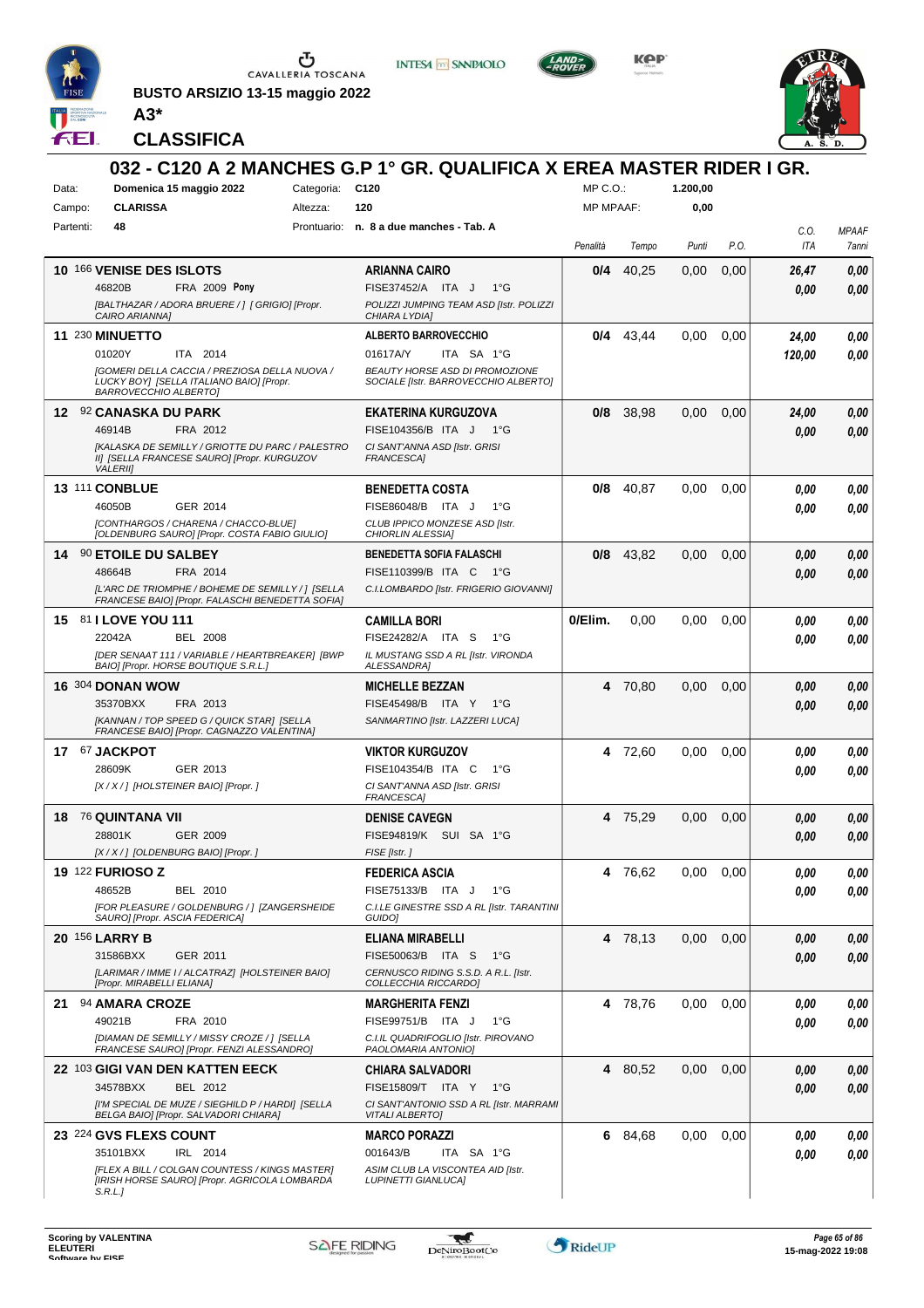

**BUSTO ARSIZIO 13-15 maggio 2022 A3\***



**INTESA M** SANPAOLO

**KOP** 



**CLASSIFICA**

|           |                            |                                                                                                     |                 | 032 - C120 A 2 MANCHES G.P 1° GR. QUALIFICA X EREA MASTER RIDER I GR.      |                  |          |          |      |              |              |
|-----------|----------------------------|-----------------------------------------------------------------------------------------------------|-----------------|----------------------------------------------------------------------------|------------------|----------|----------|------|--------------|--------------|
| Data:     |                            | Domenica 15 maggio 2022                                                                             | Categoria: C120 |                                                                            | $MP C. O.$ :     |          | 1.200,00 |      |              |              |
| Campo:    | <b>CLARISSA</b>            |                                                                                                     | Altezza:        | 120                                                                        | <b>MP MPAAF:</b> |          | 0,00     |      |              |              |
| Partenti: | 48                         |                                                                                                     |                 | Prontuario: n. 8 a due manches - Tab. A                                    |                  |          |          |      | C.0.         | <b>MPAAF</b> |
|           |                            |                                                                                                     |                 |                                                                            | Penalità         | Tempo    | Punti    | P.O. | ITA          | 7anni        |
| 24        | 77 UPSA D'ELB              |                                                                                                     |                 | ARIANNA CAIRO                                                              | 8                | 69,00    | 0,00     | 0,00 | 0.00         | 0,00         |
|           | 45624B                     | <b>FRA 2008 Pony</b>                                                                                |                 | $1^{\circ}G$<br>FISE37452/A ITA J                                          |                  |          |          |      | 0.00         | 0,00         |
|           |                            | [FRICOTIN / HEDGES DE LOUZES / ALFA VAN DE                                                          |                 | POLIZZI JUMPING TEAM ASD [Istr. POLIZZI                                    |                  |          |          |      |              |              |
|           | S.R.L.                     | FLUITHOEK] [PONY GRIGIO] [Propr. EQUIPASSIONE                                                       |                 | CHIARA LYDIAI                                                              |                  |          |          |      |              |              |
|           | 25 83 QUEENSBERRY 23       |                                                                                                     |                 | <b>VERA SENONER</b>                                                        |                  | 8 74,93  | 0.00     | 0,00 | 0.00         | 0,00         |
|           | 13049D                     | GER 2010                                                                                            |                 | <b>FISE4023/V</b><br>ITA S<br>$1^{\circ}G$                                 |                  |          |          |      | 0.00         | 0,00         |
|           |                            | [QUINTENDER / CINZIA / CONTINUE] [HANNOVER BAIO]                                                    |                 | CE VAL GARDENA ASD [Istr. MARKART                                          |                  |          |          |      |              |              |
|           | [Propr. DIADEMA SRL]       |                                                                                                     |                 | <b>JOSEF1</b>                                                              |                  |          |          |      |              |              |
|           | 26 106 MANDARA             |                                                                                                     |                 | <b>EMILIA FROLA</b>                                                        | 8                | 75,15    | 0,00     | 0,00 | 0,00         | 0,00         |
|           | 14856A                     | POL 2003<br>[MYWILL / MILESZA / DAMON] [WIELKOPOLSKJ BAIO]                                          |                 | FISE41708/A ITA J<br>$1^{\circ}G$<br>MANNUS CLUB SSD A RL [Istr. CUPOLINO  |                  |          |          |      | 0.00         | 0,00         |
|           | [Propr. LEONE SILVIA]      |                                                                                                     |                 | <b>BRUNO</b>                                                               |                  |          |          |      |              |              |
|           |                            | 27 247 NOBILE DEL VERGANTE                                                                          |                 | <b>ROBERTO SAIBENE</b>                                                     | 8                | 76,35    | 0,00     | 0,00 | 0.00         | 0,00         |
|           | 21915A                     | ITA 2016                                                                                            |                 | 002946/B<br>ITA SA 1°G                                                     |                  |          |          |      | 0.00         | 0,00         |
|           |                            | <b>[CONQUISTADOR / PANTERA DEL VERGANTE /</b><br>QUINTINO] [SELLA ITALIANO GRIGIO] [Propr. AZ. AGR. |                 | CI LA STELLA ASD [Istr. MAZZA DIEGO]                                       |                  |          |          |      |              |              |
|           | <b>DEL VERGANTEI</b>       |                                                                                                     |                 |                                                                            |                  |          |          |      |              |              |
|           | 28 146 DINKY INKY          |                                                                                                     |                 | <b>RAMZI BENCHIHAOUI</b>                                                   | 8                | 78,55    | 0,00     | 0,00 | 0,00         | 0,00         |
|           | 29720BXX                   | <b>NED 2005</b>                                                                                     |                 | <b>FISE58392/B TUN S</b><br>1°G                                            |                  |          |          |      | 0.00         | 0,00         |
|           |                            | [KARANDASJ / KORMELINE / BURGGRAAF] [AES BAIO<br>SCURO] [Propr. MAZZOCCHI MARIA GIOVANNA]           |                 | C.I.DI CASTELLAZZO ASD [Istr.<br><b>BENCHIHAOUI RAMZII</b>                 |                  |          |          |      |              |              |
|           | 29 208 UTHAT DE LA ROQUE   |                                                                                                     |                 | CHIARA ELISABETTA BIELLA                                                   | 10               | 92,31    | 0.00     | 0,00 | 0.00         | 0,00         |
|           | 33927BXX                   | FRA 2008                                                                                            |                 | FISE16980/B<br>ITA S<br>1°G                                                |                  |          |          |      | 0.00         | 0.00         |
|           |                            | [CAPITAL / KALISTE DE BACON / QUERCUS DU MAURY]                                                     |                 | C.I.SAN MARCO [Istr. AGOSTINI LORIS                                        |                  |          |          |      |              |              |
|           | FRANCESCO1                 | [SELLA FRANCESE GRIGIO] [Propr. TREZZI PAOLO                                                        |                 | GIOVANNI]                                                                  |                  |          |          |      |              |              |
| 30.       | <b>93 DRAMBUIE WEST</b>    |                                                                                                     |                 | <b>CAROLINE ABBOU</b>                                                      | 11               | 85,28    | 0,00     | 0,00 | 0,00         | 0,00         |
|           | 33857BXX                   | FRA 2013                                                                                            |                 | FISE46027/A FRA S<br>$1^{\circ}G$                                          |                  |          |          |      | 0,00         | 0,00         |
|           | [Propr. MERISIO TEAM SRL]  | [CERO / SUZIE / MR BLUE] [SCONOSCIUTA MORELLO]                                                      |                 | A.S.D. LA VARLETTA [Istr. GROSSATO<br>MASSIMO]                             |                  |          |          |      |              |              |
|           | 31 193 VIGALIN             |                                                                                                     |                 | <b>GIULIA GRILLONE</b>                                                     |                  | 12 75,67 | 0.00     | 0,00 | 0,00         | 0,00         |
|           | 29649BXX                   | ITA 2011                                                                                            |                 | <b>FISE5199/Y</b><br>ITA S<br>1°G                                          |                  |          |          |      | 0.00         | 0,00         |
|           |                            | <b>IEUROCOMMERCE BERLIN / GALINE PLATIERE /</b>                                                     |                 | CERNUSCO RIDING S.S.D. A R.L. [Istr.                                       |                  |          |          |      |              |              |
|           | DANILO]                    | LAUDANUM] [SELLA ITALIANO ROANO] [Propr. SALA                                                       |                 | COLLECCHIA RICCARDO]                                                       |                  |          |          |      |              |              |
|           | 32 183 STAKKEZZA           |                                                                                                     |                 | HANNA JANINA MARIA JANSSON                                                 |                  | 15 93,57 | 0,00     | 0,00 | 0.00         | 0,00         |
|           | 48353B                     | GER 2012                                                                                            |                 | FISE39980/B SWE S 1°G                                                      |                  |          |          |      | 0,00         | 0,00         |
|           |                            | [STAKKATOL / WENEZZA / CONTINUE] [OLDENBURG<br>BAIO] [Propr. JANSSON REISSMULLER HANNA JANINA       |                 | LA PRATERIA SOCIETA' COOP. SOC. [Istr.<br>JANSSON REISSMULLER HANNA JANINA |                  |          |          |      |              |              |
|           | <b>MARIA1</b>              |                                                                                                     |                 | <b>MARIA1</b>                                                              |                  |          |          |      |              |              |
|           |                            | 33 227 JASMIN VAN STROKAPPELLEKEN                                                                   |                 | <b>ALEX NOUHI</b>                                                          |                  | 21 99,88 | 0,00     | 0.00 | 0.00         | 0,00         |
|           | 34843BXX                   | <b>BEL 2009</b>                                                                                     |                 | 003264/A<br>ITA <sub>S</sub><br>1°G                                        |                  |          |          |      | 0.00         | 0,00         |
|           | SCURO] [Propr. NOUHI ALEX] | [CASSIN / QUIBELLE / AZUE DEPAULSTRA] [BWP BAIO                                                     |                 | CI SANT'ANTONIO SSD A RL [Istr. MARRAMI<br><b>VITALI ALBERTO]</b>          |                  |          |          |      |              |              |
|           |                            | 34 135 ALEGRO VON ROCHERATH Z                                                                       |                 | <b>SOFIA CALVI</b>                                                         |                  | 25 99,91 | 0,00     | 0,00 | 0,00         | 0,00         |
|           | 47754B                     | BEL 2014                                                                                            |                 | FISE68687/B ITA Y 1°G                                                      |                  |          |          |      | 0,00         | 0,00         |
|           |                            | [ARKO III / EARTHQUAKE-D / ] [ZANGERSHEIDE BAIO]                                                    |                 | C.I.EDEN [Istr. CUDIA ROBERTO]                                             |                  |          |          |      |              |              |
|           | EDEN]                      | [Propr. ASSOCIAZIONE EQUESTRE DILETTANTISTICA                                                       |                 |                                                                            |                  |          |          |      |              |              |
|           | 99 ABERLIN                 |                                                                                                     |                 | <b>LUCREZIA LORENZINI</b>                                                  | Elim.            | 0,00     | 0,00     | 0,00 | 0.00         | 0,00         |
|           | 29616BXX                   | <b>NED 2005</b>                                                                                     |                 | FISE93285/B ITA J<br>1°G                                                   |                  |          |          |      | 0.00         | 0,00         |
|           |                            | [BERLIN / NICKY / JORN] [KWPN GRIGIO] [Propr. MARIONI                                               |                 | C.I.LA BETULLA [Istr. LIBERA ANDREE                                        |                  |          |          |      |              |              |
|           | 104 LENTE P                | <b>BERGOMI MONIQUE IRENE SERGINA]</b>                                                               |                 | <b>VALENTINA1</b>                                                          | Elim.            | 0,00     | 0,00     |      |              |              |
|           | 47038B                     | BEL 2011                                                                                            |                 | <b>ALESSANDRA RUSTIONI</b><br>FISE91183/B ITA Y 1°G                        |                  |          |          | 0,00 | 0,00<br>0.00 | 0,00<br>0,00 |
|           |                            | [ELVIS TER PUTTE / UMONA / ORAME] [BEL.                                                             |                 | CI SANT'ANTONIO SSD A RL [Istr. MARRAMI                                    |                  |          |          |      |              |              |
|           |                            | WARMBLOEDPAARD MORELLO] [Propr. BARBINI BIANCA]                                                     |                 | <b>VITALI ALBERTO]</b>                                                     |                  |          |          |      |              |              |

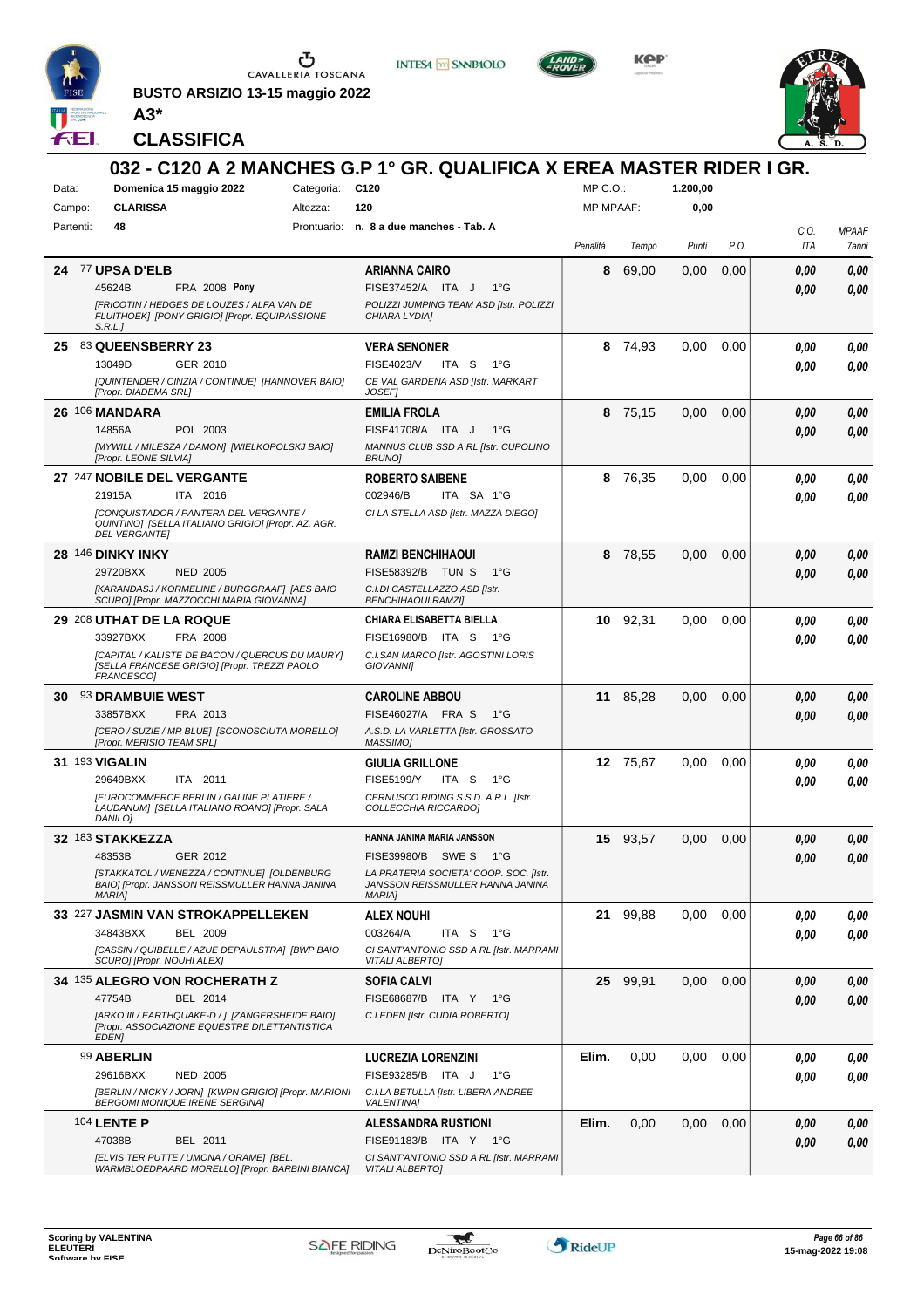

**BUSTO ARSIZIO 13-15 maggio 2022 A3\***



**INTESA** M SANPAOLO

**KPP** 



**CLASSIFICA**

|               |                                    |                                                                                                         |                 | 032 - C120 A 2 MANCHES G.P 1° GR. QUALIFICA X EREA MASTER RIDER I GR. |                  |       |          |      |      |              |
|---------------|------------------------------------|---------------------------------------------------------------------------------------------------------|-----------------|-----------------------------------------------------------------------|------------------|-------|----------|------|------|--------------|
| Data:         |                                    | Domenica 15 maggio 2022                                                                                 | Categoria: C120 |                                                                       | MP C.O.          |       | 1.200,00 |      |      |              |
| Campo:        | <b>CLARISSA</b>                    |                                                                                                         | Altezza:        | 120                                                                   | <b>MP MPAAF:</b> |       | 0,00     |      |      |              |
| Partenti:     | 48                                 |                                                                                                         |                 | Prontuario: n. 8 a due manches - Tab. A                               |                  |       |          |      | C.0. | <b>MPAAF</b> |
|               |                                    |                                                                                                         |                 |                                                                       | Penalità         | Tempo | Punti    | P.O. | ITA  | 7anni        |
|               | 130 <b>EXTRA FZ</b>                |                                                                                                         |                 | <b>CARLOTTA LASAGNA</b>                                               | Elim.            | 0,00  | 0,00     | 0,00 | 0.00 | 0,00         |
|               | 06027H                             | GER 2012                                                                                                |                 | FISE59969/B<br>ITA Y<br>$1^{\circ}G$                                  |                  |       |          |      | 0.00 | 0,00         |
|               | SAURO] [Propr. DI CANTO VITO]      | [CASALL / REGINA III / CORONADO] [HOLSTEINER                                                            |                 | CI LE RONDINI ASD [Istr. DI FRANCO<br><b>VERONICA1</b>                |                  |       |          |      |      |              |
|               | 147 HALIDY VAN TEXELHOF            |                                                                                                         |                 | SAMANTHA ZAMBELLI                                                     | Elim.            | 0,00  | 0,00     | 0,00 | 0,00 | 0,00         |
|               | 15299E                             | <b>BEL 2007</b>                                                                                         |                 | FISE56429/B ITA Y<br>1°G                                              |                  |       |          |      | 0.00 | 0,00         |
|               |                                    | <b>[CATWALK VAN DE HELLE / DAYLIGHT VAN TEXELHOF /</b><br>TOULONI [BWP BAIO] [Propr. ZAMBELLI SAMANTHA] |                 | A.S.ETREA [Istr. CHECCHI MATTEO]                                      |                  |       |          |      |      |              |
|               | 207 TRISTAN BAY                    |                                                                                                         |                 | <b>FEDERICA MEDICINA</b>                                              | Elim.            | 0,00  | 0,00     | 0,00 | 0.00 | 0,00         |
|               | 33232BXX                           | ITA 2011                                                                                                |                 | FISE17558/B ITA S<br>$1^{\circ}G$                                     |                  |       |          |      | 0.00 | 0.00         |
|               | BAIO] [Propr. MEDICINA FEDERICA]   | [COLMAN / MAGGHIE / COME ON] [SELLA ITALIANO                                                            |                 | CERNUSCO RIDING S.S.D. A R.L. [Istr.<br>COLLECCHIA RICCARDO]          |                  |       |          |      |      |              |
|               | 235 DEAUVILLE P                    |                                                                                                         |                 | <b>FRANCESCA STANZANI</b>                                             | Elim.            | 0.00  | 0,00     | 0,00 | 0,00 | 0,00         |
|               | 09725D                             | <b>NED 2008</b>                                                                                         |                 | 000733/E<br>ITA SA 1°G                                                |                  |       |          |      | 0.00 | 0,00         |
|               | [Propr. GARBIN MARTINA]            | [CANTURANO / OLISKA W / LIBERO H] [KWPN BAIO]                                                           |                 | IL GLICINE ASD [Istr. BETTELLI GABRIEL]                               |                  |       |          |      |      |              |
|               |                                    | 242 FANTASIA DE PROFONDRIEUX                                                                            |                 | <b>MARGHERITA FENZI</b>                                               | Elim.            | 0.00  | 0.00     | 0,00 | 0.00 | 0,00         |
|               | 35388BXX                           | BEL 2011                                                                                                |                 | FISE99751/B ITA J<br>$1^{\circ}G$                                     |                  |       |          |      | 0.00 | 0.00         |
|               | ALESSANDRO]                        | [CARRE D'AS Z / CYTISSEB DE STE-HERMELLE / QUICK<br>STAR] [SELLA BELGA GRIGIO] [Propr. FENZI            |                 | C.I.IL QUADRIFOGLIO [Istr. PIROVANO<br>PAOLOMARIA ANTONIO]            |                  |       |          |      |      |              |
|               | 373 <b>JANNAN</b>                  |                                                                                                         |                 | <b>MARCELLO IUVARA</b>                                                | Elim.            | 0,00  | 0,00     | 0,00 | 0,00 | 0,00         |
|               | 28513K                             | <b>NED 2014</b>                                                                                         |                 | 152096/M<br>ITA S<br>1°G                                              |                  |       |          |      | 0.00 | 0,00         |
|               |                                    | [X / X / ] [KWPN BAIO SCURO] [Propr. ]                                                                  |                 | C.I.LE GINESTRE SSD A RL [Istr. BUSSU<br><b>ELEONORAI</b>             |                  |       |          |      |      |              |
|               | 98 HANDSOME                        |                                                                                                         |                 | <b>RAMZI BENCHIHAOUI</b>                                              | Rit.             | 0,00  | 0,00     | 0,00 | 0.00 | 0,00         |
|               | 03557R                             | NED 2012                                                                                                |                 | FISE58392/B TUN S<br>$1^{\circ}G$                                     |                  |       |          |      | 0.00 | 0,00         |
|               | [Propr. TOP HORSES S.R.L.]         | [CEDRIC / NIRVANA / WELLINGTON] [KWPN SAURO]                                                            |                 | C.I.DI CASTELLAZZO ASD [Istr.<br><b>BENCHIHAOUI RAMZI]</b>            |                  |       |          |      |      |              |
|               | 116 MACHU PICCHU D'AMOUR           |                                                                                                         |                 | MARTA COSTA                                                           | Rit.             | 0,00  | 0,00     | 0,00 | 0,00 | 0,00         |
|               | 30372BXX                           | <b>GER 2005</b>                                                                                         |                 | FISE79115/B ITA Y 1°G                                                 |                  |       |          |      | 0.00 | 0,00         |
|               | <b>EQUESTRIAN PROJECTS S.R.L.]</b> | <b>IBALOU DU ROUET / BINESS VAN OVERIS /</b><br>HEARTBREAKER] [OLDENBURG BAIO] [Propr.                  |                 | CLUB IPPICO MONZESE ASD [Istr.<br>CHIORLIN ALESSIA]                   |                  |       |          |      |      |              |
|               | 157 GALASSIA DEL BEIRO             |                                                                                                         |                 | <b>GIORGIA MILFA</b>                                                  | Rit.             | 0,00  | 0,00     | 0,00 | 0.00 | 0,00         |
|               | 46734B                             | ITA 2015                                                                                                |                 | FISE10081/C ITA Y<br>1°G                                              |                  |       |          |      | 0.00 | 0,00         |
|               |                                    | [DOUGLAS / UNIVERS / HEARTBREAKER] [SELLA<br>ITALIANO SAURO] [Propr. ARIMANE ANNA]                      |                 | IPPICA VARINA ASD E CULTURALE [Istr.<br><b>PARIENTE SARAJ</b>         |                  |       |          |      |      |              |
| <b>FC</b> 108 |                                    |                                                                                                         |                 | <b>LUDOVICA CAMERLENGO</b>                                            | <b>Partito</b>   |       |          |      | 0.00 | 0,00         |
|               |                                    |                                                                                                         |                 | FISE37825/A ITA J 1°G                                                 |                  |       |          |      | 0,00 | 0,00         |
|               |                                    |                                                                                                         |                 | JUMPING VILLA SCHEIBLER ASD [Istr.<br><b>OLGIATI ROSSELLA]</b>        |                  |       |          |      |      |              |
| FC 19         |                                    |                                                                                                         |                 | <b>GIULIA GANDOLFI</b>                                                | <b>Partito</b>   |       |          |      | 0.00 | 0,00         |
|               |                                    |                                                                                                         |                 | <b>FISE6731/E</b><br>ITA S $2^{\circ}G$                               |                  |       |          |      | 0.00 | 0,00         |
|               |                                    |                                                                                                         |                 | CI LA MORGANA ASD [Istr. BARZAGHI<br><b>MOIRAI</b>                    |                  |       |          |      |      |              |
| FC 74         |                                    |                                                                                                         |                 | <b>KATARINA REPETTO</b>                                               | <b>Partito</b>   |       |          |      | 0,00 | 0,00         |
|               |                                    |                                                                                                         |                 | FISE122747/K MO J<br>2°G                                              |                  |       |          |      | 0,00 | 0,00         |
|               |                                    |                                                                                                         |                 | FISE [Istr. ]                                                         |                  |       |          |      |      |              |

Collegio Giudicante *Presidente ANGELO GEIROLA CARLA BUSSU LUIGI VINCENZO GRECO LORENZA LOSAPIO MASSIMO OTTAVIANELLI NICOLETTA TOMASELLI*

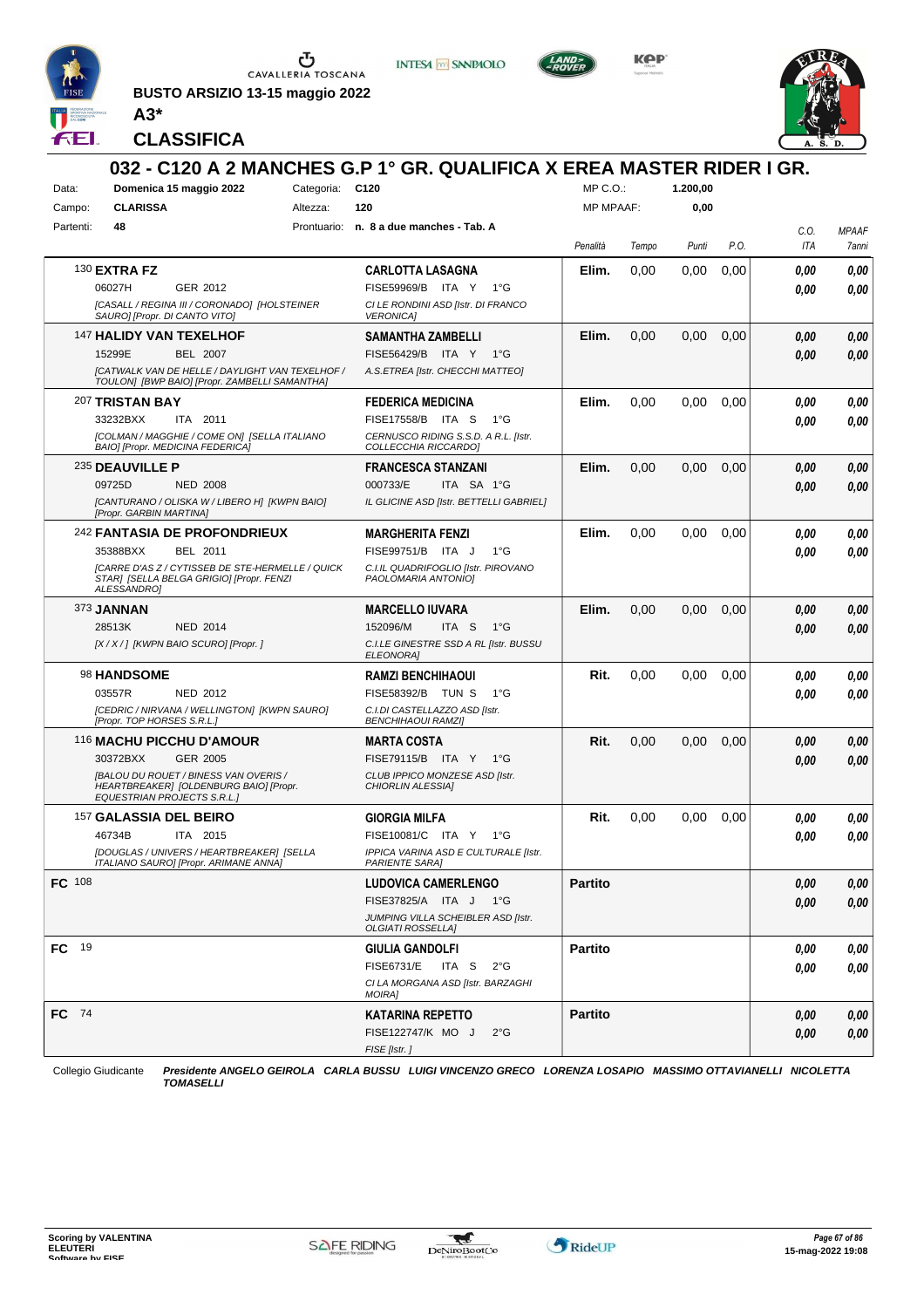

**BUSTO ARSIZIO 13-15 maggio 2022 A3\***







**CLASSIFICA**

| MP C.O.<br>Domenica 15 maggio 2022<br>Categoria: C130<br>1.000,00<br>Data:<br><b>CLARISSA</b><br>130<br><b>MP MPAAF:</b><br>0,00<br>Campo:<br>Altezza:<br>Partenti:<br>40<br>Prontuario: n. 3 a tempo - Tab. A<br>C.O.<br>P.O.<br>ITA<br>Penalità<br>Tempo<br>Punti<br>1 120 INTERESSANT<br>0<br>64,96<br>0,00<br>0,00<br><b>MATTEO CHECCHI</b><br>225,00<br>30985K<br>NED 2013<br>004393/B<br>ITA S<br>$2^{\circ}G$<br>0.00<br>[X / X / ] [KWPN BAIO] [Propr.]<br>A.S.ETREA [Istr. CHECCHI MATTEO]<br>2 69 KATHLEEN R.S.<br>66,37<br>0,00<br>0,00<br><b>GABRIELE SERAFIN</b><br>0<br>0,00<br>162,00<br>16673P<br>ITA 2012<br>012601/B<br>ITA S<br>$2^{\circ}G$<br>0.00<br>100,00<br>[KALASKA DE SEMILLY / W-CASSIA R.S. / CASSINI]<br>CERNUSCO RIDING S.S.D. A R.L. [Istr.<br>[SELLA ITALIANO GRIGIO] [Propr. ROSSINI ELISA]<br>COLLECCHIA RICCARDO]<br>3 220 CHEESECAKE<br>67,56<br>0,00<br>0,00<br><b>ROBERTA GUENZANI</b><br>0<br>135,00<br>32657BXX<br>006920/B<br>ITA S<br>$2^{\circ}G$<br>ITA 2013<br>60,00<br>[KANNAN / CERBIATTA DI VAL LITARA / AVENIR] [SELLA<br>SCUDERIA LE QUERCE [Istr. DANESE LIVIA<br>ITALIANO SAURO BRUCIATO] [Propr. AZ. AGR. DEL<br><b>IMMACOLATA1</b><br>RONCHETTO DI GUENZANI ROBERTA]<br>$80$ C'EST LA VIE<br><b>MATTEO ORLANDI</b><br>68,35<br>0,00<br>0,00<br>0<br>108.00<br>4<br>33389BXX<br><b>NED 2007</b><br>FISE25059/A ITA Y<br>$2^{\circ}$ G<br>0.00<br>[NAMELUS R / JOLARIS / NIMMERDOR] [KWPN BAIO]<br>C.S. ESERCITO SEZIONE EQUITAZIONE<br>[Propr. GIARDINI SAN ROCCO SRL]<br>[Istr. BERTOLI ALICE]<br>5 216 ILLYNOIS DELLA CORTE<br>69,68<br>0,00<br>0,00<br><b>MARTINA CAIMI</b><br>0<br>90,00<br>009525/B<br>$2^{\circ}$ G<br>35064BXX<br>ITA 2015<br>ITA S<br>40,00<br>[SPARTACUS / ALBA JULIA / NUMERO UNO] [SELLA<br>NUOVA ASD C.I. CINQ FO' [Istr. FUMAGALLI<br>ITALIANO BAIO] [Propr. RIO 2016 SRL]<br><b>MARIA CRISTINA]</b><br>6 213 ROBIGO<br><b>ALBERTO MARRAMI VITALI</b><br>$0$ 70,21<br>0,00<br>0,00<br>36,00<br>0,00<br>04337N<br>ITA 2010<br>003293/F<br>ITA S<br>$2^{\circ}$ G<br>0.00<br><b>IHOROWITZ DI SAN PATRIGNANO / MARSIA / RHEINGOLD</b><br>CI SANT'ANTONIO SSD A RL [Istr. MARRAMI<br>DE LUYNE] [SELLA ITALIANO SAURO] [Propr. SOC. AGR.<br><b>VITALI ALBERTO]</b><br>CHIAPPA A., VITALI A., E ALESSANDRA]<br><b>7 212 FLEUR</b><br><b>CHIARA LYDIA POLIZZI</b><br>70,63<br>0,00<br>0.00<br>36,00<br>0<br>023383/B<br>46815B<br><b>NED 2010</b><br>ITA S<br>$2^{\circ}G$<br>0.00<br>[STARTREK / VALENCIA / NOBILITY] [KWPN BAIO] [Propr.<br>POLIZZI JUMPING TEAM ASD [Istr. POLIZZI<br>EQUIPASSIONE S.R.L.]<br>CHIARA LYDIA]<br>8 154 FEVRIER BO REGARD<br>$0$ 70,67<br>0,00<br>0,00<br><b>ANDRES PENALOSA</b><br>36,00<br>14760D<br>FRA 2015<br>004170/G<br>COL S<br>$2^{\circ}G$<br>0.00<br>[CANTURO / PRIMEE DE SISSE / JARNAC] [SELLA<br>A.S.D. DEL SANTO [Istr. KOHLSCHITTER<br>FRANCESE BAIO] [Propr. VIDA SPORT HORSES SRLS]<br>GIACOMO1<br>9 128 QUEEN R<br>72,24<br>0,00<br>0,00<br><b>GABRIELE SERAFIN</b><br>0<br>36,00<br>35384BXX<br>GER 2012<br>012601/B<br>ITA S<br>$2^{\circ}G$<br>0.00<br>[QUAID / GINGER R / GRAF GRANNUS] [HANNOVER<br>CERNUSCO RIDING S.S.D. A R.L. [Istr.<br>BAIOJ ĮPropr. MARZARI MARZIAJ<br><i>COLLECCHIA RICCARDO</i><br>10 75 SULTAN DE BEAUFOUR<br><b>YVES PETER WINKELMOLEN</b><br>$0$ 73,98<br>0.00<br>0,00<br>36,00<br>03785C<br>FRA 2006<br>FISE27733/C NED S 2°G<br>0.00<br>[CARDENTO / PIN UP DE BEAUFOUR / FOR PLEASURE]<br>CI VARASE SSD A RL [Istr. LOPEZ DE LA<br>[SELLA FRANCESE BAIO] [Propr. LO & F HORSES DI<br>OSA ESCRIBANO INIGOI<br>INIGO LOPEZ DE LA OSA ESCRIBANO]<br>11 176 DILETTA MIA<br>$0$ 76,93<br>0,00<br>0,00<br><b>GIULIA NEIROTTI</b><br>0.00<br>33656BXX<br>ITA 2014<br>013817/A<br>ITA S<br>$2^{\circ}$ G<br>0.00<br><b>[TANGELO VAN DE ZUUTHOEVE / COMTESSE 113 /</b><br>PONTENUOVOHORSES ASD [Istr. ALBANES]<br>CENTURYO] [SELLA ITALIANO BAIO] [Propr. SOCIETA'<br>BIANCA]<br>AGR. DONJA S.S.]<br><b>MATHILDA VIRGINIA ADELE COLOMBO</b><br>12 180 HOLIDAY<br>0,00<br>0 80,56<br>0,00<br>0,00<br>45986B<br>FISE44439/B ITA Y 2°G<br><b>NED 2012</b><br>0.00<br>[ELDORADO VAN DE ZESHOEK / BRESCIA / P<br>C.I.LA LURA [Istr. COLOMBO GIUSEPPE]<br>VANCOUVER] [KWPN BAIO MARRONE] [Propr. CENTRO<br><b>IPPICO LA LURA ASDI</b><br><b>13 169 GUUS</b><br><b>MATTEO ORLANDI</b><br>$0$ 81,44<br>0,00<br>0,00<br>0.00<br>29534K<br>NED 2011<br>FISE25059/A ITA Y<br>$2^{\circ}G$<br>0,00<br>[X / X / ] [KWPN MORELLO CORVINO] [Propr. ]<br>C.S. ESERCITO SEZIONE EQUITAZIONE<br>[Istr. BERTOLI ALICE]<br>14 196 PRESTIGIOSO<br>4 67,10<br>0,00<br>NICOLO' BORELLI<br>0,00<br>0,00<br>08476D<br>006962/E<br>ITA S<br>$2^{\circ}$ G<br>ITA 2008<br>0.00<br>[KSAR-SITTE / GIOVANE IMPERATRICE / ALLORO]<br>C.I.LE GINESTRE SSD A RL [Istr. TARANTINI<br>[SELLA ITALIANO SAURO] [Propr. DESSOLIS SALVATORE] |  |  | 033 - C130 A TEMPO RISERVATA II° GR. OLIO CASA MANCA |  |  |              |
|---------------------------------------------------------------------------------------------------------------------------------------------------------------------------------------------------------------------------------------------------------------------------------------------------------------------------------------------------------------------------------------------------------------------------------------------------------------------------------------------------------------------------------------------------------------------------------------------------------------------------------------------------------------------------------------------------------------------------------------------------------------------------------------------------------------------------------------------------------------------------------------------------------------------------------------------------------------------------------------------------------------------------------------------------------------------------------------------------------------------------------------------------------------------------------------------------------------------------------------------------------------------------------------------------------------------------------------------------------------------------------------------------------------------------------------------------------------------------------------------------------------------------------------------------------------------------------------------------------------------------------------------------------------------------------------------------------------------------------------------------------------------------------------------------------------------------------------------------------------------------------------------------------------------------------------------------------------------------------------------------------------------------------------------------------------------------------------------------------------------------------------------------------------------------------------------------------------------------------------------------------------------------------------------------------------------------------------------------------------------------------------------------------------------------------------------------------------------------------------------------------------------------------------------------------------------------------------------------------------------------------------------------------------------------------------------------------------------------------------------------------------------------------------------------------------------------------------------------------------------------------------------------------------------------------------------------------------------------------------------------------------------------------------------------------------------------------------------------------------------------------------------------------------------------------------------------------------------------------------------------------------------------------------------------------------------------------------------------------------------------------------------------------------------------------------------------------------------------------------------------------------------------------------------------------------------------------------------------------------------------------------------------------------------------------------------------------------------------------------------------------------------------------------------------------------------------------------------------------------------------------------------------------------------------------------------------------------------------------------------------------------------------------------------------------------------------------------------------------------------------------------------------------------------------------------------------------------------------------------------------------------------------------------------------------------------------------------------------------------------------------------------------------------------------------------------------------------------------------------------------------------------------------------------------------------------------------------------------------------------------------------------------------------------------------------------------------------------------------------------------------------------------------------------------------------------------------------------------------------|--|--|------------------------------------------------------|--|--|--------------|
|                                                                                                                                                                                                                                                                                                                                                                                                                                                                                                                                                                                                                                                                                                                                                                                                                                                                                                                                                                                                                                                                                                                                                                                                                                                                                                                                                                                                                                                                                                                                                                                                                                                                                                                                                                                                                                                                                                                                                                                                                                                                                                                                                                                                                                                                                                                                                                                                                                                                                                                                                                                                                                                                                                                                                                                                                                                                                                                                                                                                                                                                                                                                                                                                                                                                                                                                                                                                                                                                                                                                                                                                                                                                                                                                                                                                                                                                                                                                                                                                                                                                                                                                                                                                                                                                                                                                                                                                                                                                                                                                                                                                                                                                                                                                                                                                                                                               |  |  |                                                      |  |  |              |
|                                                                                                                                                                                                                                                                                                                                                                                                                                                                                                                                                                                                                                                                                                                                                                                                                                                                                                                                                                                                                                                                                                                                                                                                                                                                                                                                                                                                                                                                                                                                                                                                                                                                                                                                                                                                                                                                                                                                                                                                                                                                                                                                                                                                                                                                                                                                                                                                                                                                                                                                                                                                                                                                                                                                                                                                                                                                                                                                                                                                                                                                                                                                                                                                                                                                                                                                                                                                                                                                                                                                                                                                                                                                                                                                                                                                                                                                                                                                                                                                                                                                                                                                                                                                                                                                                                                                                                                                                                                                                                                                                                                                                                                                                                                                                                                                                                                               |  |  |                                                      |  |  |              |
|                                                                                                                                                                                                                                                                                                                                                                                                                                                                                                                                                                                                                                                                                                                                                                                                                                                                                                                                                                                                                                                                                                                                                                                                                                                                                                                                                                                                                                                                                                                                                                                                                                                                                                                                                                                                                                                                                                                                                                                                                                                                                                                                                                                                                                                                                                                                                                                                                                                                                                                                                                                                                                                                                                                                                                                                                                                                                                                                                                                                                                                                                                                                                                                                                                                                                                                                                                                                                                                                                                                                                                                                                                                                                                                                                                                                                                                                                                                                                                                                                                                                                                                                                                                                                                                                                                                                                                                                                                                                                                                                                                                                                                                                                                                                                                                                                                                               |  |  |                                                      |  |  | <b>MPAAF</b> |
|                                                                                                                                                                                                                                                                                                                                                                                                                                                                                                                                                                                                                                                                                                                                                                                                                                                                                                                                                                                                                                                                                                                                                                                                                                                                                                                                                                                                                                                                                                                                                                                                                                                                                                                                                                                                                                                                                                                                                                                                                                                                                                                                                                                                                                                                                                                                                                                                                                                                                                                                                                                                                                                                                                                                                                                                                                                                                                                                                                                                                                                                                                                                                                                                                                                                                                                                                                                                                                                                                                                                                                                                                                                                                                                                                                                                                                                                                                                                                                                                                                                                                                                                                                                                                                                                                                                                                                                                                                                                                                                                                                                                                                                                                                                                                                                                                                                               |  |  |                                                      |  |  | 7anni        |
|                                                                                                                                                                                                                                                                                                                                                                                                                                                                                                                                                                                                                                                                                                                                                                                                                                                                                                                                                                                                                                                                                                                                                                                                                                                                                                                                                                                                                                                                                                                                                                                                                                                                                                                                                                                                                                                                                                                                                                                                                                                                                                                                                                                                                                                                                                                                                                                                                                                                                                                                                                                                                                                                                                                                                                                                                                                                                                                                                                                                                                                                                                                                                                                                                                                                                                                                                                                                                                                                                                                                                                                                                                                                                                                                                                                                                                                                                                                                                                                                                                                                                                                                                                                                                                                                                                                                                                                                                                                                                                                                                                                                                                                                                                                                                                                                                                                               |  |  |                                                      |  |  | 0,00         |
|                                                                                                                                                                                                                                                                                                                                                                                                                                                                                                                                                                                                                                                                                                                                                                                                                                                                                                                                                                                                                                                                                                                                                                                                                                                                                                                                                                                                                                                                                                                                                                                                                                                                                                                                                                                                                                                                                                                                                                                                                                                                                                                                                                                                                                                                                                                                                                                                                                                                                                                                                                                                                                                                                                                                                                                                                                                                                                                                                                                                                                                                                                                                                                                                                                                                                                                                                                                                                                                                                                                                                                                                                                                                                                                                                                                                                                                                                                                                                                                                                                                                                                                                                                                                                                                                                                                                                                                                                                                                                                                                                                                                                                                                                                                                                                                                                                                               |  |  |                                                      |  |  | 0.00         |
|                                                                                                                                                                                                                                                                                                                                                                                                                                                                                                                                                                                                                                                                                                                                                                                                                                                                                                                                                                                                                                                                                                                                                                                                                                                                                                                                                                                                                                                                                                                                                                                                                                                                                                                                                                                                                                                                                                                                                                                                                                                                                                                                                                                                                                                                                                                                                                                                                                                                                                                                                                                                                                                                                                                                                                                                                                                                                                                                                                                                                                                                                                                                                                                                                                                                                                                                                                                                                                                                                                                                                                                                                                                                                                                                                                                                                                                                                                                                                                                                                                                                                                                                                                                                                                                                                                                                                                                                                                                                                                                                                                                                                                                                                                                                                                                                                                                               |  |  |                                                      |  |  |              |
|                                                                                                                                                                                                                                                                                                                                                                                                                                                                                                                                                                                                                                                                                                                                                                                                                                                                                                                                                                                                                                                                                                                                                                                                                                                                                                                                                                                                                                                                                                                                                                                                                                                                                                                                                                                                                                                                                                                                                                                                                                                                                                                                                                                                                                                                                                                                                                                                                                                                                                                                                                                                                                                                                                                                                                                                                                                                                                                                                                                                                                                                                                                                                                                                                                                                                                                                                                                                                                                                                                                                                                                                                                                                                                                                                                                                                                                                                                                                                                                                                                                                                                                                                                                                                                                                                                                                                                                                                                                                                                                                                                                                                                                                                                                                                                                                                                                               |  |  |                                                      |  |  |              |
|                                                                                                                                                                                                                                                                                                                                                                                                                                                                                                                                                                                                                                                                                                                                                                                                                                                                                                                                                                                                                                                                                                                                                                                                                                                                                                                                                                                                                                                                                                                                                                                                                                                                                                                                                                                                                                                                                                                                                                                                                                                                                                                                                                                                                                                                                                                                                                                                                                                                                                                                                                                                                                                                                                                                                                                                                                                                                                                                                                                                                                                                                                                                                                                                                                                                                                                                                                                                                                                                                                                                                                                                                                                                                                                                                                                                                                                                                                                                                                                                                                                                                                                                                                                                                                                                                                                                                                                                                                                                                                                                                                                                                                                                                                                                                                                                                                                               |  |  |                                                      |  |  |              |
|                                                                                                                                                                                                                                                                                                                                                                                                                                                                                                                                                                                                                                                                                                                                                                                                                                                                                                                                                                                                                                                                                                                                                                                                                                                                                                                                                                                                                                                                                                                                                                                                                                                                                                                                                                                                                                                                                                                                                                                                                                                                                                                                                                                                                                                                                                                                                                                                                                                                                                                                                                                                                                                                                                                                                                                                                                                                                                                                                                                                                                                                                                                                                                                                                                                                                                                                                                                                                                                                                                                                                                                                                                                                                                                                                                                                                                                                                                                                                                                                                                                                                                                                                                                                                                                                                                                                                                                                                                                                                                                                                                                                                                                                                                                                                                                                                                                               |  |  |                                                      |  |  |              |
|                                                                                                                                                                                                                                                                                                                                                                                                                                                                                                                                                                                                                                                                                                                                                                                                                                                                                                                                                                                                                                                                                                                                                                                                                                                                                                                                                                                                                                                                                                                                                                                                                                                                                                                                                                                                                                                                                                                                                                                                                                                                                                                                                                                                                                                                                                                                                                                                                                                                                                                                                                                                                                                                                                                                                                                                                                                                                                                                                                                                                                                                                                                                                                                                                                                                                                                                                                                                                                                                                                                                                                                                                                                                                                                                                                                                                                                                                                                                                                                                                                                                                                                                                                                                                                                                                                                                                                                                                                                                                                                                                                                                                                                                                                                                                                                                                                                               |  |  |                                                      |  |  | 0,00         |
|                                                                                                                                                                                                                                                                                                                                                                                                                                                                                                                                                                                                                                                                                                                                                                                                                                                                                                                                                                                                                                                                                                                                                                                                                                                                                                                                                                                                                                                                                                                                                                                                                                                                                                                                                                                                                                                                                                                                                                                                                                                                                                                                                                                                                                                                                                                                                                                                                                                                                                                                                                                                                                                                                                                                                                                                                                                                                                                                                                                                                                                                                                                                                                                                                                                                                                                                                                                                                                                                                                                                                                                                                                                                                                                                                                                                                                                                                                                                                                                                                                                                                                                                                                                                                                                                                                                                                                                                                                                                                                                                                                                                                                                                                                                                                                                                                                                               |  |  |                                                      |  |  | 0.00         |
|                                                                                                                                                                                                                                                                                                                                                                                                                                                                                                                                                                                                                                                                                                                                                                                                                                                                                                                                                                                                                                                                                                                                                                                                                                                                                                                                                                                                                                                                                                                                                                                                                                                                                                                                                                                                                                                                                                                                                                                                                                                                                                                                                                                                                                                                                                                                                                                                                                                                                                                                                                                                                                                                                                                                                                                                                                                                                                                                                                                                                                                                                                                                                                                                                                                                                                                                                                                                                                                                                                                                                                                                                                                                                                                                                                                                                                                                                                                                                                                                                                                                                                                                                                                                                                                                                                                                                                                                                                                                                                                                                                                                                                                                                                                                                                                                                                                               |  |  |                                                      |  |  |              |
|                                                                                                                                                                                                                                                                                                                                                                                                                                                                                                                                                                                                                                                                                                                                                                                                                                                                                                                                                                                                                                                                                                                                                                                                                                                                                                                                                                                                                                                                                                                                                                                                                                                                                                                                                                                                                                                                                                                                                                                                                                                                                                                                                                                                                                                                                                                                                                                                                                                                                                                                                                                                                                                                                                                                                                                                                                                                                                                                                                                                                                                                                                                                                                                                                                                                                                                                                                                                                                                                                                                                                                                                                                                                                                                                                                                                                                                                                                                                                                                                                                                                                                                                                                                                                                                                                                                                                                                                                                                                                                                                                                                                                                                                                                                                                                                                                                                               |  |  |                                                      |  |  | 0,00         |
|                                                                                                                                                                                                                                                                                                                                                                                                                                                                                                                                                                                                                                                                                                                                                                                                                                                                                                                                                                                                                                                                                                                                                                                                                                                                                                                                                                                                                                                                                                                                                                                                                                                                                                                                                                                                                                                                                                                                                                                                                                                                                                                                                                                                                                                                                                                                                                                                                                                                                                                                                                                                                                                                                                                                                                                                                                                                                                                                                                                                                                                                                                                                                                                                                                                                                                                                                                                                                                                                                                                                                                                                                                                                                                                                                                                                                                                                                                                                                                                                                                                                                                                                                                                                                                                                                                                                                                                                                                                                                                                                                                                                                                                                                                                                                                                                                                                               |  |  |                                                      |  |  | 0.00         |
|                                                                                                                                                                                                                                                                                                                                                                                                                                                                                                                                                                                                                                                                                                                                                                                                                                                                                                                                                                                                                                                                                                                                                                                                                                                                                                                                                                                                                                                                                                                                                                                                                                                                                                                                                                                                                                                                                                                                                                                                                                                                                                                                                                                                                                                                                                                                                                                                                                                                                                                                                                                                                                                                                                                                                                                                                                                                                                                                                                                                                                                                                                                                                                                                                                                                                                                                                                                                                                                                                                                                                                                                                                                                                                                                                                                                                                                                                                                                                                                                                                                                                                                                                                                                                                                                                                                                                                                                                                                                                                                                                                                                                                                                                                                                                                                                                                                               |  |  |                                                      |  |  |              |
|                                                                                                                                                                                                                                                                                                                                                                                                                                                                                                                                                                                                                                                                                                                                                                                                                                                                                                                                                                                                                                                                                                                                                                                                                                                                                                                                                                                                                                                                                                                                                                                                                                                                                                                                                                                                                                                                                                                                                                                                                                                                                                                                                                                                                                                                                                                                                                                                                                                                                                                                                                                                                                                                                                                                                                                                                                                                                                                                                                                                                                                                                                                                                                                                                                                                                                                                                                                                                                                                                                                                                                                                                                                                                                                                                                                                                                                                                                                                                                                                                                                                                                                                                                                                                                                                                                                                                                                                                                                                                                                                                                                                                                                                                                                                                                                                                                                               |  |  |                                                      |  |  | 0,00         |
|                                                                                                                                                                                                                                                                                                                                                                                                                                                                                                                                                                                                                                                                                                                                                                                                                                                                                                                                                                                                                                                                                                                                                                                                                                                                                                                                                                                                                                                                                                                                                                                                                                                                                                                                                                                                                                                                                                                                                                                                                                                                                                                                                                                                                                                                                                                                                                                                                                                                                                                                                                                                                                                                                                                                                                                                                                                                                                                                                                                                                                                                                                                                                                                                                                                                                                                                                                                                                                                                                                                                                                                                                                                                                                                                                                                                                                                                                                                                                                                                                                                                                                                                                                                                                                                                                                                                                                                                                                                                                                                                                                                                                                                                                                                                                                                                                                                               |  |  |                                                      |  |  | 250.00       |
|                                                                                                                                                                                                                                                                                                                                                                                                                                                                                                                                                                                                                                                                                                                                                                                                                                                                                                                                                                                                                                                                                                                                                                                                                                                                                                                                                                                                                                                                                                                                                                                                                                                                                                                                                                                                                                                                                                                                                                                                                                                                                                                                                                                                                                                                                                                                                                                                                                                                                                                                                                                                                                                                                                                                                                                                                                                                                                                                                                                                                                                                                                                                                                                                                                                                                                                                                                                                                                                                                                                                                                                                                                                                                                                                                                                                                                                                                                                                                                                                                                                                                                                                                                                                                                                                                                                                                                                                                                                                                                                                                                                                                                                                                                                                                                                                                                                               |  |  |                                                      |  |  |              |
|                                                                                                                                                                                                                                                                                                                                                                                                                                                                                                                                                                                                                                                                                                                                                                                                                                                                                                                                                                                                                                                                                                                                                                                                                                                                                                                                                                                                                                                                                                                                                                                                                                                                                                                                                                                                                                                                                                                                                                                                                                                                                                                                                                                                                                                                                                                                                                                                                                                                                                                                                                                                                                                                                                                                                                                                                                                                                                                                                                                                                                                                                                                                                                                                                                                                                                                                                                                                                                                                                                                                                                                                                                                                                                                                                                                                                                                                                                                                                                                                                                                                                                                                                                                                                                                                                                                                                                                                                                                                                                                                                                                                                                                                                                                                                                                                                                                               |  |  |                                                      |  |  |              |
|                                                                                                                                                                                                                                                                                                                                                                                                                                                                                                                                                                                                                                                                                                                                                                                                                                                                                                                                                                                                                                                                                                                                                                                                                                                                                                                                                                                                                                                                                                                                                                                                                                                                                                                                                                                                                                                                                                                                                                                                                                                                                                                                                                                                                                                                                                                                                                                                                                                                                                                                                                                                                                                                                                                                                                                                                                                                                                                                                                                                                                                                                                                                                                                                                                                                                                                                                                                                                                                                                                                                                                                                                                                                                                                                                                                                                                                                                                                                                                                                                                                                                                                                                                                                                                                                                                                                                                                                                                                                                                                                                                                                                                                                                                                                                                                                                                                               |  |  |                                                      |  |  | 0.00         |
|                                                                                                                                                                                                                                                                                                                                                                                                                                                                                                                                                                                                                                                                                                                                                                                                                                                                                                                                                                                                                                                                                                                                                                                                                                                                                                                                                                                                                                                                                                                                                                                                                                                                                                                                                                                                                                                                                                                                                                                                                                                                                                                                                                                                                                                                                                                                                                                                                                                                                                                                                                                                                                                                                                                                                                                                                                                                                                                                                                                                                                                                                                                                                                                                                                                                                                                                                                                                                                                                                                                                                                                                                                                                                                                                                                                                                                                                                                                                                                                                                                                                                                                                                                                                                                                                                                                                                                                                                                                                                                                                                                                                                                                                                                                                                                                                                                                               |  |  |                                                      |  |  |              |
|                                                                                                                                                                                                                                                                                                                                                                                                                                                                                                                                                                                                                                                                                                                                                                                                                                                                                                                                                                                                                                                                                                                                                                                                                                                                                                                                                                                                                                                                                                                                                                                                                                                                                                                                                                                                                                                                                                                                                                                                                                                                                                                                                                                                                                                                                                                                                                                                                                                                                                                                                                                                                                                                                                                                                                                                                                                                                                                                                                                                                                                                                                                                                                                                                                                                                                                                                                                                                                                                                                                                                                                                                                                                                                                                                                                                                                                                                                                                                                                                                                                                                                                                                                                                                                                                                                                                                                                                                                                                                                                                                                                                                                                                                                                                                                                                                                                               |  |  |                                                      |  |  |              |
|                                                                                                                                                                                                                                                                                                                                                                                                                                                                                                                                                                                                                                                                                                                                                                                                                                                                                                                                                                                                                                                                                                                                                                                                                                                                                                                                                                                                                                                                                                                                                                                                                                                                                                                                                                                                                                                                                                                                                                                                                                                                                                                                                                                                                                                                                                                                                                                                                                                                                                                                                                                                                                                                                                                                                                                                                                                                                                                                                                                                                                                                                                                                                                                                                                                                                                                                                                                                                                                                                                                                                                                                                                                                                                                                                                                                                                                                                                                                                                                                                                                                                                                                                                                                                                                                                                                                                                                                                                                                                                                                                                                                                                                                                                                                                                                                                                                               |  |  |                                                      |  |  | 0.00         |
|                                                                                                                                                                                                                                                                                                                                                                                                                                                                                                                                                                                                                                                                                                                                                                                                                                                                                                                                                                                                                                                                                                                                                                                                                                                                                                                                                                                                                                                                                                                                                                                                                                                                                                                                                                                                                                                                                                                                                                                                                                                                                                                                                                                                                                                                                                                                                                                                                                                                                                                                                                                                                                                                                                                                                                                                                                                                                                                                                                                                                                                                                                                                                                                                                                                                                                                                                                                                                                                                                                                                                                                                                                                                                                                                                                                                                                                                                                                                                                                                                                                                                                                                                                                                                                                                                                                                                                                                                                                                                                                                                                                                                                                                                                                                                                                                                                                               |  |  |                                                      |  |  | 0.00         |
|                                                                                                                                                                                                                                                                                                                                                                                                                                                                                                                                                                                                                                                                                                                                                                                                                                                                                                                                                                                                                                                                                                                                                                                                                                                                                                                                                                                                                                                                                                                                                                                                                                                                                                                                                                                                                                                                                                                                                                                                                                                                                                                                                                                                                                                                                                                                                                                                                                                                                                                                                                                                                                                                                                                                                                                                                                                                                                                                                                                                                                                                                                                                                                                                                                                                                                                                                                                                                                                                                                                                                                                                                                                                                                                                                                                                                                                                                                                                                                                                                                                                                                                                                                                                                                                                                                                                                                                                                                                                                                                                                                                                                                                                                                                                                                                                                                                               |  |  |                                                      |  |  |              |
|                                                                                                                                                                                                                                                                                                                                                                                                                                                                                                                                                                                                                                                                                                                                                                                                                                                                                                                                                                                                                                                                                                                                                                                                                                                                                                                                                                                                                                                                                                                                                                                                                                                                                                                                                                                                                                                                                                                                                                                                                                                                                                                                                                                                                                                                                                                                                                                                                                                                                                                                                                                                                                                                                                                                                                                                                                                                                                                                                                                                                                                                                                                                                                                                                                                                                                                                                                                                                                                                                                                                                                                                                                                                                                                                                                                                                                                                                                                                                                                                                                                                                                                                                                                                                                                                                                                                                                                                                                                                                                                                                                                                                                                                                                                                                                                                                                                               |  |  |                                                      |  |  | 0.00         |
|                                                                                                                                                                                                                                                                                                                                                                                                                                                                                                                                                                                                                                                                                                                                                                                                                                                                                                                                                                                                                                                                                                                                                                                                                                                                                                                                                                                                                                                                                                                                                                                                                                                                                                                                                                                                                                                                                                                                                                                                                                                                                                                                                                                                                                                                                                                                                                                                                                                                                                                                                                                                                                                                                                                                                                                                                                                                                                                                                                                                                                                                                                                                                                                                                                                                                                                                                                                                                                                                                                                                                                                                                                                                                                                                                                                                                                                                                                                                                                                                                                                                                                                                                                                                                                                                                                                                                                                                                                                                                                                                                                                                                                                                                                                                                                                                                                                               |  |  |                                                      |  |  | 150,00       |
|                                                                                                                                                                                                                                                                                                                                                                                                                                                                                                                                                                                                                                                                                                                                                                                                                                                                                                                                                                                                                                                                                                                                                                                                                                                                                                                                                                                                                                                                                                                                                                                                                                                                                                                                                                                                                                                                                                                                                                                                                                                                                                                                                                                                                                                                                                                                                                                                                                                                                                                                                                                                                                                                                                                                                                                                                                                                                                                                                                                                                                                                                                                                                                                                                                                                                                                                                                                                                                                                                                                                                                                                                                                                                                                                                                                                                                                                                                                                                                                                                                                                                                                                                                                                                                                                                                                                                                                                                                                                                                                                                                                                                                                                                                                                                                                                                                                               |  |  |                                                      |  |  |              |
|                                                                                                                                                                                                                                                                                                                                                                                                                                                                                                                                                                                                                                                                                                                                                                                                                                                                                                                                                                                                                                                                                                                                                                                                                                                                                                                                                                                                                                                                                                                                                                                                                                                                                                                                                                                                                                                                                                                                                                                                                                                                                                                                                                                                                                                                                                                                                                                                                                                                                                                                                                                                                                                                                                                                                                                                                                                                                                                                                                                                                                                                                                                                                                                                                                                                                                                                                                                                                                                                                                                                                                                                                                                                                                                                                                                                                                                                                                                                                                                                                                                                                                                                                                                                                                                                                                                                                                                                                                                                                                                                                                                                                                                                                                                                                                                                                                                               |  |  |                                                      |  |  | 0,00         |
|                                                                                                                                                                                                                                                                                                                                                                                                                                                                                                                                                                                                                                                                                                                                                                                                                                                                                                                                                                                                                                                                                                                                                                                                                                                                                                                                                                                                                                                                                                                                                                                                                                                                                                                                                                                                                                                                                                                                                                                                                                                                                                                                                                                                                                                                                                                                                                                                                                                                                                                                                                                                                                                                                                                                                                                                                                                                                                                                                                                                                                                                                                                                                                                                                                                                                                                                                                                                                                                                                                                                                                                                                                                                                                                                                                                                                                                                                                                                                                                                                                                                                                                                                                                                                                                                                                                                                                                                                                                                                                                                                                                                                                                                                                                                                                                                                                                               |  |  |                                                      |  |  | 0.00         |
|                                                                                                                                                                                                                                                                                                                                                                                                                                                                                                                                                                                                                                                                                                                                                                                                                                                                                                                                                                                                                                                                                                                                                                                                                                                                                                                                                                                                                                                                                                                                                                                                                                                                                                                                                                                                                                                                                                                                                                                                                                                                                                                                                                                                                                                                                                                                                                                                                                                                                                                                                                                                                                                                                                                                                                                                                                                                                                                                                                                                                                                                                                                                                                                                                                                                                                                                                                                                                                                                                                                                                                                                                                                                                                                                                                                                                                                                                                                                                                                                                                                                                                                                                                                                                                                                                                                                                                                                                                                                                                                                                                                                                                                                                                                                                                                                                                                               |  |  |                                                      |  |  |              |
|                                                                                                                                                                                                                                                                                                                                                                                                                                                                                                                                                                                                                                                                                                                                                                                                                                                                                                                                                                                                                                                                                                                                                                                                                                                                                                                                                                                                                                                                                                                                                                                                                                                                                                                                                                                                                                                                                                                                                                                                                                                                                                                                                                                                                                                                                                                                                                                                                                                                                                                                                                                                                                                                                                                                                                                                                                                                                                                                                                                                                                                                                                                                                                                                                                                                                                                                                                                                                                                                                                                                                                                                                                                                                                                                                                                                                                                                                                                                                                                                                                                                                                                                                                                                                                                                                                                                                                                                                                                                                                                                                                                                                                                                                                                                                                                                                                                               |  |  |                                                      |  |  | 0,00         |
|                                                                                                                                                                                                                                                                                                                                                                                                                                                                                                                                                                                                                                                                                                                                                                                                                                                                                                                                                                                                                                                                                                                                                                                                                                                                                                                                                                                                                                                                                                                                                                                                                                                                                                                                                                                                                                                                                                                                                                                                                                                                                                                                                                                                                                                                                                                                                                                                                                                                                                                                                                                                                                                                                                                                                                                                                                                                                                                                                                                                                                                                                                                                                                                                                                                                                                                                                                                                                                                                                                                                                                                                                                                                                                                                                                                                                                                                                                                                                                                                                                                                                                                                                                                                                                                                                                                                                                                                                                                                                                                                                                                                                                                                                                                                                                                                                                                               |  |  |                                                      |  |  | 0,00         |
|                                                                                                                                                                                                                                                                                                                                                                                                                                                                                                                                                                                                                                                                                                                                                                                                                                                                                                                                                                                                                                                                                                                                                                                                                                                                                                                                                                                                                                                                                                                                                                                                                                                                                                                                                                                                                                                                                                                                                                                                                                                                                                                                                                                                                                                                                                                                                                                                                                                                                                                                                                                                                                                                                                                                                                                                                                                                                                                                                                                                                                                                                                                                                                                                                                                                                                                                                                                                                                                                                                                                                                                                                                                                                                                                                                                                                                                                                                                                                                                                                                                                                                                                                                                                                                                                                                                                                                                                                                                                                                                                                                                                                                                                                                                                                                                                                                                               |  |  |                                                      |  |  |              |
|                                                                                                                                                                                                                                                                                                                                                                                                                                                                                                                                                                                                                                                                                                                                                                                                                                                                                                                                                                                                                                                                                                                                                                                                                                                                                                                                                                                                                                                                                                                                                                                                                                                                                                                                                                                                                                                                                                                                                                                                                                                                                                                                                                                                                                                                                                                                                                                                                                                                                                                                                                                                                                                                                                                                                                                                                                                                                                                                                                                                                                                                                                                                                                                                                                                                                                                                                                                                                                                                                                                                                                                                                                                                                                                                                                                                                                                                                                                                                                                                                                                                                                                                                                                                                                                                                                                                                                                                                                                                                                                                                                                                                                                                                                                                                                                                                                                               |  |  |                                                      |  |  | 0,00         |
|                                                                                                                                                                                                                                                                                                                                                                                                                                                                                                                                                                                                                                                                                                                                                                                                                                                                                                                                                                                                                                                                                                                                                                                                                                                                                                                                                                                                                                                                                                                                                                                                                                                                                                                                                                                                                                                                                                                                                                                                                                                                                                                                                                                                                                                                                                                                                                                                                                                                                                                                                                                                                                                                                                                                                                                                                                                                                                                                                                                                                                                                                                                                                                                                                                                                                                                                                                                                                                                                                                                                                                                                                                                                                                                                                                                                                                                                                                                                                                                                                                                                                                                                                                                                                                                                                                                                                                                                                                                                                                                                                                                                                                                                                                                                                                                                                                                               |  |  |                                                      |  |  | 0,00         |
|                                                                                                                                                                                                                                                                                                                                                                                                                                                                                                                                                                                                                                                                                                                                                                                                                                                                                                                                                                                                                                                                                                                                                                                                                                                                                                                                                                                                                                                                                                                                                                                                                                                                                                                                                                                                                                                                                                                                                                                                                                                                                                                                                                                                                                                                                                                                                                                                                                                                                                                                                                                                                                                                                                                                                                                                                                                                                                                                                                                                                                                                                                                                                                                                                                                                                                                                                                                                                                                                                                                                                                                                                                                                                                                                                                                                                                                                                                                                                                                                                                                                                                                                                                                                                                                                                                                                                                                                                                                                                                                                                                                                                                                                                                                                                                                                                                                               |  |  |                                                      |  |  |              |
|                                                                                                                                                                                                                                                                                                                                                                                                                                                                                                                                                                                                                                                                                                                                                                                                                                                                                                                                                                                                                                                                                                                                                                                                                                                                                                                                                                                                                                                                                                                                                                                                                                                                                                                                                                                                                                                                                                                                                                                                                                                                                                                                                                                                                                                                                                                                                                                                                                                                                                                                                                                                                                                                                                                                                                                                                                                                                                                                                                                                                                                                                                                                                                                                                                                                                                                                                                                                                                                                                                                                                                                                                                                                                                                                                                                                                                                                                                                                                                                                                                                                                                                                                                                                                                                                                                                                                                                                                                                                                                                                                                                                                                                                                                                                                                                                                                                               |  |  |                                                      |  |  | 0,00         |
|                                                                                                                                                                                                                                                                                                                                                                                                                                                                                                                                                                                                                                                                                                                                                                                                                                                                                                                                                                                                                                                                                                                                                                                                                                                                                                                                                                                                                                                                                                                                                                                                                                                                                                                                                                                                                                                                                                                                                                                                                                                                                                                                                                                                                                                                                                                                                                                                                                                                                                                                                                                                                                                                                                                                                                                                                                                                                                                                                                                                                                                                                                                                                                                                                                                                                                                                                                                                                                                                                                                                                                                                                                                                                                                                                                                                                                                                                                                                                                                                                                                                                                                                                                                                                                                                                                                                                                                                                                                                                                                                                                                                                                                                                                                                                                                                                                                               |  |  |                                                      |  |  | 0,00         |
|                                                                                                                                                                                                                                                                                                                                                                                                                                                                                                                                                                                                                                                                                                                                                                                                                                                                                                                                                                                                                                                                                                                                                                                                                                                                                                                                                                                                                                                                                                                                                                                                                                                                                                                                                                                                                                                                                                                                                                                                                                                                                                                                                                                                                                                                                                                                                                                                                                                                                                                                                                                                                                                                                                                                                                                                                                                                                                                                                                                                                                                                                                                                                                                                                                                                                                                                                                                                                                                                                                                                                                                                                                                                                                                                                                                                                                                                                                                                                                                                                                                                                                                                                                                                                                                                                                                                                                                                                                                                                                                                                                                                                                                                                                                                                                                                                                                               |  |  |                                                      |  |  |              |
|                                                                                                                                                                                                                                                                                                                                                                                                                                                                                                                                                                                                                                                                                                                                                                                                                                                                                                                                                                                                                                                                                                                                                                                                                                                                                                                                                                                                                                                                                                                                                                                                                                                                                                                                                                                                                                                                                                                                                                                                                                                                                                                                                                                                                                                                                                                                                                                                                                                                                                                                                                                                                                                                                                                                                                                                                                                                                                                                                                                                                                                                                                                                                                                                                                                                                                                                                                                                                                                                                                                                                                                                                                                                                                                                                                                                                                                                                                                                                                                                                                                                                                                                                                                                                                                                                                                                                                                                                                                                                                                                                                                                                                                                                                                                                                                                                                                               |  |  |                                                      |  |  | 0,00         |
|                                                                                                                                                                                                                                                                                                                                                                                                                                                                                                                                                                                                                                                                                                                                                                                                                                                                                                                                                                                                                                                                                                                                                                                                                                                                                                                                                                                                                                                                                                                                                                                                                                                                                                                                                                                                                                                                                                                                                                                                                                                                                                                                                                                                                                                                                                                                                                                                                                                                                                                                                                                                                                                                                                                                                                                                                                                                                                                                                                                                                                                                                                                                                                                                                                                                                                                                                                                                                                                                                                                                                                                                                                                                                                                                                                                                                                                                                                                                                                                                                                                                                                                                                                                                                                                                                                                                                                                                                                                                                                                                                                                                                                                                                                                                                                                                                                                               |  |  |                                                      |  |  | 0,00         |
|                                                                                                                                                                                                                                                                                                                                                                                                                                                                                                                                                                                                                                                                                                                                                                                                                                                                                                                                                                                                                                                                                                                                                                                                                                                                                                                                                                                                                                                                                                                                                                                                                                                                                                                                                                                                                                                                                                                                                                                                                                                                                                                                                                                                                                                                                                                                                                                                                                                                                                                                                                                                                                                                                                                                                                                                                                                                                                                                                                                                                                                                                                                                                                                                                                                                                                                                                                                                                                                                                                                                                                                                                                                                                                                                                                                                                                                                                                                                                                                                                                                                                                                                                                                                                                                                                                                                                                                                                                                                                                                                                                                                                                                                                                                                                                                                                                                               |  |  |                                                      |  |  |              |
|                                                                                                                                                                                                                                                                                                                                                                                                                                                                                                                                                                                                                                                                                                                                                                                                                                                                                                                                                                                                                                                                                                                                                                                                                                                                                                                                                                                                                                                                                                                                                                                                                                                                                                                                                                                                                                                                                                                                                                                                                                                                                                                                                                                                                                                                                                                                                                                                                                                                                                                                                                                                                                                                                                                                                                                                                                                                                                                                                                                                                                                                                                                                                                                                                                                                                                                                                                                                                                                                                                                                                                                                                                                                                                                                                                                                                                                                                                                                                                                                                                                                                                                                                                                                                                                                                                                                                                                                                                                                                                                                                                                                                                                                                                                                                                                                                                                               |  |  |                                                      |  |  | 0,00         |
|                                                                                                                                                                                                                                                                                                                                                                                                                                                                                                                                                                                                                                                                                                                                                                                                                                                                                                                                                                                                                                                                                                                                                                                                                                                                                                                                                                                                                                                                                                                                                                                                                                                                                                                                                                                                                                                                                                                                                                                                                                                                                                                                                                                                                                                                                                                                                                                                                                                                                                                                                                                                                                                                                                                                                                                                                                                                                                                                                                                                                                                                                                                                                                                                                                                                                                                                                                                                                                                                                                                                                                                                                                                                                                                                                                                                                                                                                                                                                                                                                                                                                                                                                                                                                                                                                                                                                                                                                                                                                                                                                                                                                                                                                                                                                                                                                                                               |  |  |                                                      |  |  | 0,00         |
|                                                                                                                                                                                                                                                                                                                                                                                                                                                                                                                                                                                                                                                                                                                                                                                                                                                                                                                                                                                                                                                                                                                                                                                                                                                                                                                                                                                                                                                                                                                                                                                                                                                                                                                                                                                                                                                                                                                                                                                                                                                                                                                                                                                                                                                                                                                                                                                                                                                                                                                                                                                                                                                                                                                                                                                                                                                                                                                                                                                                                                                                                                                                                                                                                                                                                                                                                                                                                                                                                                                                                                                                                                                                                                                                                                                                                                                                                                                                                                                                                                                                                                                                                                                                                                                                                                                                                                                                                                                                                                                                                                                                                                                                                                                                                                                                                                                               |  |  | GUIDO]                                               |  |  |              |

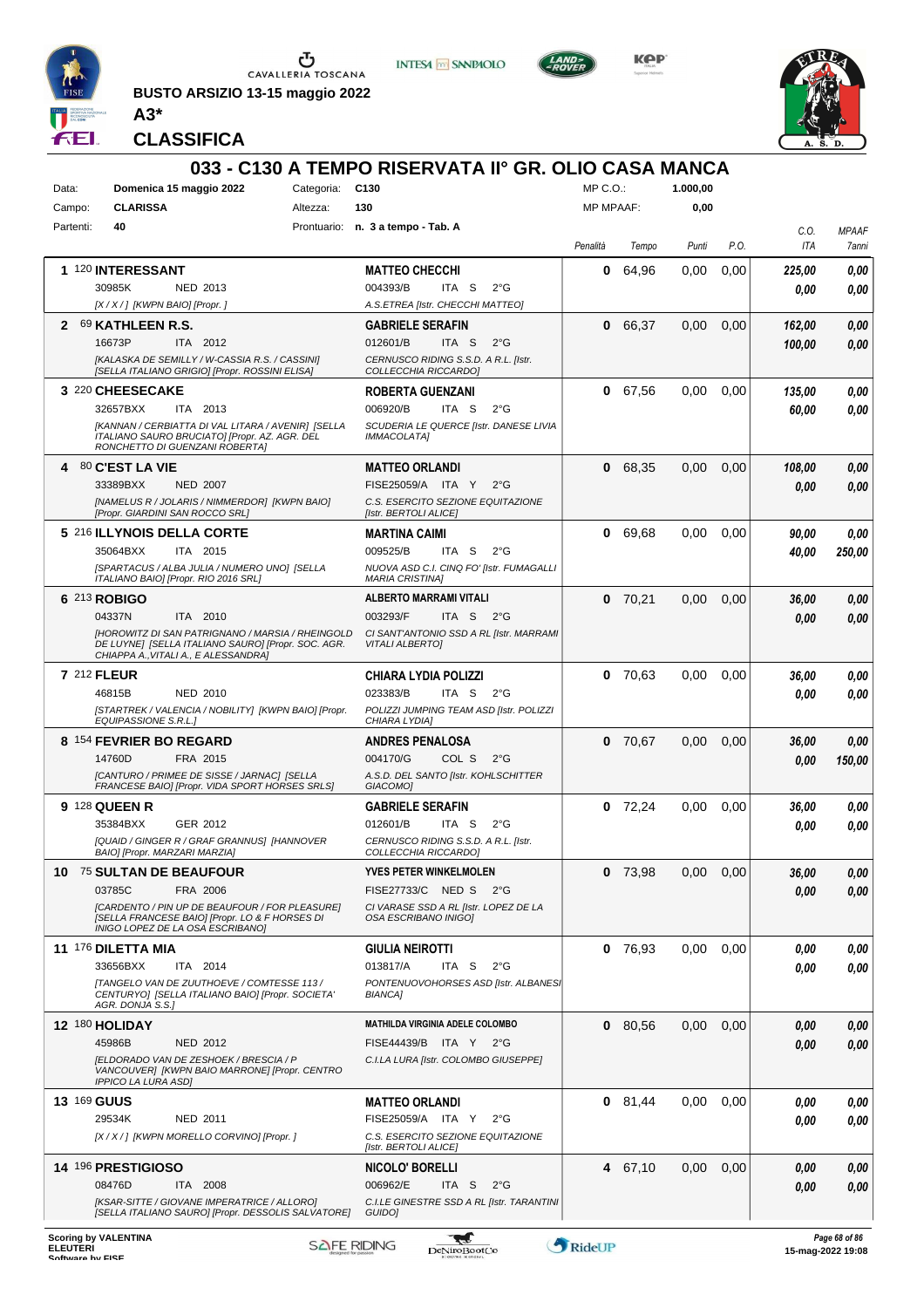

**BUSTO ARSIZIO 13-15 maggio 2022 A3\***



**INTESA M** SANPAOLO

**Kep** 



**CLASSIFICA**

|                 |           |                                                                                                        |                 | 033 - C130 A TEMPO RISERVATA II° GR. OLIO CASA MANCA                        |                  |         |          |      |              |                   |
|-----------------|-----------|--------------------------------------------------------------------------------------------------------|-----------------|-----------------------------------------------------------------------------|------------------|---------|----------|------|--------------|-------------------|
| Data:           |           | Domenica 15 maggio 2022                                                                                | Categoria: C130 |                                                                             | MP C.O.:         |         | 1.000,00 |      |              |                   |
|                 | Campo:    | <b>CLARISSA</b>                                                                                        | Altezza:        | 130                                                                         | <b>MP MPAAF:</b> |         | 0,00     |      |              |                   |
|                 | Partenti: | 40                                                                                                     |                 | Prontuario: n. 3 a tempo - Tab. A                                           |                  |         |          |      | C.O.         | <b>MPAAF</b>      |
|                 |           |                                                                                                        |                 |                                                                             | Penalità         | Tempo   | Punti    | P.O. | ITA          | 7anni             |
|                 |           | 15 225 VERBIANA                                                                                        |                 | <b>BARBARA SCARPA</b>                                                       | 4                | 67,90   | 0,00     | 0,00 | 0.00         | 0,00              |
|                 |           | 05469N<br>ITA 2014                                                                                     |                 | 001690/B<br>ITA SA 2°G                                                      |                  |         |          |      | 0.00         | 0.00              |
|                 |           | [HATTRICK / FAYR PLAY / AVENIR] [SELLA ITALIANO<br>BAIO] [Propr. CIRCOLO IPPICO SARDINIA & HORSES ASD] |                 | C.I.MILANESE [Istr. SCARPA BARBARA]                                         |                  |         |          |      |              |                   |
|                 |           | 16 231 IZZY VAN'T LOZERHOF                                                                             |                 | <b>FABRIZIO CAPUTO</b>                                                      |                  | 4 72,25 | 0,00     | 0,00 | 0.00         | 0,00              |
|                 |           | 19026A<br><b>BEL 2008</b>                                                                              |                 | 001619/A<br>ITA S<br>$2^{\circ}$ G                                          |                  |         |          |      | 0.00         | 0.00              |
|                 |           | <b>[CONTACT VD HEFFINCK / ELECTRA VAN'T LOZERHOF /</b>                                                 |                 | PONTENUOVOHORSES ASD [Istr. ALBANES]                                        |                  |         |          |      |              |                   |
|                 |           | ACALETTO] [BWP BAIO] [Propr. PONTENUOVOHORSES<br><b>ASD APSI</b>                                       |                 | <b>BIANCA1</b>                                                              |                  |         |          |      |              |                   |
|                 |           | 17 194 IGOR VAN HET LINDEBOS                                                                           |                 | <b>TOMMASO LOMBARDI</b>                                                     |                  | 4 75,61 | 0.00     | 0,00 | 0,00         | 0,00              |
|                 |           | 30911BXX<br><b>BEL 2008</b>                                                                            |                 | FISE31405/B ITA S<br>$2^{\circ}G$                                           |                  |         |          |      | 0.00         | 0.00              |
|                 |           | <b>[DON QUICHOT / RATINA VAN HET LINDEBOS /</b><br>PAVAROTTI V/DE HELLE] [BWP BAIO] [Propr. LOMBARDI   |                 | CLUB IPPICO MONZESE ASD [Istr.<br>CHIORLIN ALESSIA]                         |                  |         |          |      |              |                   |
|                 |           | <b>TOMMASOI</b>                                                                                        |                 |                                                                             |                  |         |          |      |              |                   |
|                 |           | 18 14 AMARETTO IX                                                                                      |                 | GIULIO COLOMBO                                                              |                  | 4 77,01 | 0,00     | 0,00 | 0,00         | 0,00              |
|                 |           | 28498K<br>GER 2015                                                                                     |                 | 003966/A<br>ITA SA 2°G                                                      |                  |         |          |      | 0.00         | 0,00              |
|                 |           | [X / X / ] [SCONOSCIUTA SAURO] [Propr. ]                                                               |                 | JURIBELLO [Istr. MAZZOLA DENIS]                                             |                  |         |          |      |              |                   |
| 19              |           | 87 AGATA                                                                                               |                 | <b>GIULIA NEIROTTI</b>                                                      |                  | 4 77,90 | 0.00     | 0,00 | 0,00         | 0.00              |
|                 |           | 19363A<br>ITA 2011                                                                                     |                 | 013817/A<br>ITA S<br>$2^{\circ}G$                                           |                  |         |          |      | 0.00         | 0.00              |
|                 |           | [CASCARI / KISS ME DE SEMILLY / VOLTAIRE] [SELLA<br>ITALIANO BAIO] [Propr. EQUIN'OZIO SOCIETÀ SEMPLICE |                 | PONTENUOVOHORSES ASD [Istr. ALBANES]<br><b>BIANCA]</b>                      |                  |         |          |      |              |                   |
|                 |           | AGRICOLA]                                                                                              |                 |                                                                             |                  |         |          |      |              |                   |
|                 |           | <b>20 218 ALL IRISH</b>                                                                                |                 | <b>ANDREA TROMBETTA</b>                                                     |                  | 4 80,19 | 0.00     | 0,00 | 0.00         | 0,00              |
|                 |           | 30091BXX<br>IRL 2011<br>[KROONGRAAF / AIR CRUISE / CRUISING] [IRISH HORSE                              |                 | 013064/B<br>ITA S<br>$2^{\circ}G$<br>C.I.LA CICOGNETTA ASD [Istr. TROMBETTA |                  |         |          |      | 0.00         | 0,00              |
|                 |           | BAIO] [Propr. TROMBETTA ANDREA]                                                                        |                 | ANDREA]                                                                     |                  |         |          |      |              |                   |
|                 | 21 172 E. |                                                                                                        |                 | <b>ROBERTA GUENZANI</b>                                                     |                  | 5 83,49 | 0,00     | 0,00 | 0.00         | 0,00              |
|                 |           | <b>NED 2009</b><br>30641BXX                                                                            |                 | 006920/B<br>ITA S<br>$2^{\circ}$ G                                          |                  |         |          |      | 0.00         | 0.00              |
|                 |           | [CORLAND / UDASSARA / EMILION] [KWPN BAIO] [Propr.<br>AZ. AGR. DEL RONCHETTO DI GUENZANI ROBERTAJ      |                 | SCUDERIA LE QUERCE [Istr. DANESE LIVIA<br><b>IMMACOLATA1</b>                |                  |         |          |      |              |                   |
|                 |           | 22 153 PICASSO VAN PRINSEVELD                                                                          |                 | <b>TOMMASO GERARDI</b>                                                      |                  | 7 85,14 | 0,00     | 0,00 | 0.00         | 0,00              |
|                 |           | 21422A<br><b>BEL 2015</b>                                                                              |                 | FISE2520/Q<br>ITA S<br>$2^{\circ}G$                                         |                  |         |          |      | 0.00         | 0.00              |
|                 |           | [CONNOR / DIDA / CODEX] [BWP BAIO] [Propr. LOZAR                                                       |                 | CENTRO IPPICO LA TORBIERA S.S.D. A R.L.<br>[Istr. GERARDI VITO]             |                  |         |          |      |              |                   |
|                 |           | SAS1                                                                                                   |                 | SERENA ANASTASIA LORENZI                                                    |                  |         |          |      |              |                   |
|                 |           | 23 197 DIVINE DE NAELLE<br>01078Y<br>FRA 2013                                                          |                 | FISE112745/B ITA Y 2°G                                                      |                  | 7 85,51 | 0.00     | 0,00 | 0.00<br>0.00 | 0,00<br>0.00      |
|                 |           | [IDEAL DE LA LOGE / QALINA DES ETIESS / QUICK STAR]                                                    |                 | CI DI MISINTO LE GHIANDE SSD A RL [Istr.                                    |                  |         |          |      |              |                   |
|                 |           | [SELLA FRANCESE BAIO] [Propr. PICCOLO ANDREA]                                                          |                 | PICCOLO ANDREA]                                                             |                  |         |          |      |              |                   |
|                 |           | 24 127 MOONLIGHT DU COZAR                                                                              |                 | <b>CARLO SPAGGIARI</b>                                                      |                  | 8 71,01 | 0,00     | 0,00 | 0,00         | 0,00              |
|                 |           | 17643E<br>BEL 2012                                                                                     |                 | FISE66811/B ITA Y<br>$2^{\circ}G$                                           |                  |         |          |      | 0.00         | 0,00              |
|                 |           | <b>IBUTTON SITTE / SAMONA VAN HET TATERKUILENHOF /</b><br>REMONDO] [BEL. WARMBLOEDPAARD SAURO] [Propr. |                 | C.I.LE GINESTRE SSD A RL [Istr. BUSSU<br>ELEONORA]                          |                  |         |          |      |              |                   |
|                 |           | <b>DOUBLE C SRLI</b>                                                                                   |                 |                                                                             |                  |         |          |      |              |                   |
|                 |           | 25 95 DIVA VAN DE MOLENBURG<br><b>SCN 2009</b><br>30449K                                               |                 | <b>ALESSIA MONTELEONE</b><br><b>FISE5558/V</b><br>ITA J<br>$2^{\circ}G$     |                  | 8 82,03 | 0,00     | 0,00 | 0,00         | 0,00              |
|                 |           | [AZZARO VDB Z / CLEOPATRA / CHARISMA] [AES BAIO                                                        |                 | CE VAL GARDENA ASD [Istr. SENONER                                           |                  |         |          |      | 0.00         | 0.00              |
|                 |           | SCURO] [Propr. ZINI ILARIA]                                                                            |                 | ALEXIA]                                                                     |                  |         |          |      |              |                   |
|                 |           | 26 210 FUNNY BOY VAN DE ROSHOEVE                                                                       |                 | <b>ELISA CASATI</b>                                                         |                  | 8 82,27 | 0,00     | 0,00 | 0,00         | 0,00              |
|                 |           | 24896BXX<br>BEL 2005                                                                                   |                 | FISE11023/A ITA S<br>2°G                                                    |                  |         |          |      | 0.00         | 0,00              |
|                 |           | [NAGANO / SUNNY DOC / DONBITO VAN DE HELLE] [BEL.<br>WARMBLOEDPAARD BAIO] [Propr. LANFRANCONI MARTA]   |                 | JUMPING VILLA SCHEIBLER ASD [Istr.<br>CROCE ALDO]                           |                  |         |          |      |              |                   |
|                 |           | 27 182 QUEENY DES MARRONNIERS Z                                                                        |                 | <b>ALESSANDRO ORLANDI</b>                                                   |                  | 8 86,43 | 0,00     | 0,00 | 0.00         | 0,00              |
|                 |           | 48566B<br>BEL 2014                                                                                     |                 | FISE42675/B ITA S<br>$2^{\circ}G$                                           |                  |         |          |      | 0.00         | 0.00              |
|                 |           | [QLASSIC BOIS MARGOT / URIA ERIA DE LA SALM /<br>ARGENTINIUS] [ZANGERSHEIDE SAURO] [Propr. ETREA       |                 | A.S.ETREA [Istr. CHECCHI MATTEO]                                            |                  |         |          |      |              |                   |
|                 |           | SPORT HORSES DI CHIAMONE ROSALIA MESSALINA]                                                            |                 |                                                                             |                  |         |          |      |              |                   |
|                 |           | 28 88 PAULIEN VAN DE WITTEMOERE                                                                        |                 | <b>TURI CANNATA</b>                                                         |                  | 9 91,92 | 0,00     | 0,00 | 0,00         | 0,00              |
|                 |           | 04873C<br>BEL 2015                                                                                     |                 | 0047239<br>ITA S<br>$2^{\circ}$ G                                           |                  |         |          |      | 0,00         | 0,00              |
|                 |           | [LAVALLINO TER KLOMP / DWANTA VAN HET<br>SEVENVINDEL / CONCRETO] [BEL. WARMBLOEDPAARD                  |                 | H.C. NERVIA ASD [Istr. GARANCINI GRETA]                                     |                  |         |          |      |              |                   |
|                 |           | <b>BAIO] [Propr. CANNATA TURI]</b><br><b>Scoring by VALENTINA</b>                                      |                 |                                                                             |                  |         |          |      |              | Page 69 of 86     |
| <b>ELEUTERI</b> |           | Coffware by EICE                                                                                       |                 | ₩<br><b>SAFE RIDING</b><br><b>DeNiroBootCo</b>                              | RideUP           |         |          |      |              | 15-mag-2022 19:08 |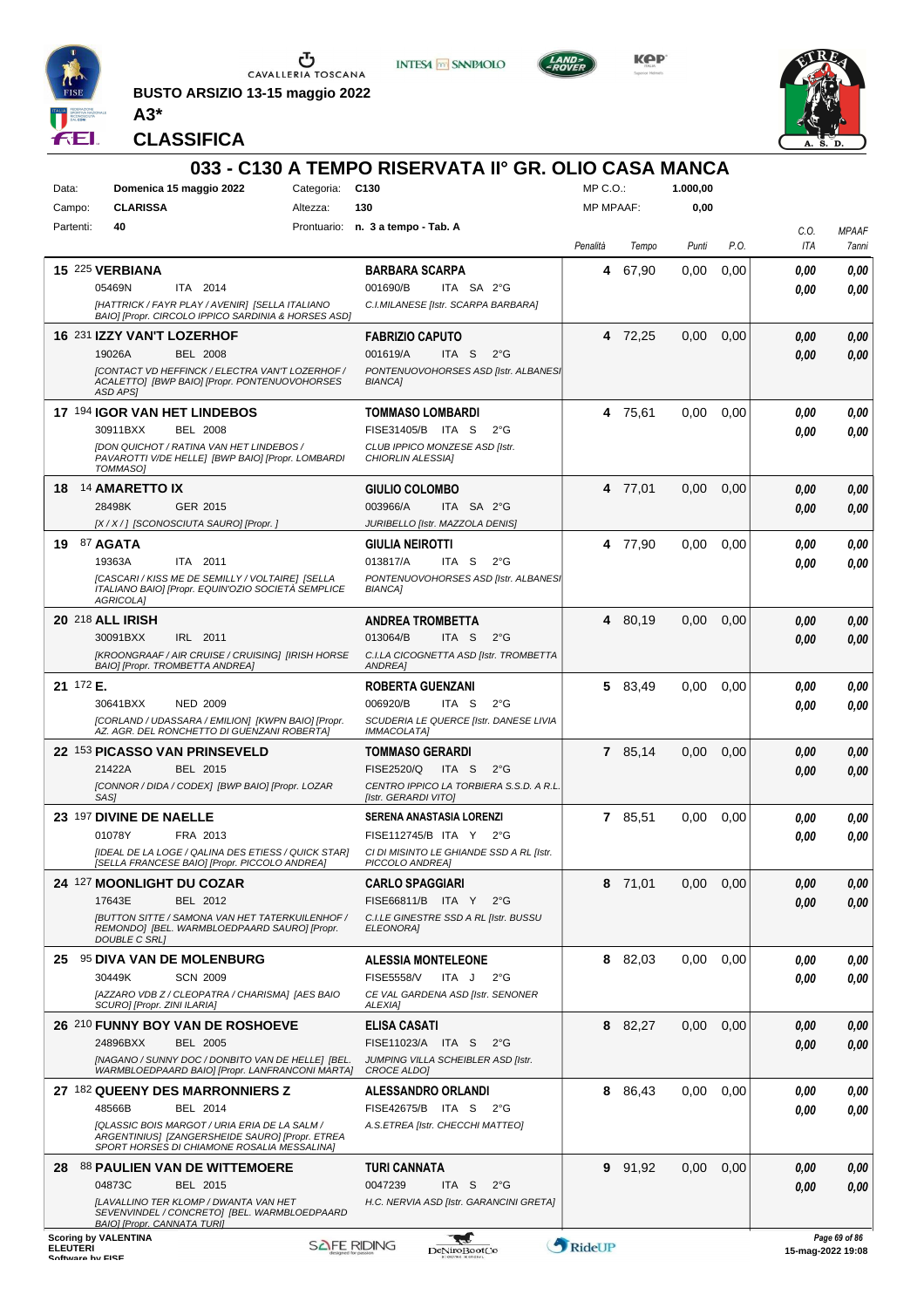

**BUSTO ARSIZIO 13-15 maggio 2022**







**CLASSIFICA**

**A3\***

#### **033 - C130 A TEMPO RISERVATA II° GR. OLIO CASA MANCA** Data: **Domenica 15 maggio 2022** Categoria: C130 Prontuario: **n. 3 a tempo - Tab. A** Campo: **CLARISSA** Partenti: **40** Altezza: **130**  $MP \cap \bigcap$ MP MPAAF: **1.000,00 0,00** *Penalità Tempo Punti P.O. C.O. ITA MPAAF 7anni* **29** 391 **ECLIPSE** NED 2009 **GIULIO CARPIGIANI** *[LUCKY BOY / ALETHA / PHIN PHIN] [KWPN BAIO] [Propr. GUERCIOTTI LAURA] C.I.LE GINESTRE SSD A RL [Istr. BUSSU ELEONORA]* 15112E NED 2009 FISE7607/E ITA S 2°G **0,00 0,00 10** 88,41 0,00 0,00 *0,00 0,00 0,00* **30** 158 **C JAMES WS Z** NED 2014 **FEDERICA NULLI** *[X / X / ] [ZANGERSHEIDE BAIO] [Propr. ] C.I.LA LURA [Istr. COLOMBO GIUSEPPE]* 31068K NED 2014 FISE52123/B ITA Y 2°G COMP **0,00 0,00 14** 96,07 0,00 0,00 *0,00 0,00 0,00* **31** 124 **VRAI ALIA** FRA 2009 **CHIARA OLIVIERO** *[QUINT (DE) / NOLWEN D' ESTEA / CONCORDE (NL)] [SELLA FRANCESE BAIO] [Propr. PASTORINO FEDERICA] CI SESTESE ASD [Istr. PAGAN GRISO CELESTE]* ITA Y 2°G 04495C FISE91486/KB *0,00* **17** 95,73 0,00 0,00 *0,00 0,00 0,00* **32** 109 **ALADIN DU GAST** FRA 2010 **TOMMASO GERARDI** *[OGANO SITTE / LAAM DU GAST / QUIDAM DE REVEL] [SELLA FRANCESE SAURO] [Propr. CLARIT HOLDING SRL] CENTRO IPPICO LA TORBIERA S.S.D. A R.L. [Istr. GERARDI VITO]* 34412BXX FRA 2010 FISE2520/Q ITA S 2°G **0,00 0,00 24** 102,52 0,00 0,00 *0,00 0,00 0,00* **33** 393 **B.HICKSTAR M Z** BEL 2012 **MATTEO CHECCHI** *[BIG STAR JR K Z / DONNA VERONA / EMILION] [ZANGERSHEIDE SAURO] [Propr. AZ. AGR. SUPERNAIT - SOC. AGR. A R.L.] A.S.ETREA [Istr. CHECCHI MATTEO]* ITA S 2°G **28** 102,49 0,00 0,00 *0,00 0,00 0,00* 15648E BEL 2012 004393/B ITA S 2°G <mark>0 ,00 0,00</mark> 151 **SPLENDID** SWE 2007 **FEDERICA NULLI** *[SPENDER S / GBUBERTHA / JOOST] [SVE GRIGIO] [Propr. NULLI FRANCESCO MARIA] C.I.LA LURA [Istr. COLOMBO GIUSEPPE]* 45988B SWE 2007 FISE52123/B ITA Y 2°G COMP **0,00 0,00 Elim.** 0,00 0,00 0,00 *0,00 0,00 0,00* 168 **GREGORIUS C** NED 2011 **FEDERICO REGAZZETTI** *[DOUGLAS / UROVETTE H / MANHATTAN] [KWPN BAIO] [Propr. VIRTUANI MARIA ENRICA] EQUITAZIONE LA COCCARDA SSD A.R.L. [Istr. BONATI DAVIDE]* ITA S 2°G 30717BXX FISE52064/B *0,00* **Elim.** 0,00 0,00 0,00 *0,00 0,00 0,00* 205 **CAPTAIN JACK SPARROW VS** GER 2007 **MARCO CALDERARO** *[CONTENDRO I / LAURA / LAGOHEIDOR G] [BADW BAIO] [Propr. CALDERARO PAOLO] C.I.LOMBARDO [Istr. FRIGERIO GIOVANNI]* ITA S 2°G 30006BXX FISE20763/B *0,00* **Elim.** 0,00 0,00 0,00 *0,00 0,00 0,00* 85 **LIBECCIO WINDROSE** ITA 2013 **ELEONORA VITTORIA BORRA** *[BAEDEKER / ACCIPICCHIA / DENON] [SELLA ITALIANO BAIO SCURO] [Propr. CANOPOLI GAVINO] C.I.DE LA MONDA [Istr. ]* ITA S 2°G **Rit.** 0,00 0,00 0,00 *0,00 0,00 0,00* 04250C 007736/B *0,00* 152 **ESTONIA DE NEEL** FRA 2014 **SERENA ANASTASIA LORENZI** *[URLEVENT DU BARY / ORCADE DE NEEL / ROX DE LA TOUCHE] [SELLA FRANCESE BAIO] [Propr. GUERRA VIVIANA] CI DI MISINTO LE GHIANDE SSD A RL [Istr. PICCOLO ANDREA]* FISE112745/B ITA Y 2°G **Rit.** 0,00 0,00 0,00 *0,00 0,00 0,00* 34130BXX FISE112745/B *0,00* 189 **CLASSICA** GER 2012 **DIEGO CHIATANTE** *[CLEARWAY / RIMINI IV / CONTENDER] [HOLSTEINER GRIGIO] [Propr. ELDERT OVERZEE] C.I.LA BETULLA [Istr. BRUSCHETTA YLENIA]* ITA S 2°G **Rit.** 0,00 0,00 0,00 *0,00 0,00 0,00* 04545C 001626/A *0,00* 392 **DAMOISEAU D'OR** FRA 2013 **GIULIO CARPIGIANI** *[L'ARC DE TRIOMPHE / NAVAJOS D'OR / ] [SELLA FRANCESE BAIO] [Propr. GLA STABLES TEAM ASD] C.I.LE GINESTRE SSD A RL [Istr. BUSSU ELEONORA]* 30754G FRA 2013 FISE7607/E ITA S 2°G **0,00 0,00 Rit.** 0,00 0,00 0,00 *0,00 0,00 0,00*

Collegio Giudicante *Presidente ANGELO GEIROLA CARLA BUSSU LUIGI VINCENZO GRECO LORENZA LOSAPIO MASSIMO OTTAVIANELLI NICOLETTA TOMASELLI*

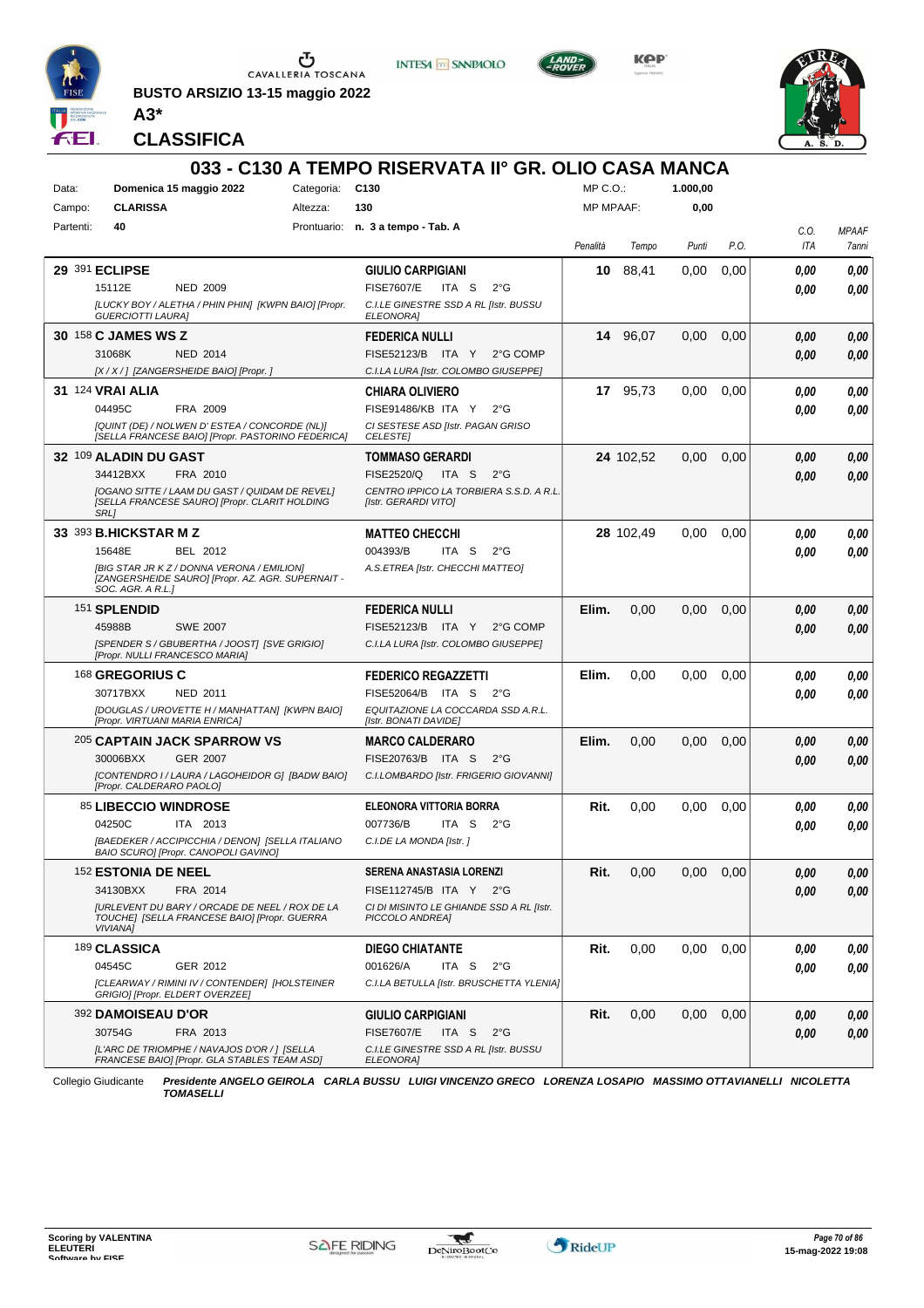

**BUSTO ARSIZIO 13-15 maggio 2022 A3\***



**INTESA M** SANPAOLO

**KPP** 



**CLASSIFICA**

| 034 - C130 A TEMPO RISERVATA Iº GR. QUALIFICANTE |                                            |                                                                                                                                |          |                                                                      |                  |           |       |      |        |              |
|--------------------------------------------------|--------------------------------------------|--------------------------------------------------------------------------------------------------------------------------------|----------|----------------------------------------------------------------------|------------------|-----------|-------|------|--------|--------------|
| Data:                                            | Categoria: C130<br>Domenica 15 maggio 2022 |                                                                                                                                |          | $MP C. O.$ :                                                         |                  | 700,00    |       |      |        |              |
| Campo:                                           |                                            | <b>CLARISSA</b>                                                                                                                | Altezza: | 130                                                                  | <b>MP MPAAF:</b> |           | 0,00  |      |        |              |
| Partenti:                                        |                                            | 13                                                                                                                             |          | Prontuario: n. 3 a tempo - Tab. A                                    |                  |           |       |      | C.0.   | <b>MPAAF</b> |
|                                                  |                                            |                                                                                                                                |          |                                                                      | Penalità         | Tempo     | Punti | P.O. | ITA    | 7anni        |
| 1.                                               |                                            | 91 CSF NICE GUY                                                                                                                |          | <b>MATTIA CRISTIANI</b>                                              | 0                | 76,04     | 0,00  | 0,00 | 157,50 | 0,00         |
|                                                  |                                            | 20658A<br>IRL 2009                                                                                                             |          | FISE47366/A ITA Y<br>1°G                                             |                  |           |       |      | 0.00   | 0,00         |
|                                                  |                                            | [ARS VIVENDI / CUMMER CLOVER / CLOVER BILL] [IRISH<br>HORSE BAIO] [Propr. SIGOLO ERIKA]                                        |          | PONTENUOVOHORSES ASD [Istr. CAPUTO<br><b>FABRIZIOI</b>               |                  |           |       |      |        |              |
|                                                  |                                            | 2 150 OLMAIA                                                                                                                   |          | <b>FRANCESCA MOGLIA</b>                                              |                  | $0$ 79,42 | 0,00  | 0,00 | 113,40 | 0,00         |
|                                                  |                                            | 27913BXX<br>ITA 2009                                                                                                           |          | FISE52338/B ITA J<br>$1^{\circ}G$                                    |                  |           |       |      | 70,00  | 0,00         |
|                                                  |                                            | [VERDI / LUCE VITE / DOHITZUN GUERNICA] [SELLA<br>ITALIANO BAIO] [Propr. AZ. AGR. RAZZA TICINO DI<br><b>MOGLIA ANDREAI</b>     |          | SCUDERIA LE QUERCE [Istr. PRADA<br>ELISABETTAI                       |                  |           |       |      |        |              |
|                                                  |                                            | 3 117 LUCKY VAN DE START                                                                                                       |          | <b>FEDERICO CARNICELLA</b>                                           |                  | 3 85,56   | 0,00  | 0,00 | 94,50  | 0,00         |
|                                                  |                                            | 33772BXX<br>BEL 2011                                                                                                           |          | FISE78536/B<br>ITA J<br>1°G                                          |                  |           |       |      | 0.00   | 0,00         |
|                                                  |                                            | [NABAB DE REVE / HADINA / TOULON] [BWP BAIO] [Propr.<br><b>VITTORI GIANLUIGII</b>                                              |          | C.I.LA LURA [Istr. CRAMAROSSA<br><b>ALESSANDRAI</b>                  |                  |           |       |      |        |              |
|                                                  |                                            | 4 179 JONAS KM                                                                                                                 |          | <b>FRANCESCA GRISI</b>                                               |                  | 4 77,48   | 0,00  | 0,00 | 75,60  | 0,00         |
|                                                  |                                            | 30832BXX<br>SUI 2010                                                                                                           |          | 007769/B<br>ITA S<br>$1^{\circ}G$                                    |                  |           |       |      | 0.00   | 0,00         |
|                                                  |                                            | <b>JJOLY ST.HUBERT / HELEAKALA / CARTHAGOI</b><br>[WARMBLUT GRIGIO] [Propr. RIDERS S.R.L.]                                     |          | CI SANT'ANNA ASD [Istr. MONETA LUCA<br><b>MARIA]</b>                 |                  |           |       |      |        |              |
|                                                  |                                            | 5 102 CANCASCO Z                                                                                                               |          | <b>FREYA BANKS CLARK</b>                                             |                  | 4 78,07   | 0,00  | 0,00 | 0,00   | 0,00         |
|                                                  |                                            | 29971K<br><b>SCN 2011</b>                                                                                                      |          | FISE122749/K MO C<br>1°G                                             |                  |           |       |      | 0,00   | 0.00         |
|                                                  |                                            | [X/X/] [HOLSTEINER GRIGIO] [Propr. ]                                                                                           |          | FISE [Istr.]                                                         |                  |           |       |      |        |              |
|                                                  |                                            | 6 248 CIALTON                                                                                                                  |          | <b>MARTINA RODRIGUEZ</b>                                             |                  | 8 79,28   | 0,00  | 0,00 | 0.00   | 0,00         |
|                                                  |                                            | 32177BXX<br>ITA 2013<br>[CARDENTO / ILARY BZ / INDOCTRO] [SELLA ITALIANO                                                       |          | FISE60664/B ITA Y<br>1°G<br>CI DI MISINTO LE GHIANDE SSD A RL [Istr. |                  |           |       |      | 0.00   | 0,00         |
|                                                  |                                            | BAIO] [Propr. RODRIGUEZ SERGIO MARIA]                                                                                          |          | PICCOLO ANDREA]                                                      |                  |           |       |      |        |              |
|                                                  |                                            | <b>7 142 NIKLAS</b>                                                                                                            |          | <b>CAROLA CONTINO</b>                                                |                  | 8 80,88   | 0,00  | 0,00 | 0,00   | 0,00         |
|                                                  |                                            | GER 2012<br>20586A                                                                                                             |          | FISE30868/A ITA S<br>1°G                                             |                  |           |       |      | 0,00   | 0,00         |
|                                                  |                                            | [TOULOUSE / ALOE / LANDWIND II B] [BAYERISCHES<br>WARMBLUT BAIO SCURO] [Propr. SOC.AGR.AGRI<br>HORSES S.S]                     |          | RUBBIANETTA SSD A RL [Istr. CORRAO<br>SALVATORE]                     |                  |           |       |      |        |              |
|                                                  |                                            | 8 100 AIR PICARDIE                                                                                                             |          | NICCOLÒ CONTINO                                                      |                  | 12 86,60  | 0.00  | 0,00 | 0.00   | 0,00         |
|                                                  |                                            | FRA 2010<br>20316A                                                                                                             |          | FISE42784/A ITA Y<br>1°G                                             |                  |           |       |      | 0.00   | 0.00         |
|                                                  |                                            | <b>JALCAMERA DE MOYON / LA FILLE DE L'AIR / TROPHEE</b><br>DU ROZEL] [SELLA FRANCESE SAURO] [Propr. RINALDI<br><b>ROBERTOI</b> |          | RUBBIANETTA SSD A RL [Istr. CORRAO<br><b>SALVATOREI</b>              |                  |           |       |      |        |              |
|                                                  |                                            | 9 214 ULYSSE DES CHENES                                                                                                        |          | <b>ELENA REBORA</b>                                                  | 20 -             | 98,18     | 0.00  | 0,00 | 0.00   | 0,00         |
|                                                  |                                            | 48092B<br>FRA 2008                                                                                                             |          | 010658/B<br>ITA S<br>1°G                                             |                  |           |       |      | 0.00   | 0,00         |
|                                                  |                                            | [NORTON D'EOLE / ADELINE VAN'T PARADIJS / ] [SELLA<br>FRANCESE BAIO] [Propr. REBORA ELENA]                                     |          | C.I.IL QUADRIFOGLIO [Istr. BATTAGLINO<br><b>TERESA LOREDANA]</b>     |                  |           |       |      |        |              |
|                                                  |                                            | 10 116 MACHU PICCHU D'AMOUR                                                                                                    |          | <b>MARTA COSTA</b>                                                   |                  | 27 97,19  | 0,00  | 0,00 | 0,00   | 0,00         |
|                                                  |                                            | 30372BXX<br>GER 2005                                                                                                           |          | FISE79115/B ITA Y 1°G                                                |                  |           |       |      | 0,00   | 0,00         |
|                                                  |                                            | [BALOU DU ROUET / BINESS VAN OVERIS /<br>HEARTBREAKER] [OLDENBURG BAIO] [Propr.<br><b>EQUESTRIAN PROJECTS S.R.L.]</b>          |          | CLUB IPPICO MONZESE ASD [Istr.<br><b>CHIORLIN ALESSIAI</b>           |                  |           |       |      |        |              |
|                                                  |                                            | <b>11 202 TUATHA</b>                                                                                                           |          | <b>CARLOTTA BERGONZI</b>                                             |                  | 32 94,48  | 0,00  | 0,00 | 0,00   | 0,00         |
|                                                  |                                            | 05002N<br>ITA 2012                                                                                                             |          | FISE24922/B ITA S 1°G                                                |                  |           |       |      | 0,00   | 0,00         |
|                                                  |                                            | [KSAR-SITTE / DERY / INDOCTRO] [SELLA ITALIANO<br>BAIO] [Propr. TOALDO VALENTINA]                                              |          | GIC JUMPING TEAM SSD [Istr. GALLI<br>MASSIMO]                        |                  |           |       |      |        |              |
|                                                  |                                            | 209 PAZZA IDEA                                                                                                                 |          | <b>ANITA MERONI</b>                                                  | Elim.            | 0,00      | 0,00  | 0,00 | 0,00   | 0,00         |
|                                                  |                                            | 24270BXX<br>ITA 2006                                                                                                           |          | FISE16518/B ITA S 1°G                                                |                  |           |       |      | 0,00   | 0,00         |
|                                                  |                                            | [SIR OTTO-S / NIRVANA / AMI GOLD II] [SELLA ITALIANO<br>SAURO] [Propr. MORONE MARIA GUIA]                                      |          | VIRTUS EQUI ASD [Istr. SALA ANTONIO]                                 |                  |           |       |      |        |              |
| <b>FC</b> 240                                    |                                            |                                                                                                                                |          | <b>ERICA POZZA</b>                                                   | <b>Partito</b>   |           |       |      | 0,00   | 0,00         |
|                                                  |                                            |                                                                                                                                |          | FISE118309/B ITA S<br>1°G                                            |                  |           |       |      | 0,00   | 0,00         |
|                                                  |                                            |                                                                                                                                |          | CERNUSCO RIDING S.S.D. A R.L. [Istr.<br>COLLECCHIA RICCARDO]         |                  |           |       |      |        |              |
|                                                  |                                            |                                                                                                                                |          |                                                                      |                  |           |       |      |        |              |

Collegio Giudicante *Presidente ANGELO GEIROLA CARLA BUSSU LUIGI VINCENZO GRECO LORENZA LOSAPIO MASSIMO OTTAVIANELLI NICOLETTA TOMASELLI*

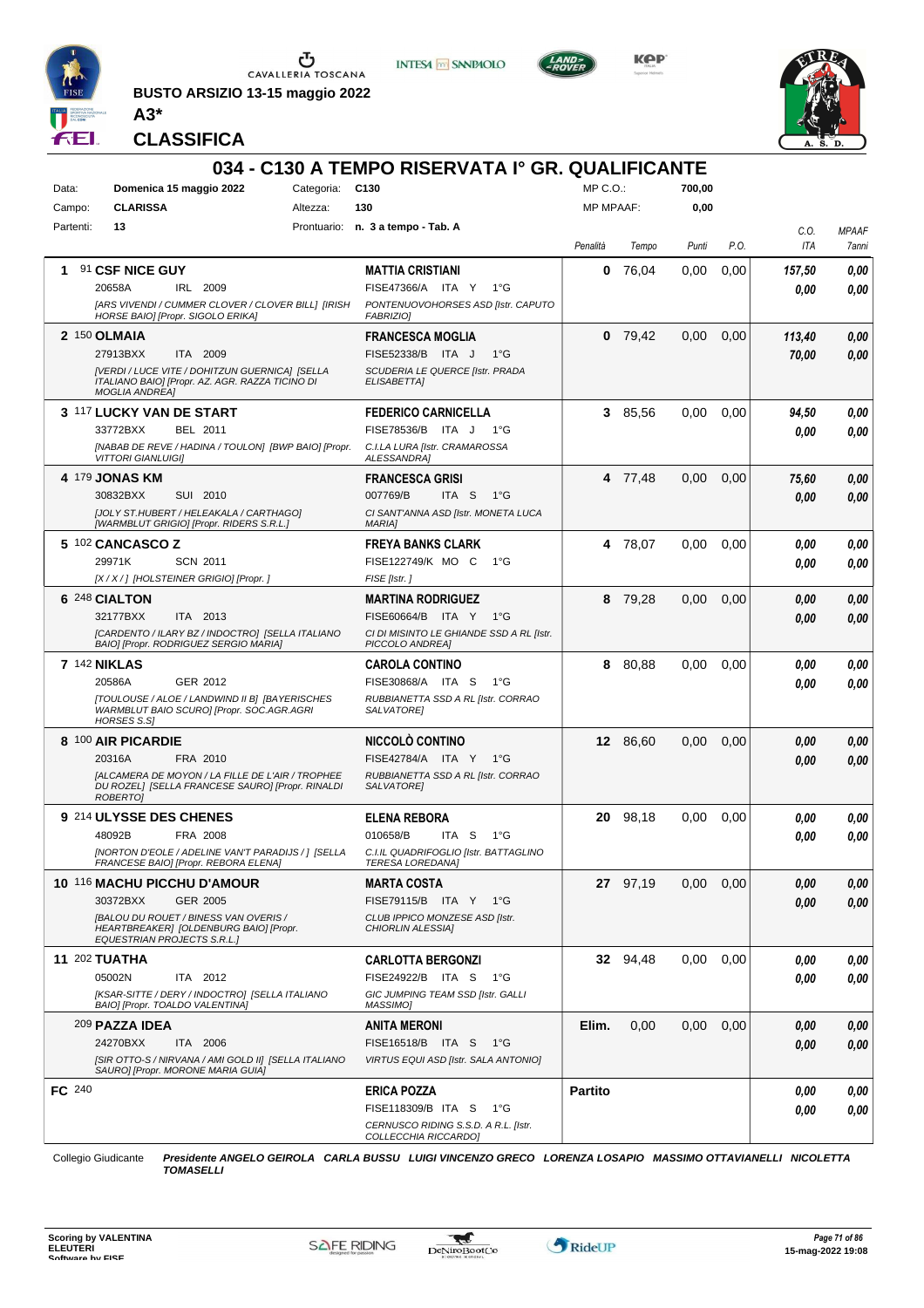

**BUSTO ARSIZIO 13-15 maggio 2022 A3\***

**CLASSIFICA**



**INTESA M** SANPAOLO

**KPP** 



|            |                                                                                                |          | 035 - C140 GRAN PREMIO 2° GR.                                                                   |                  |             |          |      |                |                       |
|------------|------------------------------------------------------------------------------------------------|----------|-------------------------------------------------------------------------------------------------|------------------|-------------|----------|------|----------------|-----------------------|
| Data:      | Categoria:<br>Domenica 15 maggio 2022                                                          |          | C140                                                                                            | $MP C. O.$ :     |             | 4.000,00 |      |                |                       |
| Campo:     | <b>CLARISSA</b>                                                                                | Altezza: | 140                                                                                             | <b>MP MPAAF:</b> |             | 0,00     |      |                |                       |
| Partenti:  | 19                                                                                             |          | Prontuario: n. 8 a due manches - Tab. A                                                         | Penalità         | Tempo       | Punti    | P.O. | C.O.<br>ITA    | <b>MPAAF</b><br>7anni |
|            |                                                                                                |          |                                                                                                 |                  |             |          |      |                |                       |
|            | 1 129 UPPER JUNIOR DU TUMULUS Z<br>48565B<br>BEL 2014                                          |          | <b>MATTEO CHECCHI</b><br>004393/B<br>ITA S<br>$2^{\circ}$ G                                     | 0/0              | 38,35       | 0,00     | 0,00 | 840,00<br>0.00 | 0,00<br>0.00          |
|            | [UDANCER HERO / PINGLY / LORENZO] [ZANGERSHEIDE                                                |          | A.S.ETREA [Istr. CHECCHI MATTEO]                                                                |                  |             |          |      |                |                       |
|            | <b>BAIOI IPropr. ETREA SPORT HORSES DI CHIAMONE</b><br>ROSALIA MESSALINA]                      |          |                                                                                                 |                  |             |          |      |                |                       |
|            | 2 215 CAMPARI                                                                                  |          | <b>GIULIO CARPIGIANI</b>                                                                        |                  | $0/0$ 41,22 | 0,00     | 0,00 | 604,80         | 0,00                  |
|            | 30571K<br>GER 2012                                                                             |          | <b>FISE7607/E</b><br>ITA S<br>$2^{\circ}$ G                                                     |                  |             |          |      | 0.00           | 0.00                  |
|            | [X / X / ] [HOLSTEINER BAIO] [Propr. ]                                                         |          | C.I.LE GINESTRE SSD A RL [Istr. BUSSU<br><b>ELEONORAI</b>                                       |                  |             |          |      |                |                       |
|            | 3 110 CHACCO GRANDE PS                                                                         |          | <b>ANDRES PENALOSA</b>                                                                          |                  | $0/0$ 42,77 | 0,00     | 0,00 | 504,00         | 0,00                  |
|            | <b>GER 2013</b><br>14518D                                                                      |          | 004170/G<br>COL S<br>$2^{\circ}$ G                                                              |                  |             |          |      | 0,00           | 0,00                  |
|            | [CHACCO-BLUE / SARINA / BALOUBET DU ROUET]<br>[OLDENBURG BAIO] [Propr. VIDA SPORT HORSES SRLS] |          | A.S.D. DEL SANTO [Istr. KOHLSCHITTER<br><b>GIACOMOI</b>                                         |                  |             |          |      |                |                       |
|            | 4 237 MARACANA'                                                                                |          | <b>ALDO CROCE</b>                                                                               |                  | $0/4$ 43,80 | 0,00     | 0,00 | 403,20         | 0,00                  |
|            | 33606BXX<br>ITA 2014                                                                           |          | 006639/B<br>ITA S<br>$2^{\circ}$ G                                                              |                  |             |          |      | 400,00         | 0.00                  |
|            | [LUCKY DU REVERDY / DISCOVERY / PRONTO] [SELLA<br>ITALIANO BAIOI [Propr. OLGIATI ROSSELLA]     |          | JUMPING VILLA SCHEIBLER ASD [Istr.<br>CROCE ALDO]                                               |                  |             |          |      |                |                       |
|            | 5 348 CALGARY                                                                                  |          | <b>NICOLO' BORELLI</b>                                                                          |                  | $0/4$ 44,02 | 0,00     | 0,00 | 336,00         | 0,00                  |
|            | 30370K<br><b>NED 2007</b>                                                                      |          | 006962/E<br>ITA S<br>$2^{\circ}G$                                                               |                  |             |          |      | 0,00           | 0,00                  |
|            | [X / X / ] [KWPN SAURO] [Propr. ]                                                              |          | C.I.LE GINESTRE SSD A RL [Istr. TARANTINI<br>GUIDO]                                             |                  |             |          |      |                |                       |
|            | 6 372 SO OSILESU                                                                               |          | NICOLO' BORELLI                                                                                 |                  | $0/8$ 42,75 | 0,00     | 0,00 | 134,40         | 0.00                  |
|            | 14086F<br>ITA 2011                                                                             |          | 006962/E<br>ITA S<br>$2^{\circ}$ G                                                              |                  |             |          |      | 240,00         | 0.00                  |
|            | [KSAR SITTE / CURIEUSE ORTOS / PIRADIN] [SELLA<br>ITALIANO GRIGIO] [Propr. SAVIO DANIELA]      |          | C.I.LE GINESTRE SSD A RL [Istr. TARANTINI<br>GUIDO]                                             |                  |             |          |      |                |                       |
| 7 232 SCAR |                                                                                                |          | <b>DARIO MINUTOLI</b>                                                                           | 0/8              | 43,99       | 0.00     | 0.00 | 0,00           | 0,00                  |
|            | 26399BXX<br>ITA 2008<br>[SILVIO I / SIRIA DI VILLAGANA / ACORADO] [SELLA                       |          | 000639/M<br>ITA SA 2°G<br>CIRCOLO IPPICO CAPANNELLE S.S.D.R.L.                                  |                  |             |          |      | 0,00           | 0,00                  |
|            | ITALIANO BAIO] [Propr. PLACIDI MARIO]                                                          |          | [Istr. MINUTOLI DARIO]                                                                          |                  |             |          |      |                |                       |
|            | 8 186 INSPIRATION                                                                              |          | <b>CARLO SPAGGIARI</b>                                                                          |                  | 3 78,72     | 0,00     | 0.00 | 0.00           | 0,00                  |
|            | 30621K<br>NED 2013<br>[X / X / ] [KWPN BAIO] [Propr. ]                                         |          | FISE66811/B ITA Y<br>$2^{\circ}G$<br>C.I.LE GINESTRE SSD A RL [Istr. BUSSU                      |                  |             |          |      | 0.00           | 0.00                  |
|            |                                                                                                |          | <b>ELEONORA]</b>                                                                                |                  |             |          |      |                |                       |
|            | <b>9 390 JACO BLUE</b>                                                                         |          | <b>GIULIO CARPIGIANI</b>                                                                        |                  | 4 73,48     | 0,00     | 0,00 | 0,00           | 0,00                  |
|            | 30369K<br><b>NED 2014</b><br>[X / X / ] [SCONOSCIUTA BAIO] [Propr. ]                           |          | <b>FISE7607/E</b><br>ITA <sub>S</sub><br>$2^{\circ}$ G<br>C.I.LE GINESTRE SSD A RL [Istr. BUSSU |                  |             |          |      | 0.00           | 0,00                  |
|            |                                                                                                |          | ELEUNURAJ                                                                                       |                  |             |          |      |                |                       |
|            | 10 198 DIBLUECA VH BEECKHOF Z                                                                  |          | TOMMASO GERARDI                                                                                 |                  | 4 74,13     | 0.00     | 0,00 | 0.00           | 0,00                  |
|            | 30416K<br>BEL 2013<br>[DI CASI O.H. / IT'S A BLUE / ] [ZANGERSHEIDE GRIGIO]                    |          | FISE2520/Q<br>ITA S<br>$2^{\circ}$ G<br>CENTRO IPPICO LA TORBIERA S.S.D. A R.L.                 |                  |             |          |      | 0.00           | 0,00                  |
|            | [Propr. PLAN H HOLDING S.R.L.]                                                                 |          | [Istr. GERARDI VITO]                                                                            |                  |             |          |      |                |                       |
|            | 11 160 J B VAN DE DOORNHAAG                                                                    |          | <b>MILLA LOU JANY POLIZZI</b>                                                                   |                  | 4 75,87     | 0,00     | 0,00 | 0,00           | 0,00                  |
|            | 25227K<br><b>BEL 2009</b><br><b>IKASHMIR VAN SCHUTTERSHOF / NIKKY / LYS DE</b>                 |          | FISE47702/B ITA Y 2°G<br>POLIZZI JUMPING TEAM ASD [Istr. POLIZZI                                |                  |             |          |      | 0,00           | 0,00                  |
|            | DARMEN] [SELLA BELGA SAURO] [Propr. BALCONI<br>MAURIZIO]                                       |          | <b>GERARDI</b>                                                                                  |                  |             |          |      |                |                       |
|            | 12 239 JESTINOV                                                                                |          | <b>GUIDO TARANTINI</b>                                                                          |                  | 6 77,24     | 0,00     | 0,00 | 0.00           | 0,00                  |
|            | <b>NED 2014</b><br>46782B                                                                      |          | 008884/G<br>ITA S<br>$2^{\circ}$ G                                                              |                  |             |          |      | 0.00           | 0.00                  |
|            | [CARRERA VDL / FESTINOV / ] [KWPN BAIO] [Propr.<br>SCOTTI SARA]                                |          | C.I.LE GINESTRE SSD A RL [Istr. SCOTTI<br>SARA]                                                 |                  |             |          |      |                |                       |
|            | <b>13 163 CALMERE</b>                                                                          |          | <b>KATARINA REPETTO</b>                                                                         |                  | 10 81,39    | 0,00     | 0,00 | 0,00           | 0,00                  |
|            | 29508K<br><b>SWE 2009</b>                                                                      |          | FISE122747/K MO J<br>$2^{\circ}$ G                                                              |                  |             |          |      | 0,00           | 0,00                  |
|            | [X / X / ] [SWEDISH WARMBLOOD A. BAIO] [Propr. ]                                               |          | FISE [Istr.]                                                                                    |                  |             |          |      |                |                       |
|            | 14 347 CARPACCE                                                                                |          | <b>MATTEO CHECCHI</b><br>ITA S                                                                  |                  | 12 70,36    | 0,00     | 0,00 | 0,00           | 0,00                  |
|            | 34879BXX<br>GER 2011<br>[CAPISTRANO / LADYKRACHER / LARENCO]                                   |          | 004393/B<br>$2^{\circ}$ G<br>A.S.ETREA [Istr. CHECCHI MATTEO]                                   |                  |             |          |      | 0,00           | 0,00                  |
|            | [WESTFALEN GRIGIO] [Propr. MANISHA SRL]                                                        |          |                                                                                                 |                  |             |          |      |                |                       |

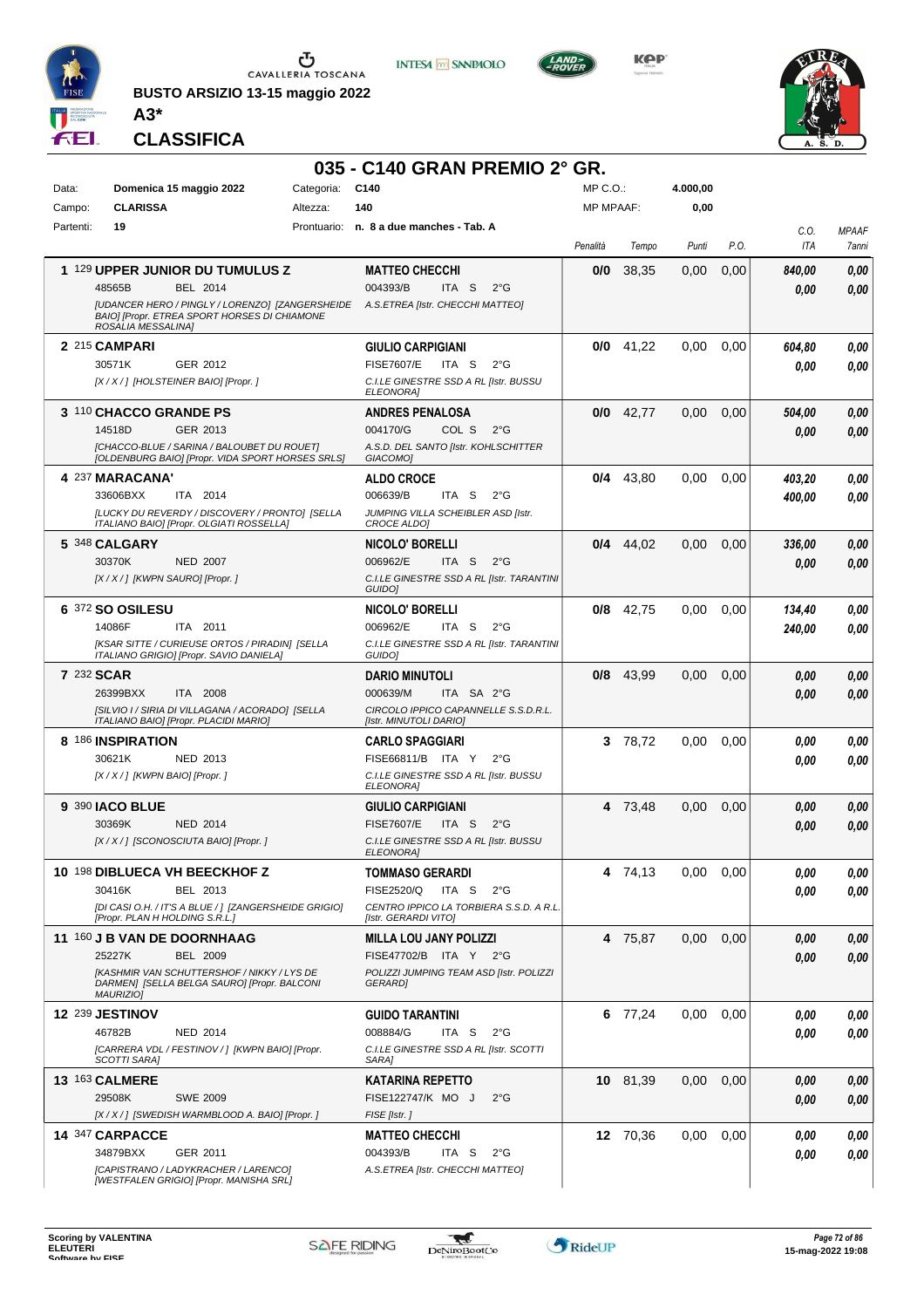

**BUSTO ARSIZIO 13-15 maggio 2022 A3\***



**KPP** 



**CLASSIFICA**

## **035 - C140 GRAN PREMIO 2° GR.**

| Data:     |              | Domenica 15 maggio 2022                                                                     | Categoria:  | C140                                                        | MP C. O.         |       | 4.000,00 |      |      |              |
|-----------|--------------|---------------------------------------------------------------------------------------------|-------------|-------------------------------------------------------------|------------------|-------|----------|------|------|--------------|
| Campo:    |              | <b>CLARISSA</b>                                                                             | Altezza:    | 140                                                         | <b>MP MPAAF:</b> |       | 0,00     |      |      |              |
| Partenti: | 19           |                                                                                             | Prontuario: | n. 8 a due manches - Tab. A                                 |                  |       |          |      | C.0. | <b>MPAAF</b> |
|           |              |                                                                                             |             |                                                             | Penalità         | Tempo | Punti    | P.O. | ITA  | <b>7anni</b> |
|           | 15 141 THIJS |                                                                                             |             | <b>CAMILLA SPAGGIARI</b>                                    | 12 <sup>12</sup> | 79,81 | 0,00     | 0,00 | 0,00 | 0,00         |
|           | 30692K       | <b>NED 2008</b>                                                                             |             | FISE63920/B<br>ITA J<br>$2^{\circ}$ G                       |                  |       |          |      | 0,00 | 0,00         |
|           |              | [X / X / ] [AES SAURO] [Propr. ]                                                            |             | C.I.LE GINESTRE SSD A RL [Istr. BUSSU<br><b>ELEONORA1</b>   |                  |       |          |      |      |              |
| 16.       |              | 161 GOLDEN GIRL 174                                                                         |             | <b>HEILLER ANDRES TORRES BARONA</b>                         | 14               | 77,26 | 0,00     | 0.00 | 0.00 | 0,00         |
|           | 21873A       | GER 2014                                                                                    |             | FISE50724/A COL S<br>$2^{\circ}G$                           |                  |       |          |      | 0,00 | 0,00         |
|           |              | [LEOVISTO / UP TO DATE X / COME ON] [HOLSTEINER<br>GRIGIO] [Propr. ORREGO DUGUE JUAN JOSE]  |             | HIDALGO ASD [Istr. PASTORE SABRINA]                         |                  |       |          |      |      |              |
| 17        |              | 62 SIMEON DE L'HERBAGE                                                                      |             | <b>SYRIA MARA STELLA CARNIO</b>                             | 16               | 71,81 | 0,00     | 0,00 | 0,00 | 0,00         |
|           | 23550K       | FRA 2006                                                                                    |             | FISE96439/B<br>ITA J<br>$2^{\circ}G$                        |                  |       |          |      | 0,00 | 0,00         |
|           |              | [PAPILLON ROUGE / CALVARO / 1 [SELLA FRANCESE<br>BAIO] [Propr.]                             |             | ASD SCUDERIA MUNEL [Istr. PINO<br>GIOVANBATTISTAI           |                  |       |          |      |      |              |
| 18        |              | 79 TOSCA DI MONTEFIRIDOLFI                                                                  |             | <b>FEDERICO REGAZZETTI</b>                                  | 17               | 76,57 | 0,00     | 0,00 | 0,00 | 0,00         |
|           | 12612F       | ITA 2009                                                                                    |             | FISE52064/B<br>ITA<br><sub>S</sub><br>$2^{\circ}$ G         |                  |       |          |      | 0.00 | 0,00         |
|           |              | [EMILION / VANITA / DARCO] [SELLA ITALIANO BAIO]<br>[Propr. REGAZZETTI FEDERICO]            |             | EQUITAZIONE LA COCCARDA SSD A.R.L.<br>[Istr. BONATI DAVIDE] |                  |       |          |      |      |              |
|           |              | <b>71 KASTAAR DE LAUBRY</b>                                                                 |             | <b>DIEGO CHIATANTE</b>                                      | Rit.             | 0,00  | 0,00     | 0,00 | 0,00 | 0,00         |
|           | 19025A       | <b>BEL 2010</b>                                                                             |             | 001626/A<br><b>ITA</b><br>-S<br>$2^{\circ}$ G               |                  |       |          |      | 0,00 | 0,00         |
|           |              | [NABAB DE REVE / EVITA DE LAUBRY / CHIN CHIN] [BWP<br>BAIO BRUNO] [Propr. INGUSCIO STEFANO] |             | C.I.LA BETULLA [Istr. BRUSCHETTA YLENIA]                    |                  |       |          |      |      |              |

Collegio Giudicante *Presidente ANGELO GEIROLA CARLA BUSSU LUIGI VINCENZO GRECO LORENZA LOSAPIO MASSIMO OTTAVIANELLI NICOLETTA TOMASELLI*

#### **036 - C115 A FASI**

| Data:           |                             | Domenica 15 maggio 2022                                                                        | Categoria:  | C <sub>115</sub>                                                                            | $MP C. O.$ :     |       | 500.00 |      |                   |               |
|-----------------|-----------------------------|------------------------------------------------------------------------------------------------|-------------|---------------------------------------------------------------------------------------------|------------------|-------|--------|------|-------------------|---------------|
| Campo:          | <b>CLARISSA</b>             |                                                                                                | Altezza:    | 115                                                                                         | <b>MP MPAAF:</b> |       | 0,00   |      |                   |               |
| Partenti:       | 37                          |                                                                                                | Prontuario: | n. 19.2 speciale a fasi consecutive - Tab. A                                                |                  |       |        |      | C.O.              | <b>MPAAF</b>  |
|                 |                             |                                                                                                |             |                                                                                             | Penalità         | Tempo | Punti  | P.O. | ITA               | 7anni         |
|                 | 1 192 CAIMAN DU SEY         |                                                                                                |             | SAMANTHA ELENA SORMANI                                                                      | 0/0              | 29,73 | 0,00   | 0,00 | 75,00             | 0.00          |
|                 | 34585BXX                    | FRA 2012                                                                                       |             | FISE20616/A ITA Y 1°G                                                                       |                  |       |        |      | 0.00              | 0.00          |
|                 | SORMANI SAMANTHA ELENA]     | [ROCK'N ROLL SEMILLY / OLYMPE DE CAVERIE /<br>SOCRATE DE CHIVREI [SELLA FRANCESE BAIO] [Propr. |             | C.I.LOMBARDO [Istr. CASTELLOTTI PAOLA]                                                      |                  |       |        |      |                   |               |
|                 | 2 137 ACTION Q              |                                                                                                |             | <b>FEDERICO PORRO</b>                                                                       | 0/0              | 30,75 | 0,00   | 0,00 | 54,00             | 0,00          |
|                 | 49037B                      | GER 2013                                                                                       |             | FISE67989/B ITA S<br>1°G                                                                    |                  |       |        |      | 0.00              | 0.00          |
|                 |                             | [ACTION BREAKER / WALLORA M / QUICK STAR]<br>[WESTFALEN BAIO] [Propr. PORRO FEDERICO]          |             | ASD TORRE DEI GELSI [Istr. BANFI CECILIA]                                                   |                  |       |        |      |                   |               |
|                 | 3 206 KALAHARI              |                                                                                                |             | <b>MARTINA LUPI TIMINI</b>                                                                  | 0/0              | 31.10 | 0.00   | 0.00 | 45.00             | 0.00          |
|                 | 46122B                      | POL 2008                                                                                       |             | FISE17997/B ITA S<br>$1^{\circ}G$                                                           |                  |       |        |      | 0.00              | 0.00          |
|                 | <b>TIMINI MARTINAI</b>      | [ESKUDO / KOBRA / ] [SELLA POLONIA BAIO] [Propr. LUPI                                          |             | LA PRATERIA SOCIETA' COOP. SOC. [Istr.<br>JANSSON REISSMULLER HANNA JANINA<br><b>MARIAI</b> |                  |       |        |      |                   |               |
|                 | 4 119 ZEUS SIZE             |                                                                                                |             | <b>GIULIA CARDONA</b>                                                                       | 0/0              | 31,45 | 0,00   | 0,00 | 36.00             | 0,00          |
|                 | 05740N                      | ITA 2015                                                                                       |             | FISE77161/B ITA Y 1°G                                                                       |                  |       |        |      | 125.00            | 0,00          |
|                 |                             | [KING SIZE / GESSICA GRIGIA / PIRADIN] [ANGLO ARABO<br>GRIGIO] [Propr. ASS. EQ. DIL. EDEN]     |             | C.I.EDEN [Istr. CUDIA ROBERTO]                                                              |                  |       |        |      |                   |               |
|                 | 5 184 MOMOTTI               |                                                                                                |             | <b>GIULIA GIUSTI</b>                                                                        | 0/0              | 32,41 | 0.00   | 0,00 | 30,00             | 0,00          |
|                 | 26121BXX                    | ITA 2005                                                                                       |             | FISE39476/B ITA S<br>$1^{\circ}G$                                                           |                  |       |        |      | 75,00             | 0.00          |
|                 | BAIO] [Propr. ASD "QUESSA"] | [KSAR-SITTE / OVAR / CLAVELITO] [SELLA ITALIANO                                                |             | CI SANTA TERESA ASD [Istr. OLDANI<br>STEFANIA1                                              |                  |       |        |      |                   |               |
| 6               | 73 DISTHEEN                 |                                                                                                |             | <b>ELISABETTA SALICE</b>                                                                    | 0/0              | 38.85 | 0.00   | 0.00 | 12.00             | 0,00          |
|                 | 16388F                      | <b>NED 2008</b>                                                                                |             | FISE40419/D ITA C<br>$1^{\circ}G$                                                           |                  |       |        |      | 0.00              | 0.00          |
|                 | <b>PANICUCCI SANDRAI</b>    | [UTOPIE / TILEXTA / VOLTAIRE] [KWPN BAIO] [Propr.                                              |             | NRCP [Istr. BETTELLA GINO]                                                                  |                  |       |        |      |                   |               |
|                 | 7 131 J-ELDORADO-G          |                                                                                                |             | <b>CAMILLA CROSETTO</b>                                                                     | 0/4              | 32,31 | 0,00   | 0,00 | 12,00             | 0,00          |
|                 | 46298B                      | <b>BEL 2004</b>                                                                                |             | FISE72976/B ITA Y<br>$1^{\circ}G$                                                           |                  |       |        |      | 0.00              | 0.00          |
|                 |                             | [CICERO VAN PAEMEL Z / QUEEN Z / ] [BWP SAURO]<br>[Propr. LEONE MONICA GREGORIA]               |             | C.I.LOMBARDO [Istr. CASTELLOTTI PAOLA]                                                      |                  |       |        |      |                   |               |
| <b>ELEUTERI</b> | <b>Scoring by VALENTINA</b> |                                                                                                |             | <b>SAFE RIDING</b><br>DeNiroBoot('o                                                         | RideUP           |       |        |      | 15-man-2022 19:08 | Page 73 of 86 |

ELEUTERI SOFTWARE SOFTWARE ORIGINAL DENTOROOTCO **Software in the second of the Software Control of the Software or the Software or the Software or the Software or the Software or the Software or the Software or the Softwar** 

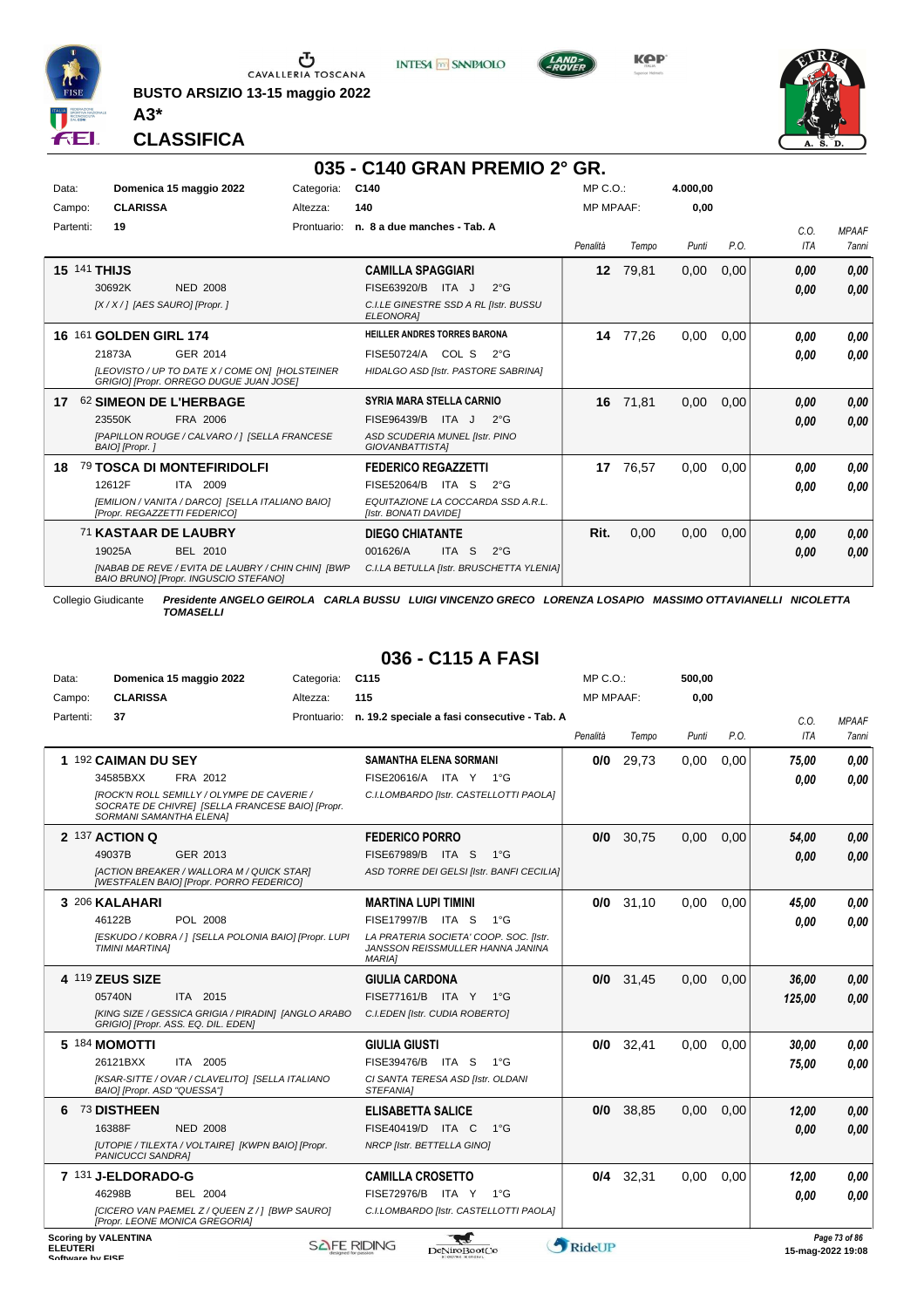

**BUSTO ARSIZIO 13-15 maggio 2022 A3\***



**KOP** 



**CLASSIFICA**

## **036 - C115 A FASI**

**INTESA M** SANPAOLO

| Data:           | Domenica 15 maggio 2022                                                                            | Categoria: | C <sub>115</sub>                                                         | $MP C. O.$ :     |              | 500,00 |      |       |                                          |
|-----------------|----------------------------------------------------------------------------------------------------|------------|--------------------------------------------------------------------------|------------------|--------------|--------|------|-------|------------------------------------------|
| Campo:          | <b>CLARISSA</b>                                                                                    | Altezza:   | 115                                                                      | <b>MP MPAAF:</b> |              | 0,00   |      |       |                                          |
| Partenti:       | 37                                                                                                 |            | Prontuario: n. 19.2 speciale a fasi consecutive - Tab. A                 |                  |              |        |      | C.O.  | <b>MPAAF</b>                             |
|                 |                                                                                                    |            |                                                                          | Penalità         | Tempo        | Punti  | P.O. | ITA   | 7anni                                    |
|                 | 8 317 FARO DE L'ISLE                                                                               |            | <b>MARTA GAION</b>                                                       | 0/4              | 33,76        | 0,00   | 0,00 | 12,00 | 0,00                                     |
|                 | 46919B<br>FRA 2015                                                                                 |            | FISE72770/B ITA J<br>Brev.                                               |                  |              |        |      | 0.00  | 0.00                                     |
|                 | [QUANTUM / FLORE DE LAUNY / ] [SELLA FRANCESE                                                      |            | POLIZZI JUMPING TEAM ASD [Istr. POLIZZI                                  |                  |              |        |      |       |                                          |
|                 | BAIO CHIARO] [Propr. GAION MARTA]                                                                  |            | CHIARA LYDIA]                                                            |                  |              |        |      |       |                                          |
|                 | 9 162 GRANDIOOS VAN HET LINDEHOF                                                                   |            | <b>ELISABETTA SALICE</b>                                                 | 0/4              | 34,34        | 0.00   | 0.00 | 12,00 | 0.00                                     |
|                 | 29871K<br><b>BEL 2006</b>                                                                          |            | FISE40419/D ITA C<br>$1^{\circ}G$                                        |                  |              |        |      | 0.00  | 0.00                                     |
|                 | [X / X / ] [BWP MORELLO CORVINO] [Propr. ]                                                         |            | NRCP [Istr. BETTELLA GINO]                                               |                  |              |        |      |       |                                          |
|                 | 10 243 IKEY SR Z                                                                                   |            | <b>CAMILLA MORO</b>                                                      | 0/4              | 39,88        | 0,00   | 0,00 | 12,00 | 0,00                                     |
|                 | 22767A<br>BEL 2016<br>[ICEMAN DE MUZE / RENAISSANCE VII / CALIDO I]                                |            | FISE51870/A ITA J<br>$1^{\circ}$ G<br>IL MUSTANG SSD A RL [Istr. VIRONDA |                  |              |        |      | 0.00  | 0.00                                     |
|                 | [ZANGERSHEIDE BAIO SCURO] [Propr. HORSE<br><b>BOUTIQUE S.R.L.]</b>                                 |            | <b>ALESSANDRA]</b>                                                       |                  |              |        |      |       |                                          |
|                 | 11 244 THUNDER WHISTLE                                                                             |            | <b>BRUNA TROMBETTA</b>                                                   |                  | $0/6$ 51,17  | 0,00   | 0,00 | 0.00  | 0,00                                     |
|                 | GER 2016<br>46407B                                                                                 |            | 021564/B<br>ITA <sub>S</sub><br>$1^{\circ}$ G                            |                  |              |        |      | 0.00  | 0.00                                     |
|                 | ICASANOVA / CHACCA QUICK / CHACCO BLUE]                                                            |            | C.I.LA CICOGNETTA ASD [Istr. TROMBETTA                                   |                  |              |        |      |       |                                          |
|                 | [OLDENBURG BAIO] [Propr. TROMBETTA BRUNA]                                                          |            | <b>ANDREA1</b>                                                           |                  |              |        |      |       |                                          |
|                 | 12 112 BOOMERANG VAN'T LEEUWERIKHOF Z                                                              |            | <b>CAMILLA VENTO</b>                                                     |                  | $0/12$ 39,07 | 0,00   | 0,00 | 0,00  | 0,00                                     |
|                 | 22390A<br>BEL 2012                                                                                 |            | FISE40468/A ITA Y<br>$1^{\circ}G$                                        |                  |              |        |      | 0.00  | 0,00                                     |
|                 | [BAMAKO DE MUZE / ARTEMIS Z / AARTOS Z]<br>[ZANGERSHEIDE BAIO] [Propr. SALA LUIGI]                 |            | IL MUSTANG SSD A RL [Istr. VIRONDA<br><b>ALESSANDRA1</b>                 |                  |              |        |      |       |                                          |
|                 | 13 222 PENELOPE DI BOSCOCHIARO                                                                     |            | <b>ELENA MARTINALLI</b>                                                  | 4                | 48,94        | 0.00   | 0,00 | 0,00  | 0,00                                     |
|                 | ITA 2012<br>12673D                                                                                 |            | 006103/B<br>ITA S<br>$1^{\circ}G$                                        |                  |              |        |      | 0.00  | 0.00                                     |
|                 | [NABAB DE REVE / DENISE DI BOSCOCHIARO / ] [SELLA                                                  |            | C.I.LA CICOGNETTA ASD [Istr. TROMBETTA                                   |                  |              |        |      |       |                                          |
|                 | ITALIANO BAIO] [Propr. MARTINALLI ELENA]                                                           |            | <b>ANDREA1</b>                                                           |                  |              |        |      |       |                                          |
|                 | 14 323 CRISTAL FLY                                                                                 |            | <b>GIORGIA CUCCIRELLI</b>                                                |                  | 4 49,36      | 0,00   | 0,00 | 0,00  | 0,00                                     |
|                 | 34891BXX<br>ITA 2015                                                                               |            | FISE61796/B ITA Y<br>Brev.                                               |                  |              |        |      | 0.00  | 0.00                                     |
|                 | [CRISTALLO II / LUDMILA / AVENIR] [SELLA ITALIANO<br>BAIO] [Propr. SOC. AGRICOLA CORREDDU GIOVANNI |            | GIC JUMPING TEAM SSD [Istr. GALLI<br>MASSIMO]                            |                  |              |        |      |       |                                          |
|                 | <b>BATTISTA E PECCHIO ESMERALDA S.S.1</b>                                                          |            |                                                                          |                  |              |        |      |       |                                          |
|                 | 15 250 CHIARISSIMA                                                                                 |            | <b>GIORGIA SCOLARO</b>                                                   | 4                | 49,70        | 0,00   | 0,00 | 0.00  | 0,00                                     |
|                 | 34205BXX<br>ITA 2014                                                                               |            | FISE105653/B ITA J<br>Brev.                                              |                  |              |        |      | 0.00  | 0.00                                     |
|                 | <b>[LOHENGRIN DI VILLA EMILIA / VASE VAN HET</b><br>PANGAARDENHOF / CEVINJ [SELLA ITALIANO BAIO]   |            | SANMARTINO [Istr. LAZZERI LUCA]                                          |                  |              |        |      |       |                                          |
|                 | [Propr. AZ. AGR. TENUTA DELLE LUVI DI FRANZONI ANNA<br><b>MARIA1</b>                               |            |                                                                          |                  |              |        |      |       |                                          |
|                 | 16 241 NECOLTA                                                                                     |            | <b>STELLA RESCALI</b>                                                    |                  | 4 50,01      | 0,00   | 0,00 | 0.00  | 0,00                                     |
|                 | 15162E<br>POL 2010                                                                                 |            | FISE37694/E ITA J<br>Brev.                                               |                  |              |        |      | 0.00  | 0.00                                     |
|                 | [OTILL / NECORDIA / CORDIAL] [SELLA POLONIA SAURO]                                                 |            | S.I.DELLA TREBBIA ASD [Istr. SBARAGLIA                                   |                  |              |        |      |       |                                          |
|                 | [Propr. NICELLI NADIA]                                                                             |            | GIOVANNI]                                                                |                  |              |        |      |       |                                          |
|                 | 17 167 QUICK ROO Z (SWB)                                                                           |            | VIRGINIA HANEN DELLA CROCE                                               |                  | 4 51,85      | 0,00   | 0,00 | 0,00  | 0,00                                     |
|                 | 48638B<br><b>SWE 2006</b><br>[QUICK LAURO Z / OGENIE / ] [SWEDISH WARMBLOOD A.                     |            | FISE72455/B ITA J<br>1°G<br>C.I.DI CASTELLAZZO ASD [Istr.                |                  |              |        |      | 0.00  | 0.00                                     |
|                 | BAIO] [Propr. REDINI ALLA MANO A.S.D.]                                                             |            | <b>BENCHIHAOUI RAMZI]</b>                                                |                  |              |        |      |       |                                          |
|                 | <b>18 195 KINAH VAN DE NACHTEGAAL</b>                                                              |            | <b>CARLOTTA SELLA</b>                                                    |                  | 4 51.99      | 0,00   | 0,00 | 0.00  | 0,00                                     |
|                 | BEL 2010<br>32668BXX                                                                               |            | FISE18026/A ITA S<br>1°G                                                 |                  |              |        |      | 0,00  | 0,00                                     |
|                 | [CONTE BELLINI / HANOI VAN DE NACHTEGAAL / LORD Z]                                                 |            | CI SESTESE ASD [Istr. PAGAN GRISO                                        |                  |              |        |      |       |                                          |
|                 | [BEL. WARMBLOEDPAARD BAIO] [Propr. SELLA<br>CARLOTTA]                                              |            | <b>CELESTEI</b>                                                          |                  |              |        |      |       |                                          |
|                 | 19 327 SAFFO BAIA                                                                                  |            | <b>INGRID CORDI</b>                                                      |                  | 4 52,67      | 0,00   | 0,00 | 0,00  | 0,00                                     |
|                 | 00965Y<br>ITA 2009                                                                                 |            | <b>FISE4901/Y</b><br>ITA S<br>Brev.                                      |                  |              |        |      | 0.00  | 0,00                                     |
|                 | [CONTE DELLA CACCIA / PREZIOSA DELLA NUOVA /                                                       |            | BEAUTY HORSE ASD DI PROMOZIONE                                           |                  |              |        |      |       |                                          |
|                 | LUCY BOY] [SELLA ITALIANO BAIO] [Propr. LODIGIANI<br><b>EMILIO ALFREDO]</b>                        |            | SOCIALE [Istr. BARROVECCHIO ALBERTO]                                     |                  |              |        |      |       |                                          |
|                 | 20 335 BEASLEY G.                                                                                  |            | <b>CAMILLA BORI</b>                                                      |                  | 4 54,69      | 0,00   | 0,00 | 0,00  | 0,00                                     |
|                 | 04051R<br><b>NED 2006</b>                                                                          |            | FISE24282/A ITA S<br>− 1°G                                               |                  |              |        |      | 0.00  | 0,00                                     |
|                 | [QUASIMODO Z / MERCI / ] [KWPN BAIO] [Propr. REIMAN                                                |            | IL MUSTANG SSD A RL [Istr. VIRONDA                                       |                  |              |        |      |       |                                          |
|                 | OLGA1                                                                                              |            | ALESSANDRA]                                                              |                  |              |        |      |       |                                          |
|                 | 21 236 EXOCET                                                                                      |            | <b>PATRIZIA GARBATI</b>                                                  |                  | 4 55,33      | 0,00   | 0.00 | 0,00  | 0,00                                     |
|                 | 28717K<br>FRA 2014                                                                                 |            | 005444/C<br>ITA SA 1°G<br>CI SANT'ANTONIO SSD A RL [Istr. MARRAMI        |                  |              |        |      | 0.00  | 0.00                                     |
|                 | [X / X / ] [SELLA FRANCESE BAIO] [Propr. ]                                                         |            | <b>VITALI ALBERTO)</b>                                                   |                  |              |        |      |       |                                          |
| <b>ELEUTERI</b> | <b>Scoring by VALENTINA</b>                                                                        |            | <b>SAFE RIDING</b><br>DeNiroBoot('o                                      | RideUP           |              |        |      |       | Page 74 of 86<br>$15 - ma - 202219 - 08$ |

ELEUTERI SOFTWARE SOFTWARE ORIGINAL DENTOROOTCO **Software in the second of the Software Control of the Software or the Software or the Software or the Software or the Software or the Software or the Software or the Softwar** 

$$
\circ \qquad \qquad \bullet
$$

*Page 74 of 86*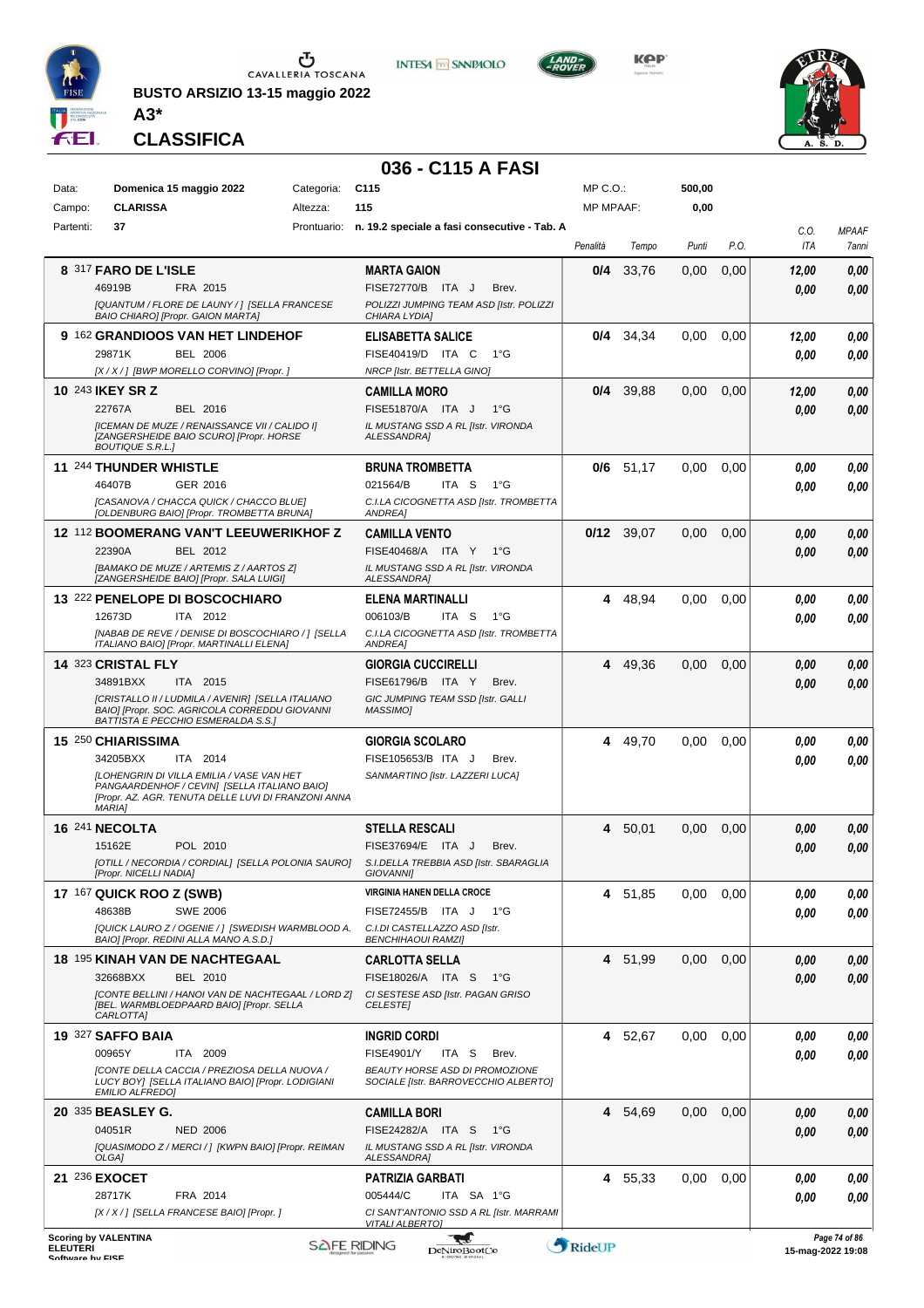

**BUSTO ARSIZIO 13-15 maggio 2022 A3\***



**KOP** 



**CLASSIFICA**

## **036 - C115 A FASI**

**INTESA M** SANPAOLO

| Data:     | Domenica 15 maggio 2022                                                                     | Categoria: | C <sub>115</sub>                                           | MP C.O.:         |          | 500,00      |      |          |              |
|-----------|---------------------------------------------------------------------------------------------|------------|------------------------------------------------------------|------------------|----------|-------------|------|----------|--------------|
| Campo:    | <b>CLARISSA</b>                                                                             | Altezza:   | 115                                                        | <b>MP MPAAF:</b> |          | 0,00        |      |          |              |
| Partenti: | 37                                                                                          |            | Prontuario: n. 19.2 speciale a fasi consecutive - Tab. A   |                  |          |             |      |          |              |
|           |                                                                                             |            |                                                            |                  |          |             |      | C.0.     | <b>MPAAF</b> |
|           |                                                                                             |            |                                                            | Penalità         | Tempo    | Punti       | P.O. | ITA      | 7anni        |
|           | 22 315 KILLAHARA WILLIAM                                                                    |            | <b>LORENZO VILLA</b>                                       | 4                | 56,03    | 0,00        | 0,00 | 0,00     | 0,00         |
|           | 33462BXX<br>IRL 2013                                                                        |            | FISE75964/B ITA J<br>Brev.                                 |                  |          |             |      | 0.00     | 0.00         |
|           | [CASTLECOMER Q / OULART REBEL SKY / REBEL                                                   |            | C.I.MILANESE [Istr. SCARPA MARCO]                          |                  |          |             |      |          |              |
|           | MOUNTAIN] [IRISH HORSE ROANO] [Propr. VILLA<br><b>LUCREZIA1</b>                             |            |                                                            |                  |          |             |      |          |              |
|           |                                                                                             |            |                                                            |                  |          |             |      |          |              |
|           | 23 343 VIKING DE VANCE                                                                      |            | <b>CAROLINA MARIA BERGAMI</b>                              | 8                | 44,05    | 0.00        | 0,00 | 0.00     | 0,00         |
|           | 30599K<br><b>FRA 2009 Pony</b>                                                              |            | FISE54508/E ITA C<br>Brev.                                 |                  |          |             |      | 0.00     | 0.00         |
|           | [X / X / ] [ SAURO] [Propr. ]                                                               |            | S.I.DELLA TREBBIA ASD [Istr. SBARAGLIA<br>RAFFAELLA]       |                  |          |             |      |          |              |
|           |                                                                                             |            |                                                            |                  |          |             |      |          |              |
|           | <b>24 316 QUINTO Z</b>                                                                      |            | <b>CAMILLA SGUAZZIN</b>                                    | 8                | 51,64    | 0,00        | 0,00 | 0,00     | 0,00         |
|           | 15092E<br><b>BEL 2009</b>                                                                   |            | FISE73863/B ITA J<br>Brev.                                 |                  |          |             |      | 0.00     | 0.00         |
|           | [QUITE CAPITOL / CONTENDRA / CONTENDER]<br>[ZANGERSHEIDE BAIO] [Propr. SGUAZZIN CAMILLA]    |            | CI LA MORGANA ASD [Istr. BOVETTI PIERO]                    |                  |          |             |      |          |              |
|           |                                                                                             |            |                                                            |                  |          |             |      |          |              |
|           | 25 295 ORSON DU REVERDY                                                                     |            | <b>MARTINA RIVA</b>                                        |                  | 8 54,03  | 0,00        | 0.00 | 0.00     | 0.00         |
|           | 14023E<br>FRA 2002                                                                          |            | FISE40540/E ITA J<br>Brev.                                 |                  |          |             |      | 0.00     | 0.00         |
|           | [ALLEGRETO / ESCALIBUR / QREDO DE PAULSTRA]<br>[SELLA FRANCESE BAIO] [Propr. SALVO ANTONIO] |            | S.I.DELLA TREBBIA ASD [Istr. SBARAGLIA<br><b>GIOVANNII</b> |                  |          |             |      |          |              |
| 26        | <sup>53</sup> BREZZA                                                                        |            | <b>ANNA ROCCHI</b>                                         | 8                | 58,65    | 0,00        | 0,00 | 0.00     | 0.00         |
|           | 04574C<br>ITA 2015                                                                          |            | 025168/B<br>ITA <sub>S</sub><br>$1^{\circ}G$               |                  |          |             |      |          |              |
|           | [CANTO / VICTORY / PACIFIC] [SELLA ITALIANO BAIO]                                           |            |                                                            |                  |          |             |      | 0.00     | 0,00         |
|           | [Propr. CANOPOLI GAVINO]                                                                    |            | C.I.DE LA MONDA [Istr. BORRA ELEONORA<br><b>VITTORIAI</b>  |                  |          |             |      |          |              |
|           | 27 114 CABRIA                                                                               |            | <b>MATILDE ANNA CURTIS</b>                                 | 10               | 69,87    | 0,00        | 0,00 | 0.00     | 0.00         |
|           | 25128BXX<br>ITA 2007                                                                        |            | FISE82478/B ITA Y 1°G                                      |                  |          |             |      | 0.00     | 0.00         |
|           | [ACOBAT I / DURGOLESA / EQUUS MON AMOUR] [SELLA                                             |            | C.I.LA BETULLA [Istr. LIBERA ANDREE                        |                  |          |             |      |          |              |
|           | ITALIANO GRIGIO] [Propr. SUZZI LORENZO]                                                     |            | <b>VALENTINA1</b>                                          |                  |          |             |      |          |              |
|           | 28 204 GLAMOUR BOY TER MEERSEN Z                                                            |            | <b>ALESSIA MANZONI</b>                                     |                  | 17 76,52 | 0,00        | 0,00 | 0,00     | 0,00         |
|           | 16642F<br>BEL 2011                                                                          |            | FISE22307/B ITA S<br>$1^{\circ}G$                          |                  |          |             |      | 0.00     | 0,00         |
|           | <b>IGLASGOW W VH MERELSNEST / HAPPY HERO /</b>                                              |            | C.I.SAN MARCO [Istr. AGOSTINI LORIS                        |                  |          |             |      |          |              |
|           | NONSTOP] [ZANGERSHEIDE BAIO SCURO] [Propr.<br><b>MANZONI FRANCO]</b>                        |            | <b>GIOVANNII</b>                                           |                  |          |             |      |          |              |
|           |                                                                                             |            |                                                            |                  |          |             |      |          |              |
|           | 29 321 SHANBEL                                                                              |            | <b>FRANCESCA CAVENAGHI</b>                                 |                  | 17 76,93 | 0.00        | 0.00 | 0,00     | 0,00         |
|           | 27955BXX<br>ITA 2006                                                                        |            | FISE32198/A ITA S<br>Brev.                                 |                  |          |             |      | 0.00     | 0.00         |
|           | [LANDCAPITOL / FAYETTE / FREIHERR] [SELLA ITALIANO<br>BAIO] [Propr. CAVENAGHI FRANCESCA]    |            | JUMPING VILLA SCHEIBLER ASD [Istr.<br>CROCE ALDO]          |                  |          |             |      |          |              |
|           | 123 CANDORA DU CITY HORSE                                                                   |            | GIULIA CARLOTTA GRASSO                                     | Elim.            | 0,00     | 0,00        | 0,00 | 0,00     |              |
|           | <b>BEL 2008</b>                                                                             |            | FISE92037/K ITA S                                          |                  |          |             |      |          | 0,00         |
|           | 31088BXX                                                                                    |            | 1°G                                                        |                  |          |             |      | 0.00     | 0.00         |
|           | [RADCO D'HOUTVELD / JADE / -] [SELLA BELGA SAURO]<br>[Propr. GRUBAS PAOLA MARIA GIOVANNA]   |            | C.I.LOMBARDO [Istr. FRIGERIO GIOVANNI]                     |                  |          |             |      |          |              |
|           | 132 ANEMONE                                                                                 |            | <b>CLARETTA PORTU</b>                                      | Elim.            | 0,00     | $0,00$ 0,00 |      | $0,\!00$ | 0,00         |
|           | 31440BXX<br>ITA 2010                                                                        |            | FISE72482/B ITA J<br>1°G                                   |                  |          |             |      | 0.00     | 0.00         |
|           | [ATHLETICO I / U2 / LESTER] [SELLA ITALIANO BAIO]                                           |            | LE SCUDERIE DI MUSTONATE E.C.ASD [Istr.                    |                  |          |             |      |          |              |
|           | [Propr. AZ. AGR. BARONCHELLI LUIGI NATALE]                                                  |            | <b>SOLDI ESTERI</b>                                        |                  |          |             |      |          |              |
|           | 143 CRUSTY CLOWN                                                                            |            | <b>CARLOTTA MOCARELLI</b>                                  | Elim.            | 0,00     | 0,00        | 0,00 | 0.00     | 0,00         |
|           | 31031BXX<br>ITA 2010                                                                        |            | FISE59869/B ITA Y 1°G                                      |                  |          |             |      | 0,00     | 0.00         |
|           | [ACOLORD / CATHERINE D / DOLIN] [SELLA ITALIANO                                             |            | C.I.LOMBARDO [Istr. FRIGERIO GIOVANNI]                     |                  |          |             |      |          |              |
|           | BAIO] [Propr. ROSSONI GIOVANNI]                                                             |            |                                                            |                  |          |             |      |          |              |
|           | 148 HASLEMERE JOEY                                                                          |            | <b>ELENA SOFIA CARMINUCCI</b>                              | Elim.            | 0,00     | 0,00        | 0.00 | 0,00     | 0,00         |
|           | 14201E<br>IRL 2008                                                                          |            | FISE53176/B ITA Y 1°G                                      |                  |          |             |      | 0.00     | 0.00         |
|           | [SUNNY BOY / HASLEMERE SABINA / HIGH ROLLER]                                                |            | C.I.EDEN [Istr. CUDIA ROBERTO]                             |                  |          |             |      |          |              |
|           | [IRISH HORSE GRIGIO] [Propr. BARONI STEFANIA]                                               |            |                                                            |                  |          |             |      |          |              |
|           | 280 DERBY DU BOULEAUX                                                                       |            | <b>STELLA GASLINI</b>                                      | Elim.            | 0,00     | 0,00        | 0,00 | 0,00     | 0,00         |
|           | 48343B<br>FRA 2013                                                                          |            | FISE96901/B ITA J<br>Brev.                                 |                  |          |             |      | 0.00     | 0,00         |
|           | [VIGO CECE / MILADY ROYAL / ] [SELLA FRANCESE                                               |            | C.I.LOMBARDO [Istr. FRIGERIO GIOVANNI]                     |                  |          |             |      |          |              |
|           | SAURO] [Propr. GASLINI ROBERTO]                                                             |            |                                                            |                  |          |             |      |          |              |
|           | 285 HANKY PANKY                                                                             |            | <b>SOFIA CATELLA</b>                                       | Elim.            | 0,00     | $0.00\,$    | 0,00 | 0,00     | 0,00         |
|           | 34684BXX<br>NED 2012                                                                        |            | FISE92487/B ITA J<br>Brev.                                 |                  |          |             |      | 0.00     | 0,00         |
|           | [MR. BLUE / WENCKE / INDOCTRO] [KWPN GRIGIO]<br>[Propr. CATELLA SOFIA]                      |            | C.I.MILANESE [Istr. SCARPA MARCO]                          |                  |          |             |      |          |              |
|           |                                                                                             |            |                                                            |                  |          |             |      |          |              |

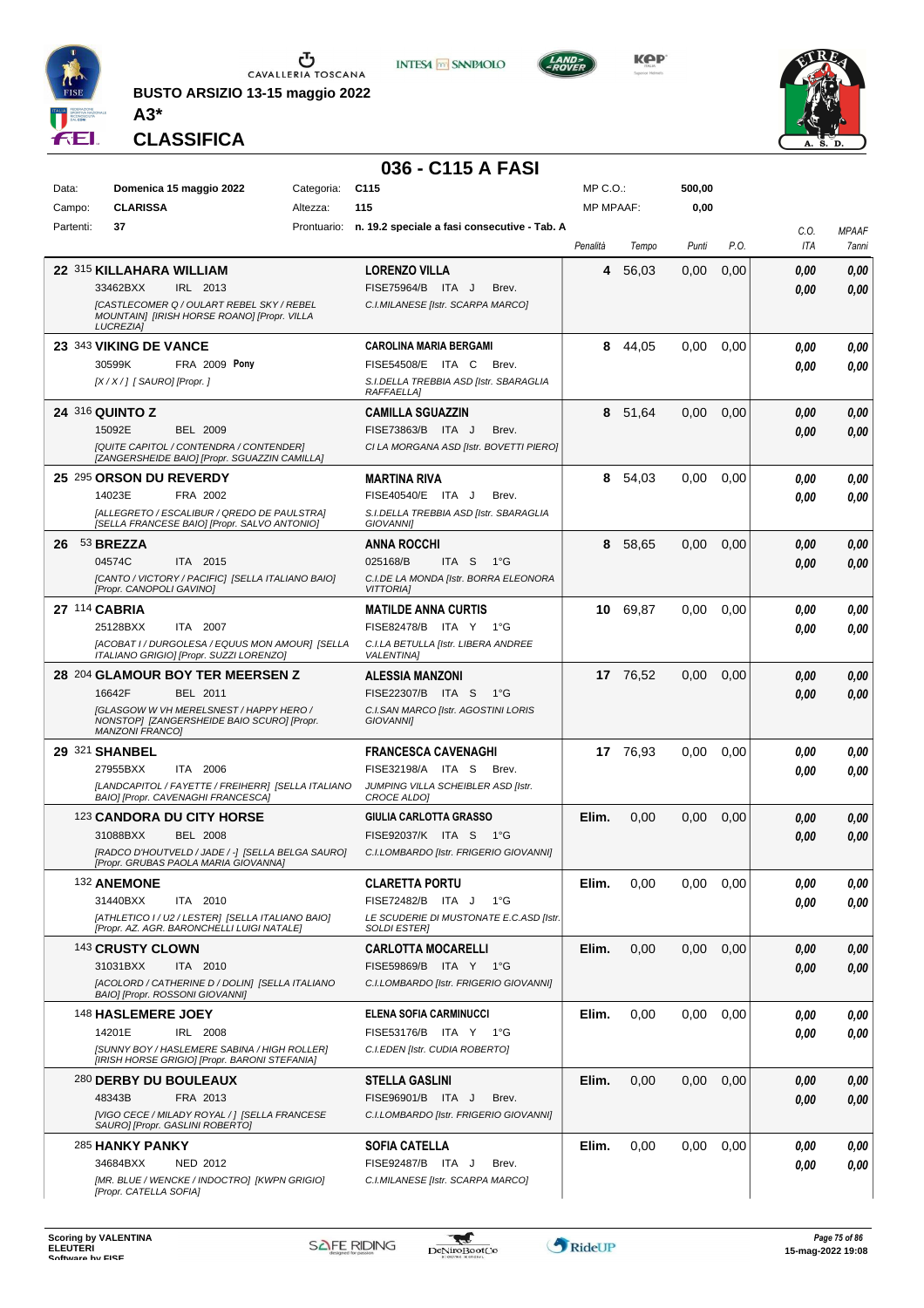

Ⴠ CAVALLERIA TOSCANA

**BUSTO ARSIZIO 13-15 maggio 2022**



**KOP** 

MP C.O.:

**0,00**



**CLASSIFICA**

**A3\***

Data: **Domenica 15 maggio 2022** Categoria: B110

#### **036 - C115 A FASI**

**INTESA** M SANPAOLO

| Data:     | Domenica 15 maggio 2022        |      |                                             | Categoria:                                        | C <sub>115</sub>                                           |       | $MP C. O.$ :     |       | 500.00 |       |      |              |
|-----------|--------------------------------|------|---------------------------------------------|---------------------------------------------------|------------------------------------------------------------|-------|------------------|-------|--------|-------|------|--------------|
| Campo:    | <b>CLARISSA</b>                |      |                                             | Altezza:                                          | 115                                                        |       | <b>MP MPAAF:</b> |       | 0,00   |       |      |              |
| Partenti: | 37                             |      |                                             | Prontuario:                                       | n. 19.2 speciale a fasi consecutive - Tab. A               |       |                  |       |        |       | C.0  | <b>MPAAF</b> |
|           |                                |      |                                             |                                                   |                                                            |       | Penalità         | Tempo | Punti  | P.O.  | ITA  | 7anni        |
|           | 298 IDEM DELLA MONICA          |      |                                             |                                                   | <b>GIORGIA SCOLARO</b>                                     |       | Elim.            | 0.00  | 0,00   | 0.001 | 0,00 | 0.00         |
|           | 34834BXX                       |      | ITA 2015                                    |                                                   | FISE105653/B ITA J                                         | Brev. |                  |       |        |       | 0.00 | 0,00         |
|           | DELLA MONICA S.R.L.1           |      | [VERDI / CORRADA DELLA MONICA / CORRADO II] | [SELLA ITALIANO GRIGIO] [Propr. SOCIETA' AGRICOLA | SANMARTINO [Istr. LAZZERI LUCA]                            |       |                  |       |        |       |      |              |
|           | 322 BEAUTY BROWN DEKER         |      |                                             |                                                   | <b>MILENA LAURA FRACCHIONI</b>                             |       | Elim.            | 0.00  | 0.00   | 0.00  | 0,00 | 0.00         |
|           | 15716F                         | ITA. | 2013                                        |                                                   | FISE30716/E<br>ITA J                                       | Brev. |                  |       |        |       | 0.00 | 0.00         |
|           | BAIO] [Propr. VENANZI LUIGINO] |      |                                             | [BAEDEKER / FABBIELLA / PIRADIN] [SELLA ITALIANO  | S.I.DELLA TREBBIA ASD [Istr. SBARAGLIA<br><b>GIOVANNII</b> |       |                  |       |        |       |      |              |

Collegio Giudicante *Presidente ANGELO GEIROLA CARLA BUSSU LUIGI VINCENZO GRECO LORENZA LOSAPIO MASSIMO OTTAVIANELLI NICOLETTA TOMASELLI*

## **037 - B110 A TEMPO**

| Campo:    | <b>SOFIA</b>                  | Altezza:                                                                                                | 110                                                              | <b>MP MPAAF:</b> |         | 0.00  |      |      |              |
|-----------|-------------------------------|---------------------------------------------------------------------------------------------------------|------------------------------------------------------------------|------------------|---------|-------|------|------|--------------|
| Partenti: | 29                            | Prontuario:                                                                                             | n. 3 a tempo - Tab. A                                            |                  |         |       |      | C.0. | <b>MPAAF</b> |
|           |                               |                                                                                                         |                                                                  | Penalità         | Tempo   | Punti | P.O. | ITA  | 7anni        |
|           | 1 344 DORENA O.A.             |                                                                                                         | <b>DAVIDE ANZALONE</b>                                           | 0                | 62,85   | 0.00  | 0.00 | 0,00 | 0.00         |
|           | 20893A                        | <b>NED 2008</b>                                                                                         | FISE53150/A ITA J<br>Brev.                                       |                  |         |       |      | 0.00 | 0.00         |
|           | <b>ZERBONIA SERENAI</b>       | [ATLANTIC / KORENA / AHORN] [KWPN BAIO] [Propr.                                                         | MANNUS CLUB SSD A RL [Istr. CUPOLINO<br><b>BRUNOI</b>            |                  |         |       |      |      |              |
|           | 2 256 JASMINE                 |                                                                                                         | <b>GIULIA PASINI</b>                                             | 0                | 64.35   | 0.00  | 0.00 | 0.00 | 0.00         |
|           | 28325BXX                      | ITA 2009                                                                                                | FISE115534/B ITA C<br>Brev.                                      |                  |         |       |      | 0.00 | 0.00         |
|           |                               | [-/-/] [SCONOSCIUTA GRIGIO] [Propr. PASINI GIULIA]                                                      | C.I.LOMBARDO [Istr. CASTELLOTTI PAOLA]                           |                  |         |       |      |      |              |
|           | 3 314 BABY BOOM BOOM          |                                                                                                         | THEA BROGGI                                                      | 0                | 64.78   | 0.00  | 0,00 | 0.00 | 0,00         |
|           | 31311BXX                      | ITA 2010                                                                                                | FISE79108/B ITA Y<br>Brev.                                       |                  |         |       |      | 0.00 | 0.00         |
|           |                               | [STARON / COLONIA DELLE ROANE / MARINIER] [SELLA<br>ITALIANO BAIO] [Propr. TROMBETTA GIUSEPPE & C. SAS] | C.I.LA CICOGNETTA ASD [Istr. TROMBETTA<br><b>ANDREA</b>          |                  |         |       |      |      |              |
|           | 4 287 MIRA                    |                                                                                                         | AMELIA BANKS CLARK                                               |                  | 0 68,18 | 0.00  | 0.00 | 0.00 | 0.00         |
|           | 30967K                        | BEL 2012                                                                                                | FISE122748/K MO C<br>Brev.                                       |                  |         |       |      | 0.00 | 0,00         |
|           | $[X/X/$ ] [BWP BAIO] [Propr.] |                                                                                                         | FISE [Istr.]                                                     |                  |         |       |      |      |              |
|           | <b>5 312 SACURA</b>           |                                                                                                         | <b>LAVINIA ARTURI</b>                                            | 0                | 76,56   | 0,00  | 0,00 | 0.00 | 0,00         |
|           | 22897G                        | ITA 2008                                                                                                | FISE81138/B<br>ITA Y<br>Brev.                                    |                  |         |       |      | 0.00 | 0,00         |
|           | <b>IMBROGNO GIULIAI</b>       | [LUSTLING M / BIBBI / ] [SELLA ITALIANO BAIO] [Propr.                                                   | C.I.IL QUADRIFOGLIO [Istr. BATTAGLINO<br><b>TERESA LOREDANA]</b> |                  |         |       |      |      |              |
|           | 6 310 EDOUARD DU RERE         |                                                                                                         | INES MARIA GRAZIA MAGGIPINTO                                     |                  | 083,53  | 0,00  | 0,00 | 0.00 | 0,00         |
|           | 48692B                        | FRA 2014                                                                                                | FISE82799/B<br>ITA J<br>Brev.                                    |                  |         |       |      | 0.00 | 0.00         |
|           | [Propr. MG EQUISPORT]         | [CON AIR / ILEA DE LA FOLIE / 1 [SELLA FRANCESE BAIO]                                                   | C.I.LOMBARDO [Istr. FRIGERIO GIOVANNI]                           |                  |         |       |      |      |              |
|           |                               | 7 253 LADYKILLER VD BREEMEERSEN                                                                         | <b>VITTORIA INGEGNOLI</b>                                        | 4                | 59,53   | 0.00  | 0.00 | 0.00 | 0.00         |
|           | 48155B                        | <b>BEL 2011</b>                                                                                         | FISE116515/B ITA C<br>Brev.                                      |                  |         |       |      | 0.00 | 0.00         |
|           | <b>VITTORIAI</b>              | [BREEMEERSEN ADORADO / HOT & SPICY / ] [BEL.<br>WARMBLOEDPAARD GRIGIO] [Propr. INGEGNOLI                | CI SANT'ANNA ASD [Istr. GRISI<br><b>FRANCESCA1</b>               |                  |         |       |      |      |              |
|           | 8 290 FREJA GREY              |                                                                                                         | <b>GIORGIA CARVELLI</b>                                          | 4                | 60,63   | 0,00  | 0,00 | 0.00 | 0,00         |
|           | 09247D                        | ITA 2010                                                                                                | FISE64237/D ITA C<br>Brev.                                       |                  |         |       |      | 0.00 | 0.00         |
|           |                               | [CRISTO / ENCHE LG / TONNERE DU VALLON] [SELLA<br>ITALIANO GRIGIO] [Propr. BETTELLA MARIO]              | NRCP [Istr. BETTELLA GINO]                                       |                  |         |       |      |      |              |
|           | 9 288 CONTEX                  |                                                                                                         | LAVINIA SALA                                                     |                  | 4 63,97 | 0,00  | 0,00 | 0.00 | 0,00         |
|           | 11229F                        | <b>GER 2005</b>                                                                                         | FISE143309/B ITA J<br>Brev.                                      |                  |         |       |      | 0.00 | 0.00         |
|           |                               | [CONTENDER / GREEN VELVET / LORD] [HOLSTEINER<br>BAIO] [Propr. BAGUSAT BERND HARALD]                    | CIRCOLO IPPICO CAPANNELLE S.S.D.R.L.<br>[Istr. MINUTOLI DARIO]   |                  |         |       |      |      |              |
|           |                               | 10 282 QUAIFAR DELLA CACCIA                                                                             | <b>SOFIA PENNA</b>                                               | 4                | 64,13   | 0,00  | 0,00 | 0.00 | 0.00         |
|           | 24103BXX                      | ITA 2006                                                                                                | <b>FISE94727/B</b><br>ITA J<br>Brev.                             |                  |         |       |      | 0.00 | 0.00         |
|           |                               | [QUITE CAPITOL / BALADIA / ACADIUS] [SELLA ITALIANO<br>GRIGIO] [Propr. BUONANOCE VINCENZO]              | C.I.DI CASTELLAZZO ASD [Istr.<br><b>BENCHIHAOUI RAMZII</b>       |                  |         |       |      |      |              |

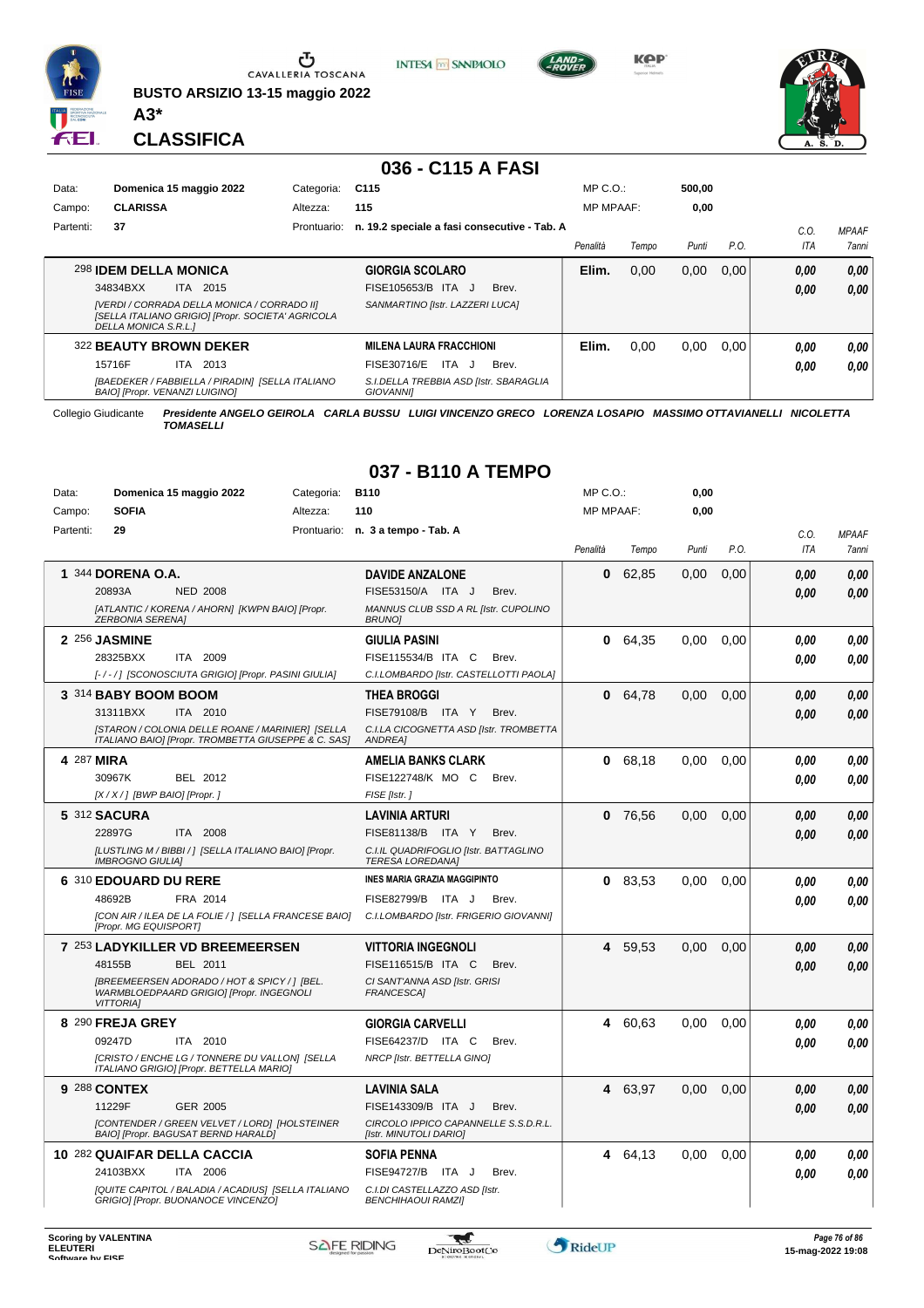

**BUSTO ARSIZIO 13-15 maggio 2022 A3\***



**KOP** 

**0,00**

MP C.O.:



**CLASSIFICA**

Data: **Domenica 15 maggio 2022** Categoria: B110

#### **037 - B110 A TEMPO**

| Campo:             | <b>SOFIA</b>                 | Altezza:                                                                                                | 110                                                                    | <b>MP MPAAF:</b> |          | 0,00  |      |      |              |
|--------------------|------------------------------|---------------------------------------------------------------------------------------------------------|------------------------------------------------------------------------|------------------|----------|-------|------|------|--------------|
| Partenti:          | 29                           |                                                                                                         | Prontuario: n. 3 a tempo - Tab. A                                      |                  |          |       |      | C.0. | <b>MPAAF</b> |
|                    |                              |                                                                                                         |                                                                        | Penalità         | Tempo    | Punti | P.O. | ITA  | 7anni        |
|                    | 11 261 SIBBIA                |                                                                                                         | <b>GABRIELE LIBONI</b>                                                 | 4                | 69,53    | 0,00  | 0,00 | 0.00 | 0,00         |
|                    | 09271D                       | ITA 2010                                                                                                | FISE112027/B ITA C<br>Brev.                                            |                  |          |       |      | 0,00 | 0,00         |
|                    |                              | [SILVANER DC / FIBBIA DEL TERRICCIO / RISKETOU]<br>[SELLA ITALIANO BAIO] [Propr. CORONA ALICE]          | C.I.SAN MARCO [Istr. AGOSTINI LORIS<br><b>GIOVANNII</b>                |                  |          |       |      |      |              |
|                    | <b>12 259 WIZARD</b>         |                                                                                                         | <b>MARGHERITA MICHELOTTI</b>                                           | 4                | 70,59    | 0,00  | 0,00 | 0.00 | 0,00         |
|                    | 34102BXX                     | IRL 2009                                                                                                | FISE50831/A ITA J<br>Brev.                                             |                  |          |       |      | 0.00 | 0,00         |
|                    |                              | [-/-/] [IRISH HORSE BAIO SCURO] [Propr. MYTHORSES                                                       | PONTENUOVOHORSES ASD [Istr. CAPUTO                                     |                  |          |       |      |      |              |
|                    | SRL1                         |                                                                                                         | <b>FABRIZIO)</b>                                                       |                  |          |       |      |      |              |
|                    | 13 337 NEVADA Z              |                                                                                                         | <b>BEATRICE BAVILA</b>                                                 |                  | 4 70,72  | 0,00  | 0,00 | 0,00 | 0,00         |
|                    | 32454BXX                     | <b>BEL 2009</b><br>[NAMELUS R / JOLIEN / AHORN Z] [ZANGERSHEIDE                                         | FISE131596/B ITA J<br>Brev.<br>CENTRO IPPICO LA TORBIERA S.S.D. A R.L. |                  |          |       |      | 0,00 | 0,00         |
|                    |                              | BAIO] [Propr. MACCARONE ANTONIO]                                                                        | [Istr. GERARDI VITO]                                                   |                  |          |       |      |      |              |
| <b>14 258 BLUE</b> |                              |                                                                                                         | AMBRA LEAH NELE STETZELBERG                                            |                  | 4 71,41  | 0.00  | 0,00 | 0.00 | 0,00         |
|                    | 06213H                       | GBR 2006                                                                                                | FISE114237/B GER C<br>Brev.                                            |                  |          |       |      | 0.00 | 0.00         |
|                    |                              | <b>[CADENCE VAN'T GELUTT / UGLA MAYBE BLUE D'04 /</b><br>CONCORDE] [AES BAIO] [Propr. MARIGO GIAMMARCO] | C.I.LA BETULLA [Istr. LIBERA ANDREE<br><b>VALENTINA1</b>               |                  |          |       |      |      |              |
|                    | 15 272 CELOU-VITA PS         |                                                                                                         | <b>MARGHERITA GIRARDI</b>                                              |                  | 4 71,44  | 0,00  | 0,00 | 0,00 | 0,00         |
|                    | 17394F                       | GER 2013                                                                                                | FISE99452/B ITA Y<br>Brev.                                             |                  |          |       |      | 0,00 | 0,00         |
|                    |                              | [CENTADEL / DOLCE VITA / BALOUBET DU ROUET]<br>[MECKLENBURG SAURO] [Propr. GIRARDI MARGHERITA]          | C.I.LA BETULLA [Istr. LIBERA ANDREE<br><b>VALENTINAI</b>               |                  |          |       |      |      |              |
|                    | <b>16 263 FABER</b>          |                                                                                                         | <b>GIULIA MELONI</b>                                                   |                  | 4 74,72  | 0.00  | 0,00 | 0.00 | 0,00         |
|                    | 16868E                       | NED 2010                                                                                                | FISE110440/B ITA J<br>Brev.                                            |                  |          |       |      | 0.00 | 0.00         |
|                    |                              | [DE21000018105 / MAUREEN V / COLWAY BOLD] [KWPN<br>BAIO] [Propr. PIGHI FRANCESCO]                       | GIC JUMPING TEAM SSD [Istr. GALLI<br><b>MASSIMO1</b>                   |                  |          |       |      |      |              |
|                    | <b>17 155 MERCI BEAUCOUP</b> |                                                                                                         | <b>ALICE RUNDO</b>                                                     |                  | 4 78,13  | 0,00  | 0,00 | 0,00 | 0,00         |
|                    | 18678E                       | <b>NED 2017</b>                                                                                         | FISE98748/B ITA C<br>Brev.                                             |                  |          |       |      | 0.00 | 0.00         |
|                    |                              | [CARDENTO / VOTE FOR ME / CARETINO] [KWPN<br>GRIGIO] [Propr. PERTICONE CONCETTA]                        | C.I.DI CASTELLAZZO ASD [Istr.<br><b>BENCHIHAOUI RAMZI]</b>             |                  |          |       |      |      |              |
|                    | 18 267 VALENCIA 99           |                                                                                                         | ANNA FORTUNA                                                           |                  | 4 78,28  | 0,00  | 0,00 | 0.00 | 0,00         |
|                    | 48611B                       | GER 2010                                                                                                | FISE106157/B ITA J<br>Brev.                                            |                  |          |       |      | 0.00 | 0.00         |
|                    |                              | IVULKANO / COULEUR RUBINIA /   [WESTFALEN SAURO]<br>[Propr. COLOMBO GIORGIA LUCIA]                      | C.I.LA BETULLA [Istr. LIBERA ANDREE<br><b>VALENTINA]</b>               |                  |          |       |      |      |              |
|                    | 19 266 EMILY DEL VERGANTE    |                                                                                                         | <b>MARTINA BARBERA</b>                                                 | 4                | 83,32    | 0,00  | 0,00 | 0,00 | 0,00         |
|                    | 17963A                       | ITA 2010                                                                                                | FISE48391/A ITA J<br>Brev.                                             |                  |          |       |      | 0.00 | 0.00         |
|                    |                              | [CONQUISTADOR / LUCIFER / BURGGRAAF] [SELLA<br>ITALIANO GRIGIO] [Propr. AZ. AGR. DEL VERGANTE]          | ASD CARGANDINO [Istr. MONARI PAOLO]                                    |                  |          |       |      |      |              |
|                    | 20 275 SIBERIE DIMAWI        |                                                                                                         | <b>ALICE RUNDO</b>                                                     | 8                | 59,85    | 0.00  | 0,00 | 0.00 | 0,00         |
|                    | 48579B                       | FRA 2006                                                                                                | FISE98748/B ITA C<br>Brev.                                             |                  |          |       |      | 0.00 | 0.00         |
|                    | PERTICONE CONCETTA]          | [FLUSH / FELINE / ] [SELLA FRANCESE GRIGIO] [Propr.                                                     | C.I.DI CASTELLAZZO ASD [Istr.<br>BENCHIHAOUI RAMZI]                    |                  |          |       |      |      |              |
|                    | 21 326 FAVONIA               |                                                                                                         | GIULIA TETTAMANTI                                                      |                  | 8 61,97  | 0,00  | 0,00 | 0.00 | 0,00         |
|                    | 32215BXX                     | ITA 2013                                                                                                | FISE34029/B ITA S<br>Brev.                                             |                  |          |       |      | 0.00 | 0,00         |
|                    |                              | [FILIPIN / JALNA D'ALEMY / AZUR DE NOUVOLIEU]<br>[SELLA ITALIANO SAURO] [Propr. BUIZZA OSCAR]           | C.I.LA CICOGNETTA ASD [Istr. TROMBETTA<br>ANDREA]                      |                  |          |       |      |      |              |
|                    | 22 260 DONA DEA              |                                                                                                         | <b>MARIA SAVIGLIANO</b>                                                |                  | 13 88,50 | 0,00  | 0,00 | 0.00 | 0,00         |
|                    | 25629M                       | SLO 2007                                                                                                | FISE50251/A ITA J<br>Brev.                                             |                  |          |       |      | 0,00 | 0,00         |
|                    |                              | [BALLAST / DESDEMONA / DIKTANT-5] [SLOVENSKA<br>TOPLOKRVNA BAIO] [Propr. CIR ASD]                       | MANNUS CLUB SSD A RL [Istr. CUPOLINO<br><b>BRUNO</b>                   |                  |          |       |      |      |              |
|                    | 284 CAREZZA                  |                                                                                                         | <b>GINEVRA FATUCCI</b>                                                 | Elim.            | 0,00     | 0,00  | 0,00 | 0.00 | 0,00         |
|                    | 08356F                       | <b>GER 2004</b>                                                                                         | FISE49377/F ITA S<br>Brev.                                             |                  |          |       |      | 0,00 | 0,00         |
|                    | [Propr. SCHIARITI FRANCESCO] | [COLLIN L / NADJA / NORTON L] [WESTFALEN BAIO]                                                          | C.I.EDEN [Istr. CUDIA ROBERTO]                                         |                  |          |       |      |      |              |
|                    |                              | <sup>305</sup> ELKO VAN'T PALMENHOF                                                                     | DIANA GRANDI                                                           | Elim.            | 0,00     | 0,00  | 0,00 | 0.00 | 0,00         |
|                    | 30053BXX                     | BEL 2004                                                                                                | FISE85173/B ITA S<br>Brev.                                             |                  |          |       |      | 0,00 | 0,00         |
|                    | <b>GRANDI DIANA]</b>         | [DARCO / NANS SKY / GOLD SKY] [BWP SAURO] [Propr.                                                       | IL GHIRO SSARLD [Istr. CARBONELLI<br><b>VALENTINA1</b>                 |                  |          |       |      |      |              |

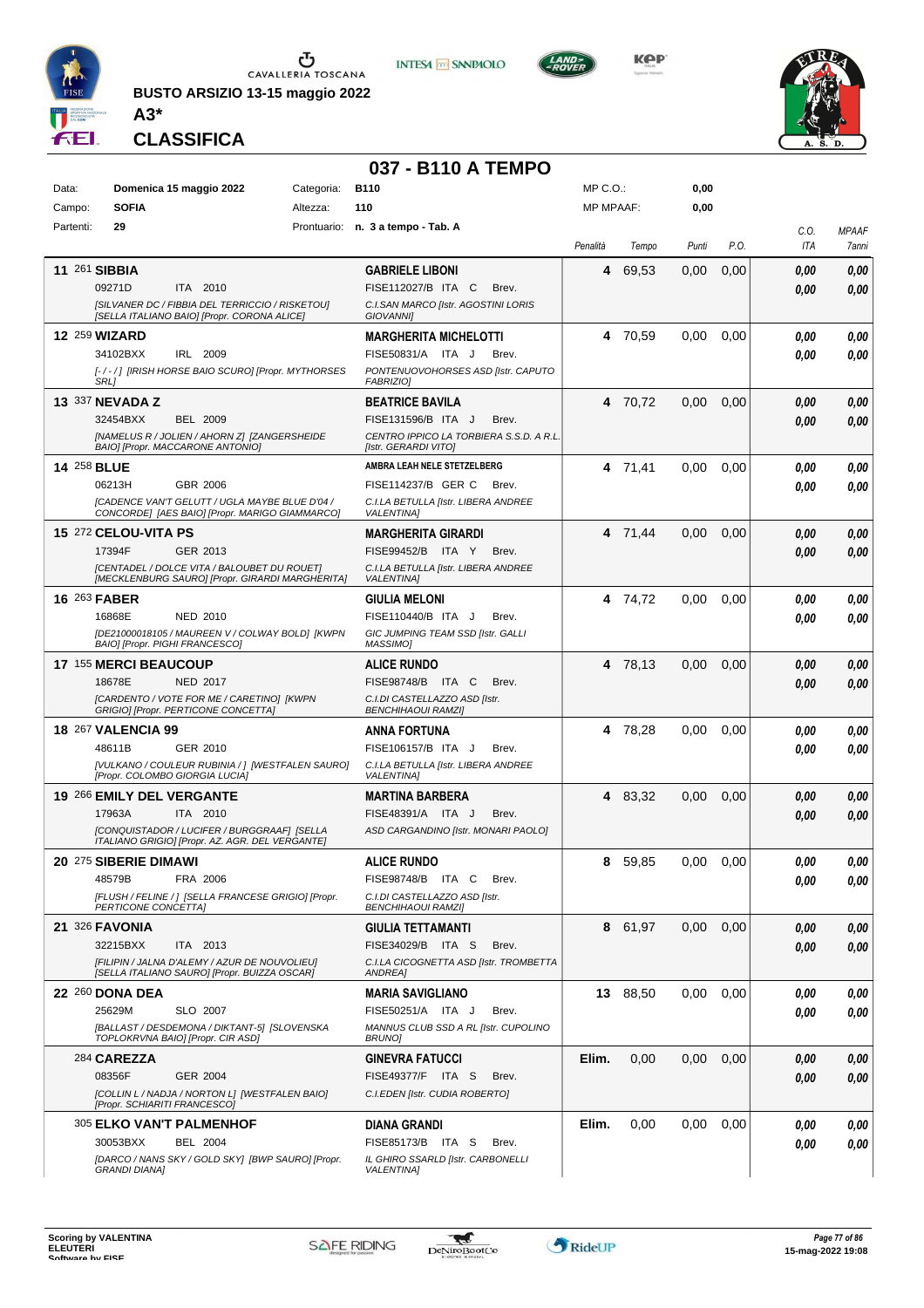

**BUSTO ARSIZIO 13-15 maggio 2022 A3\***









**CLASSIFICA**

#### **037 - B110 A TEMPO**

| Data:         | Domenica 15 maggio 2022                                                                                                       | Categoria:  | <b>B110</b>                                                                                     | $MP C. O.$ :     |       | 0,00  |      |                  |              |
|---------------|-------------------------------------------------------------------------------------------------------------------------------|-------------|-------------------------------------------------------------------------------------------------|------------------|-------|-------|------|------------------|--------------|
| Campo:        | <b>SOFIA</b>                                                                                                                  | Altezza:    | 110                                                                                             | <b>MP MPAAF:</b> |       | 0,00  |      |                  |              |
| Partenti:     | 29                                                                                                                            | Prontuario: | n. 3 a tempo - Tab. A                                                                           |                  |       |       |      | C.0.             | <b>MPAAF</b> |
|               |                                                                                                                               |             |                                                                                                 | Penalità         | Tempo | Punti | P.O. | ITA              | <b>7anni</b> |
|               | 320 BILL WILL                                                                                                                 |             | <b>ISABELLA FICHTNER</b>                                                                        | Elim.            | 0,00  | 0,00  | 0,00 | 0,00             | 0,00         |
|               | 28042BXX<br>ITA 2009                                                                                                          |             | FISE70388/B ITA S<br>Brev.                                                                      |                  |       |       |      | 0,00             | 0,00         |
|               | <b>IGOODWILL / RIANTE VAN DE MIDDELSTEDE / AZUR</b><br>DEPAULSTRA] [SELLA ITALIANO BAIO SCURO] [Propr.<br>SAVOLDI PIERANGELO] |             | C.I.LA CICOGNETTA ASD [Istr. TROMBETTA<br>ANDREA1                                               |                  |       |       |      |                  |              |
|               | 324 FI-POLYT                                                                                                                  |             | <b>SONIA CIANCIULLI</b>                                                                         | Elim.            | 0,00  | 0,00  | 0,00 | 0,00             | 0,00         |
|               | BEL 2005<br>32335BXX                                                                                                          |             | FISE38620/B ITA S<br>Brev.                                                                      |                  |       |       |      | 0,00             | 0,00         |
|               | [NAGANO / ILOCIA / MELCHIOR] [BWP SAURO] [Propr.<br><b>STELLINI CLAUDIAI</b>                                                  |             | C.I.MILANESE [Istr. SCARPA BARBARA]                                                             |                  |       |       |      |                  |              |
| <b>FC</b> 136 |                                                                                                                               |             | <b>NADIA LAURA GIANNINOTO</b>                                                                   | <b>Partito</b>   |       |       |      | 0,00             | 0,00         |
|               |                                                                                                                               |             | FISE68438/B<br>ITA S<br>1°G                                                                     |                  |       |       |      | 0,00             | 0,00         |
|               |                                                                                                                               |             | C.I.EDEN [Istr. CUDIA ROBERTO]                                                                  |                  |       |       |      |                  |              |
| FC 145        |                                                                                                                               |             | <b>MARTINA BARBATO</b>                                                                          | <b>Partito</b>   |       |       |      | 0.00             | 0,00         |
|               |                                                                                                                               |             | FISE58612/B ITA Y<br>$1^{\circ}G$                                                               |                  |       |       |      | 0,00             | 0,00         |
|               |                                                                                                                               |             | SCUDERIA LE QUERCE [Istr. PRADA<br>ELISABETTA]                                                  |                  |       |       |      |                  |              |
| FC 113        |                                                                                                                               |             | <b>CARLOTTA CAIRO</b>                                                                           | <b>Partito</b>   |       |       |      | 0,00             | 0,00         |
|               |                                                                                                                               |             | $1^{\circ}$ G<br>FISE85639/B ITA J                                                              |                  |       |       |      | 0,00             | 0,00         |
|               |                                                                                                                               |             | C.I.DE LA MONDA [Istr. ROCCHI ANNA]                                                             |                  |       |       |      |                  |              |
|               | Collegio Giudicante                                                                                                           |             | Presidente ANGELO GEIROLA CARLA BUSSU LUIGI VINCENZO GRECO LORENZA LOSAPIO MASSIMO OTTAVIANELLI |                  |       |       |      | <b>NICOLETTA</b> |              |

*TOMASELLI*

## **038 - B100 A TEMPO**

| Data:     |                           | Domenica 15 maggio 2022                                                                            | Categoria:  | <b>B100</b>                                                 | MP C. O.         |       | 0,00  |      |            |              |
|-----------|---------------------------|----------------------------------------------------------------------------------------------------|-------------|-------------------------------------------------------------|------------------|-------|-------|------|------------|--------------|
| Campo:    | <b>SOFIA</b>              |                                                                                                    | Altezza:    | 100                                                         | <b>MP MPAAF:</b> |       | 0,00  |      |            |              |
| Partenti: | 35                        |                                                                                                    | Prontuario: | n. 3 a tempo - Tab. A                                       |                  |       |       |      | C.0.       | <b>MPAAF</b> |
|           |                           |                                                                                                    |             |                                                             | Penalità         | Tempo | Punti | P.O. | <b>ITA</b> | <b>7anni</b> |
|           | 1 346 TANA DE TUSHITA     |                                                                                                    |             | <b>VIRGINIA FRAGASSO</b>                                    | 0                | 55,47 | 0,00  | 0,00 | 0.00       | 0.00         |
|           | 29372K                    | <b>SCN 2007 Pony</b>                                                                               |             | FISE132552/B ITA G<br>Brev.                                 |                  |       |       |      | 0.00       | 0.00         |
|           |                           | [X / X / ] [SELLA FRANCESE SAURO BRUCIATO] [Propr. ]                                               |             | SANMARTINO [Istr. LAZZERI LUCA]                             |                  |       |       |      |            |              |
|           | 2 297 SECANO              |                                                                                                    |             | <b>SARA RUNDO</b>                                           | 0                | 58,66 | 0,00  | 0,00 | 0.00       | 0.00         |
|           | 31874BXX                  | GER 2008                                                                                           |             | <b>FISE87264/B</b><br>ITA C<br>Brev.                        |                  |       |       |      | 0.00       | 0.00         |
|           |                           | [SECANO / LA LUNA / LAGOHEIDOR G] [OLDENBURG<br>GRIGIO] [Propr. FERRARI CAMILLA]                   |             | C.I.DI CASTELLAZZO ASD [Istr.<br><b>BENCHIHAOUI RAMZII</b>  |                  |       |       |      |            |              |
|           |                           | 3 138 VERY GOOD LE TI' WAN                                                                         |             | <b>MARTINA ZONE</b>                                         | $\mathbf{0}$     | 59.94 | 0.00  | 0.00 | 0.00       | 0.00         |
|           | 30014K                    | <b>FRA 2009 Pony</b>                                                                               |             | FISE130337/B ITA G<br>Brev.                                 |                  |       |       |      | 0.00       | 0.00         |
|           |                           | [X / X / ] [SELLA FRANCESE SAURO] [Propr. ]                                                        |             | SANMARTINO [Istr. LAZZERI LUCA]                             |                  |       |       |      |            |              |
|           | 4 341 GALANT              |                                                                                                    |             | <b>CAROLA TERZI</b>                                         | $\mathbf{0}$     | 60,25 | 0,00  | 0,00 | 0.00       | 0.00         |
|           | 23832BXX                  | ITA 2006                                                                                           |             | FISE122783/B ITA C<br>Brev.                                 |                  |       |       |      | 0.00       | 0.00         |
|           |                           | [CARETINO / LIRICA DI VILLAGANA / GRANDEUR (II)]<br>[SELLA ITALIANO BAIO] [Propr. HORSESHOP SRL]   |             | NRCP [Istr. BETTELLA GINO]                                  |                  |       |       |      |            |              |
|           | 5 283 BALDOR              |                                                                                                    |             | <b>CRISTINA JELMINI</b>                                     | 0                | 60,56 | 0,00  | 0,00 | 0.00       | 0.00         |
|           | 29959BXX                  | ITA 2009                                                                                           |             | FISE92745/B ITA S<br>Brev.                                  |                  |       |       |      | 0.00       | 0.00         |
|           | [Propr. JELMINI CRISTINA] | [BALDINI / JAHARI / ACOBAT II] [SELLA ITALIANO BAIO]                                               |             | C.I.LA BETULLA [Istr. LIBERA ANDREE<br><b>VALENTINA1</b>    |                  |       |       |      |            |              |
|           | 6 281 HEY JOE EBH         |                                                                                                    |             | <b>SOFIA DEGAUDENZI</b>                                     | 0                | 61,03 | 0,00  | 0,00 | 0.00       | 0.00         |
|           | 21931A                    | NED 2012                                                                                           |             | FISE43798/A ITA J<br>Brev.                                  |                  |       |       |      | 0.00       | 0.00         |
|           |                           | <b>IVANCOUVER / BURBERRY / HEARTBREAKERI</b><br>[NEDERLANDS RIJPAAR. BAIO] [Propr. BERTI EMANUELA] |             | <b>HORSE DREAM CLUB ASD Ilstr.</b><br>SPAGNOLINI CRISTIANO] |                  |       |       |      |            |              |
|           | 7 275 SIBERIE DIMAWI      |                                                                                                    |             | <b>ALICE RUNDO</b>                                          | 0                | 62,28 | 0,00  | 0,00 | 0.00       | 0.00         |
|           | 48579B                    | FRA 2006                                                                                           |             | <b>FISE98748/B</b><br>ITA C<br>Brev.                        |                  |       |       |      | 0.00       | 0.00         |
|           | PERTICONE CONCETTAI       | [FLUSH / FELINE / ] [SELLA FRANCESE GRIGIO] [Propr.                                                |             | C.I.DI CASTELLAZZO ASD [Istr.<br><b>BENCHIHAOUI RAMZII</b>  |                  |       |       |      |            |              |

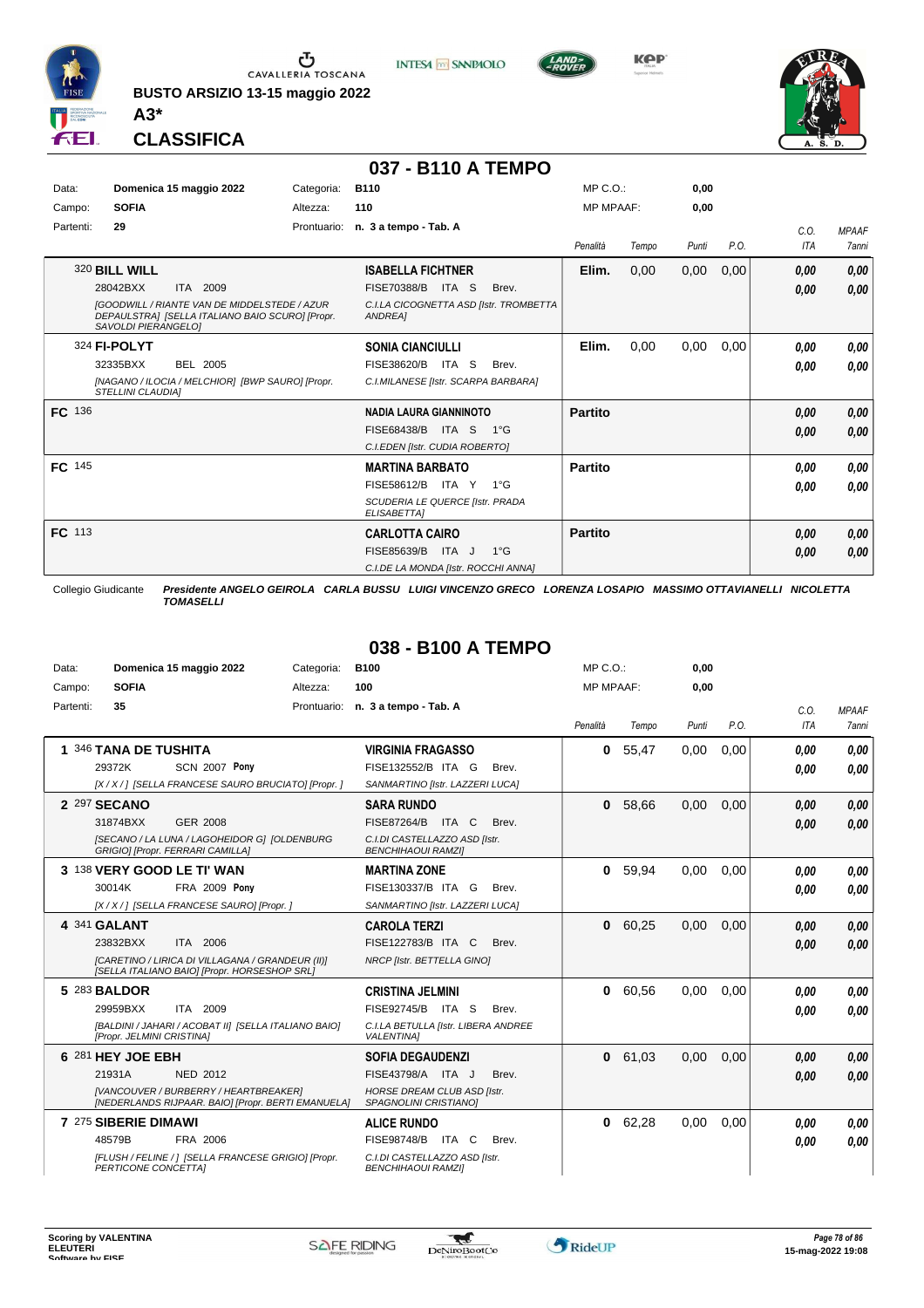

**BUSTO ARSIZIO 13-15 maggio 2022 A3\***





MP C.O.:

**0,00**



**CLASSIFICA**

Data: **Domenica 15 maggio 2022** Categoria: B100

## **038 - B100 A TEMPO**

| Campo:    | <b>SOFIA</b>            | Altezza:                                                                                                                                                | 100                                                                                         | <b>MP MPAAF:</b> |           | 0,00  |      |      |              |
|-----------|-------------------------|---------------------------------------------------------------------------------------------------------------------------------------------------------|---------------------------------------------------------------------------------------------|------------------|-----------|-------|------|------|--------------|
| Partenti: | 35                      |                                                                                                                                                         | Prontuario: n. 3 a tempo - Tab. A                                                           |                  |           |       |      | C.O. | <b>MPAAF</b> |
|           |                         |                                                                                                                                                         |                                                                                             | Penalità         | Tempo     | Punti | P.O. | ITA  | 7anni        |
|           | 8 303 LINETTE           |                                                                                                                                                         | <b>VIOLA CAVAZZA</b>                                                                        | 0                | 65,18     | 0,00  | 0,00 | 0.00 | 0,00         |
|           | 34084BXX                | ITA 2014                                                                                                                                                | FISE86158/B ITA J<br>Brev.                                                                  |                  |           |       |      | 0.00 | 0,00         |
|           |                         | [L'ARC DE TRIOMPHE / FIONA 251 / FLORESTAN I]<br>[SELLA ITALIANO BAIO] [Propr. MAYR ERICA]                                                              | C.I.LA BETULLA [Istr. LIBERA ANDREE<br><b>VALENTINA]</b>                                    |                  |           |       |      |      |              |
|           | 9 294 QUEL CHOIX        |                                                                                                                                                         | SOFIA CARCANO                                                                               | 0                | 66,97     | 0.00  | 0.00 | 0.00 | 0,00         |
|           | 49292B                  | BEL 2016                                                                                                                                                | FISE92046/B ITA C<br>Brev.                                                                  |                  |           |       |      | 0.00 | 0,00         |
|           | <b>CLARISSAI</b>        | [ELVIS TER PUTTE / CHABLIS-J / FLAMENCO DESEMILLY]<br>[BEL. WARMBLOEDPAARD BAIO] [Propr. TRUST                                                          | C.I.SAN MARCO [Istr. AGOSTINI LORIS<br><b>GIOVANNII</b>                                     |                  |           |       |      |      |              |
|           |                         | 10 271 CARLO VAN DE MERRIEHOEVE                                                                                                                         | <b>MARCO CORRADINI</b>                                                                      | 0                | 67,50     | 0.00  | 0.00 | 0.00 | 0,00         |
|           | 29527BXX                | <b>BEL 2002</b>                                                                                                                                         | FISE46360/A ITA J<br>Brev.                                                                  |                  |           |       |      | 0.00 | 0,00         |
|           |                         | [CANADIAN RIVER / HERMINE VAN DE ZAVEL / FLEURI<br>DU MANOIR] [BWP GRIGIO] [Propr. PEDRONI MARIA]                                                       | LA PRATERIA SOCIETA' COOP. SOC. [Istr.<br>JANSSON REISSMULLER HANNA JANINA<br><b>MARIA1</b> |                  |           |       |      |      |              |
|           |                         | 11 282 QUAIFAR DELLA CACCIA                                                                                                                             | <b>SOFIA PENNA</b>                                                                          | 0                | 68,53     | 0.00  | 0.00 | 0.00 | 0,00         |
|           | 24103BXX                | ITA 2006                                                                                                                                                | FISE94727/B ITA J<br>Brev.                                                                  |                  |           |       |      | 0.00 | 0,00         |
|           |                         | [QUITE CAPITOL / BALADIA / ACADIUS] [SELLA ITALIANO<br>GRIGIO] [Propr. BUONANOCE VINCENZO]                                                              | C.I.DI CASTELLAZZO ASD [Istr.<br>BENCHIHAOUI RAMZI]                                         |                  |           |       |      |      |              |
|           |                         | 12 274 VERSUS DES COUTOTS                                                                                                                               | <b>YANA MARIA PARODI</b>                                                                    |                  | $0$ 71,24 | 0.00  | 0,00 | 0.00 | 0,00         |
|           | 18607E                  | FRA 2009                                                                                                                                                | FISE98809/B ITA J<br>Brev.                                                                  |                  |           |       |      | 0.00 | 0,00         |
|           |                         | [LANDO / JOYDOMAIN / DUC DU HUTREL] [SELLA<br>FRANCESE BAIO] [Propr. PARODI YANA MARIA]                                                                 | C.I.DI CASTELLAZZO ASD [Istr.<br><b>BENCHIHAOUI RAMZI]</b>                                  |                  |           |       |      |      |              |
|           | 13 250 CHIARISSIMA      |                                                                                                                                                         | <b>GIORGIA SCOLARO</b>                                                                      | 0                | 71,59     | 0,00  | 0.00 | 0.00 | 0,00         |
|           | 34205BXX                | ITA 2014                                                                                                                                                | FISE105653/B ITA J<br>Brev.                                                                 |                  |           |       |      | 0.00 | 0.00         |
|           | <b>MARIA1</b>           | <b>ILOHENGRIN DI VILLA EMILIA / VASE VAN HET</b><br>PANGAARDENHOF / CEVIN] [SELLA ITALIANO BAIO]<br>[Propr. AZ. AGR. TENUTA DELLE LUVI DI FRANZONI ANNA | SANMARTINO [Istr. LAZZERI LUCA]                                                             |                  |           |       |      |      |              |
|           | <b>14 337 NEVADA Z</b>  |                                                                                                                                                         | <b>BEATRICE BAVILA</b>                                                                      |                  | $0$ 71,94 | 0.00  | 0,00 | 0,00 | 0,00         |
|           | 32454BXX                | <b>BEL 2009</b>                                                                                                                                         | FISE131596/B ITA J<br>Brev.                                                                 |                  |           |       |      | 0.00 | 0,00         |
|           |                         | [NAMELUS R / JOLIEN / AHORN Z] [ZANGERSHEIDE<br>BAIO] [Propr. MACCARONE ANTONIO]                                                                        | CENTRO IPPICO LA TORBIERA S.S.D. A R.L.<br>[Istr. GERARDI VITO]                             |                  |           |       |      |      |              |
|           | 15 336 MIGHTY           |                                                                                                                                                         | <b>LARA CERULLO</b>                                                                         |                  | $0$ 74,97 | 0.00  | 0,00 | 0.00 | 0,00         |
|           | 35405BXX                | ITA 2013                                                                                                                                                | FISE131736/B ITA J<br>Brev.                                                                 |                  |           |       |      | 0.00 | 0,00         |
|           | <b>GRIMALDI MATTEO]</b> | [JACKPOT KERELLEC / S.M. MORGANA / WINDSOR]<br>[SELLA ITALIANO SAURO] [Propr. AZ. AGR. ALLEV.                                                           | CI LA MORGANA ASD [Istr. BOVETTI PIERO]                                                     |                  |           |       |      |      |              |
|           | 16 292 DUMBLE D' AUR AA |                                                                                                                                                         | <b>CARLA SAHIN</b>                                                                          |                  | $0$ 82,32 | 0,00  | 0,00 | 0,00 | 0,00         |
|           | 30769K                  | FRA 2013                                                                                                                                                | FISE140042/B ITA C<br>Brev.                                                                 |                  |           |       |      | 0.00 | 0,00         |
|           |                         | [X / X / ] [ANGLO ARABO FRANCESE SAURO] [Propr. ]                                                                                                       | CI SANT'ANTONIO SSD A RL [Istr. MARRAMI<br><b>VITALI ALBERTO]</b>                           |                  |           |       |      |      |              |
|           | 17 270 MY JOEY          |                                                                                                                                                         | EMMA TRAVAINI                                                                               |                  | 4 54,18   | 0.00  | 0.00 | 0,00 | 0,00         |
|           | 33938BXX                | IRL 2011 Pony                                                                                                                                           | FISE102985/B ITA J<br>Brev.                                                                 |                  |           |       |      | 0,00 | 0,00         |
|           | EMMA1                   | [-/-/] [SCONOSCIUTA PEZZATO BAIO] [Propr. TRAVAINI                                                                                                      | ASIM CLUB LA VISCONTEA AID [Istr.<br><b>LUPINETTI GIANLUCA]</b>                             |                  |           |       |      |      |              |
|           | 18 257 CASALLINA        |                                                                                                                                                         | <b>VITTORIA OLTOLINA</b>                                                                    |                  | 4 62,32   | 0,00  | 0,00 | 0,00 | 0,00         |
|           | 48386B                  | GER 2012                                                                                                                                                | FISE115458/B ITA J<br>Brev.                                                                 |                  |           |       |      | 0,00 | 0,00         |
|           |                         | [CANDYMAN / CUBA LIBRE / LIFE IS LIFE] [SELLA<br>TEDESCA BAIO] [Propr. OLTOLINA VITTORIA]                                                               | ASD TORRE DEI GELSI [Istr. BANFI CECILIA]                                                   |                  |           |       |      |      |              |
|           | 19 265 ASSO D'ACCEGLIO  |                                                                                                                                                         | GAIA ALBERTARIO                                                                             |                  | 4 64,47   | 0,00  | 0,00 | 0,00 | 0,00         |
|           | 15146A                  | ITA 2007                                                                                                                                                | FISE108422/B ITA J<br>Brev.                                                                 |                  |           |       |      | 0.00 | 0,00         |
|           |                         | [CASSINI II / JALAPA DE VOLSIN / VOLTAIRE] [SELLA<br>ITALIANO SAURO] [Propr. ALBERTARIO CLAUDIO PAOLO]                                                  | ASD TORRE DEI GELSI [Istr. GIORGI LUCIA]                                                    |                  |           |       |      |      |              |
|           |                         | 20 338 INDIGO VAN HET GROESHOF                                                                                                                          | ANASTASIA GASPARI                                                                           |                  | 4 67,94   | 0,00  | 0,00 | 0,00 | 0,00         |
|           | 20362A                  | <b>BEL 2008</b>                                                                                                                                         | FISE129872/B ITA C<br>Brev.                                                                 |                  |           |       |      | 0.00 | 0,00         |
|           |                         | [POMMEAU DU HEUP / FARHADIBA VAN HET<br>GROESHOF / MUSCARIS D'ARIEL] [BWP SAURO] [Propr.                                                                | C.I.DE LA MONDA [Istr. ROCCHI ANNA]                                                         |                  |           |       |      |      |              |
|           | DOMENEGHINI DAVIDE]     |                                                                                                                                                         |                                                                                             |                  |           |       |      |      |              |

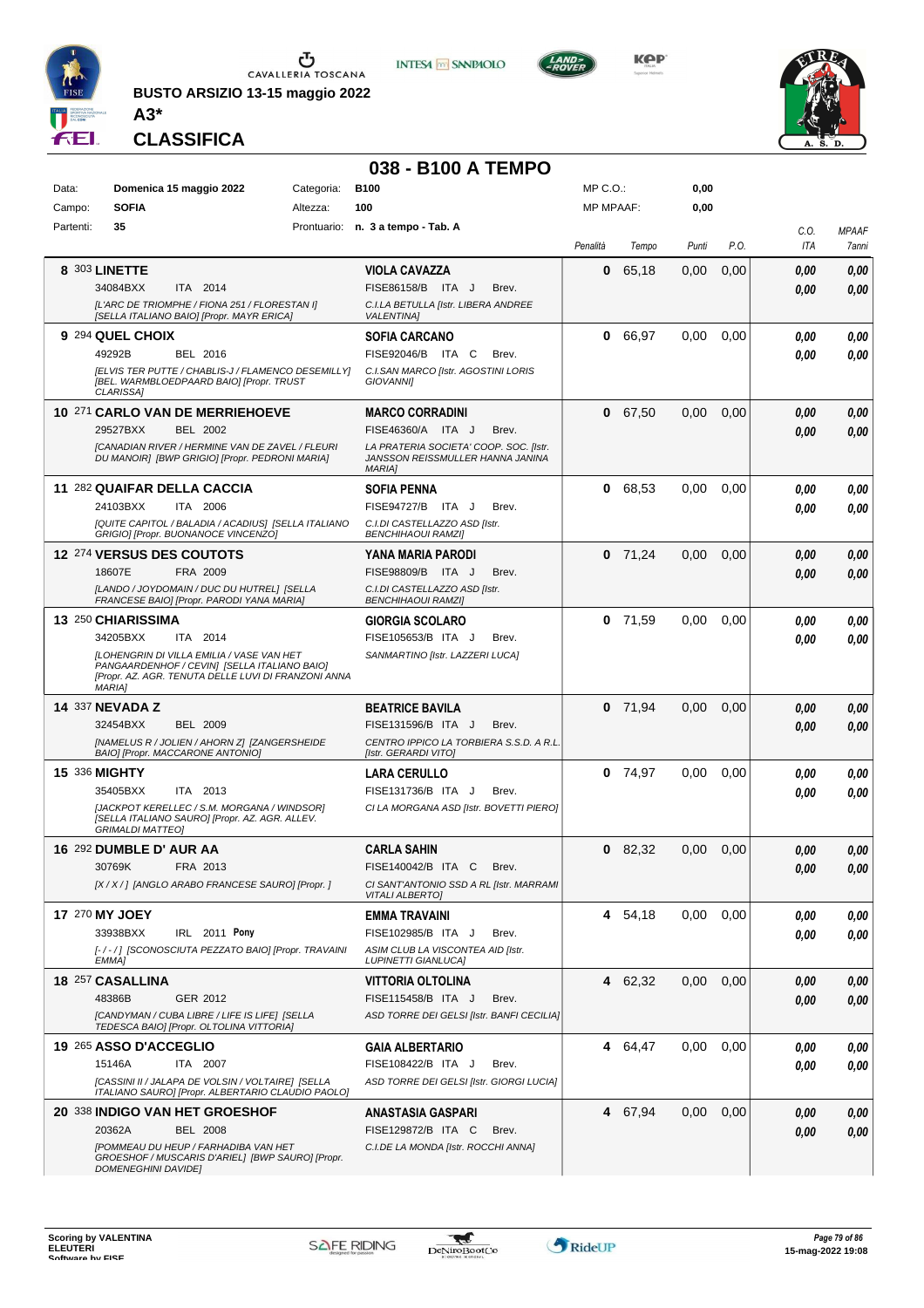

**BUSTO ARSIZIO 13-15 maggio 2022 A3\***



**KPP** 



**CLASSIFICA**

## **038 - B100 A TEMPO**

| Data:               | Domenica 15 maggio 2022<br><b>SOFIA</b>                                                                                    | Categoria: | <b>B100</b><br>100                                                | $MP C. O.$ :<br><b>MP MPAAF:</b> |           | 0,00<br>0,00 |               |             |                       |
|---------------------|----------------------------------------------------------------------------------------------------------------------------|------------|-------------------------------------------------------------------|----------------------------------|-----------|--------------|---------------|-------------|-----------------------|
| Campo:              |                                                                                                                            | Altezza:   | Prontuario: n. 3 a tempo - Tab. A                                 |                                  |           |              |               |             |                       |
| Partenti:           | 35                                                                                                                         |            |                                                                   | Penalità                         | Tempo     | Punti        | P.O.          | C.0.<br>ITA | <b>MPAAF</b><br>7anni |
|                     | 21 293 CARLO D                                                                                                             |            | ANNA MIRAGLIA                                                     | 4                                | 68,09     | 0,00         | 0,00          | 0.00        | 0,00                  |
|                     | 35128BXX<br>GER 2011                                                                                                       |            | FISE139674/B ITA S<br>Brev.                                       |                                  |           |              |               | 0.00        | 0.00                  |
|                     | [CASSINI I / LADY LU / LANDGRAF I] [HOLSTEINER<br>GRIGIO] [Propr. BONOMI GIUSEPPE]                                         |            | GIC JUMPING TEAM SSD [Istr. GALLI<br>MASSIMO]                     |                                  |           |              |               |             |                       |
|                     | 22 325 CARPIANO                                                                                                            |            | <b>LAURA ZAMBONI</b>                                              |                                  | 4 72,91   | 0,00         | 0,00          | 0,00        | 0,00                  |
|                     | ITA 2014<br>33891BXX                                                                                                       |            | FISE34530/B ITA Y<br>Brev.                                        |                                  |           |              |               | 0,00        | 0,00                  |
|                     | [CRISTALLO II / CORNFLAKES 2 / CON CAPITOL] [SELLA<br>ITALIANO BAIO] [Propr. ZAMBONI LAURA]                                |            | ASD TORRE DEI GELSI [Istr. BANFI CECILIA]                         |                                  |           |              |               |             |                       |
| 23                  | 47 PICCOLO IMPERATORE                                                                                                      |            | <b>NICOLLE CAVALHEIRO</b>                                         |                                  | 4 74,13   | 0,00         | 0,00          | 0.00        | 0,00                  |
|                     | 17789E<br>ITA 2017                                                                                                         |            | FISE10577/A ITA S<br>Brev.                                        |                                  |           |              |               | 0.00        | 0.00                  |
|                     | [LOHENGRIN DI VILLA EMILIA / RIPICCA / URBINO]<br>[SELLA ITALIANO BAIO] [Propr. EREMO S. ICONIO                            |            | CI SANT'ANTONIO SSD A RL [Istr. MARRAMI<br><b>VITALI ALBERTO]</b> |                                  |           |              |               |             |                       |
|                     | SOCIETA' AGRICOLA S.R.L.]                                                                                                  |            |                                                                   |                                  |           |              |               |             |                       |
|                     | <b>24 277 ACTION PLEASURE KATTEVENNE</b>                                                                                   |            | <b>SARA BUSCA</b>                                                 |                                  | 4 76,25   | 0,00         | 0,00          | 0,00        | 0,00                  |
|                     | 16205F<br>BEL 2012                                                                                                         |            | FISE97771/B ITA S<br>Brev.                                        |                                  |           |              |               | 0.00        | 0.00                  |
|                     | [ACTION BREAKER / NO DOUBT / FOR PLEASURE]<br>[ZANGERSHEIDE BAIO] [Propr. BUSCA SARA]                                      |            | C.I.LOMBARDO [Istr. CASTELLOTTI PAOLA]                            |                                  |           |              |               |             |                       |
|                     | 25 340 ZELINA                                                                                                              |            | <b>BEATRICE VITA</b>                                              |                                  | 4 76,44   | 0,00         | 0,00          | 0.00        | 0.00                  |
|                     | 14657F<br><b>NED 2004</b>                                                                                                  |            | FISE123771/B ITA J<br>Brev.                                       |                                  |           |              |               | 0.00        | 0.00                  |
|                     | [TEMPELIER / THIRZA / HEINEKE] [KWPN SAURO] [Propr.<br><b>FATUCCI GINEVRA)</b>                                             |            | C.I.EDEN [Istr. CUDIA ROBERTO]                                    |                                  |           |              |               |             |                       |
| <b>26 345 URSIN</b> |                                                                                                                            |            | <b>MATILDE MOTTANA</b>                                            | 4                                | 76,53     | 0,00         | 0,00          | 0,00        | 0.00                  |
|                     | 28411BXX<br><b>NED 2001</b>                                                                                                |            | FISE118524/B ITA J<br>Brev.                                       |                                  |           |              |               | 0.00        | 0.00                  |
|                     | [NIJINSKI / ISABELLA / DARNELS] [KWPN BAIO] [Propr.<br><b>ANTONINI FRANCESCA]</b>                                          |            | C.I.LA LURA [Istr. CRAMAROSSA<br>ALESSANDRA]                      |                                  |           |              |               |             |                       |
|                     | 27 155 MERCI BEAUCOUP                                                                                                      |            | <b>ALICE RUNDO</b>                                                | 4                                | 80,28     | 0,00         | 0,00          | 0.00        | 0.00                  |
|                     | NED 2017<br>18678E                                                                                                         |            | FISE98748/B ITA C<br>Brev.                                        |                                  |           |              |               | 0.00        | 0.00                  |
|                     | [CARDENTO / VOTE FOR ME / CARETINO] [KWPN                                                                                  |            | C.I.DI CASTELLAZZO ASD [Istr.                                     |                                  |           |              |               |             |                       |
|                     | GRIGIO] [Propr. PERTICONE CONCETTA]<br>28 254 ORCHIDELA                                                                    |            | <b>BENCHIHAOUI RAMZI]</b><br><b>ANNA SICLE'</b>                   |                                  | 5 91,53   | 0,00         | 0,00          | 0,00        | 0,00                  |
|                     | 27974T<br>ITA 2007                                                                                                         |            | FISE116278/B ITA J<br>Brev.                                       |                                  |           |              |               | 0.00        | 0.00                  |
|                     | [WADI KID M / GAGLIARDINA / ALLORO] [SELLA ITALIANO                                                                        |            | C.I.DI CASTELLAZZO ASD [Istr.                                     |                                  |           |              |               |             |                       |
|                     | BAIO SCURO] [Propr. RAFFEINER BERND]                                                                                       |            | <b>LAGOMARSINO PATRIZIAI</b>                                      |                                  |           |              |               |             |                       |
| 29 291 MEZIO        | 35417BXX<br>ITA 2012                                                                                                       |            | <b>LORENZO PENNA</b><br>FISE140128/B ITA C<br>Brev.               |                                  | 8 81,16   | 0,00         | 0.00          | 0.00        | 0,00                  |
|                     | [GOODWILL / ALSA / ] [SELLA ITALIANO BAIO] [Propr.                                                                         |            | C.I.DI CASTELLAZZO ASD [Istr.                                     |                                  |           |              |               | 0.00        | 0.00                  |
|                     | <b>FRULLA CLAUDIO1</b>                                                                                                     |            | <b>BENCHIHAOUI RAMZII</b>                                         |                                  |           |              |               |             |                       |
|                     | 30 311 A.S. U CHE BELLO                                                                                                    |            | <b>ELISA NATALE</b>                                               |                                  | 8 86,50   |              | $0,00$ $0,00$ | $0,\!00$    | 0,00                  |
|                     | 15400E<br>ITA 2013                                                                                                         |            | FISE81697/B ITA J<br>Brev.                                        |                                  |           |              |               | 0,00        | 0.00                  |
|                     | [CRISTO / QUINZIA DI VILLAGANA / CASCARI] [SELLA<br>ITALIANO BAIO] [Propr. LANDI MASSIMO]                                  |            | C.I.IL QUADRIFOGLIO [Istr. PIROVANO<br>PAOLOMARIA ANTONIO]        |                                  |           |              |               |             |                       |
|                     | 31 307 UNANIMA DEL TAVOLLO                                                                                                 |            | <b>ANGELICA FRIGNANI</b>                                          |                                  | 18 114,50 | 0.00         | 0,00          | 0,00        | 0,00                  |
|                     | 16456P<br>ITA 2010                                                                                                         |            | FISE40023/A ITA J<br>Brev.                                        |                                  |           |              |               | 0.00        | 0.00                  |
|                     | [WITTINGER VDL / ELLEN WIR / NEC PLUS ULTRA DE<br>SEPTONI [SELLA ITALIANO BAIO SCURO] [Propr.<br><b>PALMETTI SETTIMIO)</b> |            | IL MUSTANG SSD A RL [Istr. VIRONDA<br>ALESSANDRA]                 |                                  |           |              |               |             |                       |
|                     | 217 ALBICOCCA                                                                                                              |            | <b>NICOLLE CAVALHEIRO</b>                                         | Elim.                            | 0,00      | 0,00         | 0,00          | 0,00        | 0,00                  |
|                     | 49177B<br>ITA 2011                                                                                                         |            | FISE10577/A ITA S<br>Brev.                                        |                                  |           |              |               | 0.00        | 0.00                  |
|                     | [HATTRICK / IDEA BAIA / CONCORDE] [SELLA ITALIANO<br>SAURO BRUCIATO] [Propr. CAVALHEIRO NICOLLE]                           |            | CI SANT'ANTONIO SSD A RL [Istr. MARRAMI<br><b>VITALI ALBERTOI</b> |                                  |           |              |               |             |                       |
|                     | 305 ELKO VAN'T PALMENHOF                                                                                                   |            | <b>DIANA GRANDI</b>                                               | Elim.                            | 0,00      | 0,00         | 0,00          | 0,00        | 0,00                  |
|                     | 30053BXX<br><b>BEL 2004</b>                                                                                                |            | FISE85173/B ITA S<br>Brev.                                        |                                  |           |              |               | 0.00        | 0.00                  |
|                     | [DARCO / NANS SKY / GOLD SKY] [BWP SAURO] [Propr.<br><b>GRANDI DIANA]</b>                                                  |            | IL GHIRO SSARLD [Istr. CARBONELLI<br><b>VALENTINA1</b>            |                                  |           |              |               |             |                       |
|                     | 301 CARILLON NIEUWMOED                                                                                                     |            | <b>GIULIA FONTANA</b>                                             | Rit.                             | 0,00      | 0,00         | 0,00          | 0,00        | 0,00                  |
|                     | 25664G<br><b>NED 2007</b>                                                                                                  |            | FISE87193/B ITA J<br>Brev.                                        |                                  |           |              |               | 0,00        | 0,00                  |
|                     | [VAINQUEUR / MOSCA / ] [KWPN BAIO] [Propr. MANCINI<br>LILIANA]                                                             |            | C.I.DI CASTELLAZZO ASD [Istr.<br><b>BENCHIHAOUI RAMZI]</b>        |                                  |           |              |               |             |                       |
|                     |                                                                                                                            |            |                                                                   |                                  |           |              |               |             |                       |

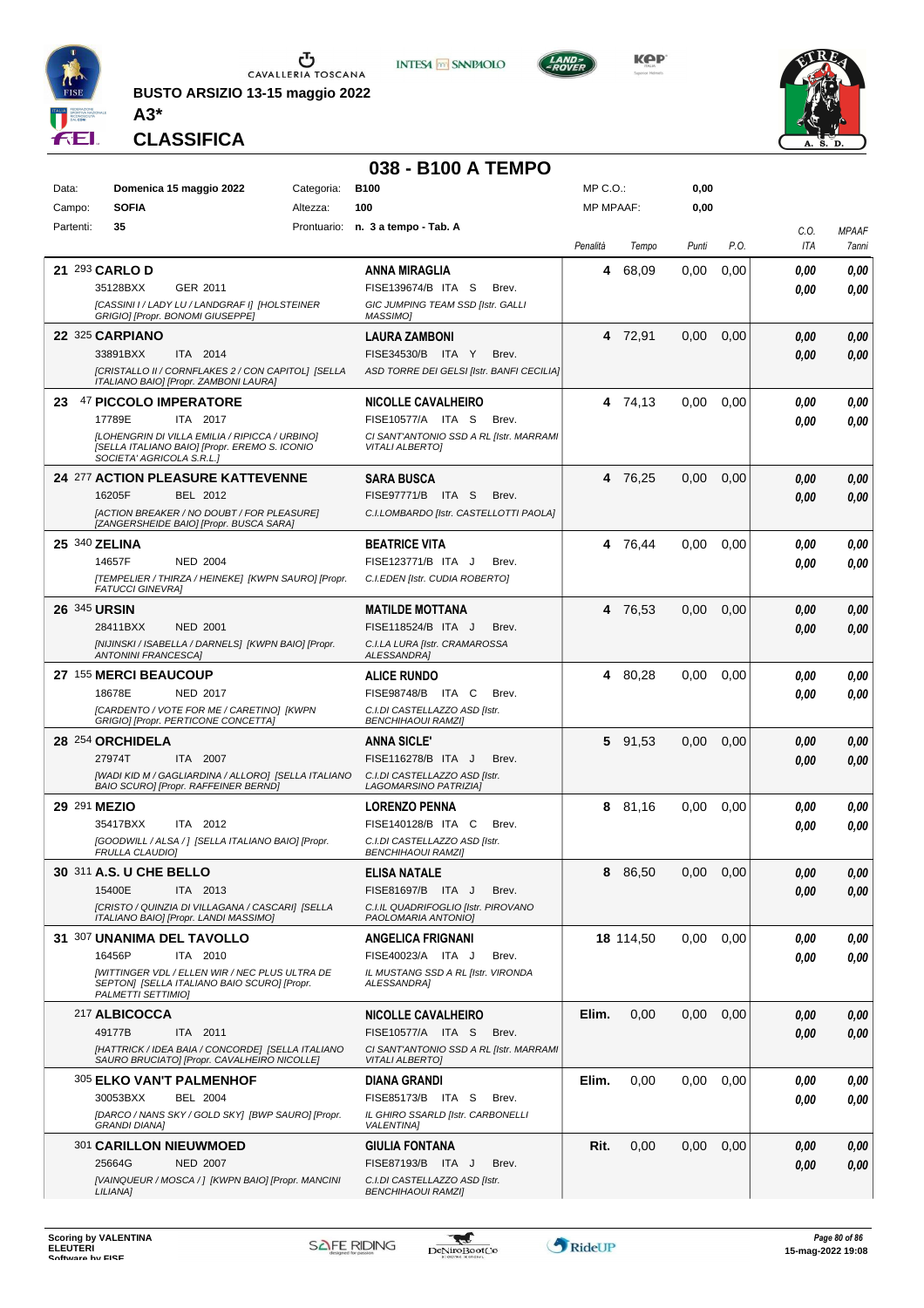

**BUSTO ARSIZIO 13-15 maggio 2022**







**CLASSIFICA**

**A3\***

|           |                                                                                           |          |            | 038 - B100 A TEMPO                                  |                  |       |       |      |      |              |
|-----------|-------------------------------------------------------------------------------------------|----------|------------|-----------------------------------------------------|------------------|-------|-------|------|------|--------------|
| Data:     | Domenica 15 maggio 2022                                                                   |          | Categoria: | <b>B100</b>                                         | MP C. O.         |       | 0,00  |      |      |              |
| Campo:    | <b>SOFIA</b>                                                                              |          | Altezza:   | 100                                                 | <b>MP MPAAF:</b> |       | 0,00  |      |      |              |
| Partenti: | 35                                                                                        |          |            | Prontuario: n. 3 a tempo - Tab. A                   |                  |       |       |      | C.0  | <b>MPAAF</b> |
|           |                                                                                           |          |            |                                                     | Penalità         | Tempo | Punti | P.O. | ITA  | 7anni        |
|           | 342 <b>DINA D</b>                                                                         |          |            | <b>GIORGIA TONNA</b>                                | Rit.             | 0,00  | 0,00  | 0.00 | 0,00 | 0,00         |
|           | 18672A                                                                                    | NED 2008 |            | <b>ITA</b><br>FISE53339/A<br>Brev.                  |                  |       |       |      | 0,00 | 0.00         |
|           | [WHITAKER / URIETTE / OKLUND] [KWPN BAIO] [Propr.<br>ASSOCIAZIONE IPPICA SCUDERIA MANOLO] |          |            | CI MONTEORO ASD [Istr. PACIOTTI<br><b>GIULIANOI</b> |                  |       |       |      |      |              |

Collegio Giudicante *Presidente ANGELO GEIROLA CARLA BUSSU LUIGI VINCENZO GRECO LORENZA LOSAPIO MASSIMO OTTAVIANELLI NICOLETTA TOMASELLI*

#### **039 - B90 A TEMPO**

|           | Data:<br>Domenica 15 maggio 2022<br>Categoria:                                                                                       |          | <b>B90</b>                                                        | $MP C. O.$ :     |         |               | 0,00 |      |              |
|-----------|--------------------------------------------------------------------------------------------------------------------------------------|----------|-------------------------------------------------------------------|------------------|---------|---------------|------|------|--------------|
| Campo:    | <b>SOFIA</b>                                                                                                                         | Altezza: | 90                                                                | <b>MP MPAAF:</b> |         | 0,00          |      |      |              |
| Partenti: | 30                                                                                                                                   |          | Prontuario: n. 3 a tempo - Tab. A                                 |                  |         |               |      | C.O. | <b>MPAAF</b> |
|           |                                                                                                                                      |          |                                                                   | Penalità         | Tempo   | Punti         | P.O. | ITA  | 7anni        |
| 1         | 78 DONATELLO DI ALMA TERRA                                                                                                           |          | <b>SARA RUNDO</b>                                                 | 0                | 60,09   | 0,00          | 0,00 | 0.00 | 0,00         |
|           | 33725BXX<br>ITA 2014                                                                                                                 |          | FISE87264/B ITA C<br>Brev.                                        |                  |         |               |      | 0.00 | 0,00         |
|           | [BALOU DU ROUET / QUAPO DI VILLAGANA / LORD<br>CALANDE] [SELLA ITALIANO BAIO] [Propr. SIMONAZZI<br><b>UMBERTO ETTORE!</b>            |          | C.I.DI CASTELLAZZO ASD [Istr.<br><b>BENCHIHAOUI RAMZI]</b>        |                  |         |               |      |      |              |
|           | 2 302 GAKARI J                                                                                                                       |          | <b>SOFIA MACARIO</b>                                              | 0                | 60.13   | 0,00          | 0,00 | 0,00 | 0,00         |
|           | POL 2009<br>04695N                                                                                                                   |          | FISE86377/B ITA J<br>Brev.                                        |                  |         |               |      | 0,00 | 0,00         |
|           | [KARBON / GORALKA / REVEL] [SCONOSCIUTA SAURO]<br>[Propr. CARBONI GIOVANNI]                                                          |          | C.I.DI CASTELLAZZO ASD [Istr.<br>LAGOMARSINO PATRIZIA]            |                  |         |               |      |      |              |
|           | 3 262 EQUIPE VAN DE KOPSHOEVEN                                                                                                       |          | <b>BIANCA MOCELLIN TOMMASEO</b>                                   | 0                | 60,59   | 0,00          | 0,00 | 0,00 | 0,00         |
|           | <b>BEL 2004</b><br>19849A                                                                                                            |          | FISE110690/B ITA C<br>Brev.                                       |                  |         |               |      | 0.00 | 0,00         |
|           | [TAUBER VAN HET KAPELHOF / PAMINA / RANDEL Z]<br>[BWP BAIO] [Propr. NICOLINI CINZIA]                                                 |          | C.I.MILANESE [Istr. SCARPA MARCO]                                 |                  |         |               |      |      |              |
|           | 4 355 BRINA                                                                                                                          |          | ELISA FRASSINELLI                                                 |                  | 0 64,44 | 0,00          | 0,00 | 0,00 | 0,00         |
|           | 49370B<br><b>SCN 2013 Pony</b>                                                                                                       |          | FISE100841/B ITA C<br>Brev.                                       |                  |         |               |      | 0.00 | 0,00         |
|           | ISCONOSCIUTO / SCONOSCIUTO /   ISCONOSCIUTA<br>GRIGIO] [Propr. ONNIS GIOVANNI]                                                       |          | C.I.DI CASTELLAZZO ASD Ilstr.<br><b>BENCHIHAOUI RAMZI]</b>        |                  |         |               |      |      |              |
|           | 5 338 INDIGO VAN HET GROESHOF                                                                                                        |          | <b>ANASTASIA GASPARI</b>                                          |                  | 0 64.97 | 0,00          | 0,00 | 0,00 | 0,00         |
|           | 20362A<br><b>BEL 2008</b>                                                                                                            |          | FISE129872/B ITA C<br>Brev.                                       |                  |         |               |      | 0.00 | 0,00         |
|           | <b>IPOMMEAU DU HEUP / FARHADIBA VAN HET</b><br>GROESHOF / MUSCARIS D'ARIEL] [BWP SAURO] [Propr.<br><b>DOMENEGHINI DAVIDEI</b>        |          | C.I.DE LA MONDA [Istr. ROCCHI ANNA]                               |                  |         |               |      |      |              |
|           | 6 217 ALBICOCCA                                                                                                                      |          | <b>NICOLLE CAVALHEIRO</b>                                         | 0                | 65,59   | 0.00          | 0.00 | 0.00 | 0,00         |
|           | 49177B<br>ITA 2011                                                                                                                   |          | FISE10577/A ITA S<br>Brev.                                        |                  |         |               |      | 0.00 | 0.00         |
|           | [HATTRICK / IDEA BAIA / CONCORDE] [SELLA ITALIANO<br>SAURO BRUCIATO] [Propr. CAVALHEIRO NICOLLE]                                     |          | CI SANT'ANTONIO SSD A RL [Istr. MARRAMI<br><b>VITALI ALBERTO]</b> |                  |         |               |      |      |              |
|           | 7 268 CINABELLE DU TREFFAUT                                                                                                          |          | <b>CAMILLA LUDOVICA DEON</b>                                      | 0                | 68,53   | 0,00          | 0,00 | 0.00 | 0,00         |
|           | 30149K<br><b>SCN 2012</b>                                                                                                            |          | FISE105719/B ITA C<br>Brev.                                       |                  |         |               |      | 0,00 | 0,00         |
|           | [X / X / ] [SELLA FRANCESE GRIGIO] [Propr. ]                                                                                         |          | SANMARTINO [Istr. LAZZERI LUCA]                                   |                  |         |               |      |      |              |
|           | 8 333 KINGSHILLS FORMAL AFFAIR                                                                                                       |          | <b>MARA BETTONI</b>                                               | 0                | 71,66   | 0,00          | 0,00 | 0.00 | 0,00         |
|           | 34671BXX<br>IRL 2014                                                                                                                 |          | 006974/B<br>ITA SA Brev.                                          |                  |         |               |      | 0.00 | 0.00         |
|           | [LUIDAM / CURRANTARMUID BLACK TIE / SILVANO]<br>[IRISH HORSE BAIO] [Propr. MARZI CLERICI GIULIANA]                                   |          | ASIM CLUB LA VISCONTEA AID [Istr.<br><b>LUPINETTI GIANLUCA]</b>   |                  |         |               |      |      |              |
|           | 9 299 CONTENDRA VAN POTTELBERG                                                                                                       |          | DOMIZIANA ALLEGRA VILLI                                           | 0                | 74,00   | 0,00          | 0,00 | 0,00 | 0,00         |
|           | 01402/V<br><b>BEL 2008</b>                                                                                                           |          | FISE143948/B ITA J<br>Brev.                                       |                  |         |               |      | 0.00 | 0,00         |
|           | <b>[CATWALK VAN DE HELLE / SAN'TA FE VAN DE</b><br>OLMRANCH / RANDEL-ZI [CHEVAL DE SPORT BELG<br>BAIO] [Propr. MAYER WILDNER LEONIE] |          | C.I.DI CASTELLAZZO ASD Ilstr.<br><b>BENCHIHAOUI RAMZI]</b>        |                  |         |               |      |      |              |
|           | 10 363 BEECHWOOD DIAMOND BEN                                                                                                         |          | MARTINA COSTA                                                     | 0                | 78,94   | $0,00$ $0,00$ |      | 0,00 | 0,00         |
|           | 32203BXX<br>IRL 2004                                                                                                                 |          | FISE82969/B ITA S<br>Brev.                                        |                  |         |               |      | 0,00 | 0,00         |
|           | [-/-/] [IRISH HORSE BAIO] [Propr. COSTA MARTINA]                                                                                     |          | C.I.MILANESE [Istr. SCARPA BARBARA]                               |                  |         |               |      |      |              |
|           | <b>11 330 KICK STAR G.</b>                                                                                                           |          | <b>GIORGIA ILARI</b>                                              |                  | 0 86,82 | 0,00          | 0,00 | 0,00 | 0,00         |
|           | 46047B<br>NED 2015                                                                                                                   |          | 015764/B<br>ITA S<br>Brev.                                        |                  |         |               |      | 0,00 | 0,00         |
|           | [STARPOWER / BEAZY G / ] [KWPN GRIGIO] [Propr.<br><b>CHIORLIN ALESSIA1</b>                                                           |          | CLUB IPPICO MONZESE ASD [Istr.<br>CHIORLIN ALESSIA]               |                  |         |               |      |      |              |

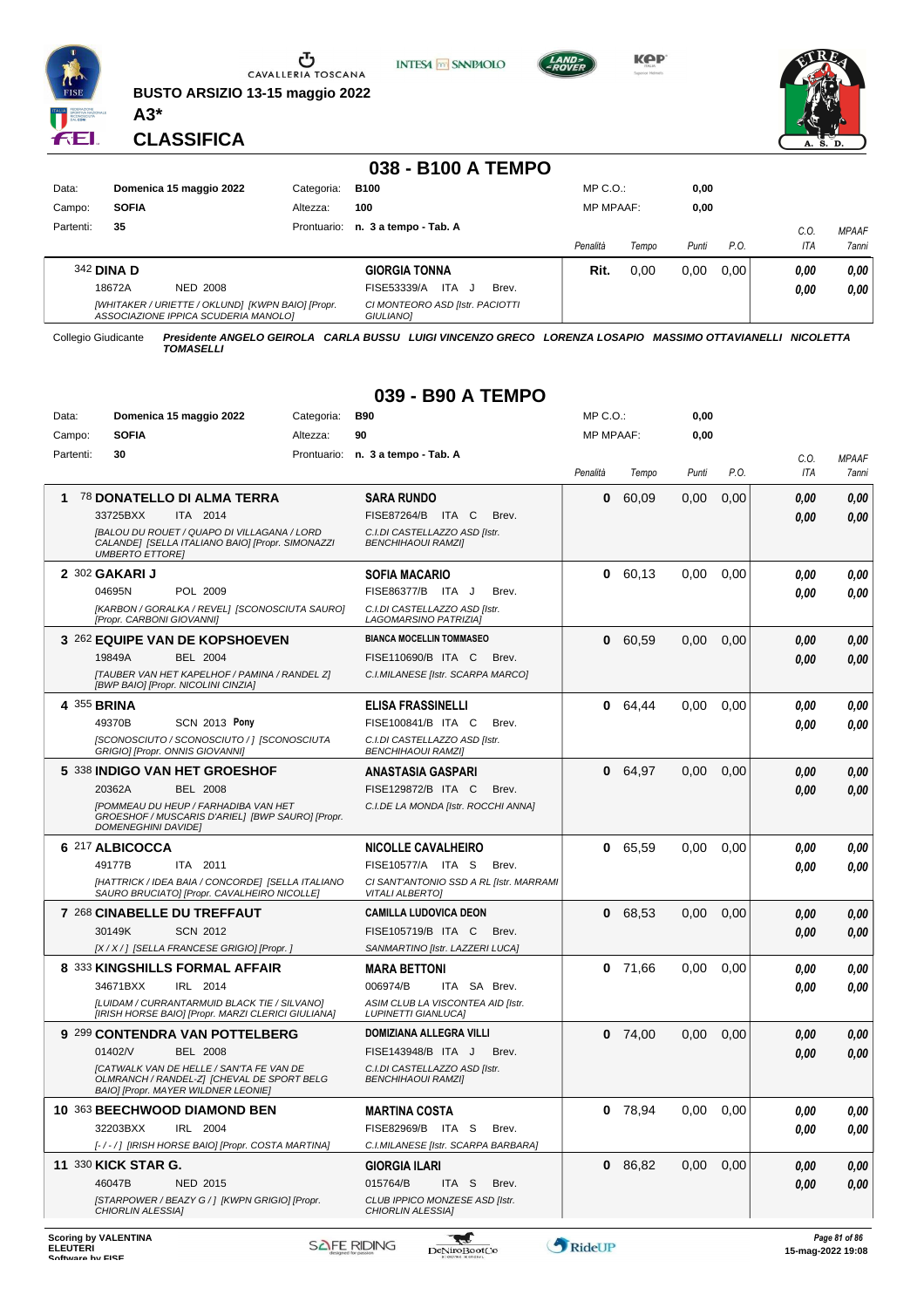

**BUSTO ARSIZIO 13-15 maggio 2022 A3\***





MP C.O.:



**0,00**



**CLASSIFICA**

Data: **Domenica 15 maggio 2022** Categoria: B90

# **039 - B90 A TEMPO**<br>Categoria: B90

| Campo:    | <b>SOFIA</b>                 | Altezza:                                                                                               | 90                                                           | <b>MP MPAAF:</b> |           | 0,00  |      |            |              |
|-----------|------------------------------|--------------------------------------------------------------------------------------------------------|--------------------------------------------------------------|------------------|-----------|-------|------|------------|--------------|
| Partenti: | 30                           |                                                                                                        | Prontuario: n. 3 a tempo - Tab. A                            |                  |           |       |      | C.O.       | <b>MPAAF</b> |
|           |                              |                                                                                                        |                                                              | Penalità         | Tempo     | Punti | P.O. | ITA        | 7anni        |
|           | 12 255 UZCO DES SIGUIERS     |                                                                                                        | <b>MATTEO RISCASSI</b>                                       | 4                | 58,50     | 0,00  | 0,00 | 0.00       | 0,00         |
|           | 48637B                       | <b>FRA 2008 Pony</b>                                                                                   | FISE116226/B ITA G<br>Brev.                                  |                  |           |       |      | 0.00       | 0,00         |
|           | [Propr. RISCASSI MATTEO]     | [HACAM / KALINKA DE CABETTE / ] [PONY GRIGIO]                                                          | C.I.DI CASTELLAZZO ASD [Istr.<br><b>BENCHIHAOUI RAMZI</b>    |                  |           |       |      |            |              |
|           | 13 360 CON CHILANA           |                                                                                                        | <b>CAMILLA CHIARA SIMONESCHI</b>                             | 4                | 66,78     | 0,00  | 0,00 | 0,00       | 0,00         |
|           | 20057A                       | ITA 2013                                                                                               | FISE138549/B ITA G<br>Brev.                                  |                  |           |       |      | 0.00       | 0,00         |
|           |                              | [CASCARI / CONCHITA Z / CALVARO] [SELLA ITALIANO<br>BAIO] [Propr. GAIARA GIUSEPPE]                     | C.I.DI CASTELLAZZO ASD [Istr.<br><b>BENCHIHAOUI RAMZI]</b>   |                  |           |       |      |            |              |
|           | 14 273 TUNNY'S MANATHIS      |                                                                                                        | <b>VICTORIA PARODI</b>                                       |                  | 4 71,22   | 0.00  | 0,00 | 0.00       | 0.00         |
|           | 22095A                       | FRA 2007 Pony                                                                                          | FISE98983/B ITA C<br>Brev.                                   |                  |           |       |      | 0,00       | 0.00         |
|           | <b>TREVISAN VALENTINO)</b>   | [RASMUS / FUNNY GIRL II / OULD RIHYA] [ BAIO] [Propr.                                                  | C.I.DI CASTELLAZZO ASD [Istr.<br><b>BENCHIHAOUI RAMZI]</b>   |                  |           |       |      |            |              |
|           |                              | 15 264 DONATELLO DI ALMA TERRA                                                                         | <b>NOAH TREVES</b>                                           |                  | 4 78,50   | 0,00  | 0,00 | 0,00       | 0,00         |
|           | 33725BXX                     | ITA 2014                                                                                               | FISE109584/B ITA C<br>Brev.                                  |                  |           |       |      | 0.00       | 0.00         |
|           | <b>UMBERTO ETTORE]</b>       | <b>IBALOU DU ROUET / QUAPO DI VILLAGANA / LORD</b><br>CALANDE] [SELLA ITALIANO BAIO] [Propr. SIMONAZZI | C.I.DI CASTELLAZZO ASD [Istr.<br><b>BENCHIHAOUI RAMZII</b>   |                  |           |       |      |            |              |
|           |                              | <b>16 274 VERSUS DES COUTOTS</b>                                                                       | YANA MARIA PARODI                                            |                  | 5 91,03   | 0,00  | 0,00 | 0.00       | 0,00         |
|           | 18607E                       | FRA 2009                                                                                               | FISE98809/B ITA J<br>Brev.                                   |                  |           |       |      | 0,00       | 0.00         |
|           |                              | ILANDO / JOYDOMAIN / DUC DU HUTREL] [SELLA                                                             | C.I.DI CASTELLAZZO ASD [Istr.                                |                  |           |       |      |            |              |
|           |                              | FRANCESE BAIO] [Propr. PARODI YANA MARIA]                                                              | <b>BENCHIHAOUI RAMZI]</b>                                    |                  |           |       |      |            |              |
|           | <b>17 297 SECANO</b>         |                                                                                                        | <b>SARA RUNDO</b>                                            | 8                | 62,82     | 0,00  | 0,00 | 0,00       | 0,00         |
|           | 31874BXX                     | <b>GER 2008</b><br>[SECANO / LA LUNA / LAGOHEIDOR G] [OLDENBURG                                        | FISE87264/B ITA C<br>Brev.<br>C.I.DI CASTELLAZZO ASD [Istr.  |                  |           |       |      | 0,00       | 0,00         |
|           |                              | GRIGIO] [Propr. FERRARI CAMILLA]                                                                       | <b>BENCHIHAOUI RAMZII</b>                                    |                  |           |       |      |            |              |
|           | <b>18 308 KANTJE'S ERROL</b> |                                                                                                        | <b>SOFIA CENTOFANTI</b>                                      |                  | 8 72,00   | 0,00  | 0,00 | 0,00       | 0,00         |
|           | 46083B                       | <b>NED 2009 Pony</b>                                                                                   | FISE83788/B ITA J<br>Brev.                                   |                  |           |       |      | 0.00       | 0,00         |
|           |                              | [ORCHID'S ROMARIO II / KANTE'S VENETTA / ] [NEW<br>FOREST BAIO] [Propr. GIACHERO ANDREA]               | C.I.DI CASTELLAZZO ASD [Istr.<br><b>BENCHIHAOUI RAMZI]</b>   |                  |           |       |      |            |              |
|           | 19 278 NASHMIDU              |                                                                                                        | <b>ALESSIA SCHIEPPATI</b>                                    |                  | 10 97,35  | 0,00  | 0,00 | 0.00       | 0,00         |
|           | 18681E                       | <b>NED 2009 Pony</b>                                                                                   | FISE97707/B ITA C<br>Brev.                                   |                  |           |       |      | 0,00       | 0.00         |
|           |                              | [SCONOSCIUTO / SCONOSCIUTA / ] [SCONOSCIUTA<br>SAURO BRUCIATO] [Propr. 7 ARCHI SRL]                    | C.I.DI CASTELLAZZO ASD [Istr.<br><b>BENCHIHAOUI RAMZII</b>   |                  |           |       |      |            |              |
|           | 20 269 JOLY'S CHINOOK        |                                                                                                        | <b>MIA NESSIM</b>                                            |                  | 14 112,78 | 0,00  | 0,00 | 0.00       | 0,00         |
|           | 35391BXX                     | <b>BEL 2005 Pony</b>                                                                                   | FISE103927/B ITA J<br>Brev.                                  |                  |           |       |      | 0.00       | 0.00         |
|           |                              | [JOLY'S ROMEO / JUDITH V/D 2 LINDEN HOEVE / NIEK]<br>[NEW FOREST BAIO SCURO] [Propr. NESSIM MIA]       | C.I.LOMBARDO [Istr. FRIGERIO GIOVANNI]                       |                  |           |       |      |            |              |
|           | 21 276 QUANTREAUX            |                                                                                                        | <b>TERESA ROBBE</b>                                          |                  | 17 110,47 | 0,00  | 0,00 | 0.00       | 0.00         |
|           | 48669B                       | ITA 2012                                                                                               | FISE98471/B ITA J<br>Brev.                                   |                  |           |       |      | $\it 0,00$ | 0,00         |
|           |                              | [QUITE CAPITOL / PIKARTA / LANDS RIVER] [SELLA                                                         | ASD TORRE DEI GELSI [Istr. GIORGI LUCIA]                     |                  |           |       |      |            |              |
|           |                              | ITALIANO BAIO] [Propr. ROBBE TERESA]                                                                   |                                                              |                  |           |       |      |            |              |
|           | 254 ORCHIDELA                |                                                                                                        | <b>ANNA SICLE'</b>                                           | Elim.            | 0,00      | 0,00  | 0,00 | 0.00       | 0,00         |
|           | 27974T                       | ITA 2007<br>[WADI KID M / GAGLIARDINA / ALLORO] [SELLA ITALIANO                                        | FISE116278/B ITA J<br>Brev.<br>C.I.DI CASTELLAZZO ASD [Istr. |                  |           |       |      | 0.00       | 0.00         |
|           |                              | BAIO SCURO] [Propr. RAFFEINER BERND]                                                                   | LAGOMARSINO PATRIZIA]                                        |                  |           |       |      |            |              |
|           | 286 DEESSE EL ADJAN          |                                                                                                        | <b>ALLEGRA BANKS CLARK</b>                                   | Elim.            | 0,00      | 0,00  | 0,00 | 0,00       | 0,00         |
|           | 28027K                       | FRA 2013                                                                                               | FISE122828/K MO G<br>Brev.                                   |                  |           |       |      | 0,00       | 0,00         |
|           |                              | [X / X / ] [PONY PALOMINO] [Propr. ]                                                                   | FISE [Istr.]                                                 |                  |           |       |      |            |              |
|           |                              | 301 CARILLON NIEUWMOED                                                                                 | <b>GIULIA FONTANA</b>                                        | Elim.            | 0,00      | 0,00  | 0,00 | 0.00       | 0,00         |
|           | 25664G                       | <b>NED 2007</b><br>[VAINQUEUR / MOSCA / ] [KWPN BAIO] [Propr. MANCINI                                  | FISE87193/B ITA J<br>Brev.<br>C.I.DI CASTELLAZZO ASD [Istr.  |                  |           |       |      | 0.00       | 0.00         |
|           | LILIANA]                     |                                                                                                        | <b>BENCHIHAOUI RAMZI]</b>                                    |                  |           |       |      |            |              |
|           | 334 PSS BEYONCE'             |                                                                                                        | <b>ELENA DEVIETTI GOGGIA</b>                                 | Elim.            | 0.00      | 0,00  | 0,00 | 0.00       | 0,00         |
|           | 09503D                       | GER 2009                                                                                               | 013608/A<br>ITA S<br>Brev.                                   |                  |           |       |      | 0,00       | 0,00         |
|           | BAIO] [Propr. ZANET LAURA]   | [CARINUE / SATINA / STOLZENBERG] [OLDENBURG                                                            | IL MUSTANG SSD A RL [Istr. VIRONDA<br><b>ALESSANDRA]</b>     |                  |           |       |      |            |              |

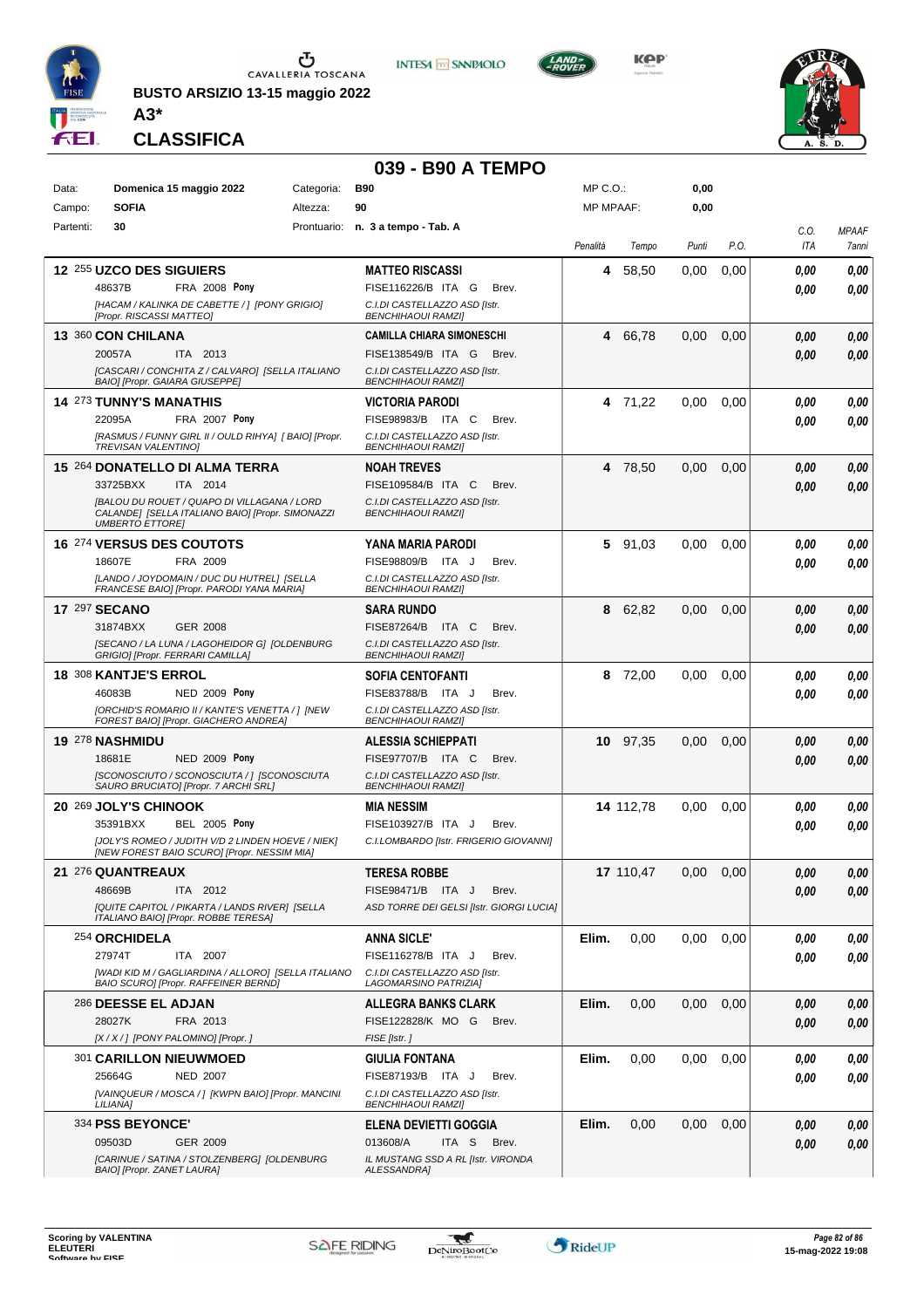

**BUSTO ARSIZIO 13-15 maggio 2022 A3\***





**KPP** 



**CLASSIFICA**

#### **039 - B90 A TEMPO**

| Data:     | Domenica 15 maggio 2022 |                                                    | <b>B90</b><br>Categoria: |                                                                                             | MP C. O.         |       | 0,00  |      |      |              |
|-----------|-------------------------|----------------------------------------------------|--------------------------|---------------------------------------------------------------------------------------------|------------------|-------|-------|------|------|--------------|
| Campo:    | <b>SOFIA</b>            |                                                    | Altezza:                 | 90                                                                                          | <b>MP MPAAF:</b> |       | 0,00  |      |      |              |
| Partenti: | 30                      |                                                    |                          | Prontuario: n. 3 a tempo - Tab. A                                                           |                  |       |       |      | C.0. | <b>MPAAF</b> |
|           |                         |                                                    |                          |                                                                                             | Penalità         | Tempo | Punti | P.O. | ITA  | <b>7anni</b> |
|           | 349 MISS MYSTIQUE       |                                                    |                          | <b>CAMILLA CHIARA SIMONESCHI</b>                                                            | Elim.            | 0,00  | 0,00  | 0,00 | 0,00 | 0,00         |
|           | 28615BXX                | <b>BEL 2007 Pony</b>                               |                          | FISE138549/B ITA G<br>Brev.                                                                 |                  |       |       |      | 0.00 | 0,00         |
|           | <b>MONICA1</b>          | [-/-/] [SELLA BELGA BAIO] [Propr. DELLA CROCE      |                          | C.I.DI CASTELLAZZO ASD Ilstr.<br><b>BENCHIHAOUI RAMZII</b>                                  |                  |       |       |      |      |              |
|           | 378 <b>NIKITA</b>       |                                                    |                          | <b>ILARIA MELONI</b>                                                                        | Elim.            | 0,00  | 0,00  | 0,00 | 0,00 | 0,00         |
|           | 21344A                  | ITA 2013                                           |                          | FISE110441/B ITA C<br>Brev.                                                                 |                  |       |       |      | 0,00 | 0,00         |
|           | CHIARAVIGLIO PAOLA]     | [XXXX / XXXX / ] [SCONOSCIUTA BAIO] [Propr.        |                          | GIC JUMPING TEAM SSD [Istr. GALLI<br><b>MASSIMO1</b>                                        |                  |       |       |      |      |              |
|           | 291 MEZIO               |                                                    |                          | <b>LORENZO PENNA</b>                                                                        | Rit.             | 0,00  | 0,00  | 0,00 | 0.00 | 0,00         |
|           | 35417BXX                | ITA 2012                                           |                          | FISE140128/B ITA C<br>Brev.                                                                 |                  |       |       |      | 0,00 | 0,00         |
|           | <b>FRULLA CLAUDIOI</b>  | [GOODWILL / ALSA / ] [SELLA ITALIANO BAIO] [Propr. |                          | C.I.DI CASTELLAZZO ASD Ilstr.<br><b>BENCHIHAOUI RAMZII</b>                                  |                  |       |       |      |      |              |
| 59<br>FC. |                         |                                                    |                          | <b>ALDO CROCE</b>                                                                           | <b>Partito</b>   |       |       |      | 0,00 | 0,00         |
|           |                         |                                                    |                          | ITA <sub>S</sub><br>006639/B<br>$2^{\circ}G$                                                |                  |       |       |      | 0,00 | 0,00         |
|           |                         |                                                    |                          | JUMPING VILLA SCHEIBLER ASD [Istr.<br><b>CROCE ALDOI</b>                                    |                  |       |       |      |      |              |
| FC 329    |                         |                                                    |                          | HANNA JANINA MARIA JANSSON                                                                  | Partito          |       |       |      | 0.00 | 0,00         |
|           |                         |                                                    |                          | SWE S<br>FISE39980/B<br>1°G                                                                 |                  |       |       |      | 0,00 | 0,00         |
|           |                         |                                                    |                          | LA PRATERIA SOCIETA' COOP. SOC. Ilstr.<br>JANSSON REISSMULLER HANNA JANINA<br><b>MARIAI</b> |                  |       |       |      |      |              |

Collegio Giudicante *Presidente ANGELO GEIROLA CARLA BUSSU LUIGI VINCENZO GRECO LORENZA LOSAPIO MASSIMO OTTAVIANELLI NICOLETTA TOMASELLI*

## **040 - LB80 PRECISIONE**

| Data:     | Domenica 15 maggio 2022                                                                                                              | Categoria:  | <b>LB80</b>                                                     | MP C.O.:         |       | 0,00  |      |            |              |
|-----------|--------------------------------------------------------------------------------------------------------------------------------------|-------------|-----------------------------------------------------------------|------------------|-------|-------|------|------------|--------------|
| Campo:    | <b>SOFIA</b>                                                                                                                         | Altezza:    | 80                                                              | <b>MP MPAAF:</b> |       | 0.00  |      |            |              |
| Partenti: | 34                                                                                                                                   | Prontuario: | n. 1 di Precisione - Tab. A                                     |                  |       |       |      | C.0.       | <b>MPAAF</b> |
|           |                                                                                                                                      |             |                                                                 | Penalità         | Tempo | Punti | P.O. | <b>ITA</b> | 7anni        |
|           | 1 255 UZCO DES SIGUIERS                                                                                                              |             | <b>MATTEO RISCASSI</b>                                          | $\bf{0}$         | 0,00  | 0,00  | 0,00 | 0.00       | 0,00         |
|           | 48637B<br><b>FRA 2008 Pony</b>                                                                                                       |             | FISE116226/B ITA G<br>Brev.                                     |                  |       |       |      | 0.00       | 0.00         |
|           | [HACAM / KALINKA DE CABETTE / ] [PONY GRIGIO]<br>[Propr. RISCASSI MATTEO]                                                            |             | C.I.DI CASTELLAZZO ASD Ilstr.<br><b>BENCHIHAOUI RAMZII</b>      |                  |       |       |      |            |              |
|           | 1 273 TUNNY'S MANATHIS                                                                                                               |             | <b>VICTORIA PARODI</b>                                          | $\bf{0}$         | 0,00  | 0.00  | 0.00 | 0,00       | 0.00         |
|           | 22095A<br><b>FRA 2007 Pony</b>                                                                                                       |             | FISE98983/B ITA C<br>Brev.                                      |                  |       |       |      | 0.00       | 0.00         |
|           | [RASMUS / FUNNY GIRL II / OULD RIHYA] [ BAIO] [Propr.<br><b>TREVISAN VALENTINO!</b>                                                  |             | C.I.DI CASTELLAZZO ASD Ilstr.<br><b>BENCHIHAOUI RAMZII</b>      |                  |       |       |      |            |              |
|           | 1 286 DEESSE EL ADJAN                                                                                                                |             | <b>ALLEGRA BANKS CLARK</b>                                      | 0                | 0,00  | 0,00  | 0,00 | 0.00       | 0,00         |
|           | 28027K<br>FRA 2013                                                                                                                   |             | FISE122828/K MO G<br>Brev.                                      |                  |       |       |      | 0.00       | 0.00         |
|           | [X / X / ] [PONY PALOMINO] [Propr. ]                                                                                                 |             | FISE [Istr.]                                                    |                  |       |       |      |            |              |
|           | 1 299 CONTENDRA VAN POTTELBERG                                                                                                       |             | <b>DOMIZIANA ALLEGRA VILLI</b>                                  | $\bf{0}$         | 0,00  | 0,00  | 0,00 | 0.00       | 0,00         |
|           | <b>BEL 2008</b><br>01402/V                                                                                                           |             | FISE143948/B ITA J<br>Brev.                                     |                  |       |       |      | 0.00       | 0.00         |
|           | <b>ICATWALK VAN DE HELLE / SAN'TA FE VAN DE</b><br>OLMRANCH / RANDEL-ZI [CHEVAL DE SPORT BELG<br>BAIO] [Propr. MAYER WILDNER LEONIE] |             | C.I.DI CASTELLAZZO ASD [Istr.<br><b>BENCHIHAOUI RAMZII</b>      |                  |       |       |      |            |              |
|           | 1 351 CHIVAGO Z                                                                                                                      |             | <b>GIORGIA ALLEGRA FERRARI</b>                                  | $\mathbf{0}$     | 0,00  | 0,00  | 0,00 | 0.00       | 0,00         |
|           | 19669A<br>BEL 2003                                                                                                                   |             | FISE114191/B ITA C ALUDI                                        |                  |       |       |      | 0.00       | 0,00         |
|           | [CARIDOR Z / ILA / LINARDS X] [ZANGERSHEIDE BAIO]<br>[Propr. BRASE VERA]                                                             |             | ASIM CLUB LA VISCONTEA AID [Istr.<br><b>LUPINETTI GIANLUCA]</b> |                  |       |       |      |            |              |
|           | <b>1 352 LISIS L</b>                                                                                                                 |             | <b>SVEVA CALLERI</b>                                            | $\bf{0}$         | 0.00  | 0.00  | 0.00 | 0.00       | 0.00         |
|           | ITA 2009<br>23541G                                                                                                                   |             | FISE50604/A ITA C<br>A LUDI                                     |                  |       |       |      | 0.00       | 0.00         |
|           | [LINCOLM L / FA DIESIS / OLYMPIC CONCORDE] [SELLA<br>ITALIANO BAIO] [Propr. AZ.AGR. IPPOCASTANO]                                     |             | PONTENUOVOHORSES ASD [Istr. CAPUTO<br>FABRIZIO]                 |                  |       |       |      |            |              |
|           | <b>1 353 LISIS L</b>                                                                                                                 |             | <b>EMMA CALLERI</b>                                             | $\bf{0}$         | 0,00  | 0.00  | 0,00 | 0.00       | 0,00         |
|           | 23541G<br>ITA 2009                                                                                                                   |             | FISE50603/A ITA C<br>A LUDI                                     |                  |       |       |      | 0.00       | 0.00         |
|           | [LINCOLM L / FA DIESIS / OLYMPIC CONCORDE] [SELLA<br>ITALIANO BAIO] [Propr. AZ.AGR. IPPOCASTANO]                                     |             | PONTENUOVOHORSES ASD [Istr. ALBANES]<br><b>BIANCA1</b>          |                  |       |       |      |            |              |
|           |                                                                                                                                      |             |                                                                 |                  |       |       |      |            |              |

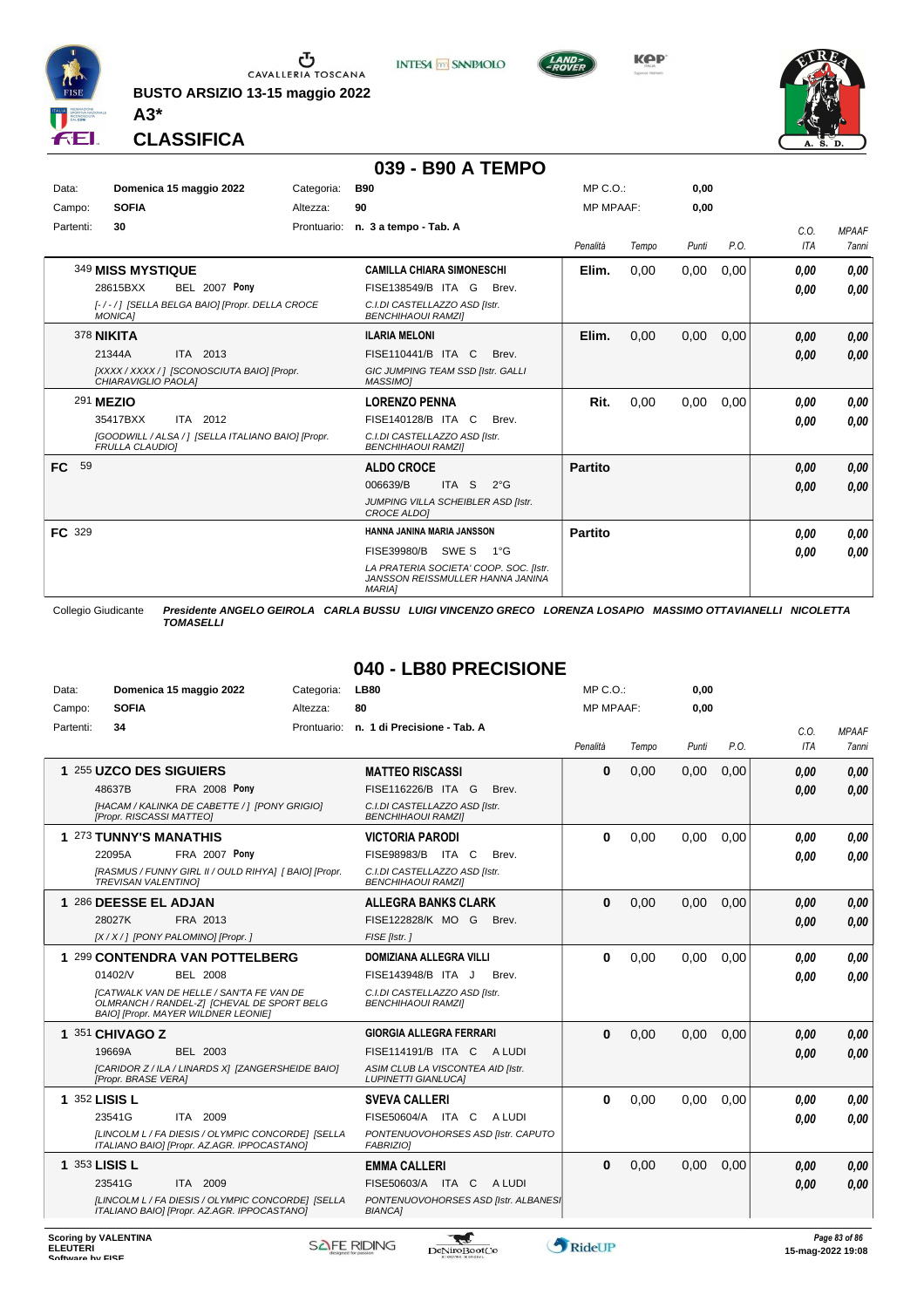

**BUSTO ARSIZIO 13-15 maggio 2022 A3\***









**CLASSIFICA**

## **040 - LB80 PRECISIONE**

| Data:<br>Campo: | Domenica 15 maggio 2022<br>Categoria:<br><b>SOFIA</b><br>Altezza:                                                           |  | <b>LB80</b><br>80                                                          |          | MP C.O.:<br><b>MP MPAAF:</b> |       |      |                         |               |
|-----------------|-----------------------------------------------------------------------------------------------------------------------------|--|----------------------------------------------------------------------------|----------|------------------------------|-------|------|-------------------------|---------------|
| Partenti:       | 34                                                                                                                          |  | Prontuario: n. 1 di Precisione - Tab. A                                    |          |                              |       |      | C.O.                    | <b>MPAAF</b>  |
|                 |                                                                                                                             |  |                                                                            | Penalità | Tempo                        | Punti | P.O. | ITA                     | 7anni         |
|                 | 1 354 W.P.-B.R. SMALL LAND DOMINGO 6355                                                                                     |  | <b>CRISTINA RAMPOLDI</b>                                                   | 0        | 0,00                         | 0,00  | 0,00 | 0.00                    | 0,00          |
|                 | 15248P<br><b>GBR 1998 Pony</b>                                                                                              |  | FISE109696/B ITA G<br>A LUDI                                               |          |                              |       |      | 0.00                    | 0.00          |
|                 | [W.P.-B.R. SMALL LAND AMADEUS 4344 / W.P.-B.R. SMALL<br>LAND MAMBRINO 2020 / ] [PONY SAURO] [Propr.<br>MALVEZZI ALESSANDRO] |  | ASIM CLUB LA VISCONTEA AID [Istr.<br><b>LUPINETTI GIANLUCA]</b>            |          |                              |       |      |                         |               |
|                 | 1 356 GAKARI J                                                                                                              |  | <b>LETIZIA SARRIS</b>                                                      | $\bf{0}$ | 0,00                         | 0,00  | 0,00 | 0.00                    | 0,00          |
|                 | 04695N<br>POL 2009                                                                                                          |  | FISE95977/B ITA C<br>Brev.                                                 |          |                              |       |      | 0,00                    | 0,00          |
|                 | [KARBON / GORALKA / REVEL] [SCONOSCIUTA SAURO]<br>[Propr. CARBONI GIOVANNI]                                                 |  | C.I.DI CASTELLAZZO ASD [Istr.<br><b>BENCHIHAOUI RAMZII</b>                 |          |                              |       |      |                         |               |
|                 | 1 357 CLASSIC CONTENDRO                                                                                                     |  | SANDRA DORILLEAU                                                           | 0        | 0,00                         | 0,00  | 0,00 | 0.00                    | 0,00          |
|                 | GER 2003<br>032361                                                                                                          |  | FISE149801/B FRA SA A LUDI                                                 |          |                              |       |      | 0.00                    | 0.00          |
|                 | [CONTENDRO / GREY LIFE / ] [BAYERISCHES<br>WARMBLUT BAIO] [Propr. ABBRACCIAVENTO ANNA]                                      |  | C.I.LOMBARDO [Istr. CASTELLOTTI PAOLA]                                     |          |                              |       |      |                         |               |
|                 | 1 360 CON CHILANA                                                                                                           |  | <b>CAMILLA CHIARA SIMONESCHI</b>                                           | $\bf{0}$ | 0,00                         | 0,00  | 0,00 | 0.00                    | 0,00          |
|                 | ITA 2013<br>20057A                                                                                                          |  | FISE138549/B ITA G<br>Brev.                                                |          |                              |       |      | 0.00                    | 0.00          |
|                 | [CASCARI / CONCHITA Z / CALVARO] [SELLA ITALIANO<br>BAIO] [Propr. GAIARA GIUSEPPE]                                          |  | C.I.DI CASTELLAZZO ASD [Istr.<br><b>BENCHIHAOUI RAMZI]</b>                 |          |                              |       |      |                         |               |
|                 | 1 362 TOUNIA DU GARON                                                                                                       |  | AURORA CAMPOLONGHI                                                         | 0        | 0,00                         | 0,00  | 0,00 | 0.00                    | 0,00          |
|                 | FRA 2007 Pony<br>29305K                                                                                                     |  | FISE62655/E ITA G ALUDI                                                    |          |                              |       |      | 0.00                    | 0.00          |
|                 | [X / X / ] [SCONOSCIUTA ROANO] [Propr. ]                                                                                    |  | S.I.DELLA TREBBIA ASD [Istr. SBARAGLIA<br>RAFFAELLA]                       |          |                              |       |      |                         |               |
|                 | 1 365 CASCHMIR                                                                                                              |  | <b>ANNA CERRATO</b>                                                        | $\bf{0}$ | 0,00                         | 0,00  | 0,00 | 0.00                    | 0,00          |
|                 | 18277BXX<br><b>BEL 2002</b>                                                                                                 |  | FISE30715/E ITA J<br>A LUDI                                                |          |                              |       |      | 0.00                    | 0,00          |
|                 | [KASHMIR VAN SCHUTTERSHOF / HOTOT / ANIMO'S<br>HALLO] [BWP BAIO] [Propr. INTERNATIONAL HORSES]                              |  | S.I.DELLA TREBBIA ASD [Istr. SBARAGLIA<br>RAFFAELLA]                       |          |                              |       |      |                         |               |
|                 | 1 366 VERDICT DE L'AUMONT                                                                                                   |  | <b>CAMILLA MARIA BERGAMI</b>                                               | $\bf{0}$ | 0,00                         | 0,00  | 0,00 | 0.00                    | 0,00          |
|                 | 17553E<br><b>FRA 2009 Pony</b><br>[QUABAR DES MONCEAUX / OCEANE DE L'AUMONT /                                               |  | FISE61253/E ITA G ALUDI<br>S.I.DELLA TREBBIA ASD [Istr. SBARAGLIA          |          |                              |       |      | 0.00                    | 0.00          |
|                 | KOOIHUSTER TEAKE  [ BAIO] [Propr. BERGAMI<br>CAROLINA MARIA]                                                                |  | RAFFAELLA]                                                                 |          |                              |       |      |                         |               |
|                 | 1 367 NERINO                                                                                                                |  | <b>SOFIA PAPARAZZO</b>                                                     | $\bf{0}$ | 0,00                         | 0,00  | 0,00 | 0,00                    | 0,00          |
|                 | 07085D<br><b>SCN 2002 Pony</b>                                                                                              |  | FISE132895/B ITA C<br>A LUDI                                               |          |                              |       |      | 0.00                    | 0,00          |
|                 | [//] [SCONOSCIUTA BAIO SCURO] [Propr. RONDINA<br>RINA1                                                                      |  | NRCP [Istr. BETTELLA GINO]                                                 |          |                              |       |      |                         |               |
|                 | 1 369 GLOBAL EQUATION                                                                                                       |  | <b>VITTORIA DONATI</b>                                                     | $\bf{0}$ | 0,00                         | 0,00  | 0,00 | 0,00                    | 0,00          |
|                 | 32687BXX<br>IRL 2011 Pony                                                                                                   |  | FISE127971/B ITA C<br>A LUDI                                               |          |                              |       |      | 0.00                    | 0.00          |
|                 | [ASHBROOK WREN / KILSHANNY BEAUTY / LEAG]<br>[CONNEMARA ISABELLA] [Propr. FACCHINI GIULIA]                                  |  | C.I.DI CASTELLAZZO ASD [Istr.<br><b>LAGOMARSINO PATRIZIAI</b>              |          |                              |       |      |                         |               |
|                 | <b>1 371 QUANTAS</b>                                                                                                        |  | <b>VITTORIA CAMILLE GRISI</b>                                              | $\bf{0}$ | 0,00                         | 0,00  | 0,00 | 0,00                    | 0,00          |
|                 | 03450N<br>ITA 2009                                                                                                          |  | FISE54273/A ITA G ALUDI                                                    |          |                              |       |      | 0.00                    | 0,00          |
|                 | [ROBINE / ARTE DE FLORINAS / PIRADIN] [SELLA<br>ITALIANO SAURO] [Propr. FACCHINETTI MASSIMILIANO]                           |  | CI SANT'ANNA ASD [Istr. GRISI<br>FRANCESCA]                                |          |                              |       |      |                         |               |
|                 | 1 375 DASSO DE JULARDIERE                                                                                                   |  | <b>ALICE ANDREA LANZONI</b>                                                | $\bf{0}$ | 0,00                         | 0,00  | 0,00 | 0,00                    | 0,00          |
|                 | 48751B<br>FRA 2013<br><b>[OGRION DES CHAMPS / HUITRE / ] [SCONOSCIUTA</b>                                                   |  | FISE115288/B ITA J<br>A LUDI<br>LA PRATERIA SOCIETA' COOP. SOC. Ilstr.     |          |                              |       |      | 0.00                    | 0.00          |
|                 | BAIO] [Propr. LANZONI ALFREDO]                                                                                              |  | JANSSON REISSMULLER HANNA JANINA<br><b>MARIAI</b>                          |          |                              |       |      |                         |               |
|                 | 1 376 SIETHWENDE Z                                                                                                          |  | <b>GIADA SOPRANI</b>                                                       | $\bf{0}$ | 0,00                         | 0,00  | 0,00 | 0,00                    | 0,00          |
|                 | 32261BXX<br>GER 2007                                                                                                        |  | FISE51839/E ITA J<br>A LUDI                                                |          |                              |       |      | 0.00                    | 0,00          |
|                 | [SINGULORD JOTER / COLUMBINA / COME ON]<br>[ZANGERSHEIDE BAIO] [Propr. BUIZZA OSCAR]                                        |  | S.I.DELLA TREBBIA ASD [Istr. SBARAGLIA<br>RAFFAELLA]                       |          |                              |       |      |                         |               |
|                 | <b>1 380 NERINO</b>                                                                                                         |  | <b>GAIA DALLA PAOLA</b>                                                    | $\bf{0}$ | 0,00                         | 0,00  | 0,00 | 0.00                    | 0,00          |
|                 | 07085D<br><b>SCN 2002 Pony</b>                                                                                              |  | FISE105115/B ITA Y<br>A LUDI                                               |          |                              |       |      | 0.00                    | 0.00          |
|                 | [//] [SCONOSCIUTA BAIO SCURO] [Propr. RONDINA<br>RINA1                                                                      |  | NRCP [Istr. BETTELLA GINO]                                                 |          |                              |       |      |                         |               |
|                 | 1 384 SERENDIPITY LOVE                                                                                                      |  | <b>ELENA COLOMBO</b>                                                       | $\bf{0}$ | 0,00                         | 0,00  | 0,00 | 0,00                    | 0,00          |
|                 | 35389BXX<br>ITA 2014                                                                                                        |  | FISE81209/B ITA Y<br>A LUDI                                                |          |                              |       |      | 0.00                    | 0,00          |
|                 | [JACKPOT KERELLEC / S.M. MORGANA / WINDSOR]<br>[SELLA ITALIANO SAURO] [Propr. AZ. AGR. ALLEV.                               |  | LA PRATERIA SOCIETA' COOP. SOC. [Istr.<br>JANSSON REISSMULLER HANNA JANINA |          |                              |       |      |                         |               |
|                 | <b>GRIMALDI MATTEO]</b>                                                                                                     |  | <b>MARIA1</b>                                                              |          |                              |       |      |                         |               |
| <b>ELEUTERI</b> | <b>Scoring by VALENTINA</b>                                                                                                 |  | ليجيا<br><b>SAFE RIDING</b><br>DeNiroBoot('o                               | RideUP   |                              |       |      | $15 - ma - 202219 - 08$ | Page 84 of 86 |

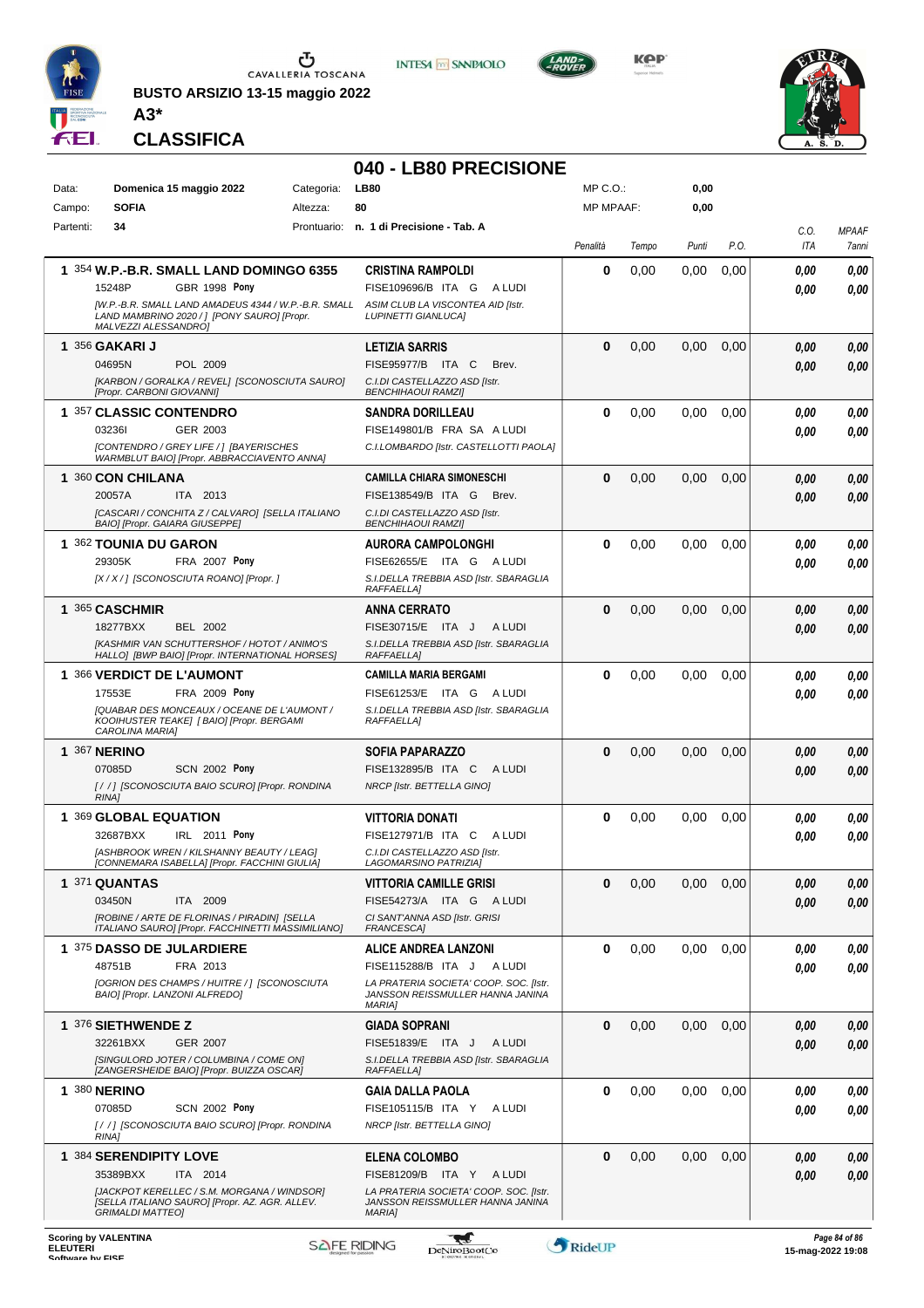

**BUSTO ARSIZIO 13-15 maggio 2022**







**CLASSIFICA**

**A3\***

## **040 - LB80 PRECISIONE**

| Data:        | Domenica 15 maggio 2022<br>Categoria: |                                                                                                        | <b>LB80</b> | MP C.O.:                                                               |                  | 0,00     |       |      |              |              |
|--------------|---------------------------------------|--------------------------------------------------------------------------------------------------------|-------------|------------------------------------------------------------------------|------------------|----------|-------|------|--------------|--------------|
| Campo:       | <b>SOFIA</b>                          |                                                                                                        | Altezza:    | 80                                                                     | <b>MP MPAAF:</b> |          | 0,00  |      |              |              |
| Partenti:    | 34                                    |                                                                                                        |             | Prontuario: n. 1 di Precisione - Tab. A                                |                  |          |       |      | C.O.         | <b>MPAAF</b> |
|              |                                       |                                                                                                        |             |                                                                        | Penalità         | Tempo    | Punti | P.O. | ITA          | 7anni        |
|              | 1 385 FREE STYLE                      |                                                                                                        |             | <b>LORENZO GAETANI</b>                                                 | 0                | 0,00     | 0.00  | 0,00 | 0.00         | 0,00         |
|              | 34260BXX                              | <b>BEL 2005</b>                                                                                        |             | FISE75933/B ITA J<br>A LUDI                                            |                  |          |       |      | 0.00         | 0,00         |
|              | <b>GAETANI STEFANO)</b>               | [NONSTOP / LASITA / HABSBURG] [BWP BAIO] [Propr.                                                       |             | ASD TORRE DEI GELSI [Istr. GIORGI LUCIA]                               |                  |          |       |      |              |              |
| 23 20 CALINE |                                       |                                                                                                        |             | <b>GRETA MALGRATI</b>                                                  | 4                | 0,00     | 0,00  | 0,00 | 0.00         | 0,00         |
|              | 48599B                                | FRA 2013 Pony                                                                                          |             | FISE131479/B ITA G<br>A LUDI                                           |                  |          |       |      | 0.00         | 0,00         |
|              |                                       | [-/-/] [SCONOSCIUTA GRIGIO] [Propr. MALGRATI LUCA]                                                     |             | NRCP [Istr. BETTELLA GINO]                                             |                  |          |       |      |              |              |
|              | 23 318 CAMERINO                       |                                                                                                        |             | <b>LORENZO GAETANI</b>                                                 | 4                | 0,00     | 0,00  | 0,00 | 0.00         | 0,00         |
|              | 45585B                                | ITA 2014                                                                                               |             | FISE75933/B ITA J<br>A LUDI                                            |                  |          |       |      | 0.00         | 0,00         |
|              |                                       | [CASCARI / MAY STAR / GARBO DI VILLAGANA] [SELLA<br>ITALIANO BAIO] [Propr. AZ. AGR. QUINZANINI MAURO E |             | ASD TORRE DEI GELSI [Istr. GIORGI LUCIA]                               |                  |          |       |      |              |              |
|              | <b>GIUSEPPEI</b>                      |                                                                                                        |             |                                                                        |                  |          |       |      |              |              |
| 23 355 BRINA |                                       |                                                                                                        |             | ELISA FRASSINELLI                                                      | 4                | 0,00     | 0,00  | 0,00 | 0.00         | 0,00         |
|              | 49370B                                | <b>SCN 2013 Pony</b>                                                                                   |             | FISE100841/B ITA C<br>Brev.                                            |                  |          |       |      | 0.00         | 0.00         |
|              | GRIGIO] [Propr. ONNIS GIOVANNI]       | [SCONOSCIUTO / SCONOSCIUTO / ] [SCONOSCIUTA                                                            |             | C.I.DI CASTELLAZZO ASD [Istr.<br><b>BENCHIHAOUI RAMZI]</b>             |                  |          |       |      |              |              |
|              | 23 358 CLASSIC CONTENDRO              |                                                                                                        |             | <b>CLEMENTINE BRENAUT</b>                                              | 4                | 0,00     | 0,00  | 0,00 | 0.00         | 0,00         |
|              | 032361                                | GER 2003                                                                                               |             | FISE149800/B FRA J<br>A LUDI                                           |                  |          |       |      | 0.00         | 0.00         |
|              |                                       | [CONTENDRO / GREY LIFE / ] [BAYERISCHES                                                                |             | C.I.LOMBARDO [Istr. CASTELLOTTI PAOLA]                                 |                  |          |       |      |              |              |
|              |                                       | WARMBLUT BAIO] [Propr. ABBRACCIAVENTO ANNA]                                                            |             |                                                                        | 4                |          |       |      |              |              |
|              | 23 359 SHI EL MAM<br>48642B           | ITA 2007 Pony                                                                                          |             | <b>GEMMA CAVICCHIOLO</b><br>FISE149360/B ITA C<br>A LUDI               |                  | 0,00     | 0,00  | 0,00 | 0.00<br>0.00 | 0,00<br>0.00 |
|              |                                       | [XXX / XXX / XXX] [ARABO BAIO] [Propr. CAVICCHIOLO                                                     |             | C.I.LA BETULLA [Istr. LIBERA ANDREE                                    |                  |          |       |      |              |              |
|              | GEMMA]                                |                                                                                                        |             | <b>VALENTINA]</b>                                                      |                  |          |       |      |              |              |
|              | 23 364 LOREEN                         |                                                                                                        |             | <b>IRIS SOLIMAN</b>                                                    | 4                | 0,00     | 0.00  | 0,00 | 0.00         | 0,00         |
|              | 29228T                                | ITA 2013                                                                                               |             | FISE67408/B SUI J<br>A LUDI                                            |                  |          |       |      | 0.00         | 0.00         |
|              |                                       | [LORDANOS / UMARIA / HINAULT] [SELLA ITALIANO BAIO]<br>[Propr. SOCIETA' AGRICOLA FOSSA MALA S.S.]      |             | CI LARIO ASD PER L'EQUIT. [Istr. PEILA<br>MARCO]                       |                  |          |       |      |              |              |
|              | 23 368 BUTTER FLYING                  |                                                                                                        |             | CHIARA MARRAMI VITALI                                                  | 4                | 0,00     | 0,00  | 0,00 | 0.00         | 0,00         |
|              | 15439A                                | ITA 2003 Pony                                                                                          |             | FISE129840/B ITA G ALUDI                                               |                  |          |       |      | 0.00         | 0.00         |
|              | <b>MASSIMILIANO]</b>                  | [XXX / XXX / ] [PONY GRIGIO] [Propr. REMONTI                                                           |             | CI SANT'ANTONIO SSD A RL [Istr. MARRAMI<br><b>VITALI ALBERTO]</b>      |                  |          |       |      |              |              |
|              | 23 377 BLESS DAY DU LANDAR            |                                                                                                        |             | <b>CATERINA MELONI</b>                                                 | 4                | 0,00     | 0.00  | 0,00 | 0.00         | 0,00         |
|              | 47382B                                | FRA 2011 Pony                                                                                          |             | FISE110502/B ITA G ALUDI                                               |                  |          |       |      | 0.00         | 0.00         |
|              | POLI PAOLA]                           | [VENT FOU DUFF / URI / ] [CONNEMARA GRIGIO] [Propr.                                                    |             | GIC JUMPING TEAM SSD [Istr. GALLI<br>MASSIMO]                          |                  |          |       |      |              |              |
|              | 23 379 TOUNIA DU GARON                |                                                                                                        |             | <b>SARA BERTOCCHI</b>                                                  | 4                | 0,00     | 0,00  | 0,00 | 0.00         | 0.00         |
|              | 29305K                                | FRA 2007 Pony                                                                                          |             | FISE49635/E ITA G ALUDI                                                |                  |          |       |      | 0,00         | 0,00         |
|              |                                       | [X / X / ] [SCONOSCIUTA ROANO] [Propr. ]                                                               |             | S.I.DELLA TREBBIA ASD [Istr. SBARAGLIA<br>ALBERTO]                     |                  |          |       |      |              |              |
|              | 32 159 KNOCKMOY SONNET                |                                                                                                        |             | <b>CATERINA COLOMBO</b>                                                |                  | 11 97,24 | 0,00  | 0,00 | 0,00         | 0,00         |
|              | 48743B                                | IRL 2010 Pony                                                                                          |             | FISE129066/B ITA C<br>A LUDI                                           |                  |          |       |      | 0.00         | 0,00         |
|              |                                       | [CURRACHMORE CASHEL / SONNET SCHUERACHER / ]<br>[PONY GRIGIO] [Propr. SCUDERIA LE QUERCE ASD]          |             | SCUDERIA LE QUERCE [Istr. PRADA<br>ELISABETTA]                         |                  |          |       |      |              |              |
|              | 361 NASHMIDU                          |                                                                                                        |             | <b>GIULIA ROVITO</b>                                                   | Elim.            | 0,00     | 0,00  | 0,00 | 0.00         | 0,00         |
|              | 18681E                                | <b>NED 2009 Pony</b>                                                                                   |             | FISE140846/B ITA J<br>A LUDI                                           |                  |          |       |      | 0,00         | 0,00         |
|              |                                       | ISCONOSCIUTO / SCONOSCIUTA / 1 ISCONOSCIUTA<br>SAURO BRUCIATO] [Propr. 7 ARCHI SRL]                    |             | C.I.DI CASTELLAZZO ASD [Istr.<br>LAGOMARSINO PATRIZIA]                 |                  |          |       |      |              |              |
|              | 370 QUINTANA ROOMEXICO                |                                                                                                        |             | ILARIA SEIDITA                                                         | Elim.            | 0,00     | 0,00  | 0,00 | 0.00         | 0,00         |
|              | 31518BXX                              | ITA 2011                                                                                               |             | FISE56273/A ITA C<br>Brev.                                             |                  |          |       |      | 0.00         | 0,00         |
|              |                                       | [QUAPRICE / ZUSETTE / EUROCOMMERCE BERLIN]<br>[SELLA ITALIANO BAIO] [Propr. AMMENDOLA FIORENZO]        |             | BEAUTY HORSE ASD DI PROMOZIONE<br>SOCIALE [Istr. BARROVECCHIO ALBERTO] |                  |          |       |      |              |              |
|              |                                       |                                                                                                        |             |                                                                        |                  |          |       |      |              |              |

Collegio Giudicante *Presidente ANGELO GEIROLA CARLA BUSSU LUIGI VINCENZO GRECO LORENZA LOSAPIO MASSIMO OTTAVIANELLI NICOLETTA TOMASELLI*